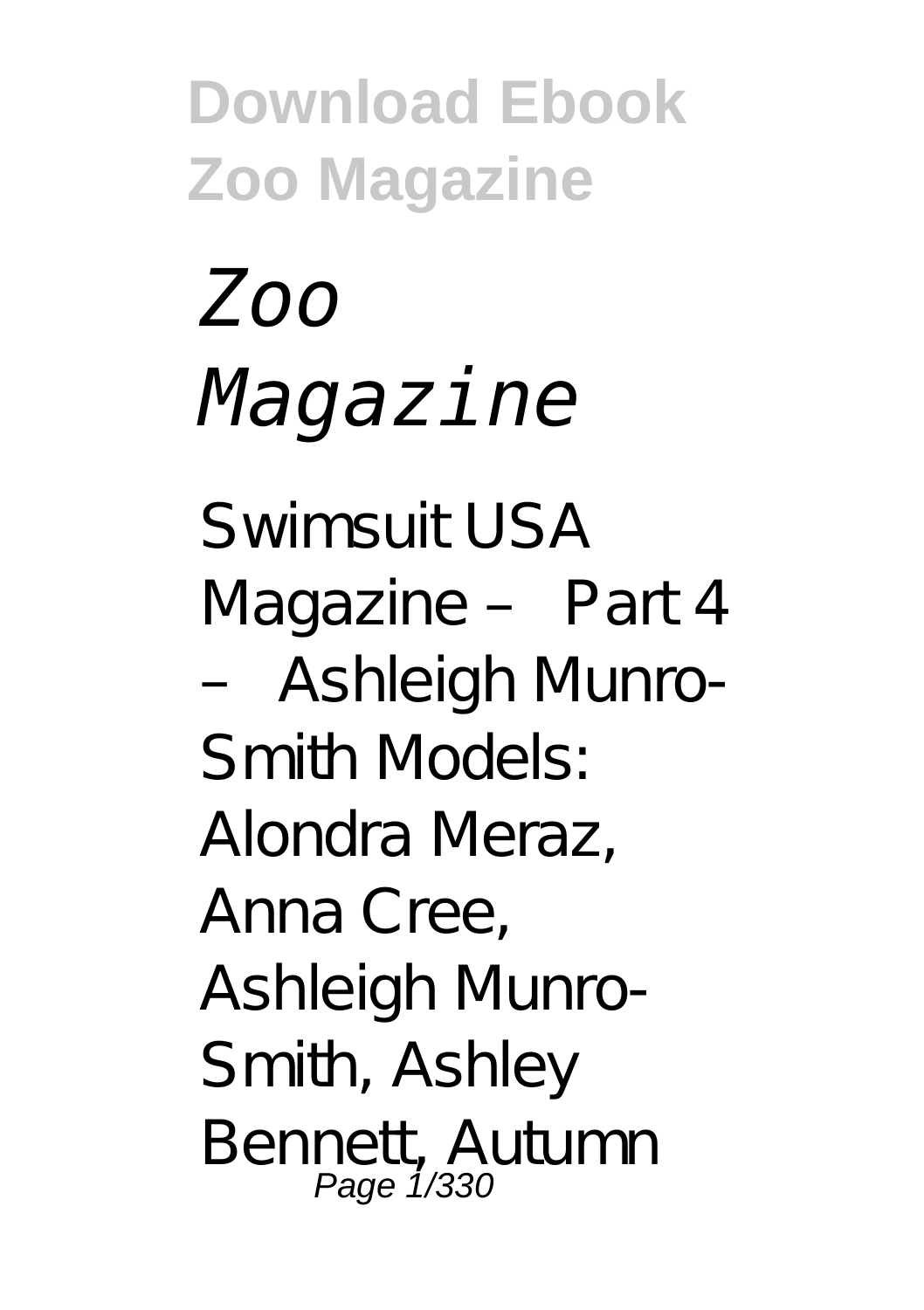Crosby, Brooke Hensley, Casey Boonstra, **Courtney** Newman, Photographer: Doug Carter, Swimsuit USA Magazine Beautiful Women Who Represent a Healthy Lifestyle.<br>Page 2/330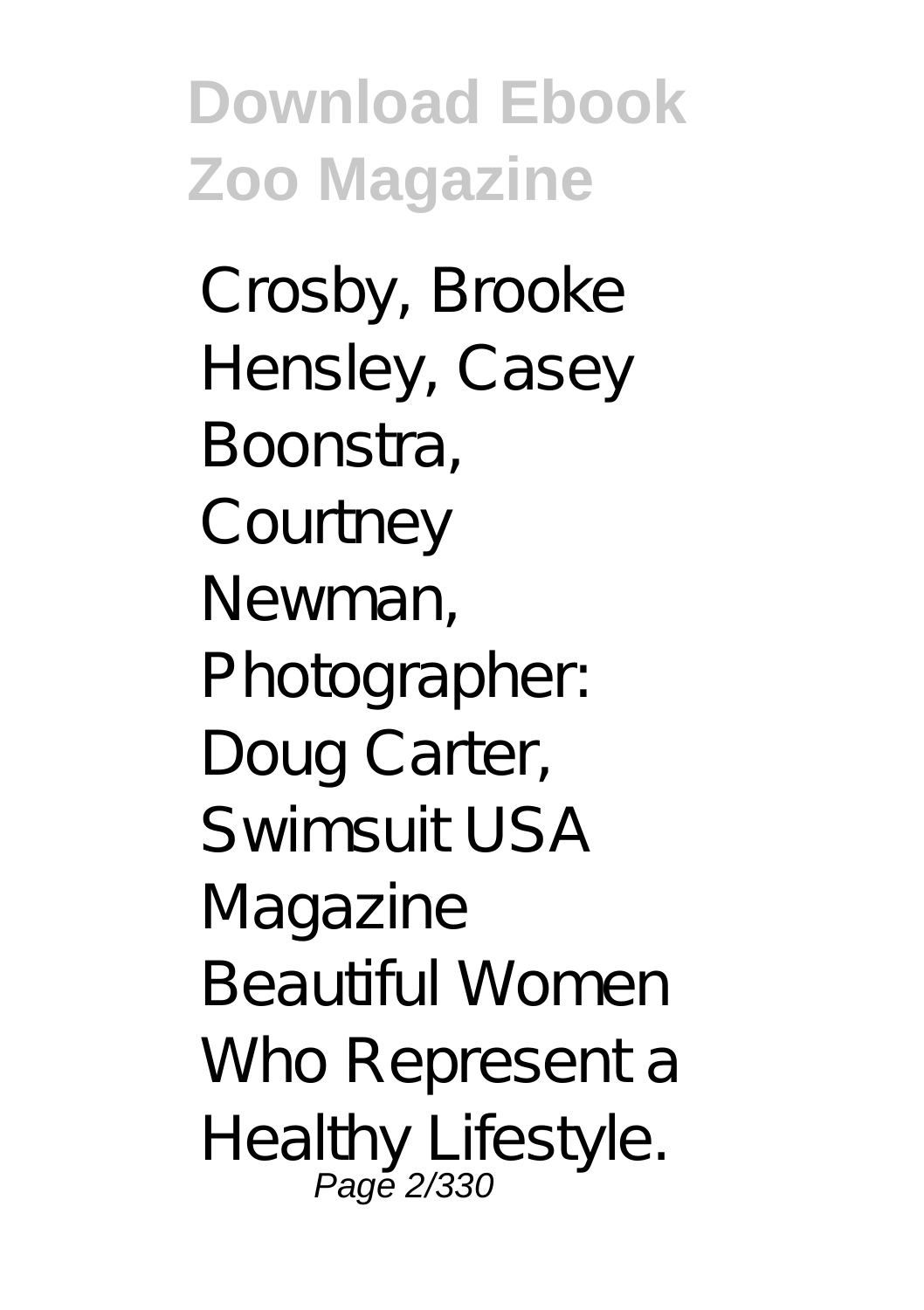We help models expand their careers and bring exciting model search events to venues and exotic locations around the world. All contestants participating in local preliminary events will Page 3/330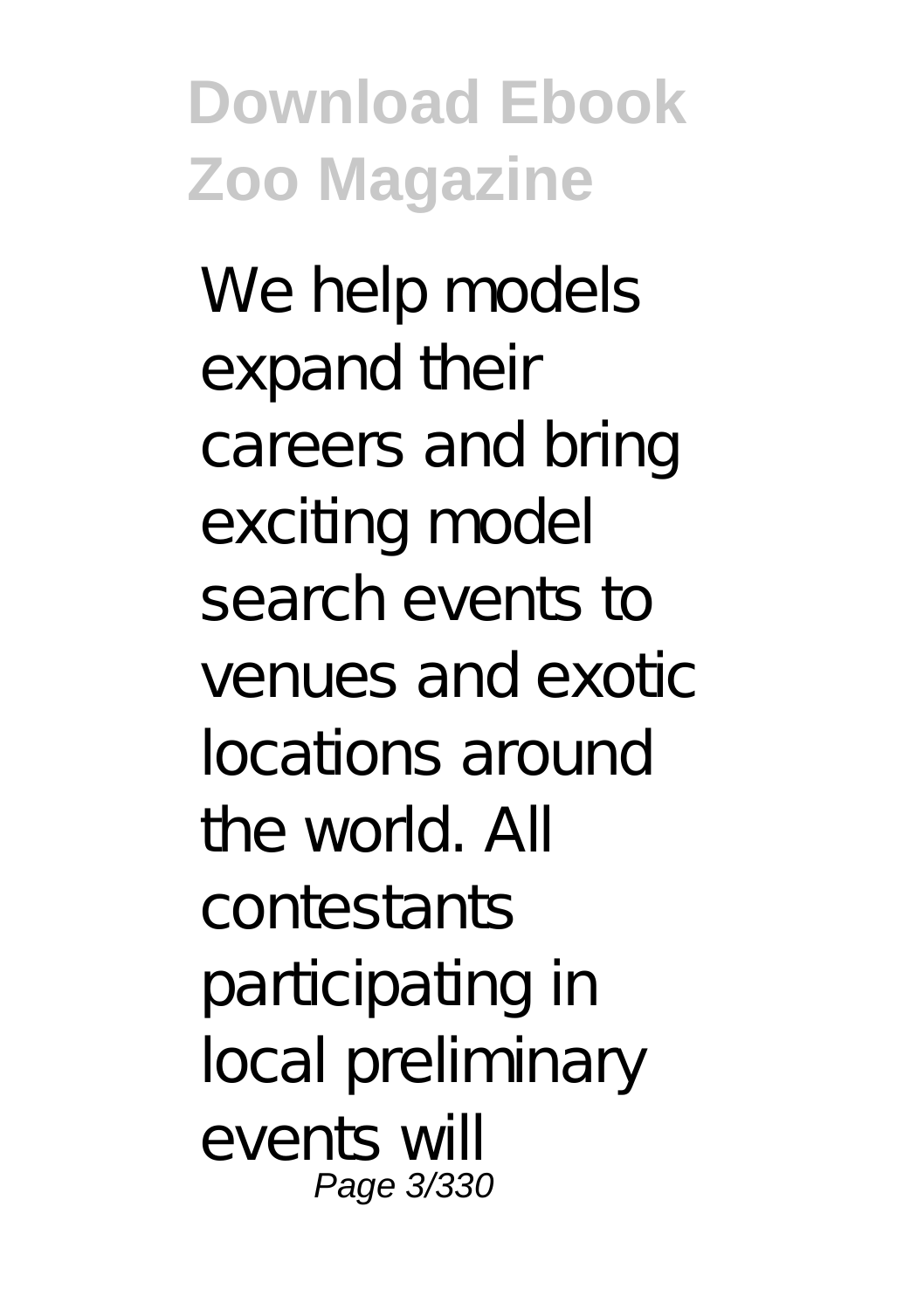compete in both fashion attire (cocktail dress) and swimwear. Top placing contestants will receive cash & prizes and the preliminary competition winning contestant will receive an all-Page 4/330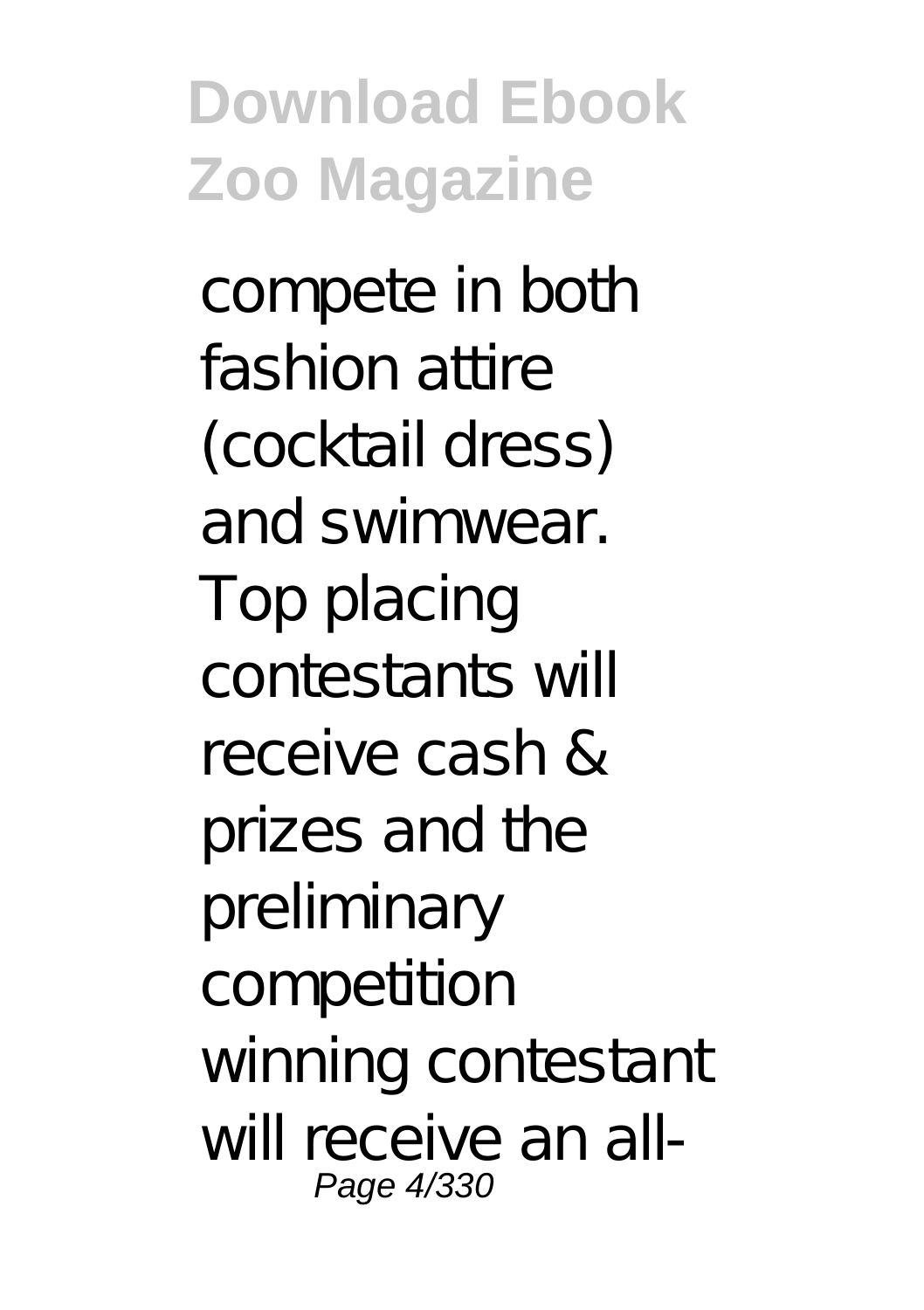expense paid trip to the Swimsuit USA International Finals in beautiful Riviera Maya, Mexico at the Hard Rock Hotel. She will compete alongside 75 other international finalist for the title of Miss Swimsuit Page 5/330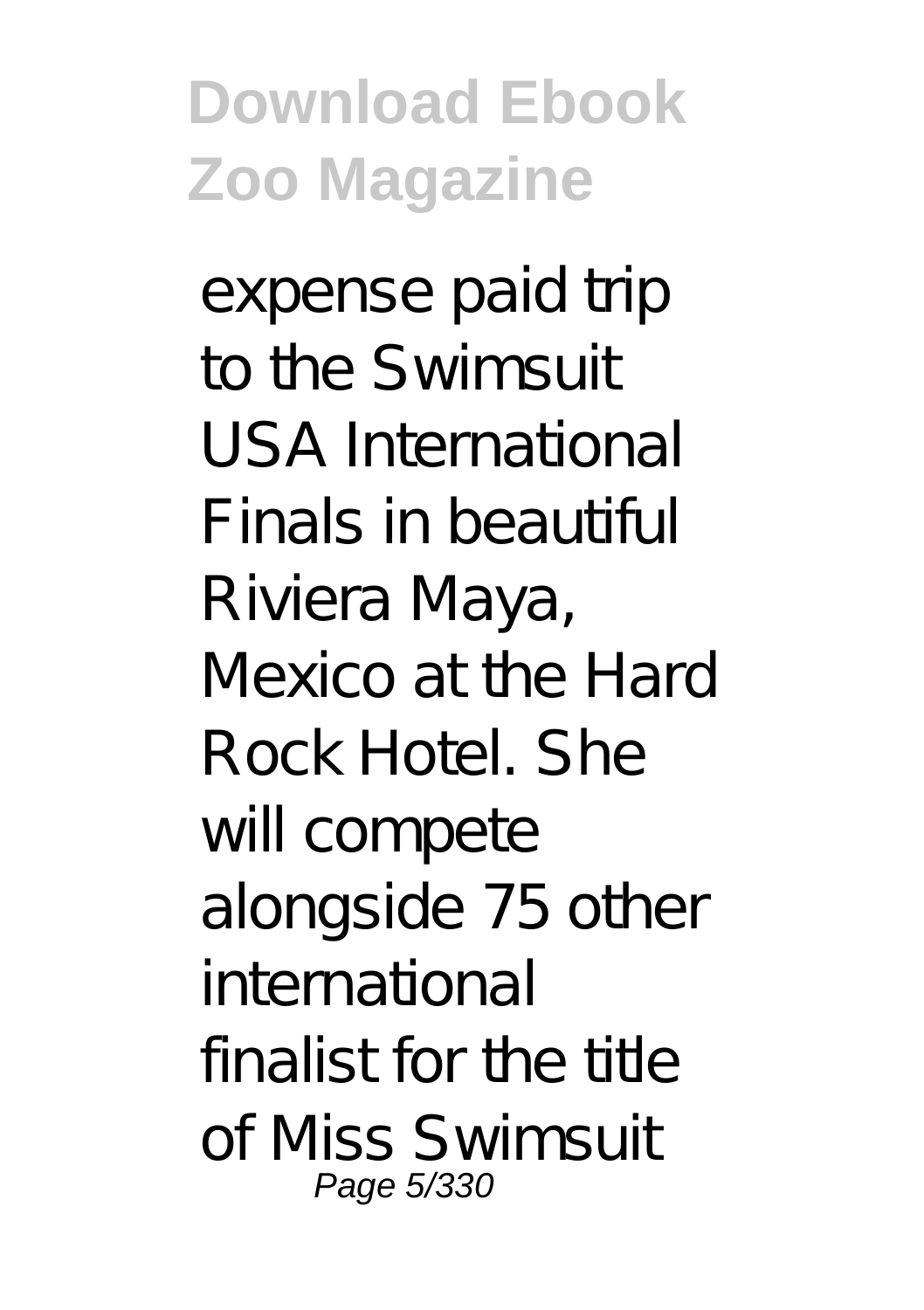USA International. The 75 International Finalists will participate in a week filled with 'fun in the sun' excursions, such as swimming with the dolphins, ziplining, and photo sessions with Page 6/330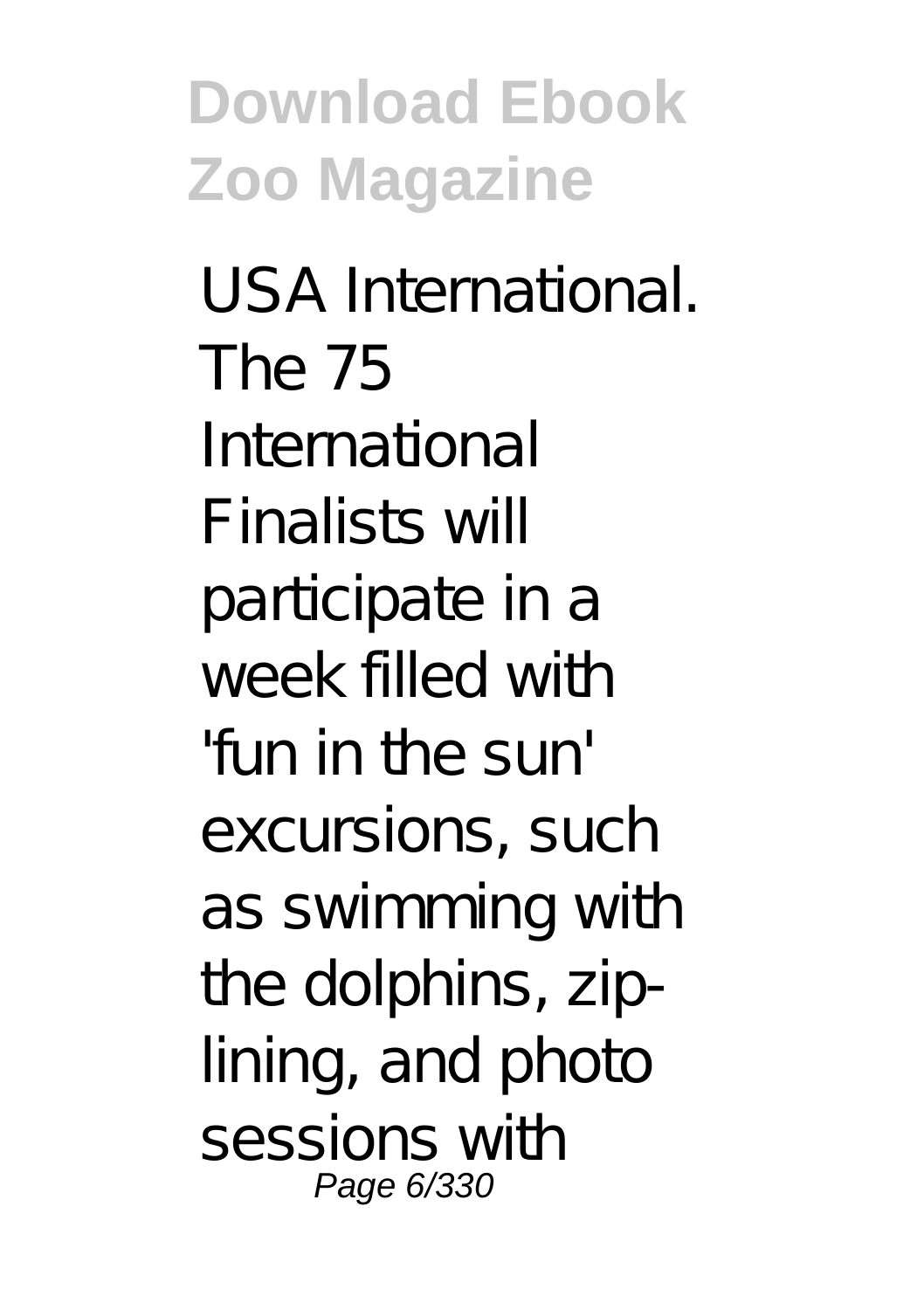amazing top photographers from throughout the country. The International Finals is an ideal opportunity for models to enhance their modeling careers, network with other industry professionals and Page 7/330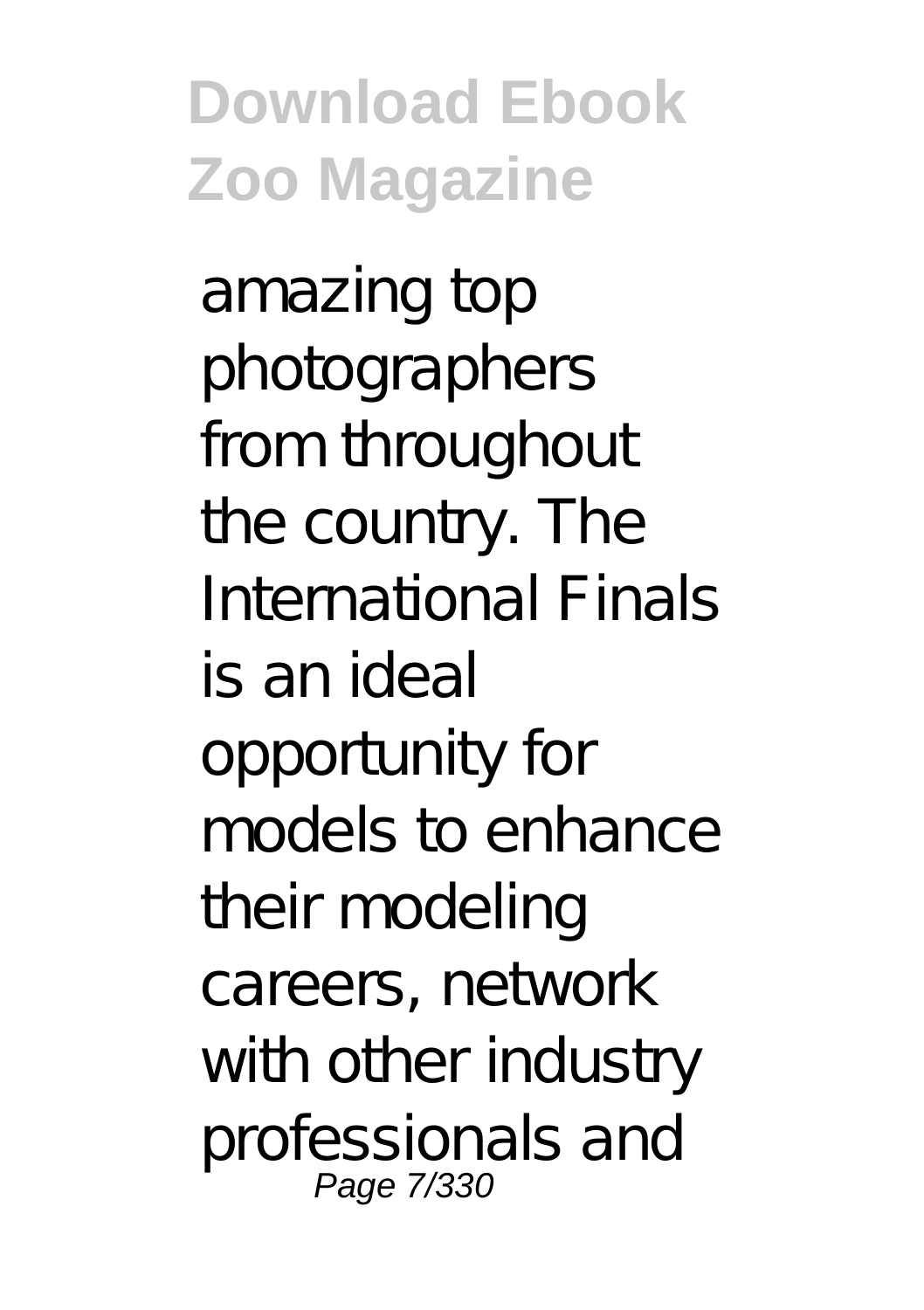pursue a variety of modeling opportunities. Swimsuit USA Magazine is a Glamour Swimsuit Magazine featuring Gorgeous Models from around the world. Similar in nature to Sports<br>Page 8/330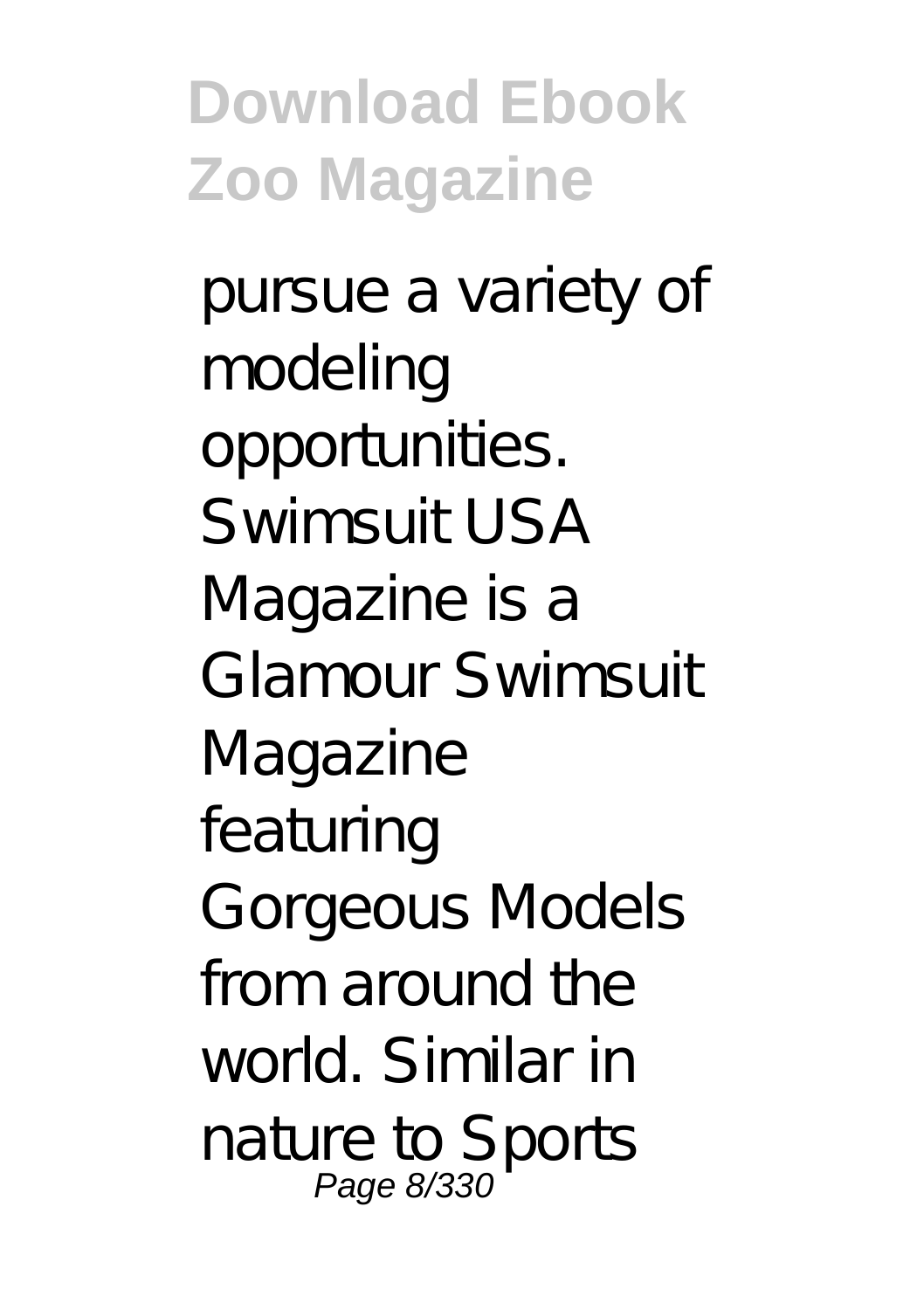Illustrated Swimsuit Issue. Shape Magazine, Body Magazine, Inside Sports, V Magazine, Lifestyle Magazine, Bikini Magazine, FHM Magazine, Maxim Magazine. We are proud to work with Page 9/330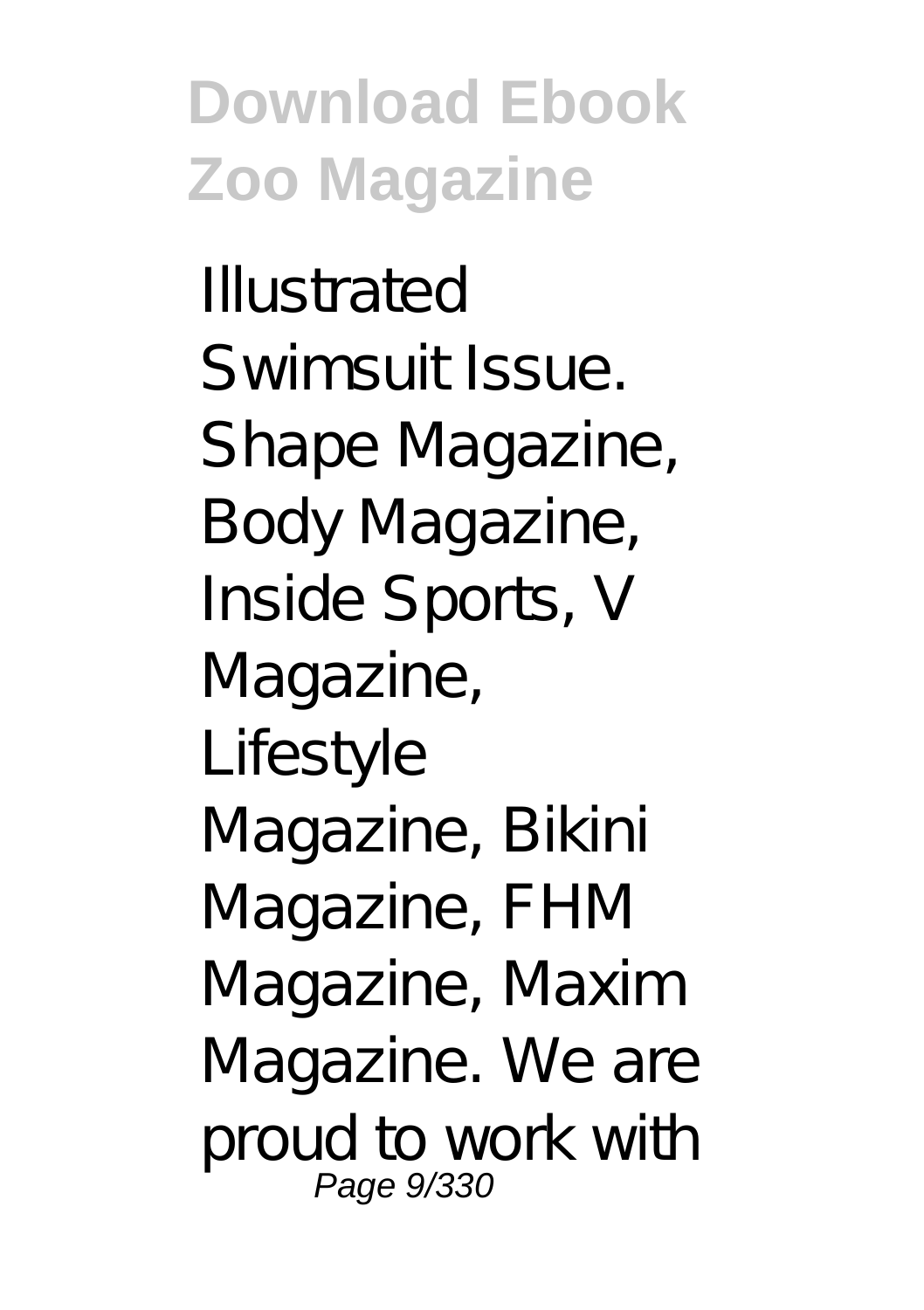leading Hotels, swimsuit and bikini brands Our top photographers include. Greg Woodson, Gordon Lam, Visual Poison, Doug Carter and many more. Our Models have also been featured in Muscle Page 10/330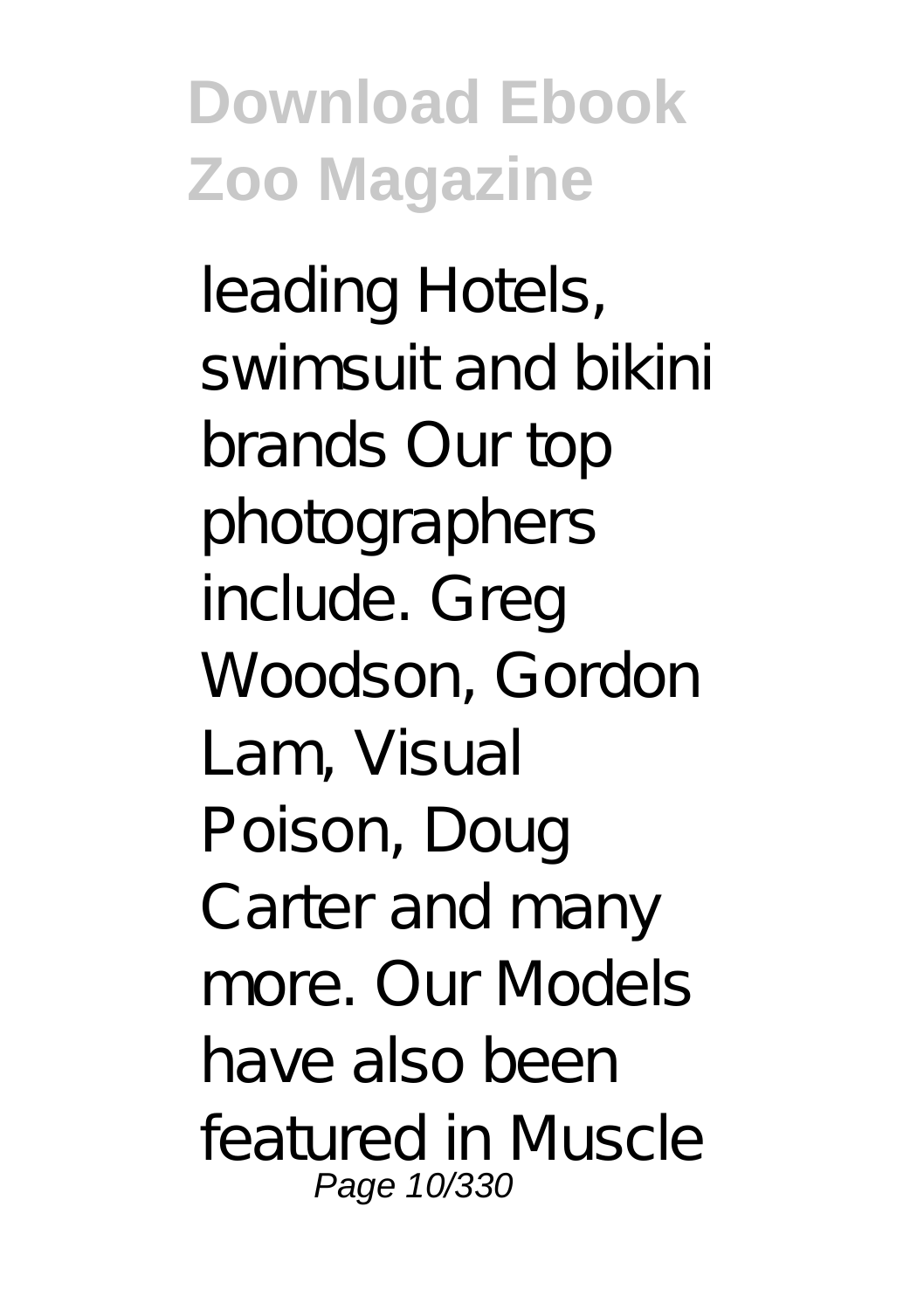& Fitness, Zoo Magazine, The Blur Magazine, Vanquish Magazine, Chulo Magazine, Bikini Team, Kandy Magazine. Swimsuit USA Magazine – Issue 36 – Emily Daffas Models: Emily<br>Page 11/330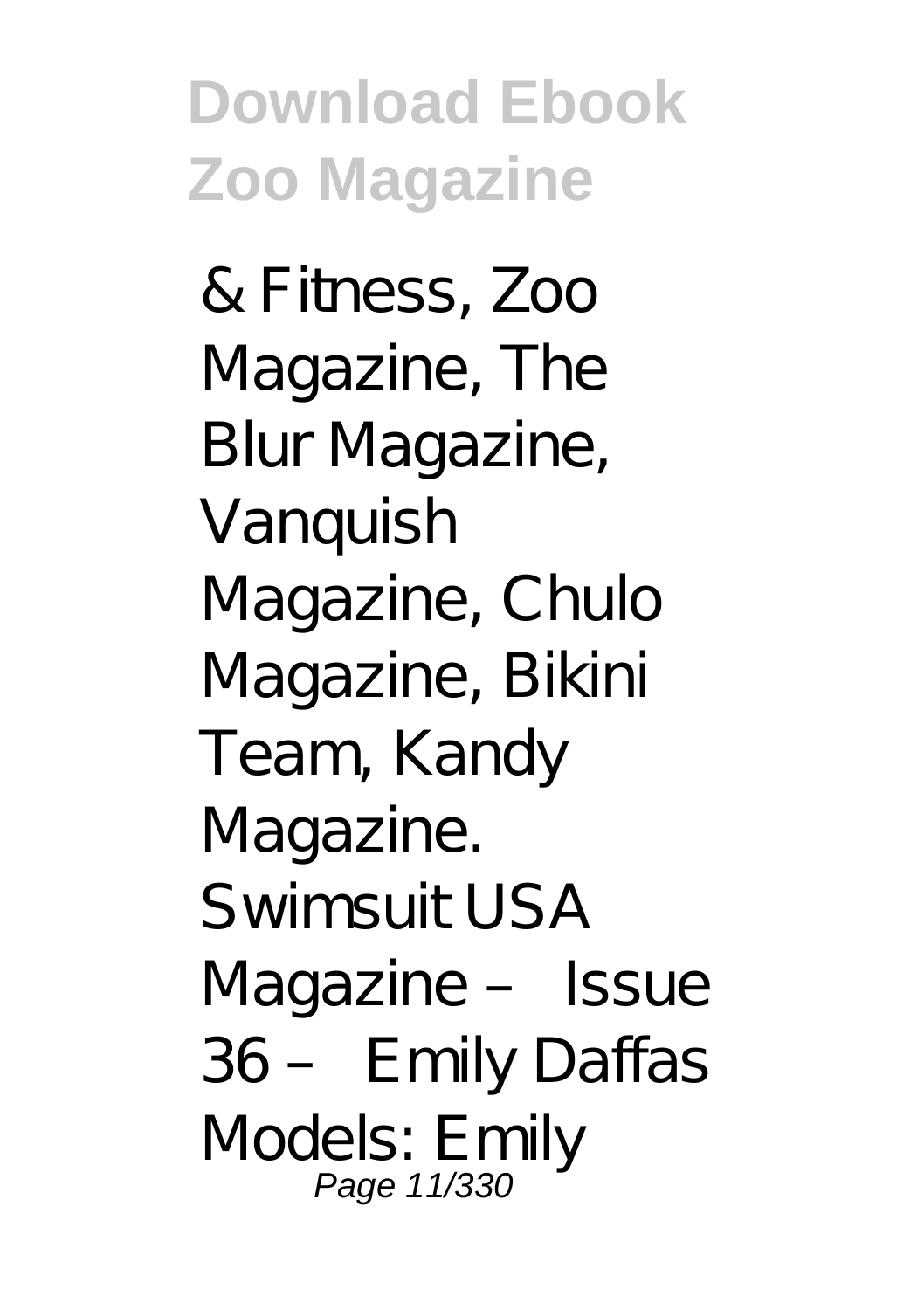Daffas, Kelsey Dugas, Kerry Kane, Keslyn Hart, Kianna Stephens, Kourtney Nealy, Kristen Rios, Lana Corina, Lara Zafir, Lindsey Sterling, Melissa Martinez, Nicole Nixon, **Scarlett Knight** Sheree Hart, Page 12/330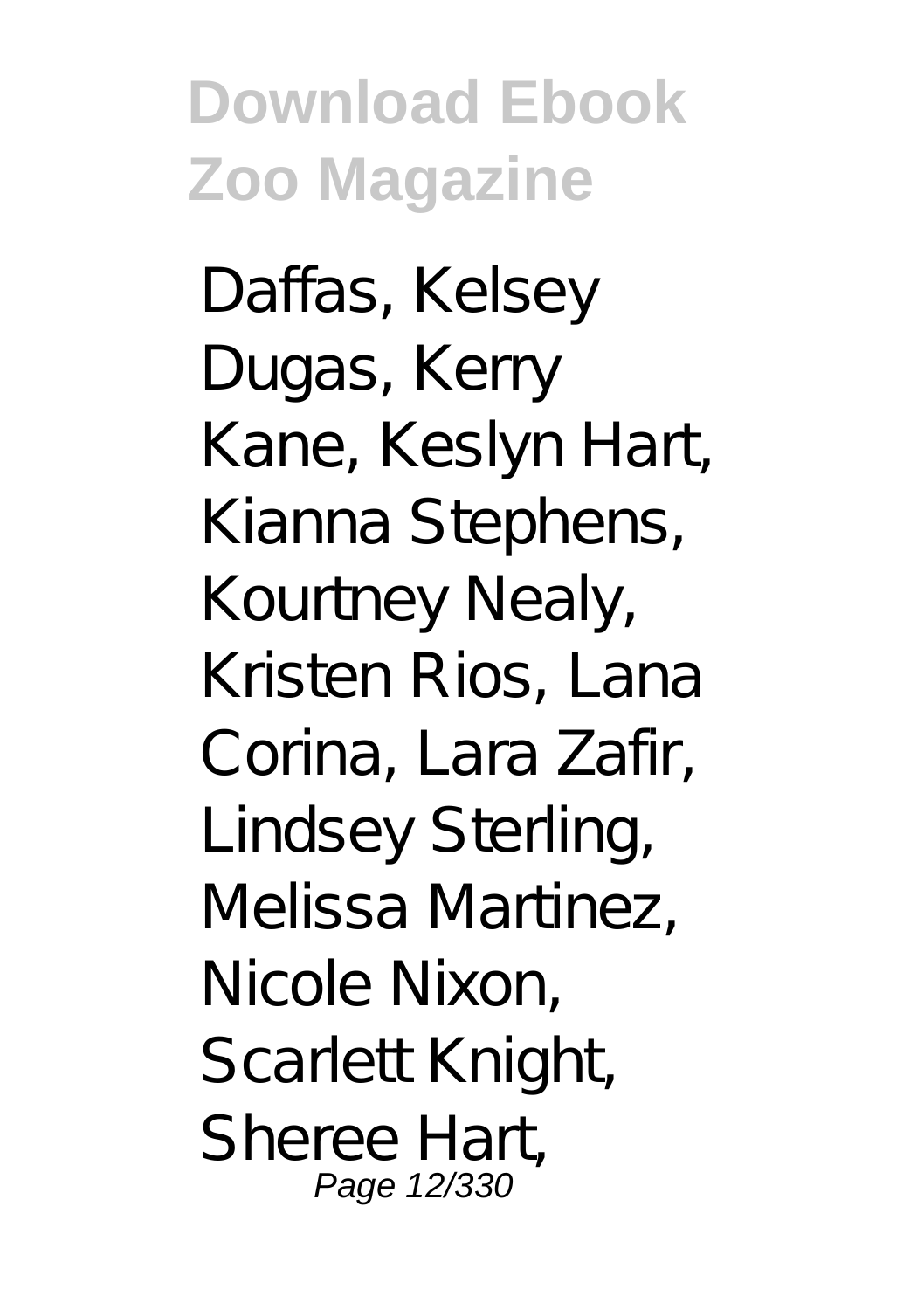Stacey Grigsby, Thavyna Fox, Tara Morales, Paloma Zochowska, Photographer: Jerome Hamilton Swimsuit USA Magazine Beautiful Women Who Represent a Healthy Lifestyle. We help models<br>Page 13/330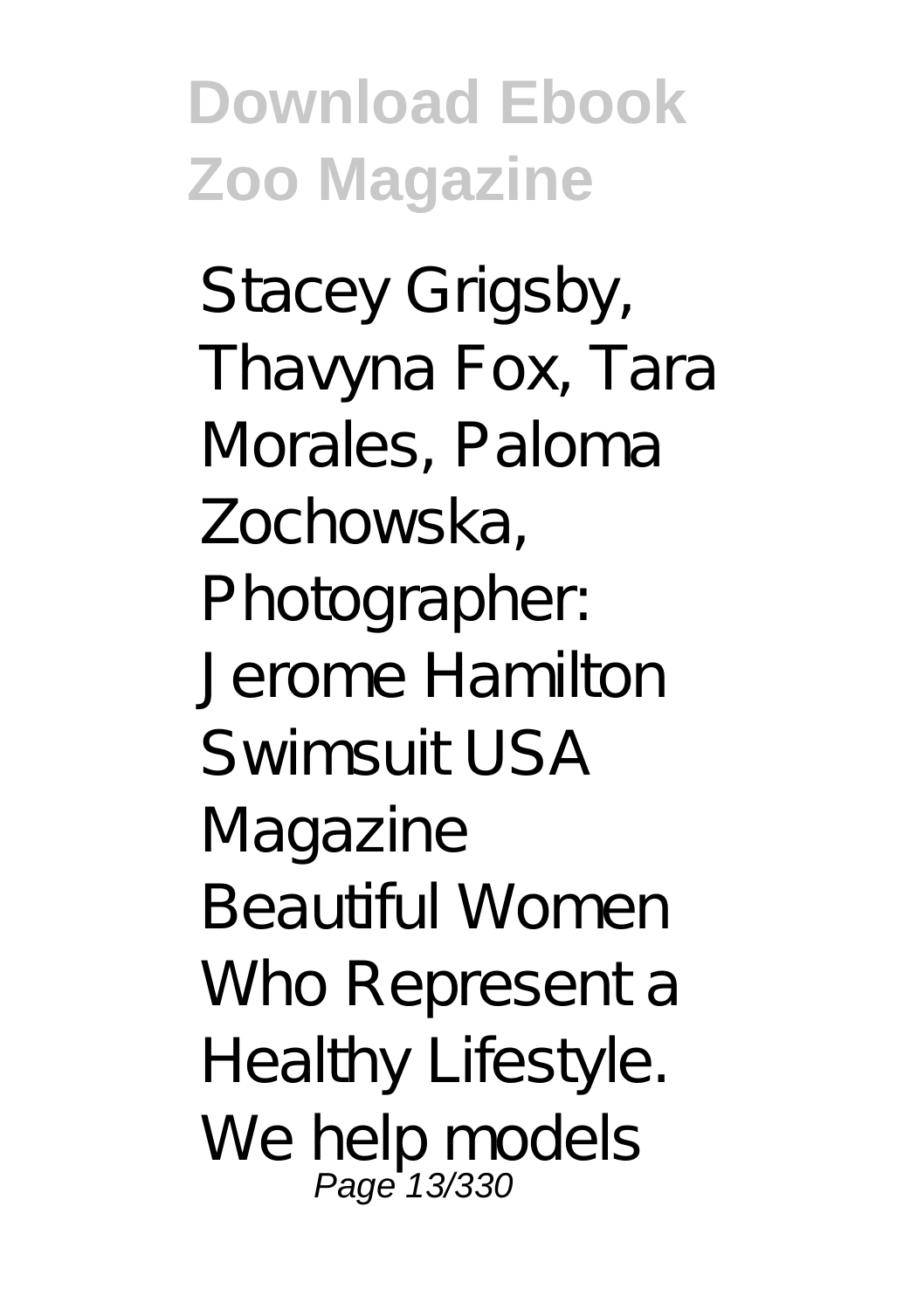expand their careers and bring exciting model search events to venues and exotic locations around the world. All contestants participating in local preliminary events will compete in both<br>Page 14/330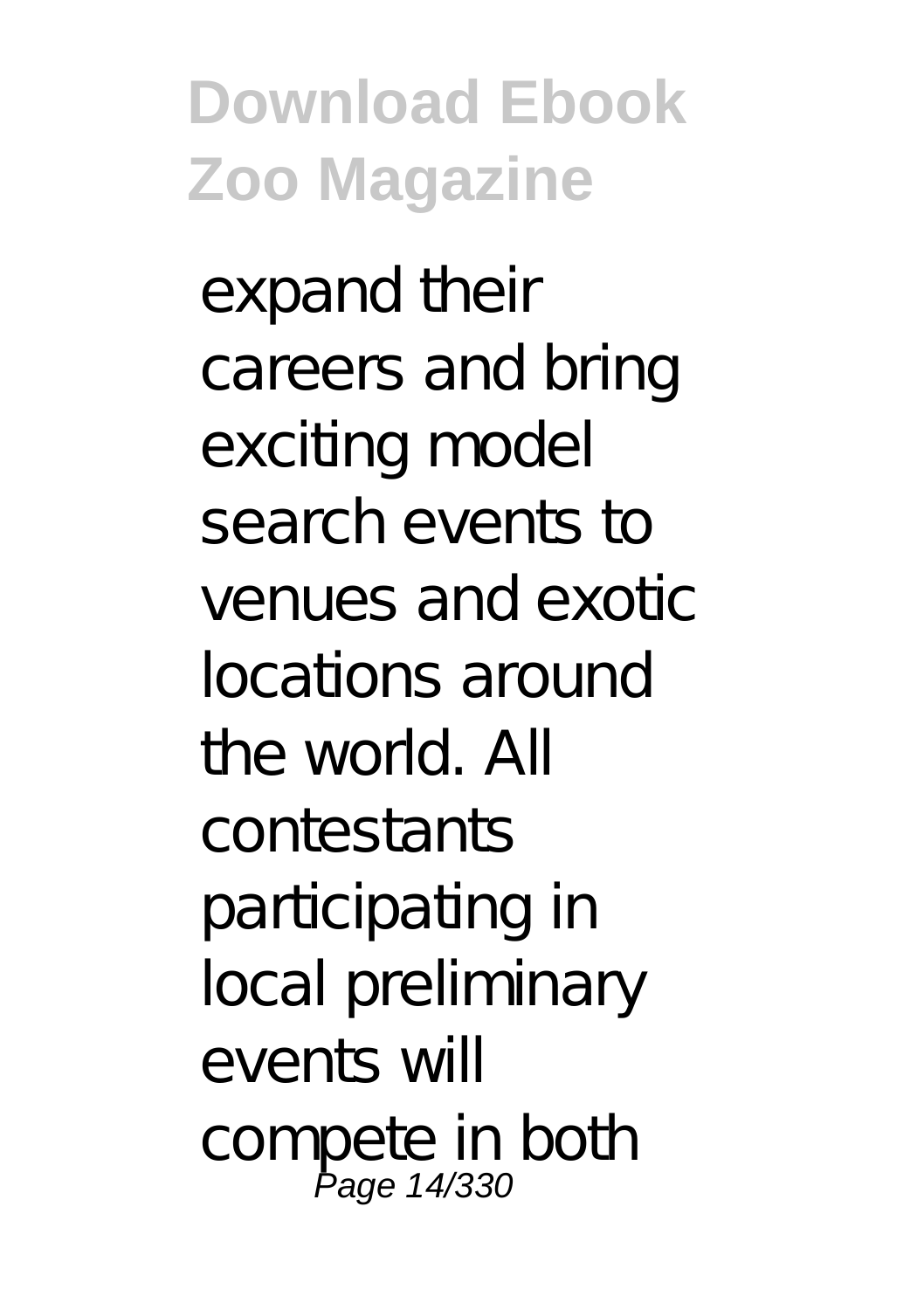fashion attire (cocktail dress) and swimwear. Top placing contestants will receive cash & prizes and the preliminary competition winning contestant will receive an allexpense paid trip<br>Page 15/330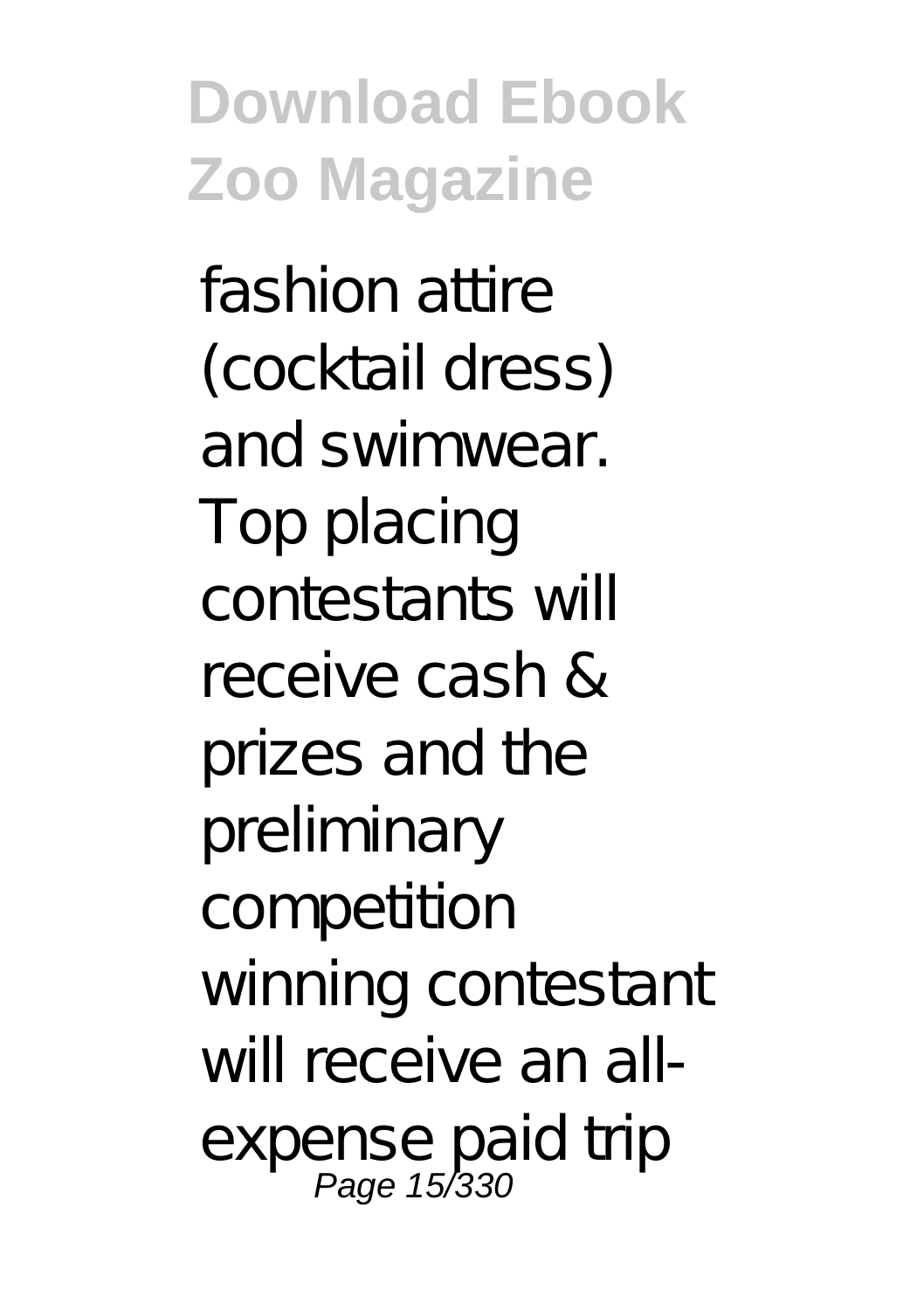to the Swimsuit USA International Finals in beautiful Riviera Maya, Mexico at the Hard Rock Hotel. She will compete alongside 75 other international finalist for the title of Miss Swimsuit USA International. Page 16/330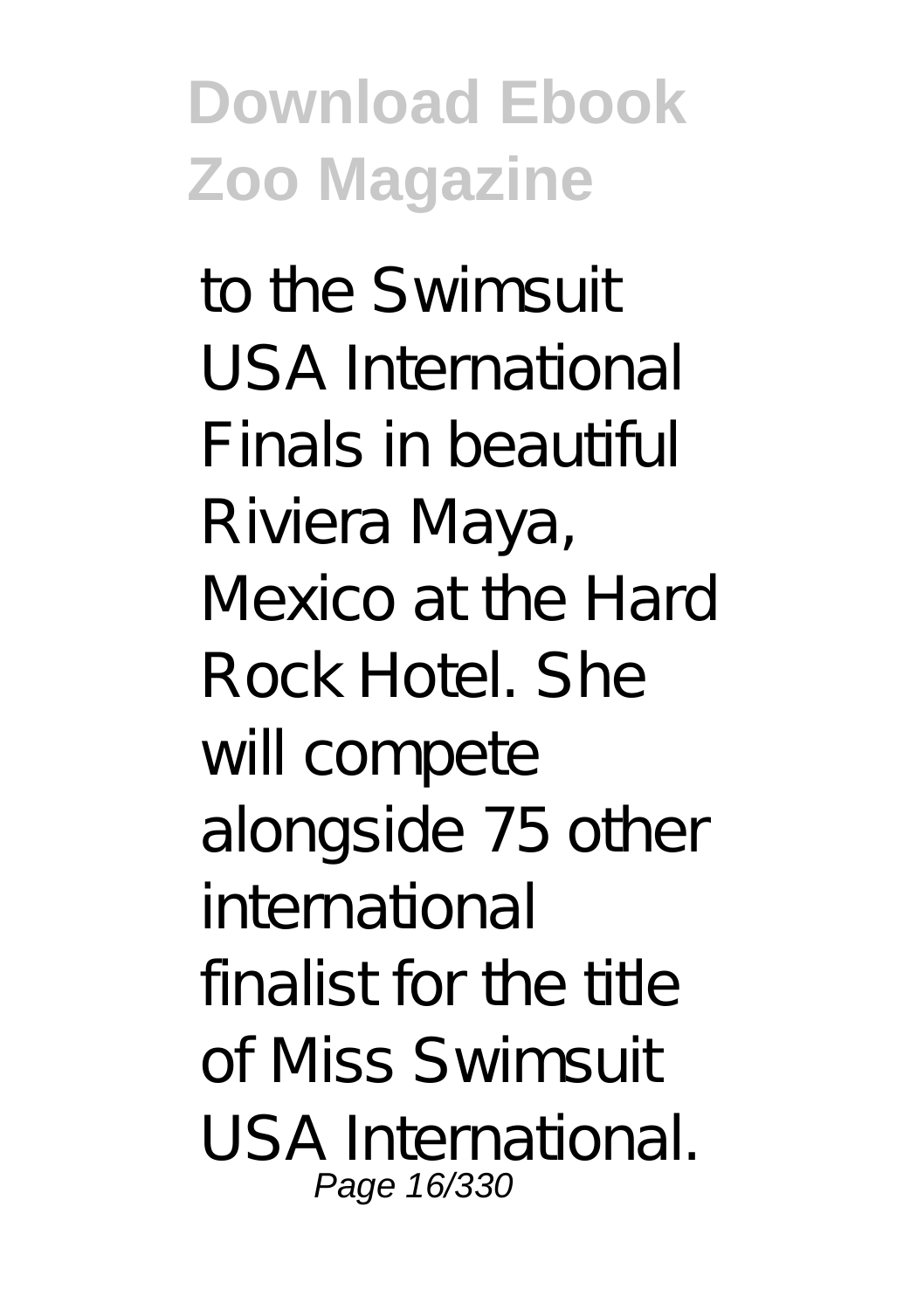The 75 International Finalists will participate in a week filled with 'fun in the sun' excursions, such as swimming with the dolphins, ziplining, and photo sessions with amazing top Page 17/330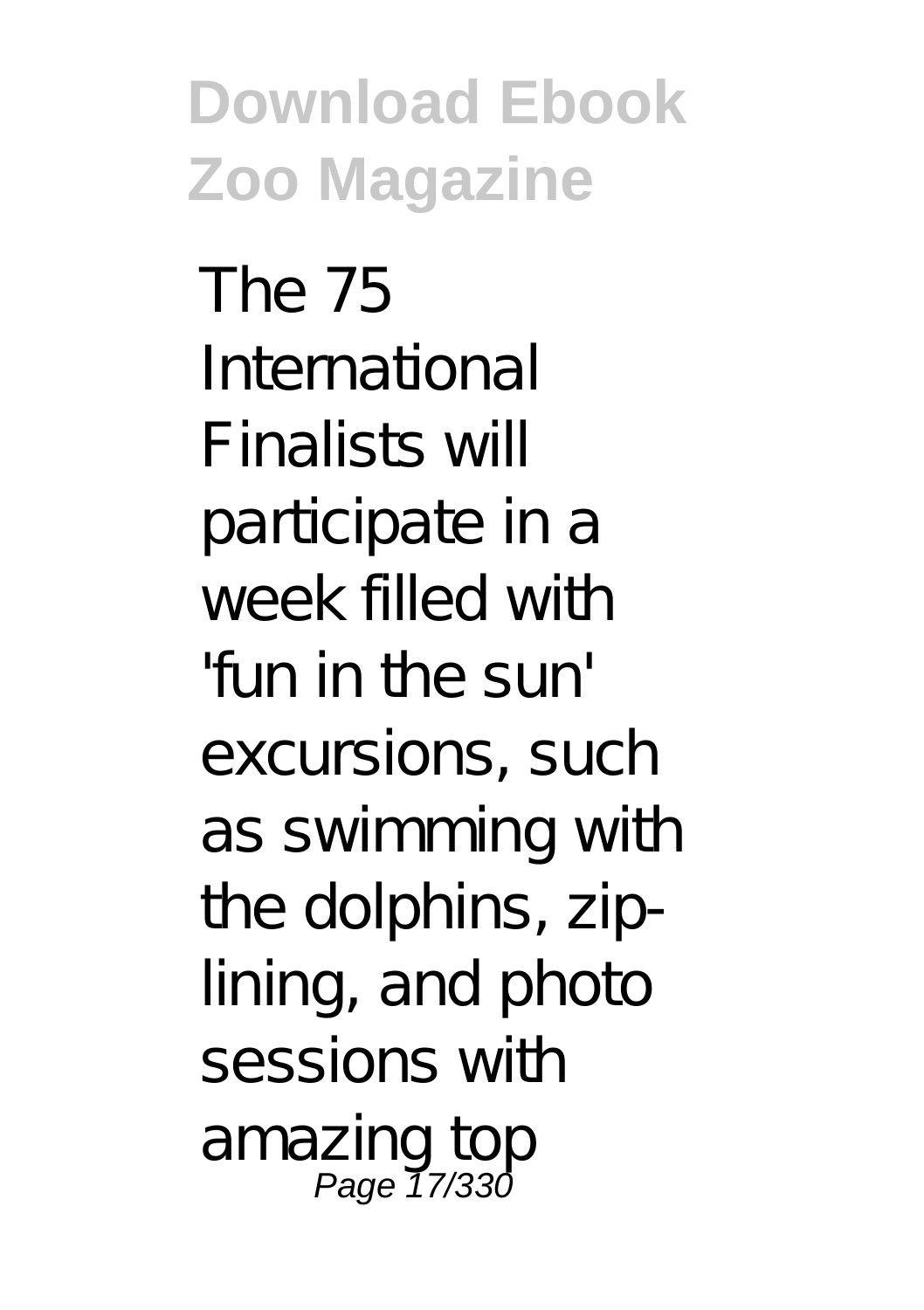photographers from throughout the country. The International Finals is an ideal opportunity for models to enhance their modeling careers, network with other industry professionals and pursue a variety of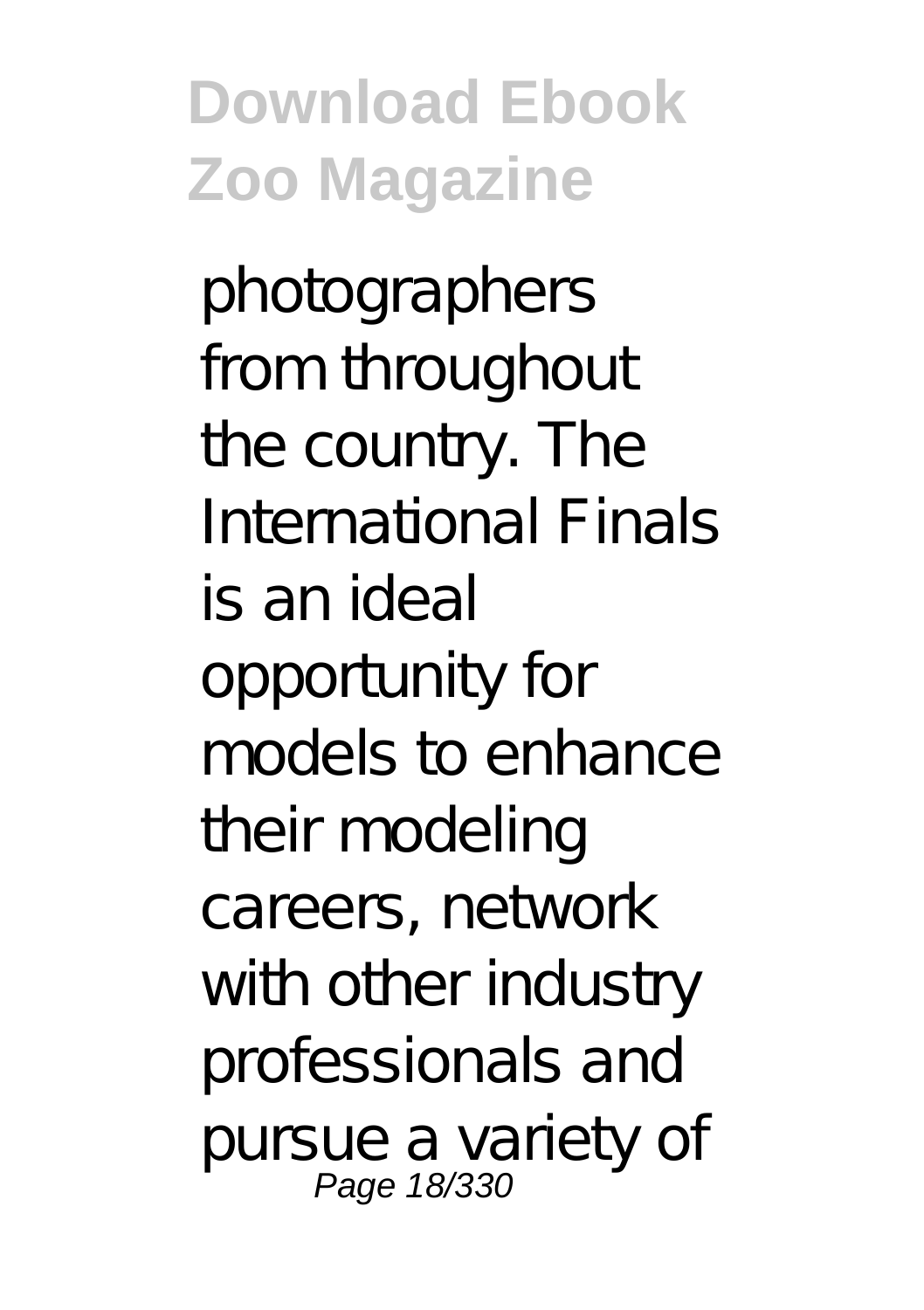modeling opportunities. Swimsuit USA Magazine is a Glamour Swimsuit Magazine featuring Gorgeous Models from around the world. Similar in nature to Sports Illustrated Page 19/330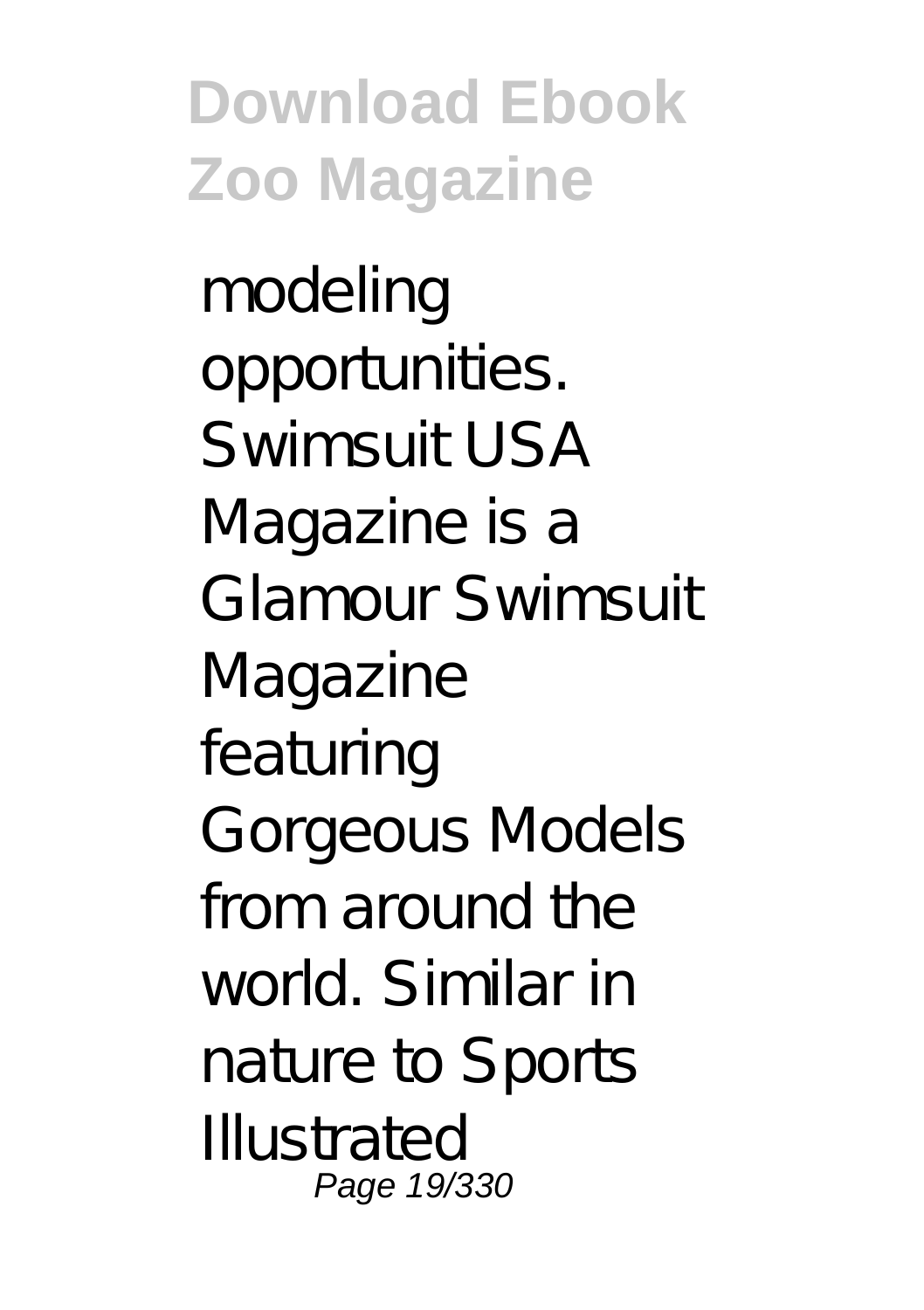Swimsuit Issue. Shape Magazine, Body Magazine, Inside Sports, V Magazine, Lifestyle Magazine, Bikini Magazine, FHM Magazine, Maxim Magazine. We are proud to work with leading Hotels,<br>Page 20/330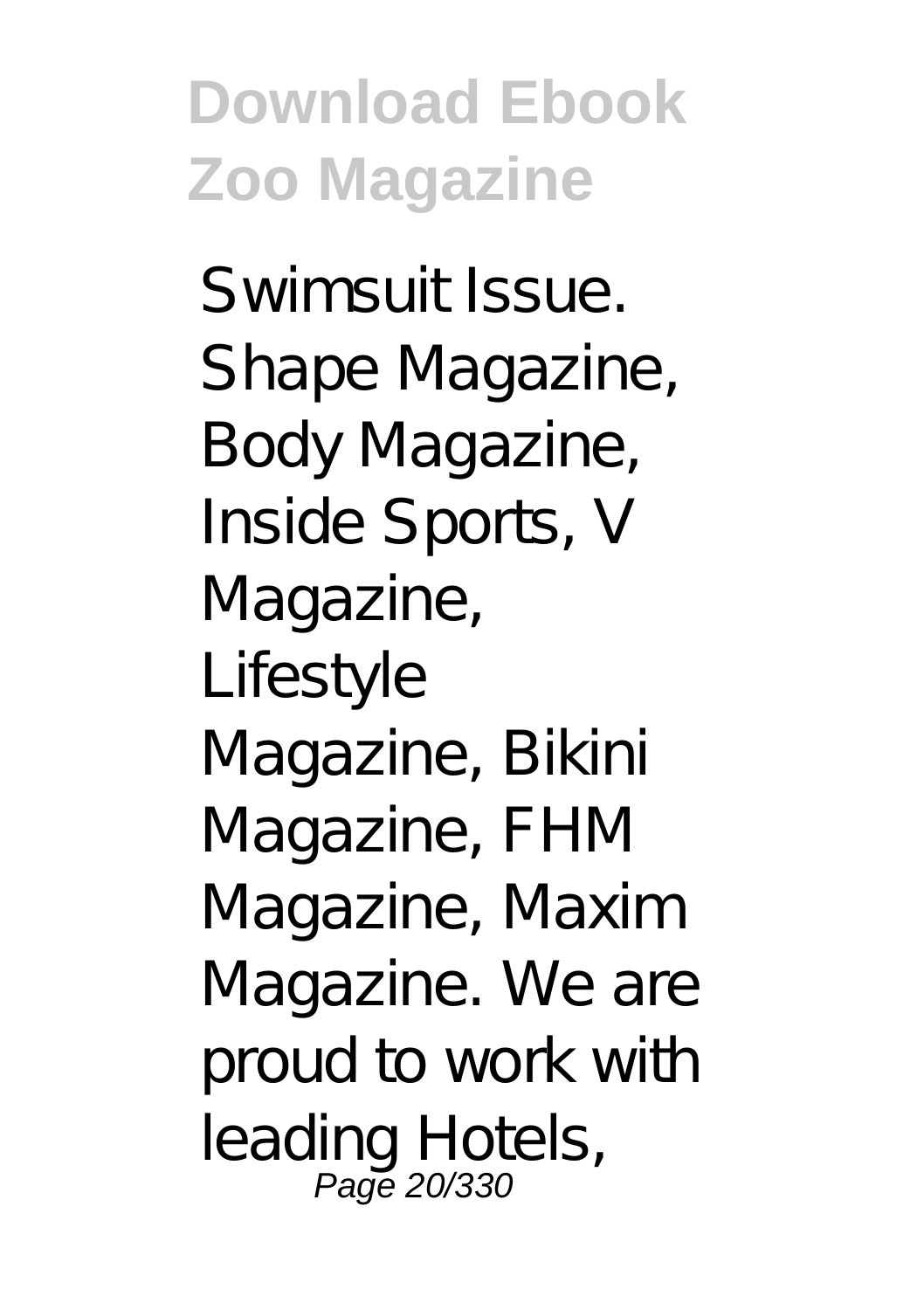swimsuit and bikini brands Our top photographers include. Greg Woodson, Gordon Lam, Visual Poison, Doug Carter and many more. Our Models have also been featured in Muscle & Fitness, Zoo Page 21/330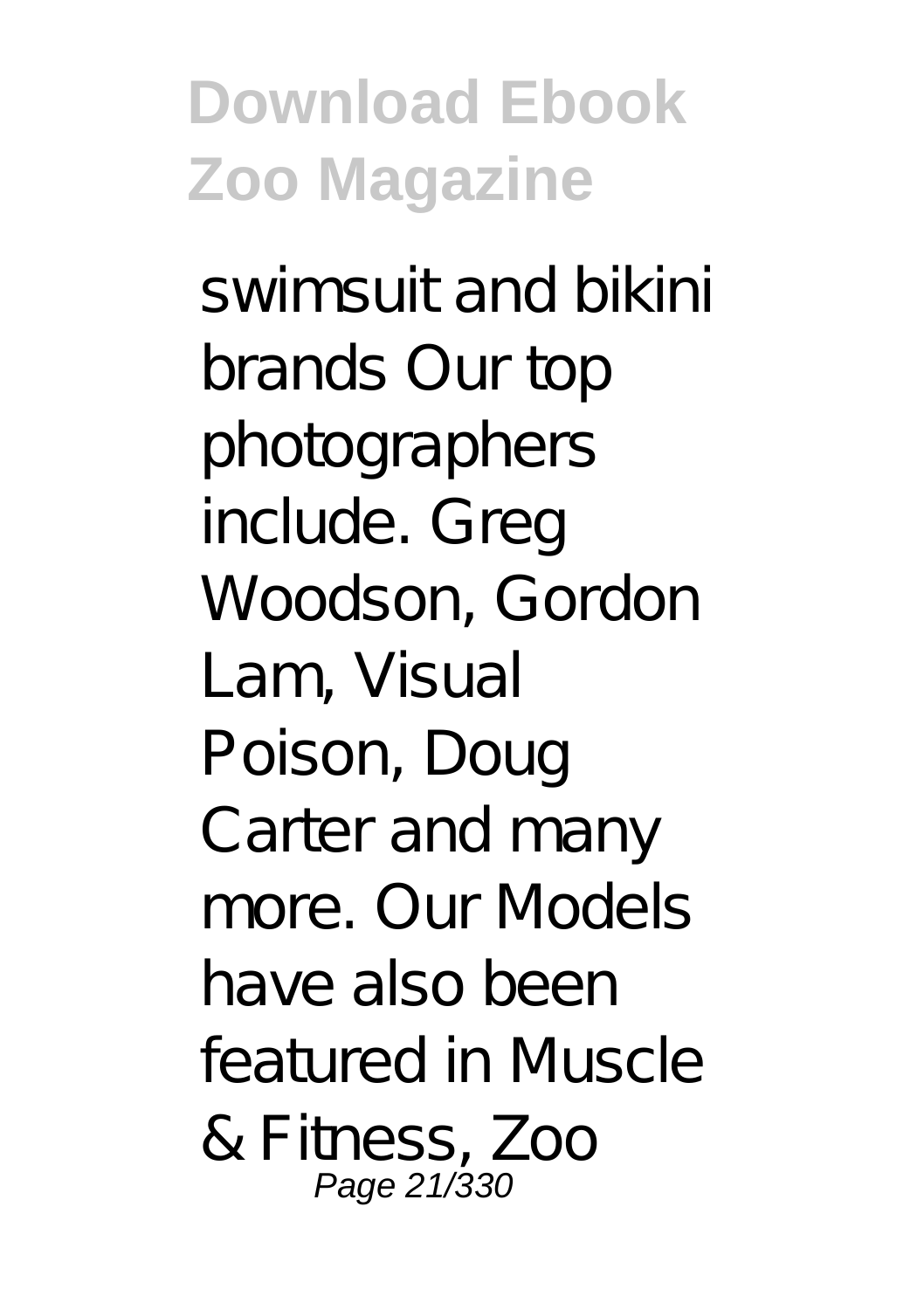Magazine, The Blur Magazine, Vanquish Magazine, Chulo Magazine, Bikini Team, Kandy Magazine. Swimsuit USA Magazine – Issue 38 – Clare Nixon Models: Clare Nixon, Demi Page 22/330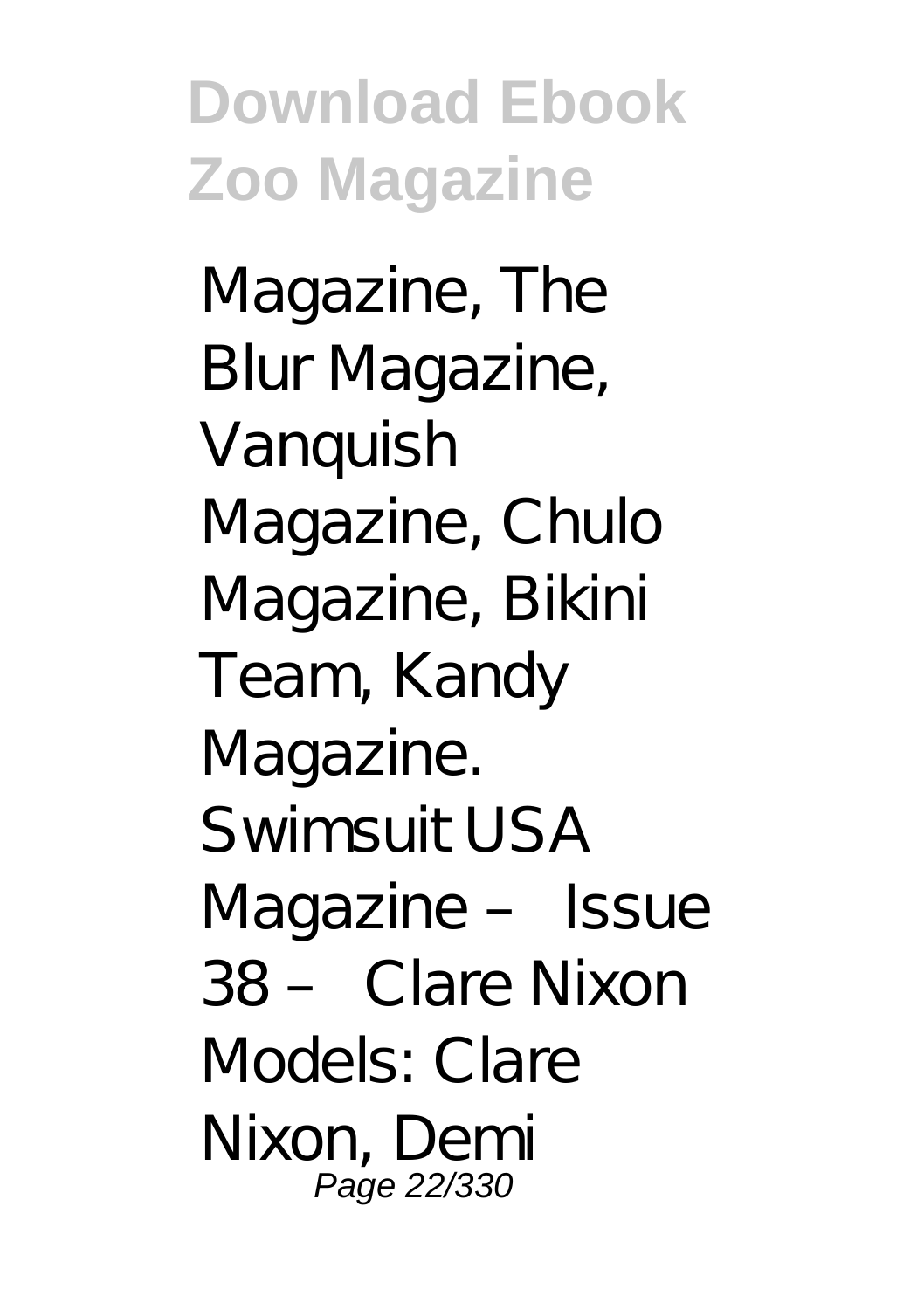Brady, Julie Gauthier, Kamilla Mihalik, Karley Staub, Kelly Collins, Kelsey Dugas, Kerry Kane, Keslyn Hart, Kianna Stephens, Lana Corina, Melissa Martinez, Photographer: Cameron Doane Page 23/330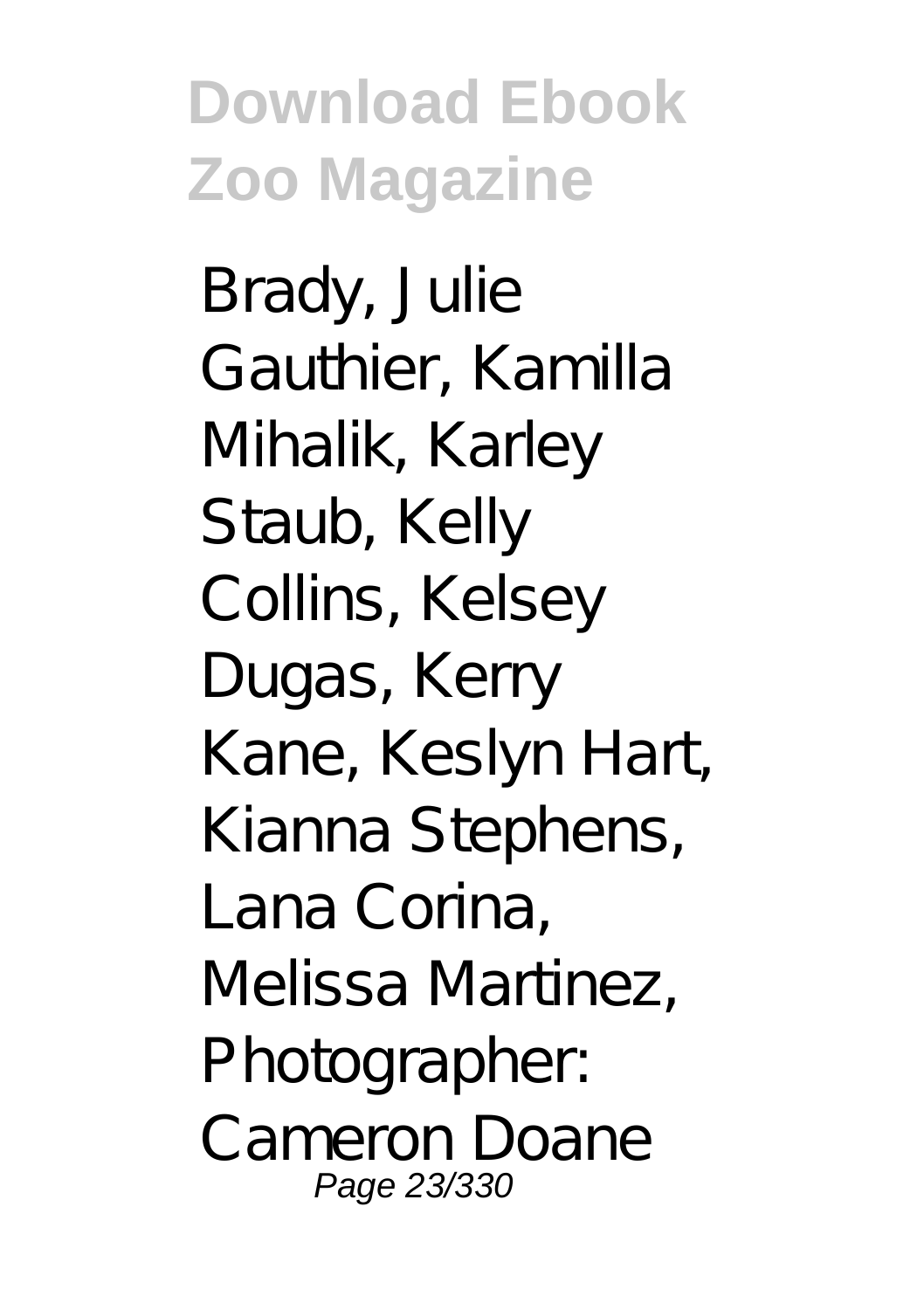Swimsuit USA Magazine Beautiful Women Who Represent a Healthy Lifestyle. We help models expand their careers and bring exciting model search events to venues and exotic locations around Page 24/330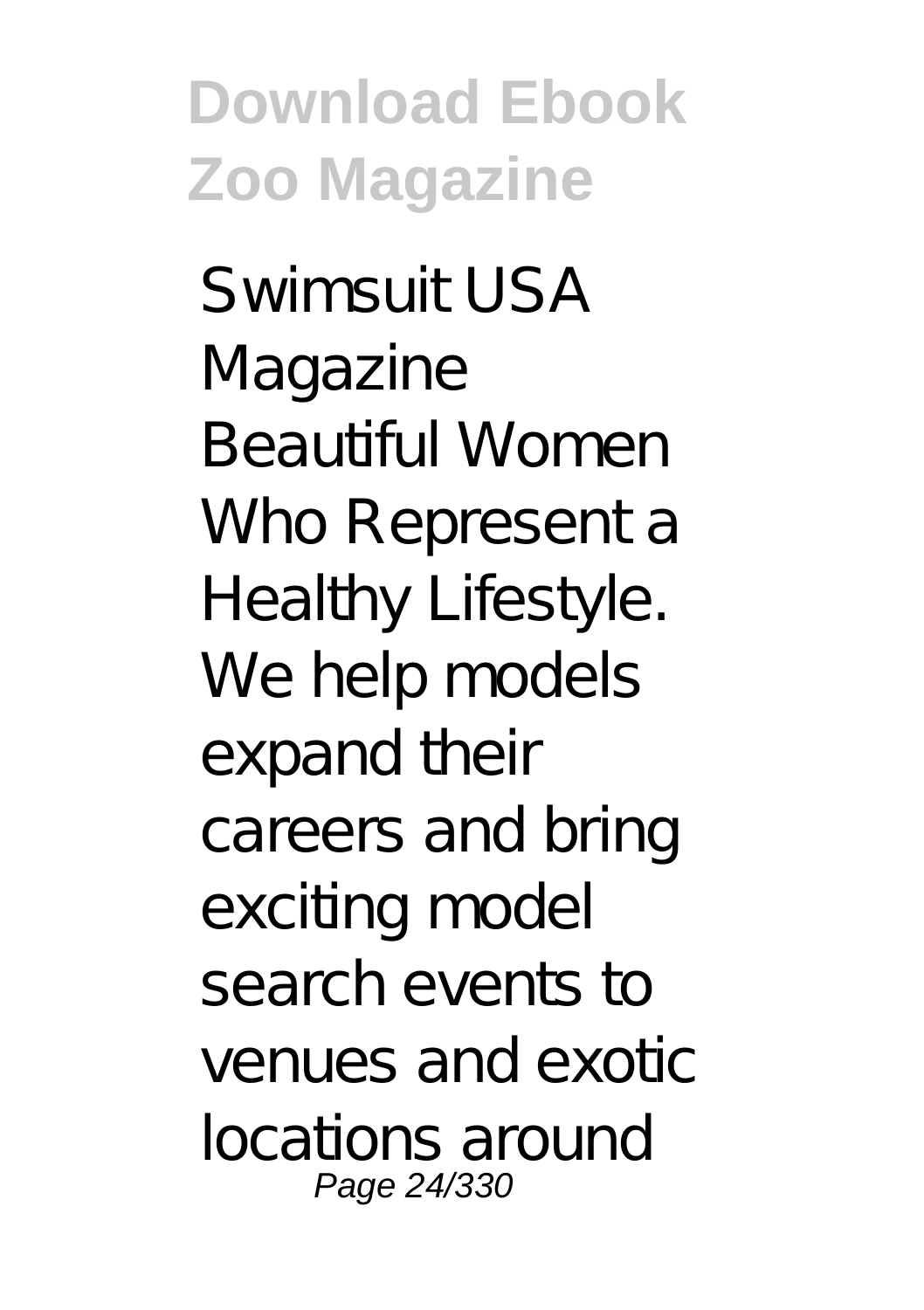the world. All contestants participating in local preliminary events will compete in both fashion attire (cocktail dress) and swimwear. Top placing contestants will receive cash & Page 25/330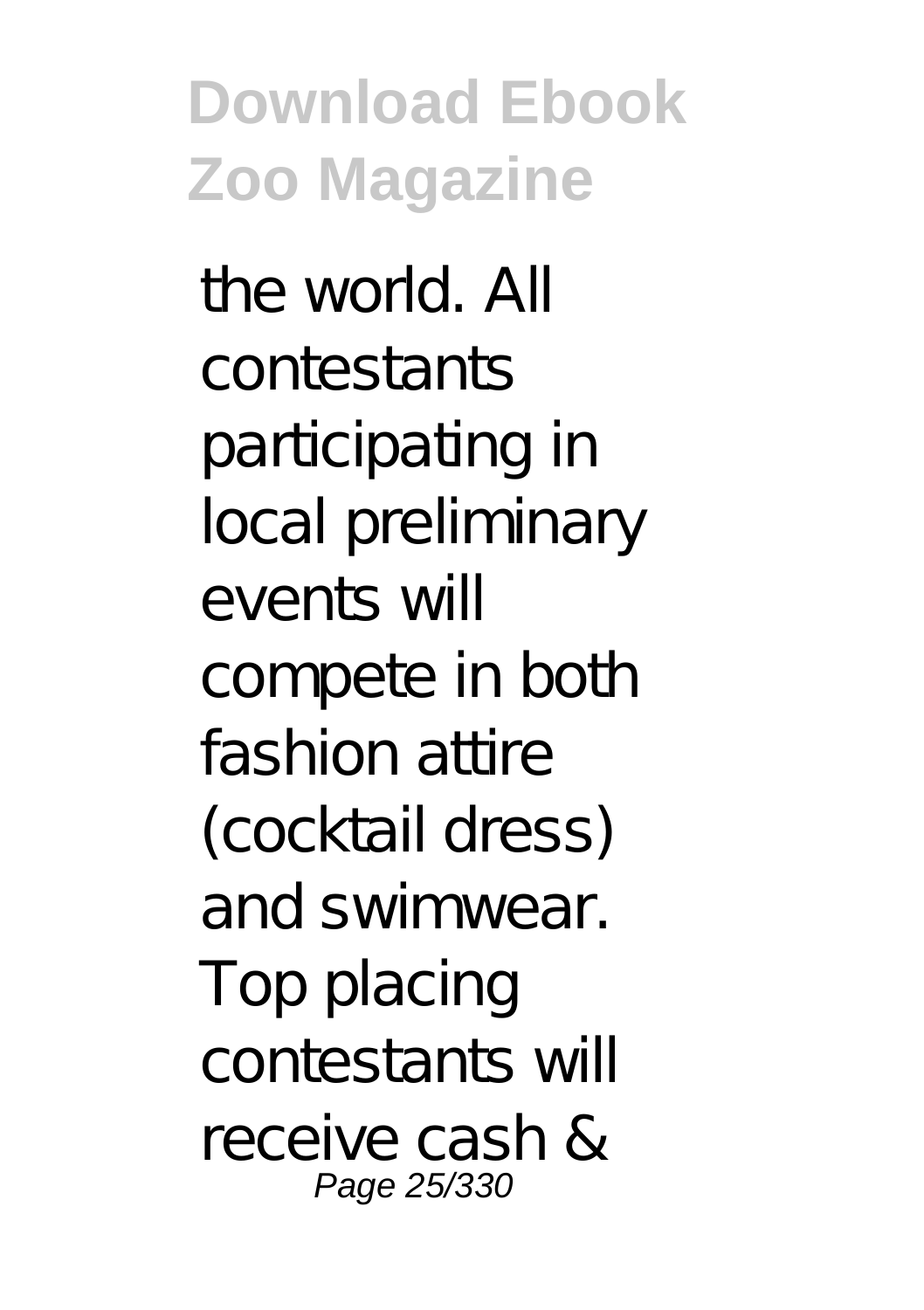prizes and the preliminary competition winning contestant will receive an allexpense paid trip to the Swimsuit USA International Finals in beautiful Riviera Maya, Mexico at the Hard Rock Hotel. She Page 26/330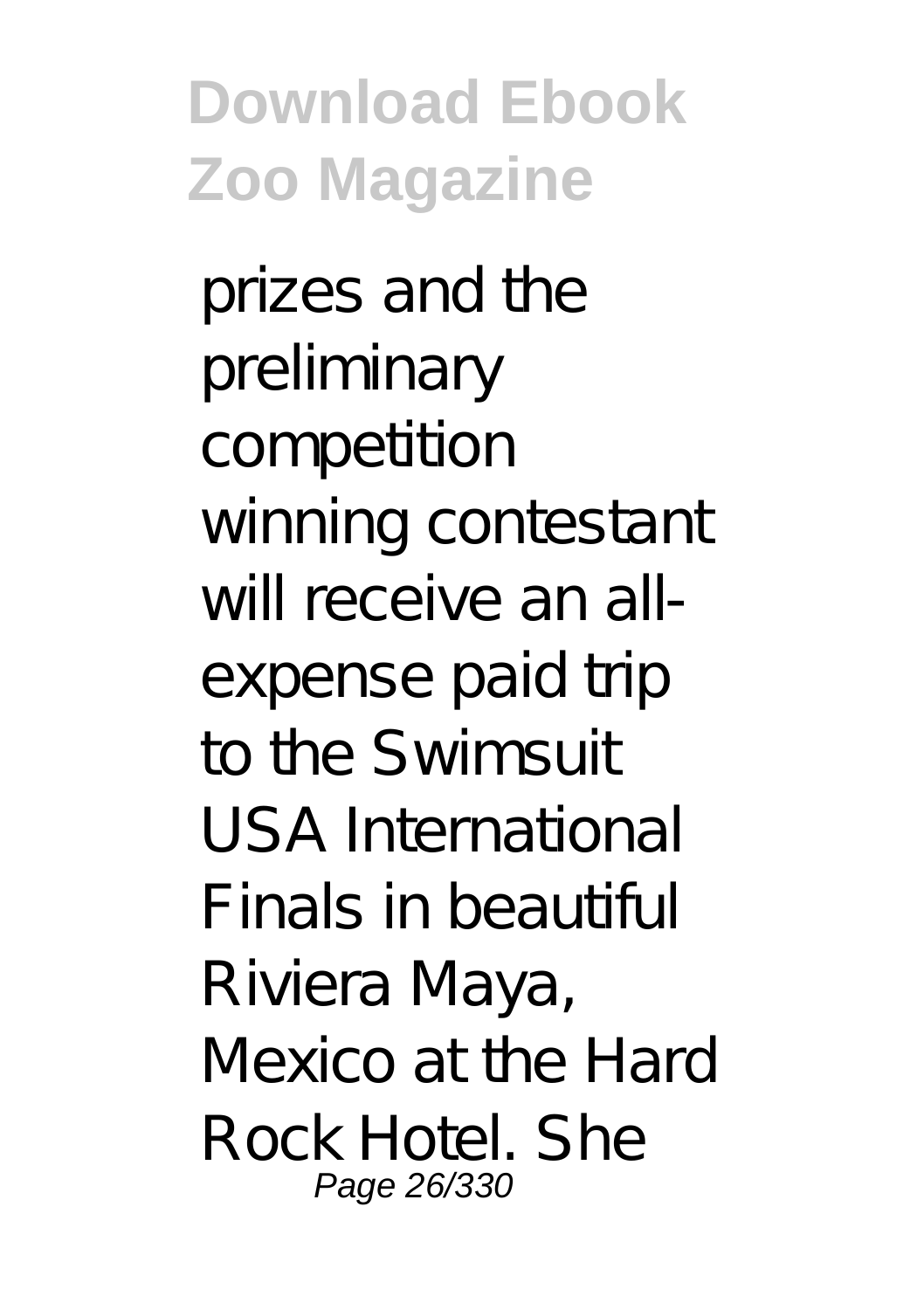will compete alongside 75 other international finalist for the title of Miss Swimsuit USA International. The 75 International Finalists will participate in a week filled with 'fun in the sun' Page 27/330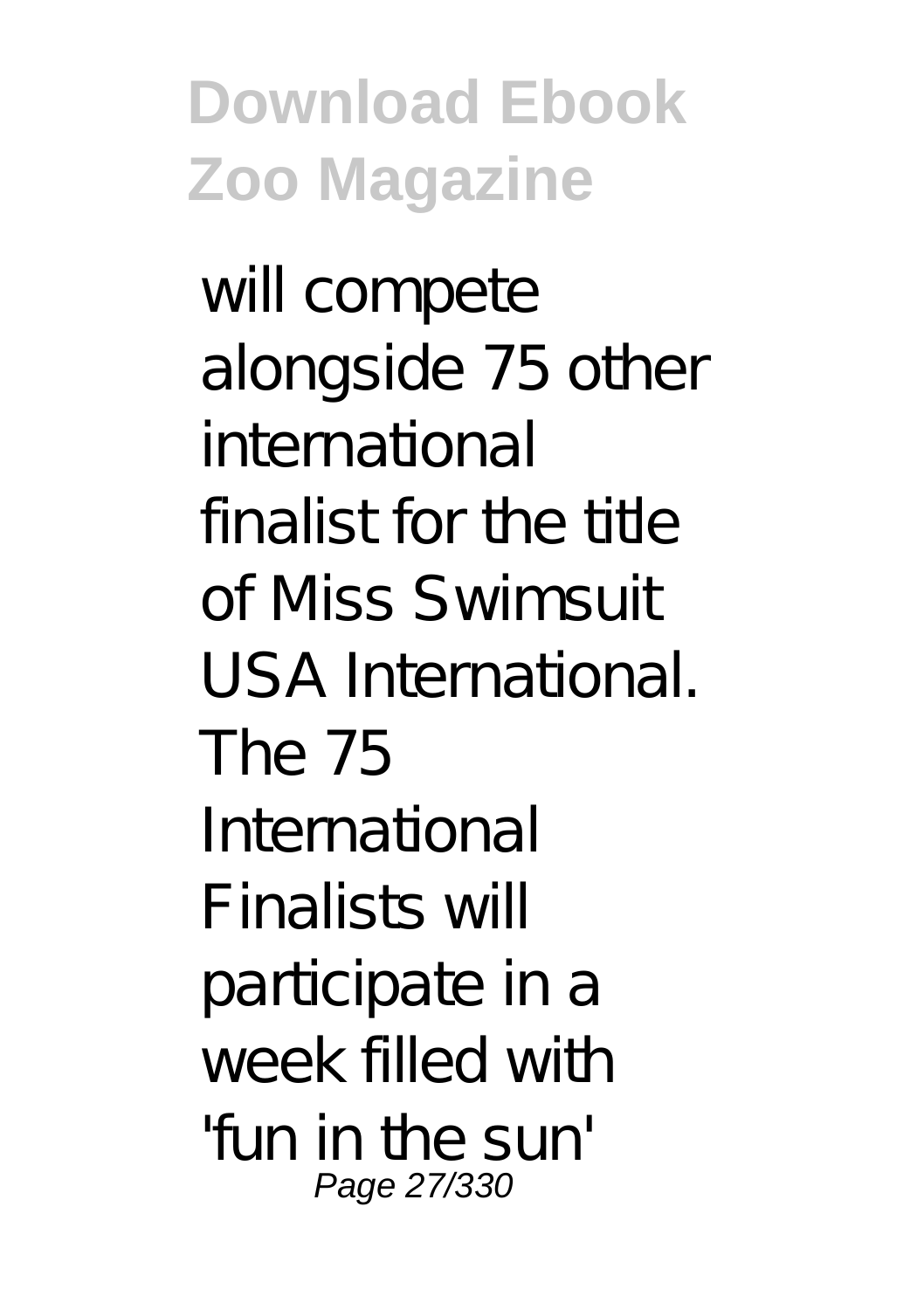excursions, such as swimming with the dolphins, ziplining, and photo sessions with amazing top photographers from throughout the country. The International Finals is an ideal opportunity for Page 28/330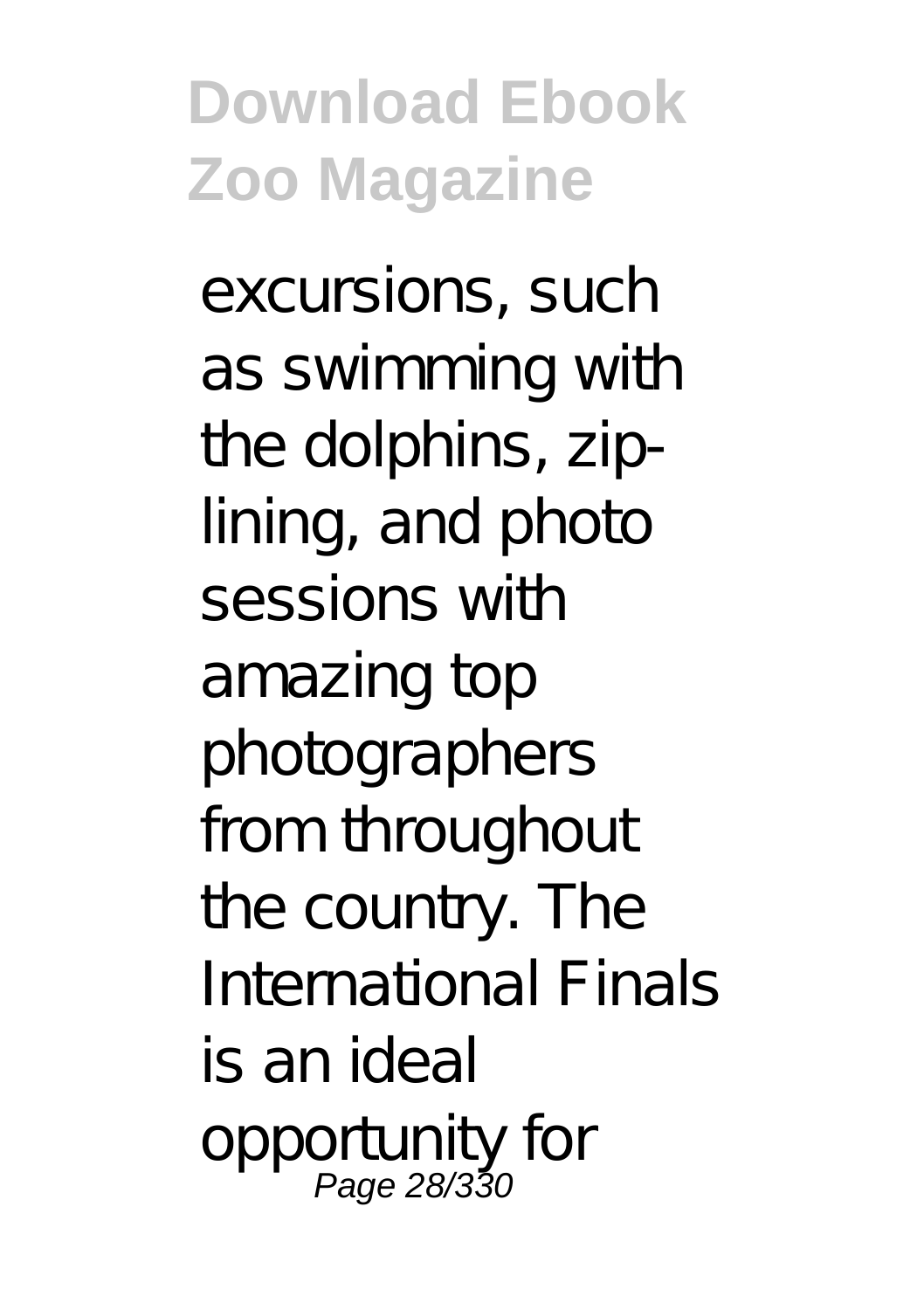models to enhance their modeling careers, network with other industry professionals and pursue a variety of modeling opportunities.  $S$ *wimsuit*  $USA$ Magazine is a Glamour Swimsuit Magazine Page 29/330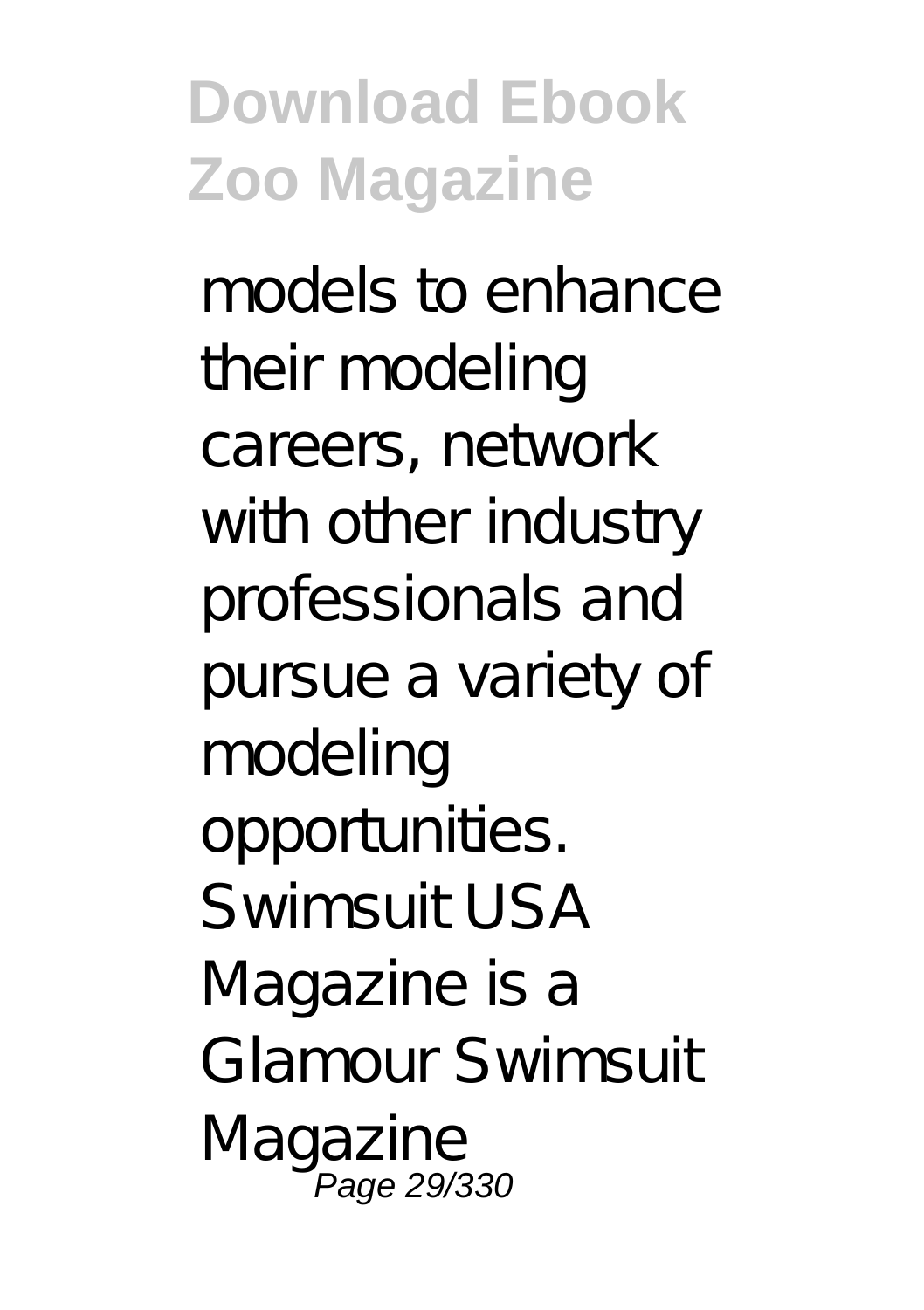featuring Gorgeous Models from around the world. Similar in nature to Sports Illustrated Swimsuit Issue. Shape Magazine, Body Magazine, Inside Sports, V Magazine, Lifestyle Păge 30/330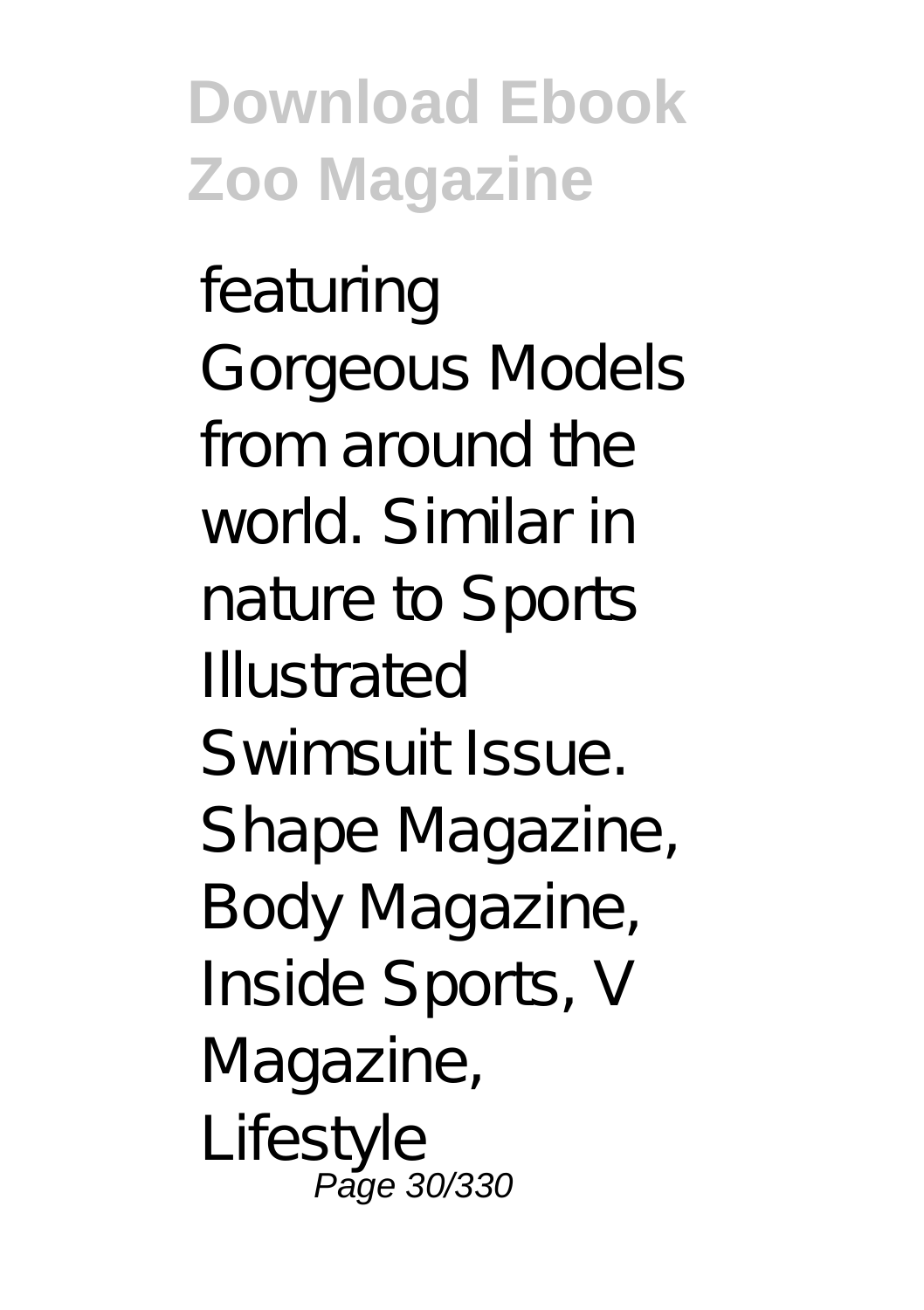Magazine, Bikini Magazine, FHM Magazine, Maxim Magazine. We are proud to work with leading Hotels, swimsuit and bikini brands Our top photographers include. Greg Woodson, Gordon Lam, Visual Page 31/330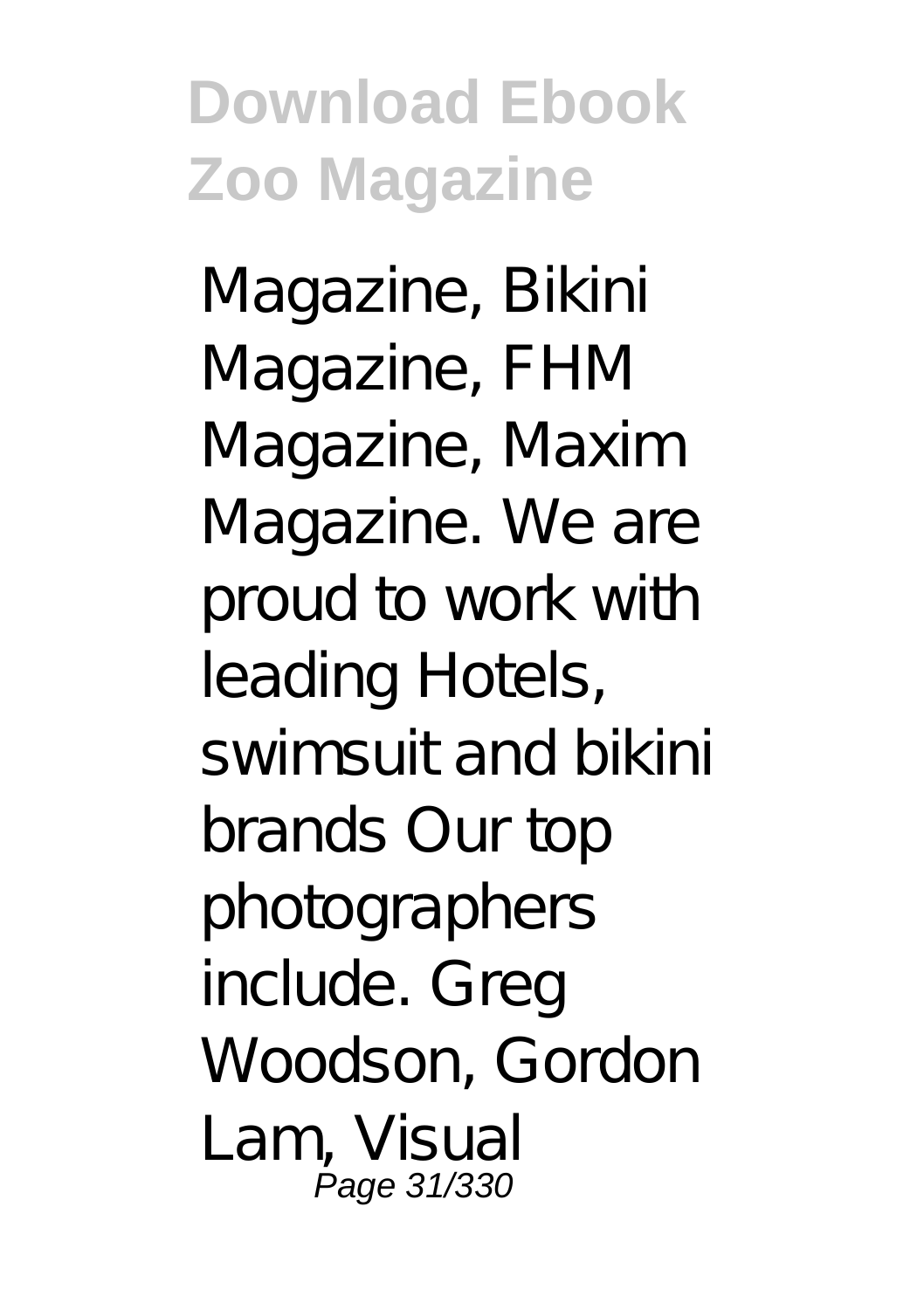Poison, Doug Carter and many more. Our Models have also been featured in Muscle & Fitness, Zoo Magazine, The Blur Magazine, Vanquish Magazine, Chulo Magazine, Bikini Team, Kandy<br>Page 32/330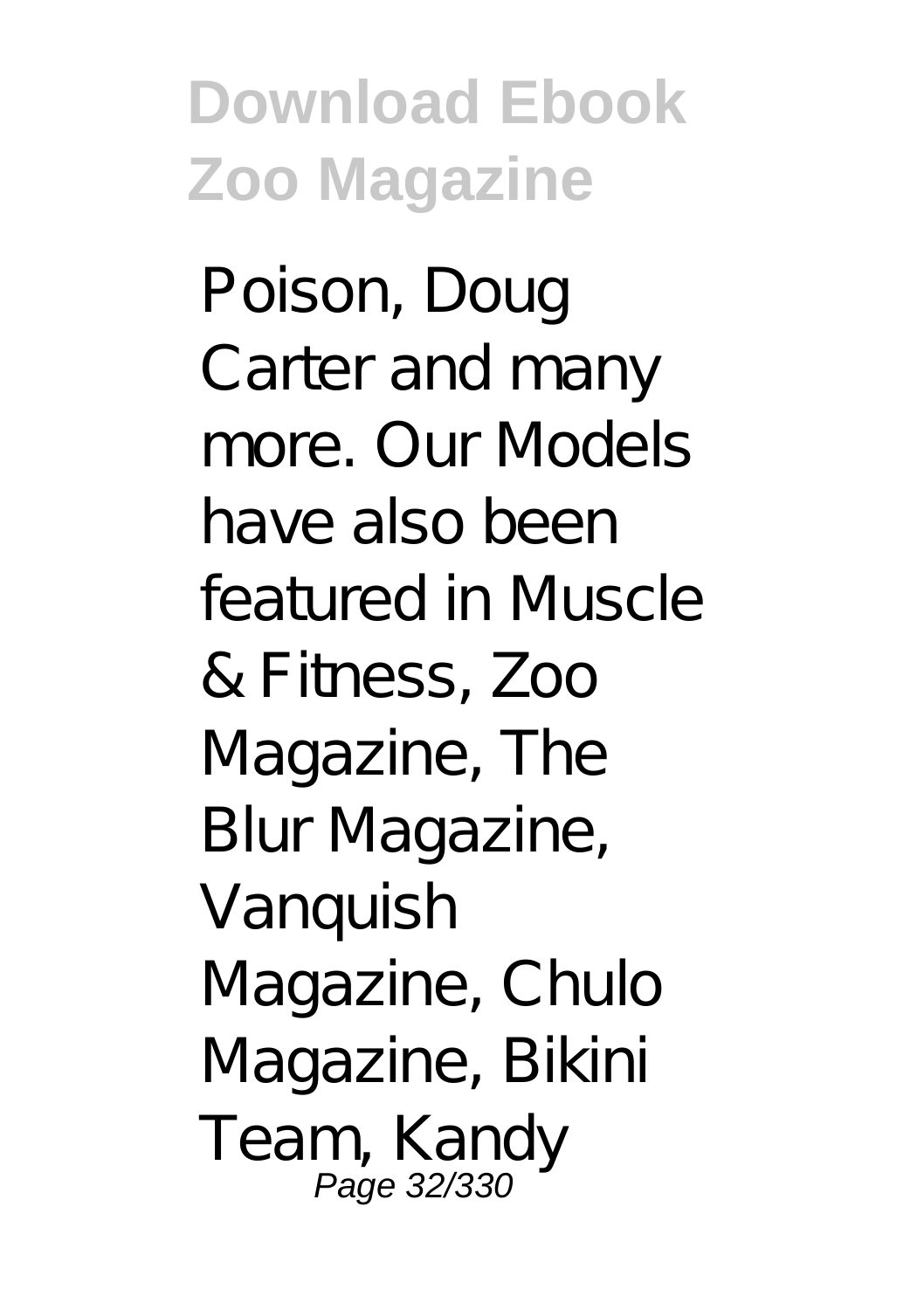Magazine. Swimsuit USA Magazine – Part 10 – Melissa Garcia Models: Melissa Garcia, Monika Majgier-Sztabnik, Natalia Janoszek, Nicole Dowling, Paige Cowell, Payton Adkins, Poppy Page 33/330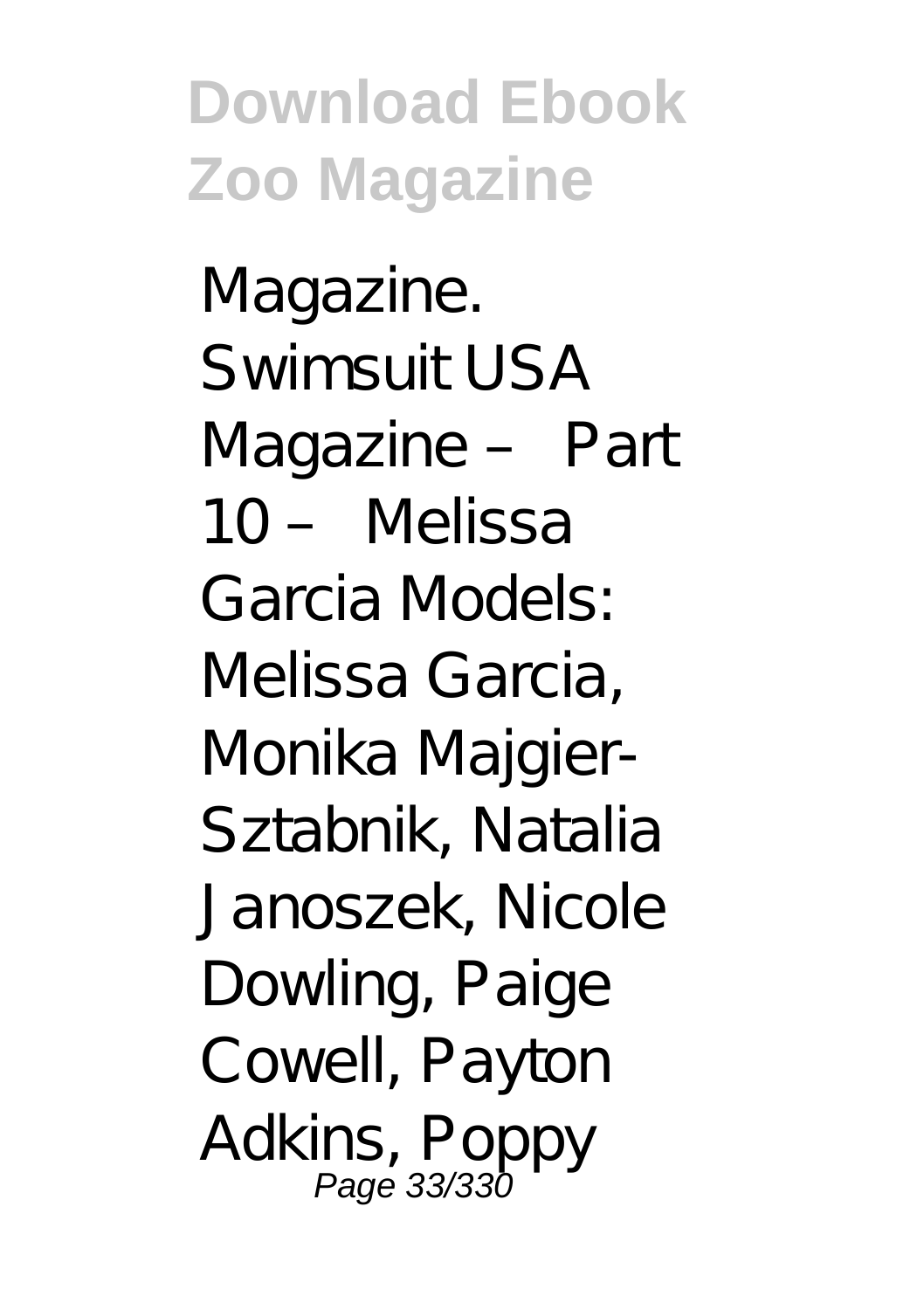Haskell, Rachel Rogers, Rosangela Matos, Photographer: Greg Woodson, Swimsuit USA Magazine Beautiful Women Who Represent a Healthy Lifestyle. We help models expand their Page 34/330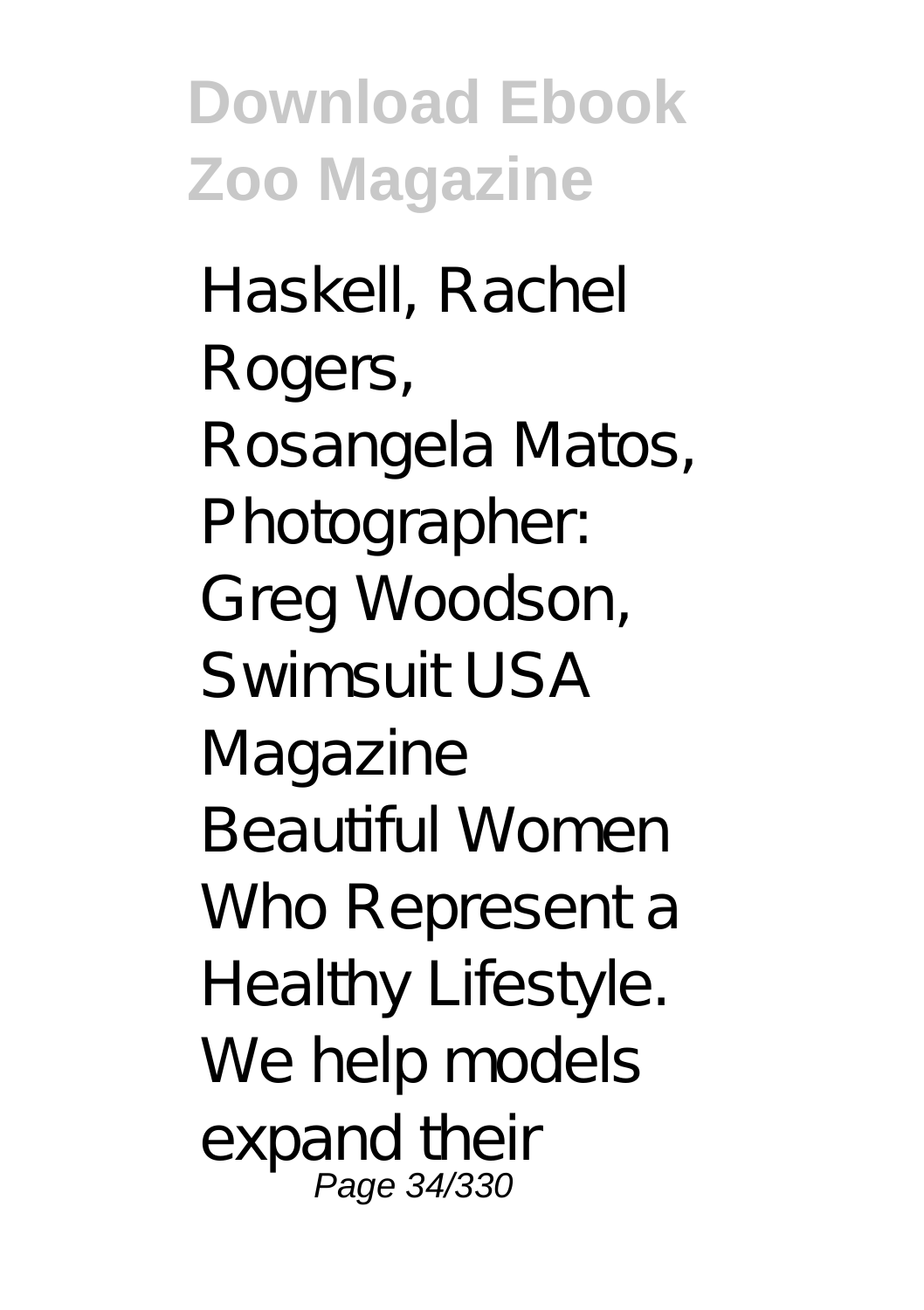careers and bring exciting model search events to venues and exotic locations around the world. All contestants participating in local preliminary events will compete in both fashion attire Page 35/330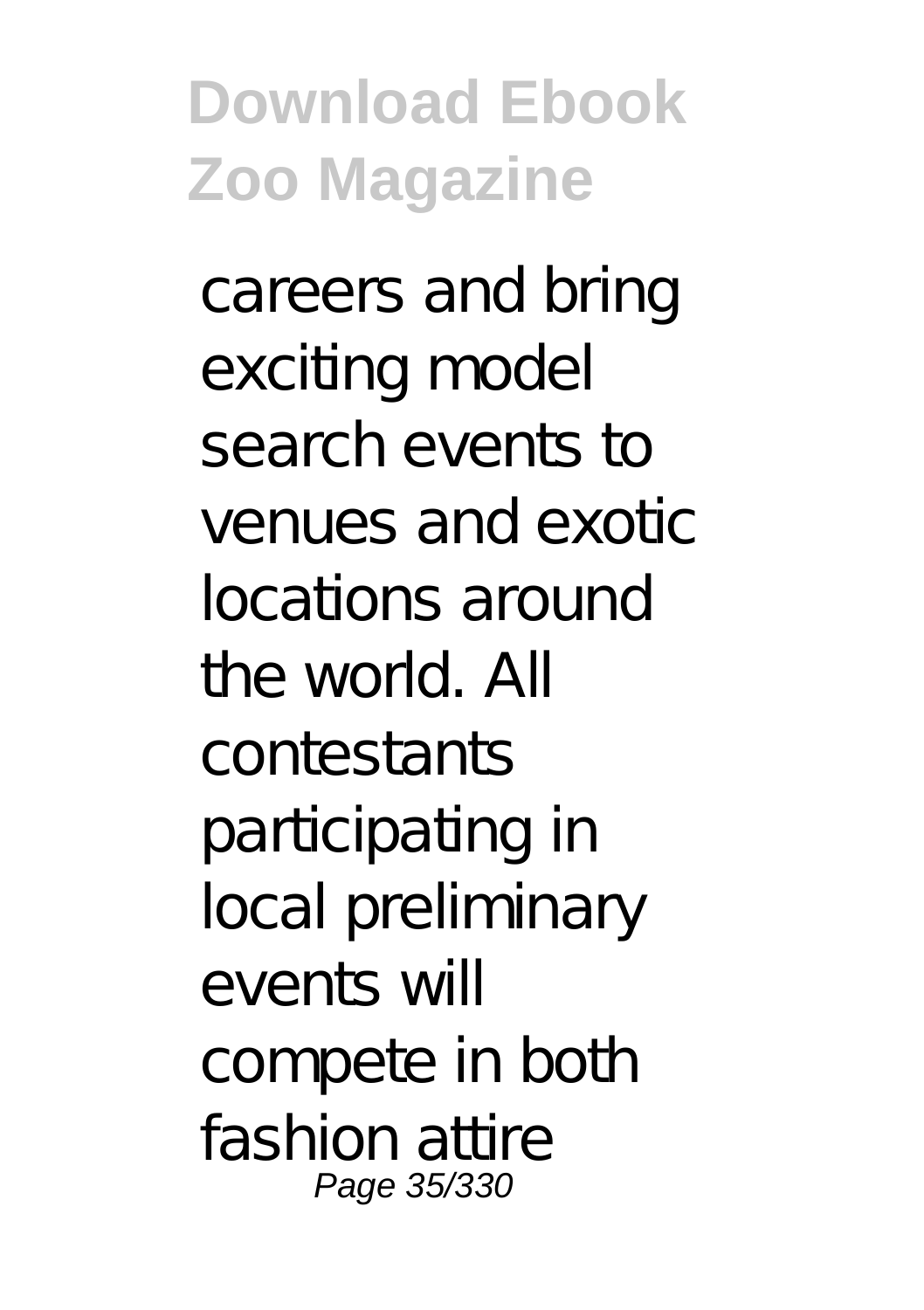(cocktail dress) and swimwear. Top placing contestants will receive cash & prizes and the preliminary competition winning contestant will receive an allexpense paid trip to the Swimsuit Page 36/330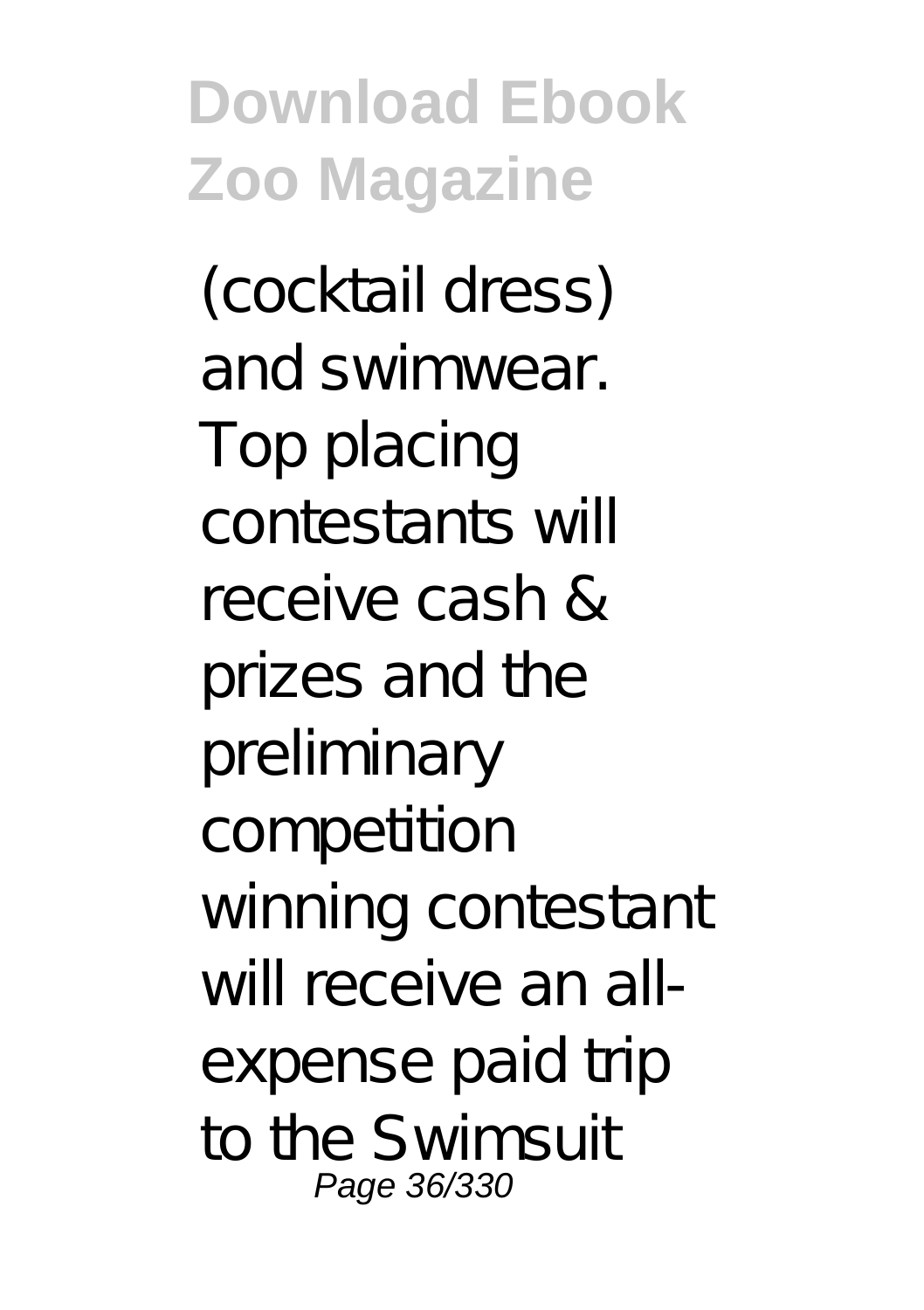USA International Finals in beautiful Riviera Maya, Mexico at the Hard Rock Hotel. She will compete alongside 75 other international  $finalist$  for the  $t$ <sub>th</sub> of Miss Swimsuit USA International. The 75 Page 37/330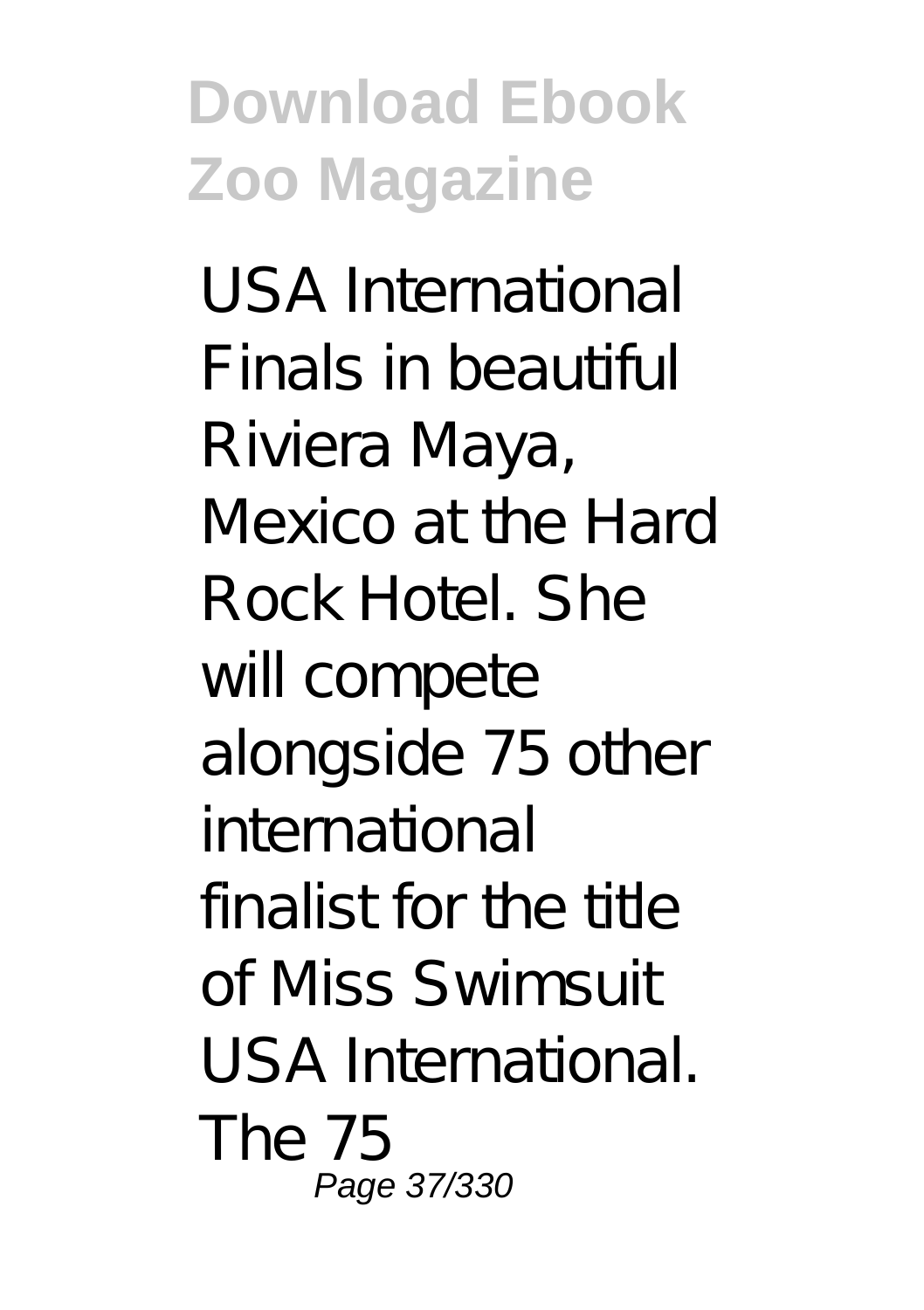International Finalists will participate in a week filled with 'fun in the sun' excursions, such as swimming with the dolphins, ziplining, and photo sessions with amazing top photographers Page 38/330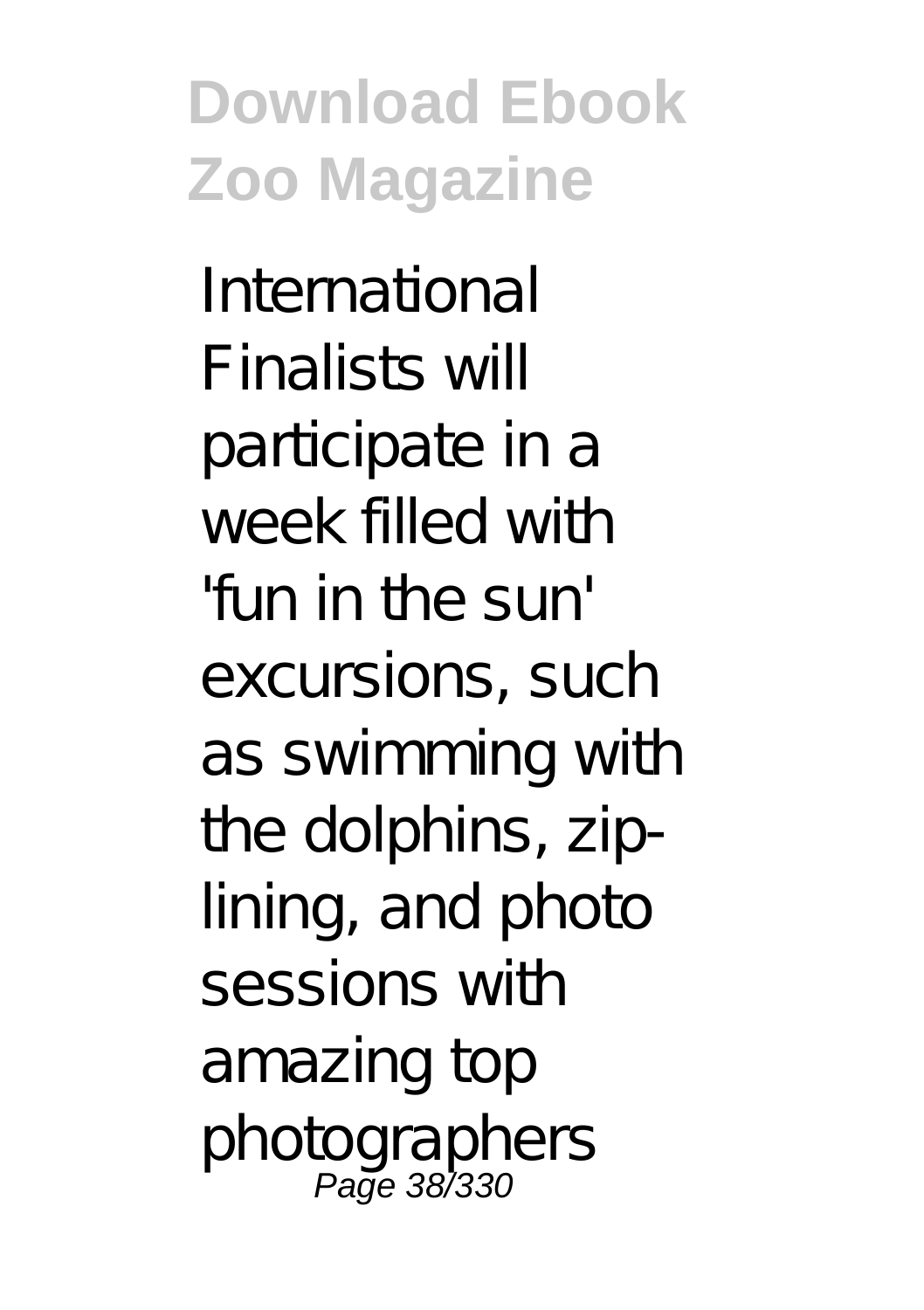from throughout the country. The International Finals is an ideal opportunity for models to enhance their modeling careers, network with other industry professionals and pursue a variety of modeling Page 39/330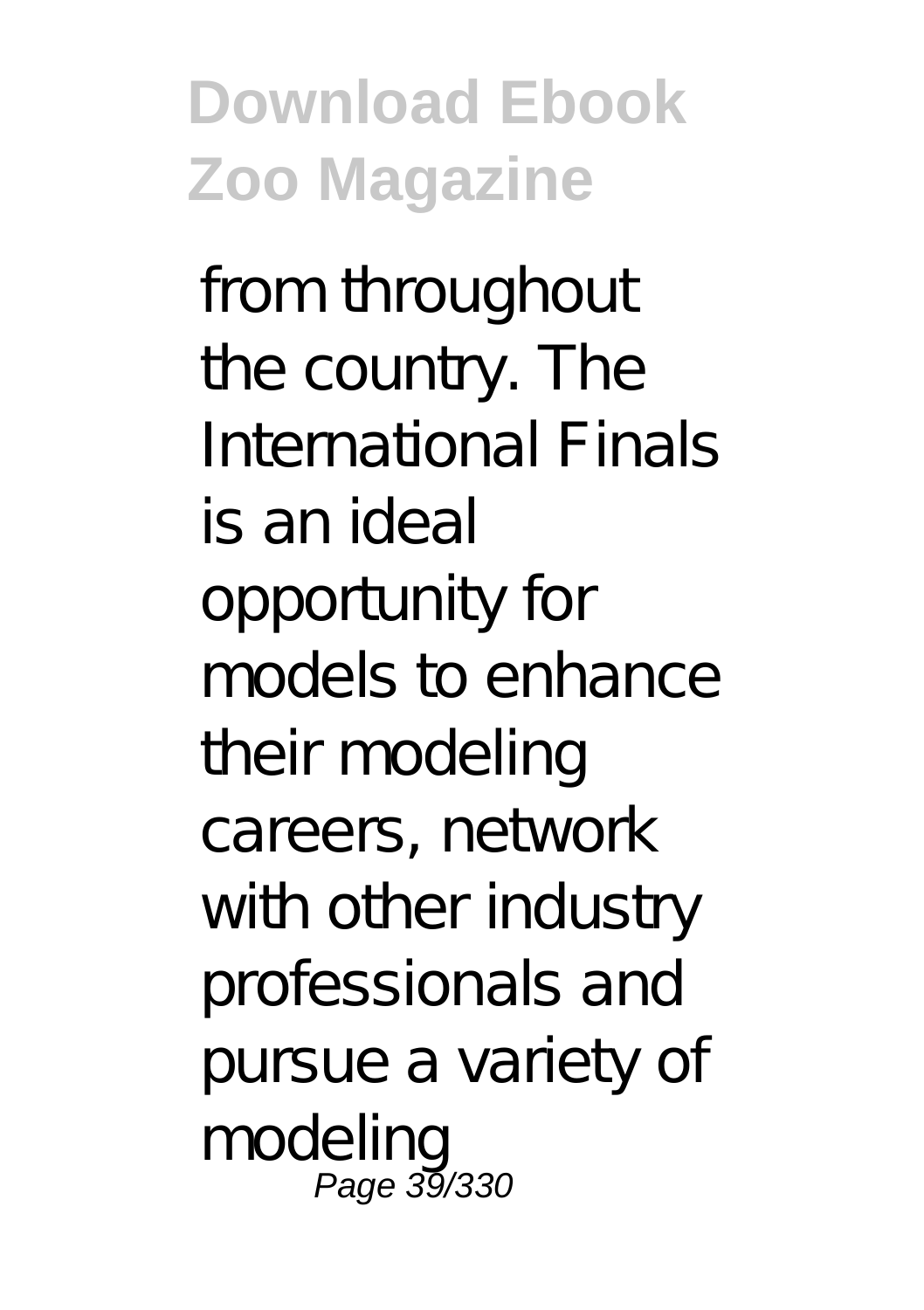opportunities. Swimsuit USA Magazine is a Glamour Swimsuit Magazine featuring Gorgeous Models from around the world. Similar in nature to Sports Illustrated Swimsuit Issue. Page 40/330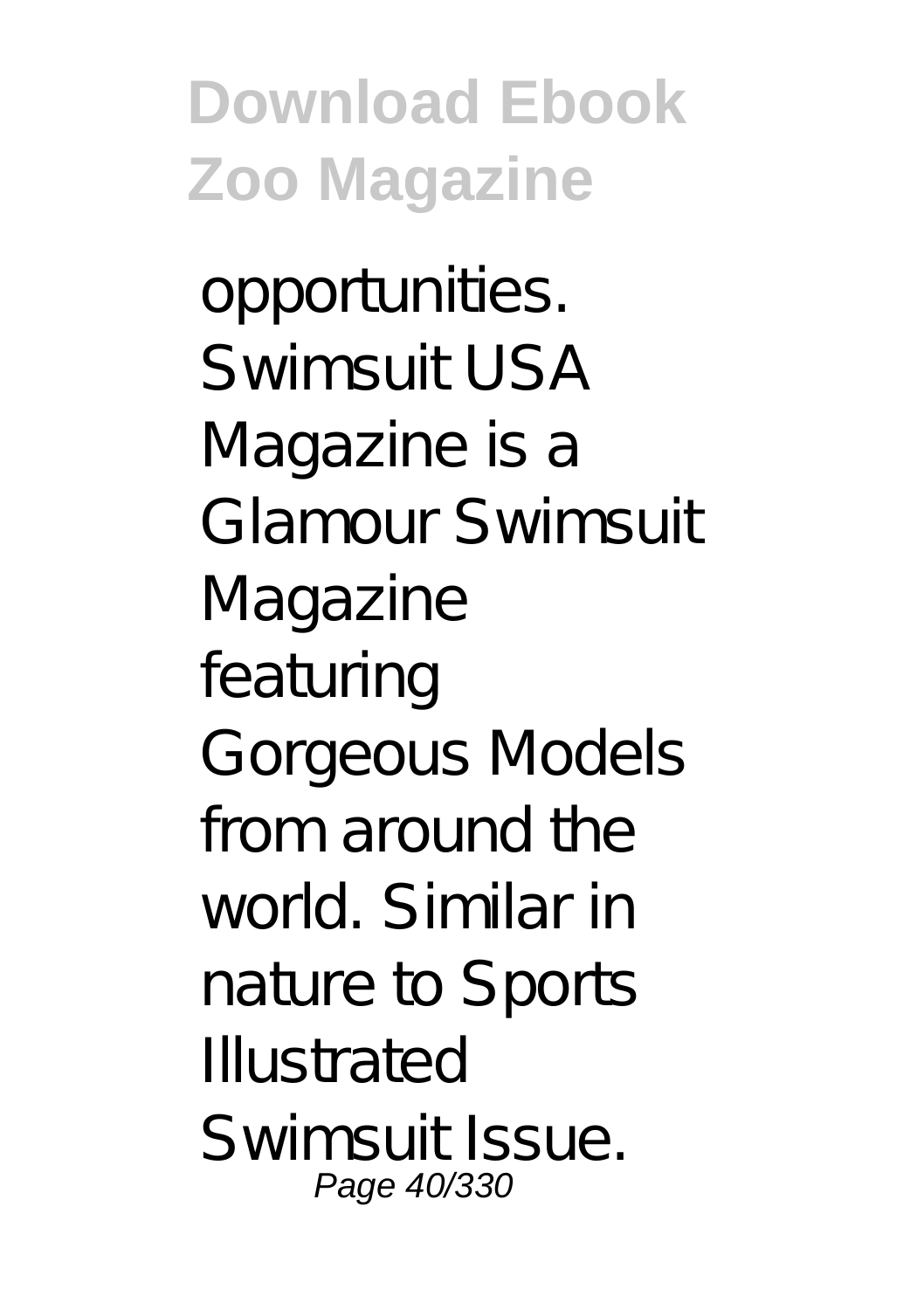Shape Magazine, Body Magazine, Inside Sports, V Magazine, Lifestyle Magazine, Bikini Magazine, FHM Magazine, Maxim Magazine. We are proud to work with leading Hotels, swimsuit and bikini Page 41/330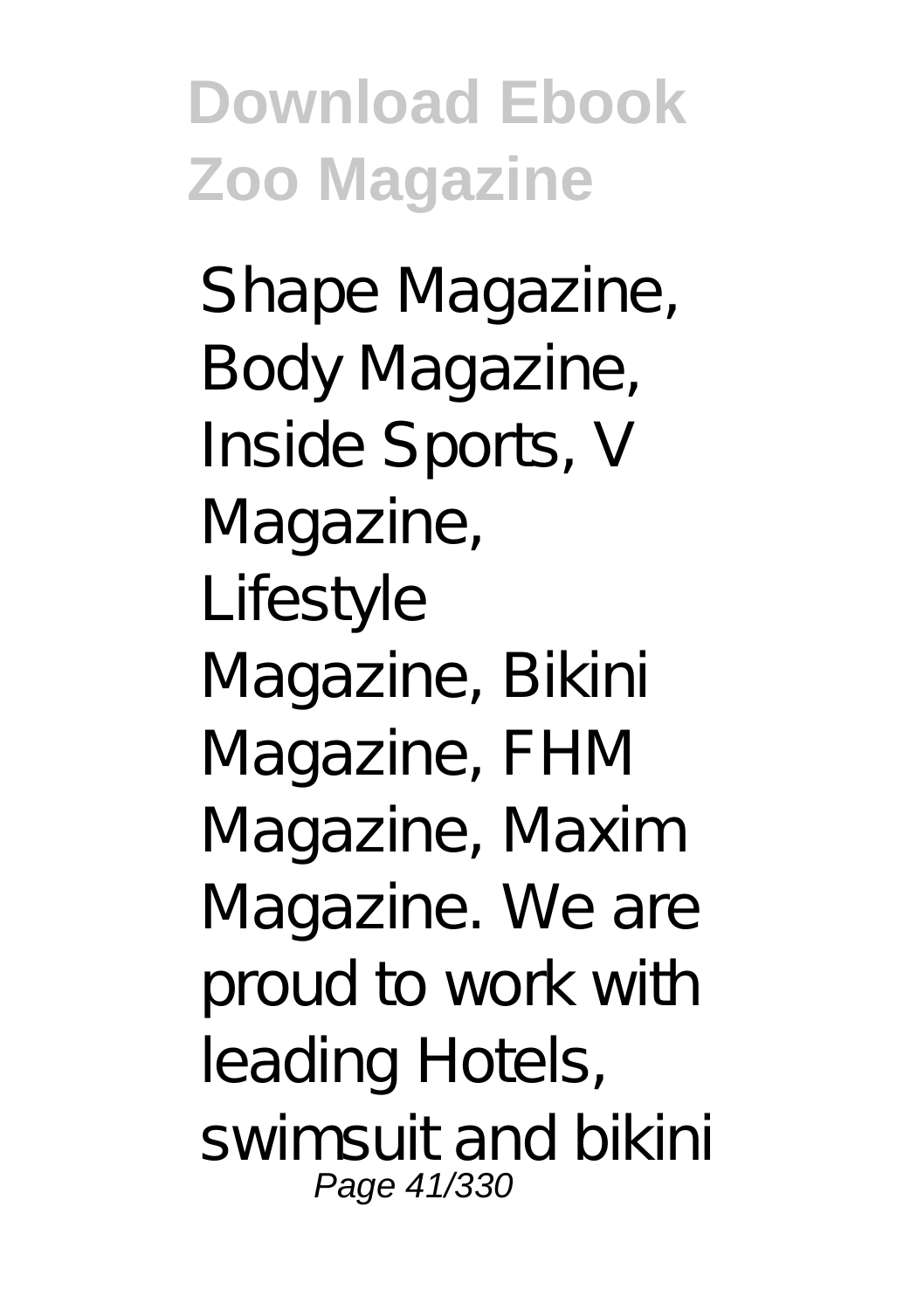brands Our top photographers include. Greg Woodson, Gordon Lam, Visual Poison, Doug Carter and many more. Our Models have also been featured in Muscle & Fitness, Zoo Magazine, The<br>Page 42/330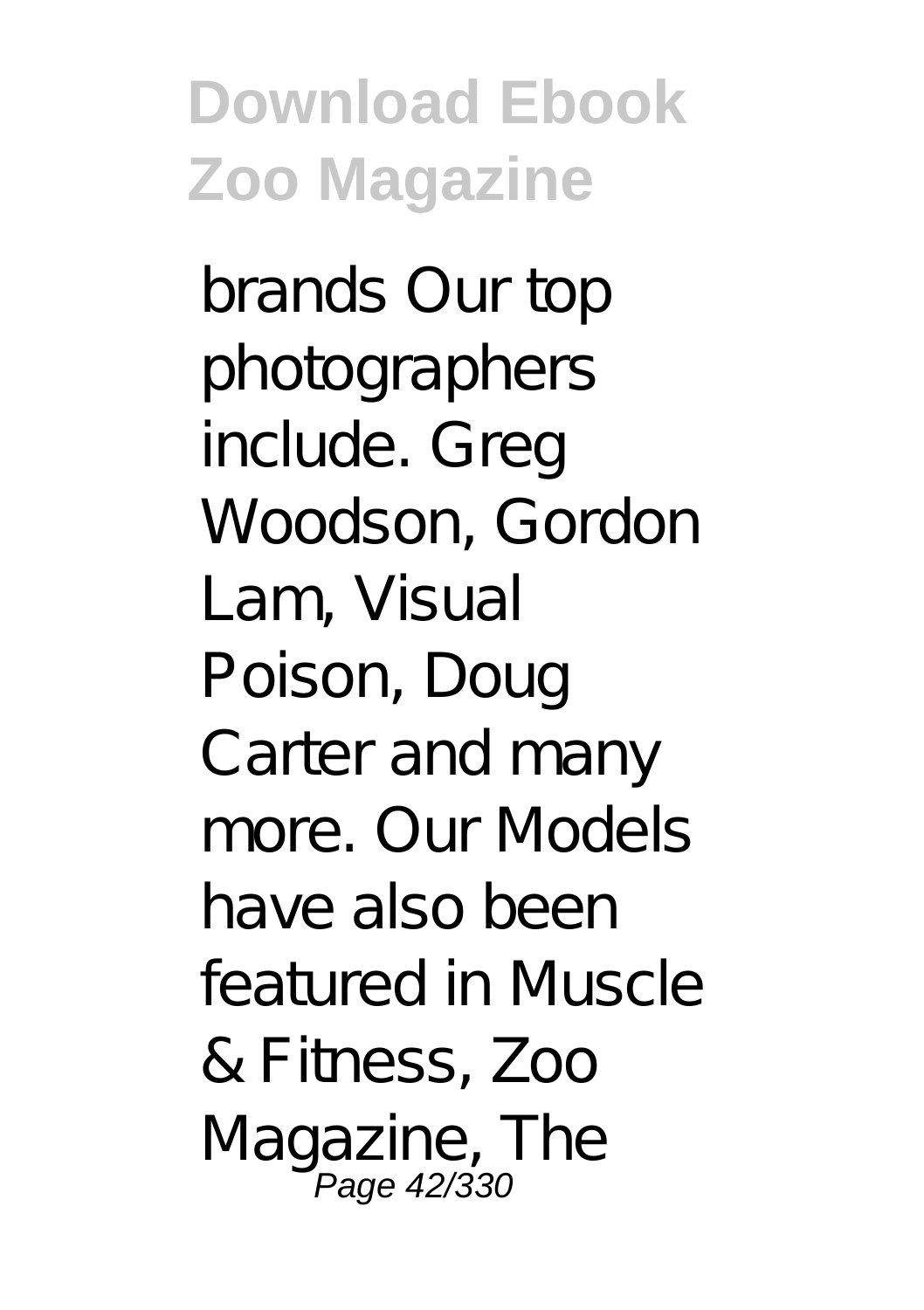Blur Magazine, Vanquish Magazine, Chulo Magazine, Bikini Team, Kandy Magazine. Swimsuit USA Magazine – Issue 32 – Antonia Salt Swimsuit USA Magazine – Issue 52 – Anya Gavin Page 43/330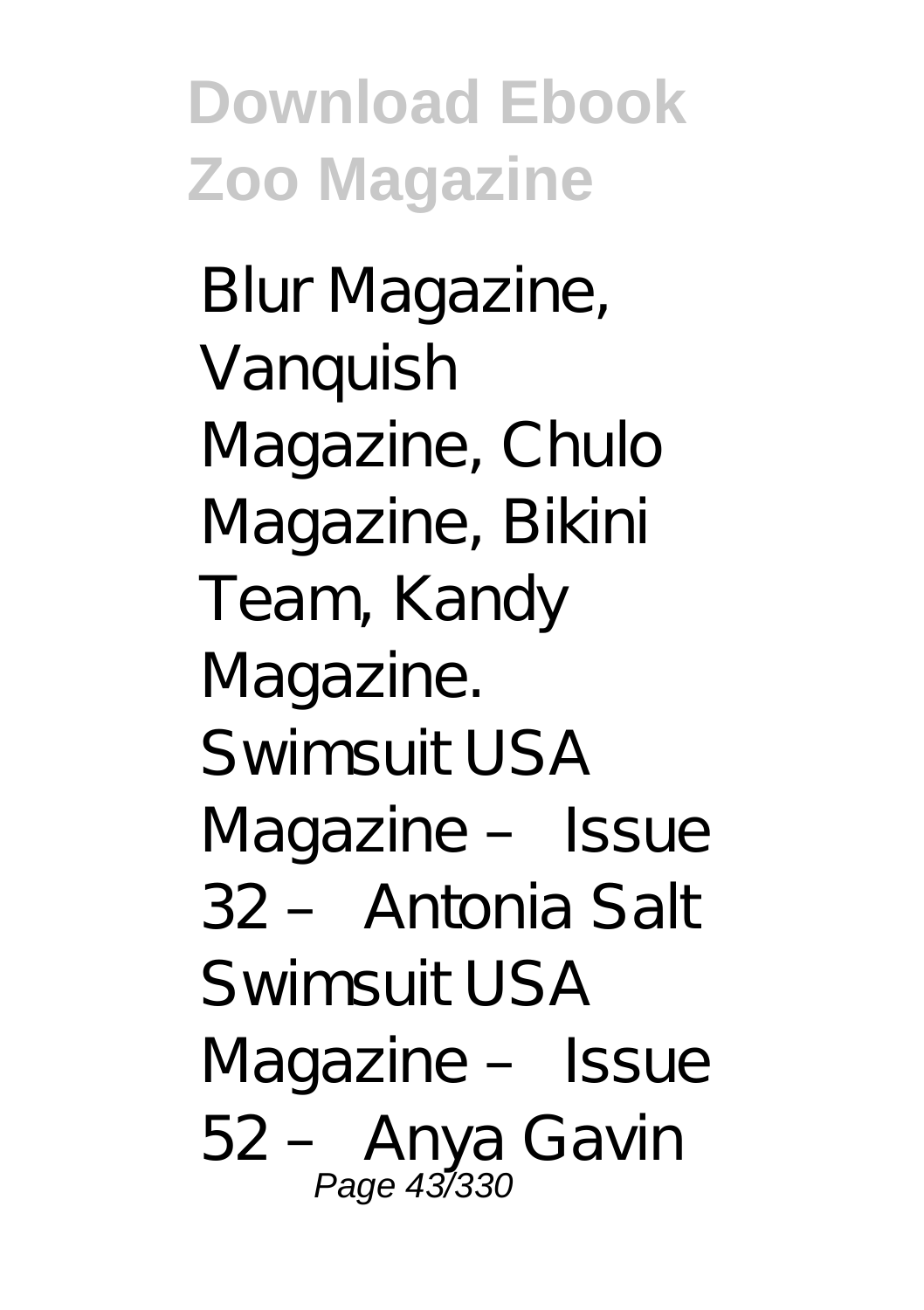Swimsuit USA Magazine – Issue 56 – Kianna **Stephens** Swimsuit USA Magazine – Issue 48 – Bree and Tereza Confessions of a Reluctant Lads' Mag Editor Swimsuit USA Page 44/330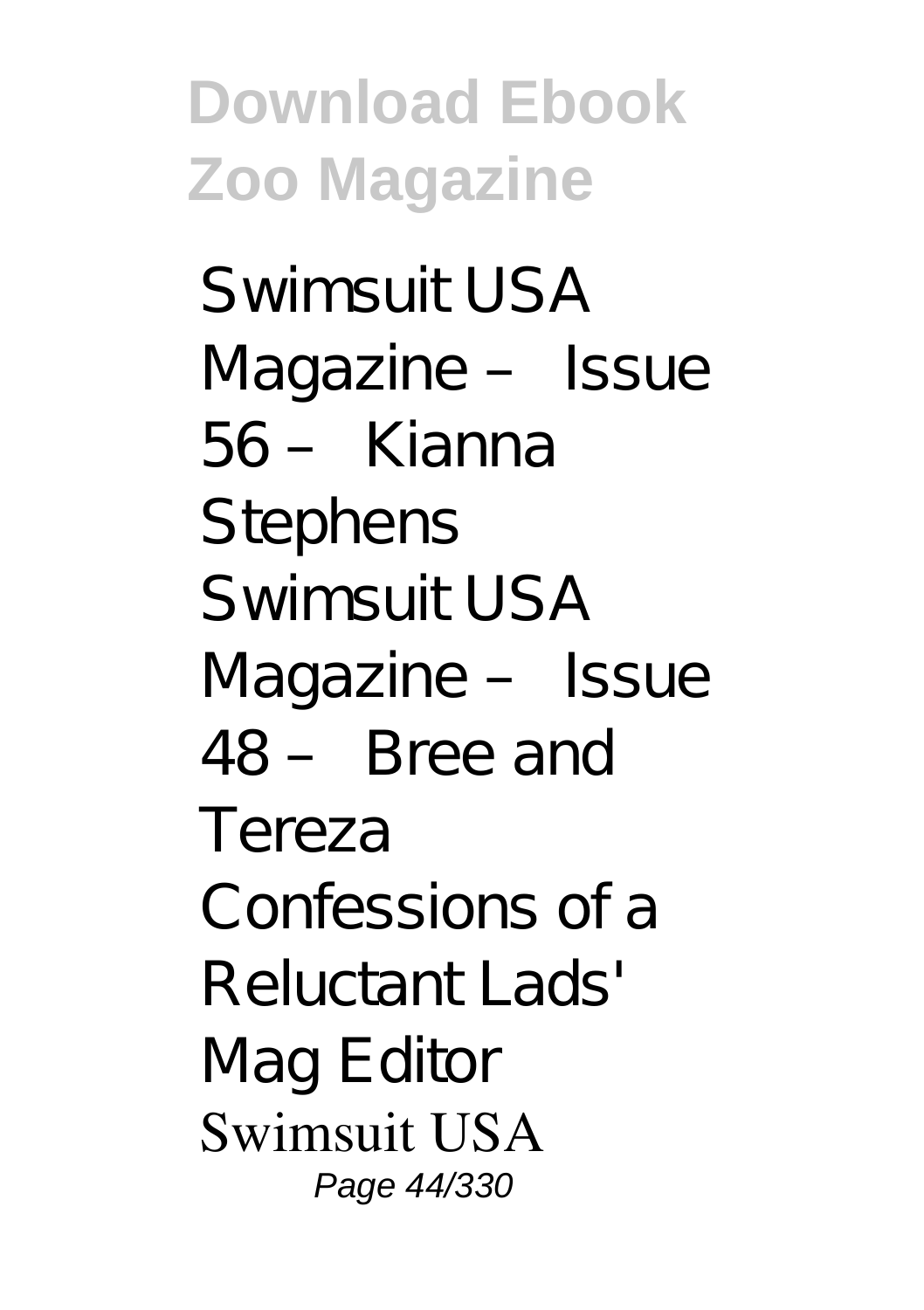Magazine  $\mathbb I$  Issue 23  $\mathbb I$ Coral Patrick Models: Alliyah Becerra, Ana Hablinski, Ariel Woolsey, Aubrey Knox, Casey Boonstra, Chanelle Lee, Charlotte Cushing, Cierra Jackson, Coral Patrick, Photographer: Doug Carter Swimsuit USA Magazine Page 45/330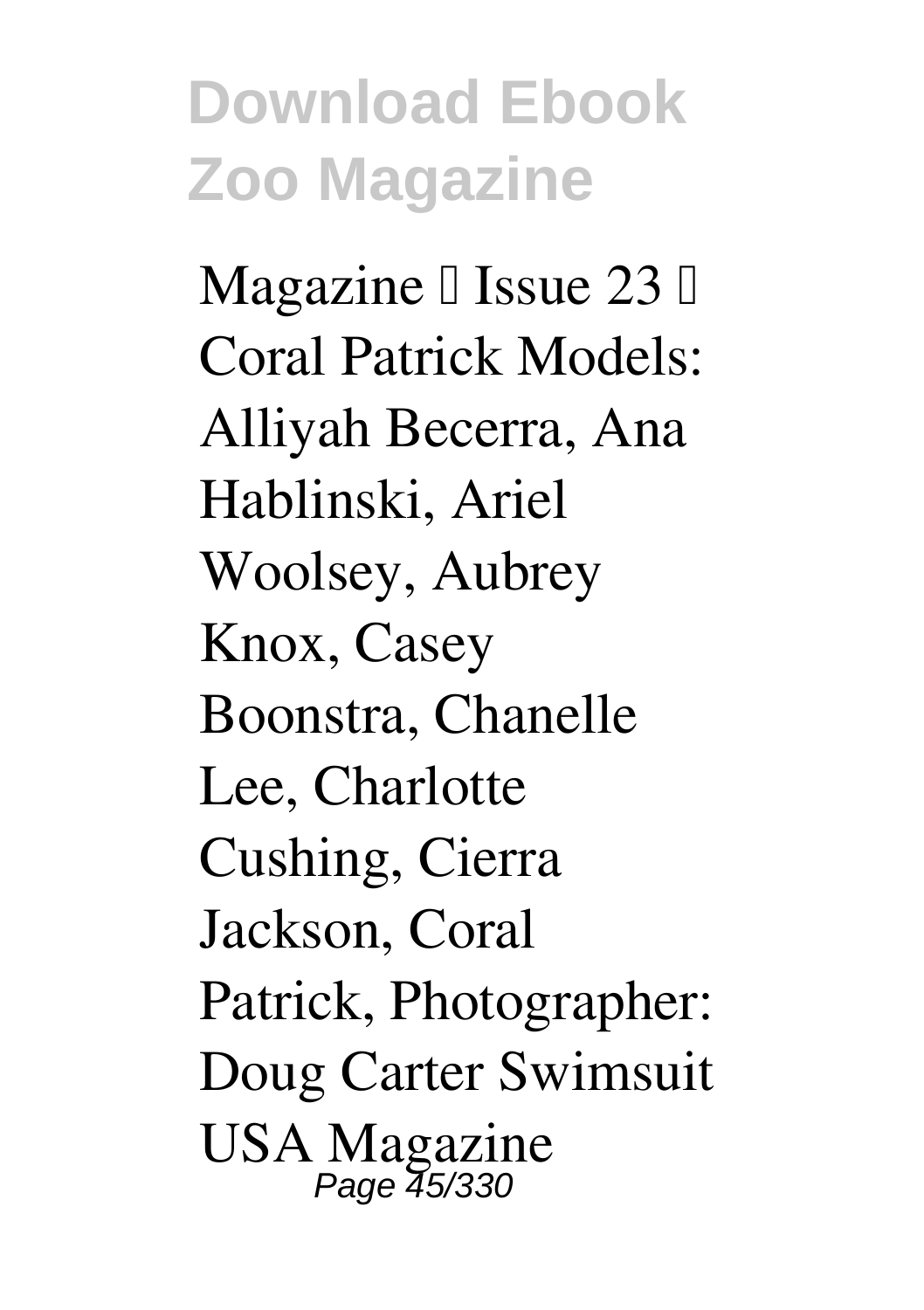Beautiful Women Who Represent a Healthy Lifestyle. We help models expand their careers and bring exciting model search events to venues and exotic locations around the world. All contestants participating in local preliminary events will compete in both<br>Page 46/330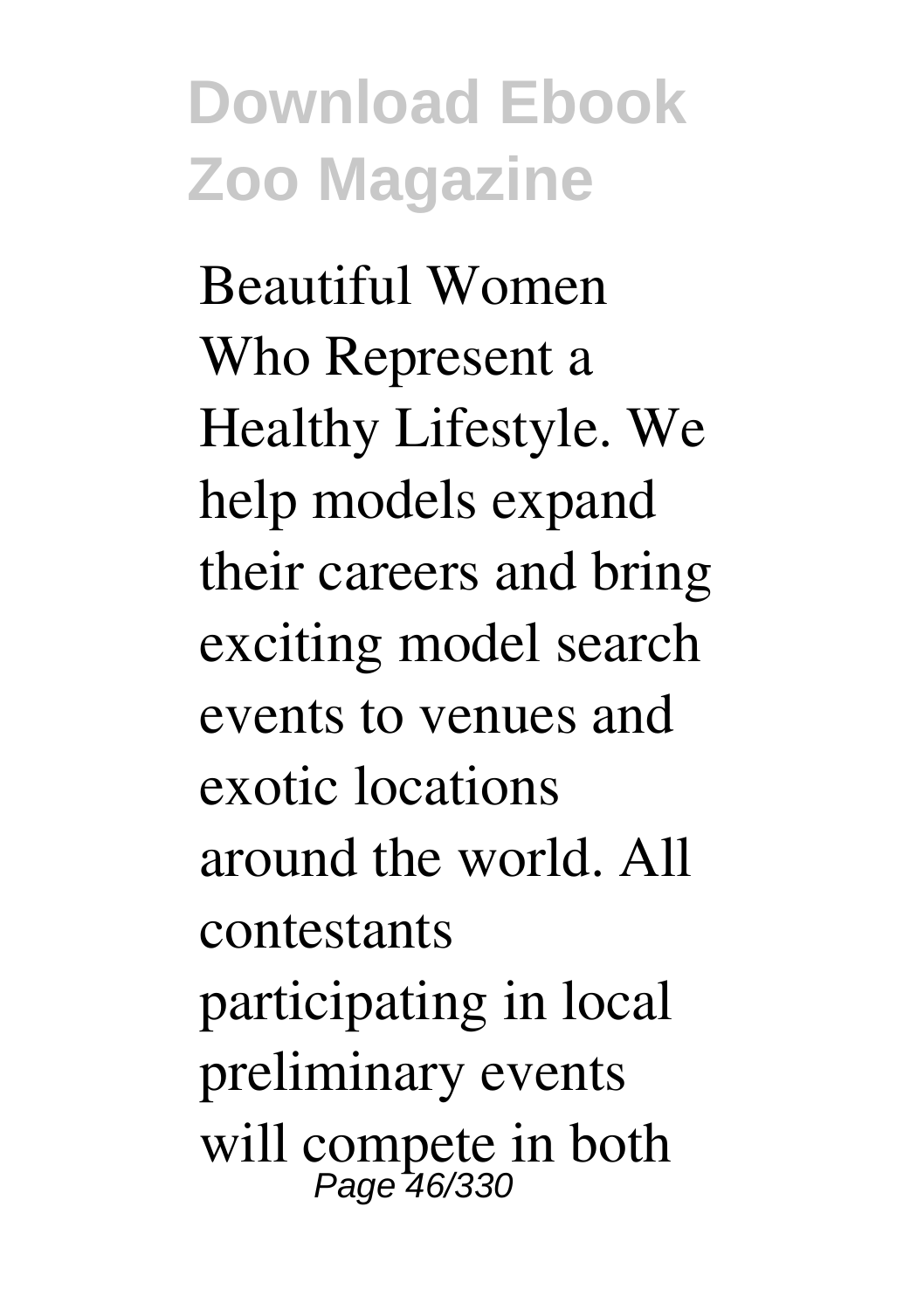fashion attire (cocktail dress) and swimwear. Top placing contestants will receive cash & prizes and the preliminary competition winning contestant will receive an all-expense paid trip to the Swimsuit USA International Finals in beautiful Riviera Maya, Mexico Page 47/330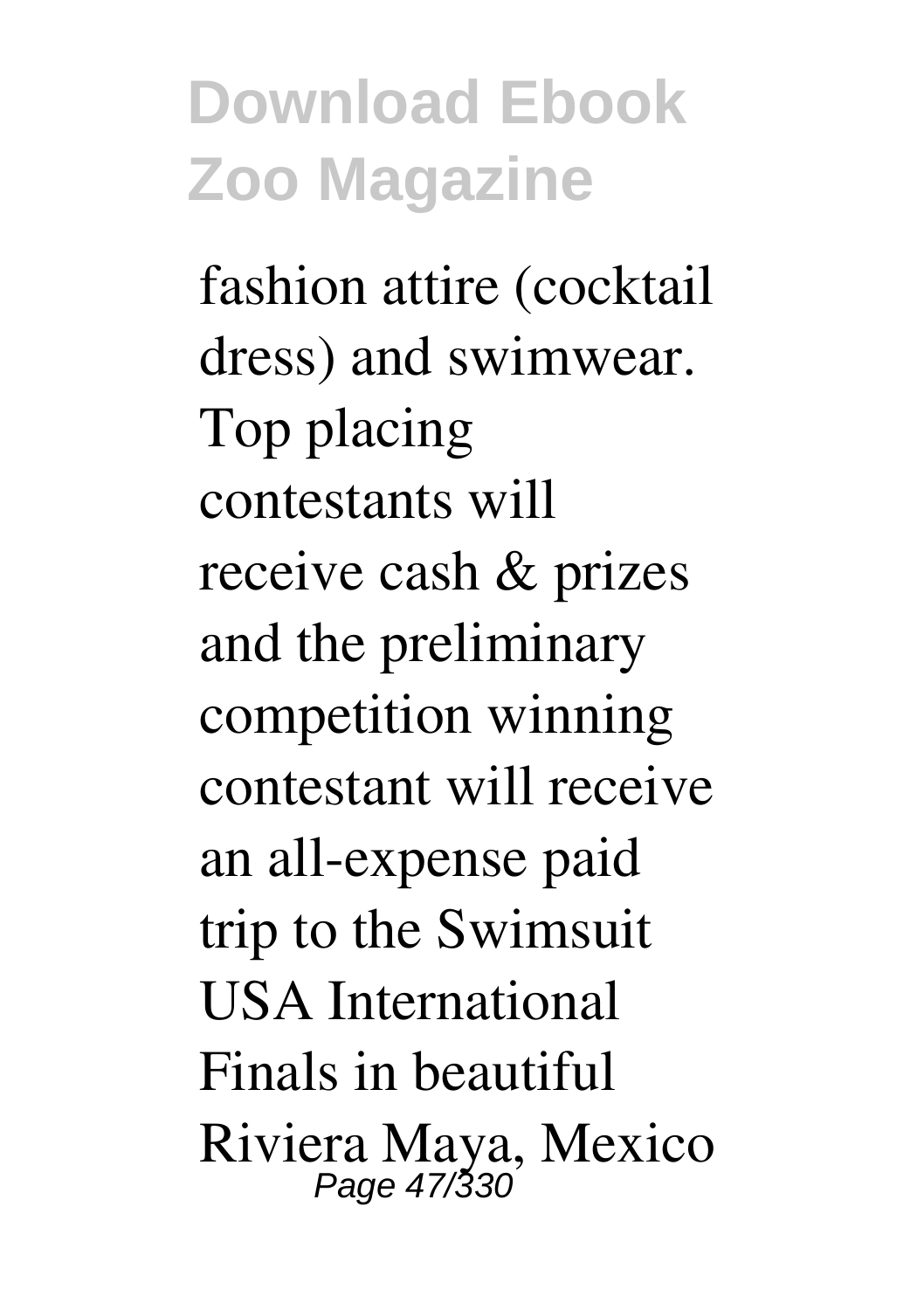at the Hard Rock Hotel. She will compete alongside 75 other international finalist for the title of Miss Swimsuit USA International. The 75 International Finalists will participate in a week filled with 'fun in the sun' excursions, such as swimming with the dolphins, zip-<br> $Page\,48/330$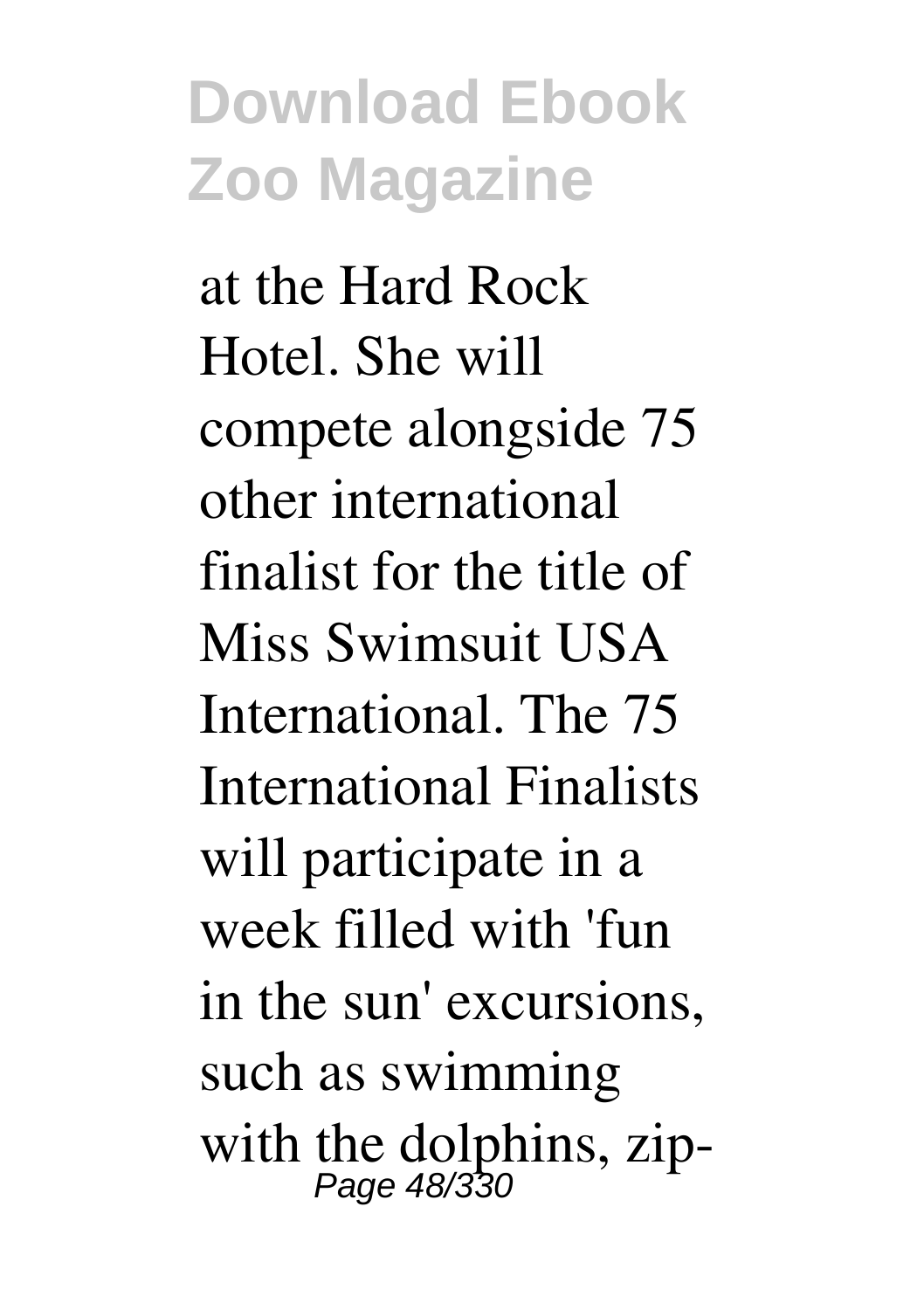lining, and photo sessions with amazing top photographers from throughout the country. The International Finals is an ideal opportunity for models to enhance their modeling careers, network with other industry professionals and pursue a variety of Page 49/330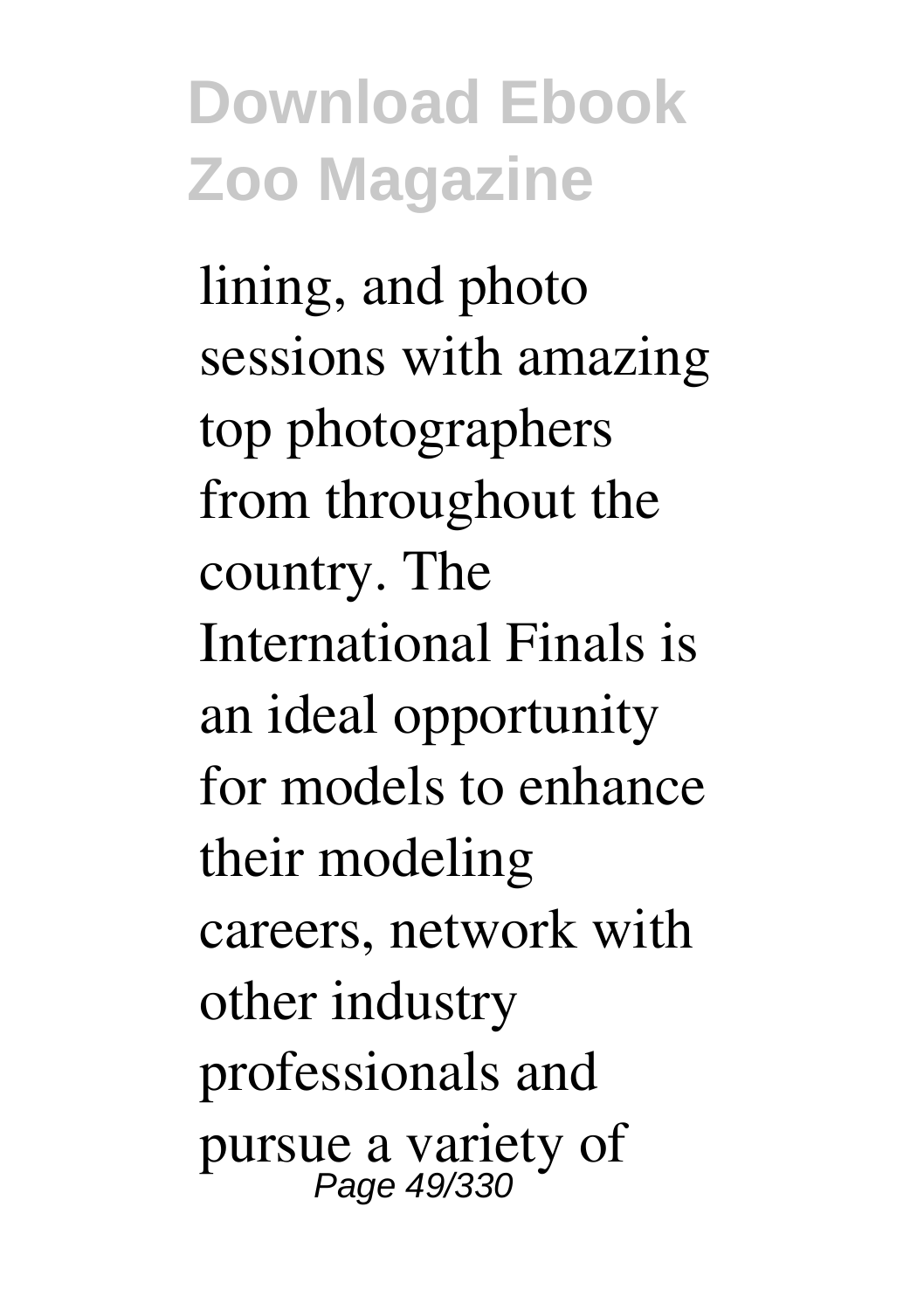modeling opportunities. Swimsuit USA Magazine is a Glamour Swimsuit Magazine featuring Gorgeous Models from around the world. Similar in nature to Sports Illustrated Swimsuit Issue. Shape Magazine, Body Page 50/330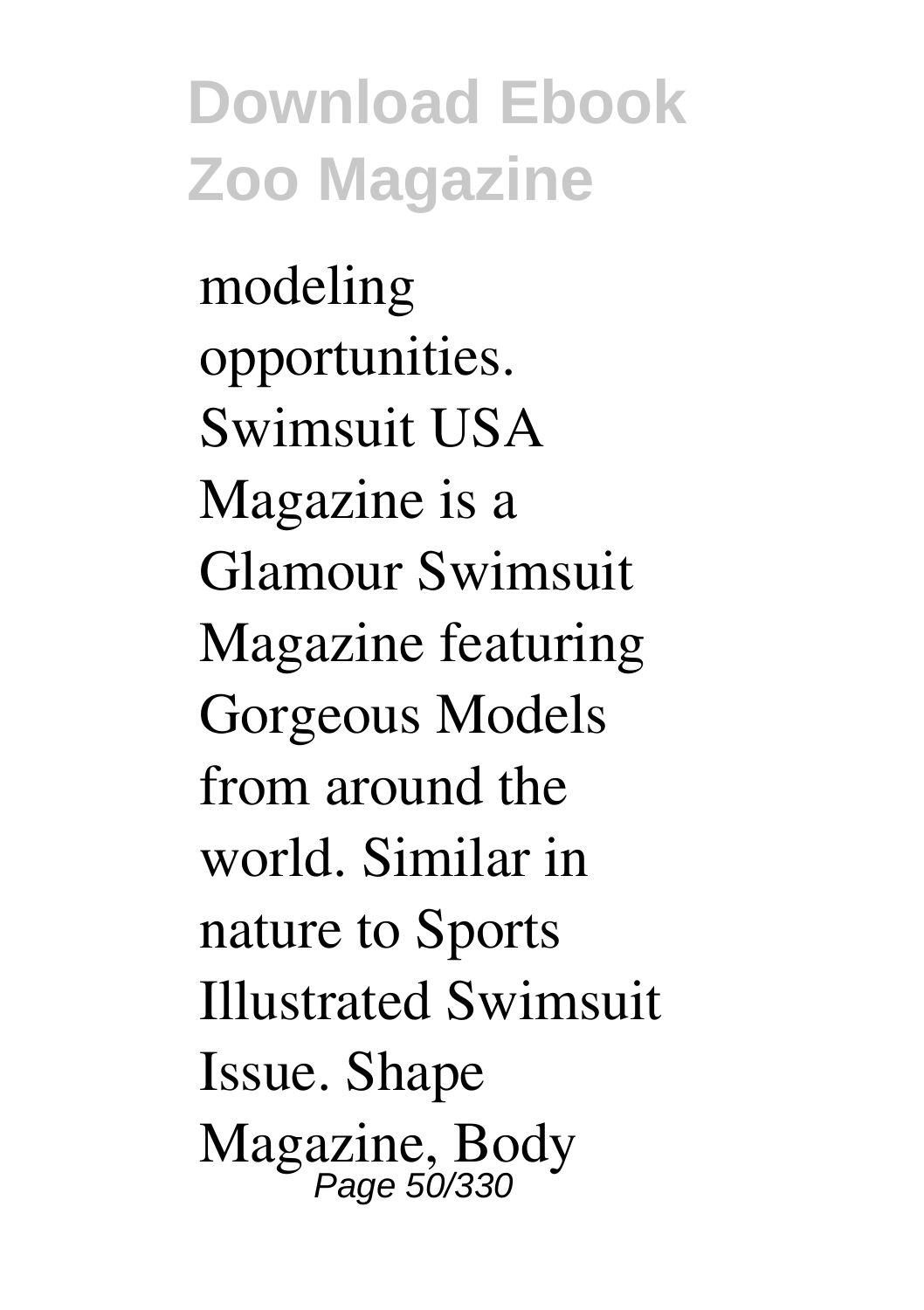Magazine, Inside Sports, V Magazine, Lifestyle Magazine, Bikini Magazine, FHM Magazine, Maxim Magazine. We are proud to work with leading Hotels, swimsuit and bikini brands Our top photographers include. Greg Woodson, Gordon Page 51/330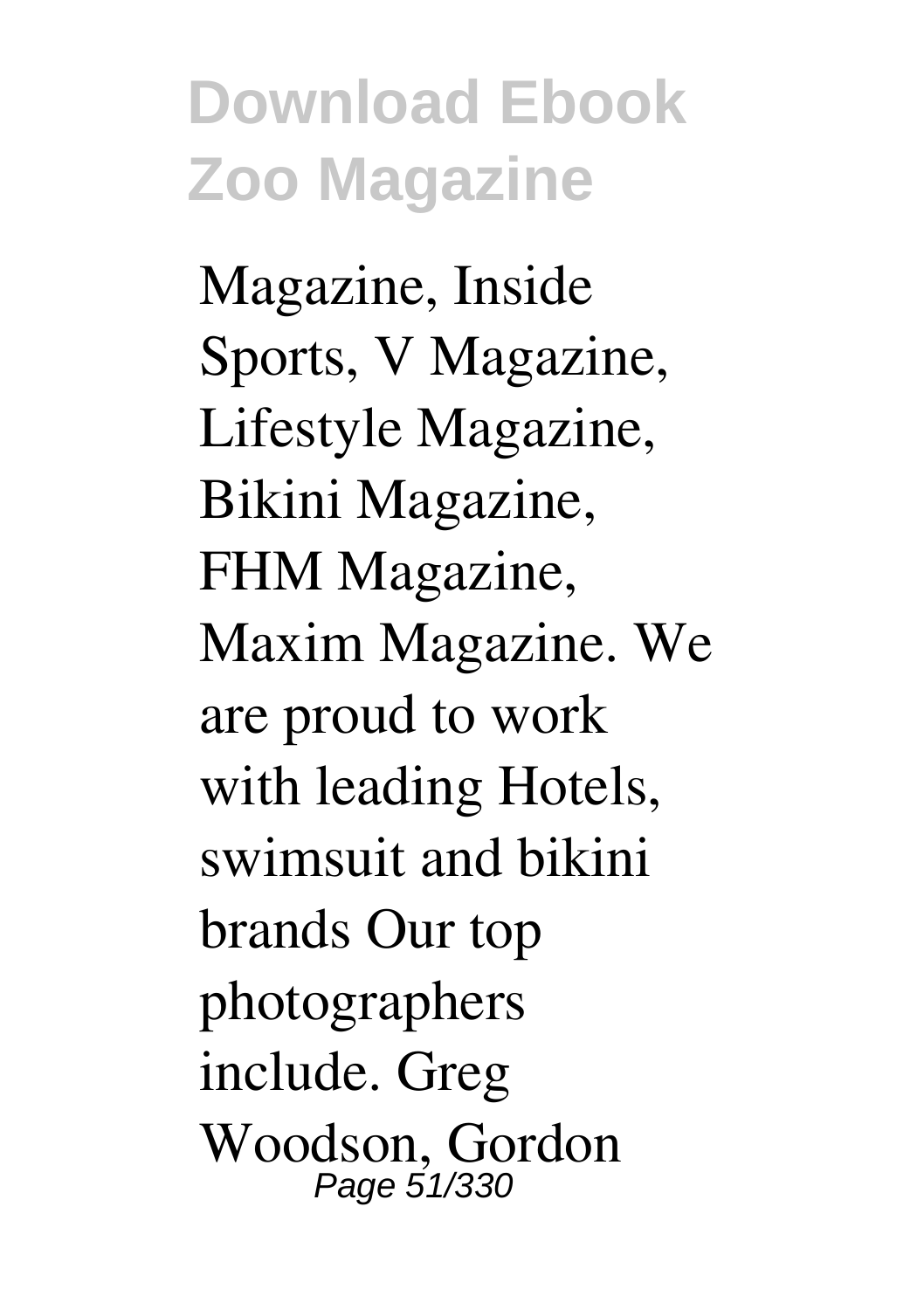Lam, Visual Poison, Doug Carter and many more. Our Models have also been featured in Muscle & Fitness, Zoo Magazine, The Blur Magazine, Vanquish Magazine, Chulo Magazine, Bikini Team, Kandy Magazine. Swimsuit USA Page 52/330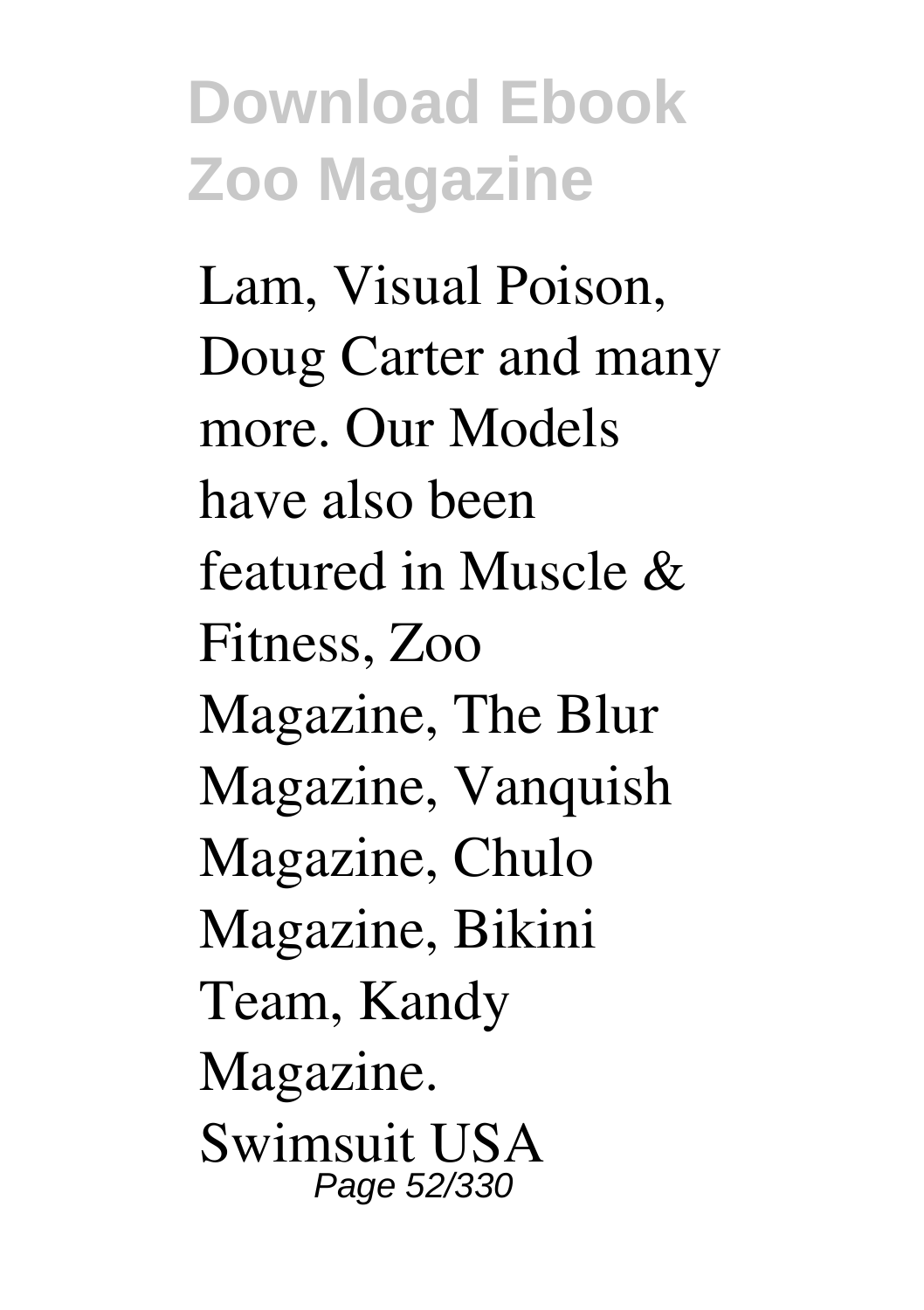Magazine  $\mathbb I$  Issue 50  $\mathbb I$ Kianna Stephens Models: Julie Gauthier, Kamilla Mihalik, Kelly Collins, Keslyn Hart, Kianna Stephens, Kindly Myers, Kristen Rios, Laura Odegard, Liz Kirkness, Loriana Moseley, Nicola Moriarty, Nicole Procyk, Sarah Knop,<br>Page 53/330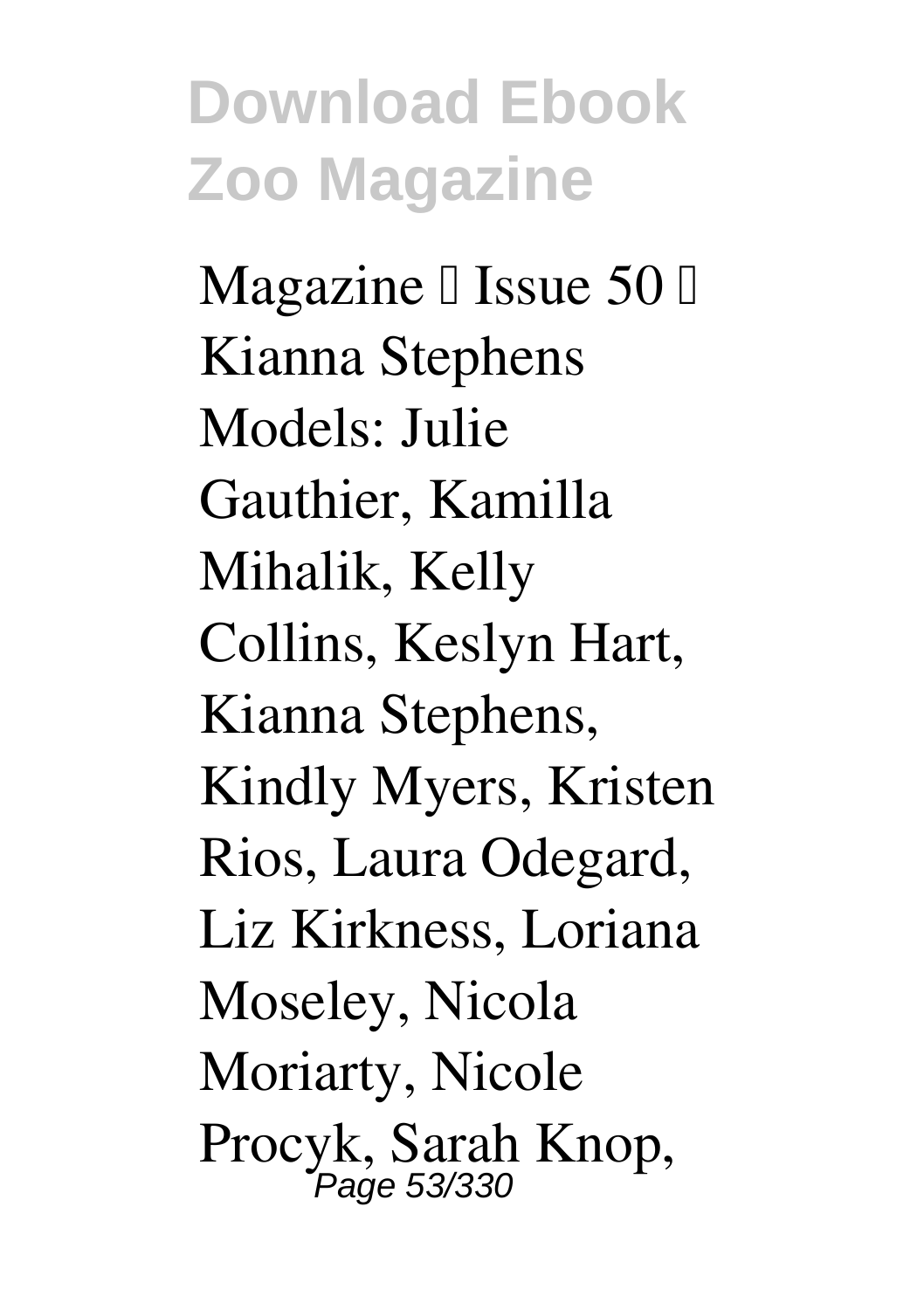Thavyna Fox, Photographer: Greg Woodson Swimsuit USA Magazine Beautiful Women Who Represent a Healthy Lifestyle. We help models expand their careers and bring exciting model search events to venues and exotic locations around the world. All Page 54/330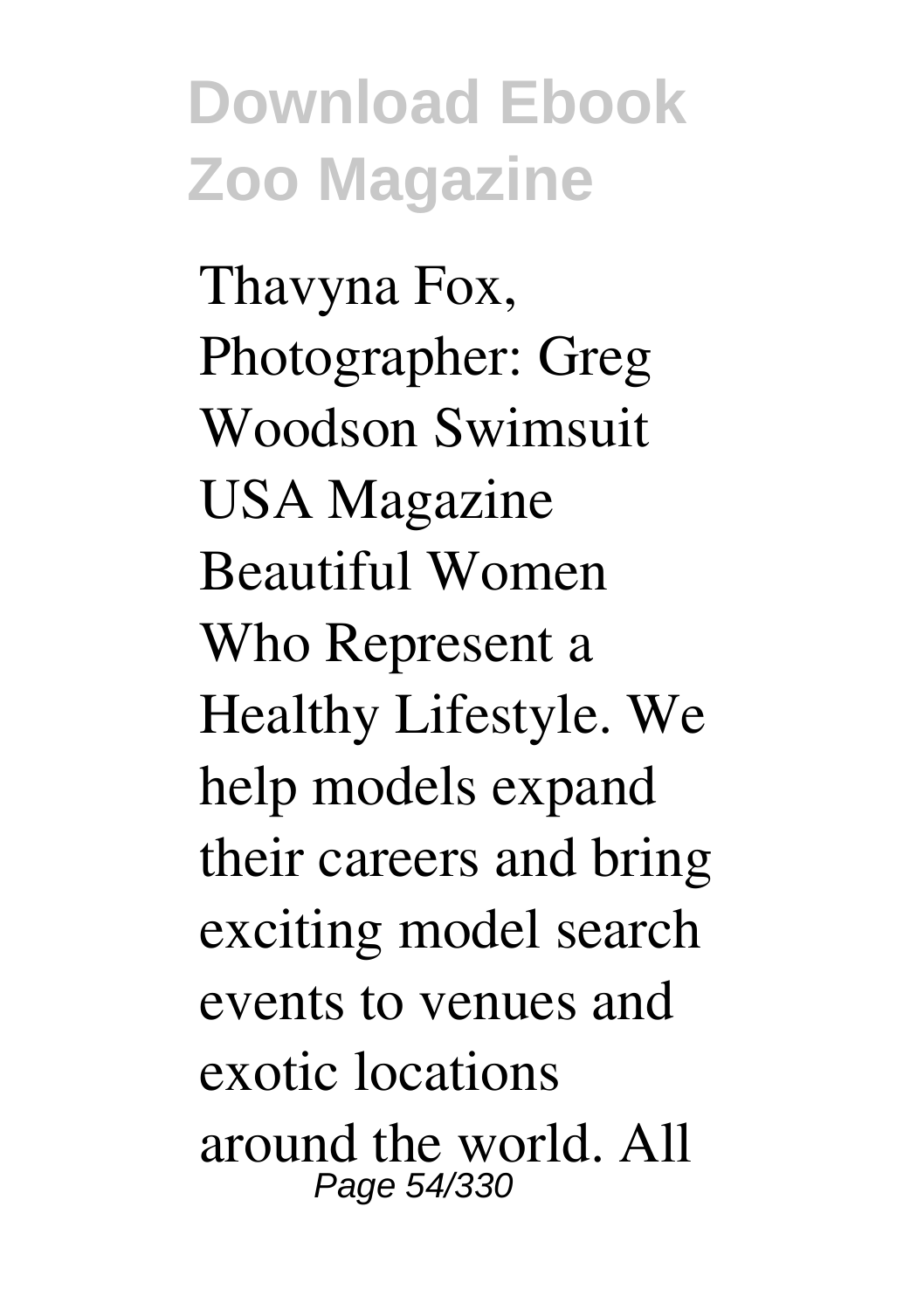contestants participating in local preliminary events will compete in both fashion attire (cocktail dress) and swimwear. Top placing contestants will receive cash & prizes and the preliminary competition winning contestant will receive an all-expense paid Page 55/330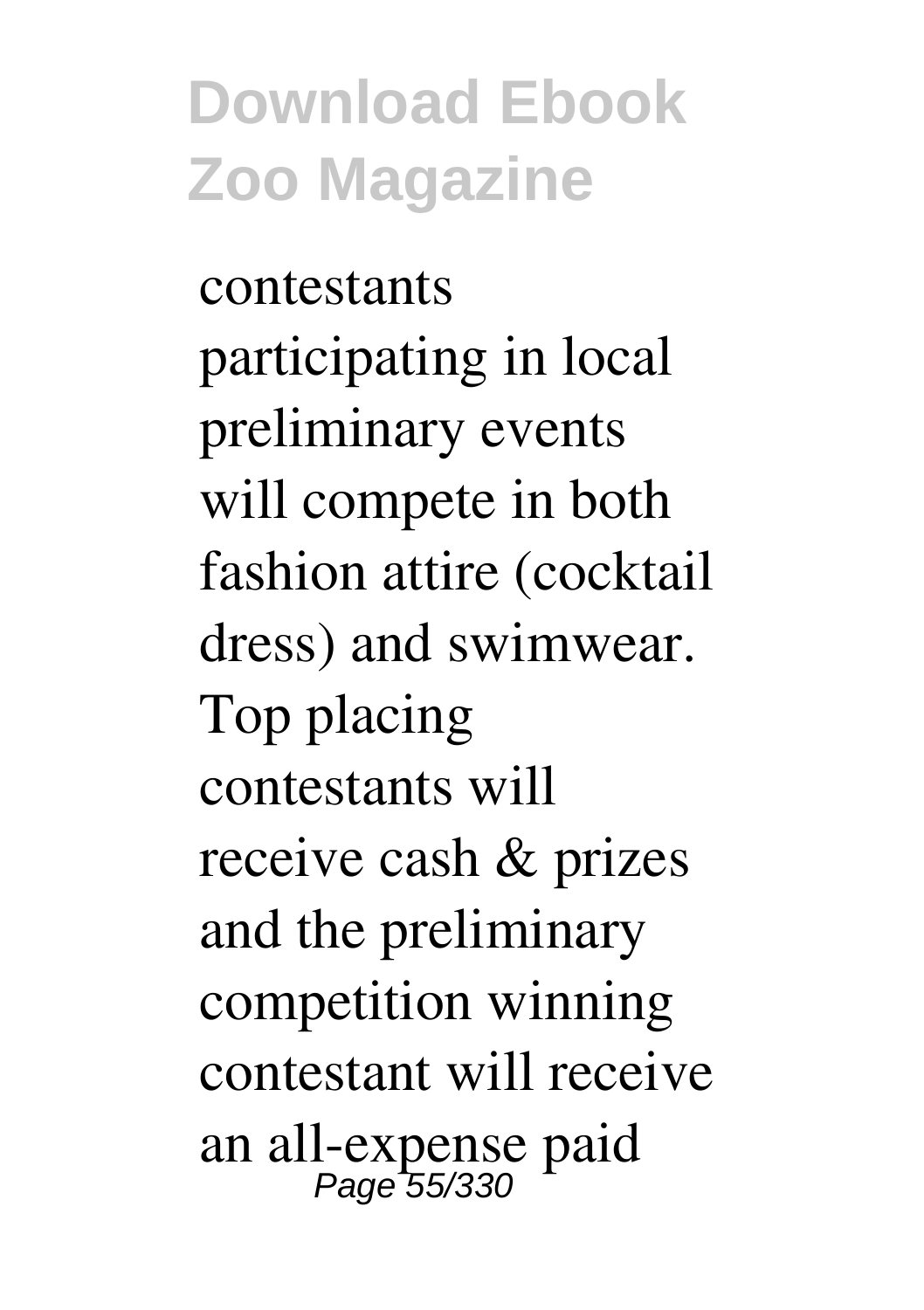trip to the Swimsuit USA International Finals in beautiful Riviera Maya, Mexico at the Hard Rock Hotel. She will compete alongside 75 other international finalist for the title of Miss Swimsuit USA International. The 75 International Finalists will participate in a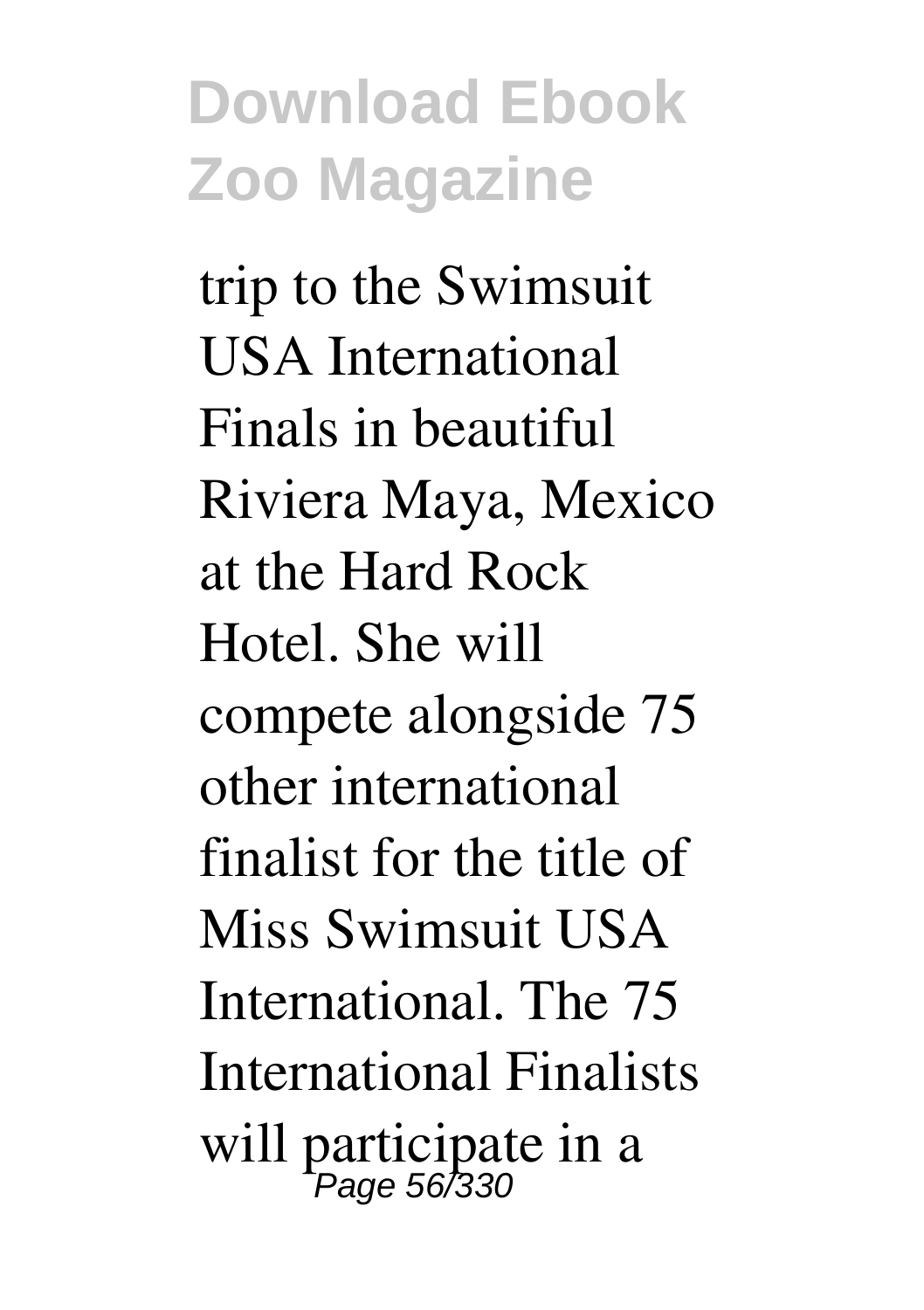week filled with 'fun in the sun' excursions, such as swimming with the dolphins, ziplining, and photo sessions with amazing top photographers from throughout the country. The International Finals is an ideal opportunity for models to enhance their modeling Page 57/330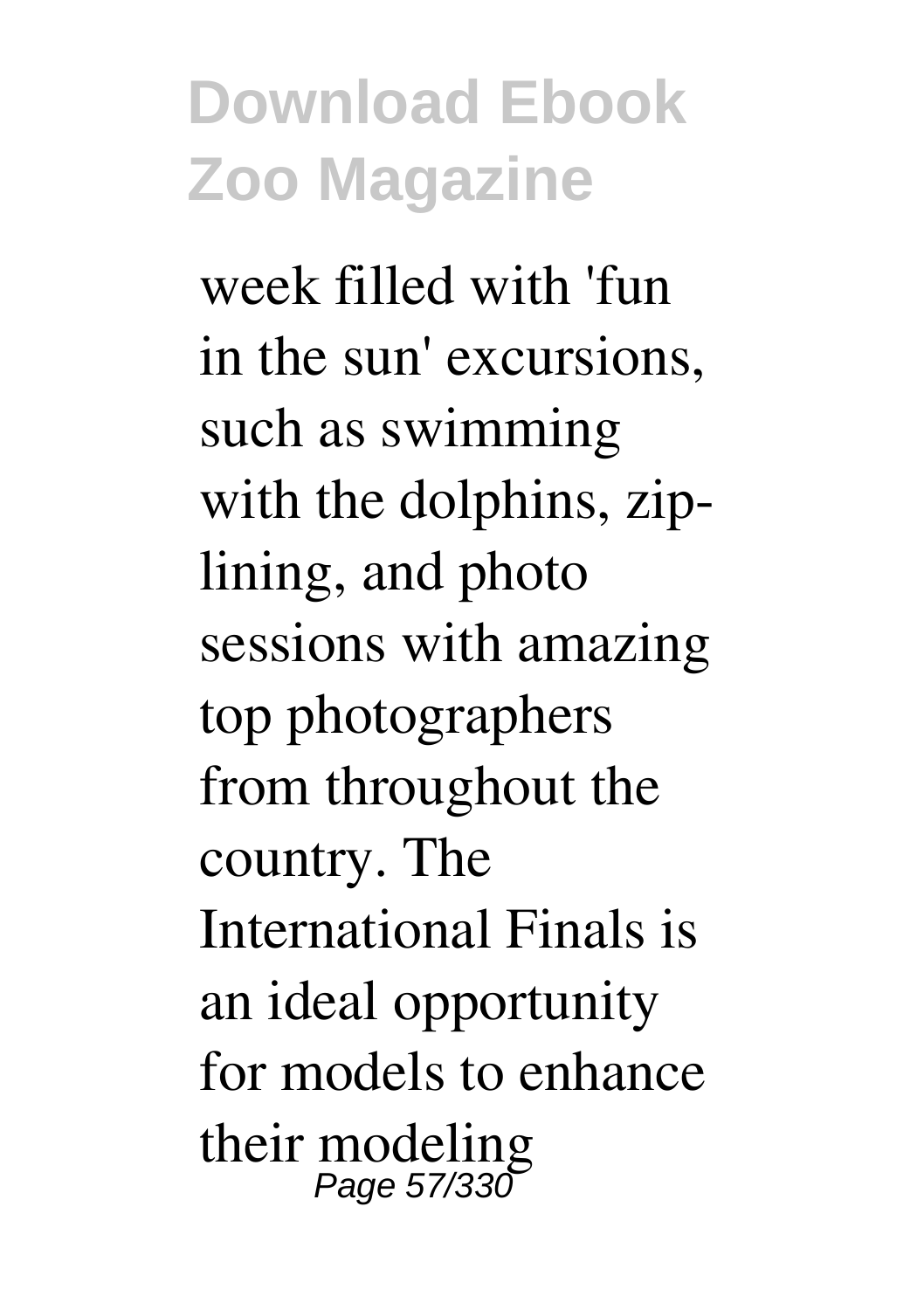careers, network with other industry professionals and pursue a variety of modeling opportunities. Swimsuit USA Magazine is a Glamour Swimsuit Magazine featuring Gorgeous Models from around the world. Similar in Page 58/330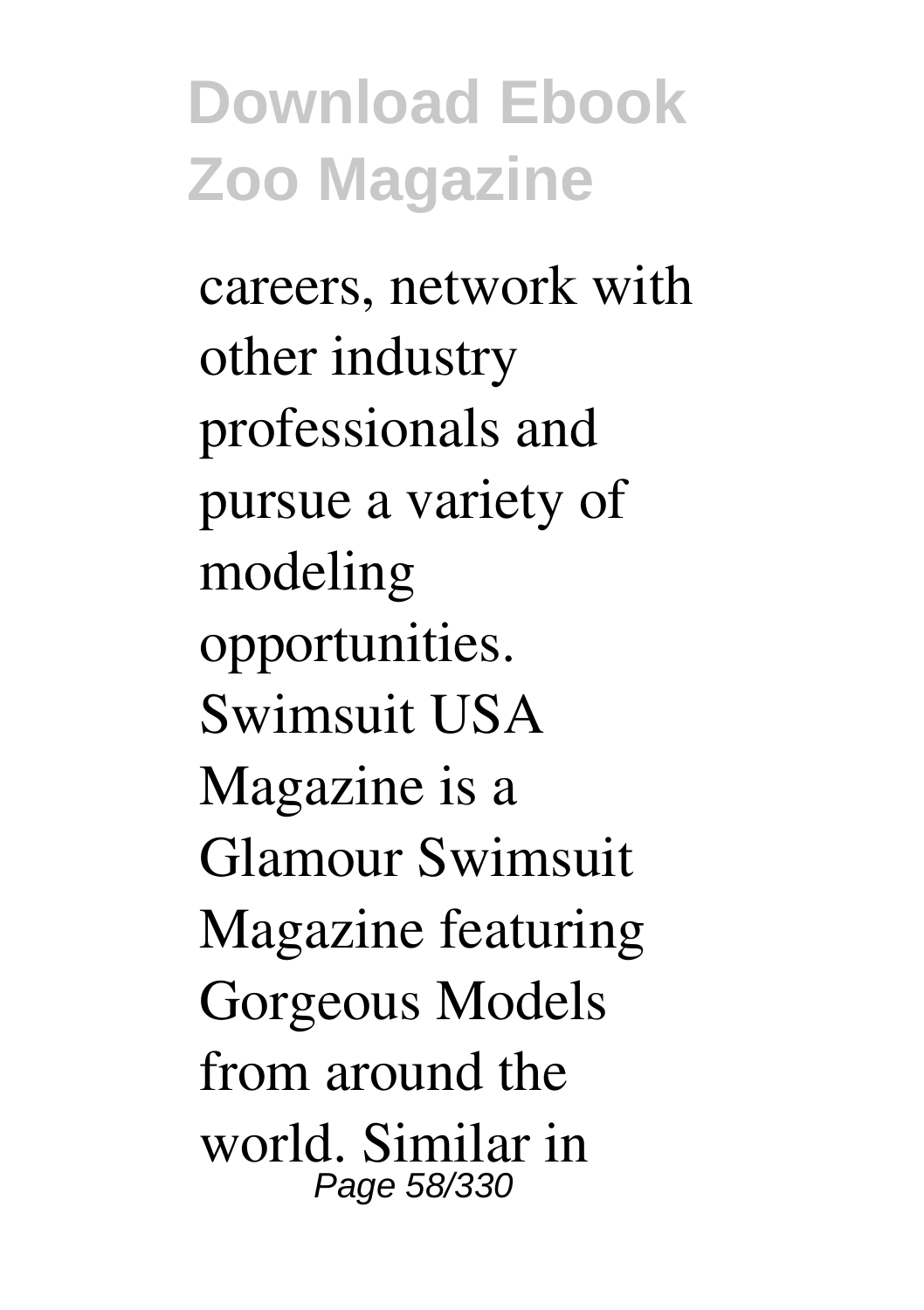nature to Sports Illustrated Swimsuit Issue. Shape Magazine, Body Magazine, Inside Sports, V Magazine, Lifestyle Magazine, Bikini Magazine, FHM Magazine, Maxim Magazine. We are proud to work with leading Hotels, swimsuit and bikini Page 59/330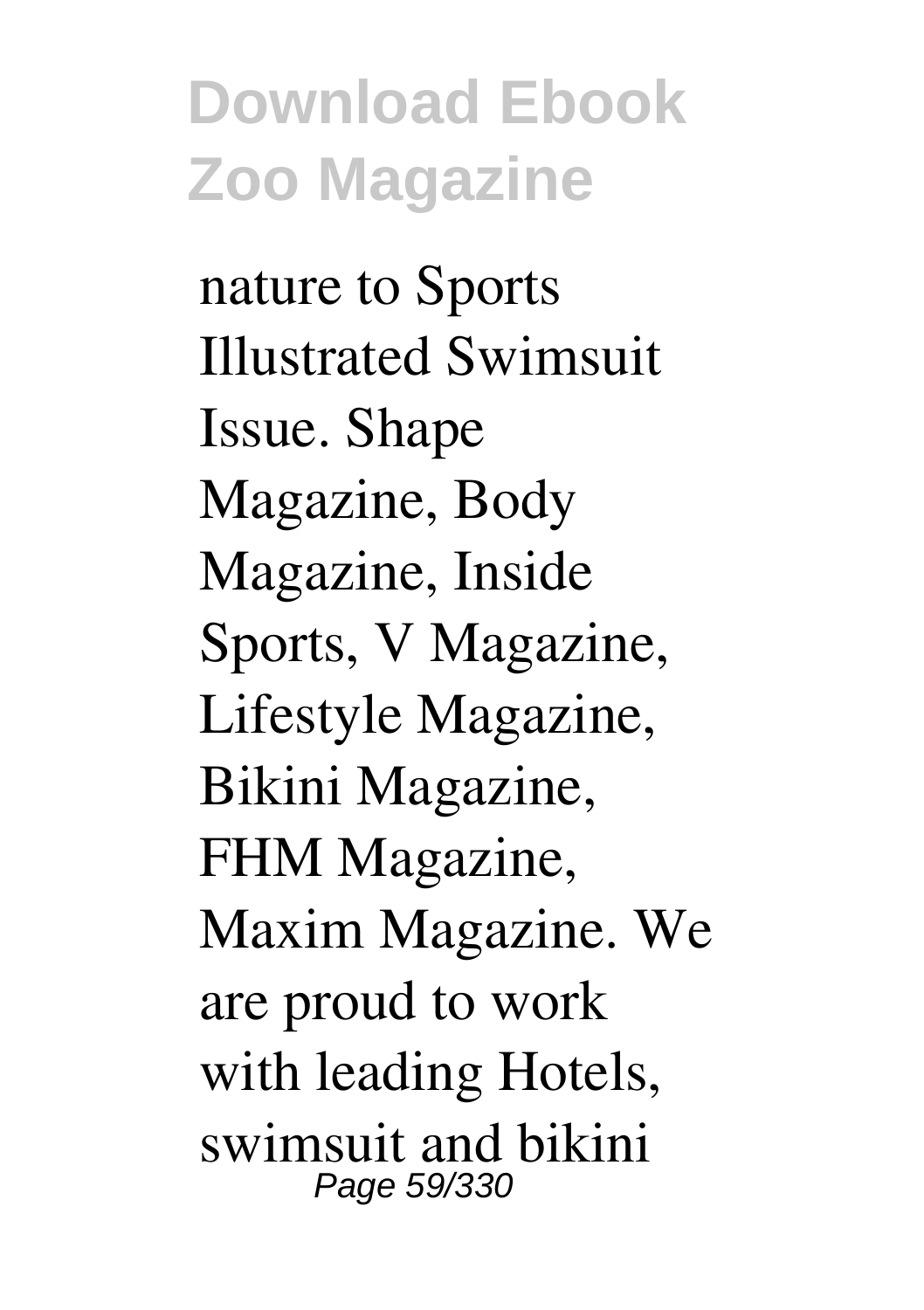brands Our top photographers include. Greg Woodson, Gordon Lam, Visual Poison, Doug Carter and many more. Our Models have also been featured in Muscle & Fitness, Zoo Magazine, The Blur Magazine, Vanquish Magazine, Chulo<br>Page 60/330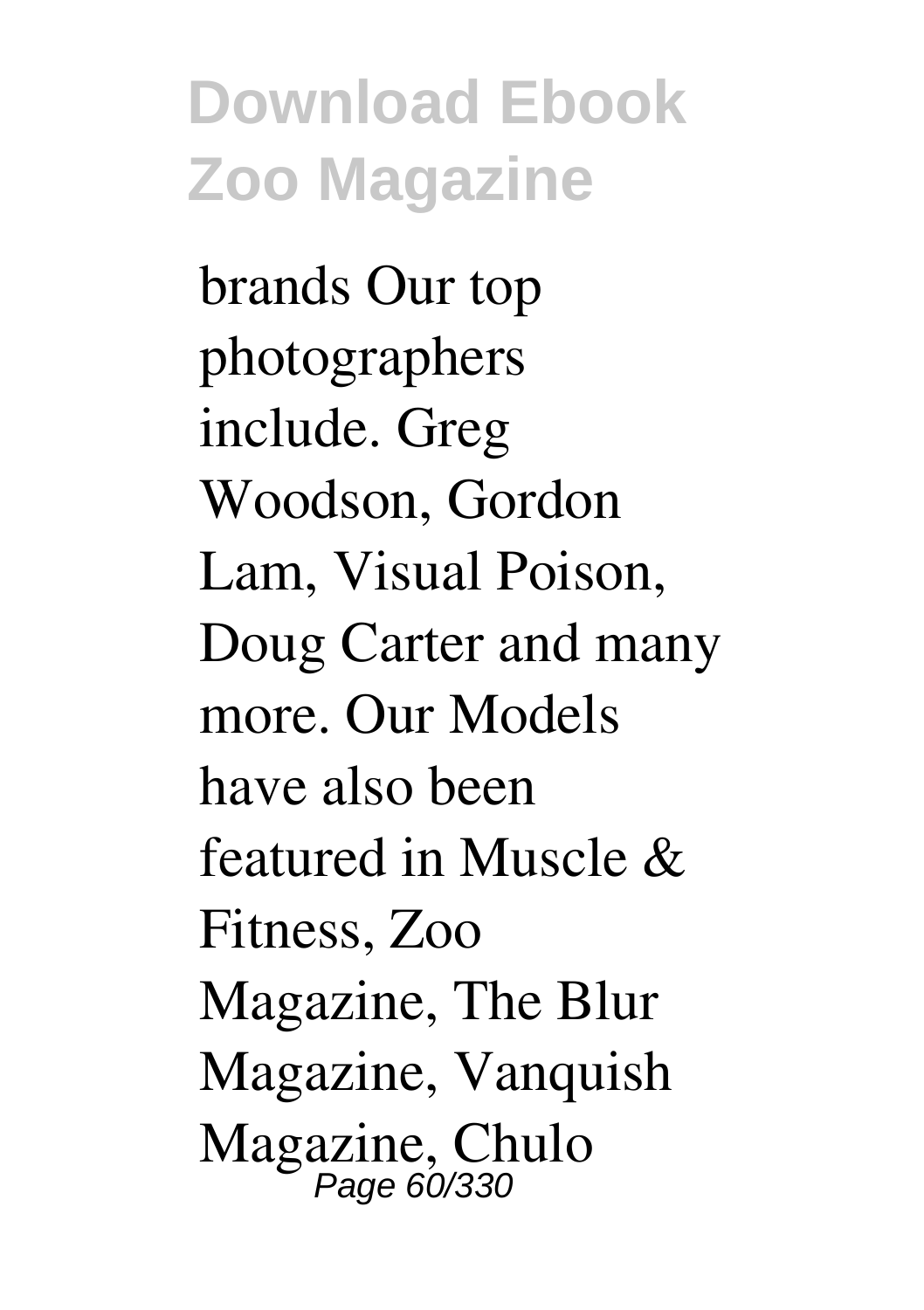Magazine, Bikini Team, Kandy Magazine. This is the hilarious and surreal true story of Britain's biggest ever men's magazine launch... and the chaos and disasters that followed. Paul Merrill was an award-winning magazine editor when he was inexplicably<br>Page 61/330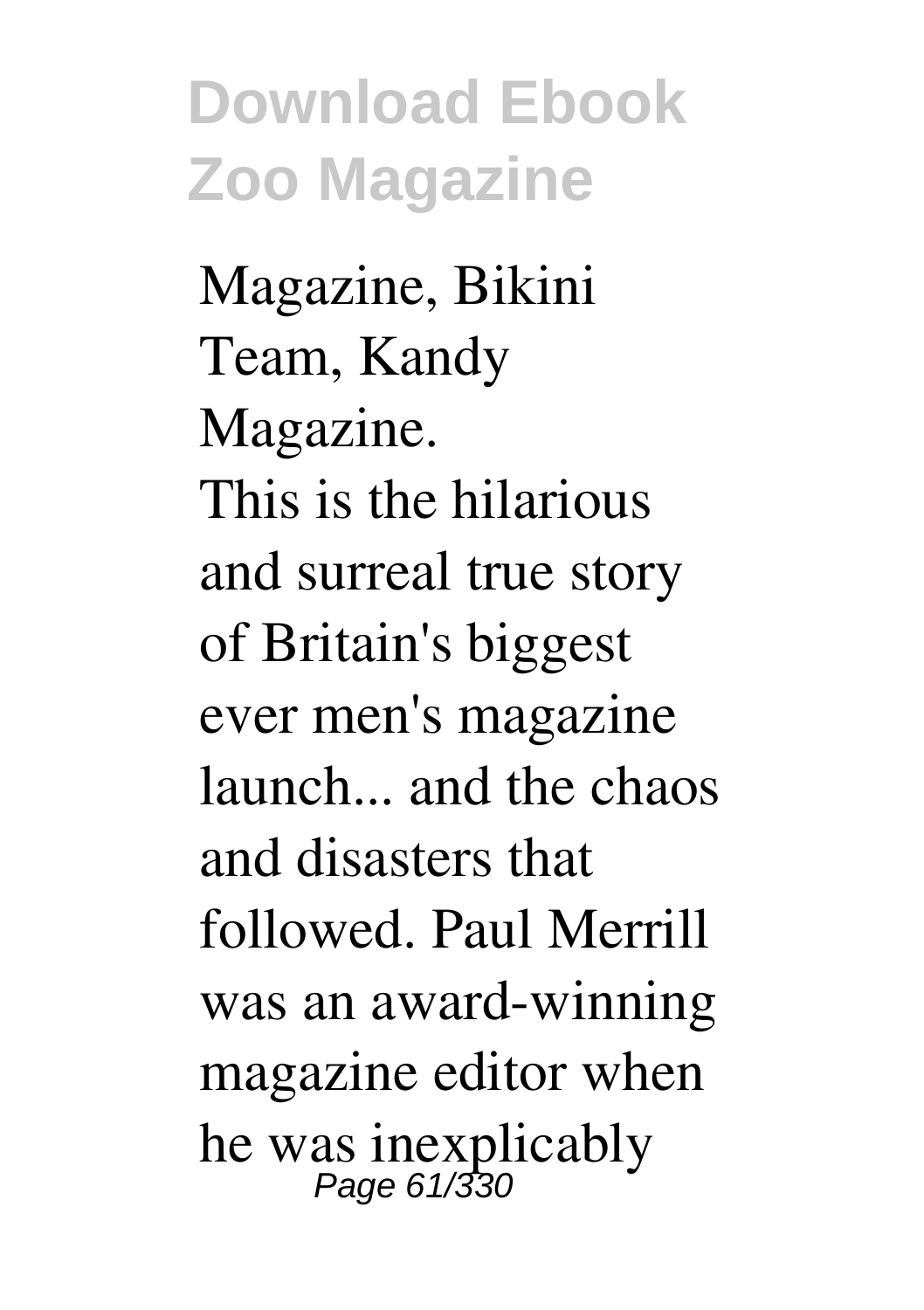chosen to launch Britain's first weekly publication aimed at the 'new lad': ZOO. He quickly gained notoriety after running competitions to find the country's randiest nanna, ugliest baby and teen mum of the year, and offering prizes of a boob job for your girlfriend, Page 62/330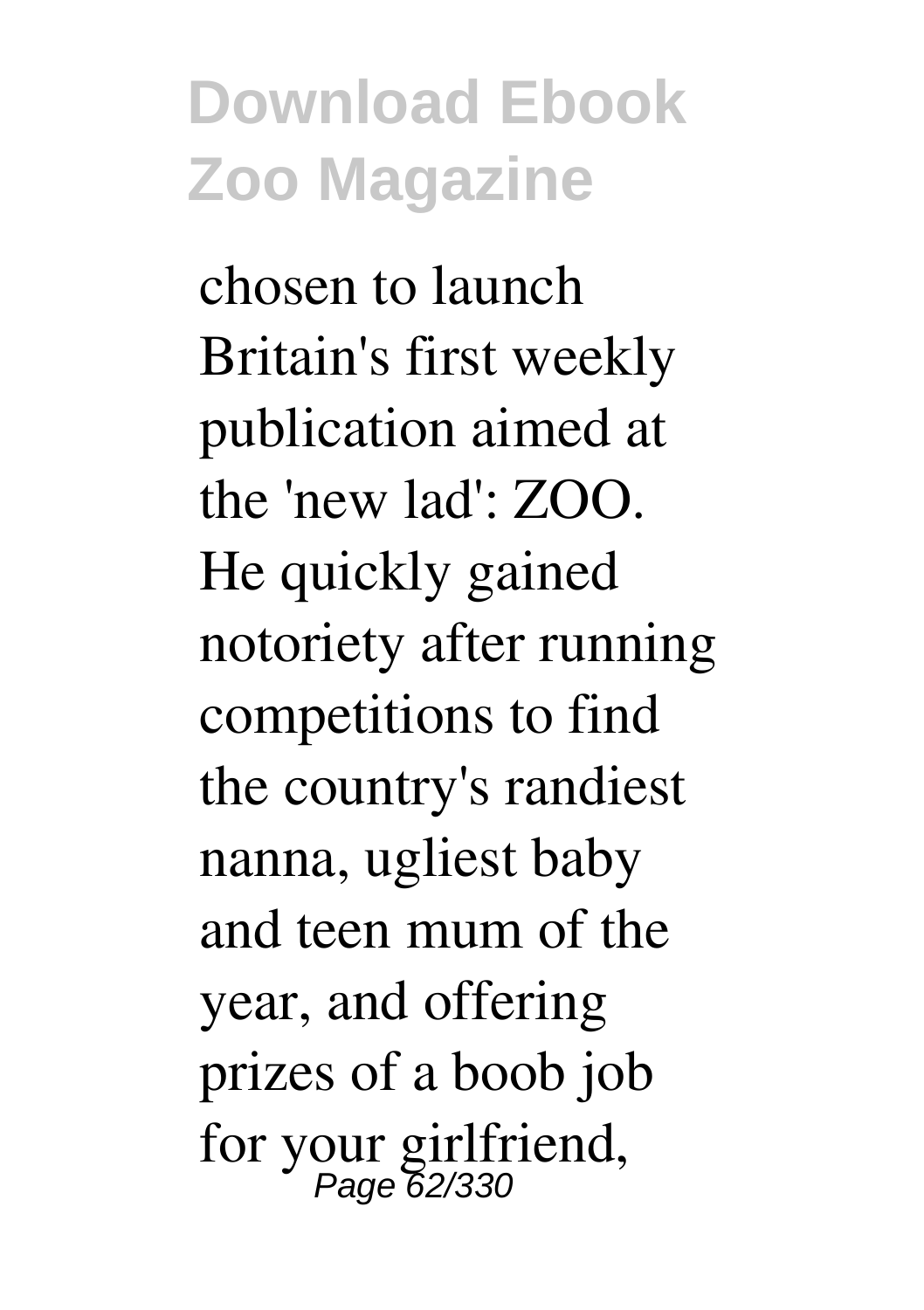lesbian wedding and even euthanasia. Then he was suddenly deported to Australia to launch ZOO there, and events became even more outlandish. Find out how Merrill: attacked Tony Blair with a puppet lost 130,000 pairs of inflatable breasts in the South China Sea Page 63/330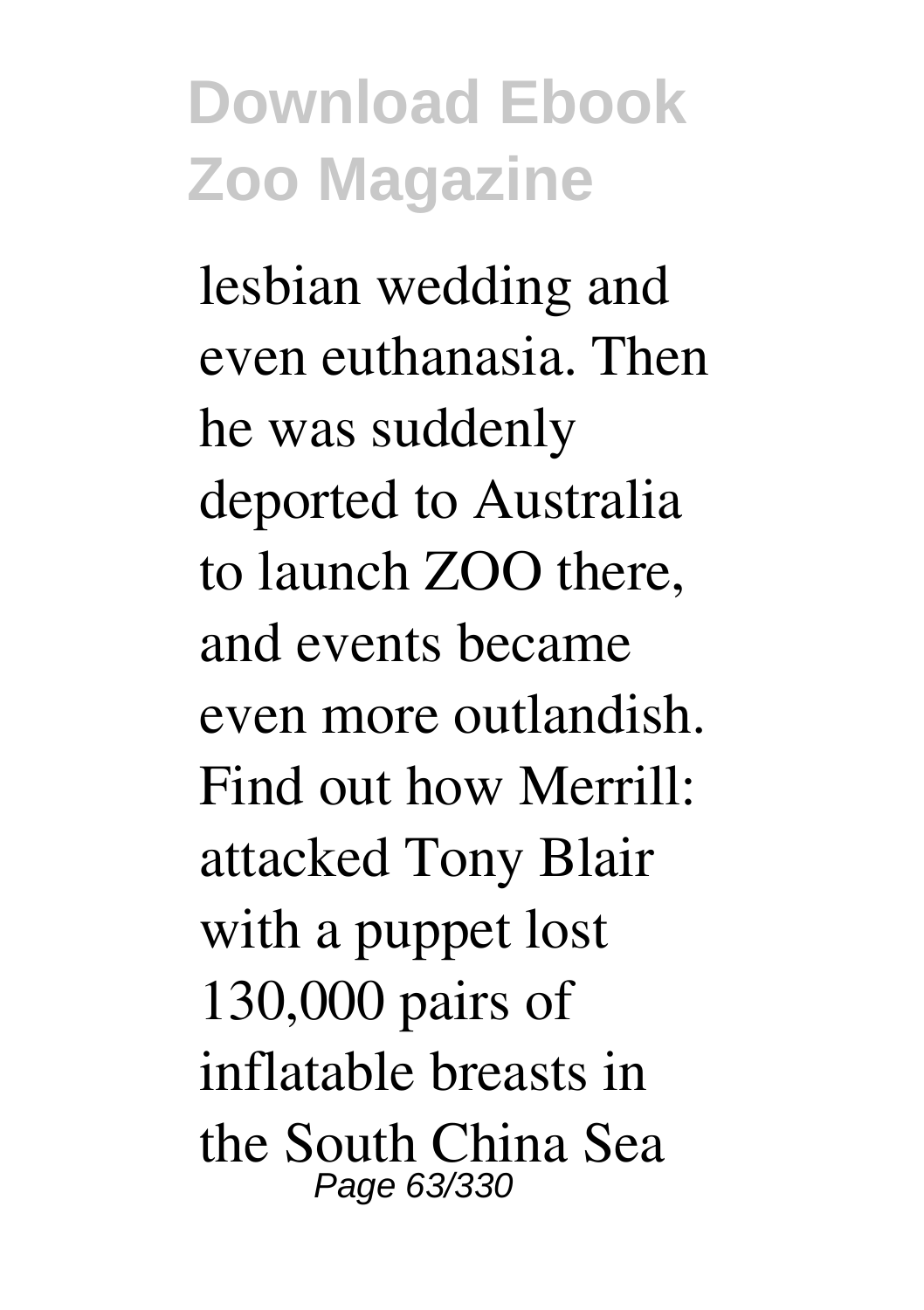accidentally gave his home address to a serial killer tried to cook a dwarf threw a biscuit at Christopher Lee searched for the hottest horse dentist and sexiest wall. employed Mo Mowlam as a sex columnist was accused by the attorney general of Page 64/330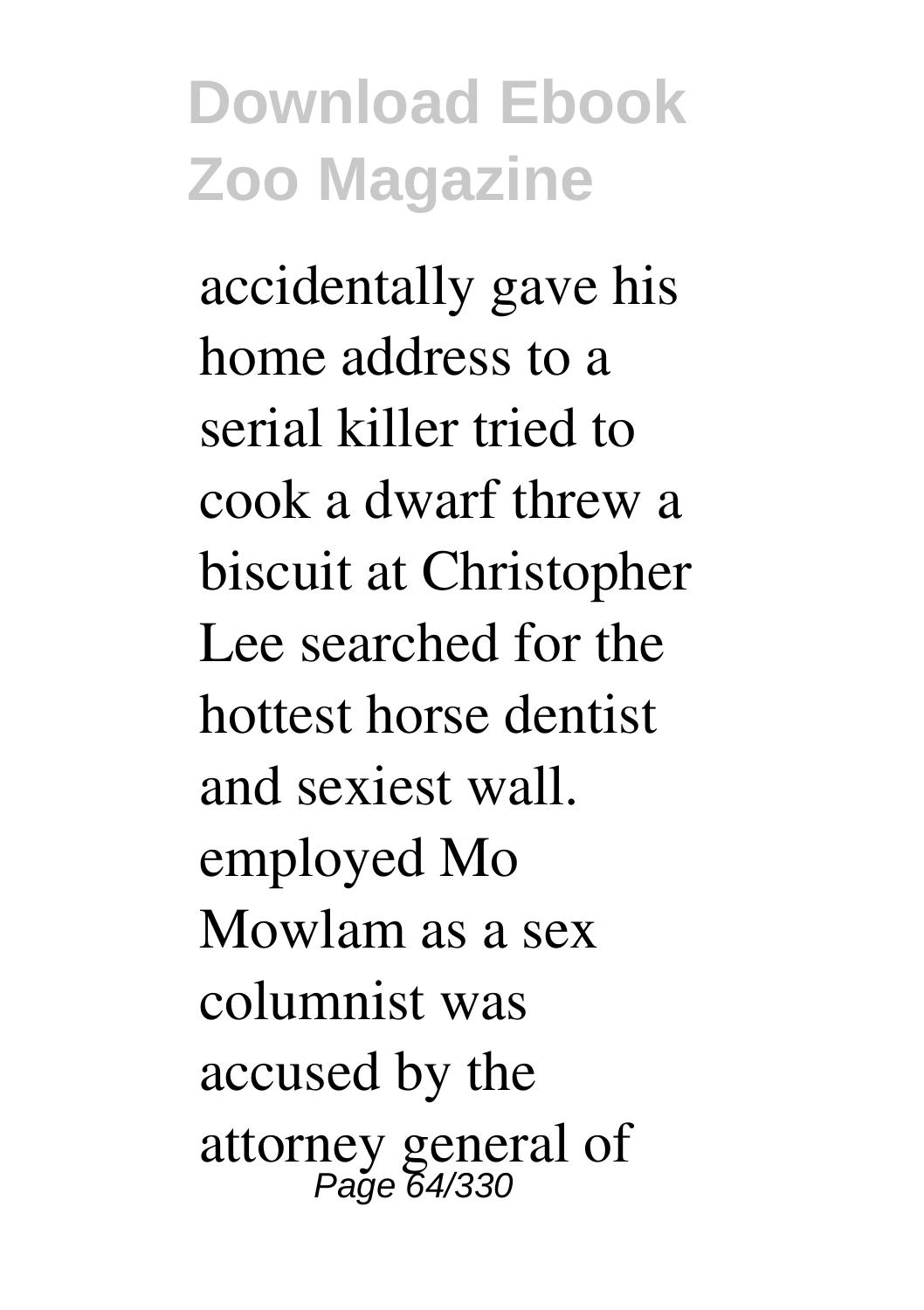trying to overthrow the government persuaded the Aussie prime minister's daughter to strip off was given advice on stain removal by Gordon Brown received death threats from enraged Islamists and a convicted killer Containing hundreds of bizarre and Page 65/330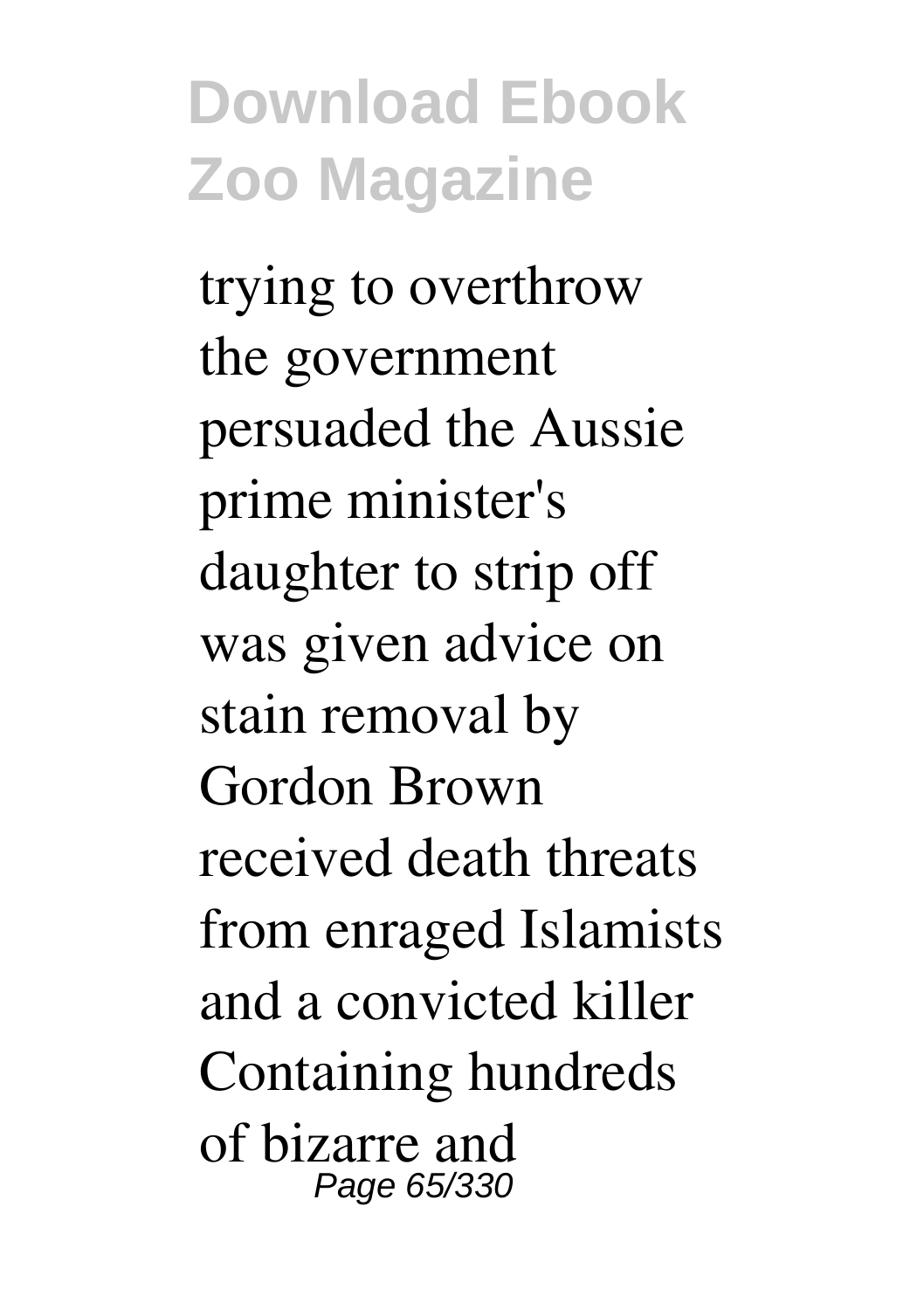unexpected anecdotes, A Polar Bear Ate My Head is the most sidesplitting insider's account of the world of magazines ever published. Whether or not you've ever bought a men's magazine or been attacked by the world's largest white bear, you will love this book. Praise for A Page 66/330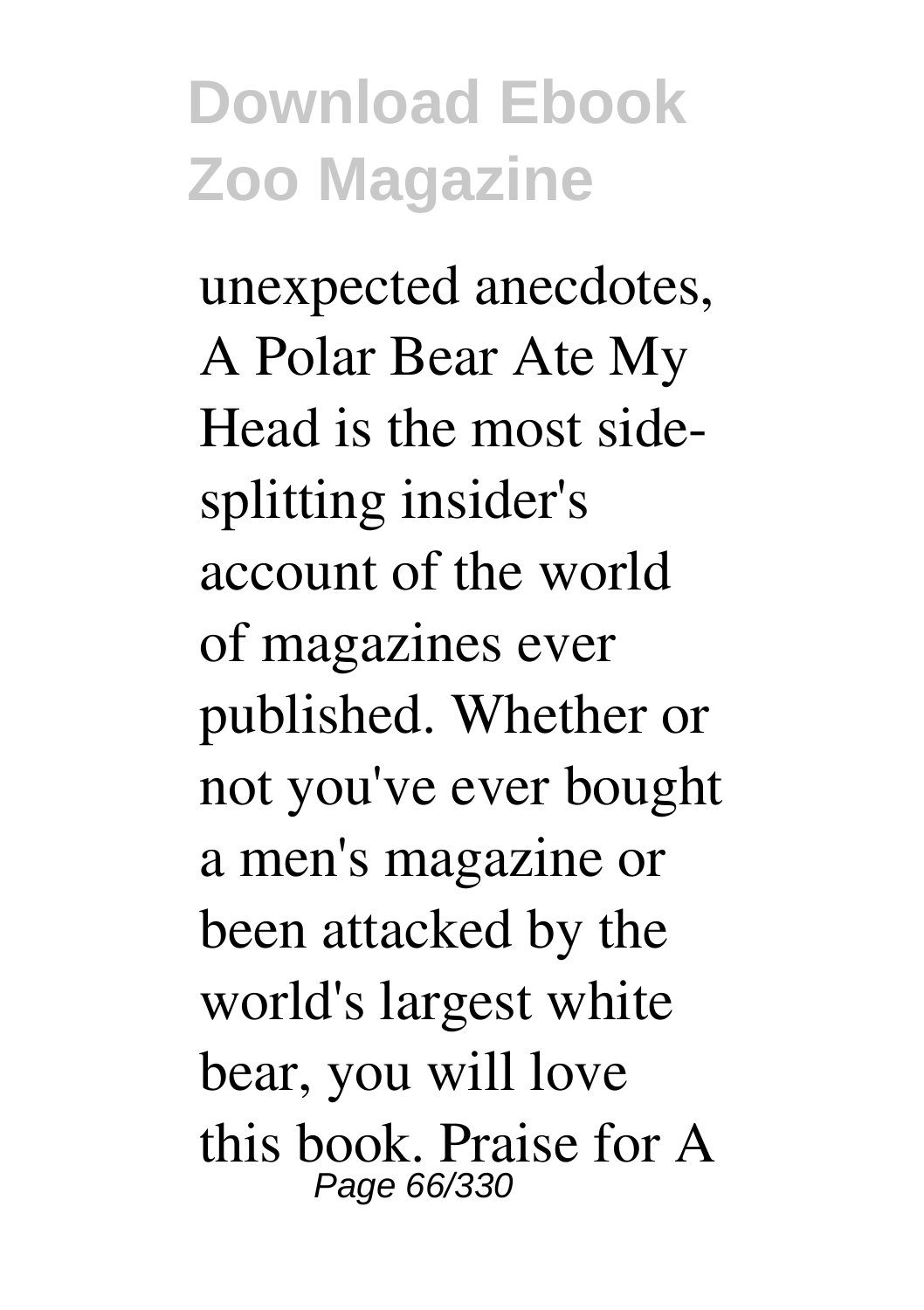Polar Bear Ate My head... "Hilarious and your boy will love it too!" Cosmopolitan "You're guaranteed a laugh a page" The Observer "A bloody brilliant lid-lifting expose...Frank, funny and enlightening. We have notified our lawyers \*\*\*\*\*" ZOO "The best book ever Page 67/330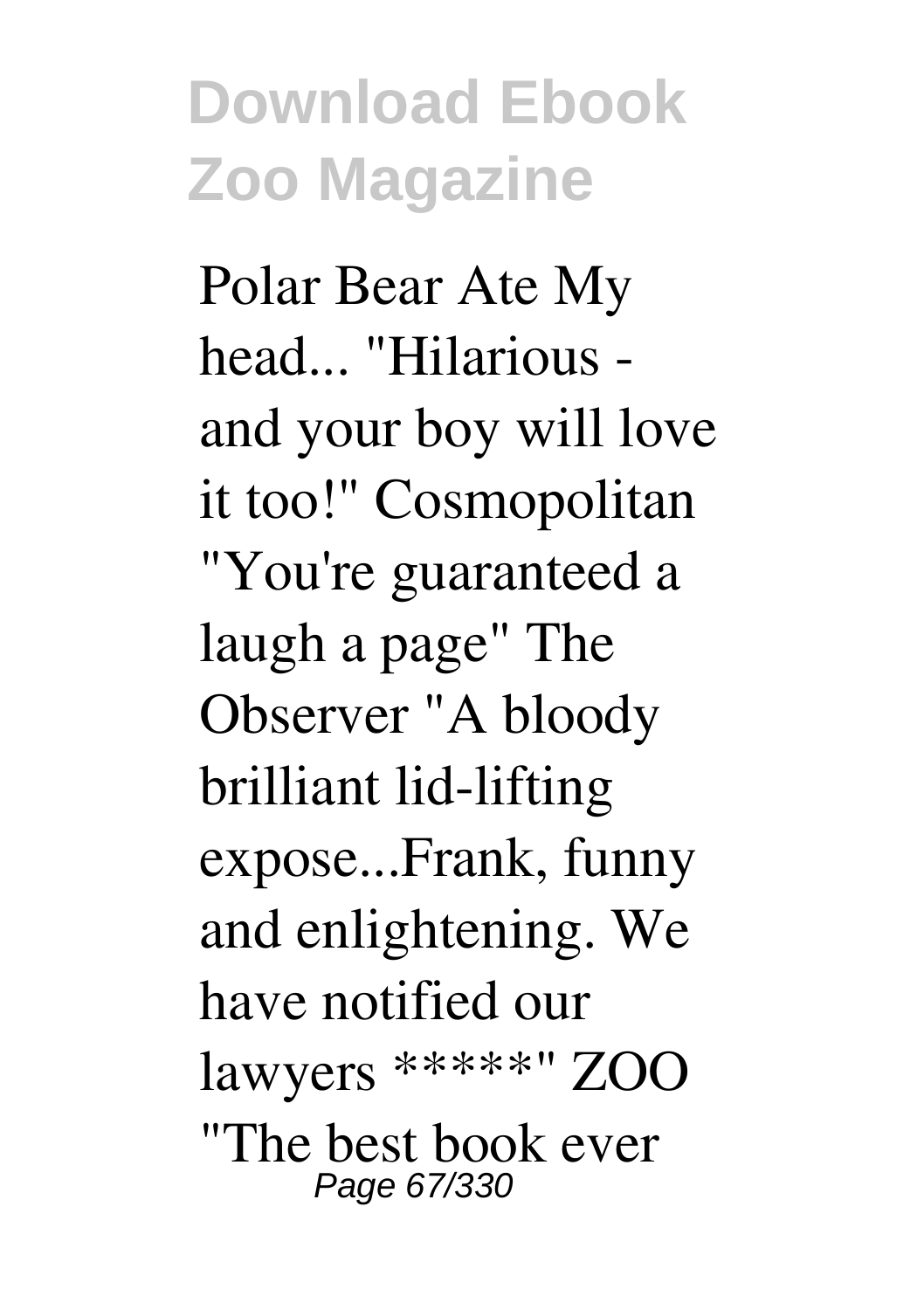written about the excesses and weirdness of the media. Every page is laugh out loud funny" Will Storr "A very entertaining book full of anecdotes and insider gossip. 9/10" Encore Magazine "This insider's look has the air of Toby Young's How to Lose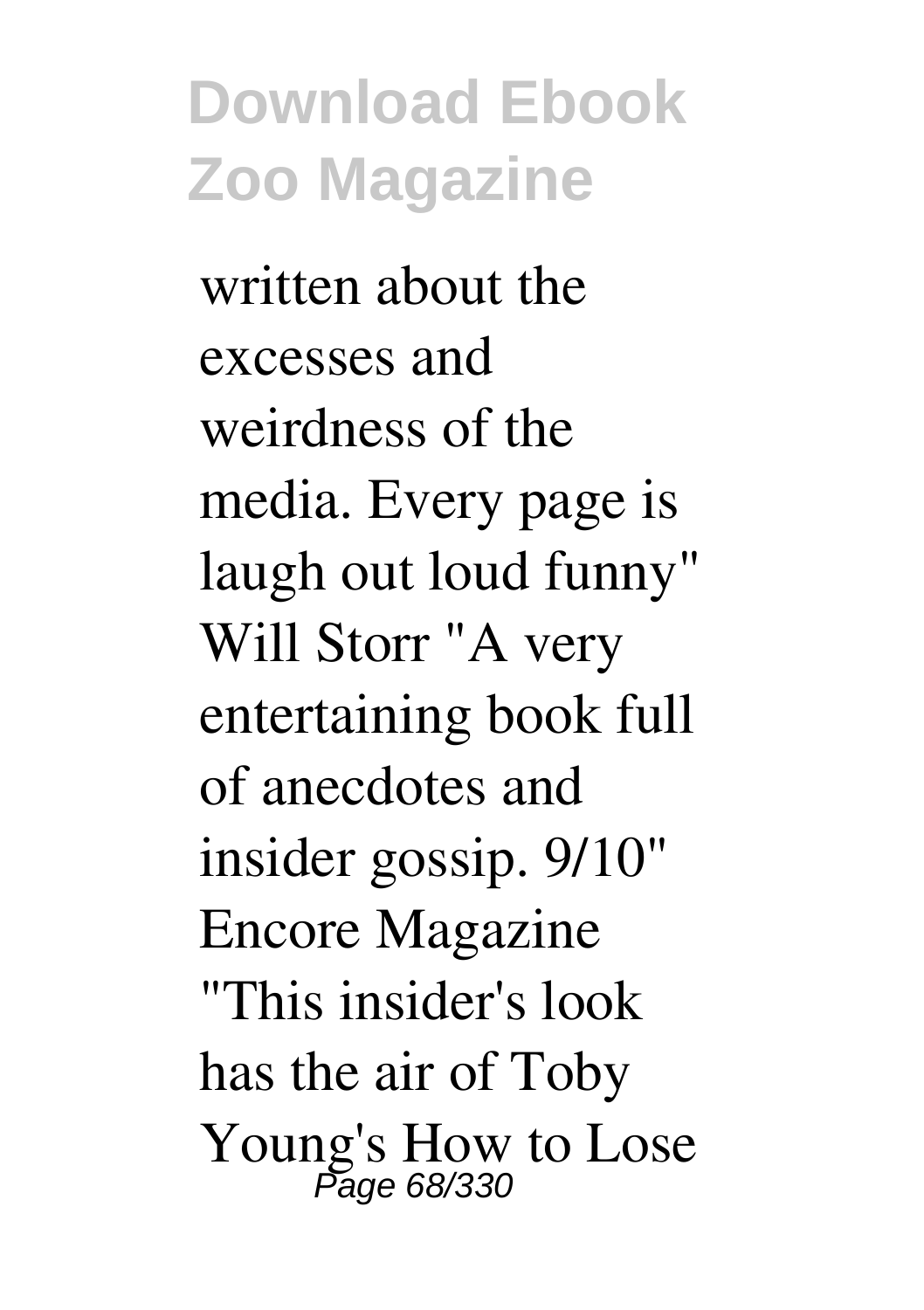Friends and Alienate People \*\*\*\*\*" Melbourne Weekly "Straight up the funniest book I've ever read - and I haven't read many books." Aussie Rules legend Warwick Capper "Such a funny book we loved it, and so did everyone in the office. You've really GOT to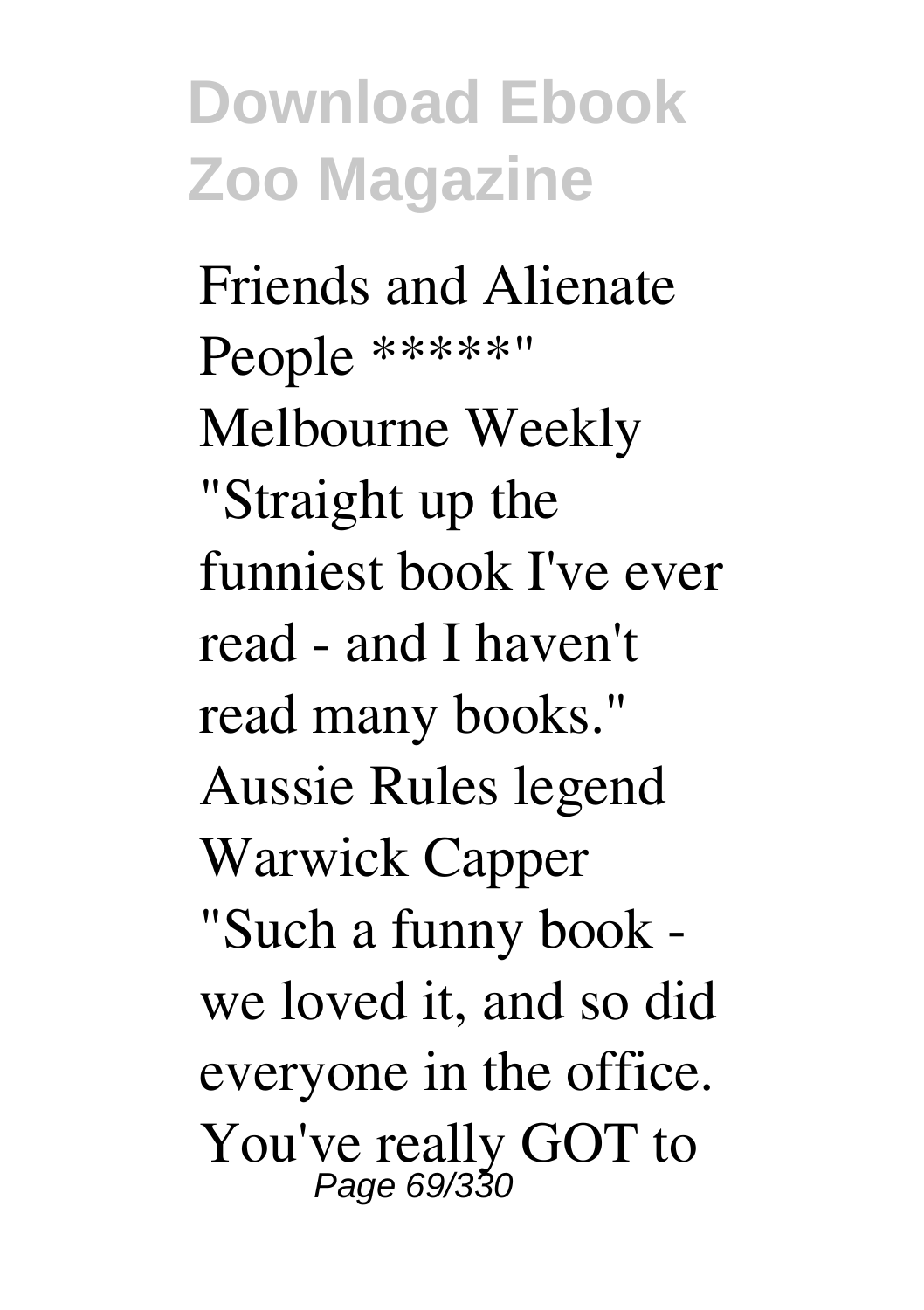read it." Amanda Keller WSFM Breakfast Show Swimsuit USA Magazine  $\mathbb I$  Issue 28  $\mathbb I$ Krystal Dawson Models: Kelsey Dugas, Kristen Rios, Krystal Dawson, Lara Mitton, Lauren Ewashko, Lindsey Sterling, Pamela Ryan, Sara Long, Page 70/330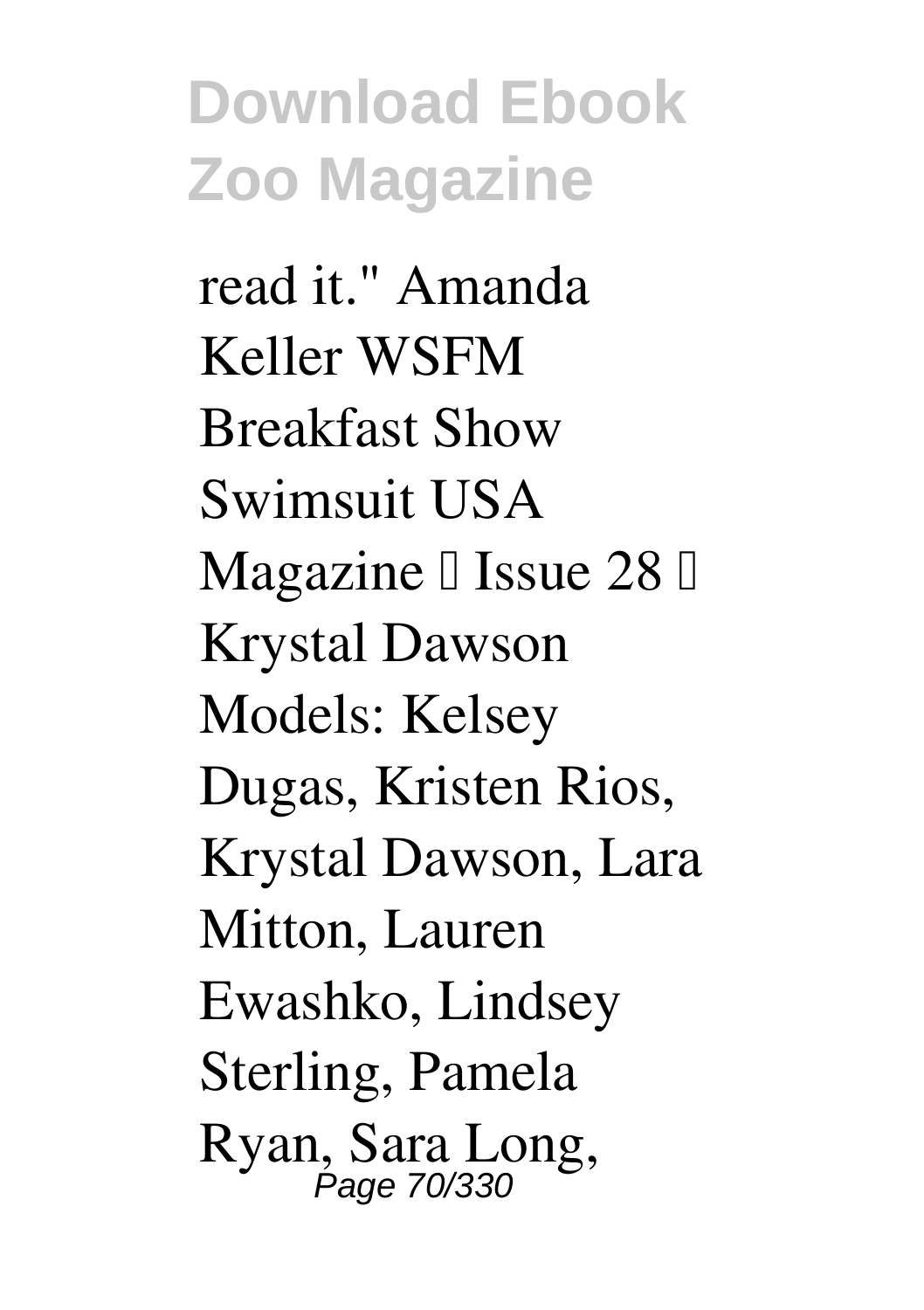Shanel Ricci, Photographer: Doug Carter Swimsuit USA Magazine Beautiful Women Who Represent a Healthy Lifestyle. We help models expand their careers and bring exciting model search events to venues and exotic locations around the world. All Page 71/330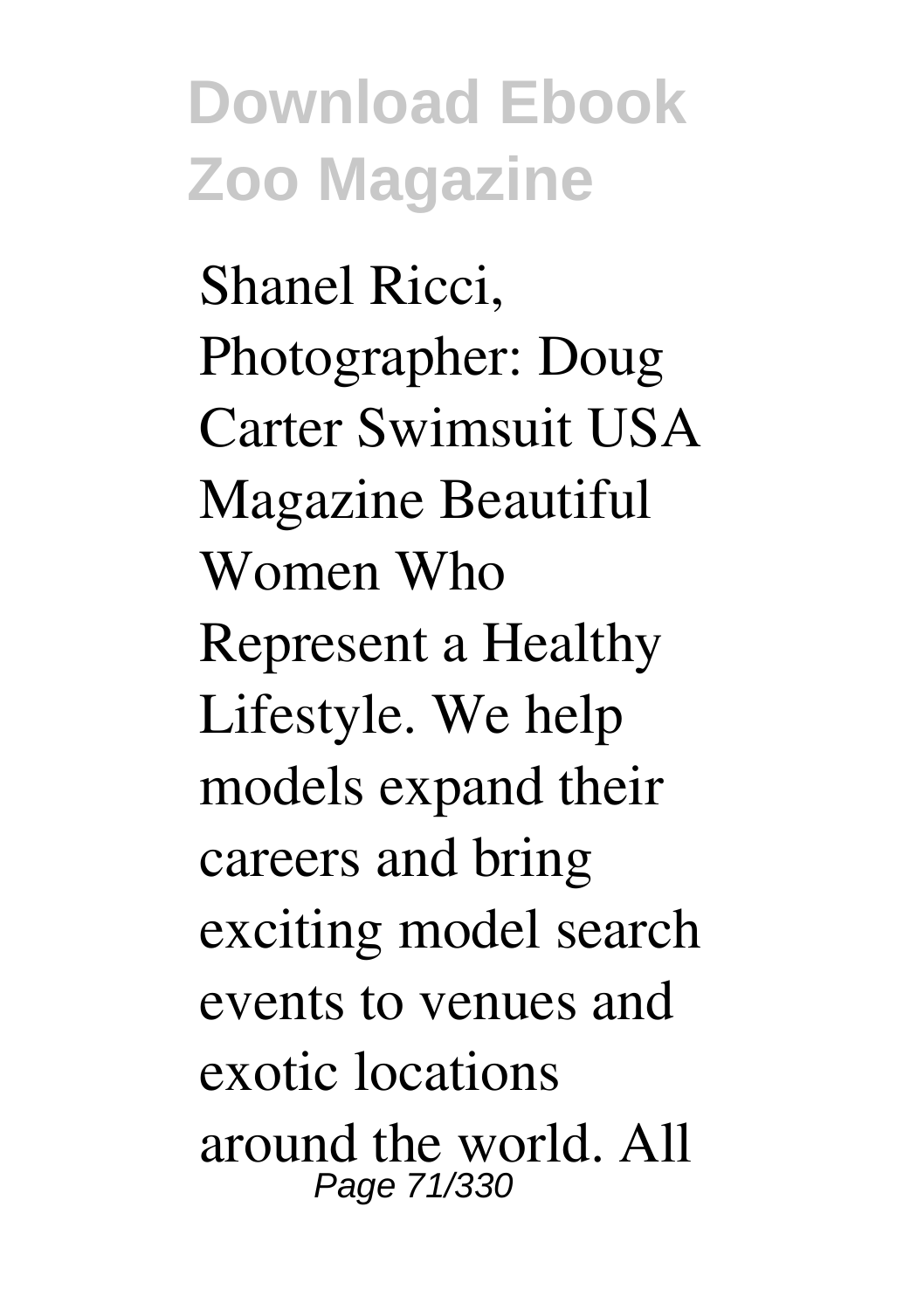contestants participating in local preliminary events will compete in both fashion attire (cocktail dress) and swimwear. Top placing contestants will receive cash & prizes and the preliminary competition winning contestant will receive an all-expense paid Page 72/330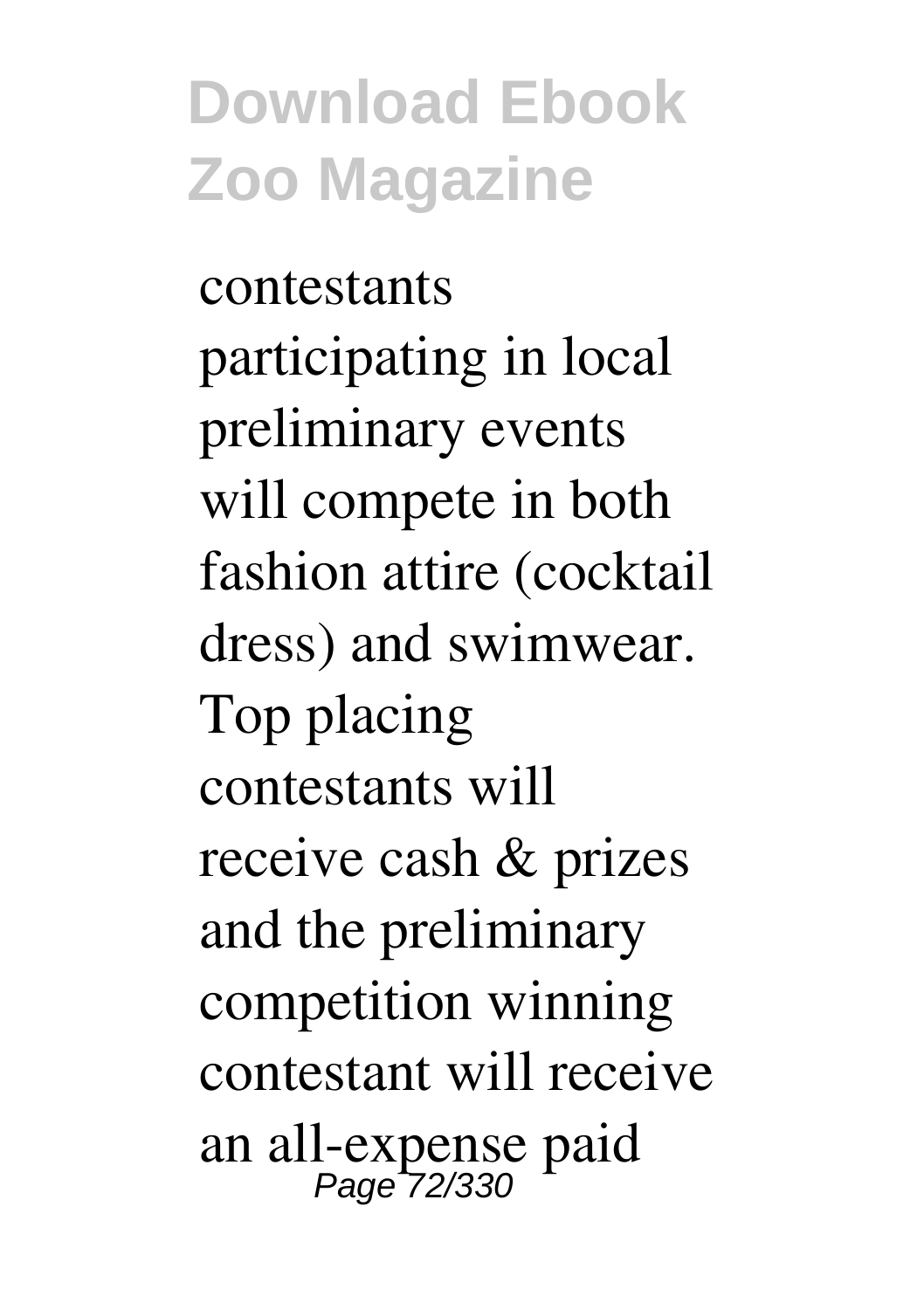trip to the Swimsuit USA International Finals in beautiful Riviera Maya, Mexico at the Hard Rock Hotel. She will compete alongside 75 other international finalist for the title of Miss Swimsuit USA International. The 75 International Finalists will participate in a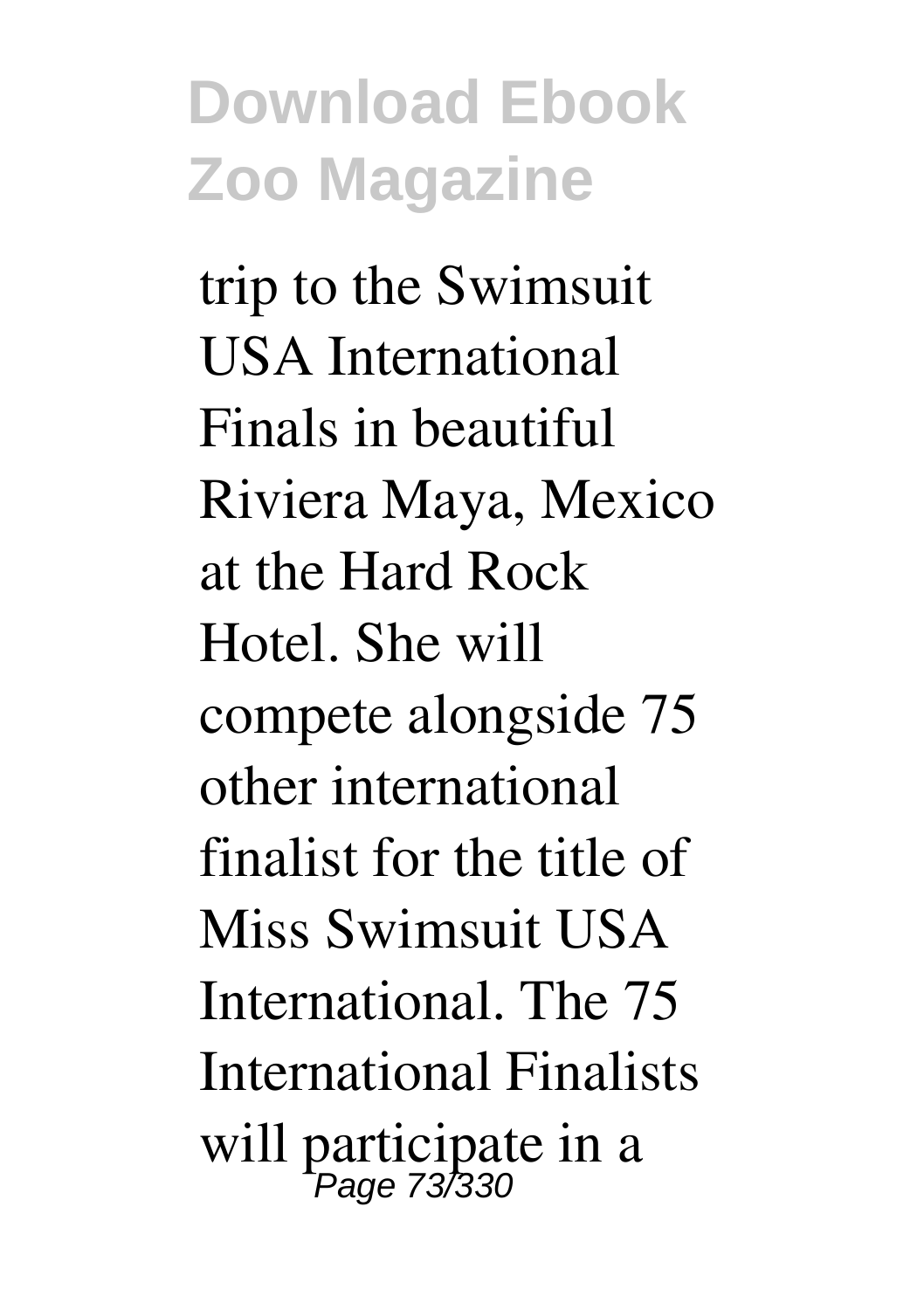week filled with 'fun in the sun' excursions, such as swimming with the dolphins, ziplining, and photo sessions with amazing top photographers from throughout the country. The International Finals is an ideal opportunity for models to enhance their modeling Page 74/330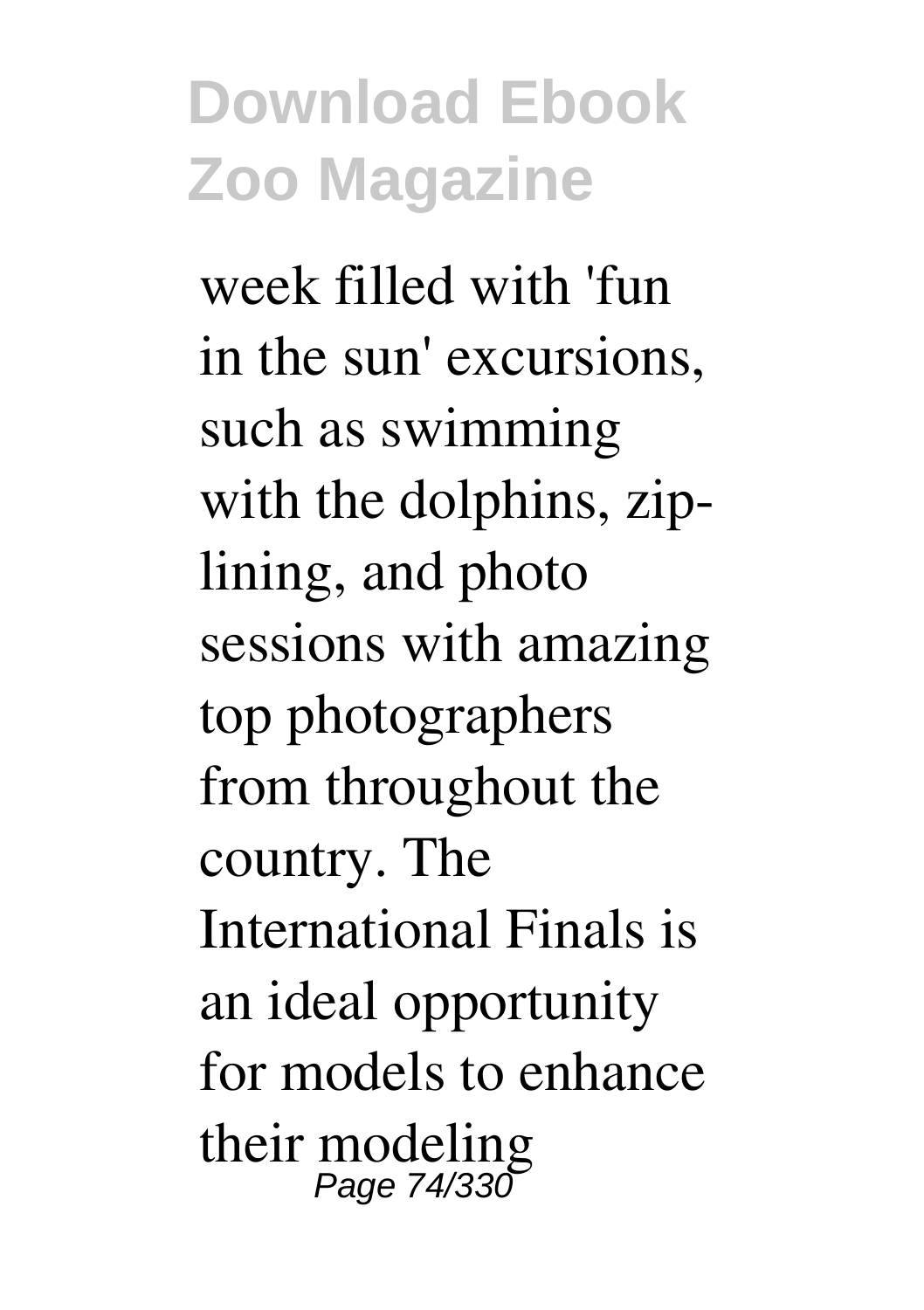careers, network with other industry professionals and pursue a variety of modeling opportunities. Swimsuit USA Magazine is a Glamour Swimsuit Magazine featuring Gorgeous Models from around the world. Similar in Page 75/330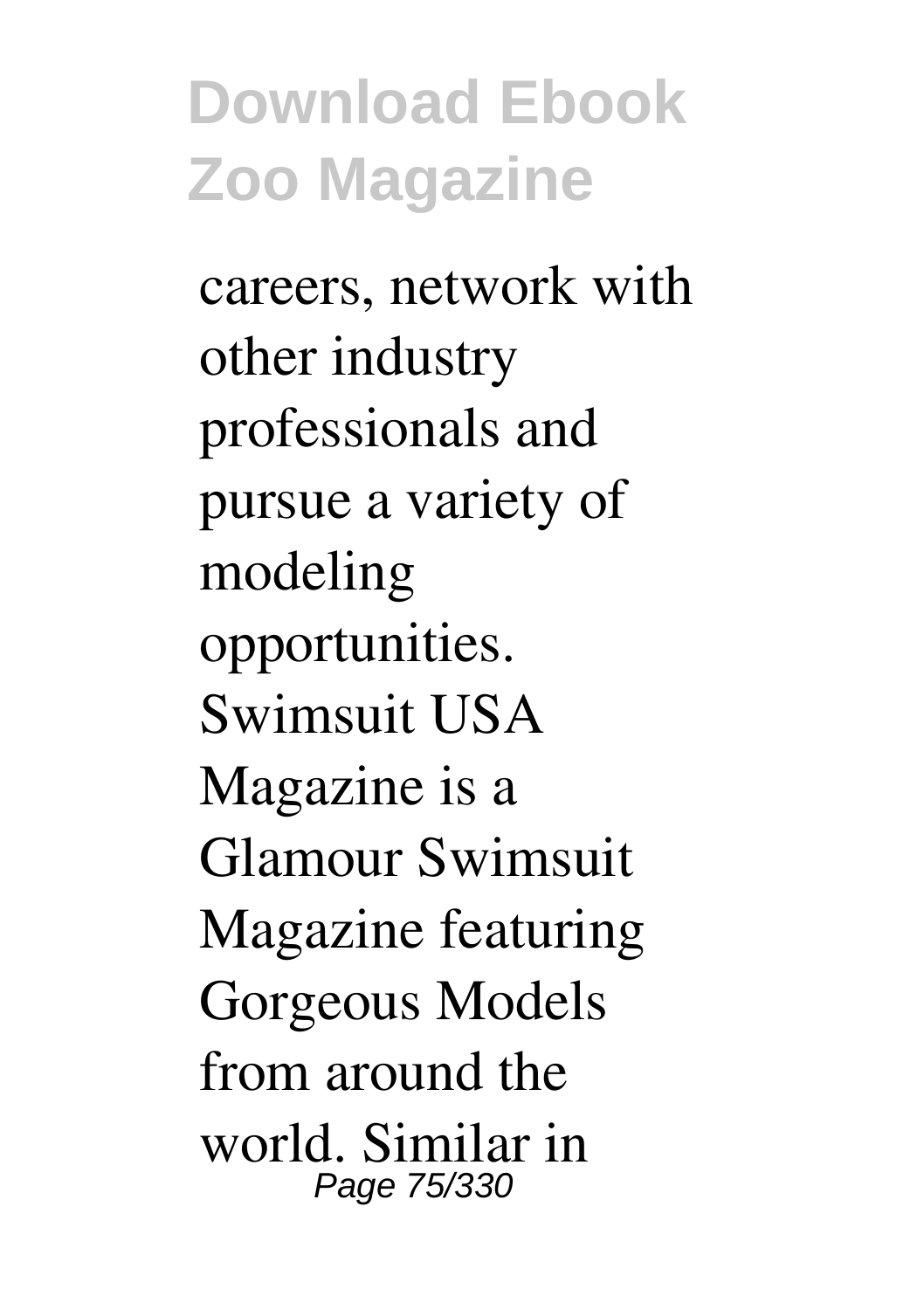nature to Sports Illustrated Swimsuit Issue. Shape Magazine, Body Magazine, Inside Sports, V Magazine, Lifestyle Magazine, Bikini Magazine, FHM Magazine, Maxim Magazine. We are proud to work with leading Hotels, swimsuit and bikini Page 76/330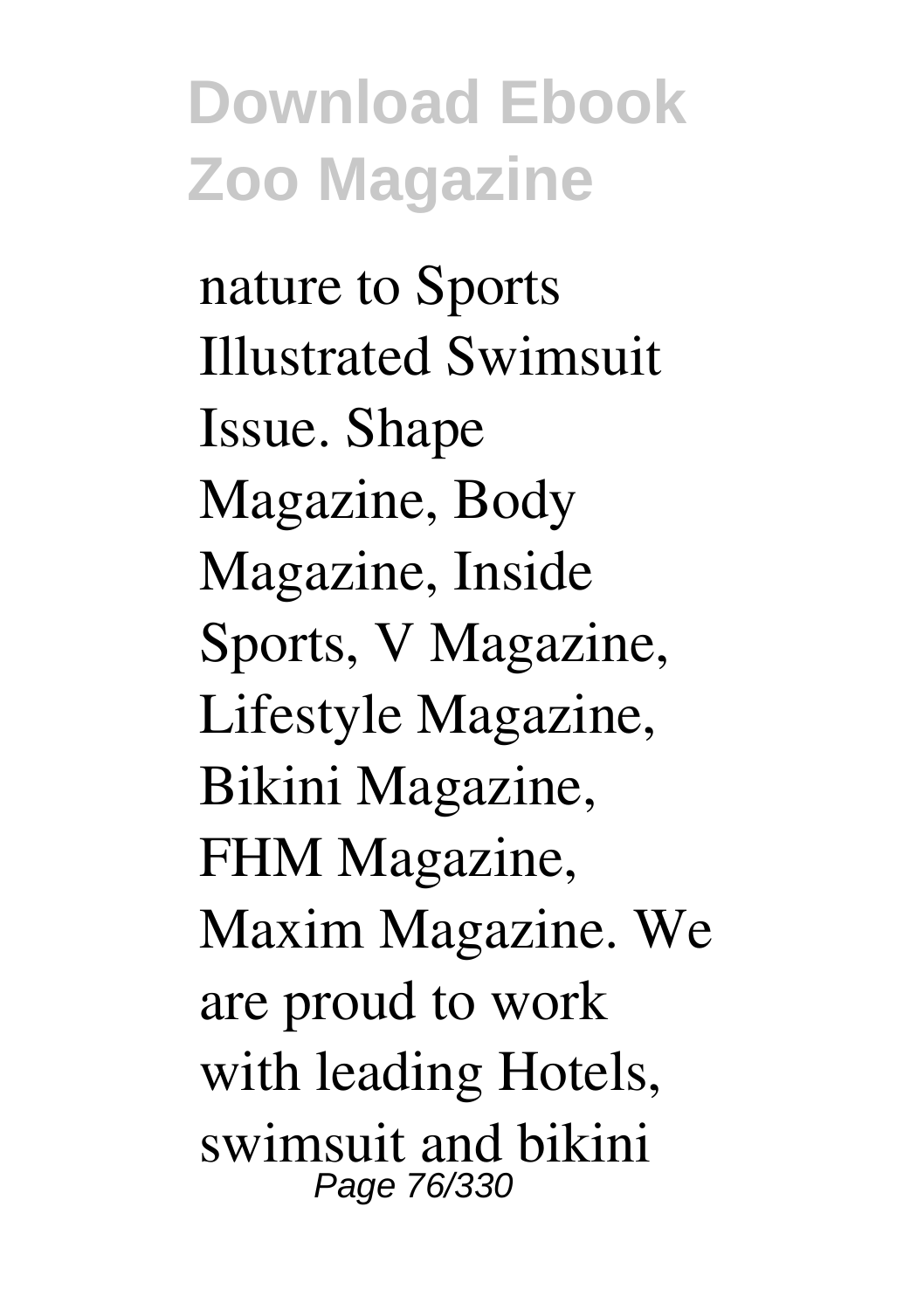brands Our top photographers include. Greg Woodson, Gordon Lam, Visual Poison, Doug Carter and many more. Our Models have also been featured in Muscle & Fitness, Zoo Magazine, The Blur Magazine, Vanquish Magazine, Chulo Page 77/330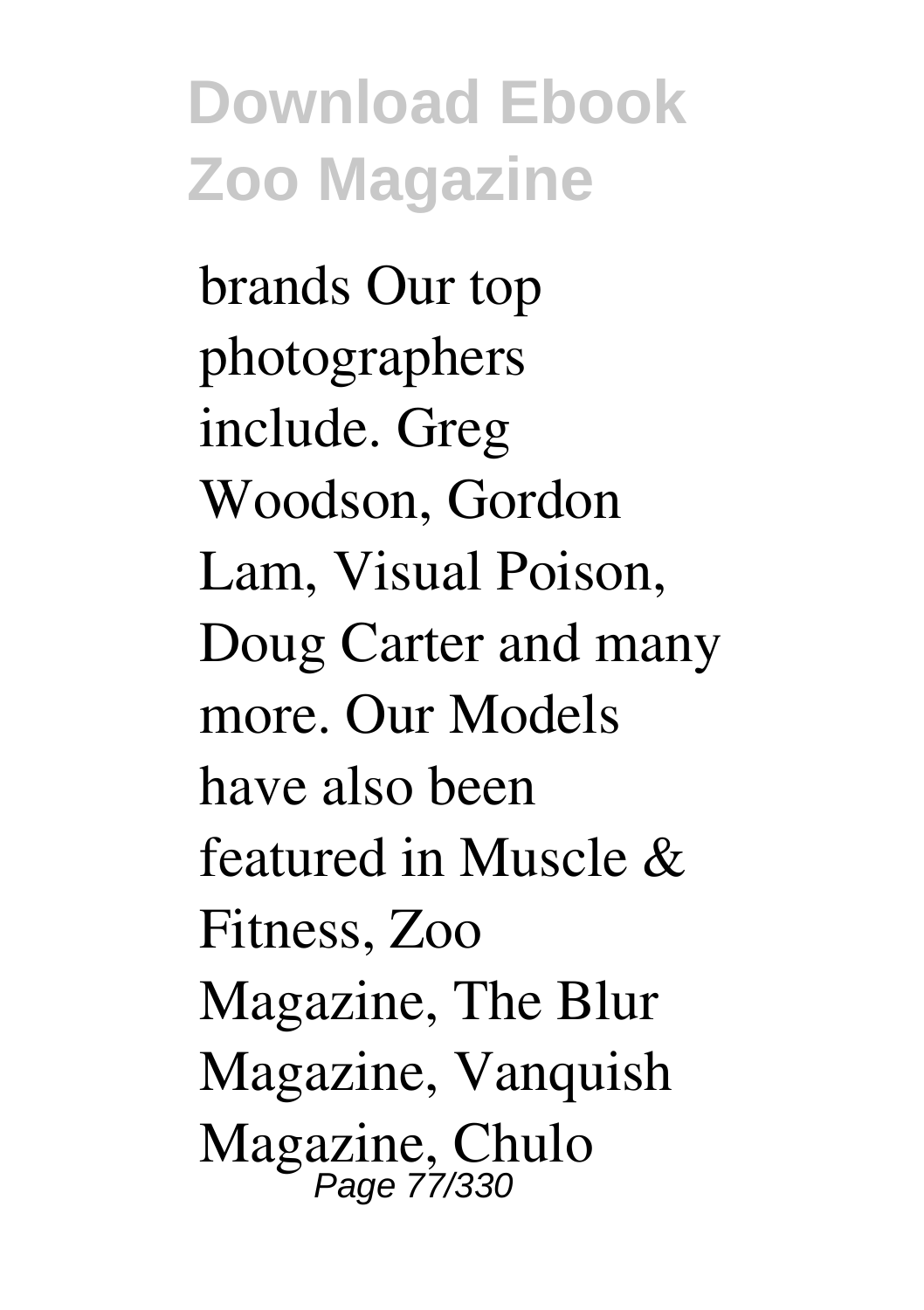Magazine, Bikini Team, Kandy Magazine. Swimsuit USA Magazine  $\mathbb I$  Issue 29  $\mathbb I$ Lara Mitton A Polar Bear Ate My Head Swimsuit USA Magazine  $\mathbb I$  Part 2  $\mathbb I$ Casey Boonstra Swimsuit USA Magazine I Part 17 I<br>Page 78/330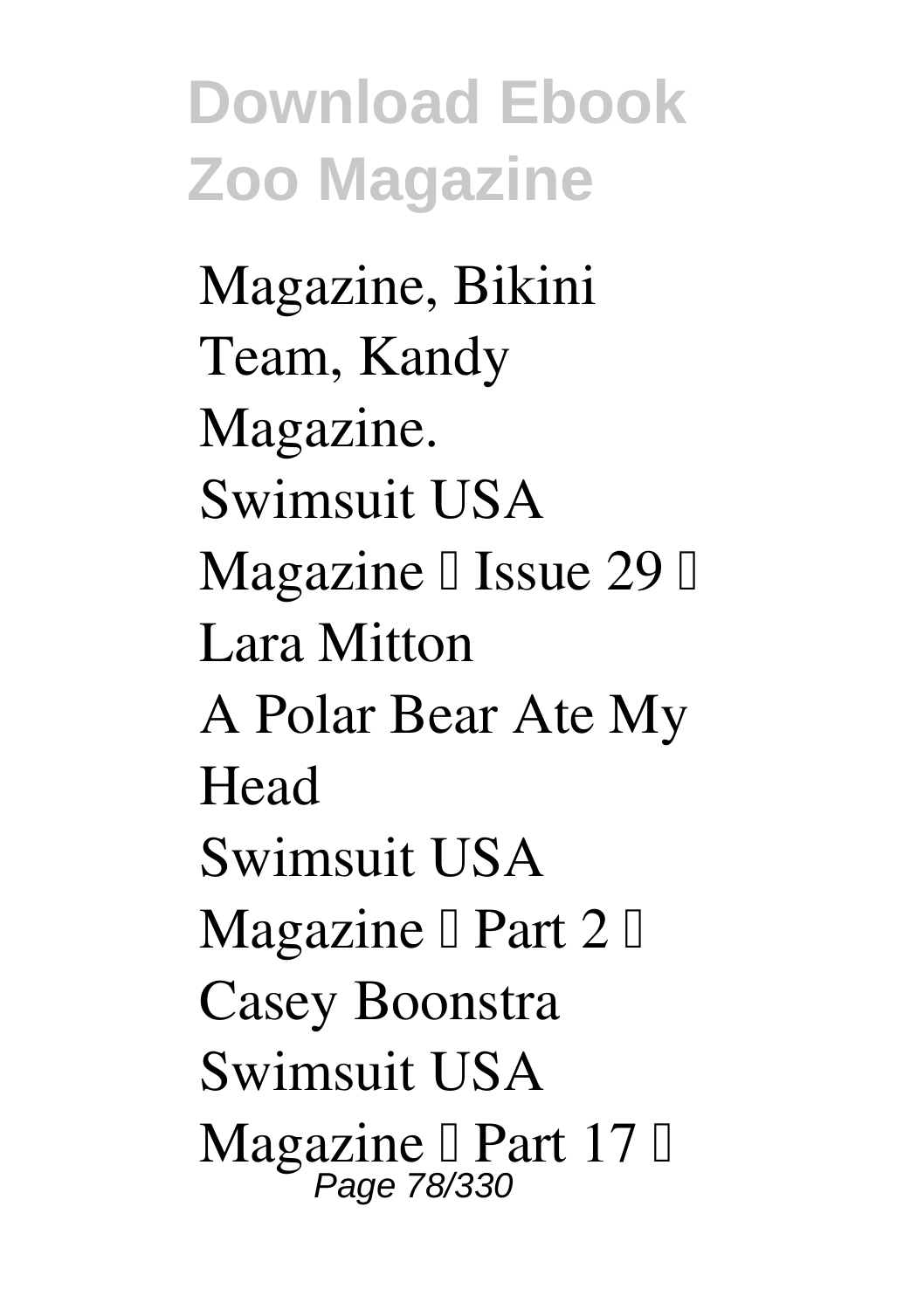Stephanie Grao Zoo Magazine ; Winter 1999 Swimsuit USA Magazine – Issue 21 – Aubrey Knox Models: Alliyah Becerra, Ana Hablinski, Angela Fanelli, Anna, Ariel Woolsey, Aubrey Knox, Aysia Watson, Casey Boonstra, Photographer: Greg Woodson

Page 79/330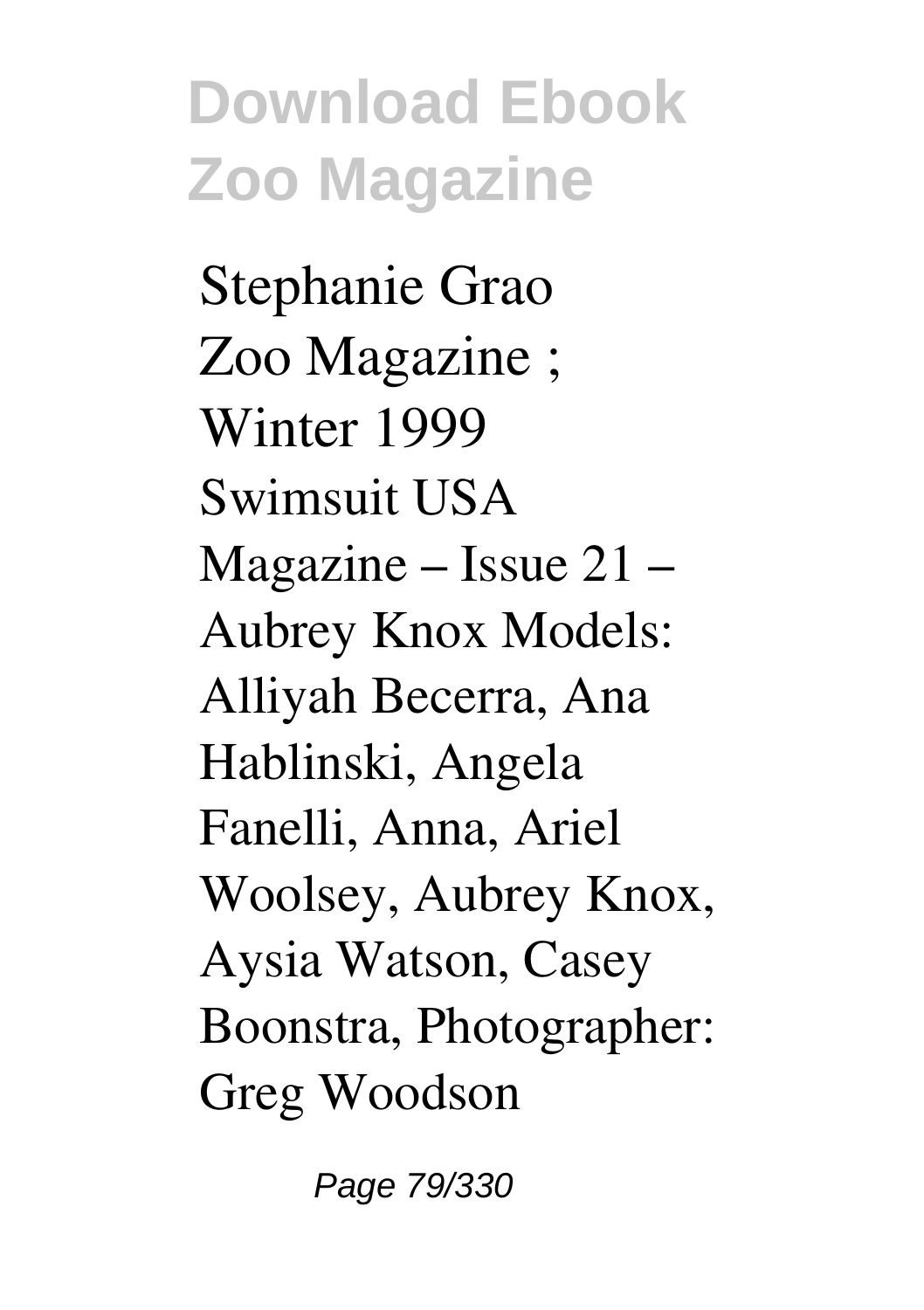Swimsuit USA Magazine Beautiful Women Who Represent a Healthy Lifestyle. We help models expand their careers and bring exciting model search events to venues and exotic locations around the world. All contestants participating in local preliminary events will compete in both fashion attire Page 80/330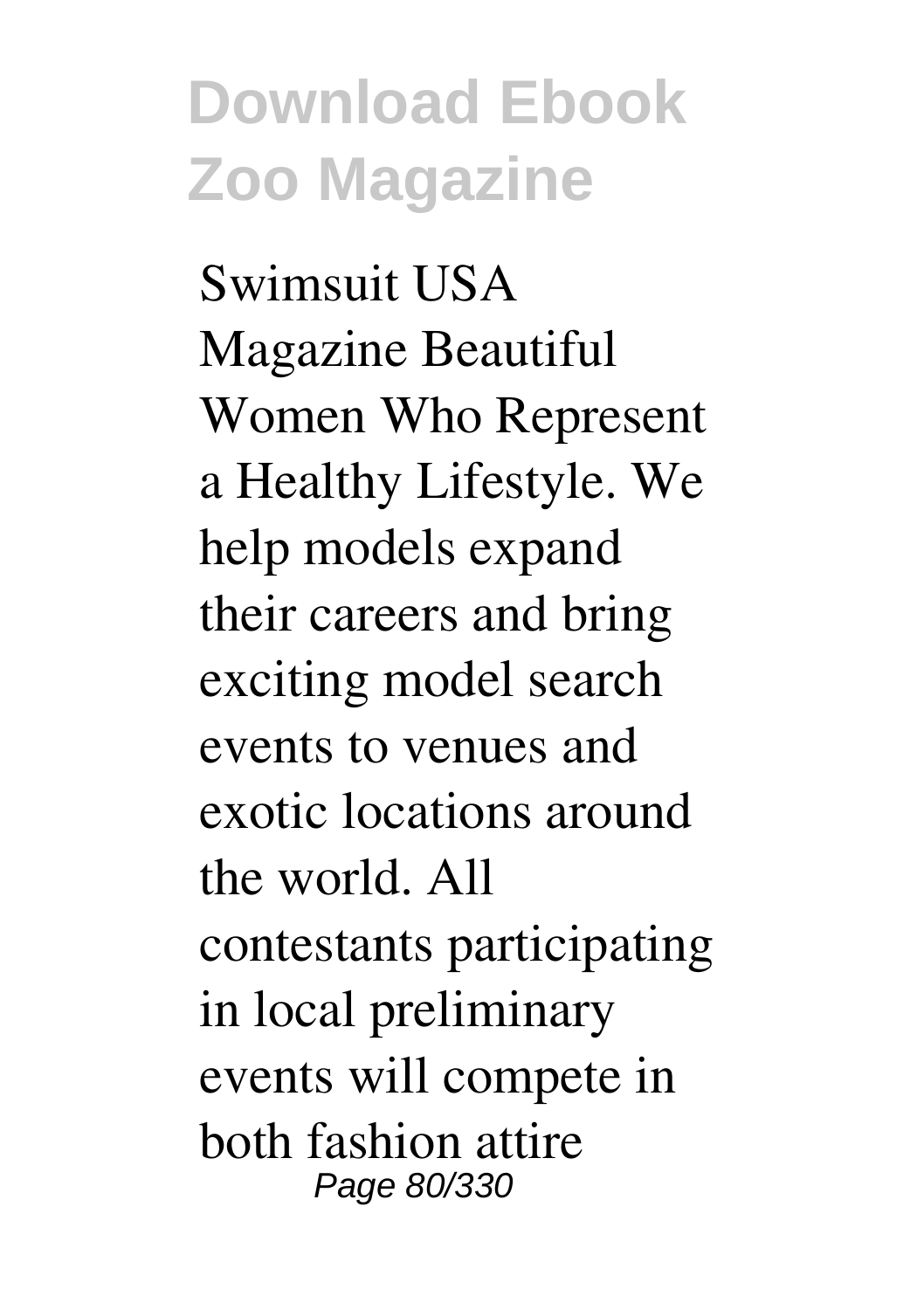(cocktail dress) and swimwear. Top placing contestants will receive cash & prizes and the preliminary competition winning contestant will receive an all-expense paid trip to the Swimsuit USA International Finals in beautiful Riviera Maya, Mexico at the Hard Rock Hotel. She will compete alongside 75 other Page 81/330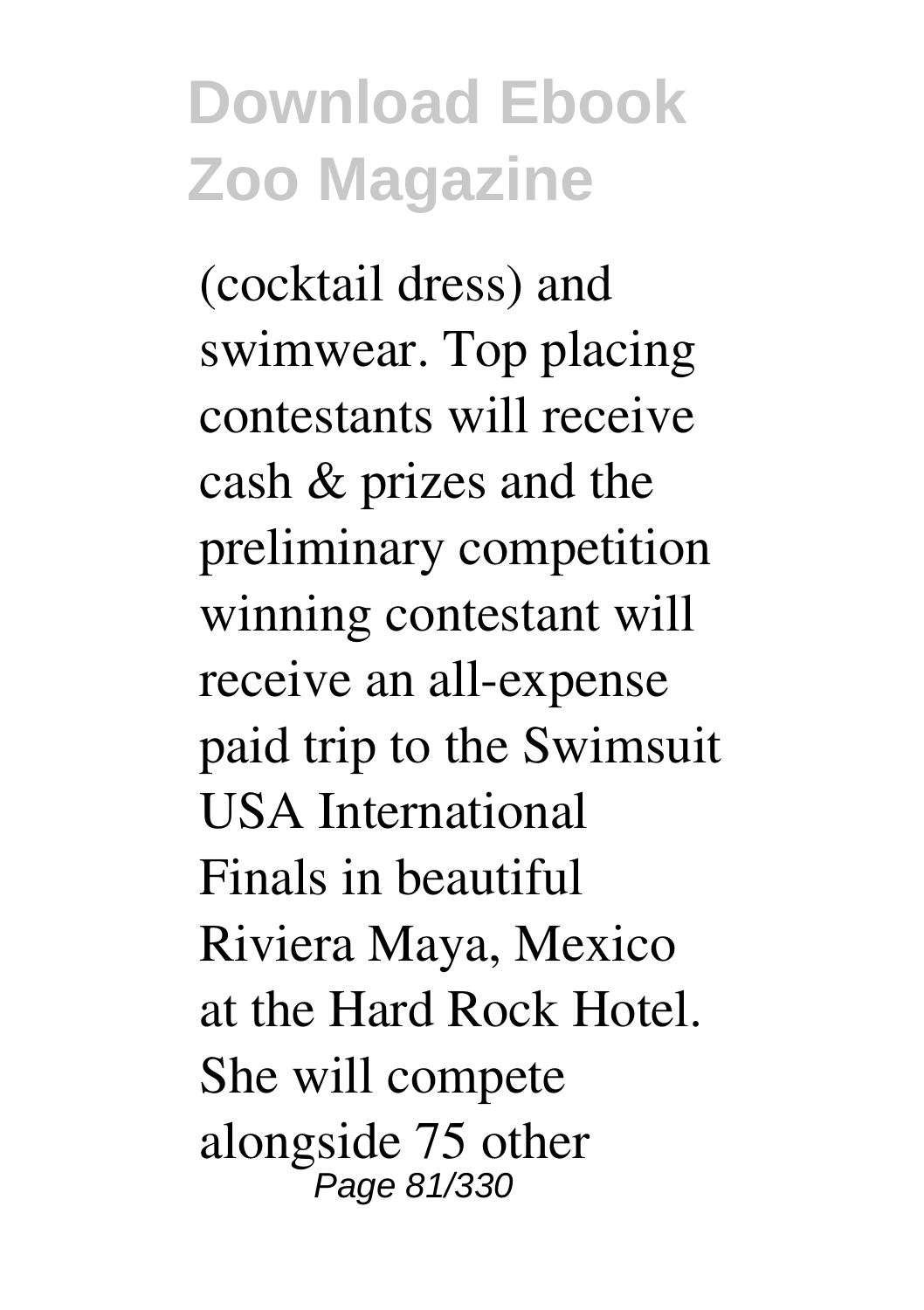international finalist for the title of Miss Swimsuit USA International. The 75 International Finalists will participate in a week filled with 'fun in the sun' excursions, such as swimming with the dolphins, zip-lining, and photo sessions with amazing top photographers from throughout the country. Page 82/330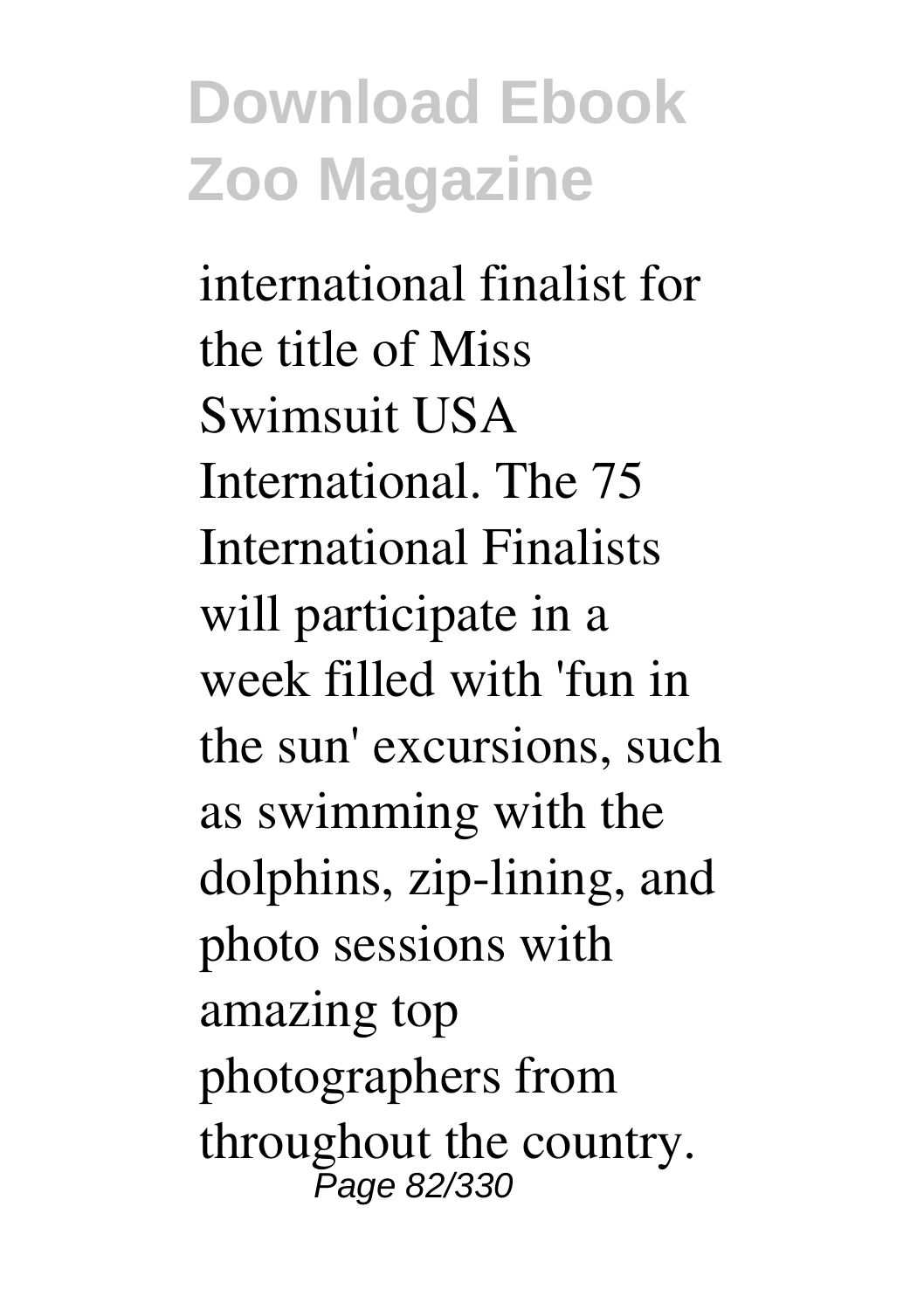The International Finals is an ideal opportunity for models to enhance their modeling careers, network with other industry professionals and pursue a variety of modeling opportunities. Swimsuit USA Magazine is a Glamour Swimsuit Magazine featuring Gorgeous Models from around the world. Similar in nature Page 83/330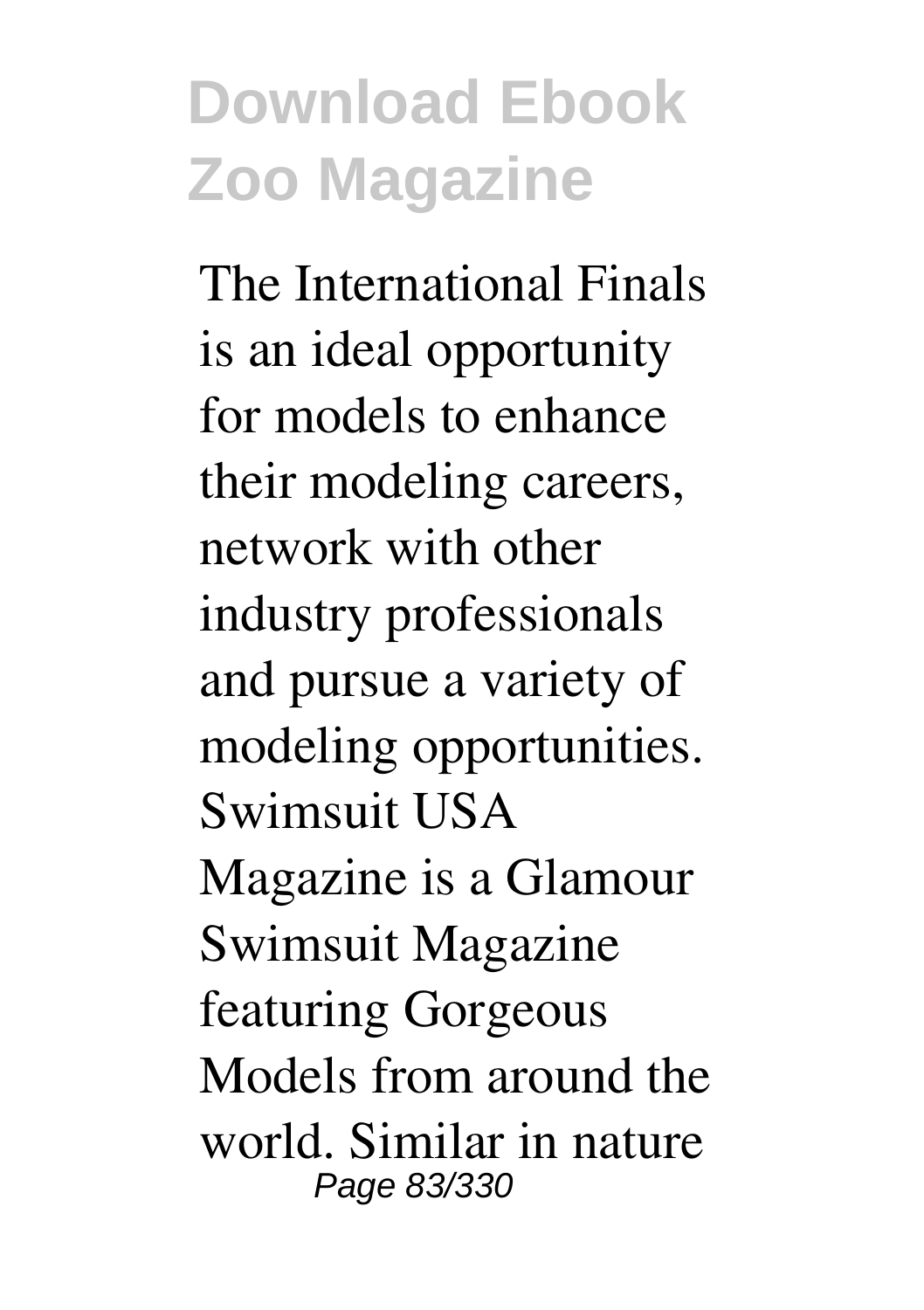to Sports Illustrated Swimsuit Issue. Shape Magazine, Body Magazine, Inside Sports, V Magazine, Lifestyle Magazine, Bikini Magazine, FHM Magazine, Maxim Magazine. We are proud to work with leading Hotels, swimsuit and bikini brands Our top photographers include. Greg Woodson, Gordon Page 84/330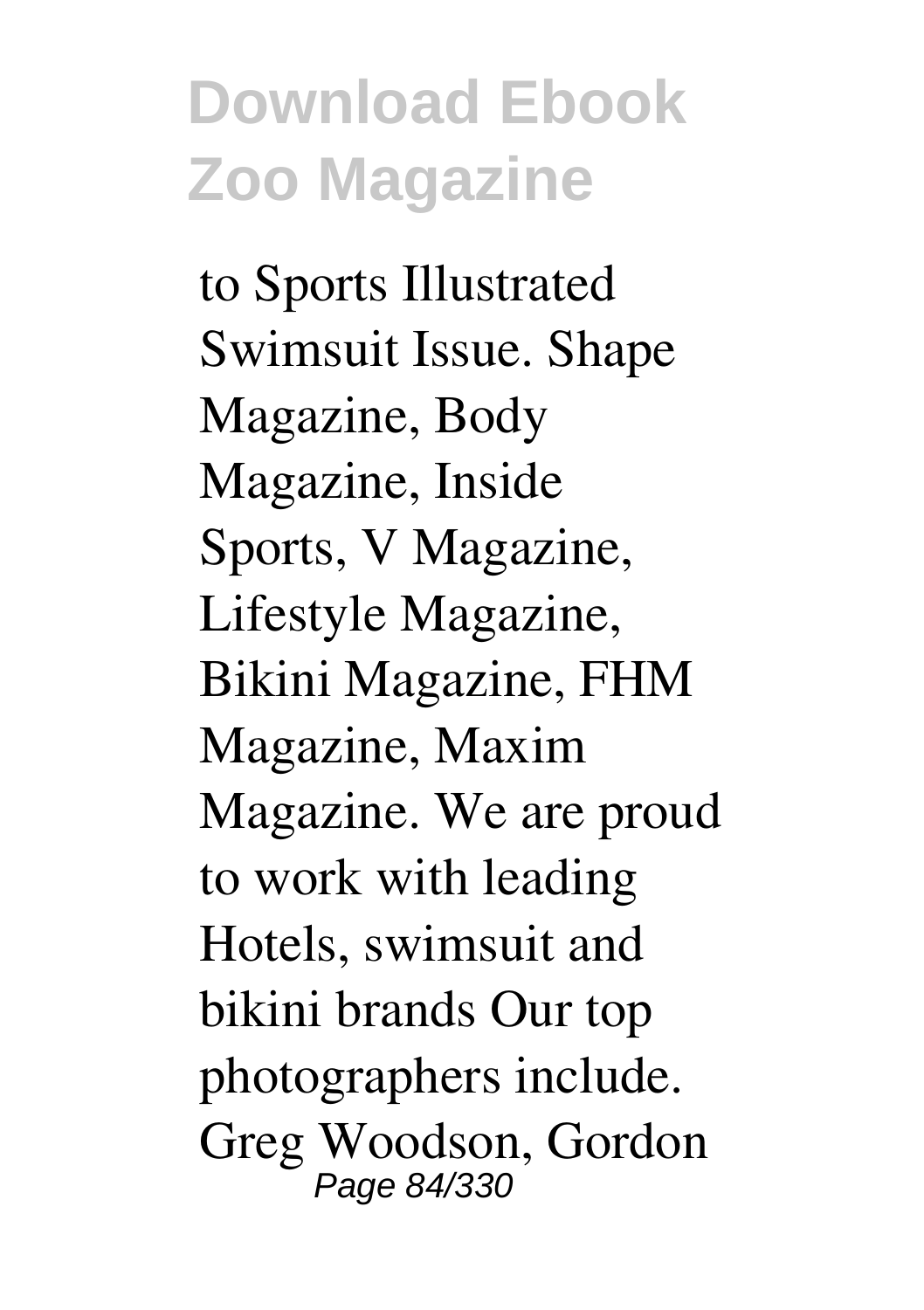Lam, Visual Poison, Doug Carter and many more. Our Models have also been featured in Muscle & Fitness, Zoo Magazine, The Blur Magazine, Vanquish Magazine, Chulo Magazine, Bikini Team, Kandy Magazine. Swimsuit USA Magazine – Issue 25 – Demi Brady Models: Courtney Newman, Page 85/330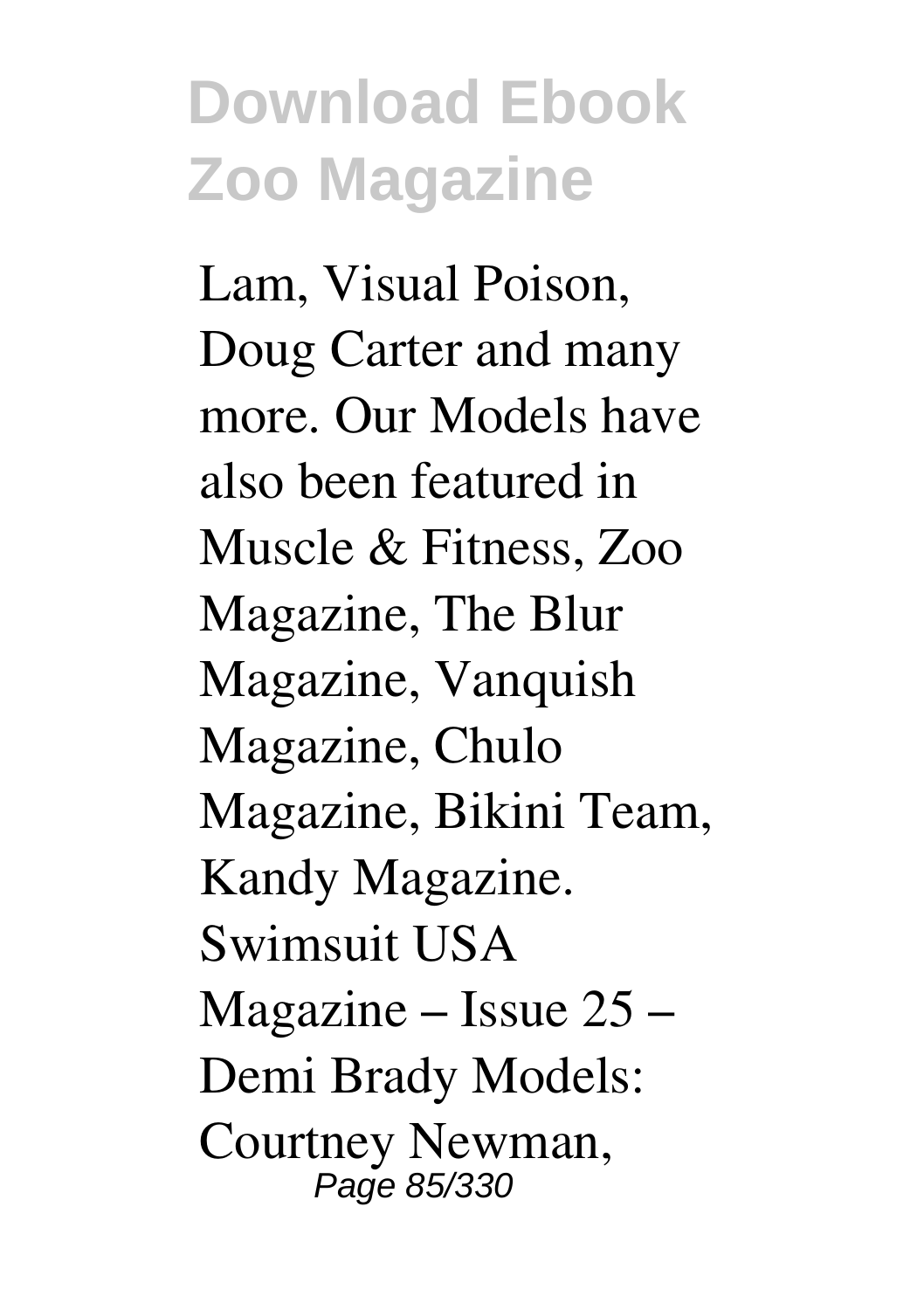Demi Brady, Eileen O'Donnell, Emily Daffas, Haley Sirmans, Jacqueline Rideout, Jessica Eatman, Jo White, Jordan Humphries, Julie Gauthier, Kalista Itakuta, Kamilla Mihalik, Karlee Muth, Kelsey Dugas, Photographer: Gordon Lam Swimsuit USA Magazine Beautiful Page 86/330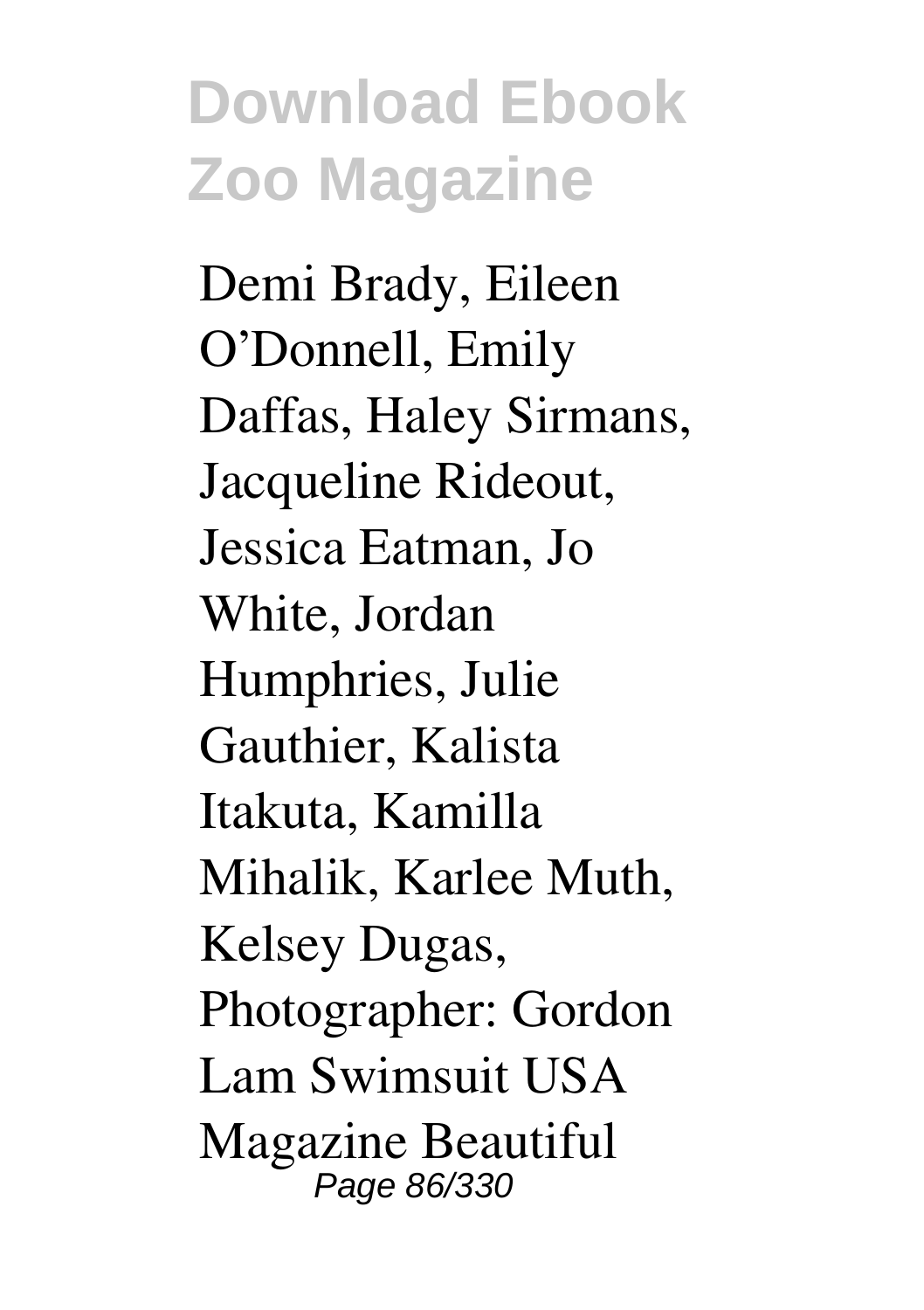Women Who Represent a Healthy Lifestyle. We help models expand their careers and bring exciting model search events to venues and exotic locations around the world. All contestants participating in local preliminary events will compete in both fashion attire (cocktail dress) and swimwear. Top placing Page 87/330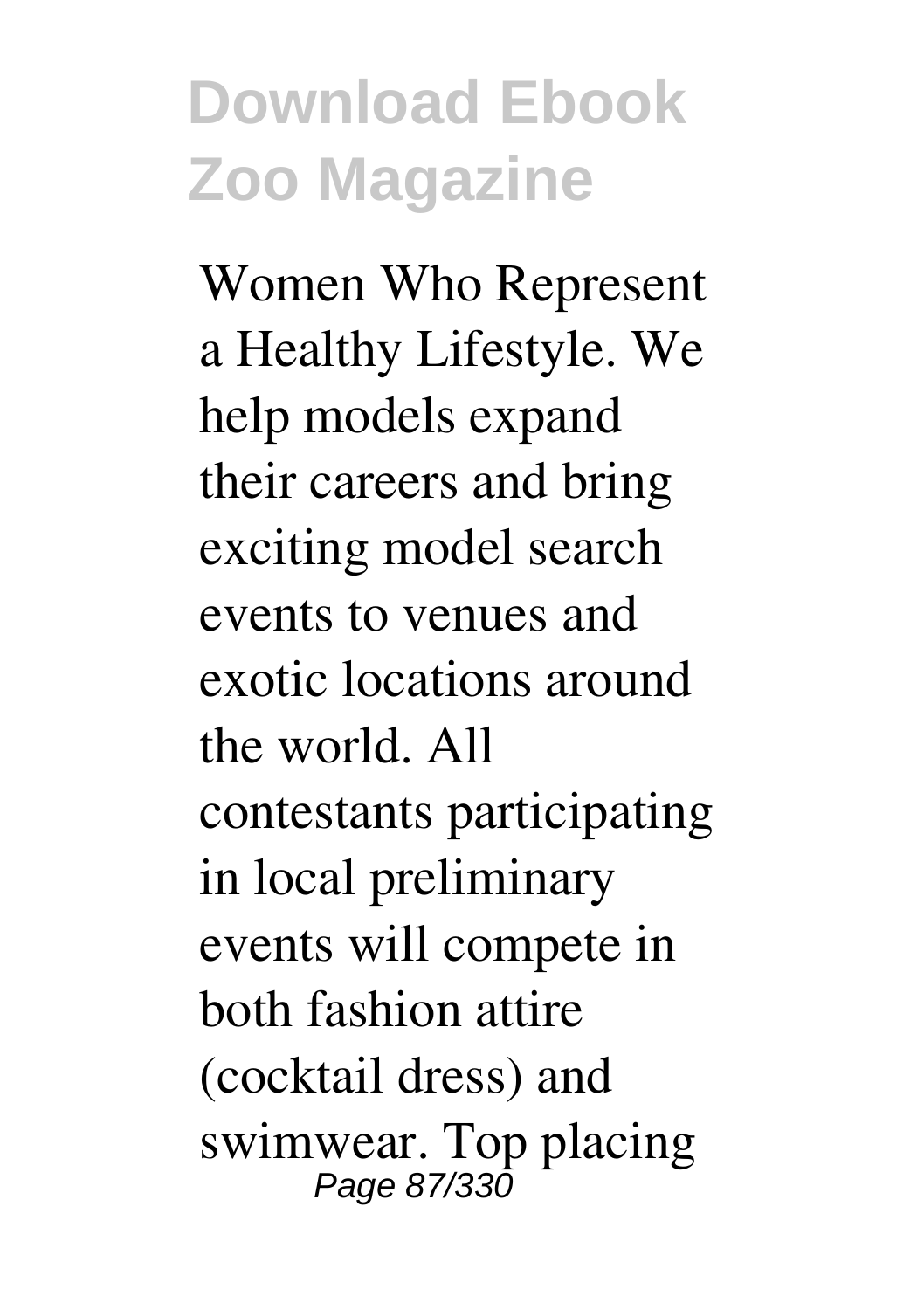contestants will receive cash & prizes and the preliminary competition winning contestant will receive an all-expense paid trip to the Swimsuit USA International Finals in beautiful Riviera Maya, Mexico at the Hard Rock Hotel. She will compete alongside 75 other international finalist for the title of Miss Page 88/330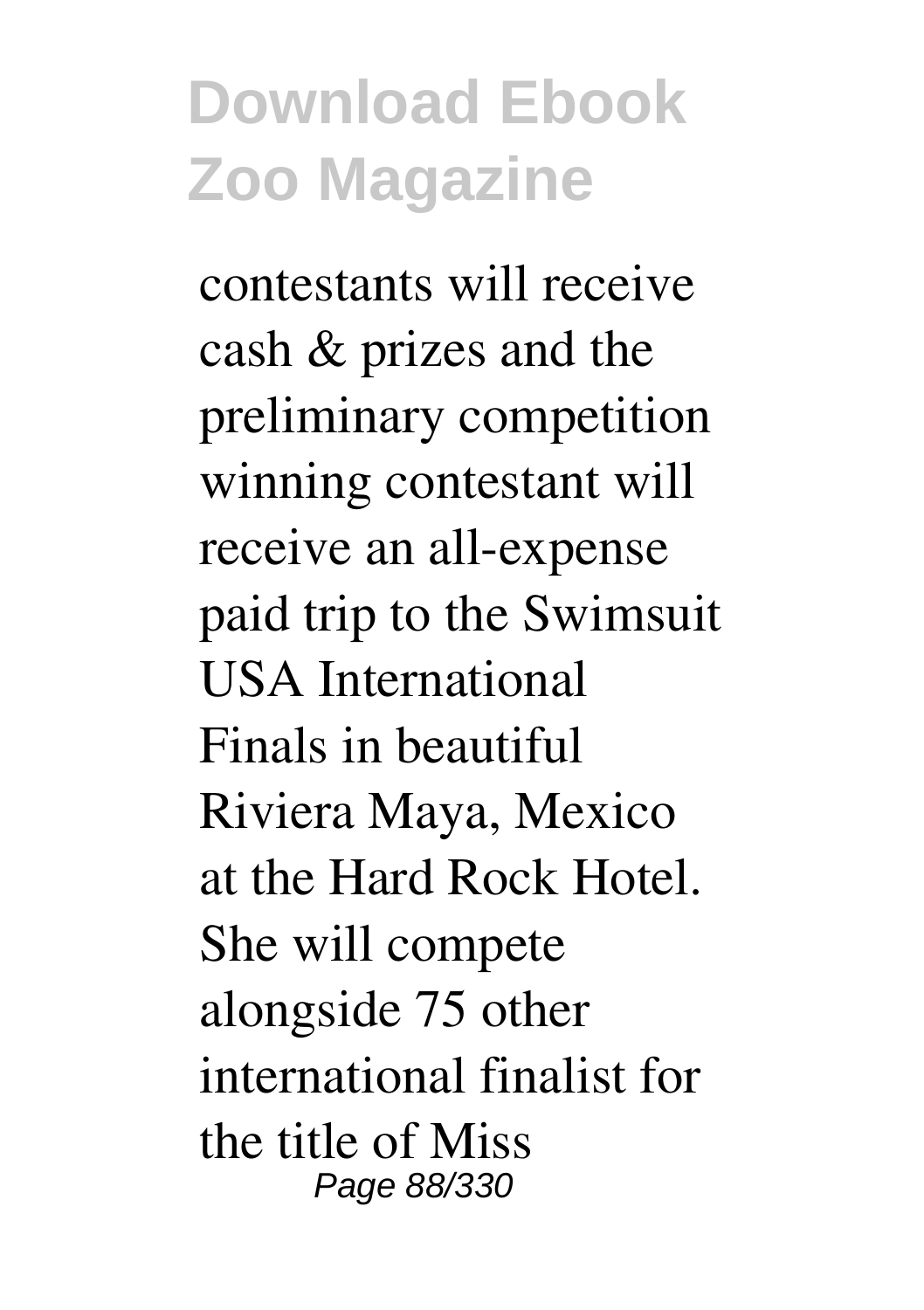Swimsuit USA International. The 75 International Finalists will participate in a week filled with 'fun in the sun' excursions, such as swimming with the dolphins, zip-lining, and photo sessions with amazing top photographers from throughout the country. The International Finals is an ideal opportunity Page 89/330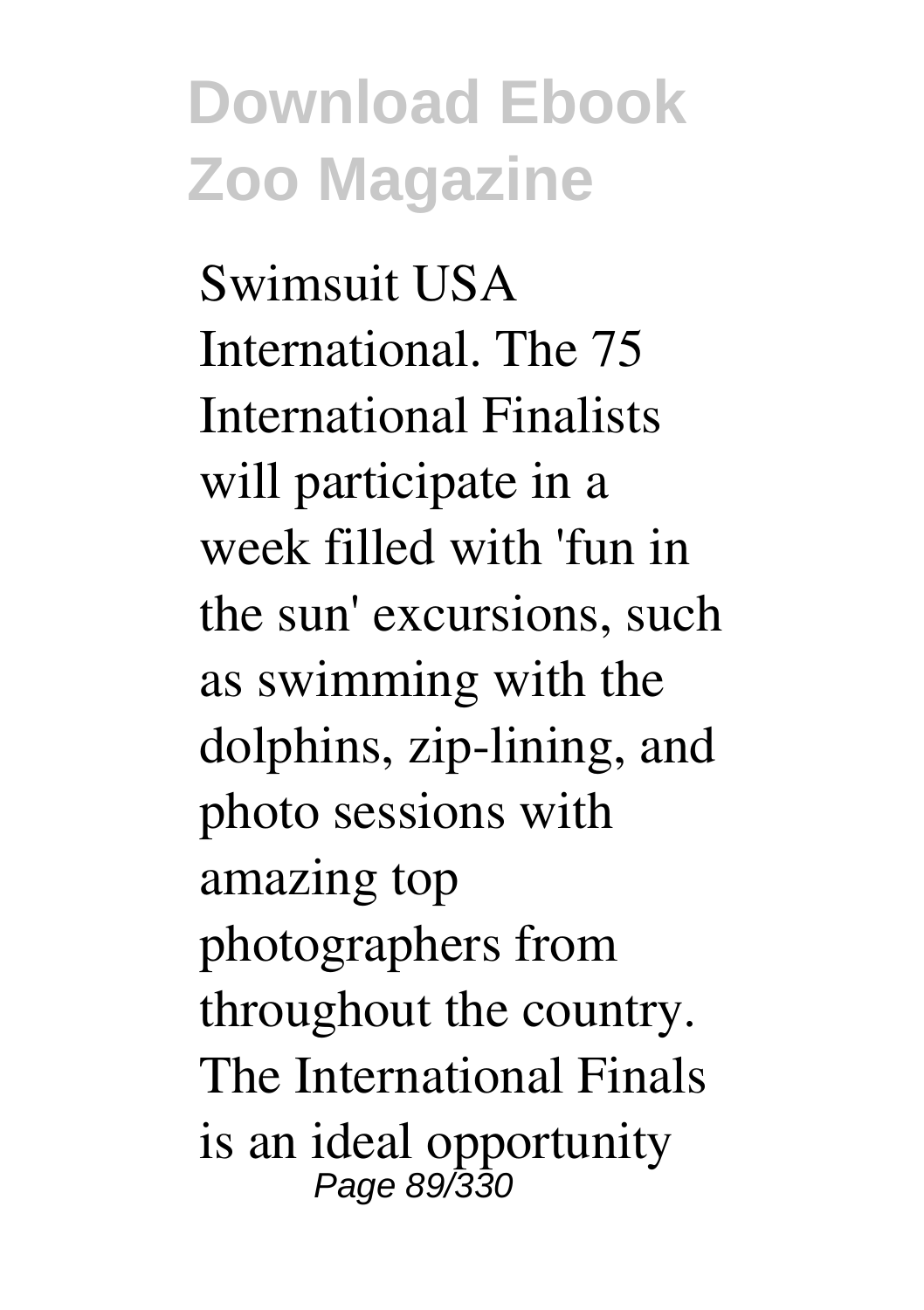for models to enhance their modeling careers, network with other industry professionals and pursue a variety of modeling opportunities. Swimsuit USA Magazine is a Glamour Swimsuit Magazine featuring Gorgeous Models from around the world. Similar in nature to Sports Illustrated Swimsuit Issue. Shape Page 90/330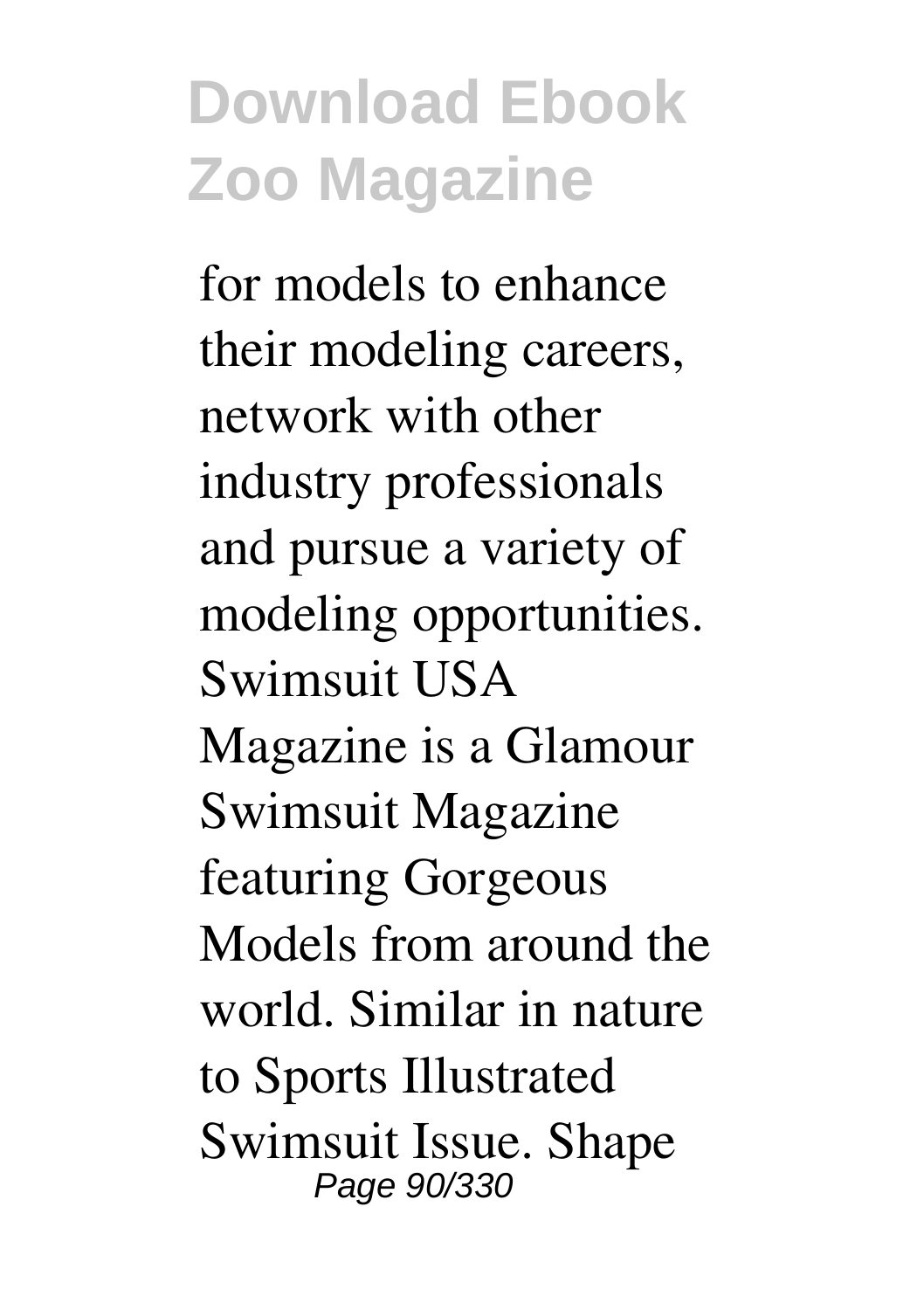Magazine, Body Magazine, Inside Sports, V Magazine, Lifestyle Magazine, Bikini Magazine, FHM Magazine, Maxim Magazine. We are proud to work with leading Hotels, swimsuit and bikini brands Our top photographers include. Greg Woodson, Gordon Lam, Visual Poison, Doug Carter and many Page 91/330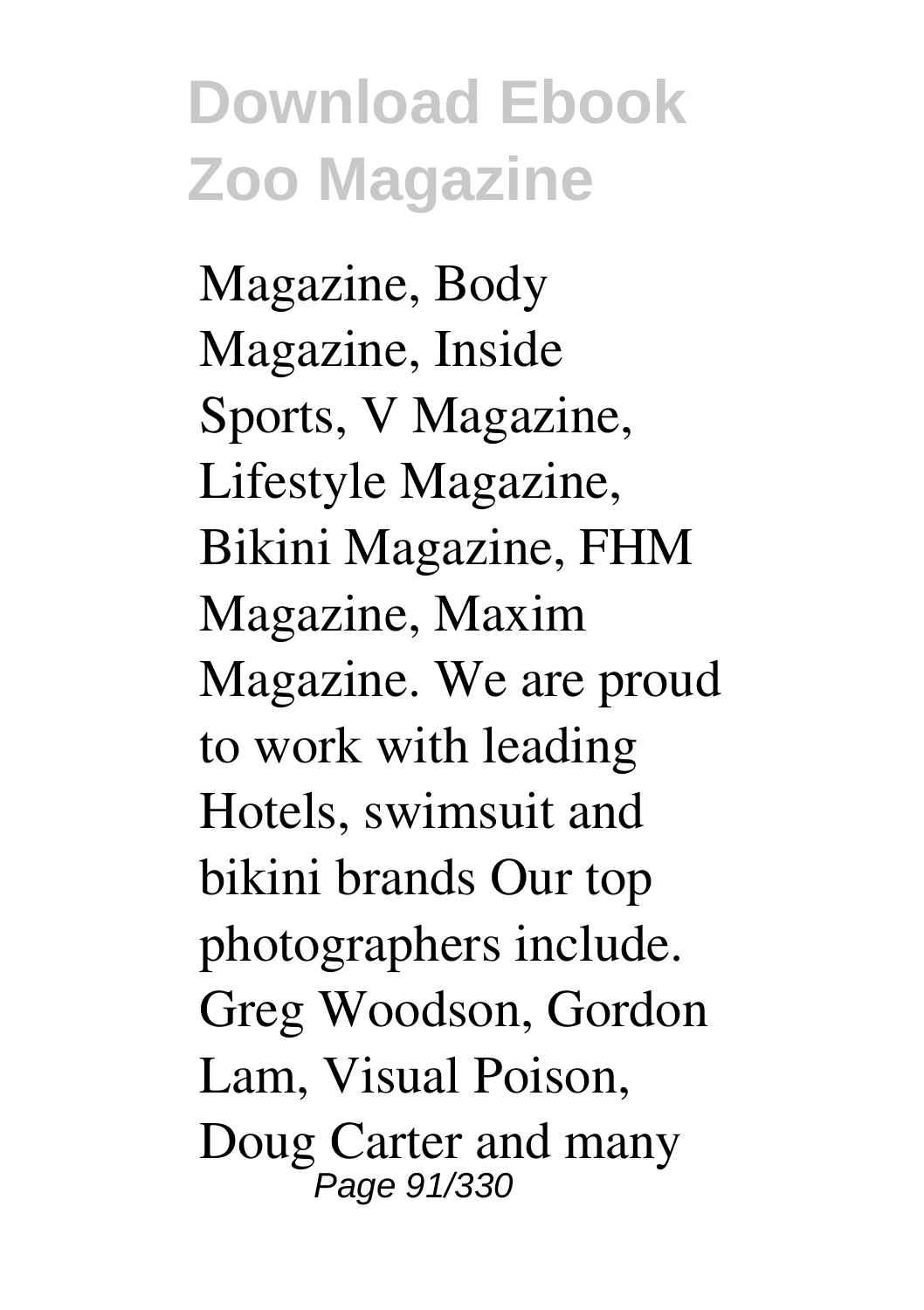more. Our Models have also been featured in Muscle & Fitness, Zoo Magazine, The Blur Magazine, Vanquish Magazine, Chulo Magazine, Bikini Team, Kandy Magazine. Collects the favourite parts of Zoo magazine and presents them in a book form. It includes jokes, quotes, photos, and Pub Facts. Page 92/330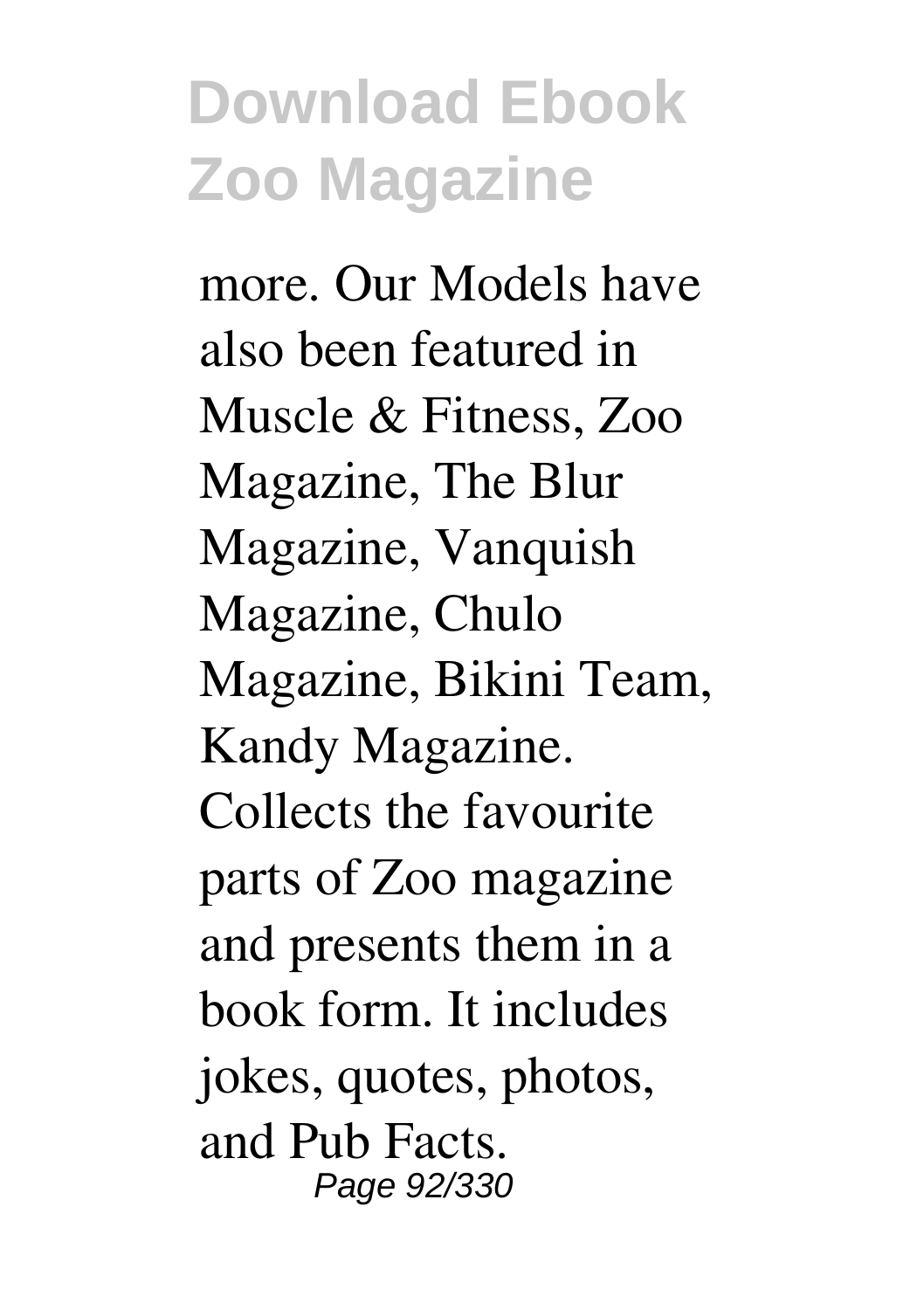Swimsuit USA Magazine – Issue 29 – Lara Mitton Models: Kindly Myers, Kristen Rios, Krystal Dawson, Lara Mitton, Lauren Ewashko, Lindsey Sterling, Liz Kirkness, Michelle Daniels, Pamela Ryan, Sara Long, Shanel Ricci, Valerie Remillard, Photographer: Greg Woodson Swimsuit Page 93/330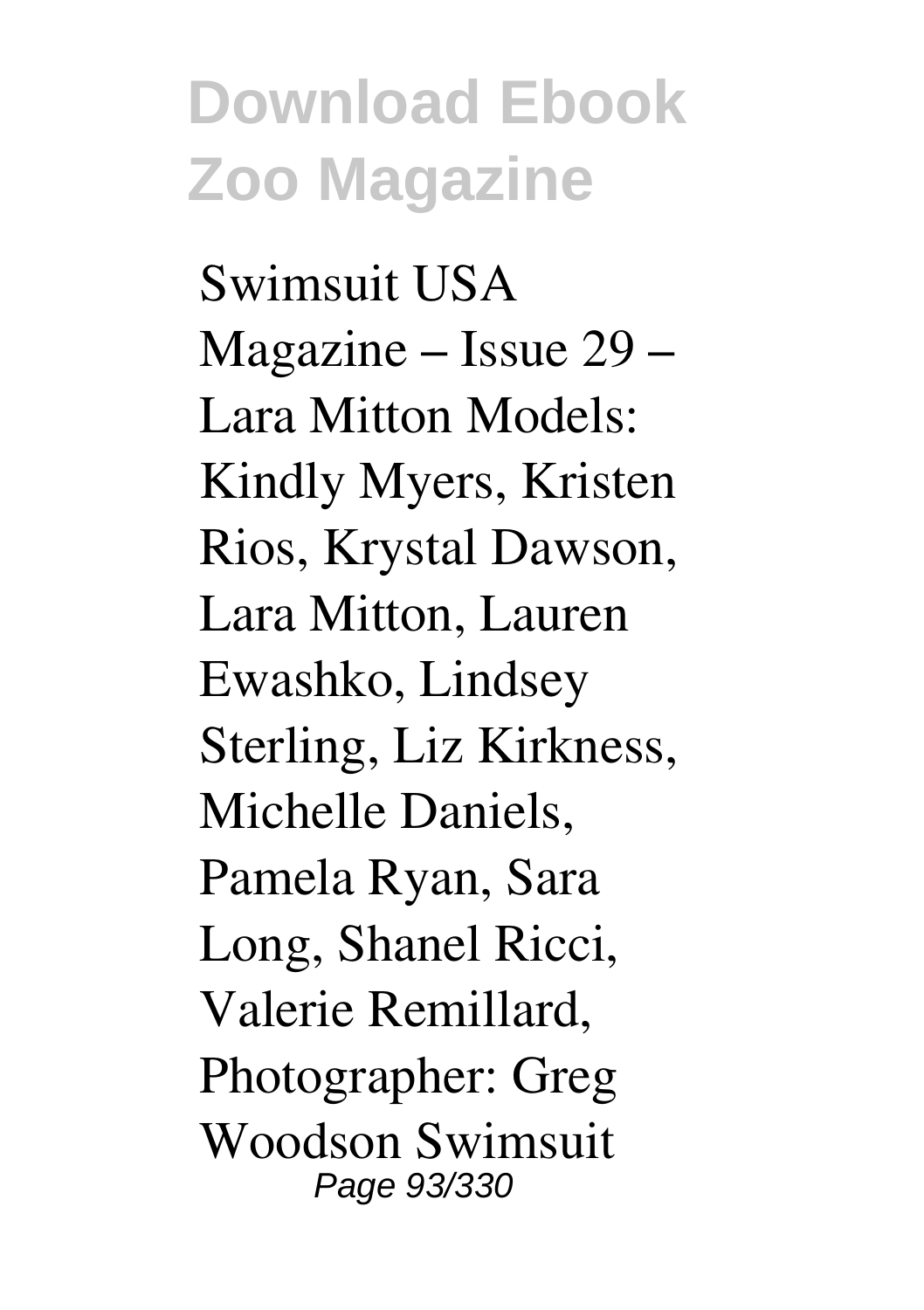USA Magazine Beautiful Women Who Represent a Healthy Lifestyle. We help models expand their careers and bring exciting model search events to venues and exotic locations around the world. All contestants participating in local preliminary events will compete in both fashion attire Page 94/330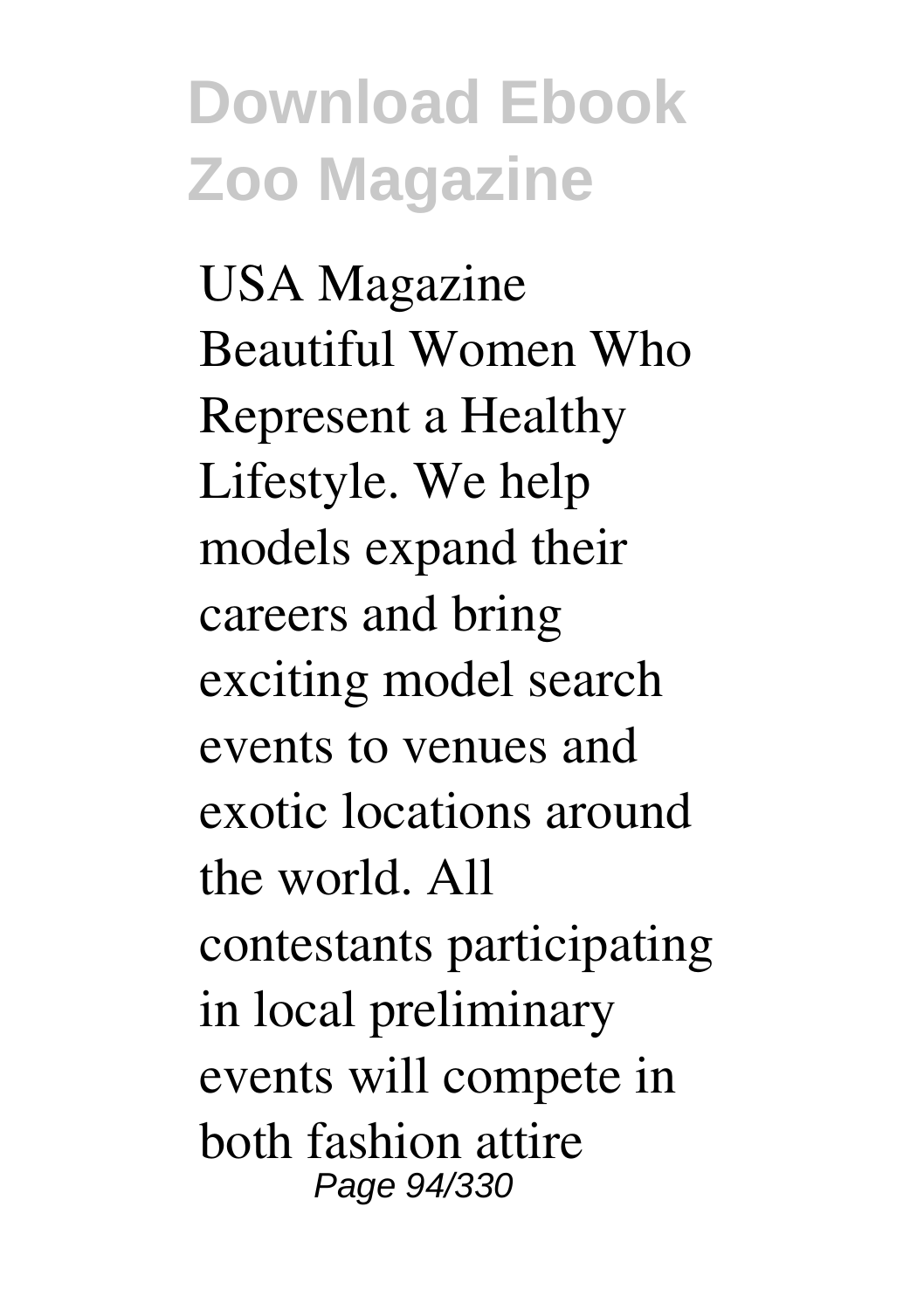(cocktail dress) and swimwear. Top placing contestants will receive cash & prizes and the preliminary competition winning contestant will receive an all-expense paid trip to the Swimsuit USA International Finals in beautiful Riviera Maya, Mexico at the Hard Rock Hotel. She will compete alongside 75 other Page 95/330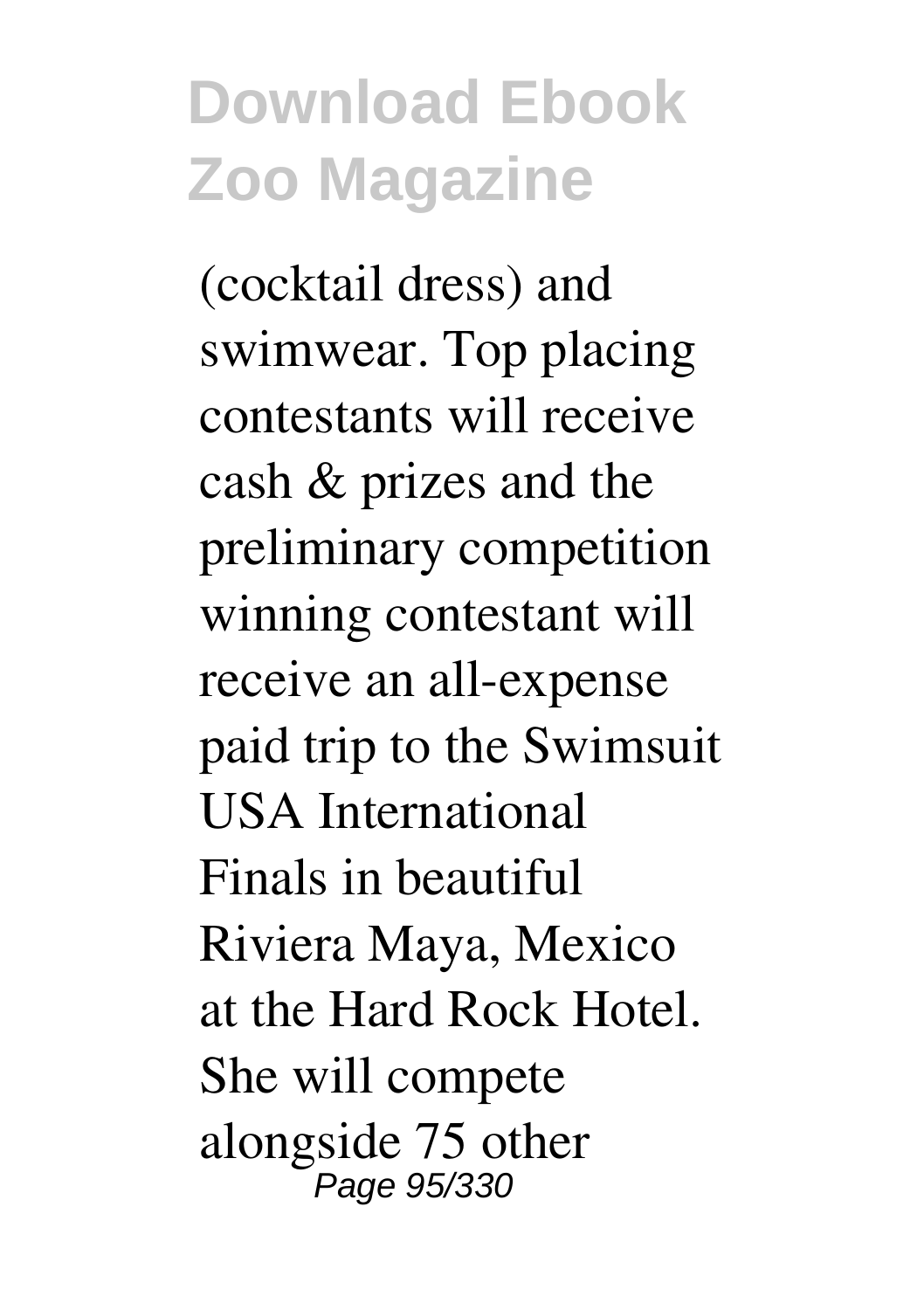international finalist for the title of Miss Swimsuit USA International. The 75 International Finalists will participate in a week filled with 'fun in the sun' excursions, such as swimming with the dolphins, zip-lining, and photo sessions with amazing top photographers from throughout the country. Page 96/330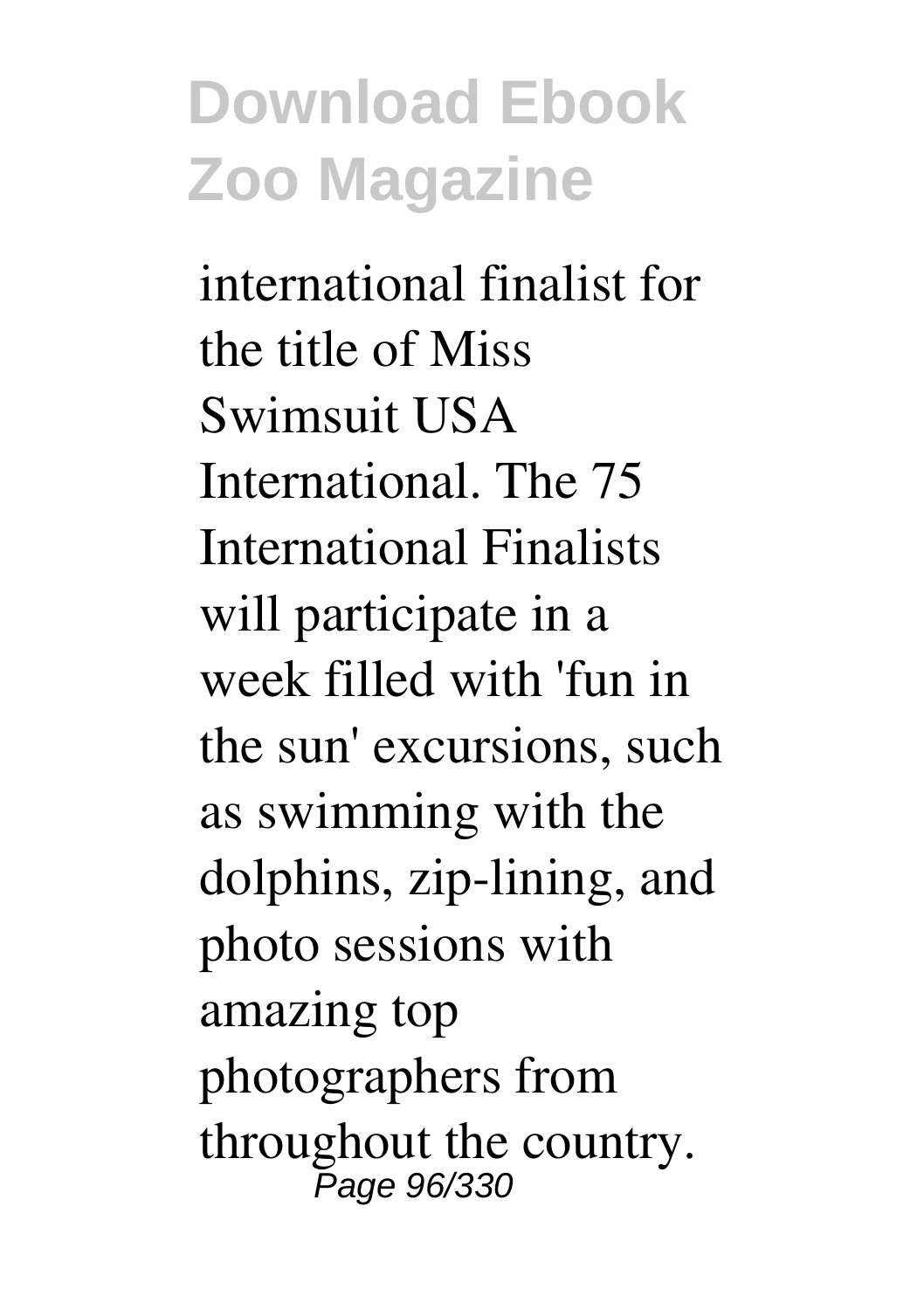The International Finals is an ideal opportunity for models to enhance their modeling careers, network with other industry professionals and pursue a variety of modeling opportunities. Swimsuit USA Magazine is a Glamour Swimsuit Magazine featuring Gorgeous Models from around the world. Similar in nature Page 97/330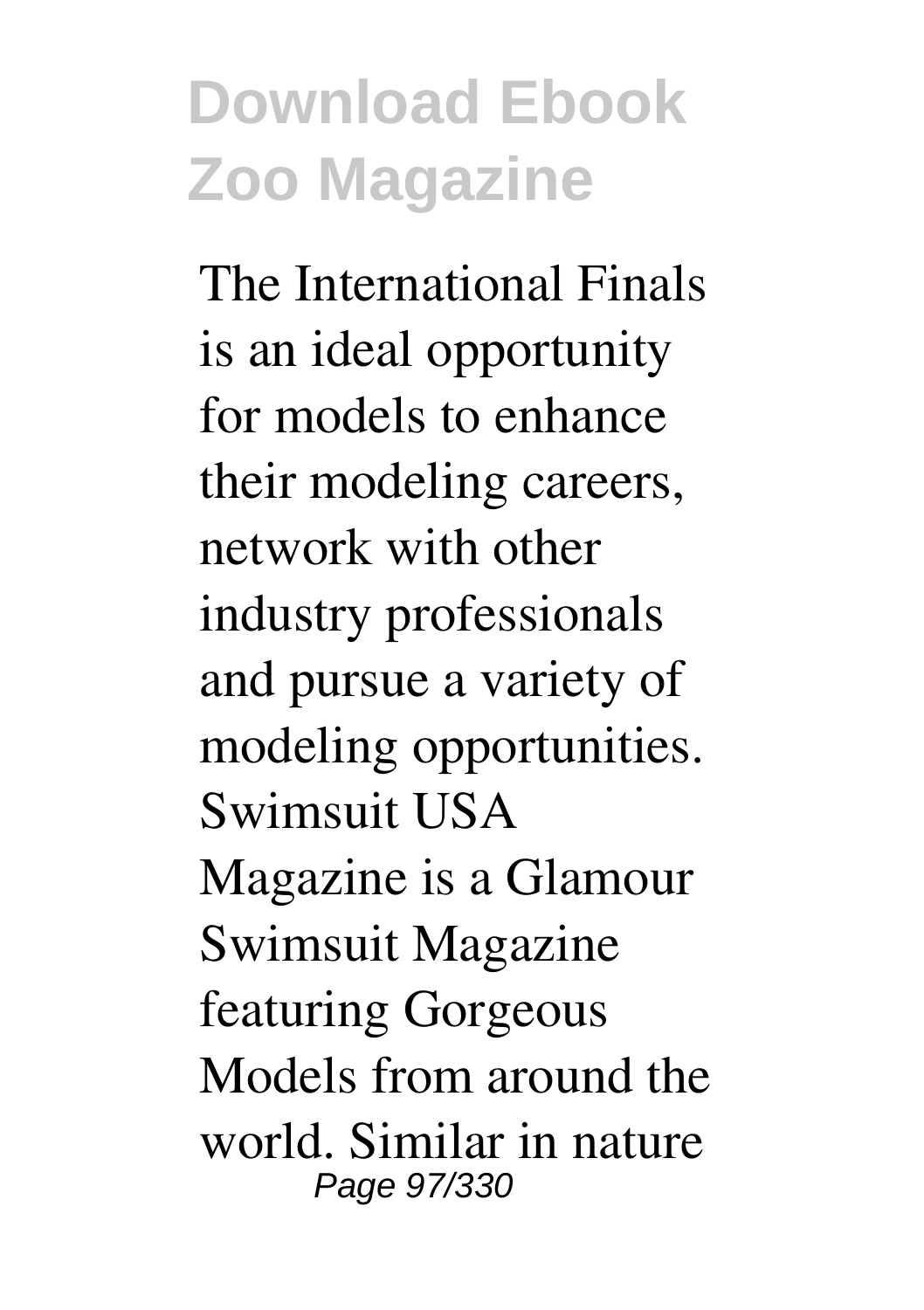to Sports Illustrated Swimsuit Issue. Shape Magazine, Body Magazine, Inside Sports, V Magazine, Lifestyle Magazine, Bikini Magazine, FHM Magazine, Maxim Magazine. We are proud to work with leading Hotels, swimsuit and bikini brands Our top photographers include. Greg Woodson, Gordon Page 98/330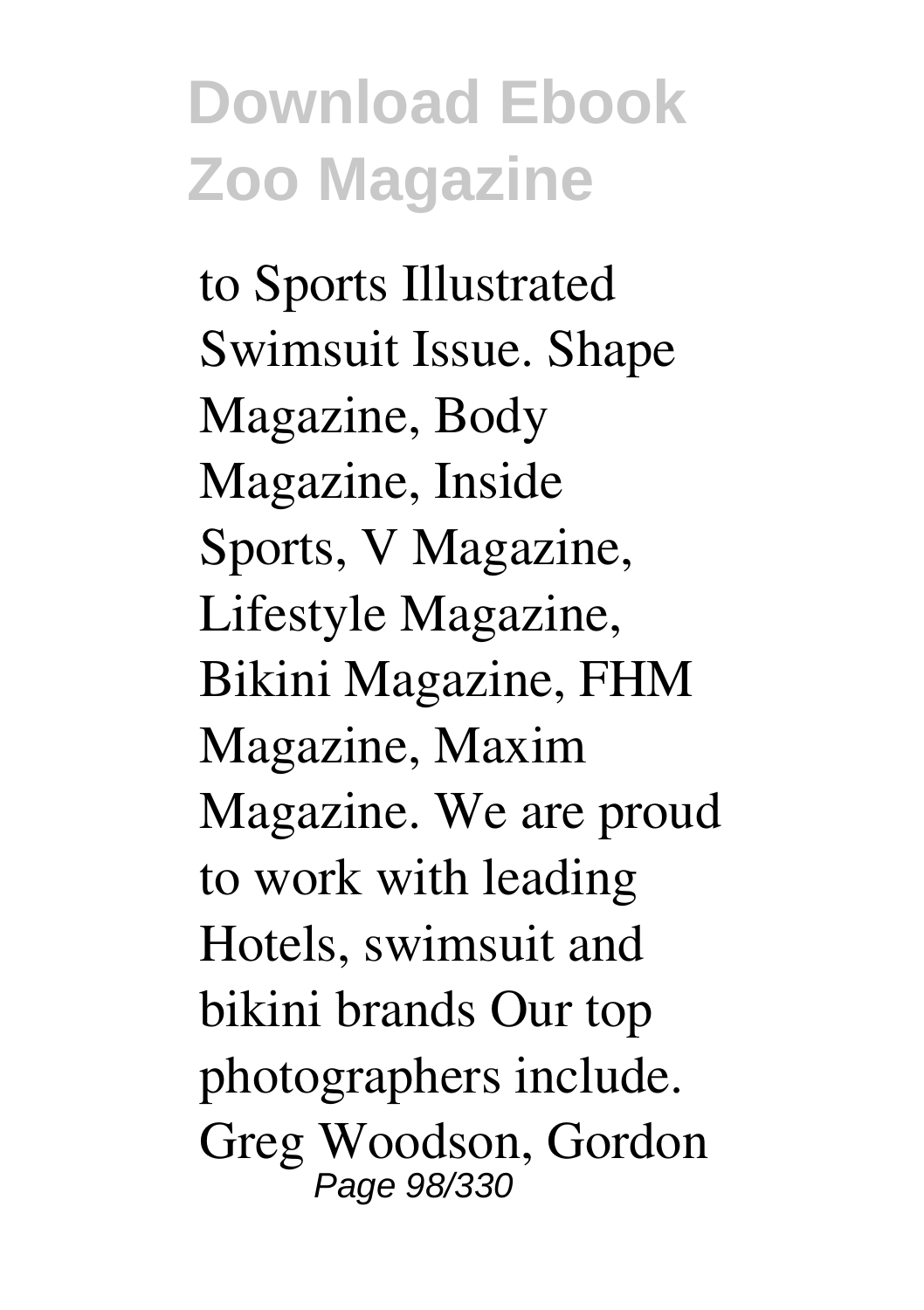Lam, Visual Poison, Doug Carter and many more. Our Models have also been featured in Muscle & Fitness, Zoo Magazine, The Blur Magazine, Vanquish Magazine, Chulo Magazine, Bikini Team, Kandy Magazine. ZOO Swimsuit USA Magazine – Issue 25 – Demi Brady Page 99⁄330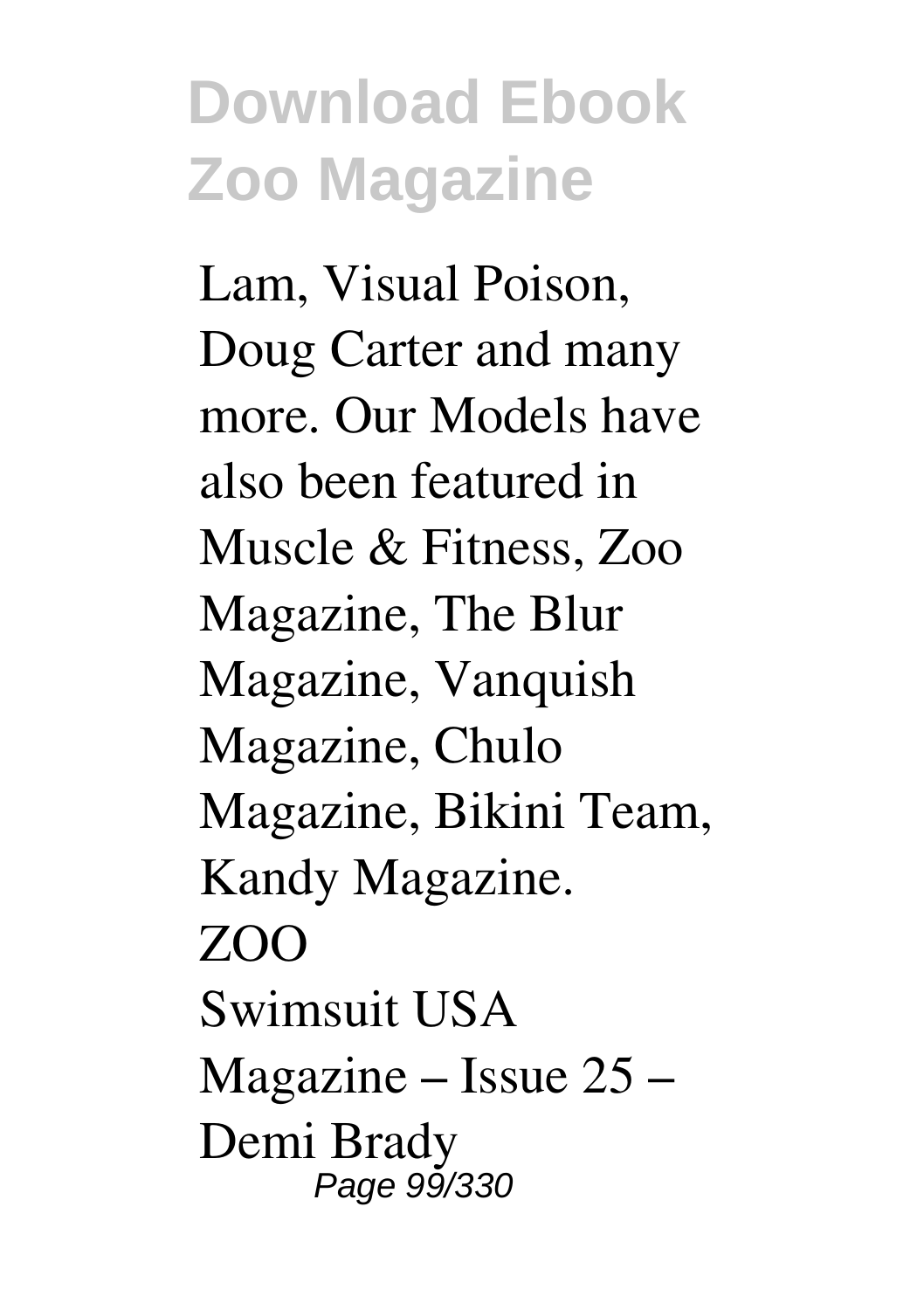Swimsuit USA Magazine – Issue 50 – Kianna Stephens Swimsuit USA Magazine – Part 12 – Kendal O'Reilly Swimsuit USA Magazine – Issue 24 – Emily Daffas *Swimsuit USA Magazine – Issue 45 – Lara Zafir Models:*

Page 100/330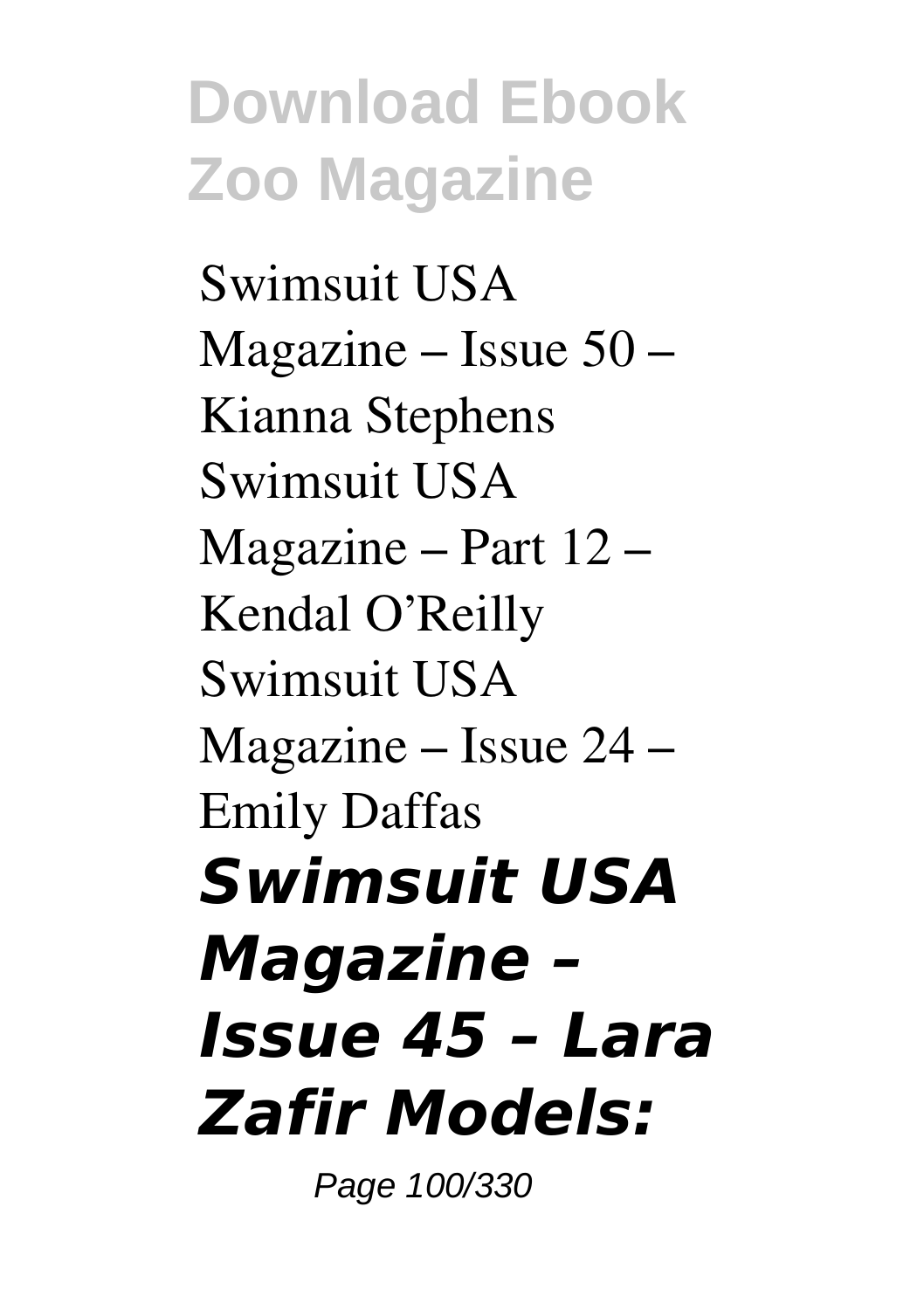*Kamilla Mihalik, Kelly Collins, Kelsey Dugas, Keslyn Hart, Kindly Myers, Kristen Rios, Lara Zafir, Laura Odegard, Julie Gauthier, Photographer: Gordon Lam* Page 101/330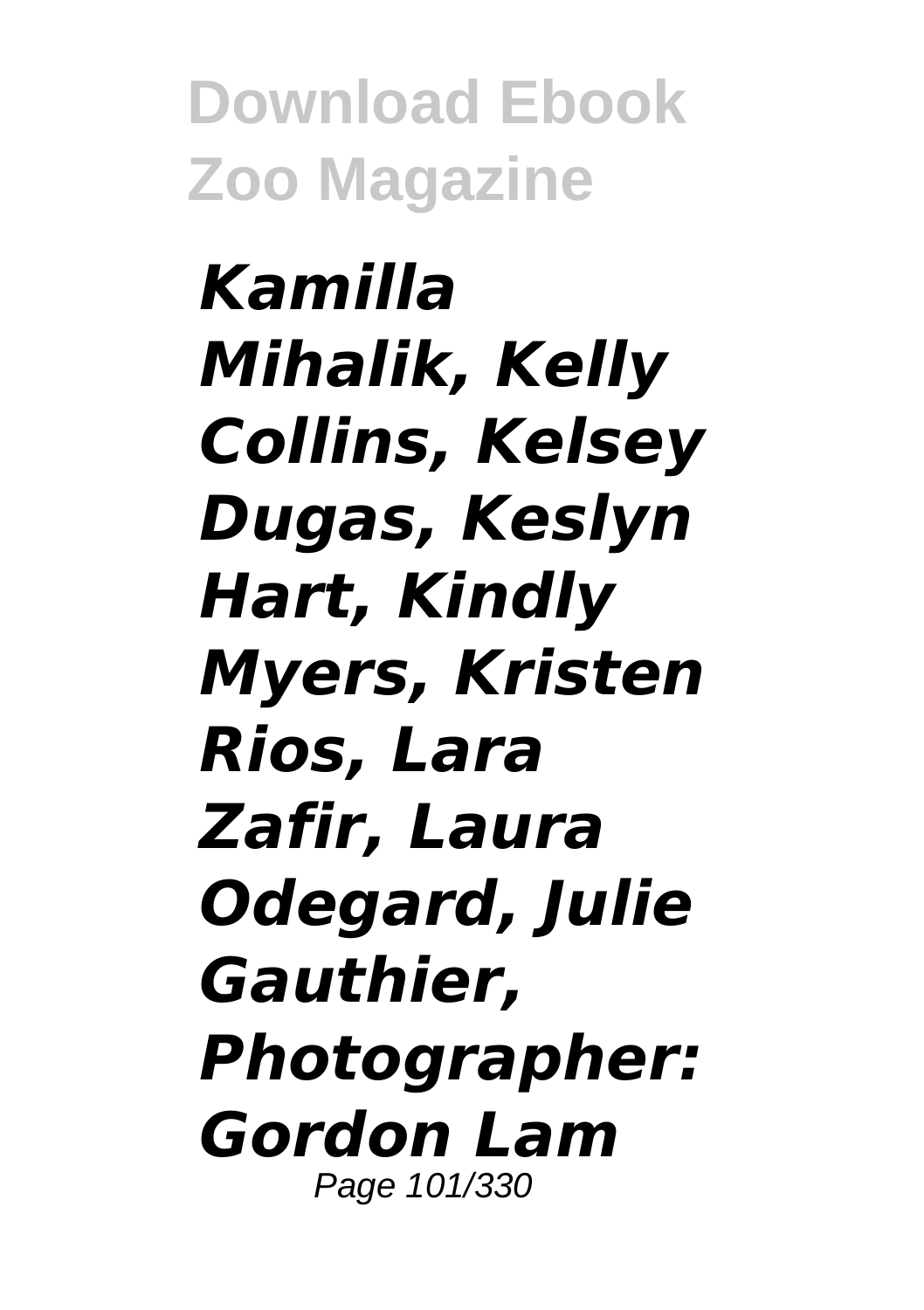*Swimsuit USA Magazine Beautiful Women Who Represent a Healthy Lifestyle. We help models expand their careers and bring exciting model search* Page 102/330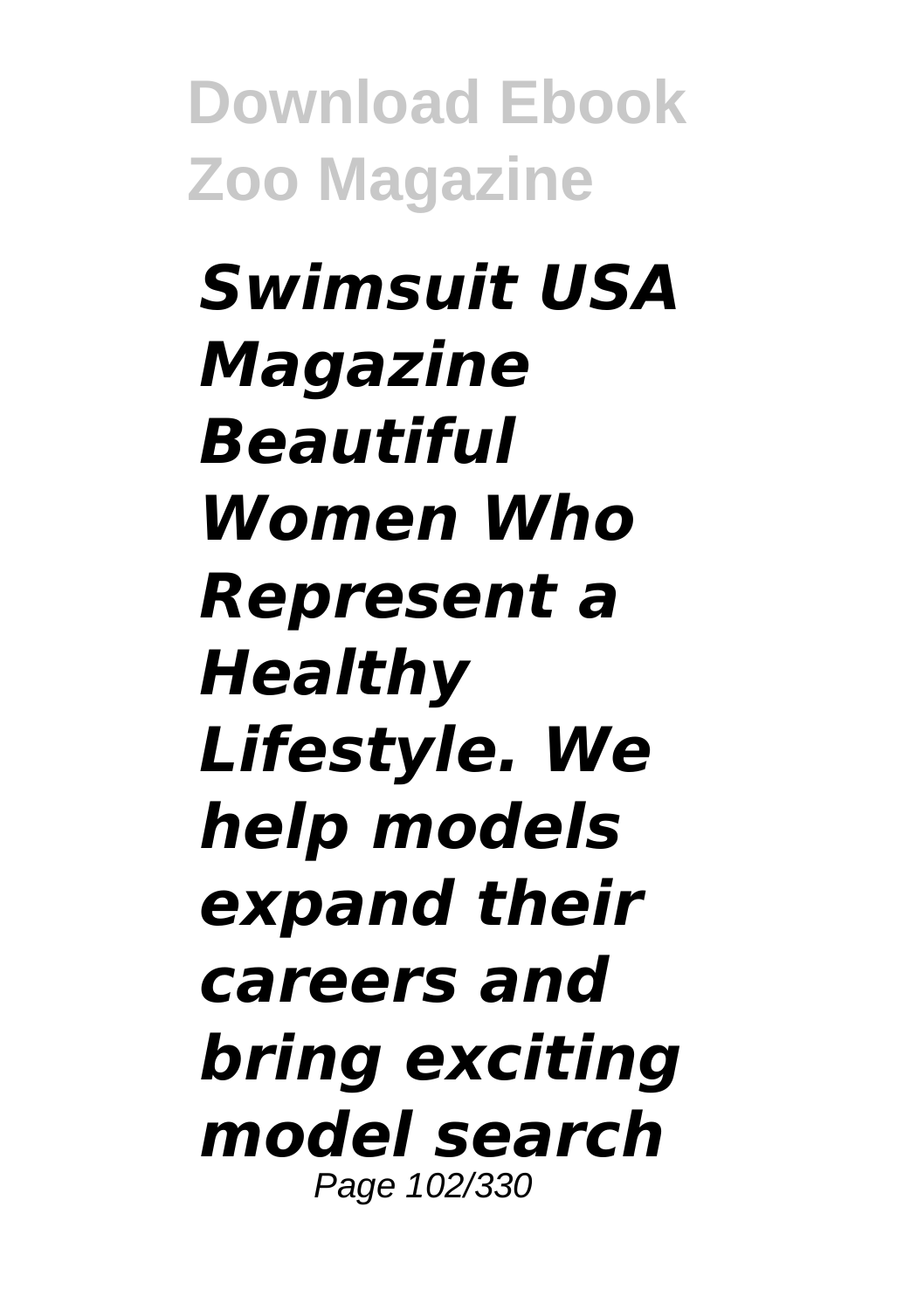*events to venues and exotic locations around the world. All contestants participating in local preliminary events will compete in* Page 103/330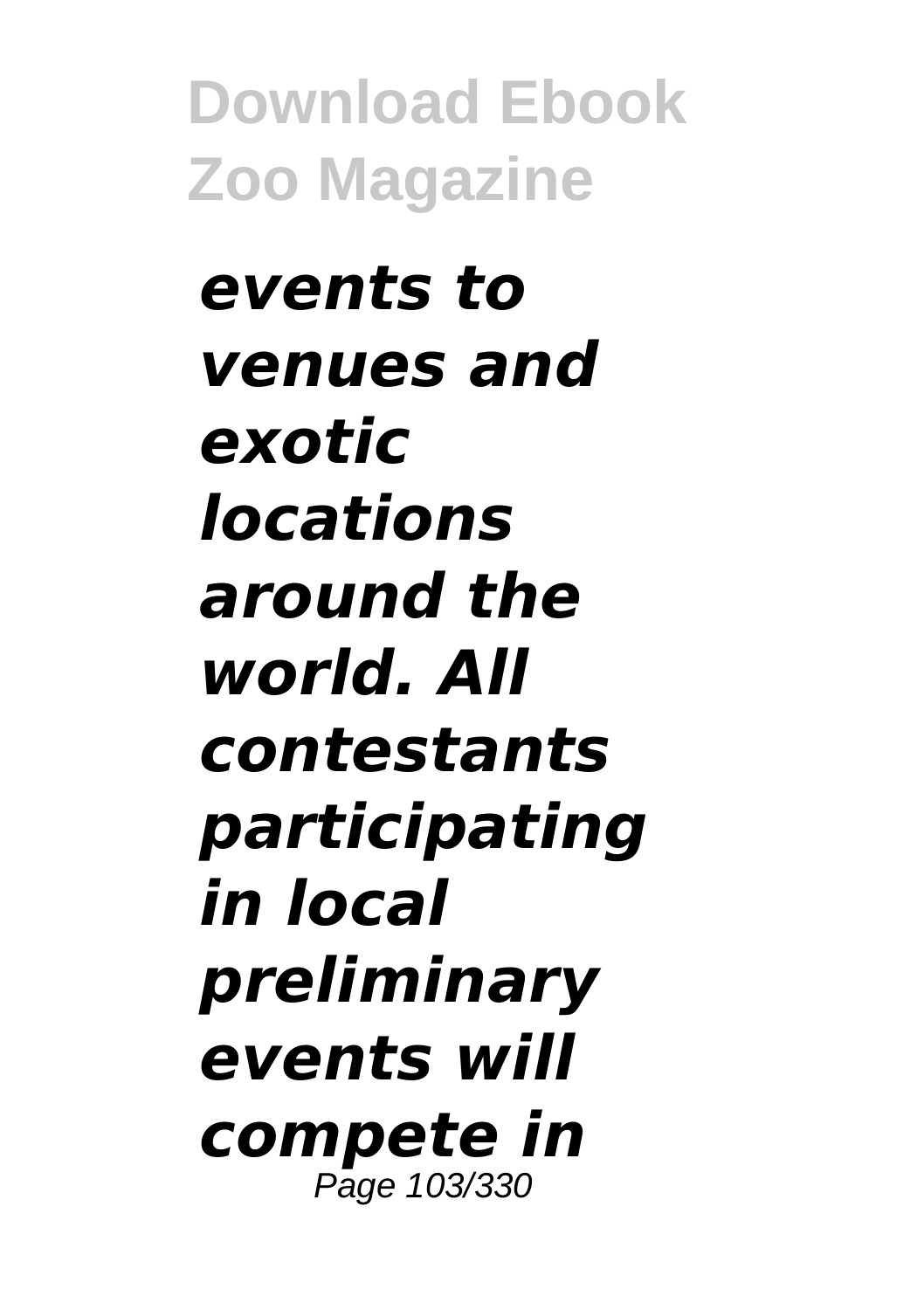#### *both fashion attire (cocktail dress) and swimwear. Top placing contestants will receive cash & prizes and the preliminary competition winning* Page 104/330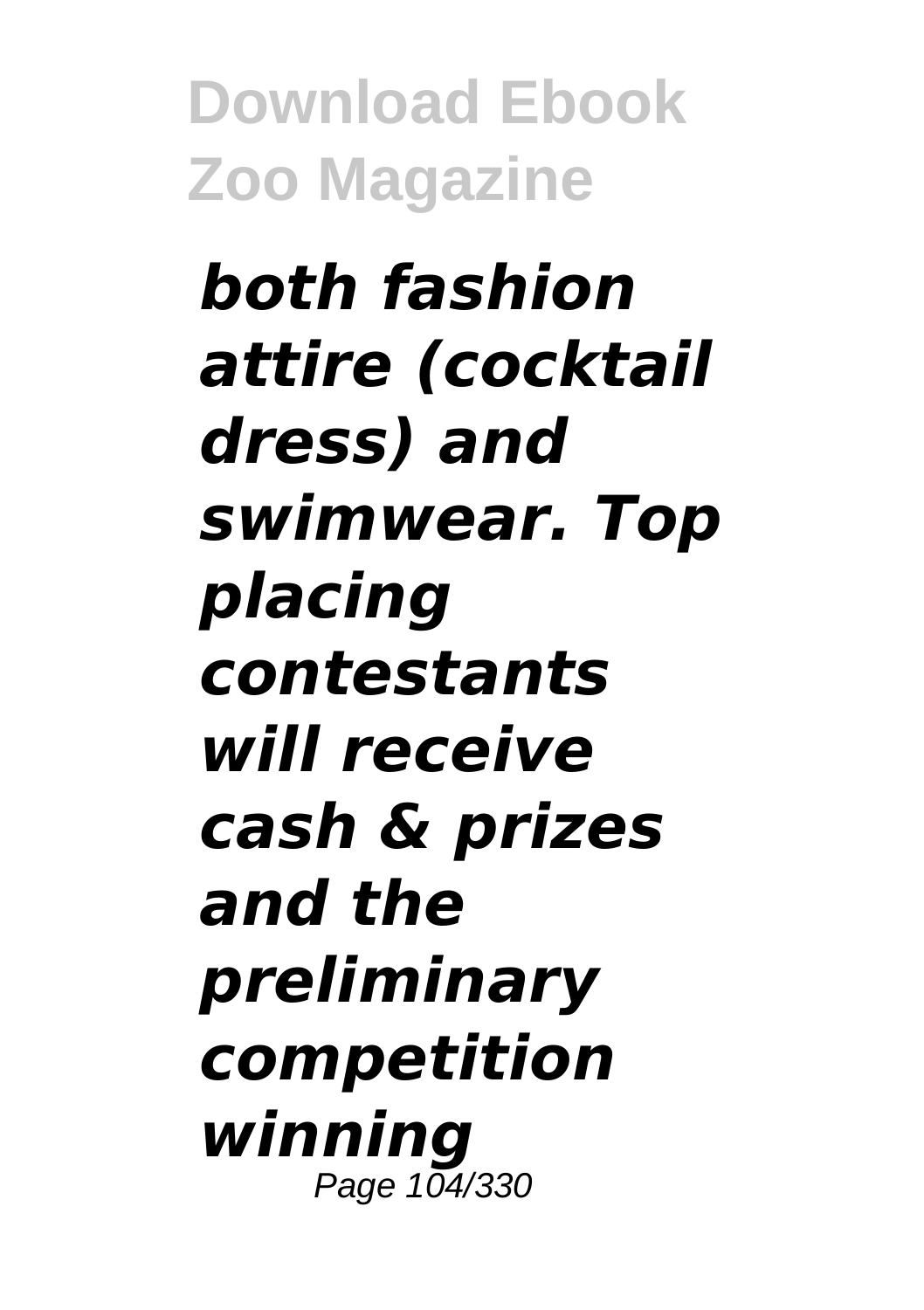*contestant will receive an allexpense paid trip to the Swimsuit USA International Finals in beautiful Riviera Maya, Mexico at the Hard Rock Hotel. She will* Page 105/330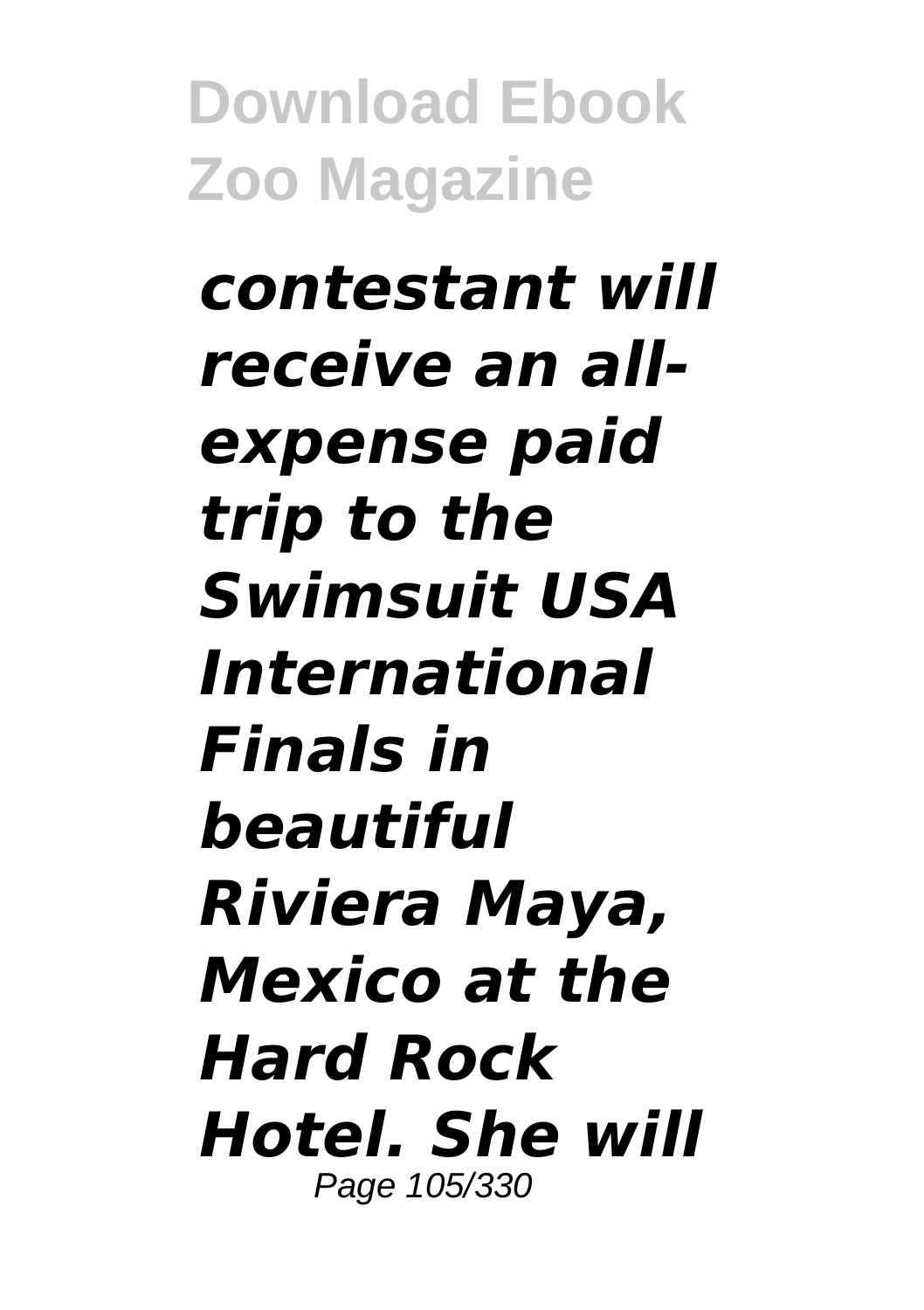*compete alongside 75 other international finalist for the title of Miss Swimsuit USA International. The 75 International Finalists will participate in* Page 106/330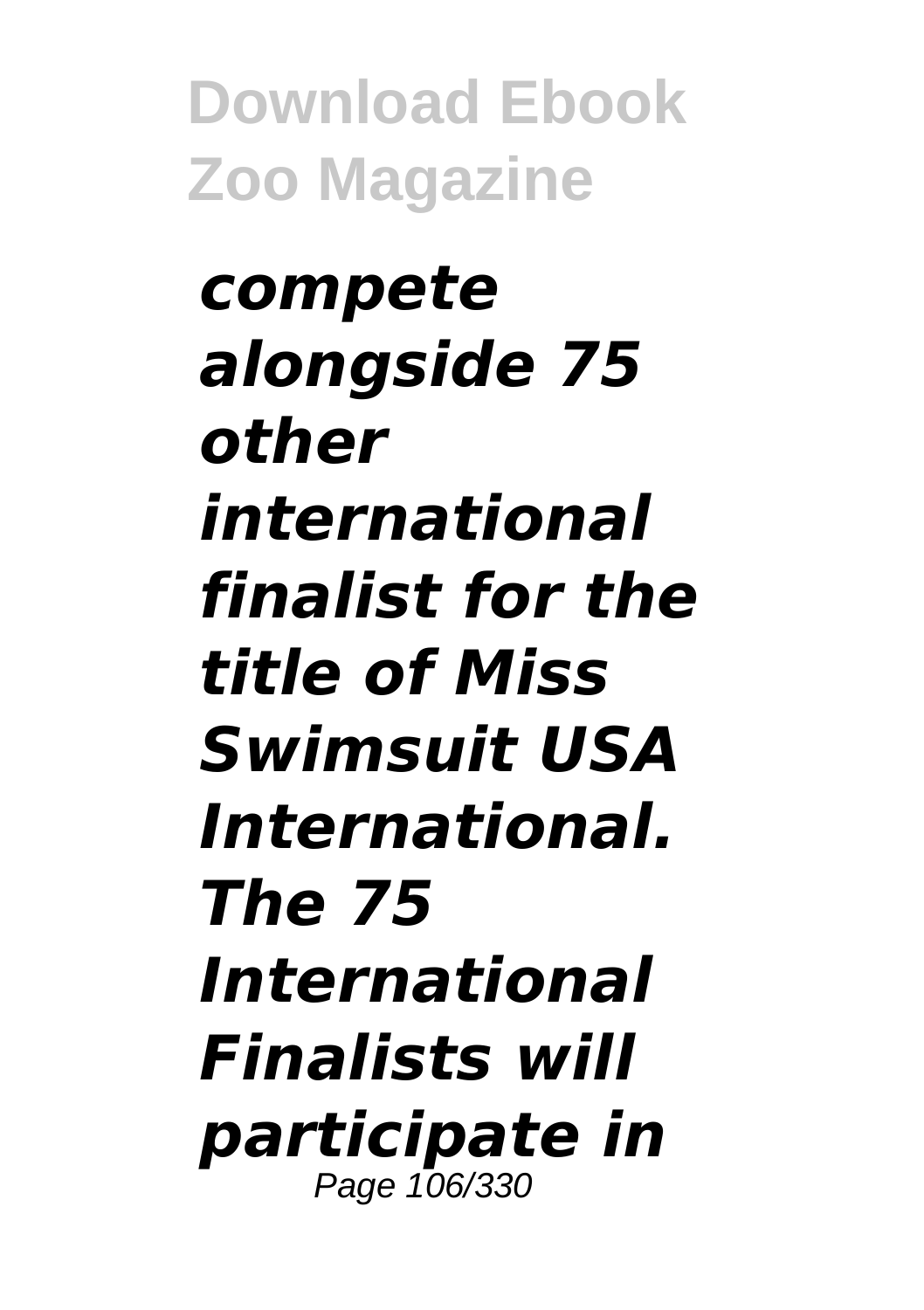*a week filled with 'fun in the sun' excursions, such as swimming with the dolphins, ziplining, and photo sessions with amazing top* Page 107/330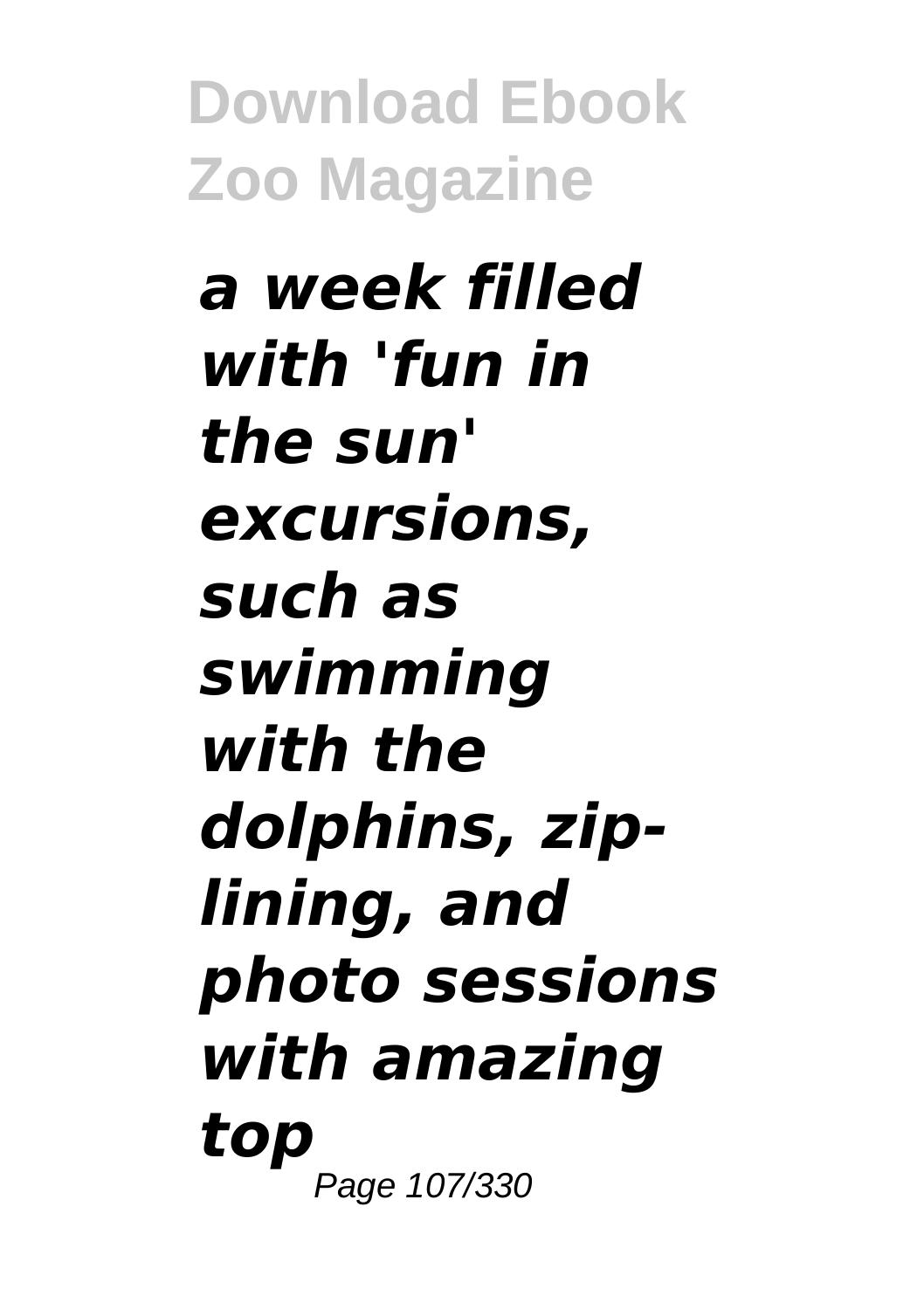*photographers from throughout the country. The International Finals is an ideal opportunity for models to enhance their modeling* Page 108/330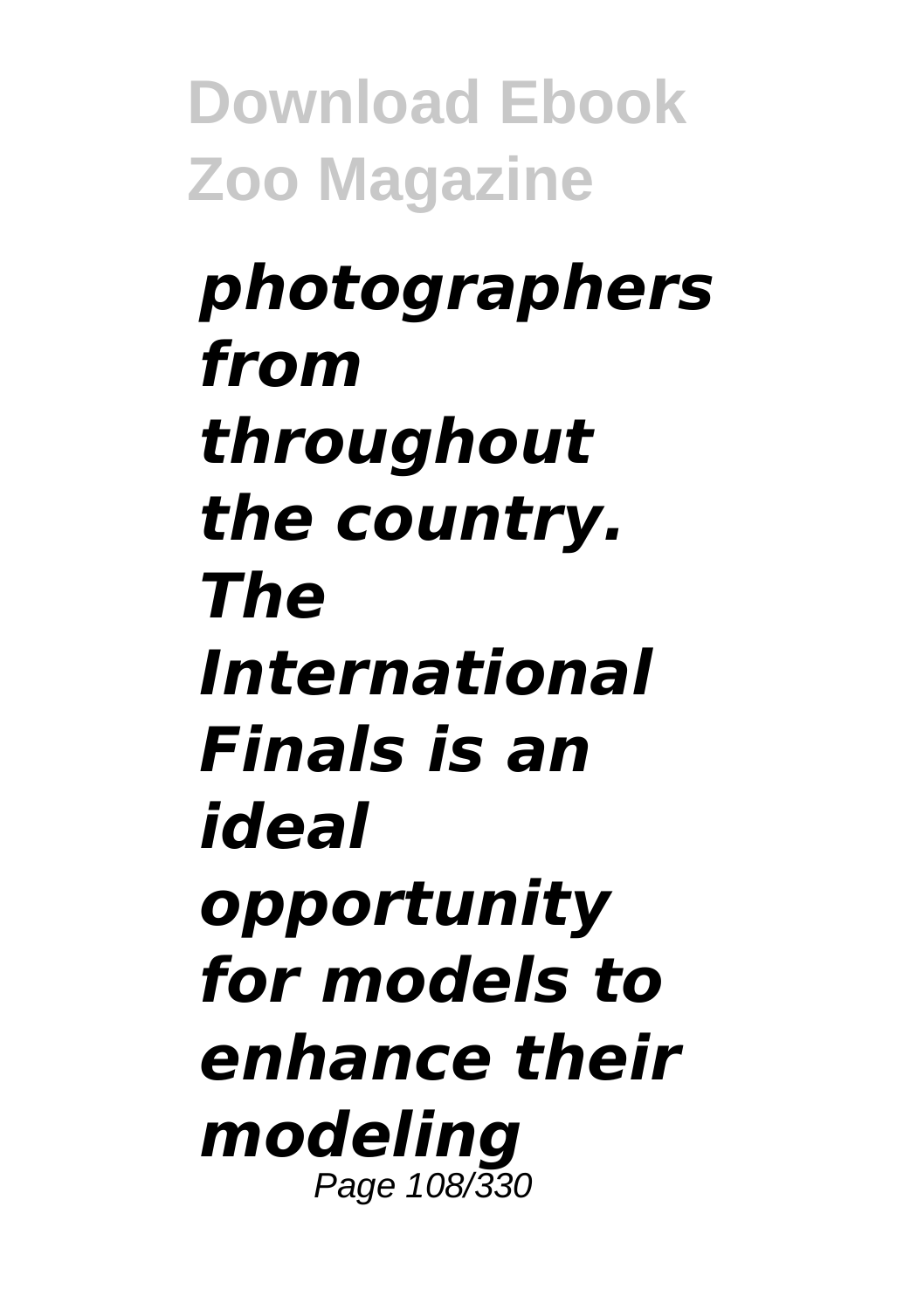*careers, network with other industry professionals and pursue a variety of modeling opportunities. Swimsuit USA Magazine is a Glamour Swimsuit* Page 109/330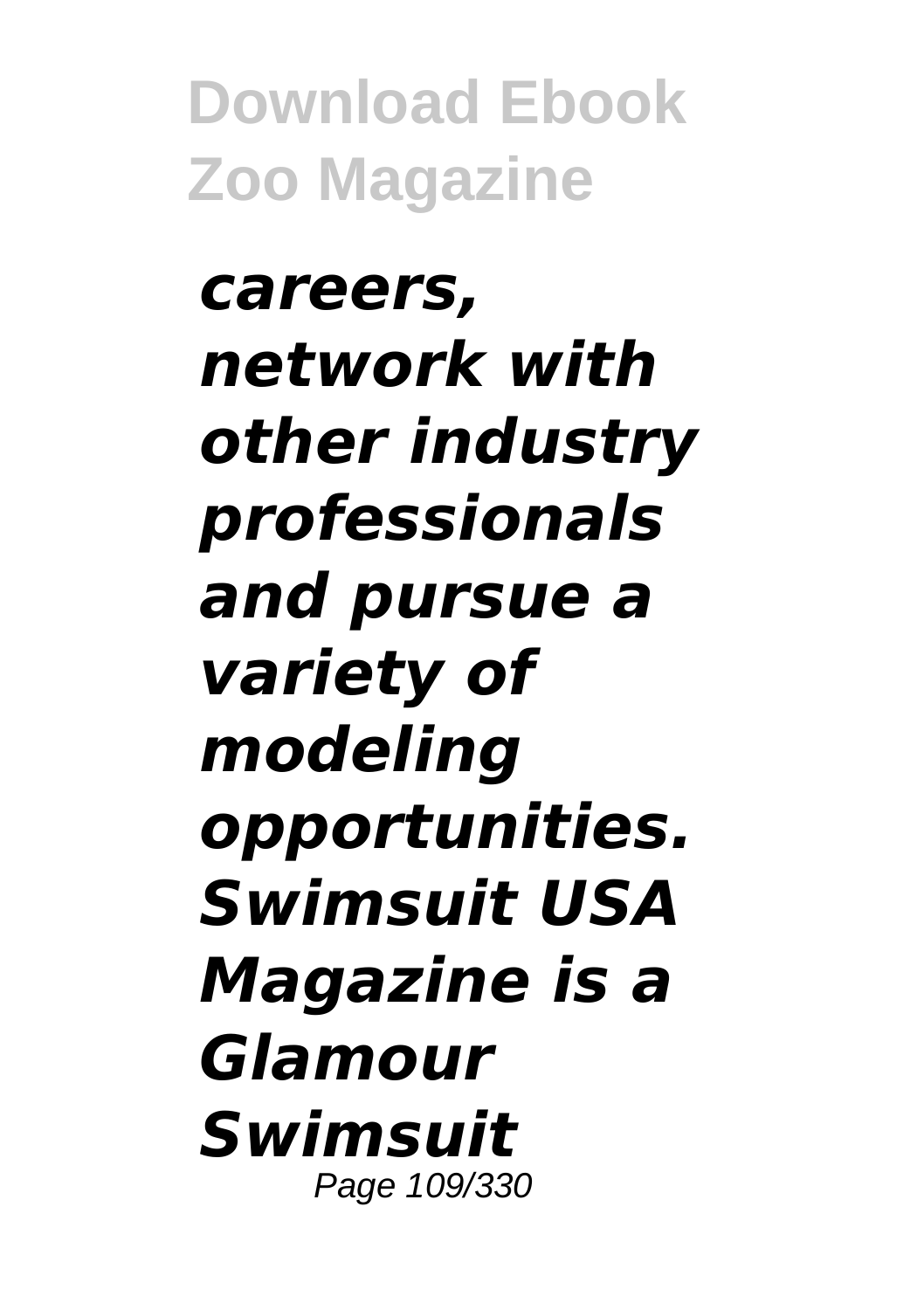*Magazine featuring Gorgeous Models from around the world. Similar in nature to Sports Illustrated Swimsuit Issue. Shape Magazine,* Page 110/330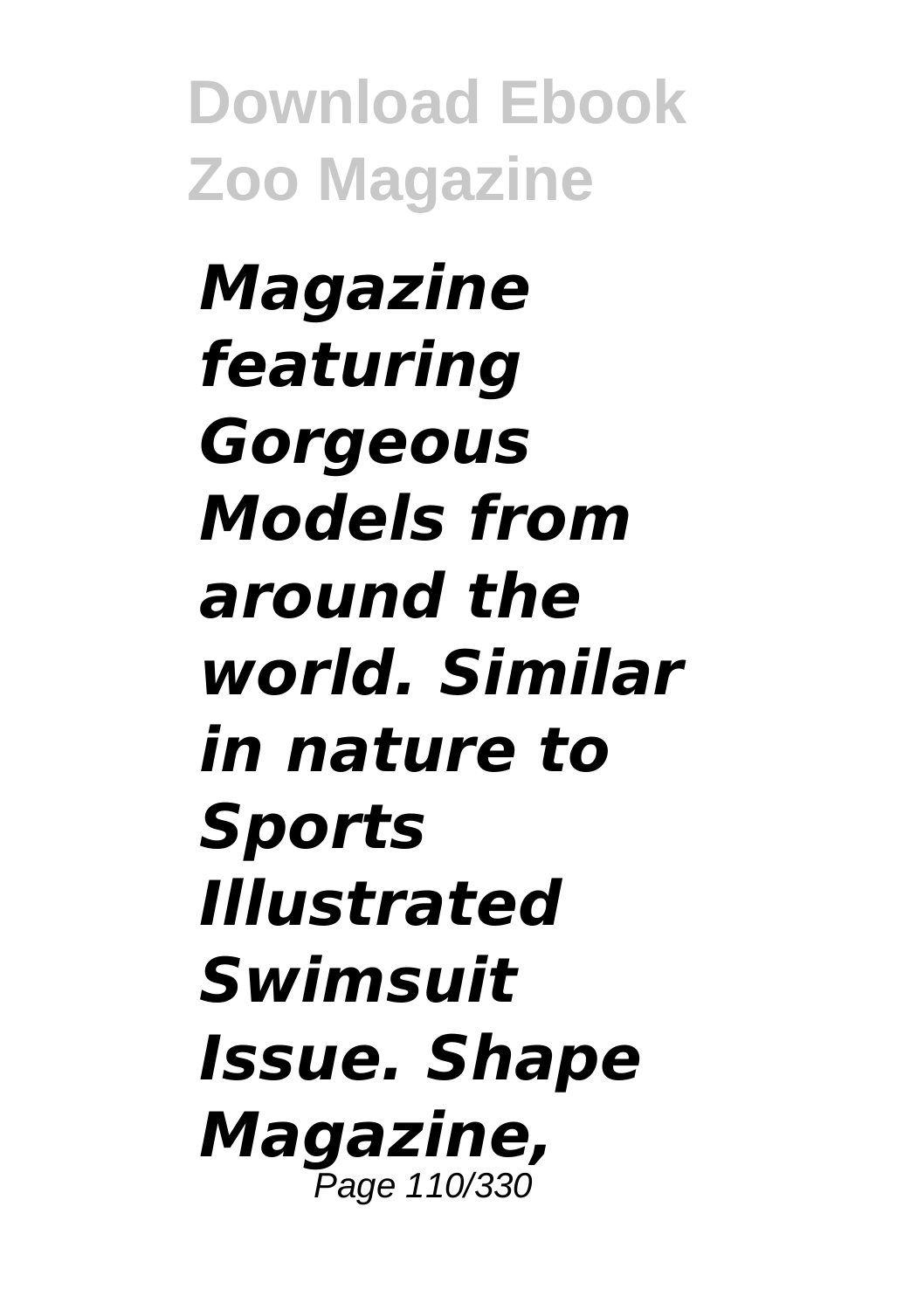*Body Magazine, Inside Sports, V Magazine, Lifestyle Magazine, Bikini Magazine, FHM Magazine, Maxim Magazine. We* Page 111/330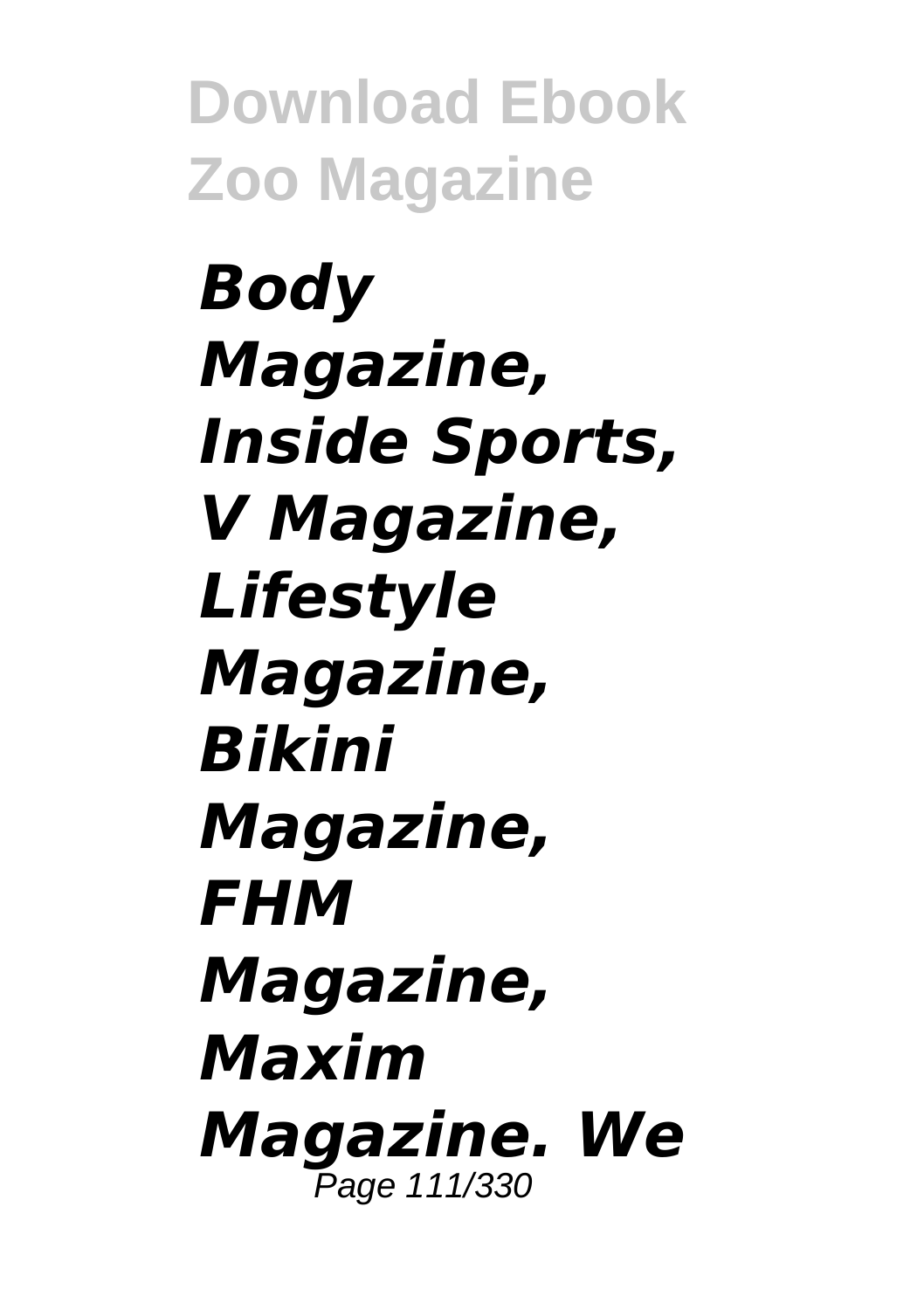*are proud to work with leading Hotels, swimsuit and bikini brands Our top photographers include. Greg Woodson, Gordon Lam, Visual Poison,* Page 112/330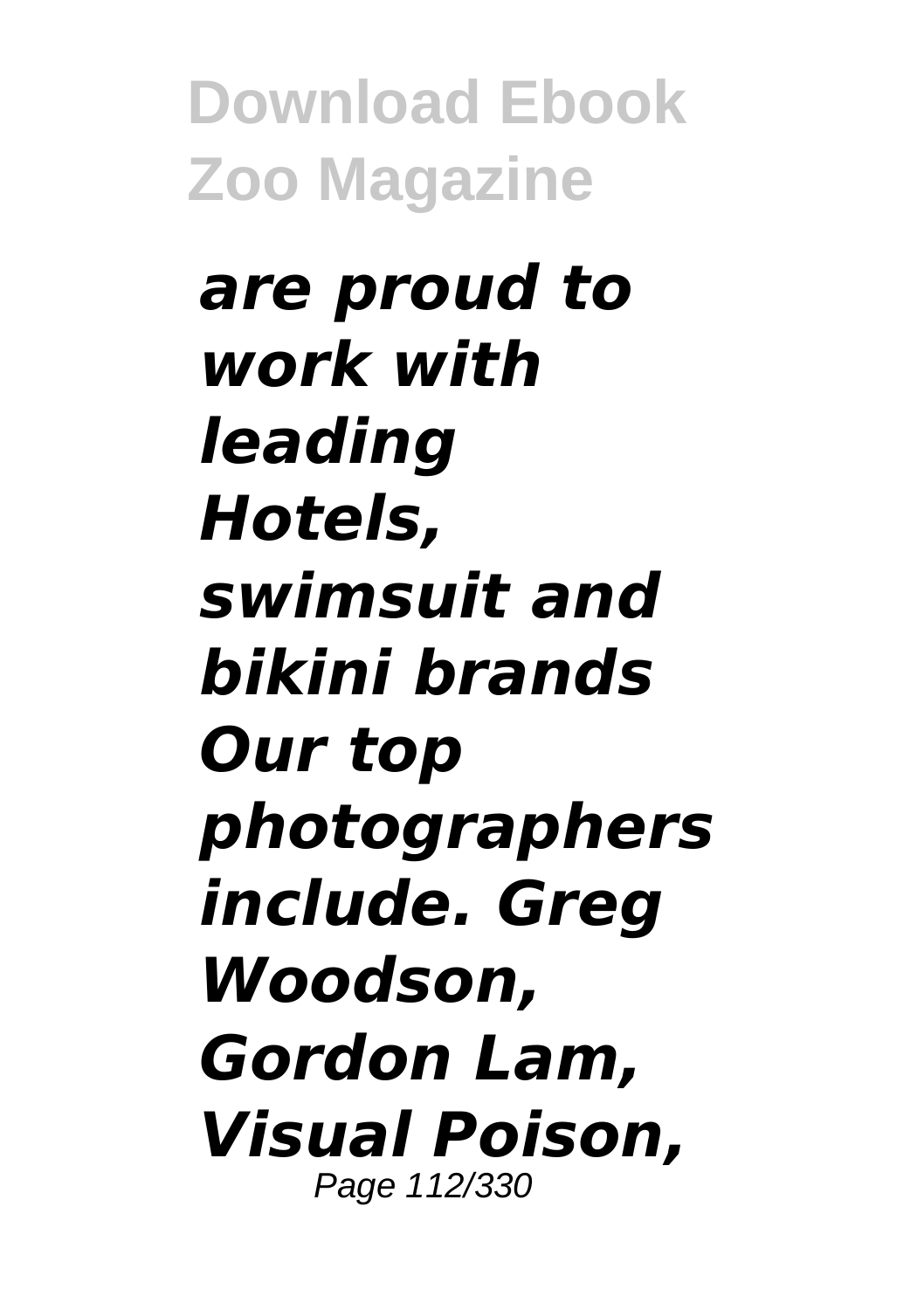*Doug Carter and many more. Our Models have also been featured in Muscle & Fitness, Zoo Magazine, The Blur Magazine, Vanquish Magazine,* Page 113/330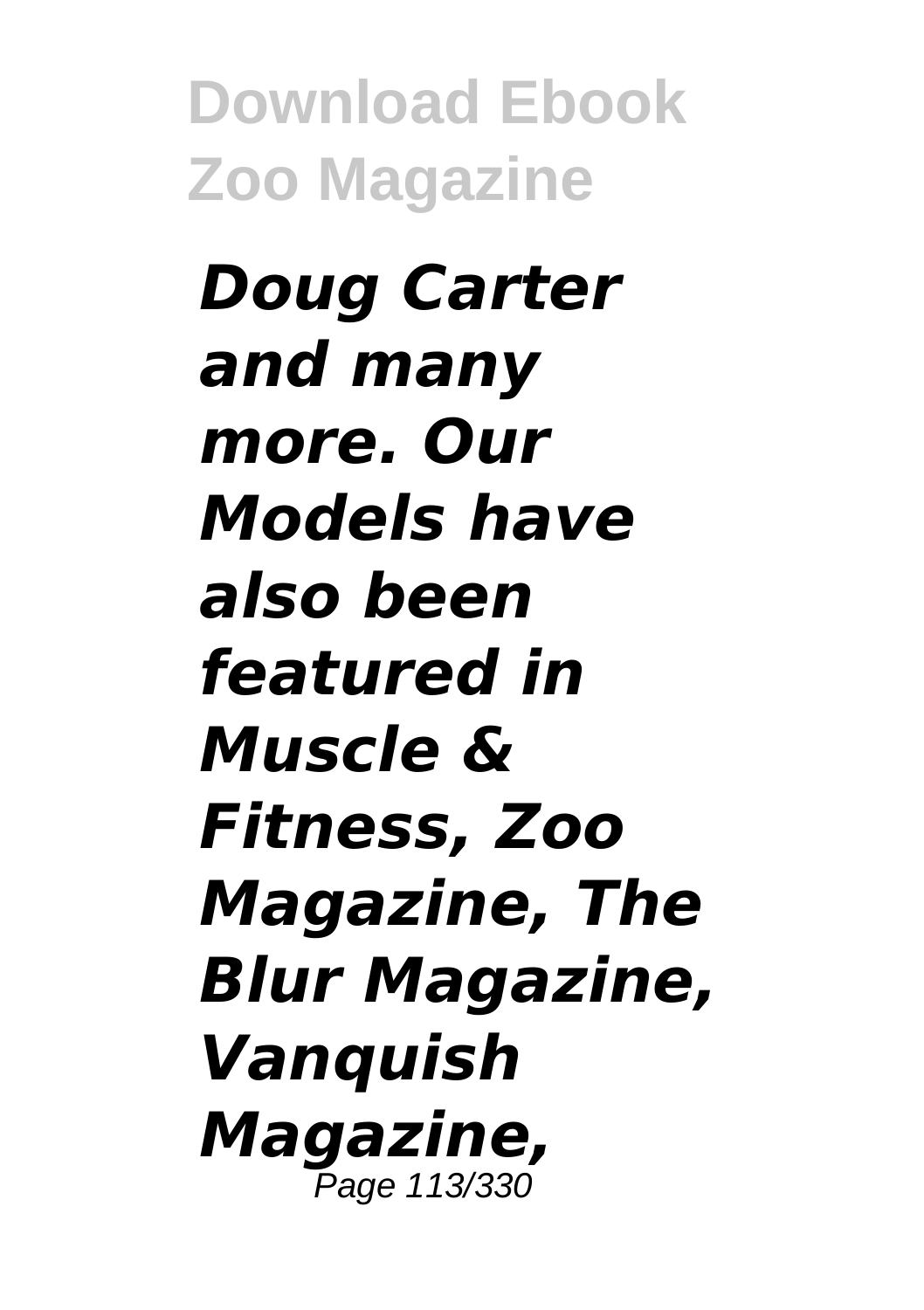*Chulo Magazine, Bikini Team, Kandy Magazine. Swimsuit USA Magazine – Issue 43 – Charlotte Cushing Models: Aubrey Knox,* Page 114/330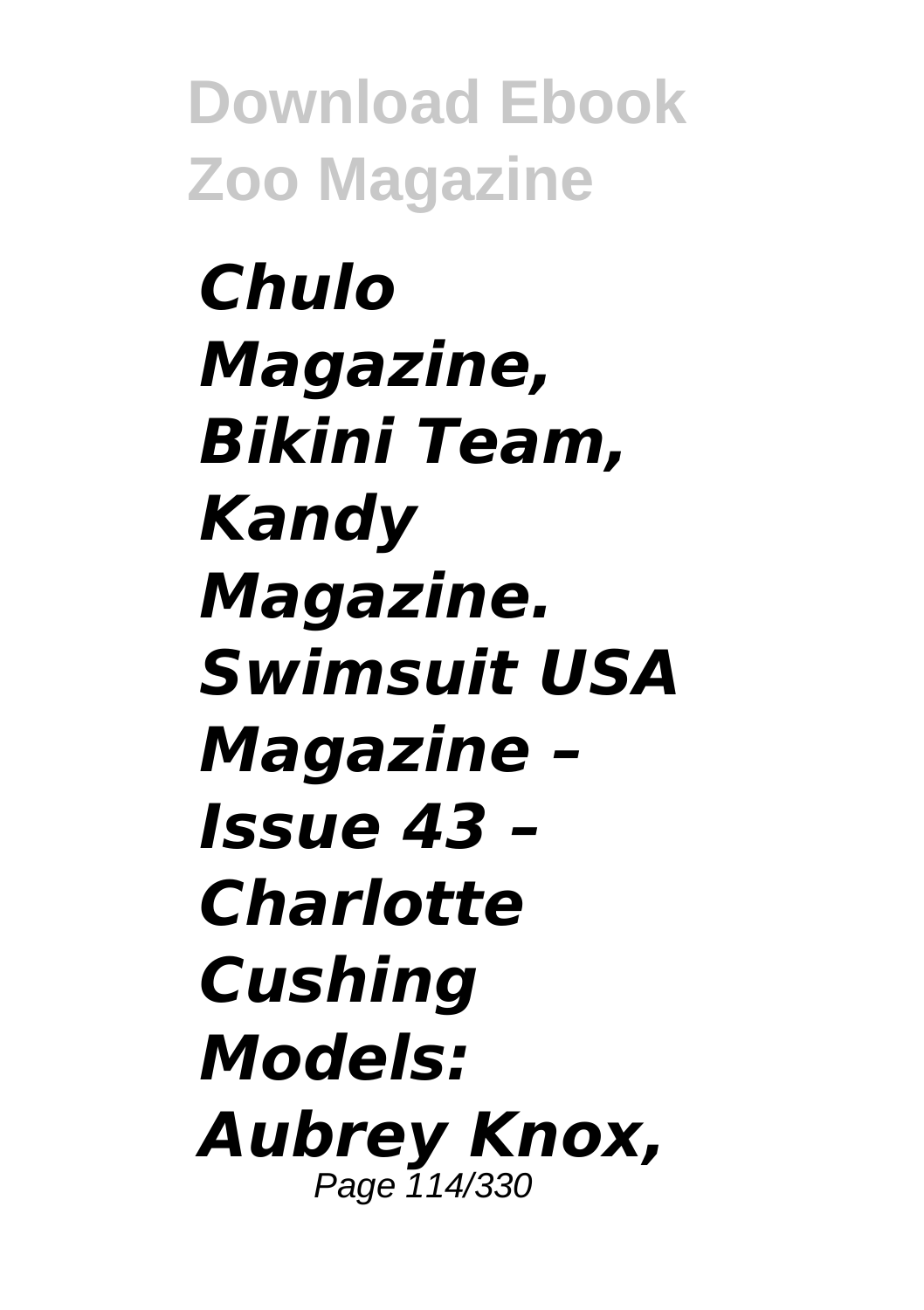*Aysia Watson, Bree Connor, Chanelle Lee, Chanel Bedros, Charlotte Cushing, Clare Nixon, Danielle Tabel, Demi Brady, Ellie Heiden, Emily Daffas,* Page 115/330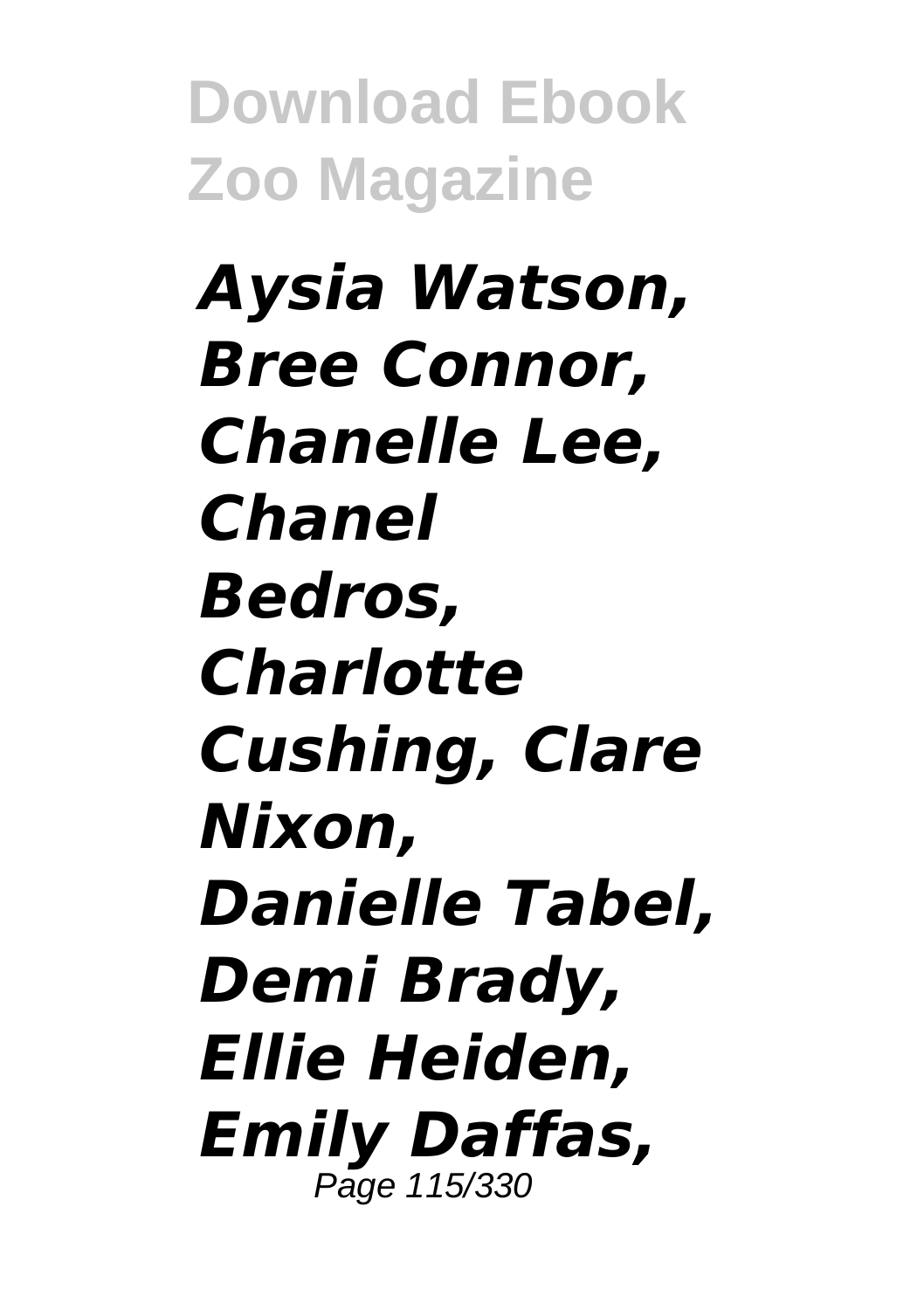*Photographer: Gordon Lam Swimsuit USA Magazine Beautiful Women Who Represent a Healthy Lifestyle. We help models expand their careers and* Page 116/330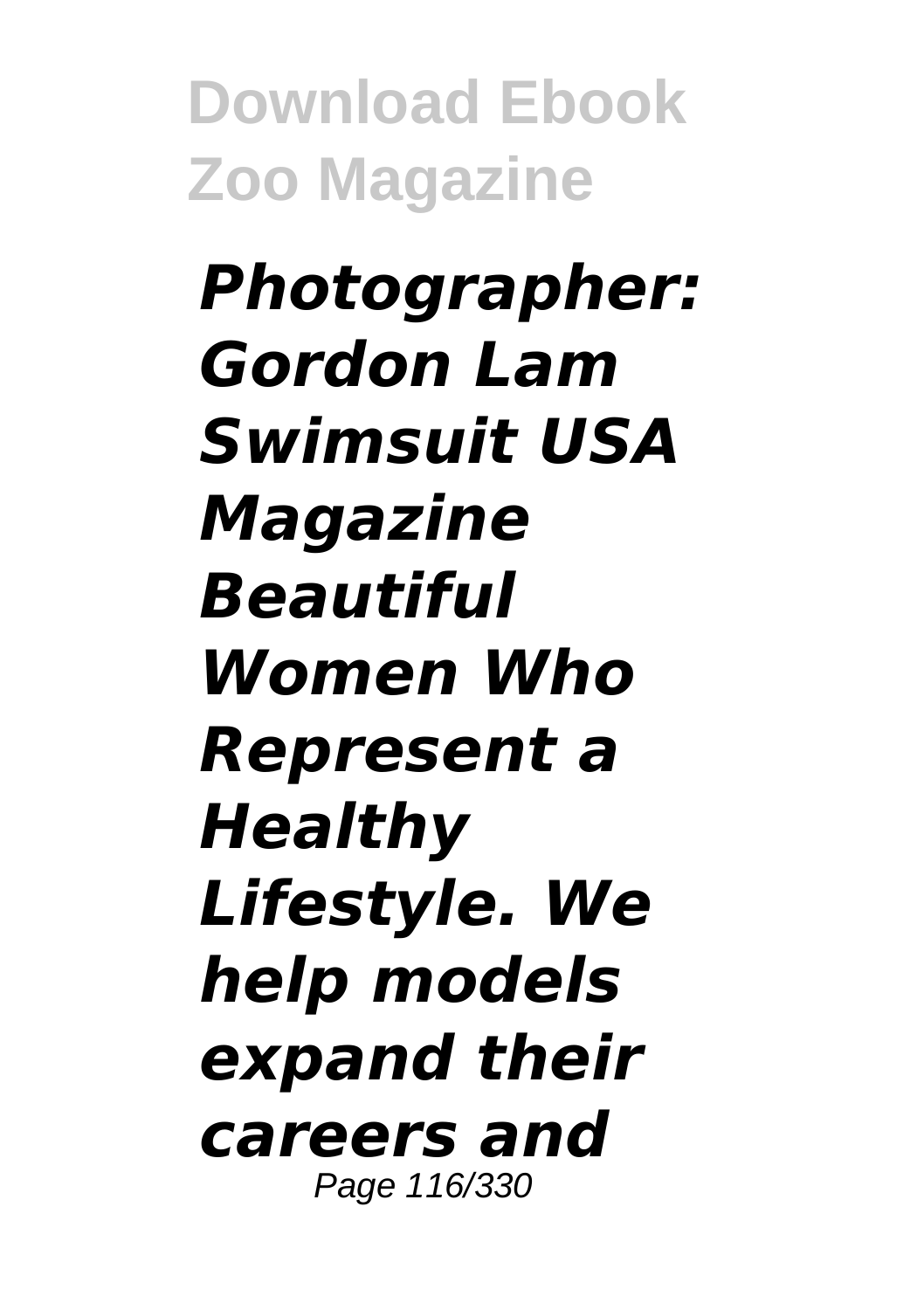*bring exciting model search events to venues and exotic locations around the world. All contestants participating in local preliminary* Page 117/330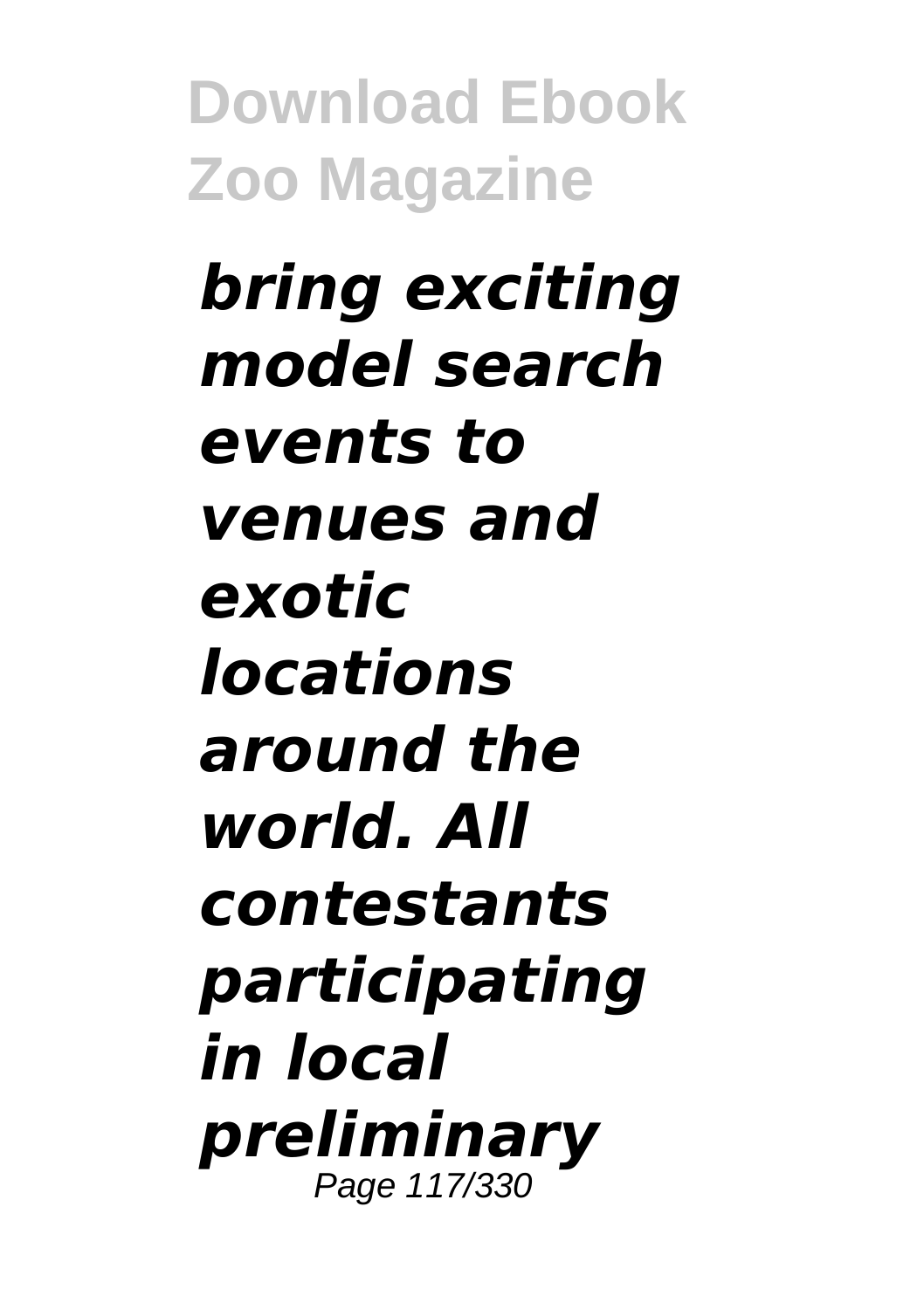## *events will compete in both fashion attire (cocktail dress) and swimwear. Top placing contestants will receive cash & prizes and the preliminary* Page 118/330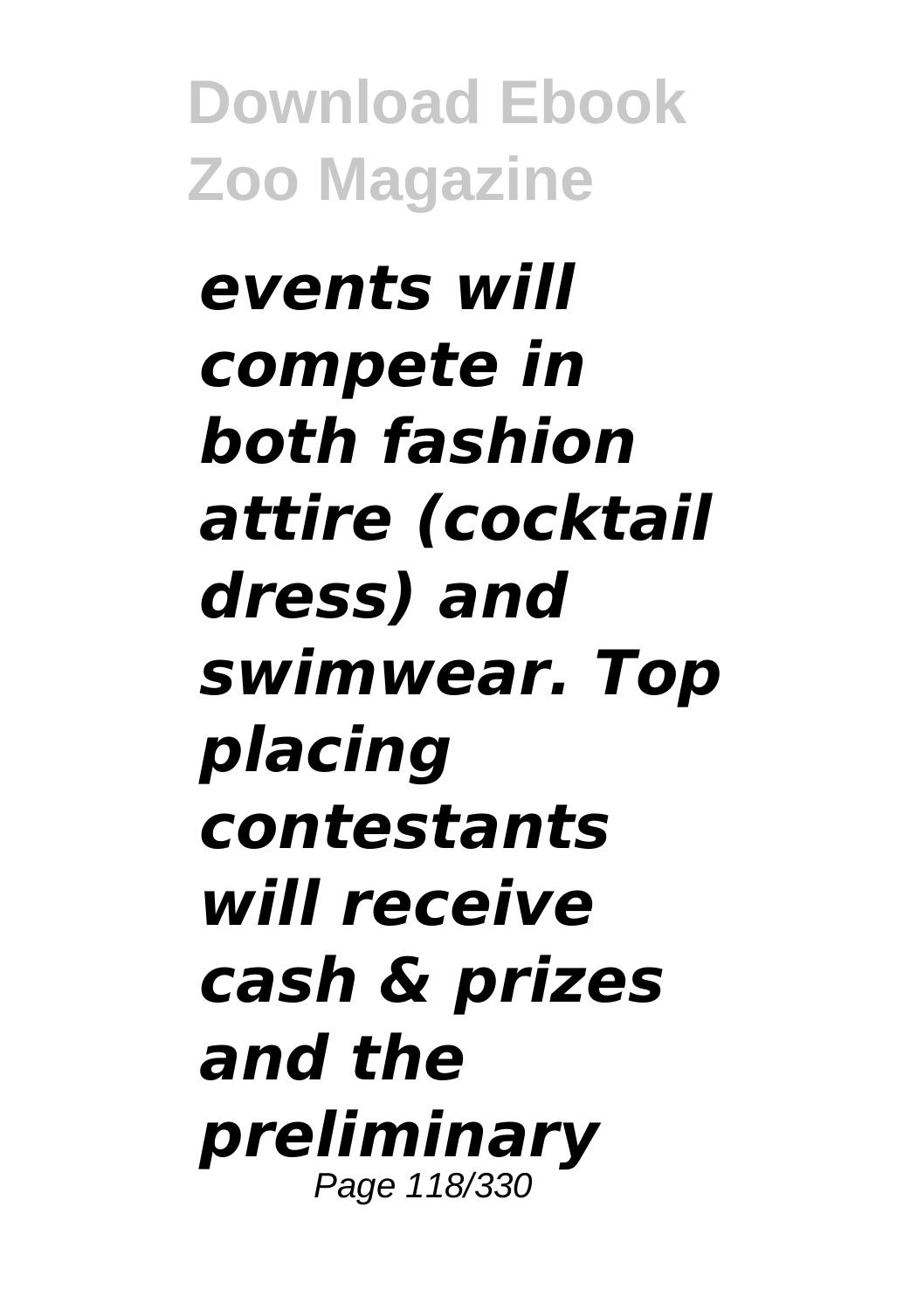*competition winning contestant will receive an allexpense paid trip to the Swimsuit USA International Finals in beautiful Riviera Maya, Mexico at the* Page 119/330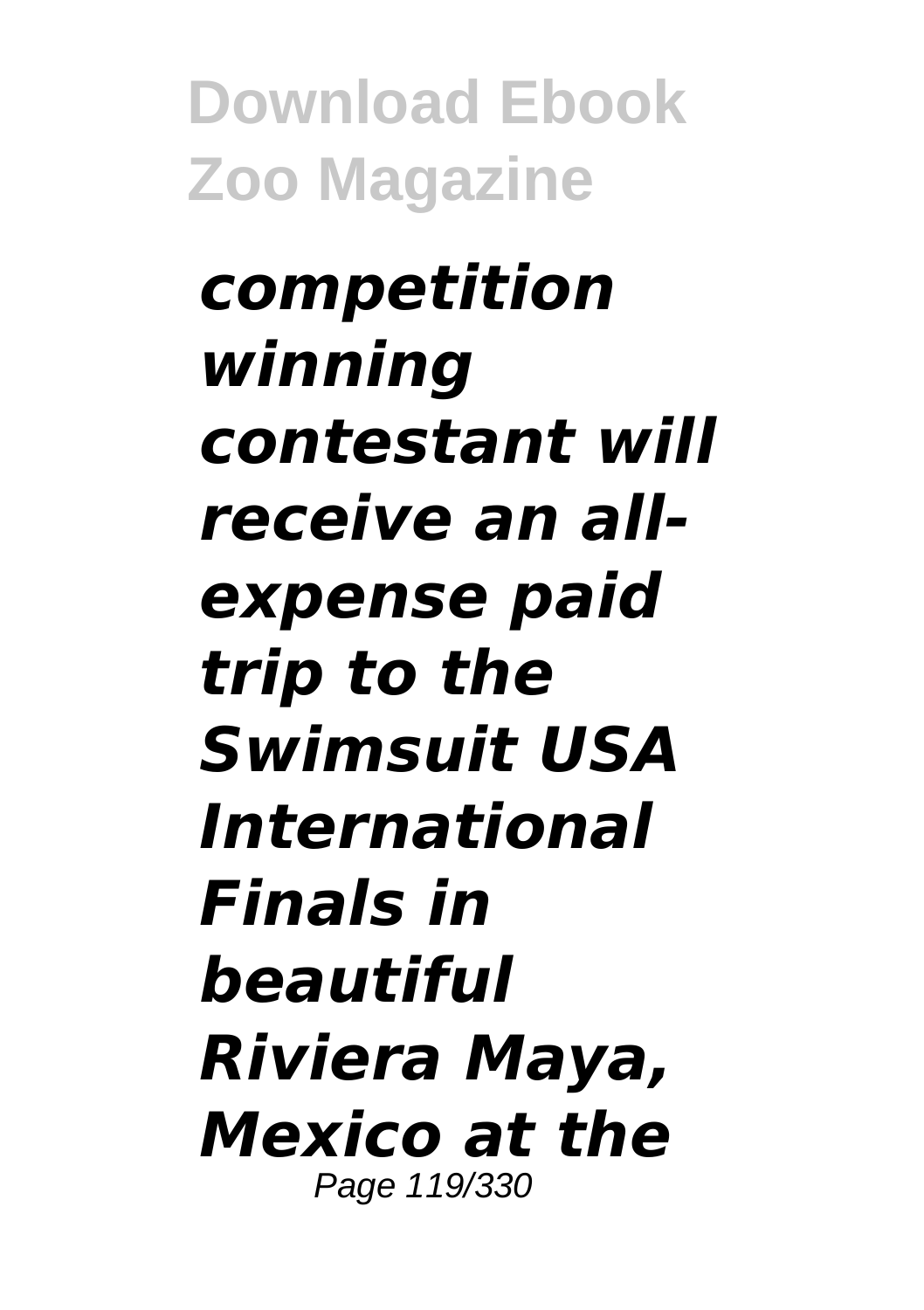*Hard Rock Hotel. She will compete alongside 75 other international finalist for the title of Miss Swimsuit USA International. The 75 International* Page 120/330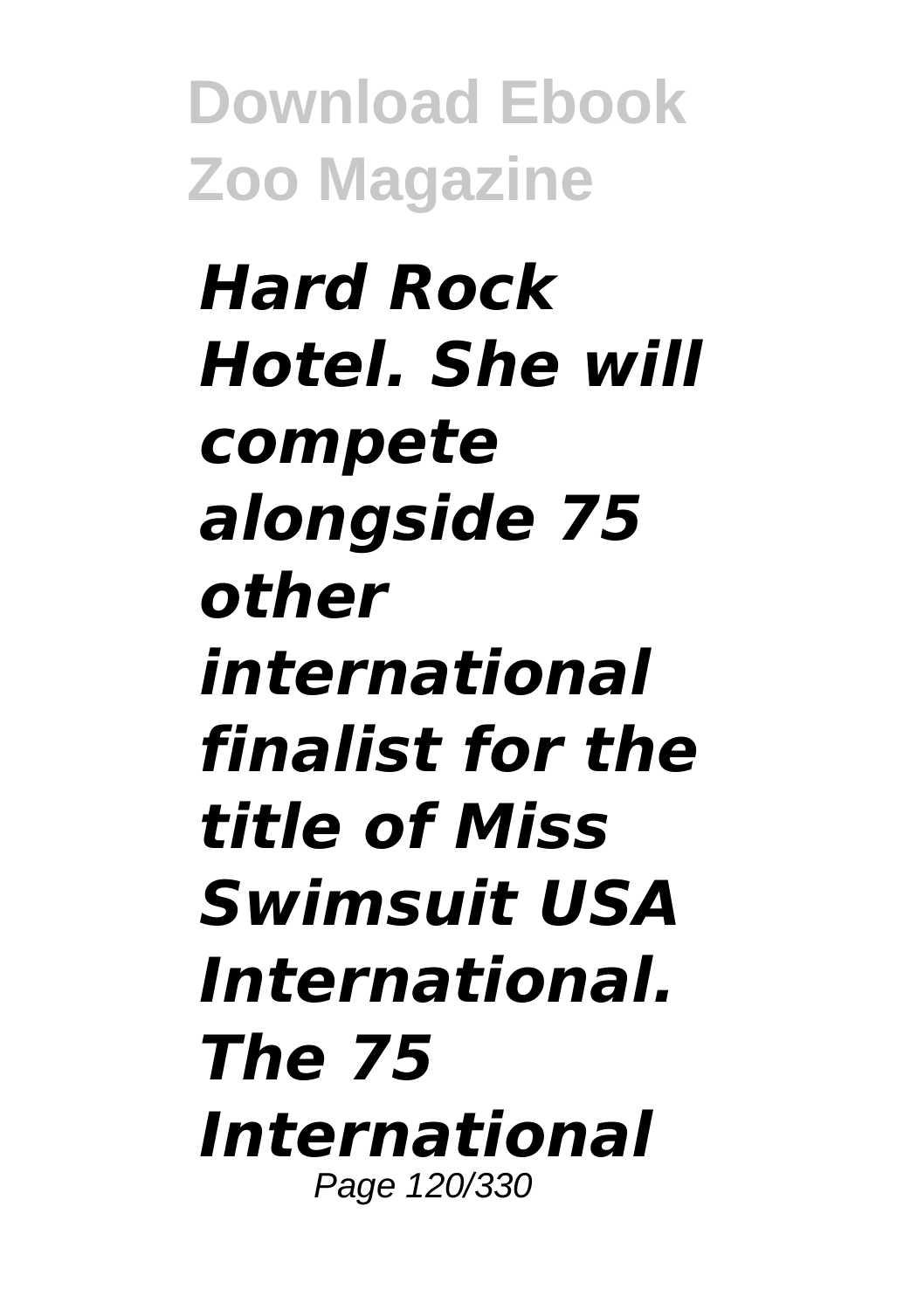*Finalists will participate in a week filled with 'fun in the sun' excursions, such as swimming with the dolphins, ziplining, and photo sessions* Page 121/330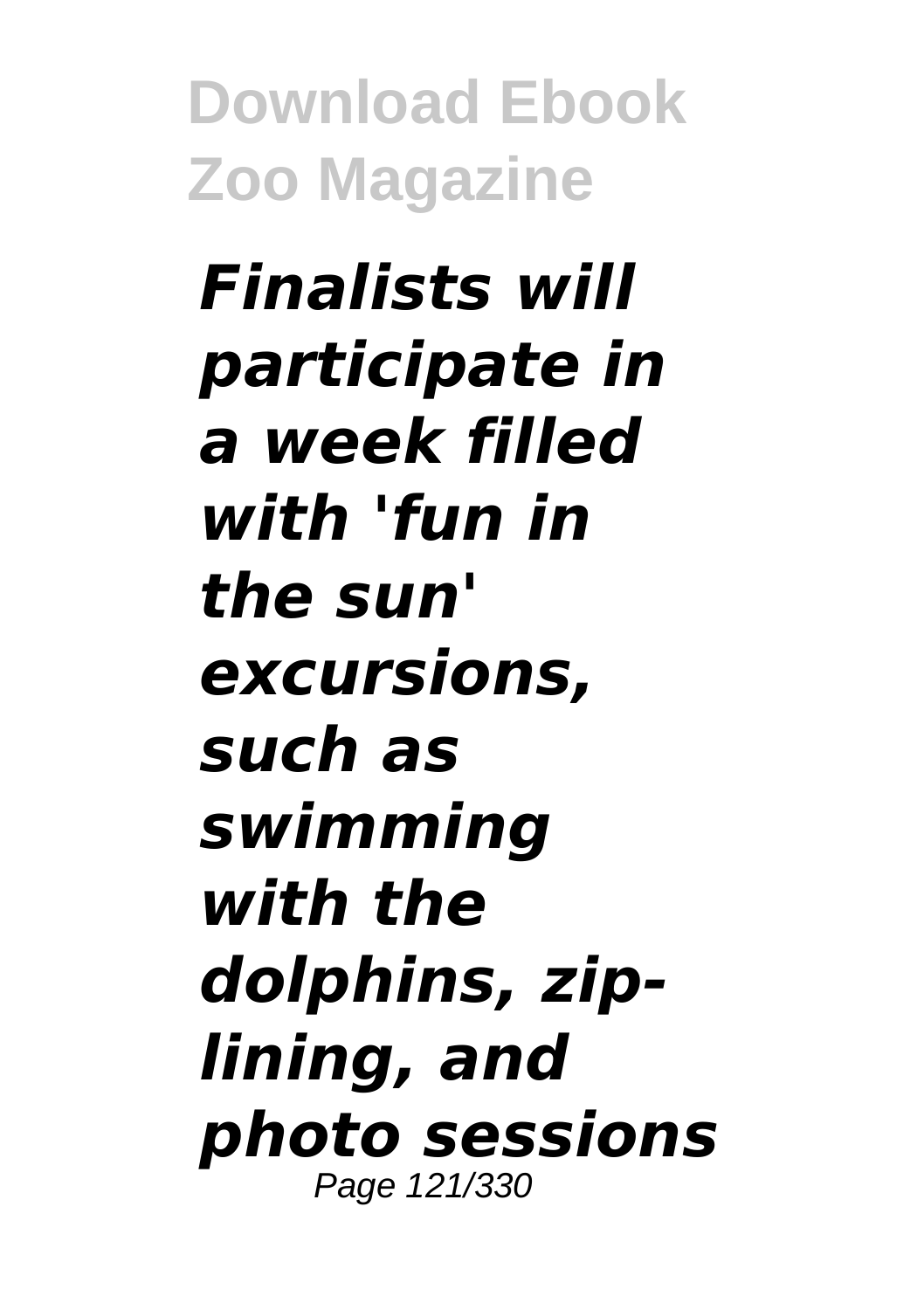## *with amazing top photographers from throughout the country. The International Finals is an ideal opportunity for models to* Page 122/330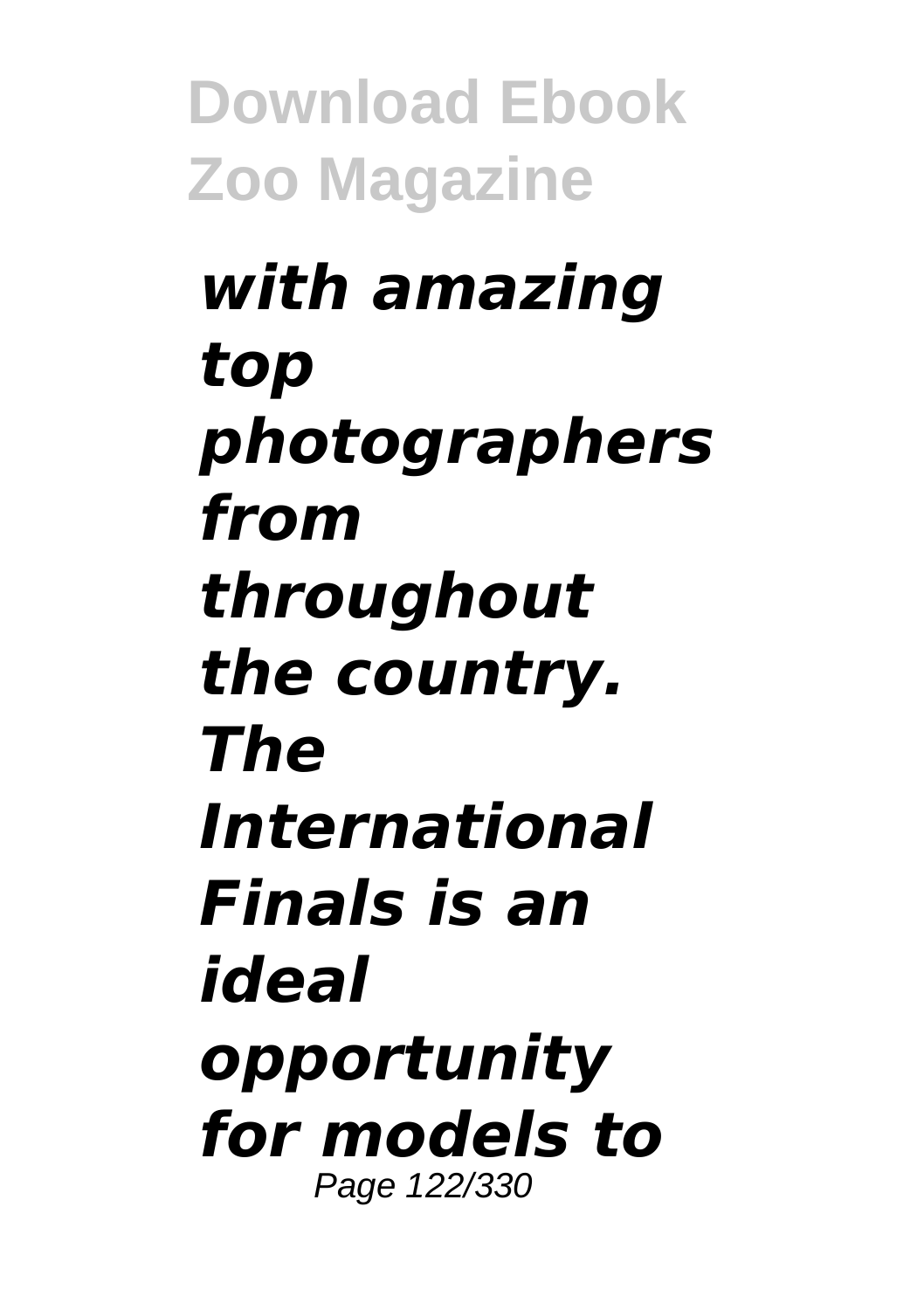*enhance their modeling careers, network with other industry professionals and pursue a variety of modeling opportunities. Swimsuit USA Magazine is a* Page 123/330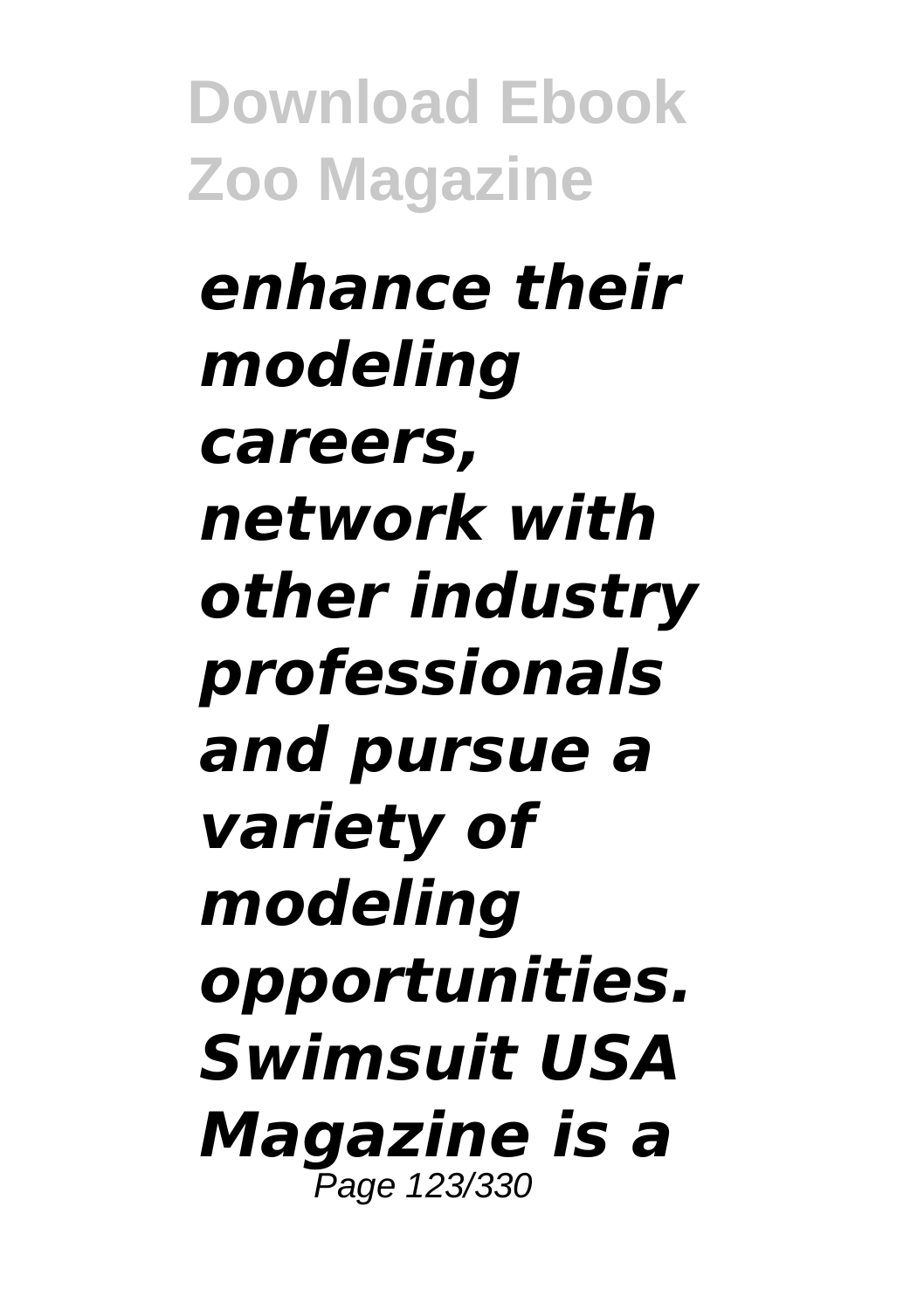*Glamour Swimsuit Magazine featuring Gorgeous Models from around the world. Similar in nature to Sports Illustrated Swimsuit* Page 124/330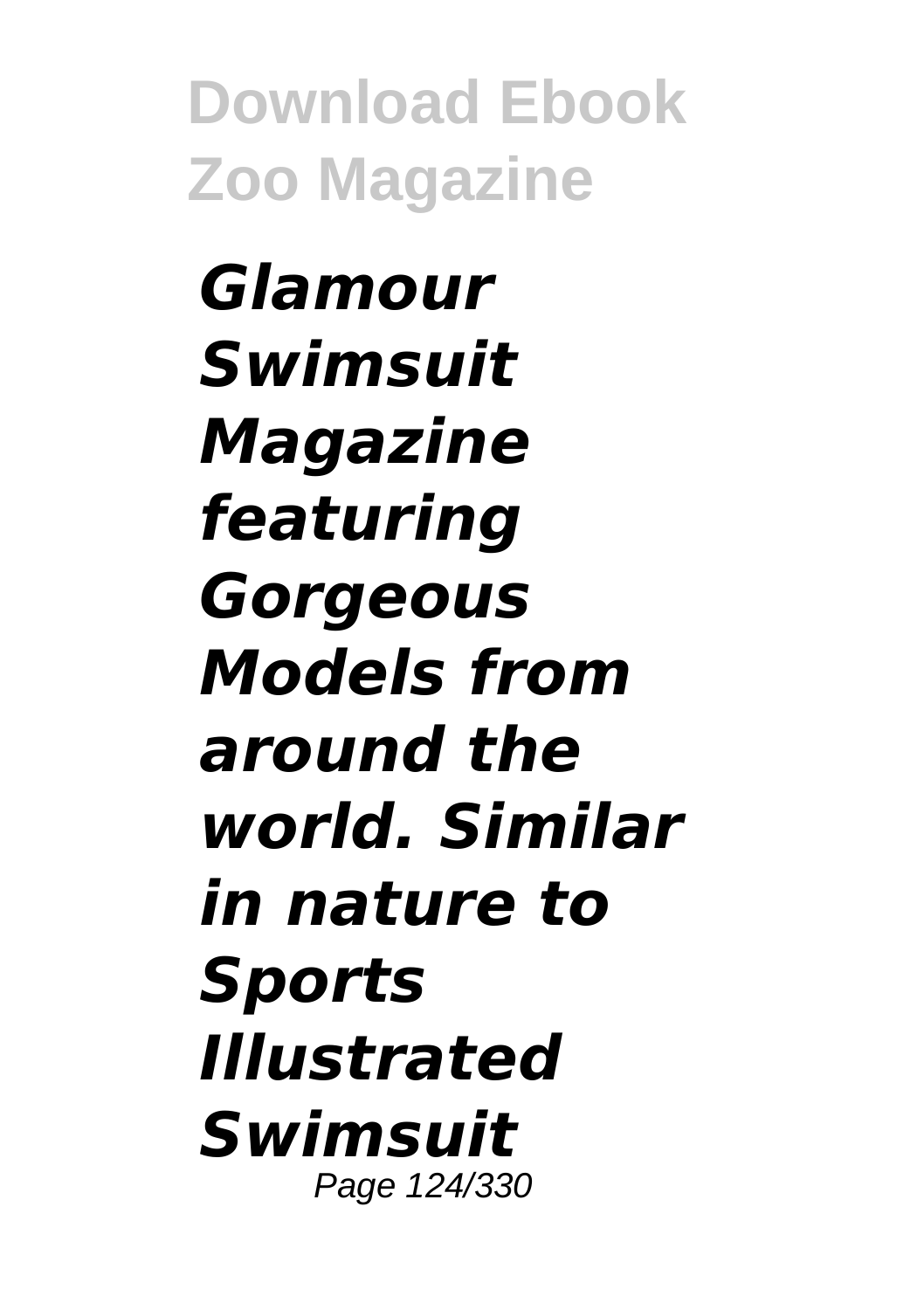*Issue. Shape Magazine, Body Magazine, Inside Sports, V Magazine, Lifestyle Magazine, Bikini Magazine, FHM Magazine,* Page 125/330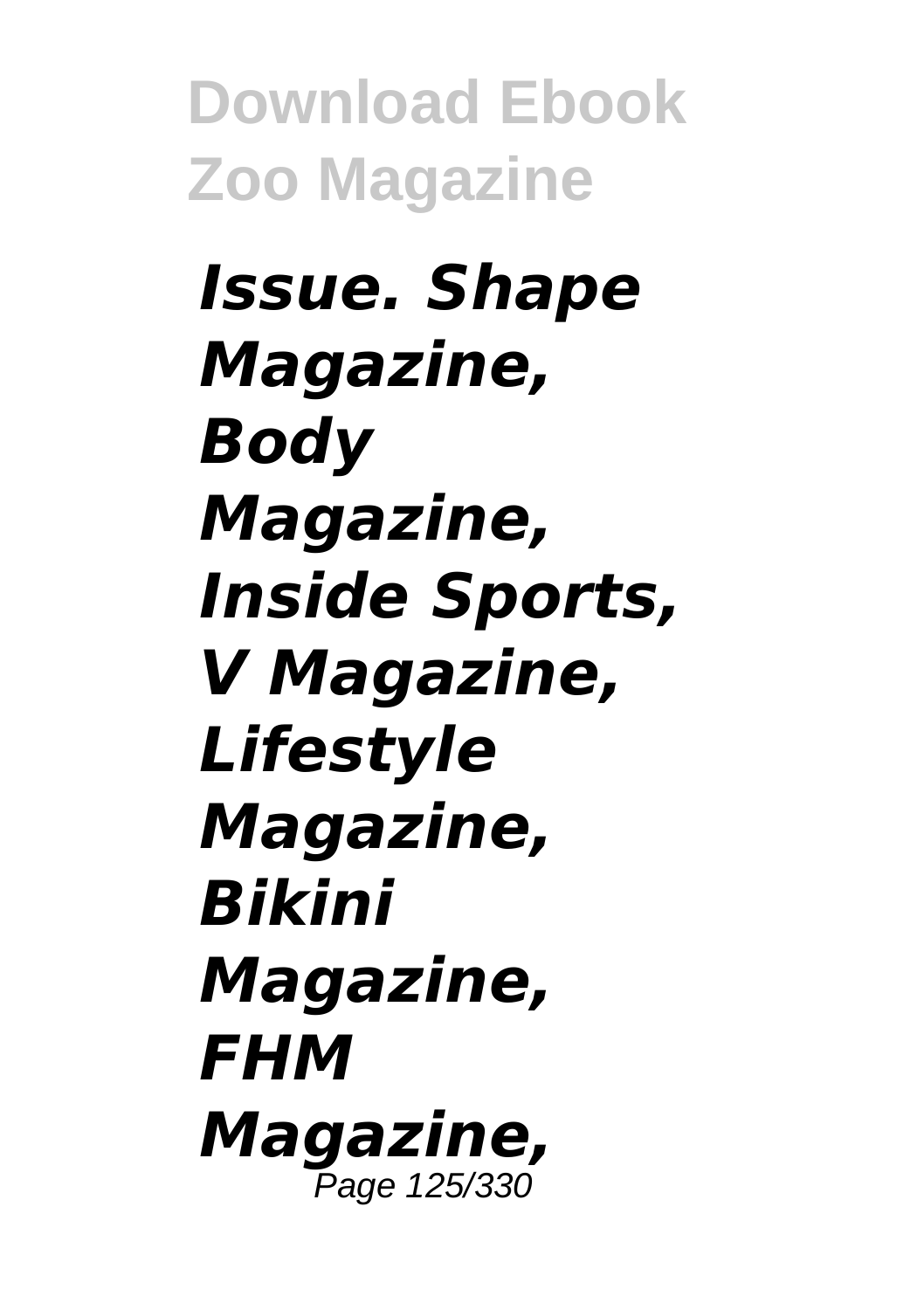*Maxim Magazine. We are proud to work with leading Hotels, swimsuit and bikini brands Our top photographers include. Greg Woodson,* Page 126/330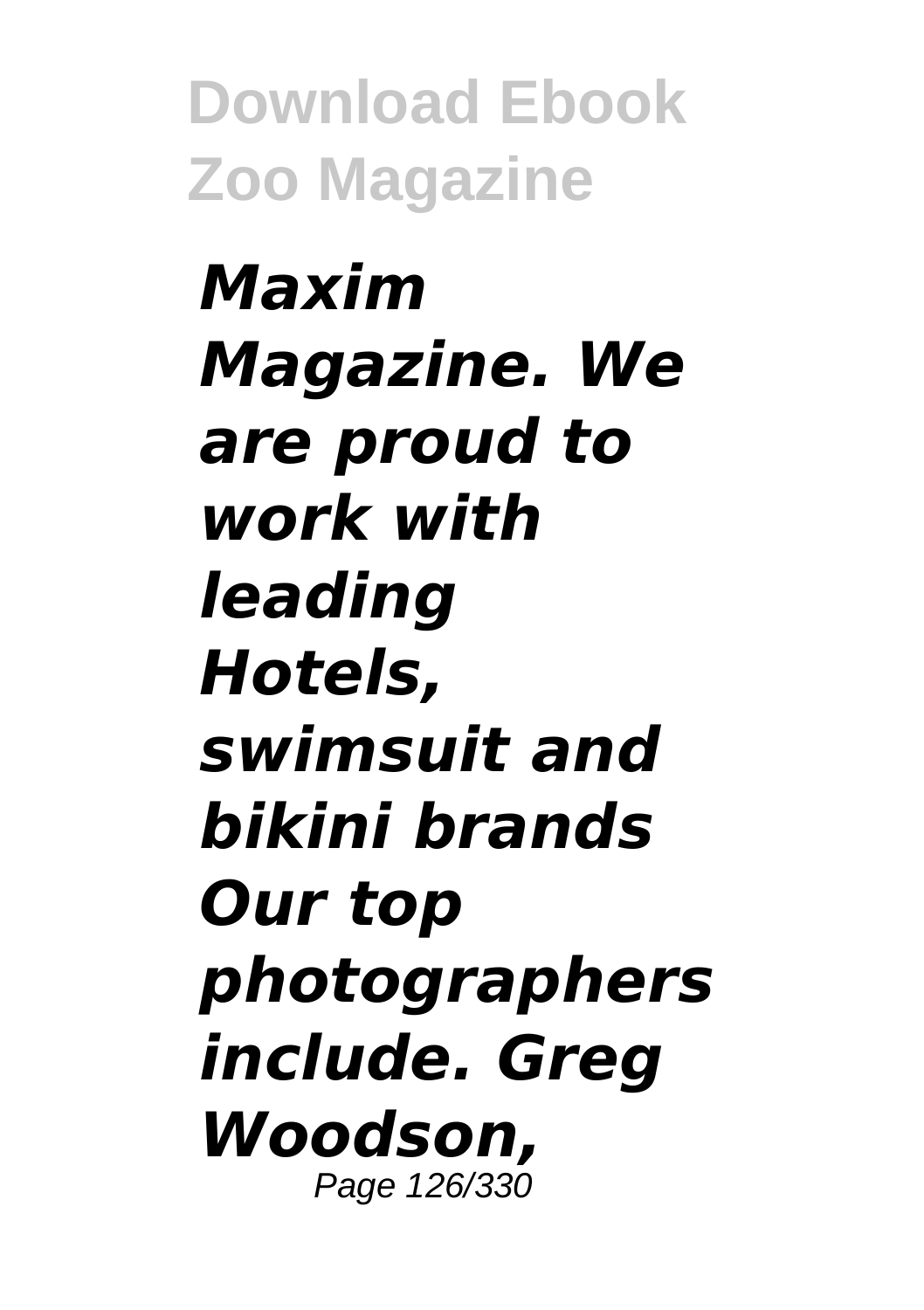*Gordon Lam, Visual Poison, Doug Carter and many more. Our Models have also been featured in Muscle & Fitness, Zoo Magazine, The Blur Magazine,* Page 127/330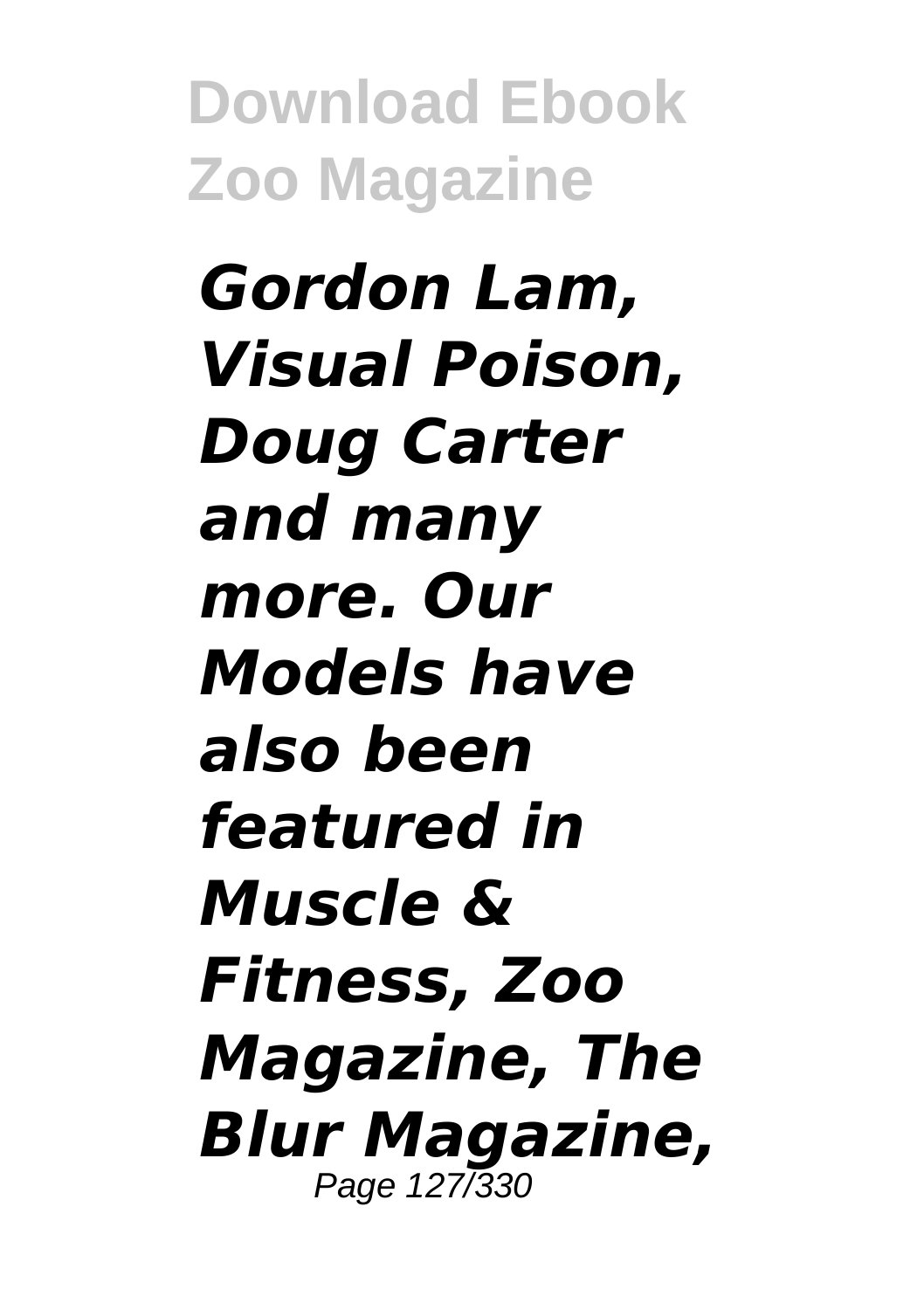*Vanquish Magazine, Chulo Magazine, Bikini Team, Kandy Magazine. Swimsuit USA Magazine – Part 2 – Casey Boonstra Models:* Page 128/330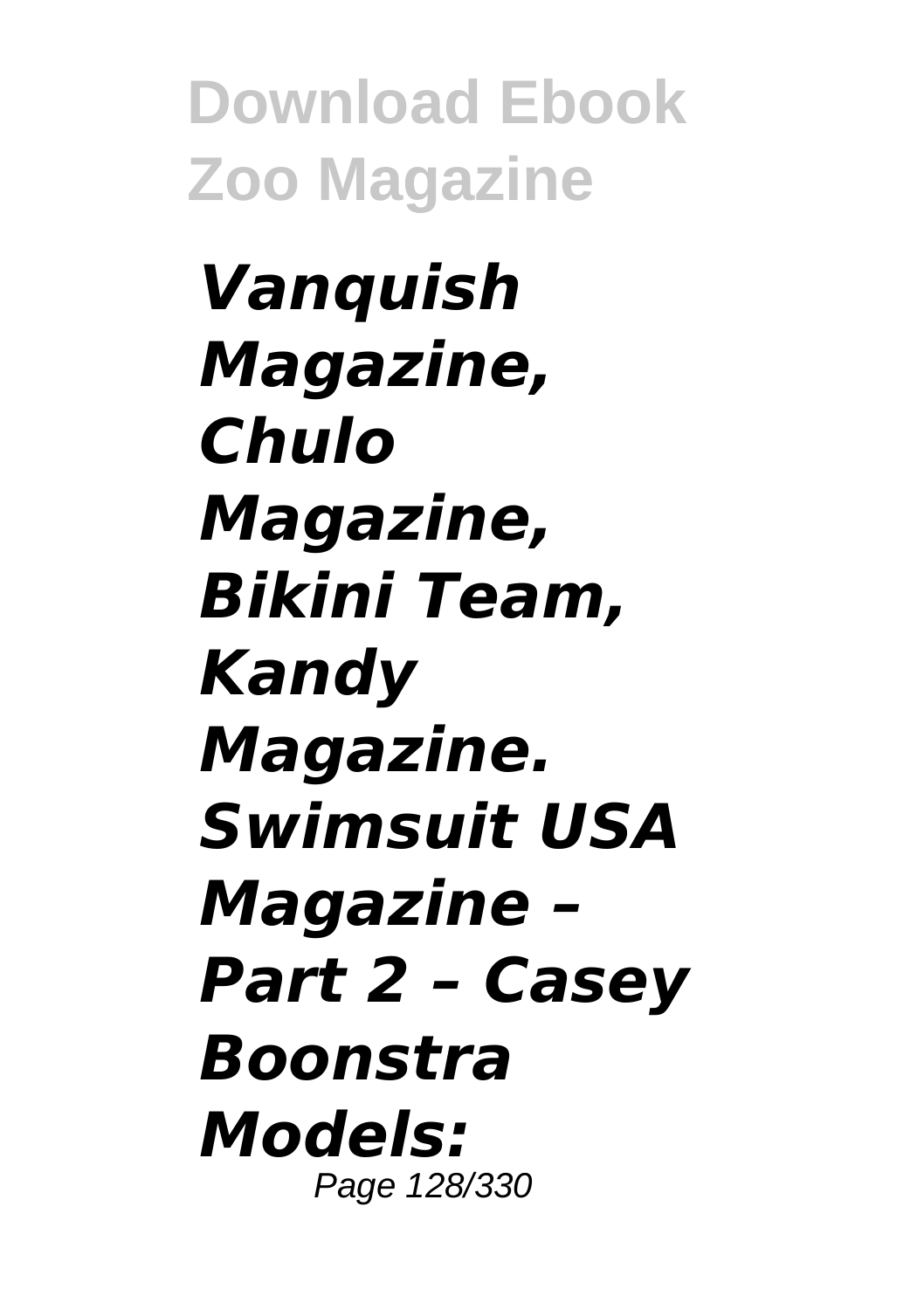*Alondra Meraz, Ambree Dinges, Anna Cree, Ashleigh Munro-Smith, Ashley Bennett, Autumn Crosby, Brittany, Brooke* Page 129/330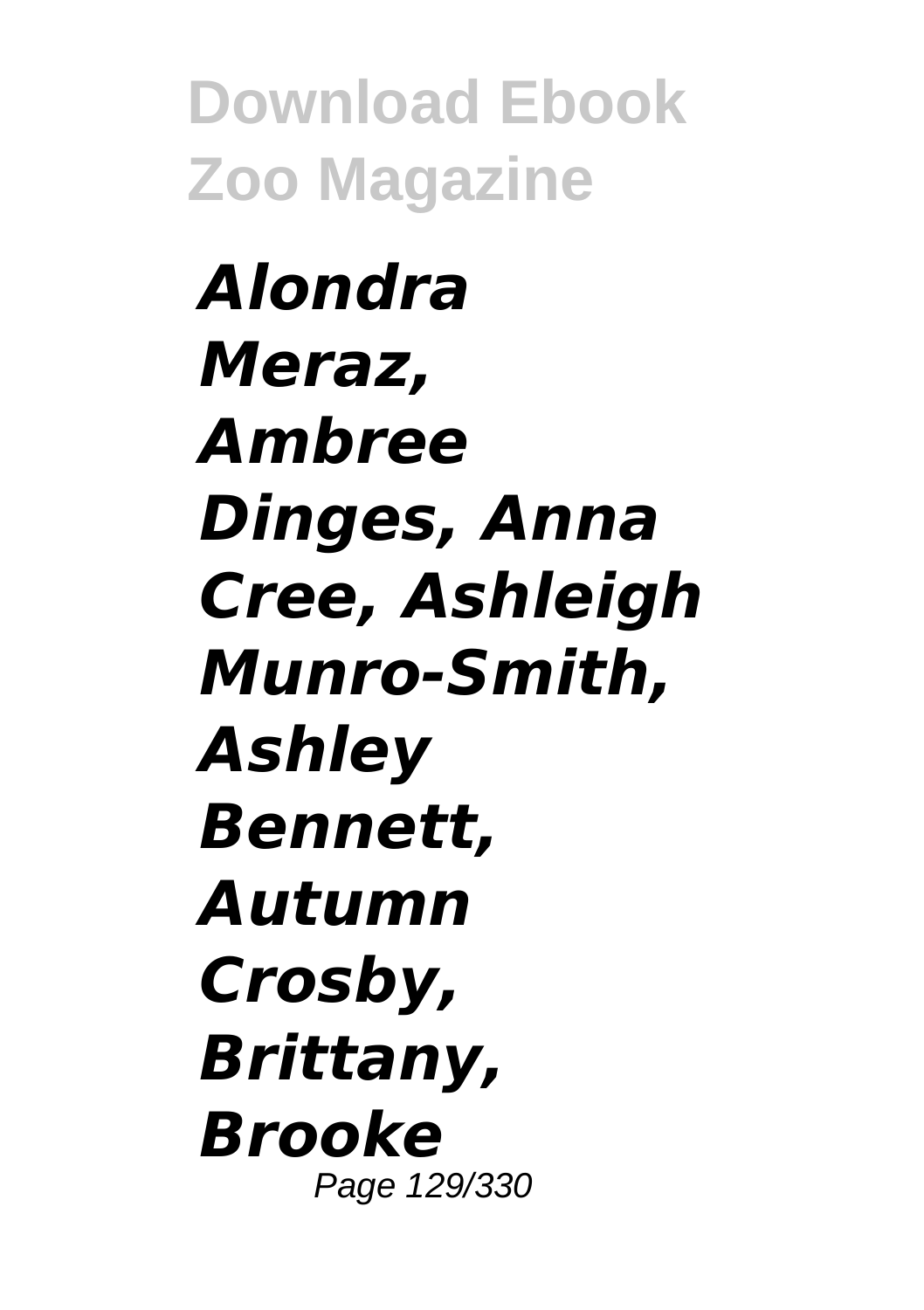*Hensley, Casey Boonstra, Courtney , Newman, Deanna Carola, Eileen O'Donnell, Emmalea Christine, Erika Sansone, Gabrielle Click,* Page 130/330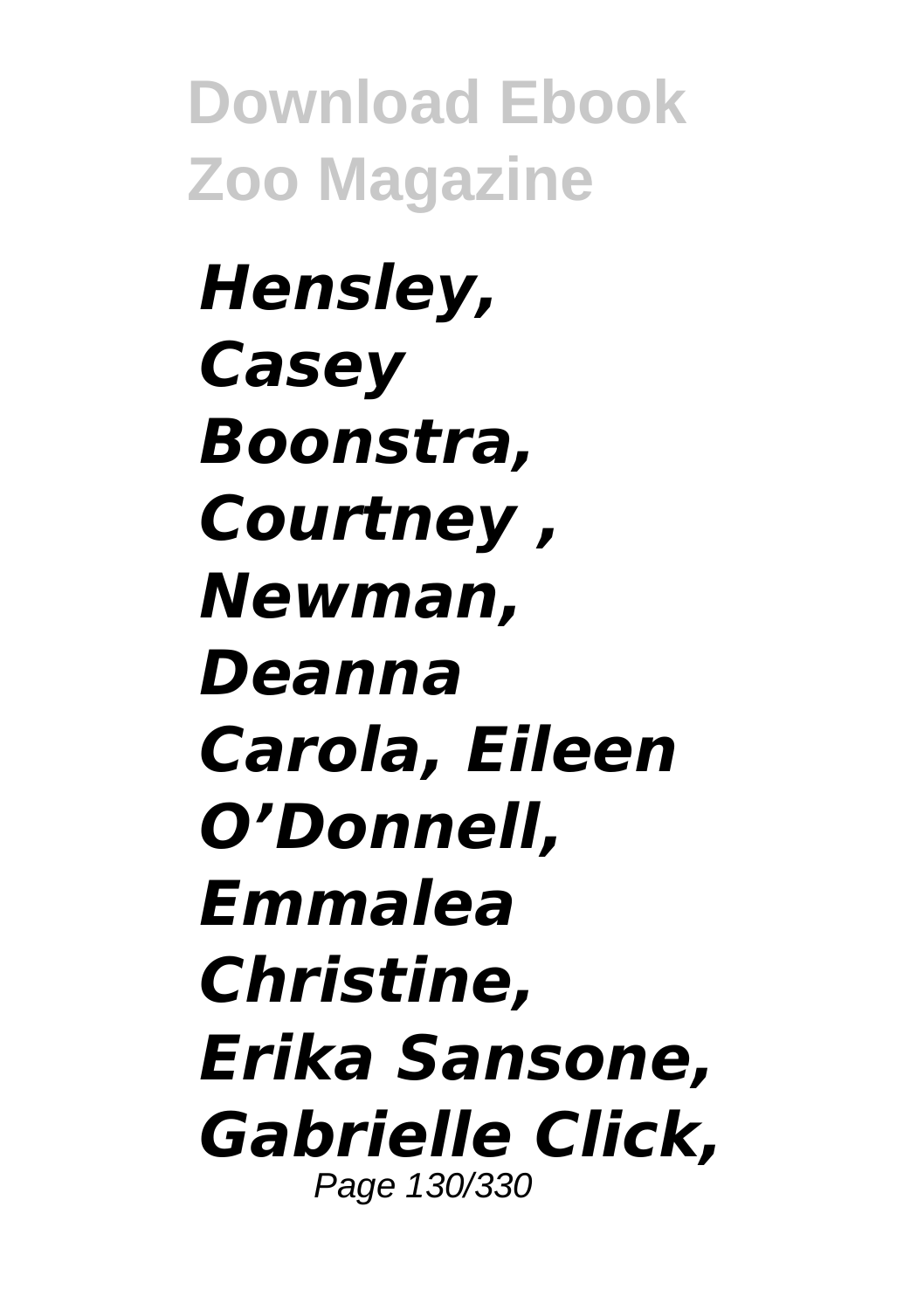*Photographer: Greg Woodson, Swimsuit USA Magazine Beautiful Women Who Represent a Healthy Lifestyle. We help models expand their* Page 131/330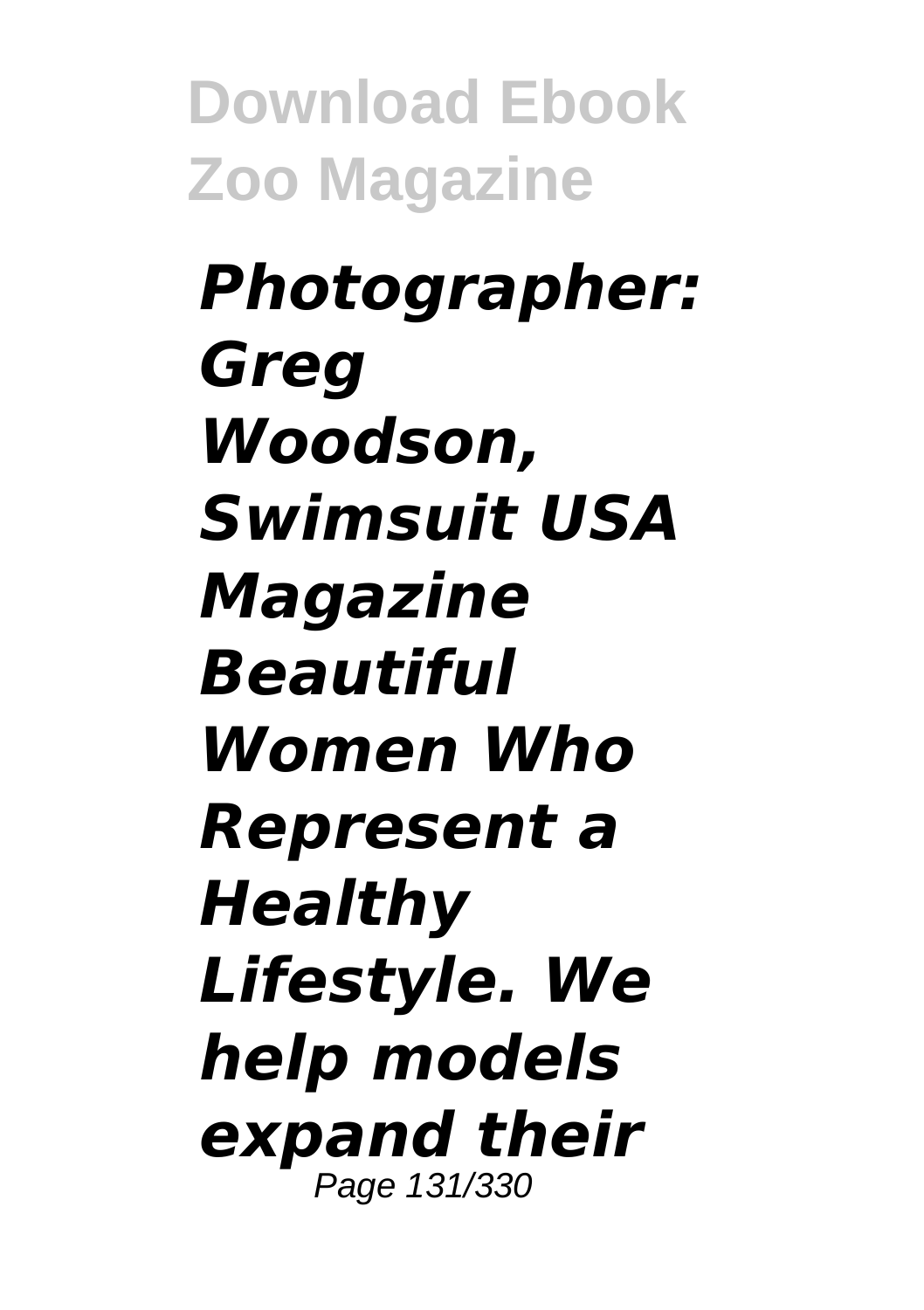*careers and bring exciting model search events to venues and exotic locations around the world. All contestants participating in local* Page 132/330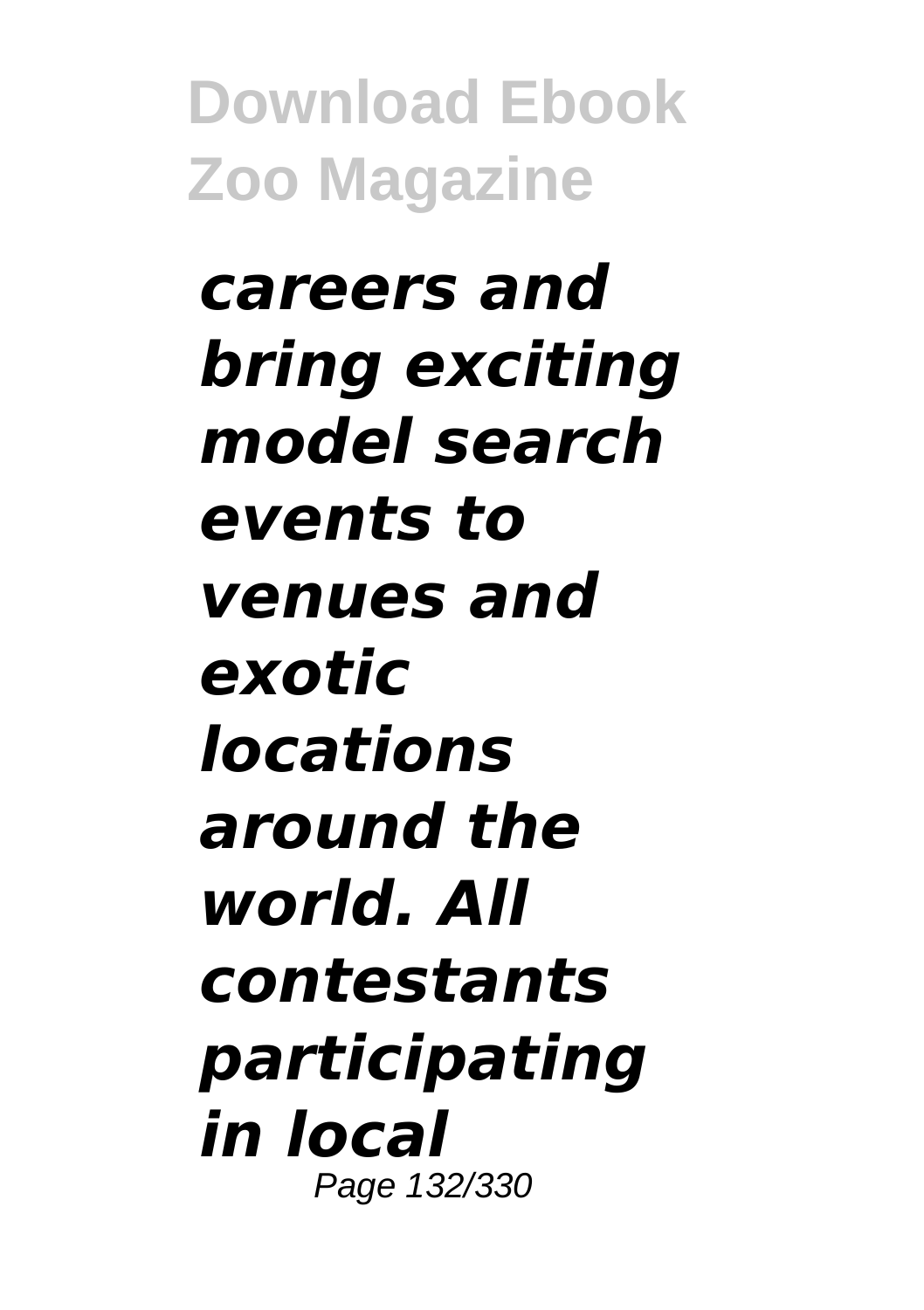*preliminary events will compete in both fashion attire (cocktail dress) and swimwear. Top placing contestants will receive cash & prizes and the* Page 133/330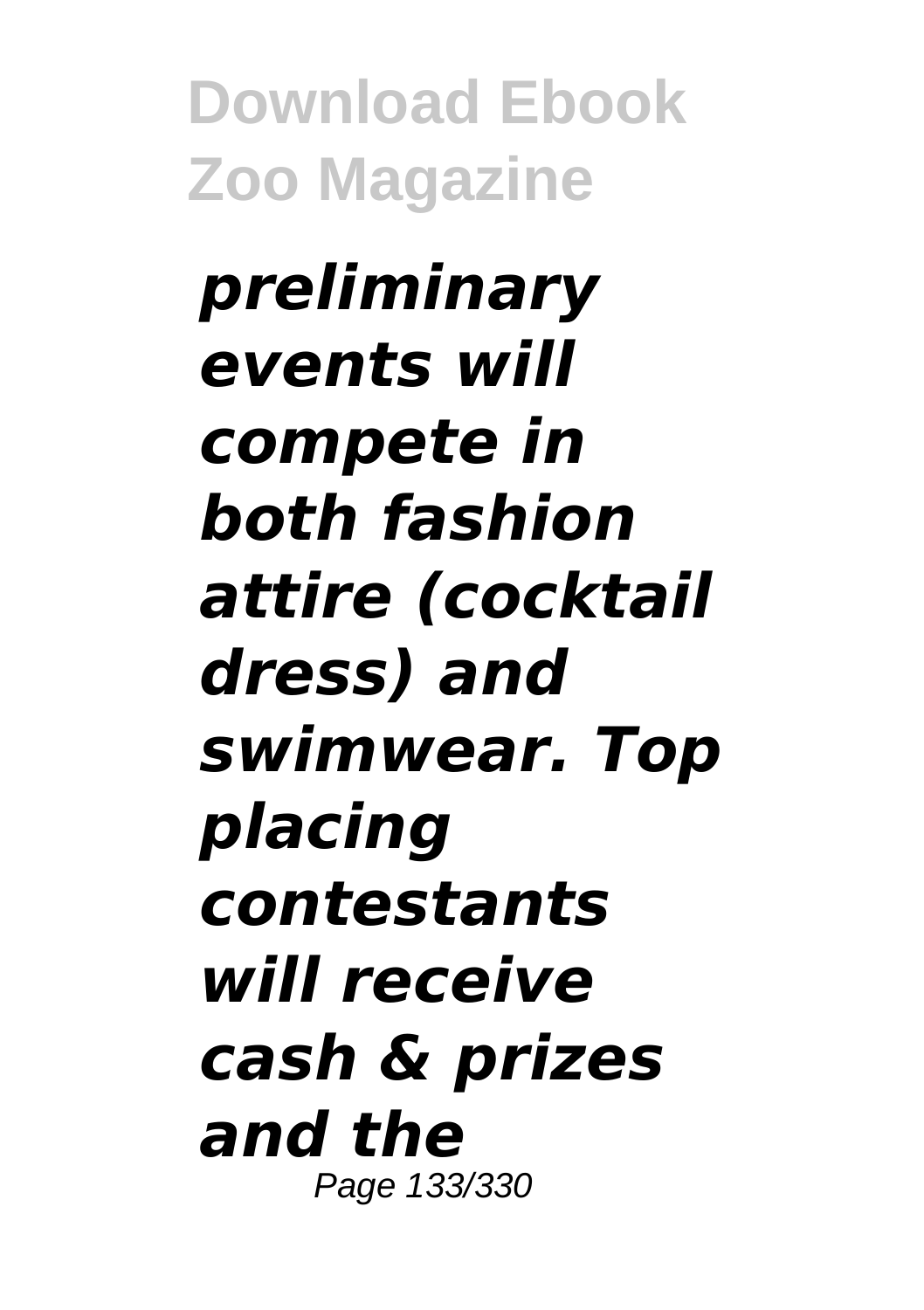*preliminary competition winning contestant will receive an allexpense paid trip to the Swimsuit USA International Finals in beautiful Riviera Maya,* Page 134/330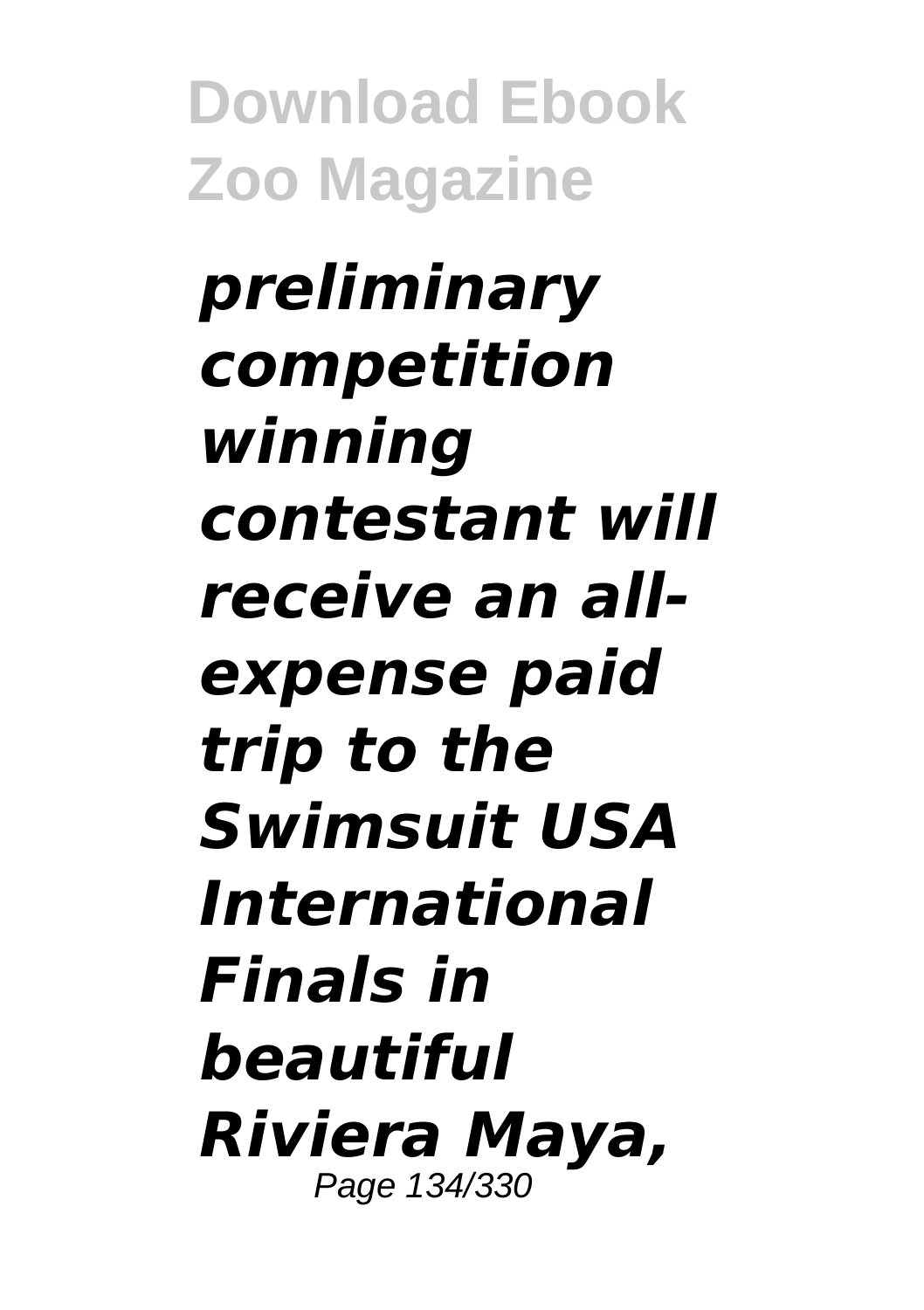*Mexico at the Hard Rock Hotel. She will compete alongside 75 other international finalist for the title of Miss Swimsuit USA International. The 75* Page 135/330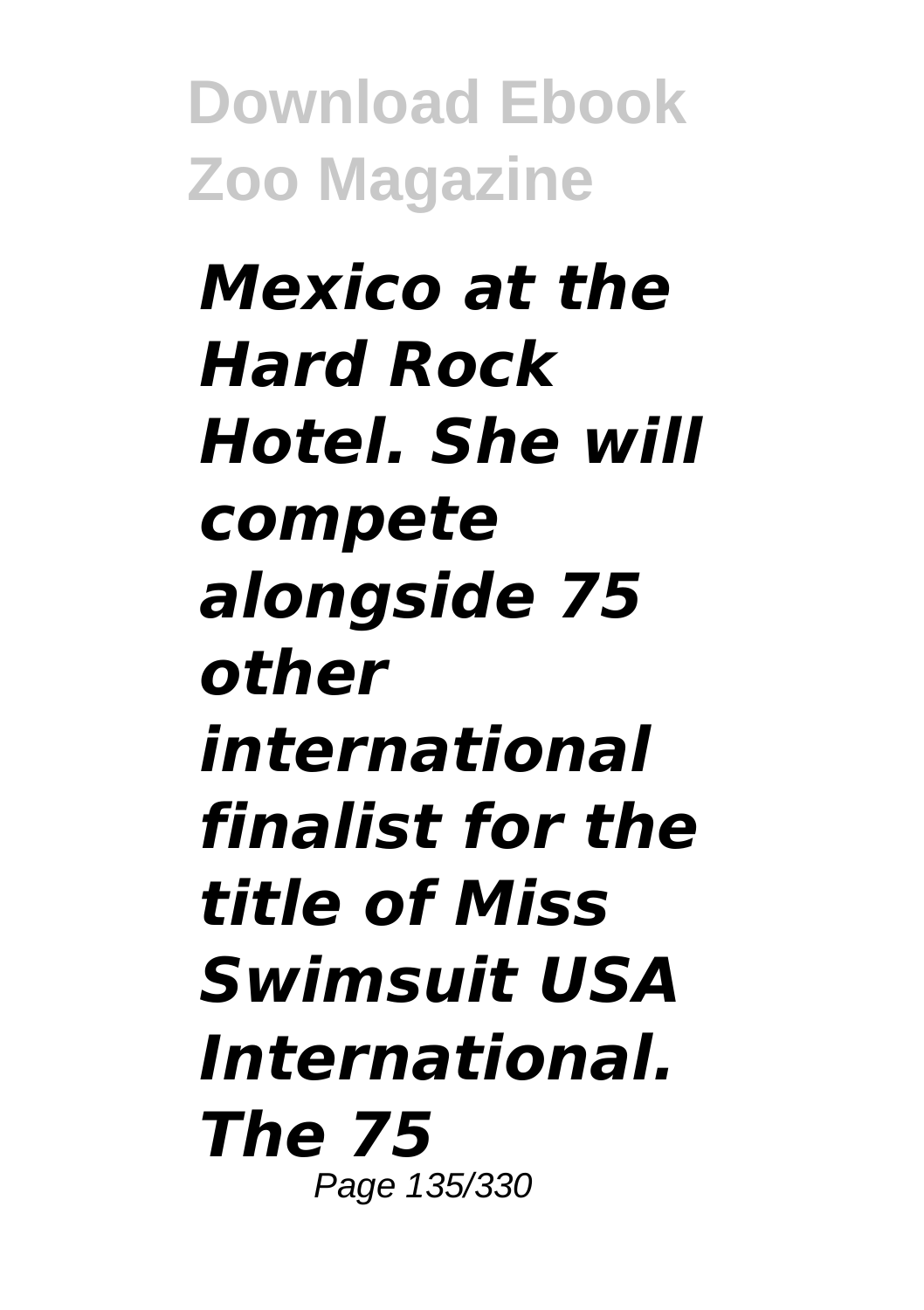*International Finalists will participate in a week filled with 'fun in the sun' excursions, such as swimming with the dolphins, ziplining, and* Page 136/330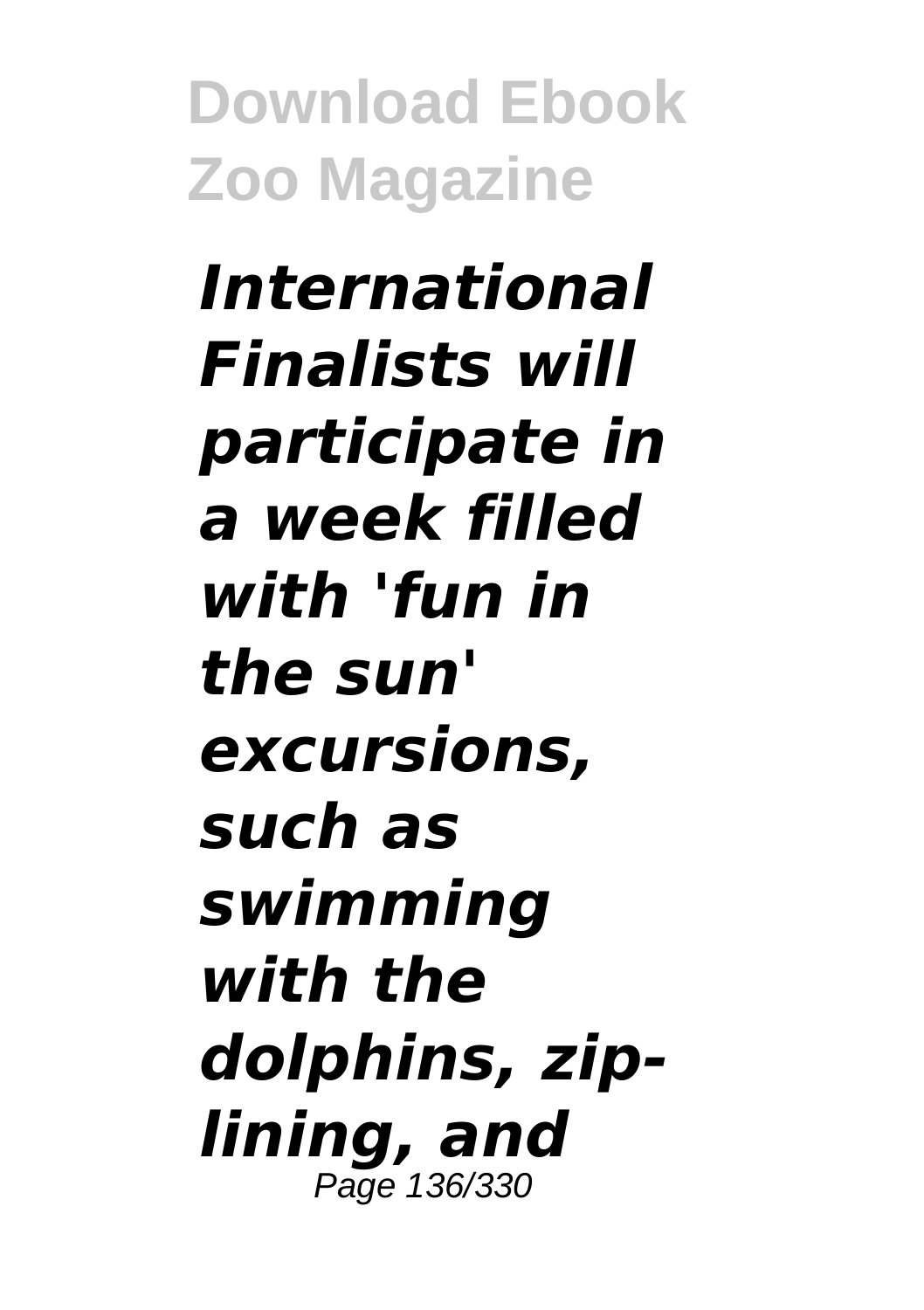## *photo sessions with amazing top photographers from throughout the country. The International Finals is an ideal opportunity* Page 137/330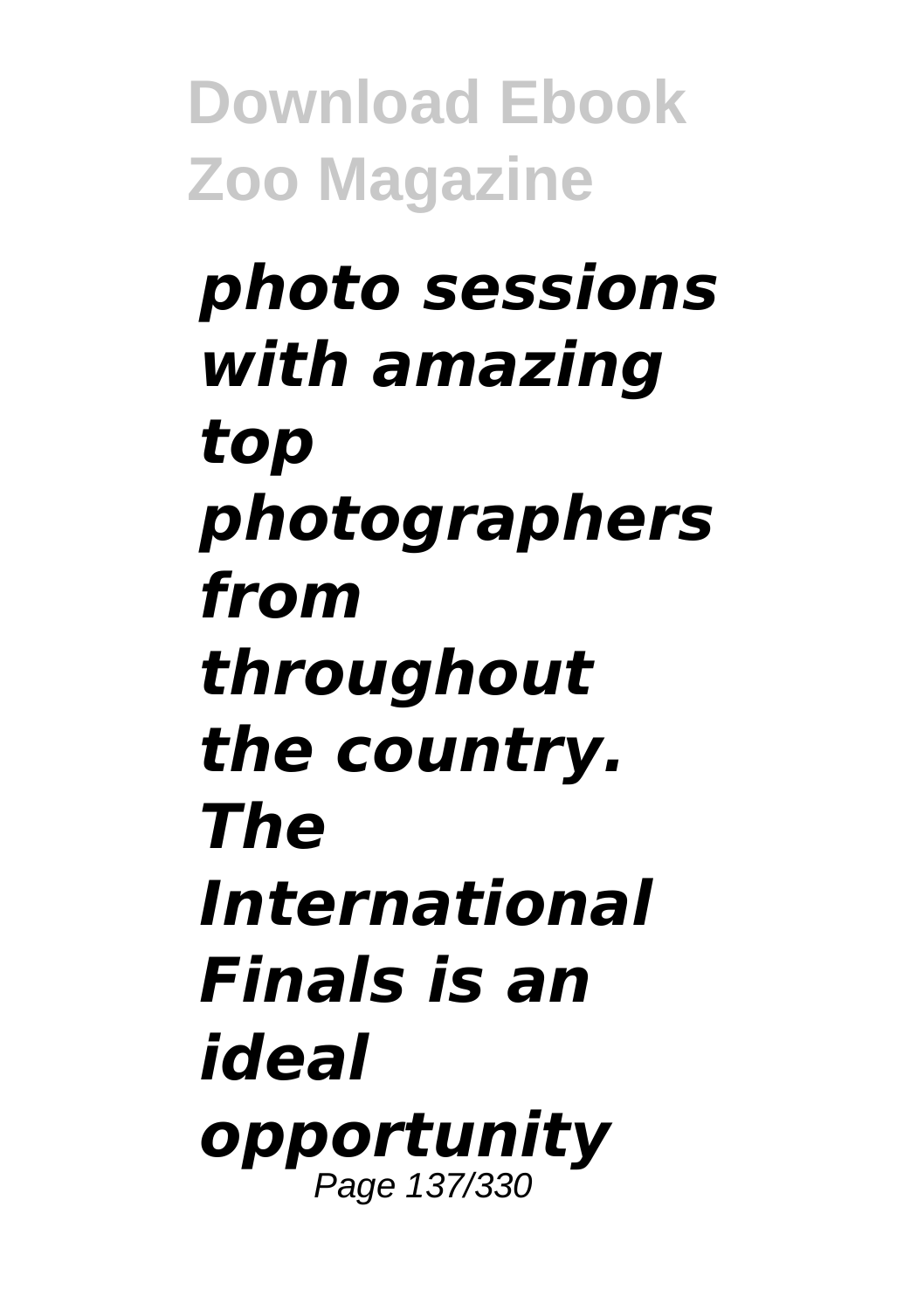*for models to enhance their modeling careers, network with other industry professionals and pursue a variety of modeling opportunities. Swimsuit USA* Page 138/330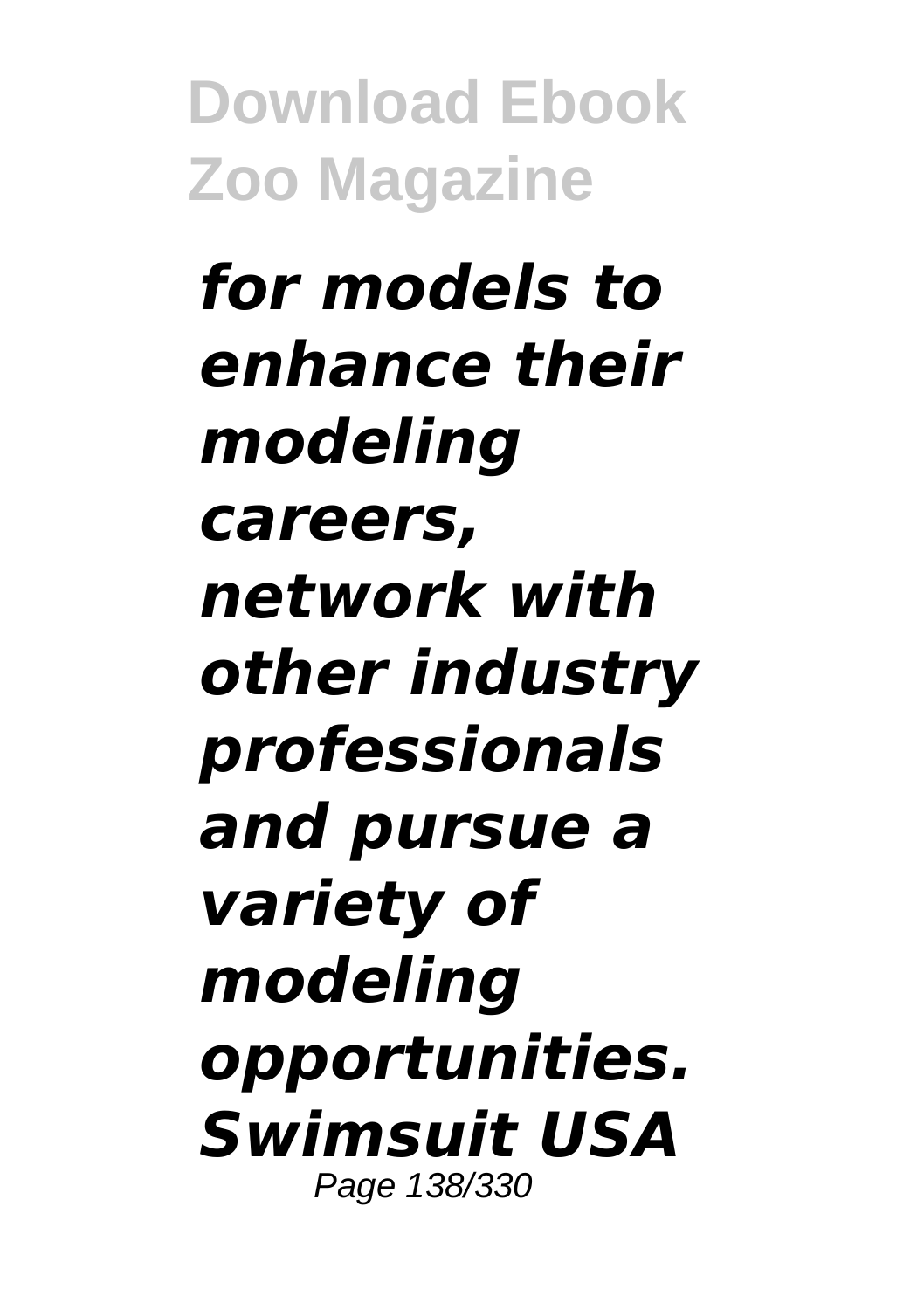*Magazine is a Glamour Swimsuit Magazine featuring Gorgeous Models from around the world. Similar in nature to Sports Illustrated* Page 139/330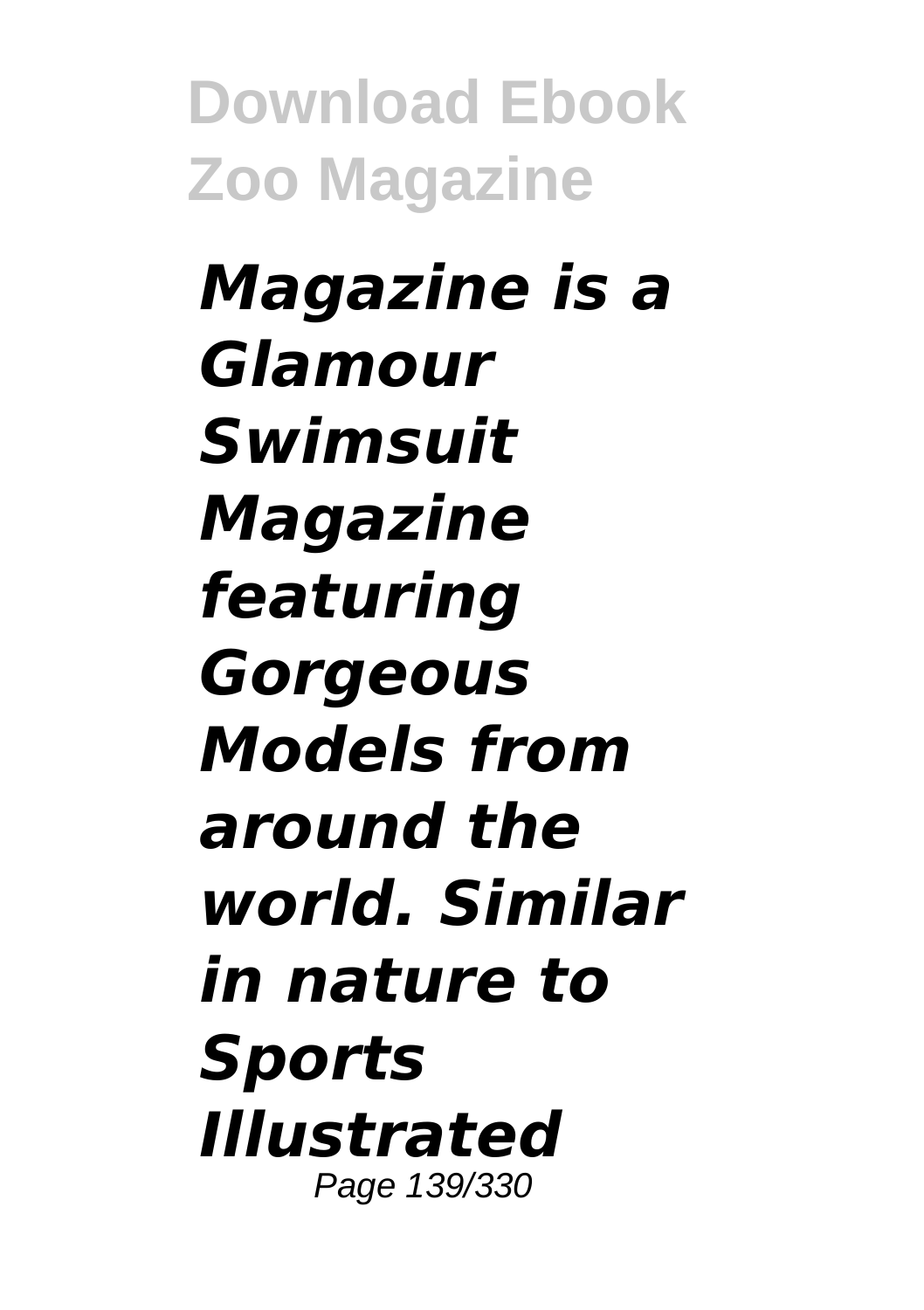*Swimsuit Issue. Shape Magazine, Body Magazine, Inside Sports, V Magazine, Lifestyle Magazine, Bikini Magazine, FHM* Page 140/330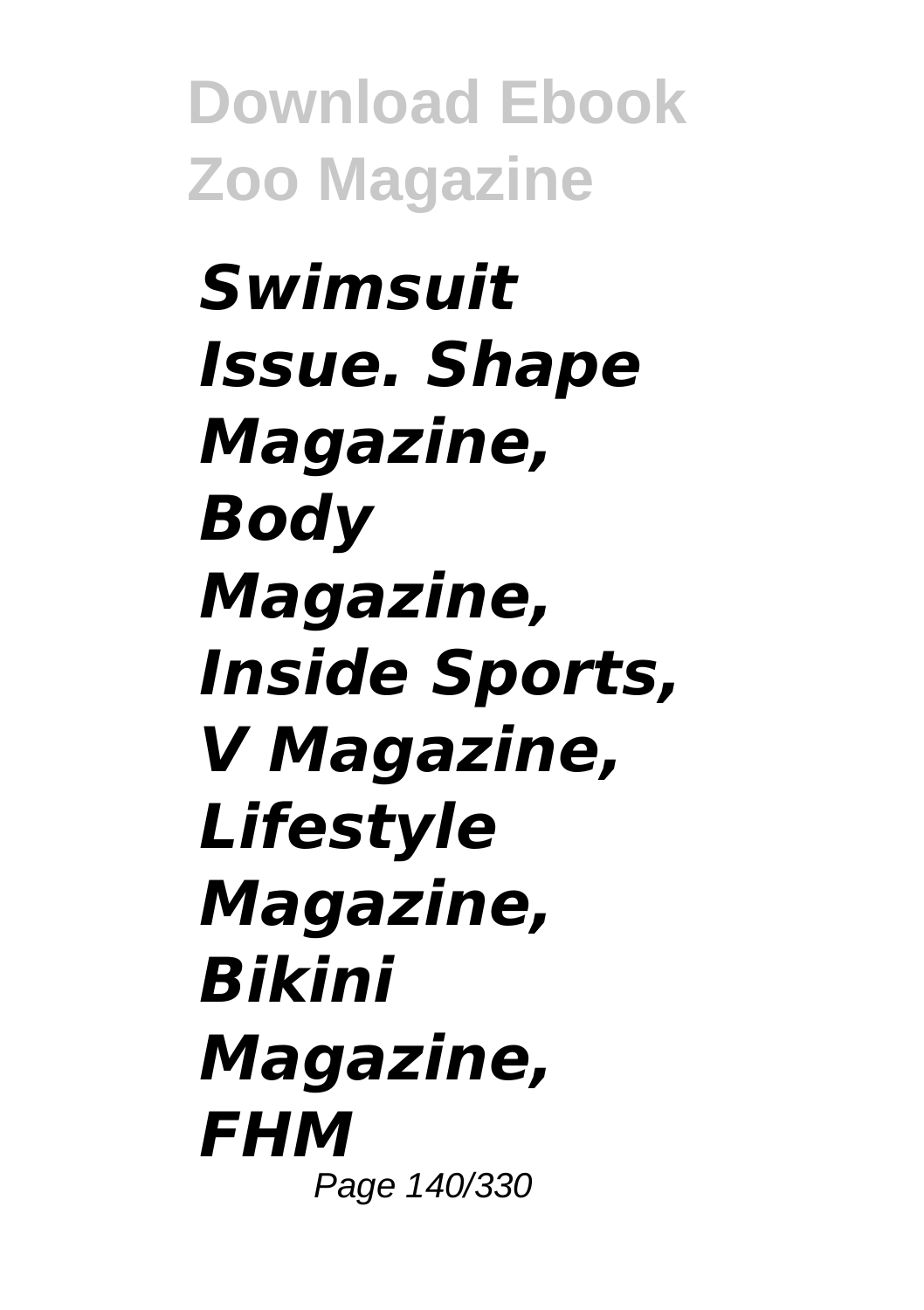*Magazine, Maxim Magazine. We are proud to work with leading Hotels, swimsuit and bikini brands Our top photographers include. Greg* Page 141/330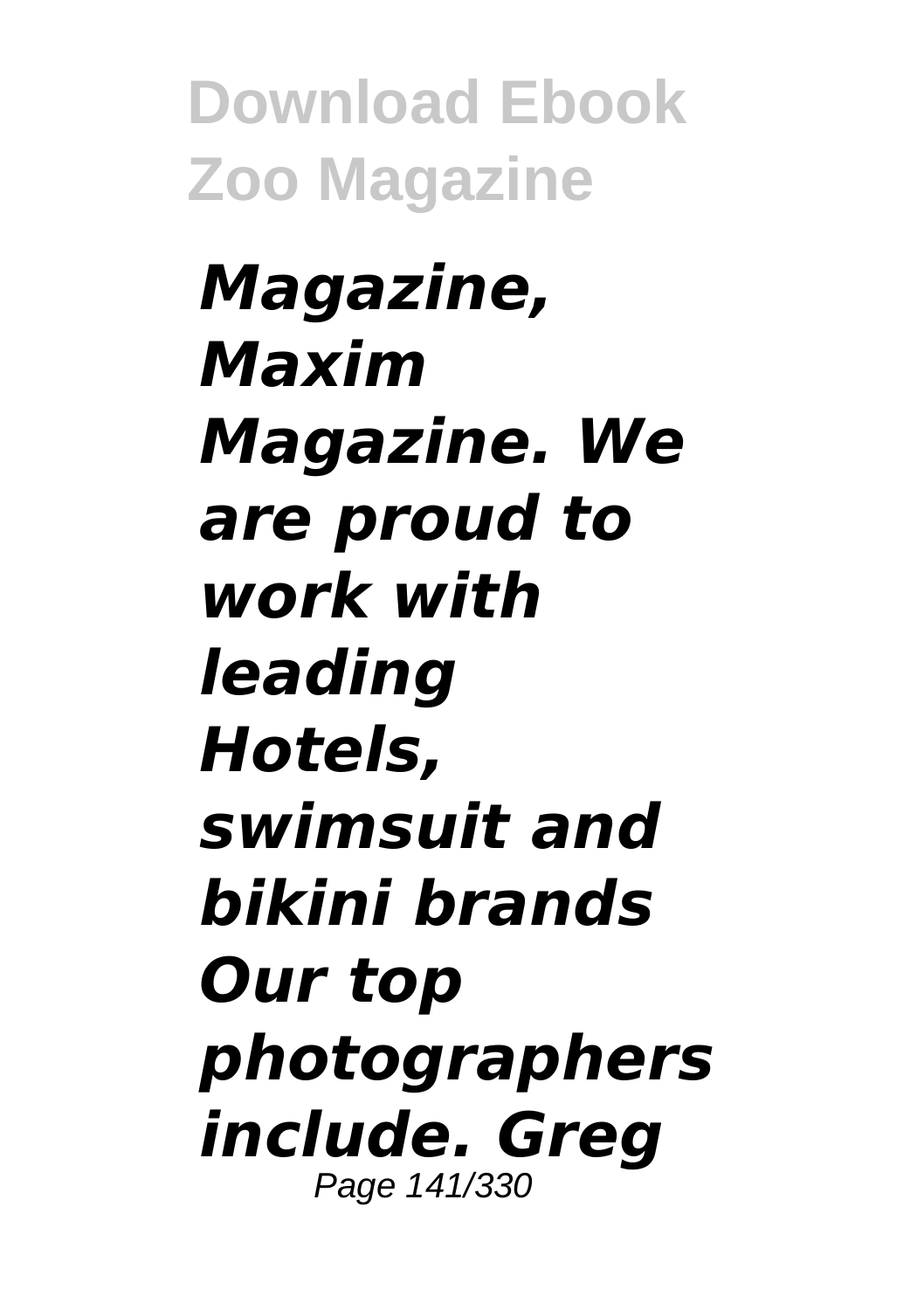*Woodson, Gordon Lam, Visual Poison, Doug Carter and many more. Our Models have also been featured in Muscle & Fitness, Zoo Magazine, The* Page 142/330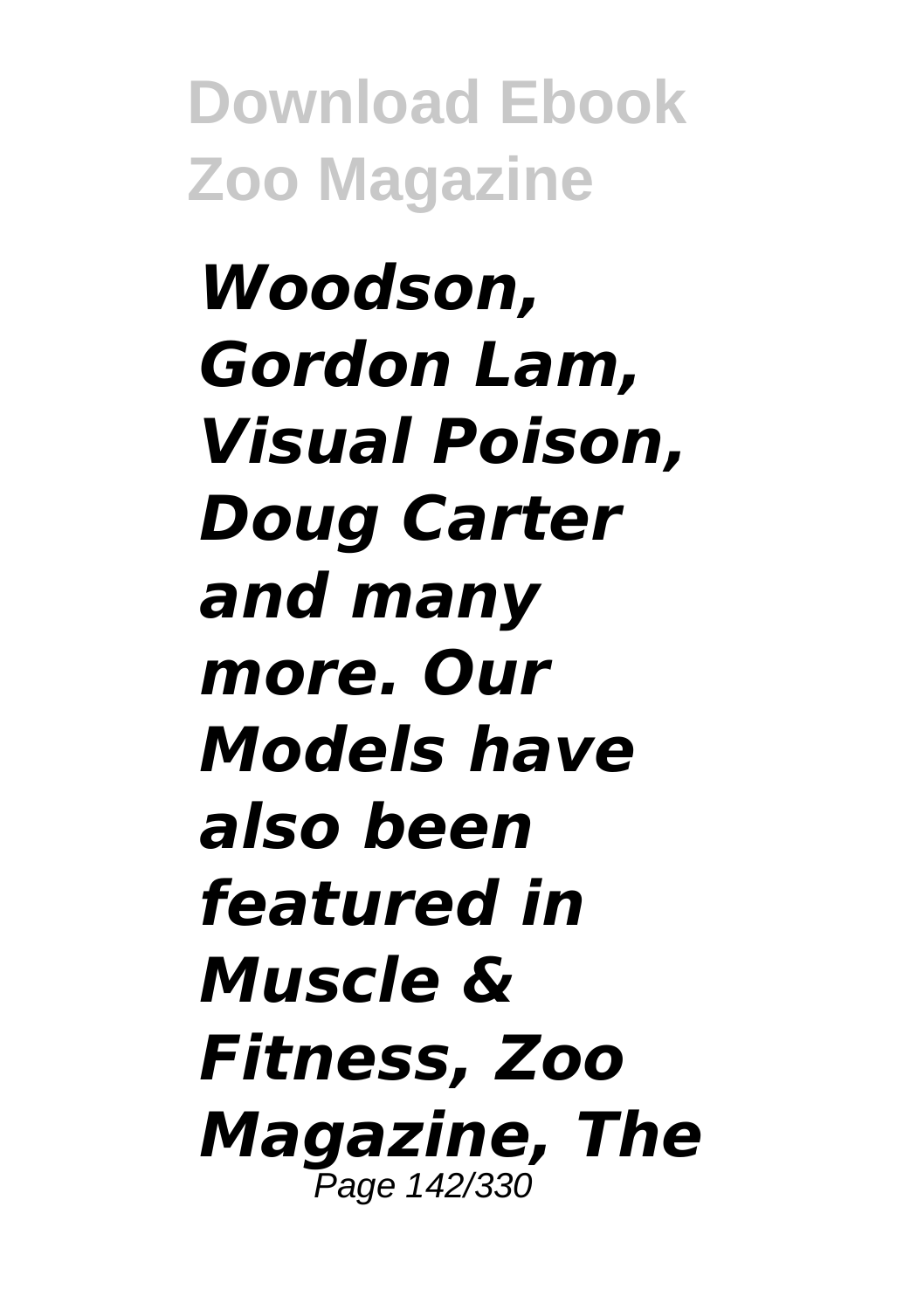*Blur Magazine, Vanquish Magazine, Chulo Magazine, Bikini Team, Kandy Magazine. Swimsuit USA Magazine – Issue 37 – Ana Hablinski* Page 143/330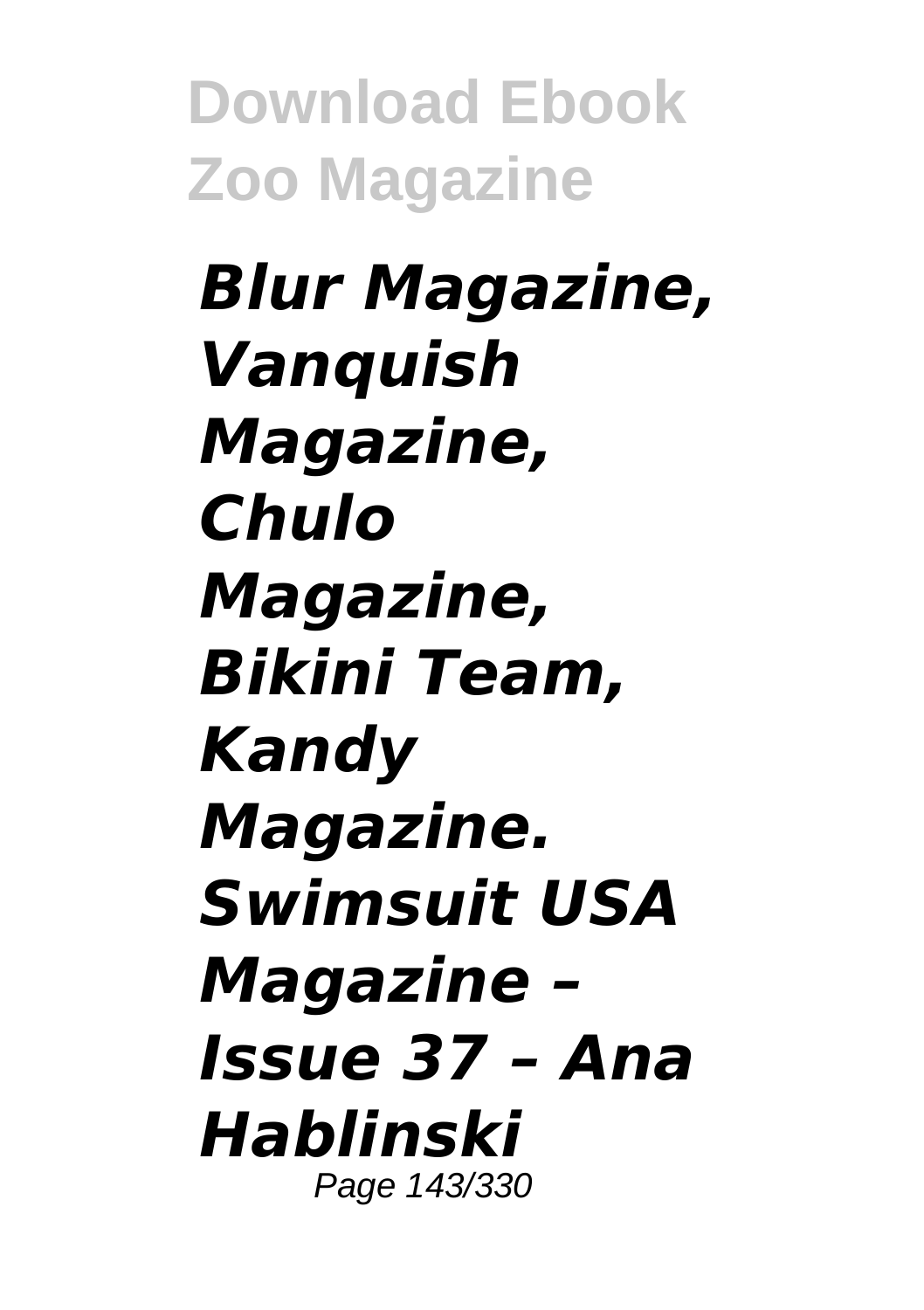*Models: Alice Li, Amberly Williams, Ambree Dinges, Ana Hablinski, Andrada Pop, Angela Fanelli, Antonia Salt, Ashley Vela, Aubrey Knox, Bree Connor,* Page 144/330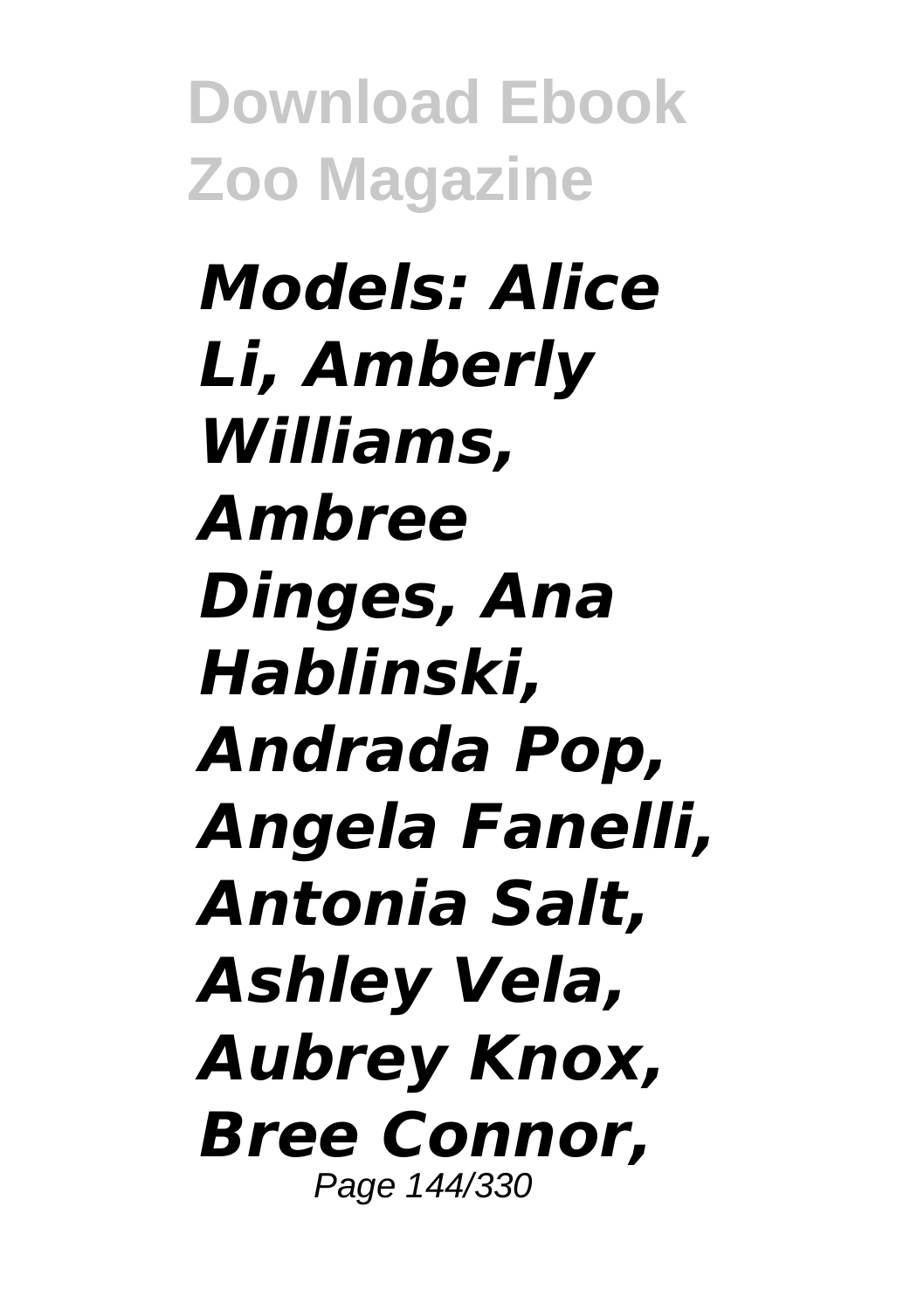*Photographer: Cameron Doane Swimsuit USA Magazine Beautiful Women Who Represent a Healthy Lifestyle. We help models expand their* Page 145/330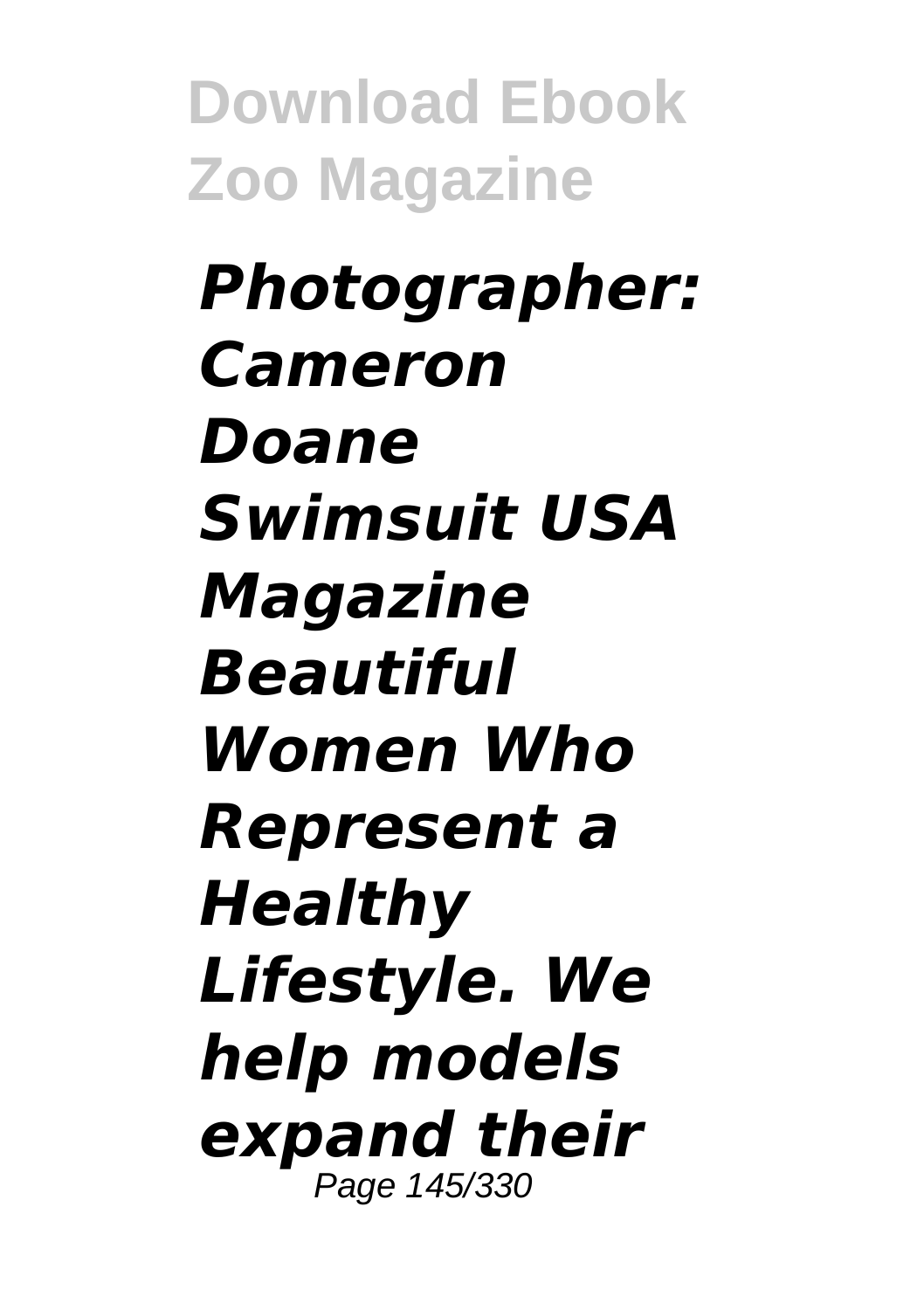*careers and bring exciting model search events to venues and exotic locations around the world. All contestants participating in local* Page 146/330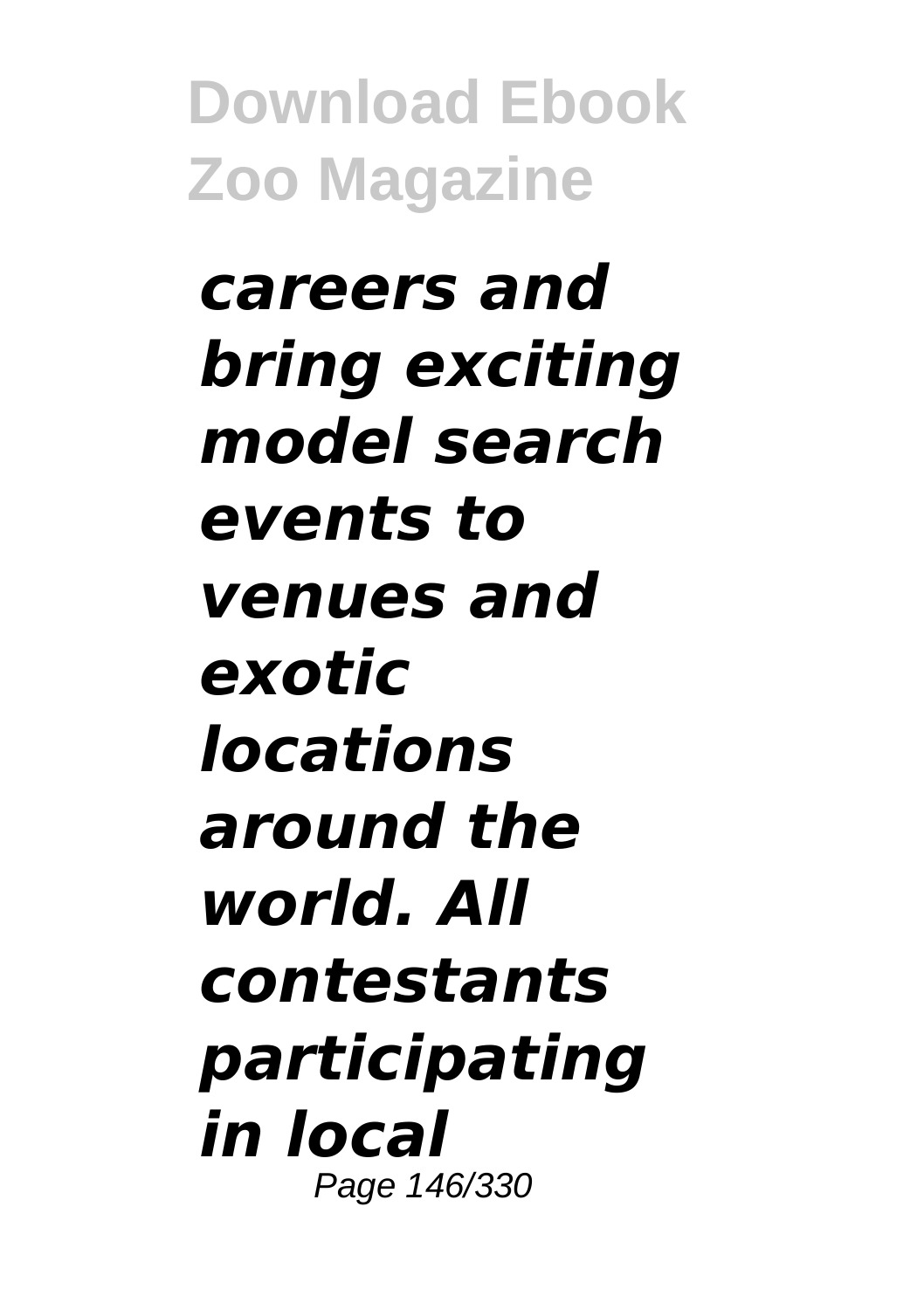*preliminary events will compete in both fashion attire (cocktail dress) and swimwear. Top placing contestants will receive cash & prizes and the* Page 147/330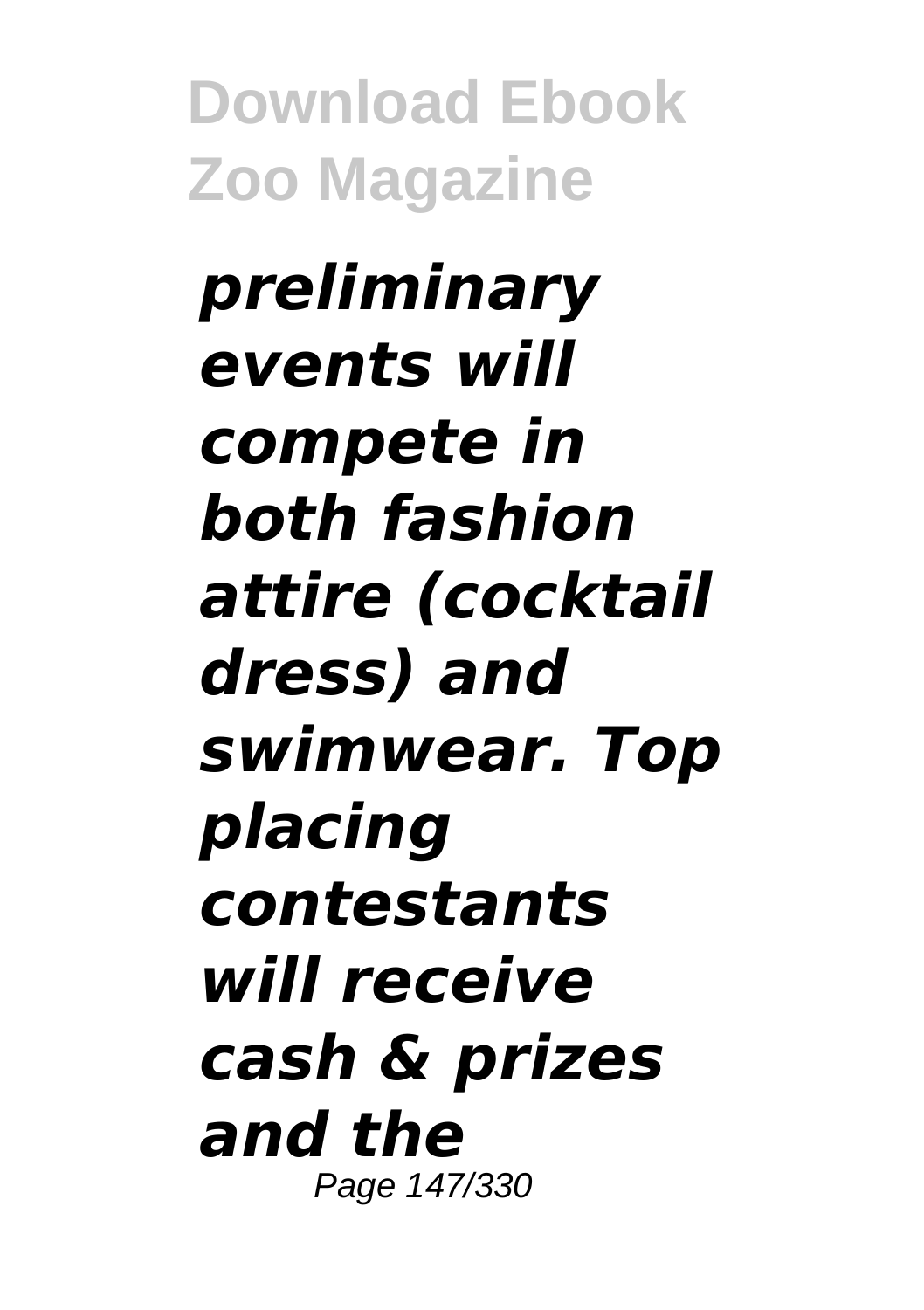*preliminary competition winning contestant will receive an allexpense paid trip to the Swimsuit USA International Finals in beautiful Riviera Maya,* Page 148/330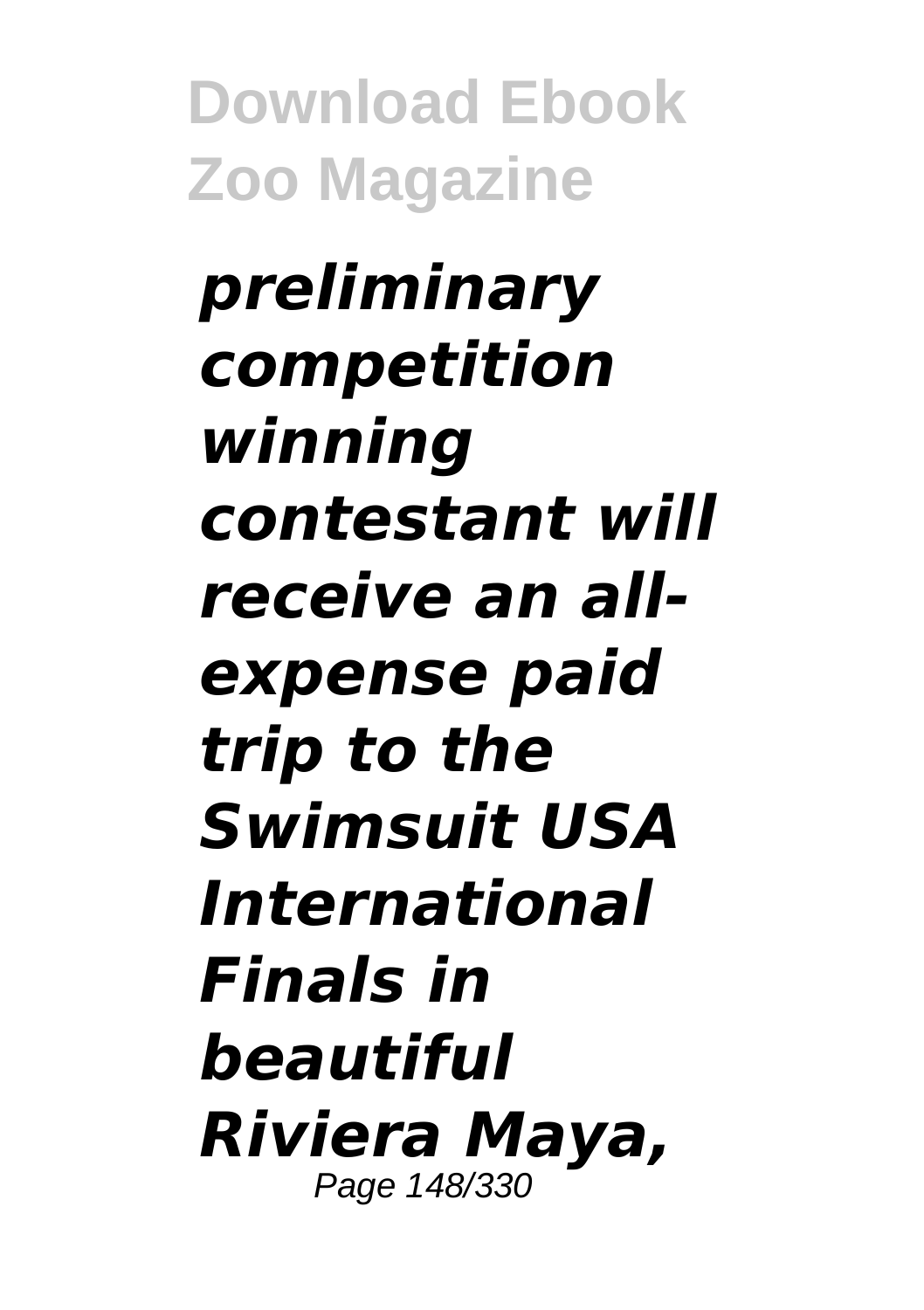*Mexico at the Hard Rock Hotel. She will compete alongside 75 other international finalist for the title of Miss Swimsuit USA International. The 75* Page 149/330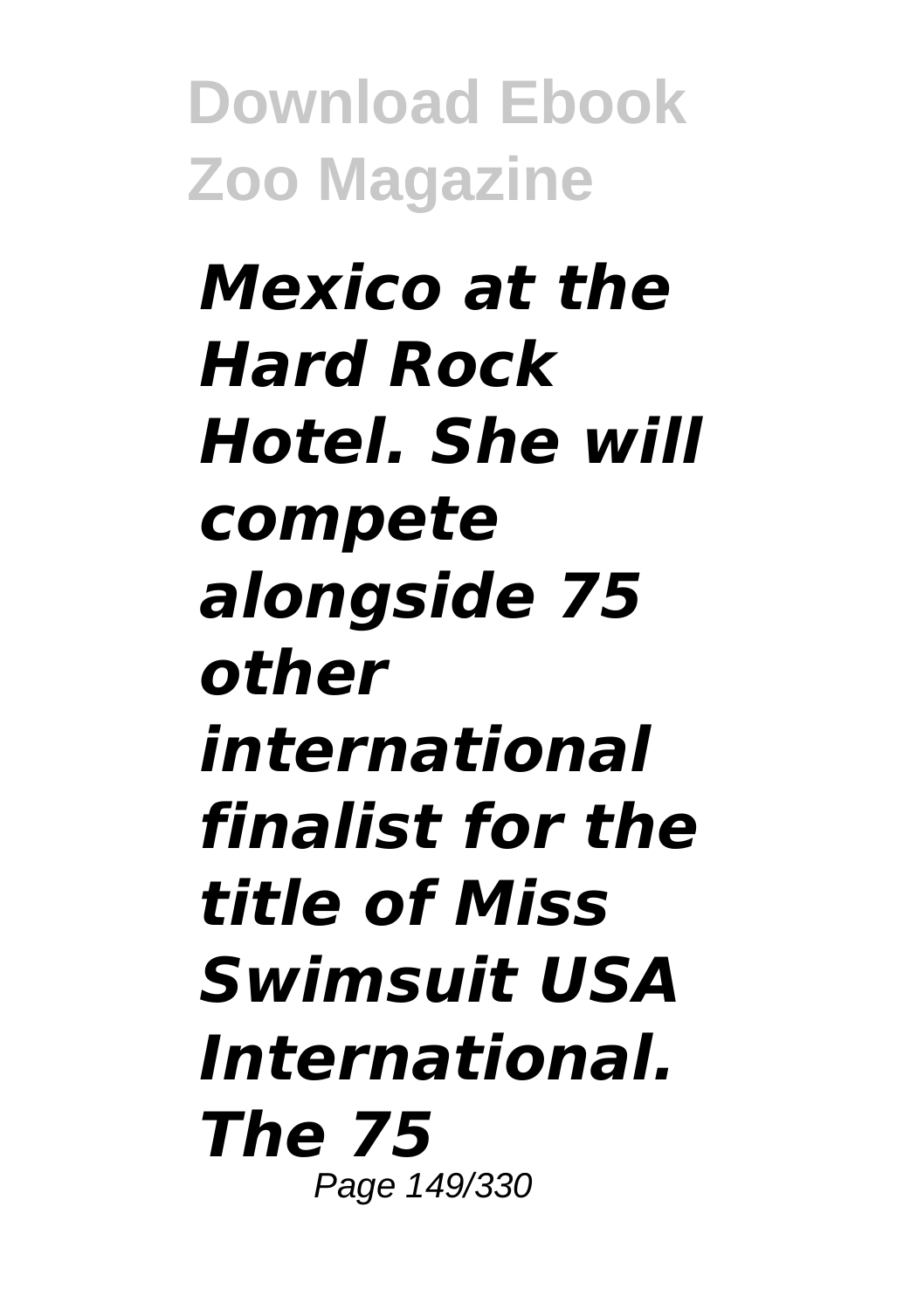*International Finalists will participate in a week filled with 'fun in the sun' excursions, such as swimming with the dolphins, ziplining, and* Page 150/330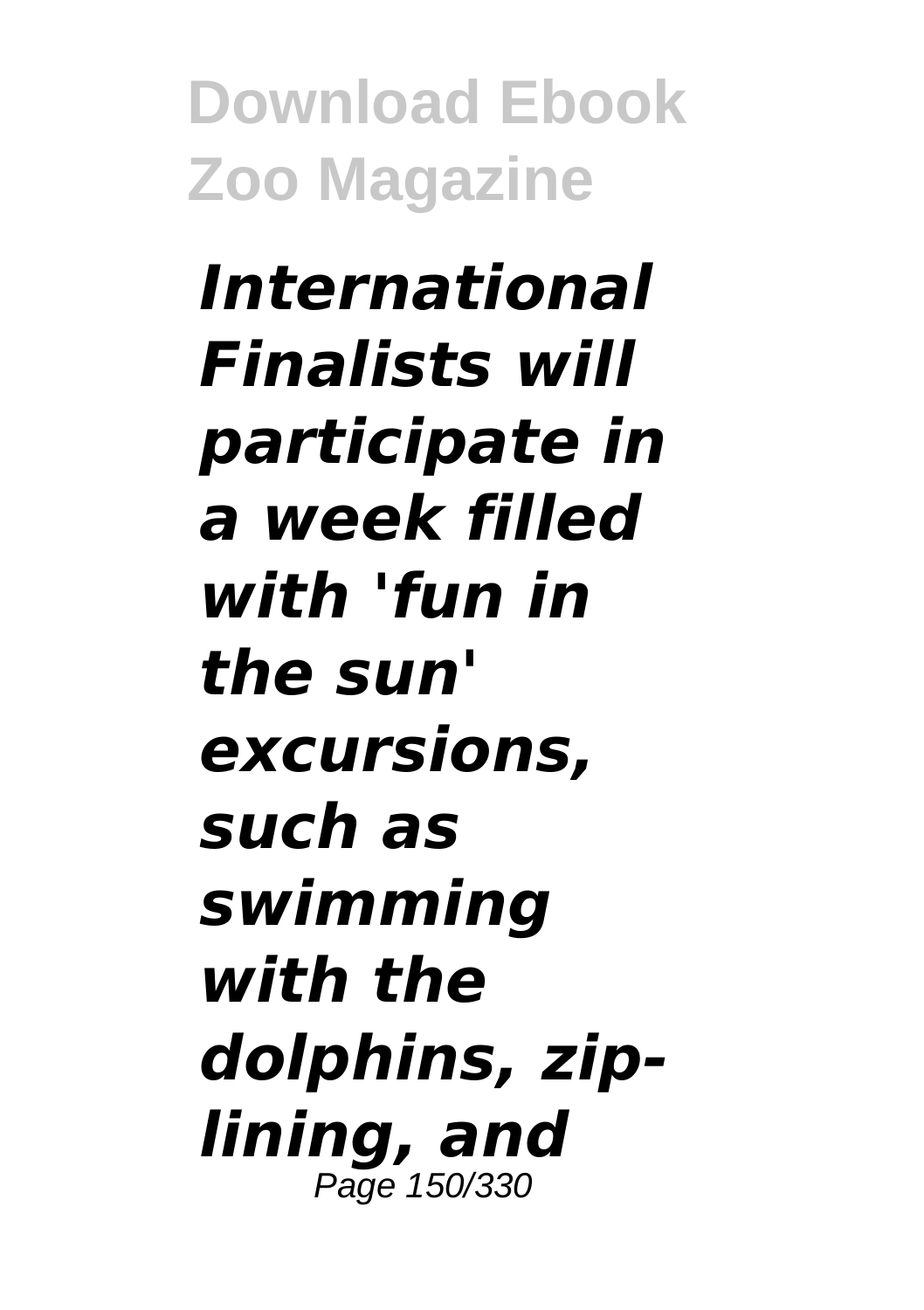#### *photo sessions with amazing top photographers from throughout the country. The International Finals is an ideal opportunity* Page 151/330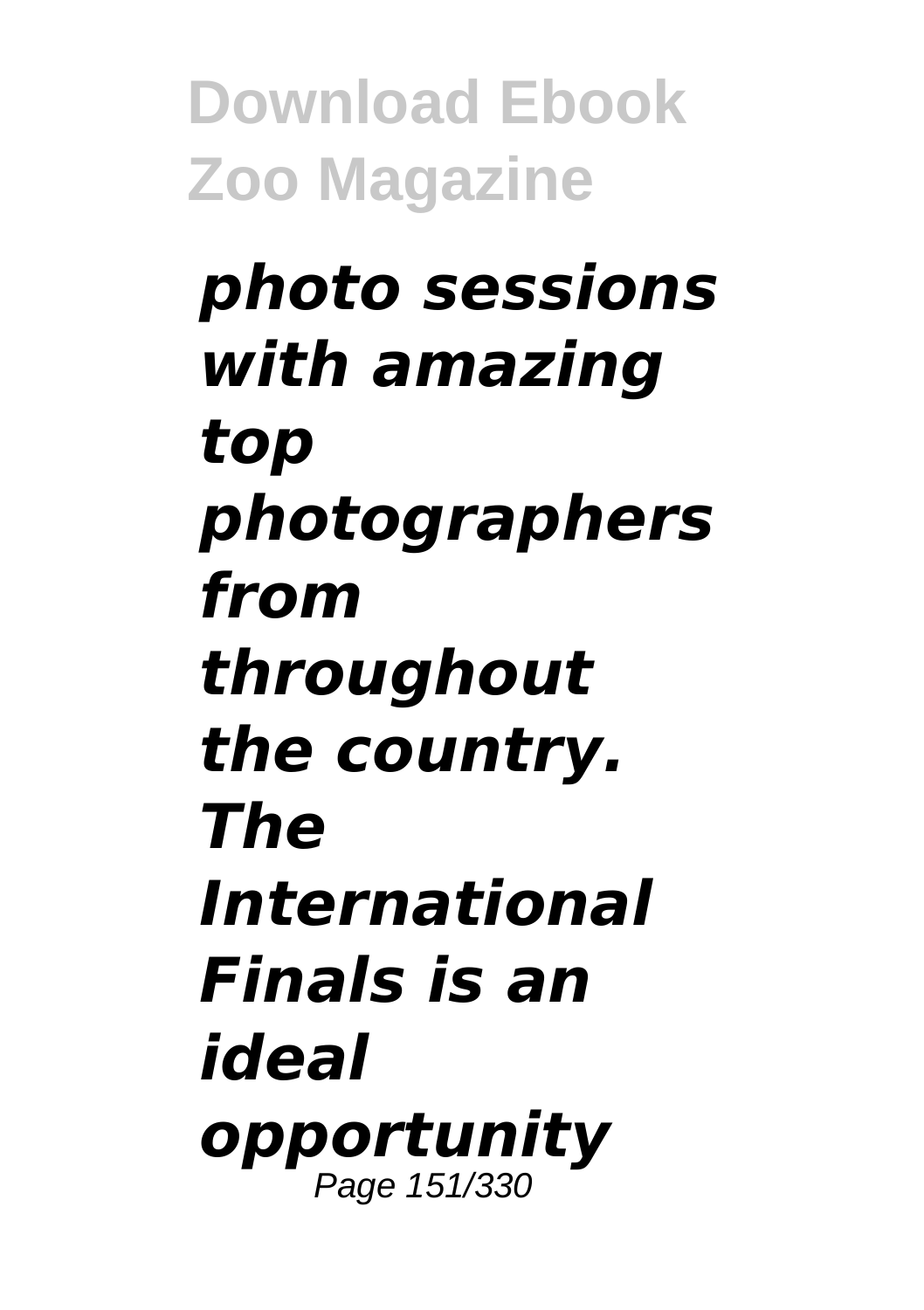*for models to enhance their modeling careers, network with other industry professionals and pursue a variety of modeling opportunities. Swimsuit USA* Page 152/330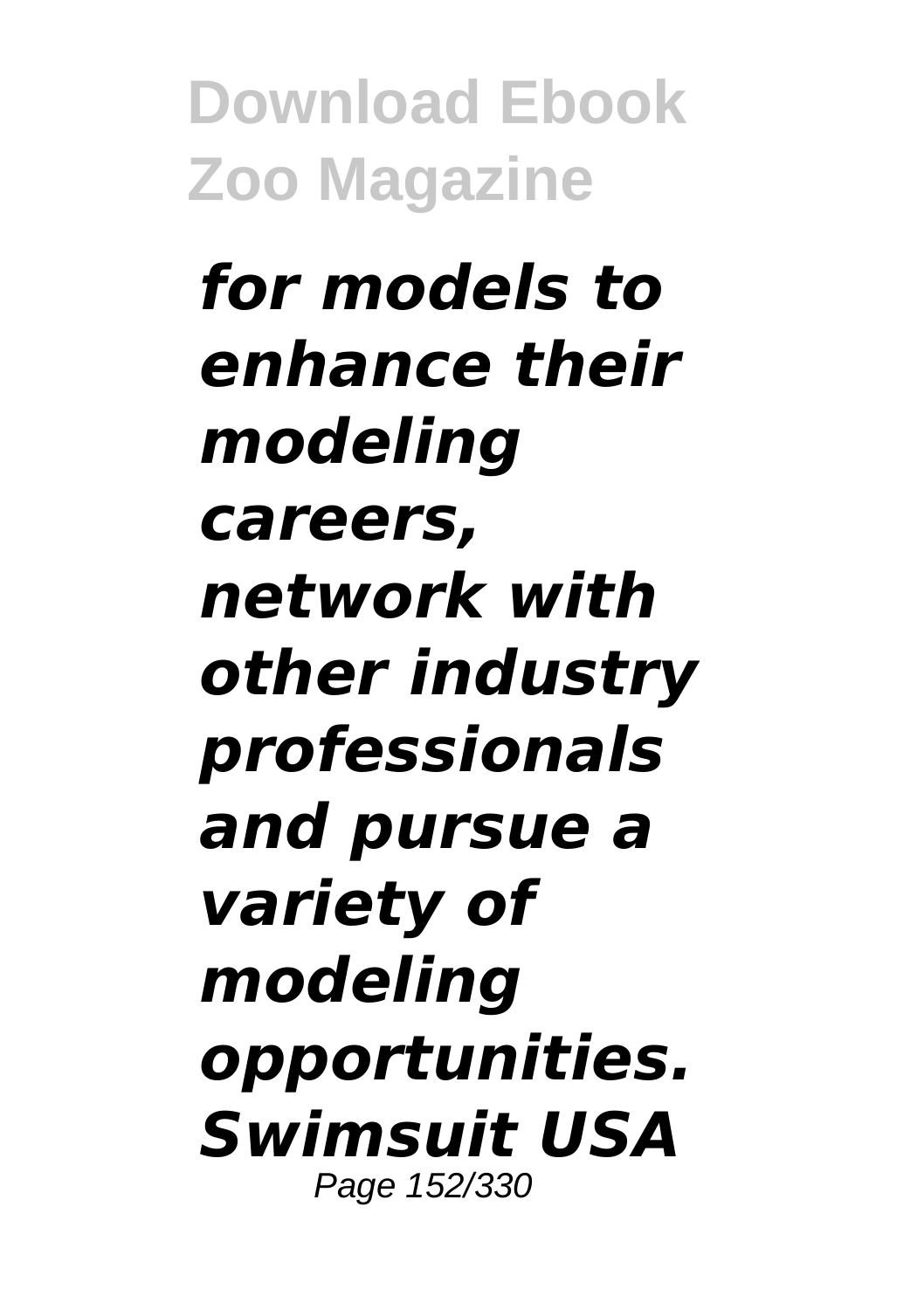*Magazine is a Glamour Swimsuit Magazine featuring Gorgeous Models from around the world. Similar in nature to Sports Illustrated* Page 153/330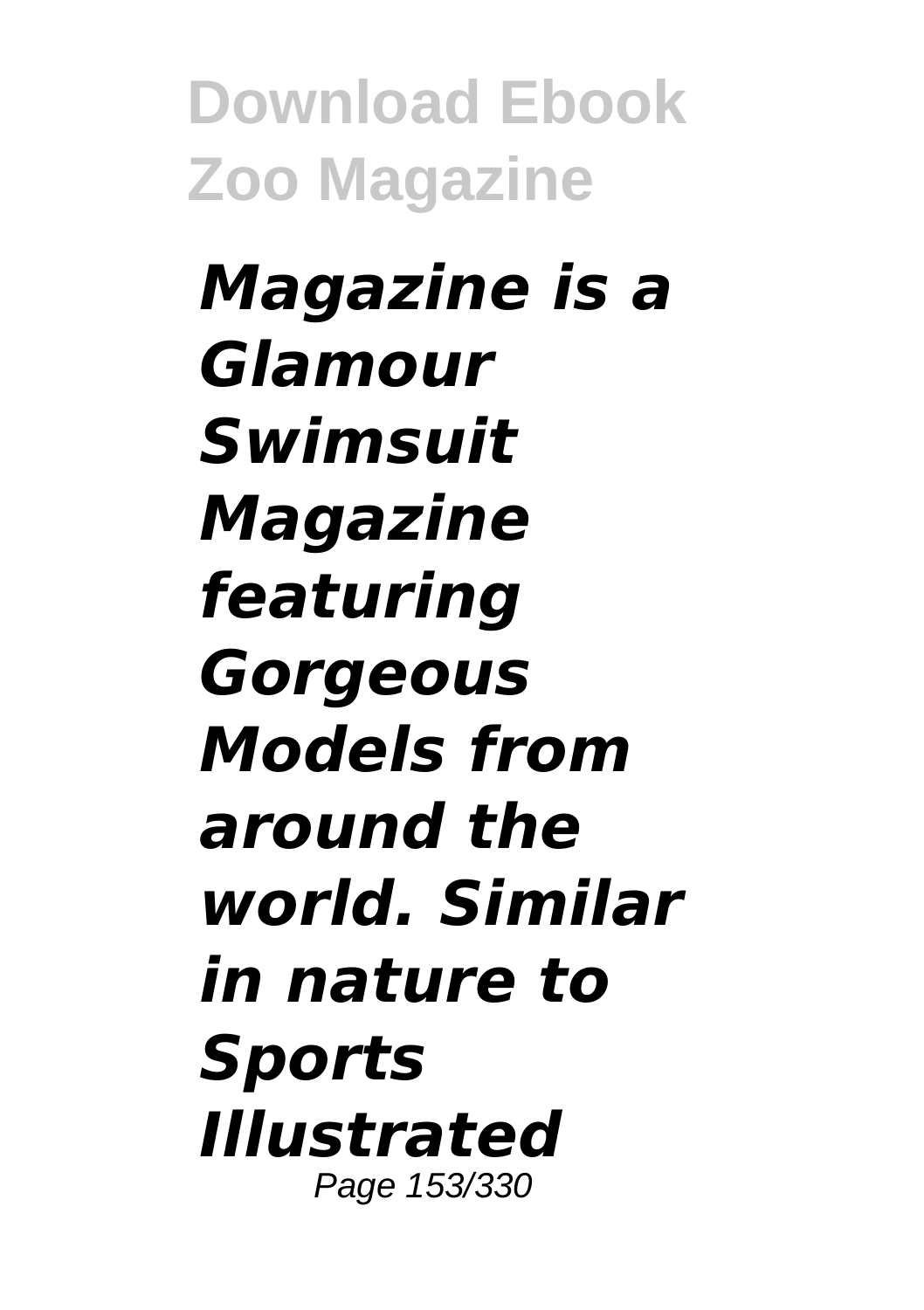*Swimsuit Issue. Shape Magazine, Body Magazine, Inside Sports, V Magazine, Lifestyle Magazine, Bikini Magazine, FHM* Page 154/330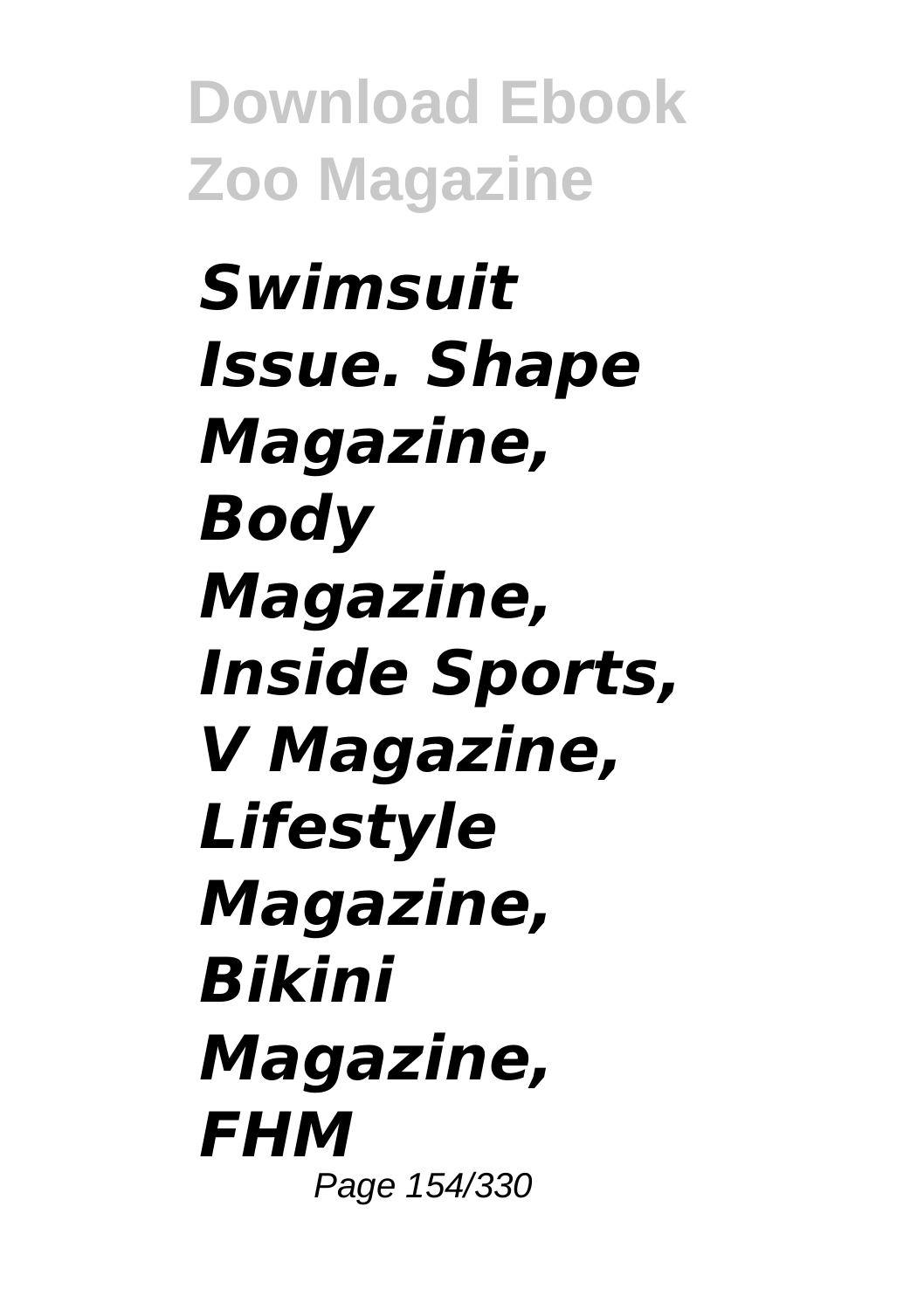*Magazine, Maxim Magazine. We are proud to work with leading Hotels, swimsuit and bikini brands Our top photographers include. Greg* Page 155/330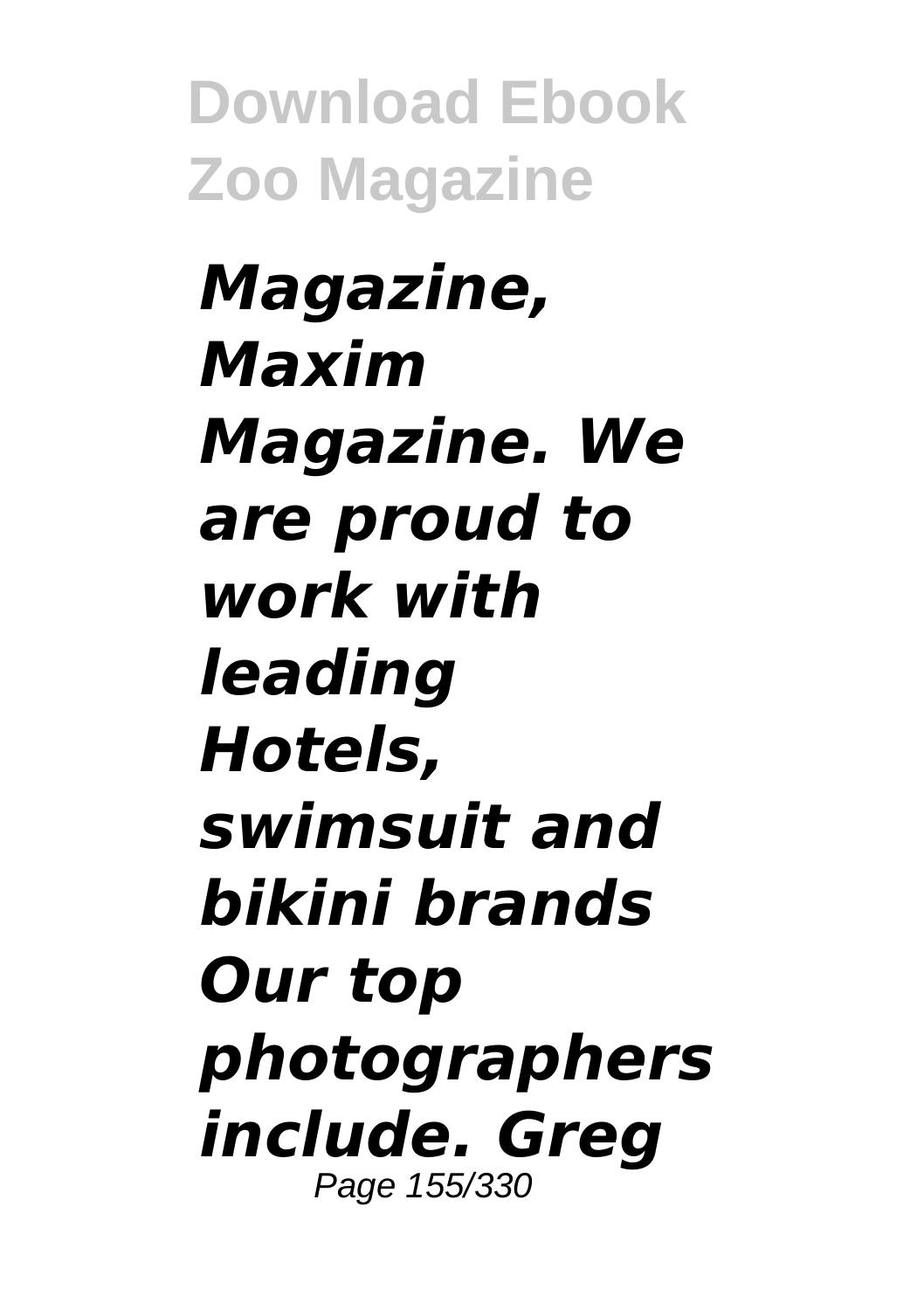*Woodson, Gordon Lam, Visual Poison, Doug Carter and many more. Our Models have also been featured in Muscle & Fitness, Zoo Magazine, The* Page 156/330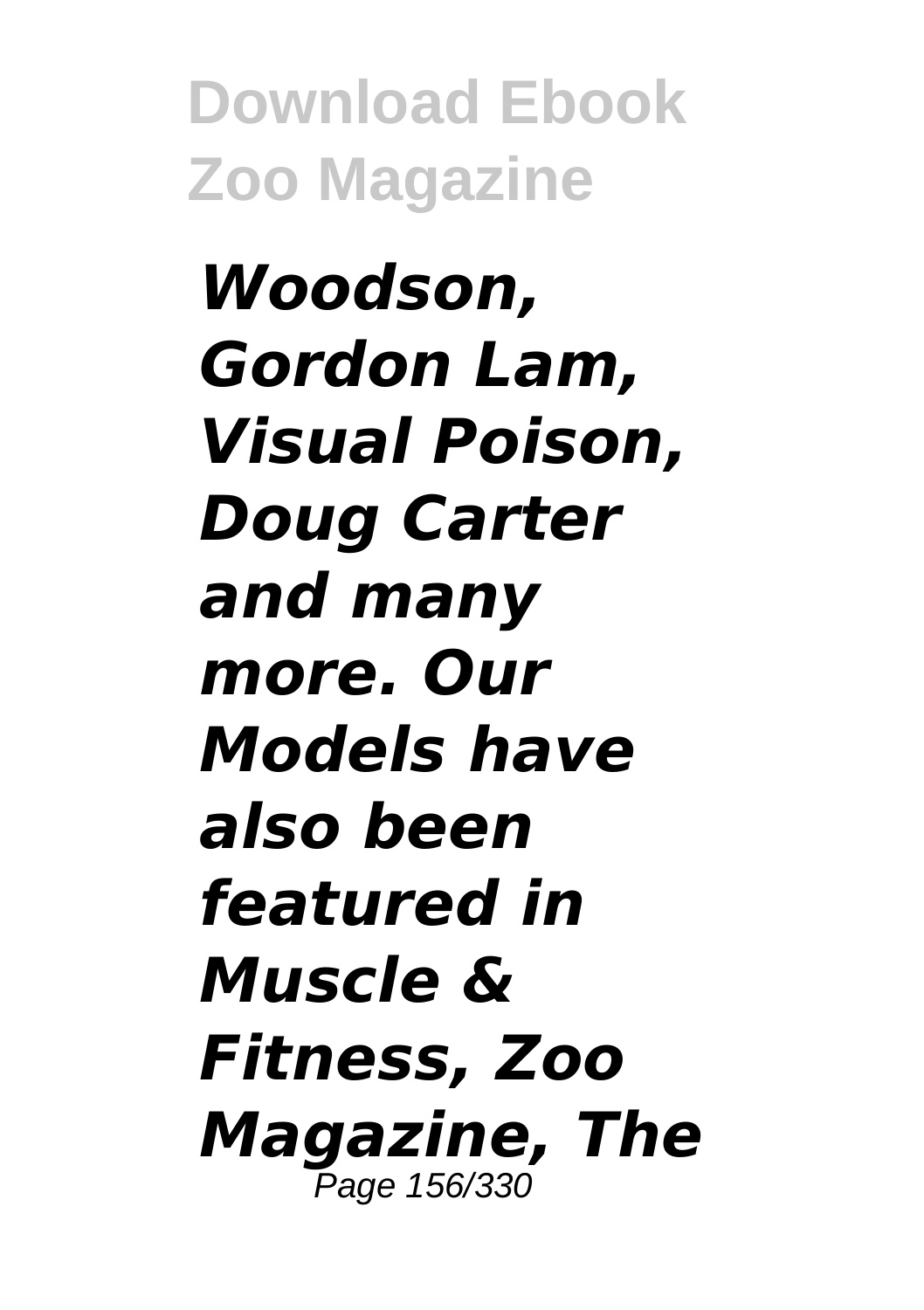*Blur Magazine, Vanquish Magazine, Chulo Magazine, Bikini Team, Kandy Magazine. Swimsuit USA Magazine – Issue 45 – Lara Zafir* Page 157/330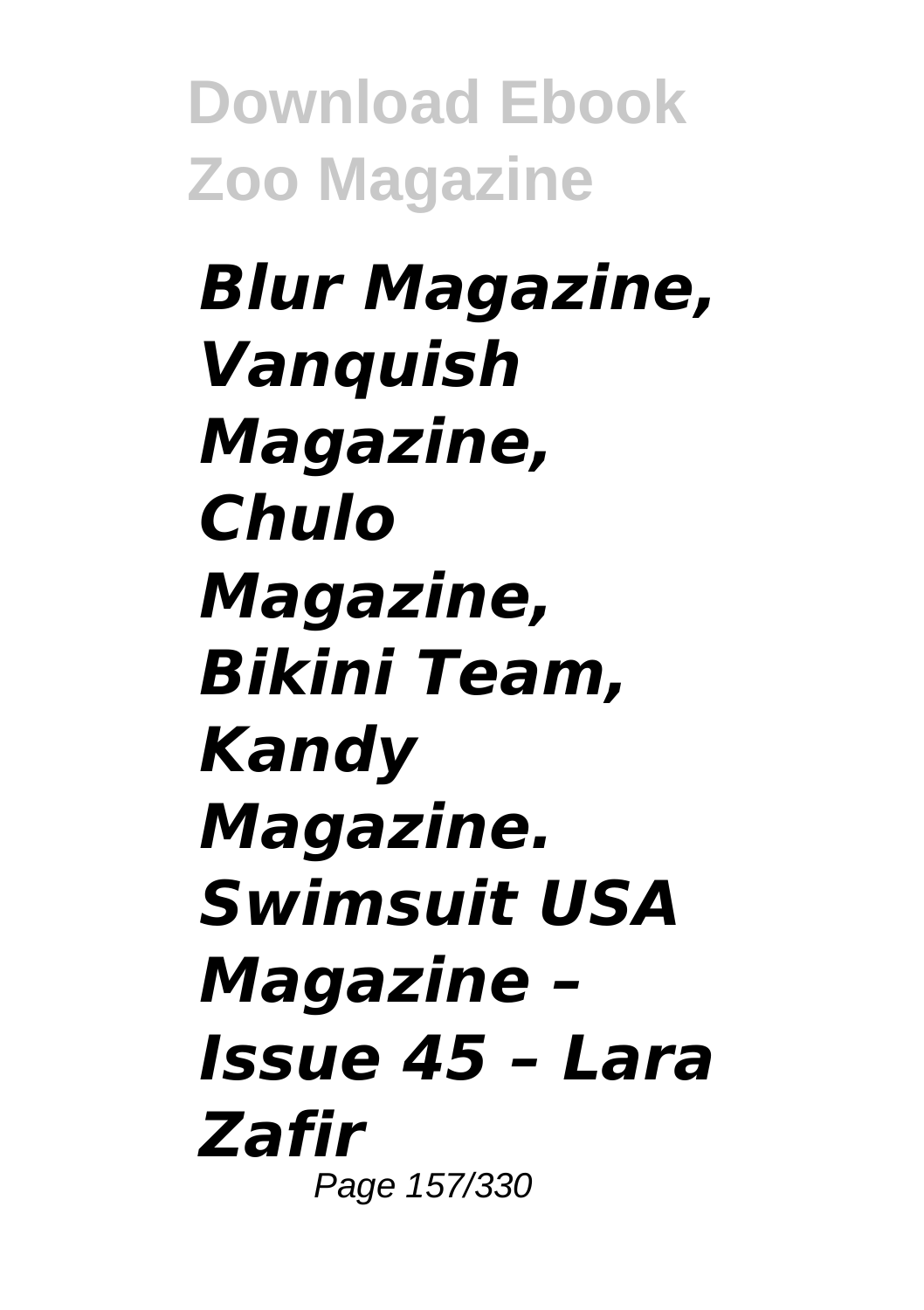*Swimsuit USA Magazine – Part 10 – Melissa Garcia Swimsuit USA Magazine – Part 1 – Courtney Newman Swimsuit USA Magazine – Issue 47 –* Page 158/330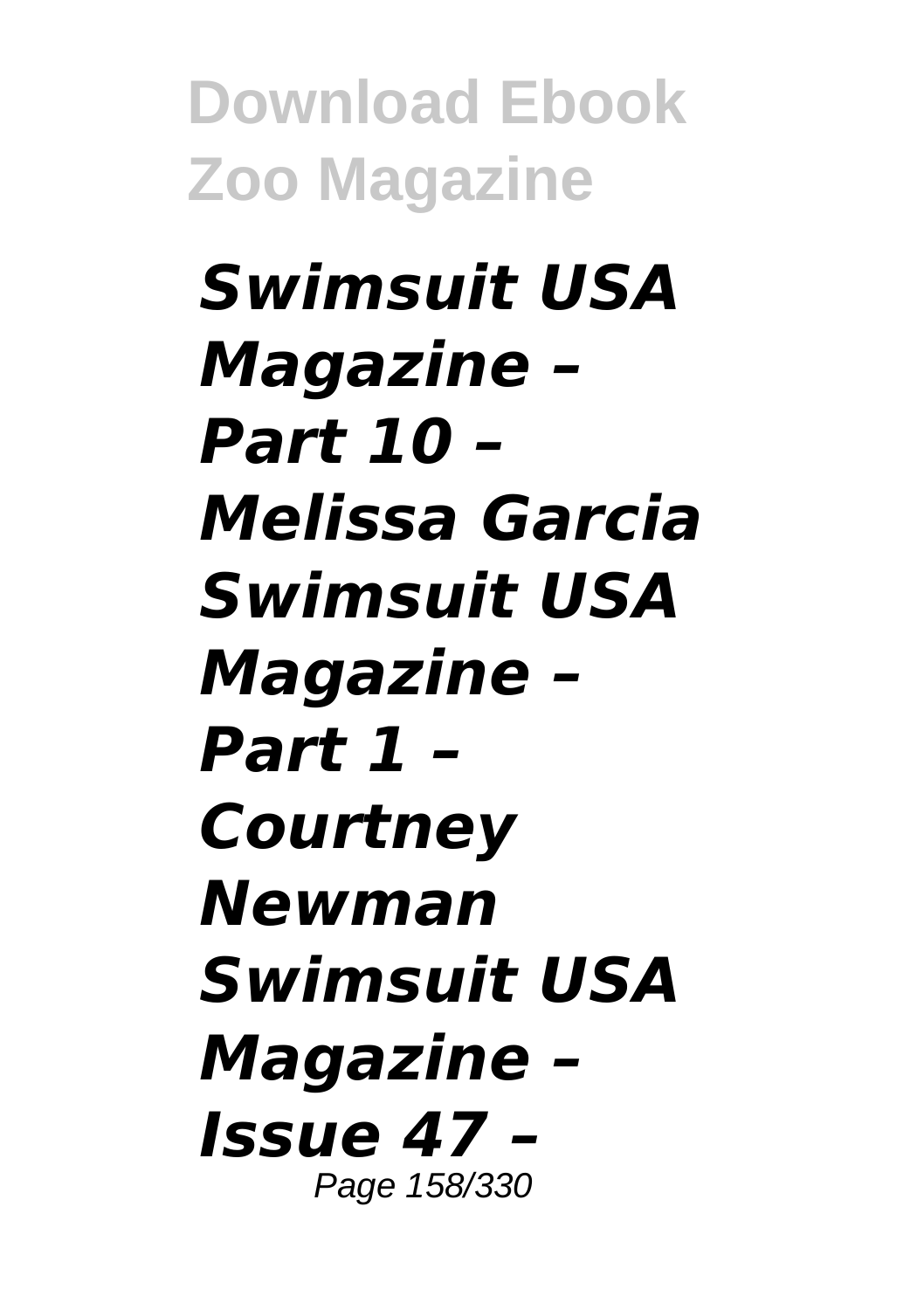*Alliyah Becerra Zoo Book of Laughs* Swimsuit USA Magazine – Issue 42 – AJ Slaughter Models: AJ Slaughte Alliyah Becerra, Amberly Williams, Amber Stuckey, Ana Hablinski, Anniva Carvalho, Anya Page 159/330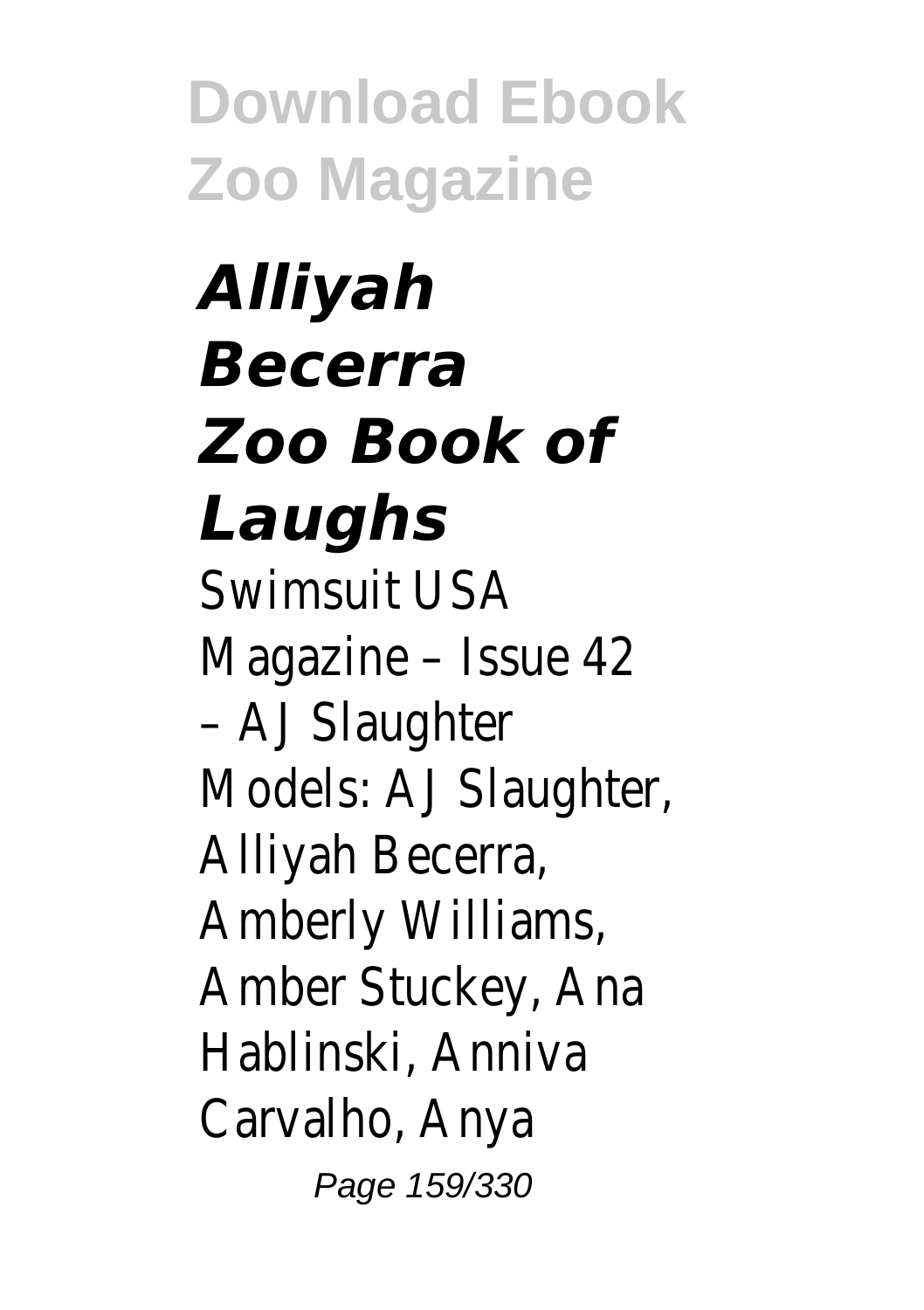Gavin, Ashley Campos, Ashley Vela Ashlyn Sharp, Photographer: Gordon Lam Swimsu USA Magazine Beautiful Women Who Represent a Healthy Lifestyle. W help models expand their careers and bring exciting model search events to venues and exotic Page 160/330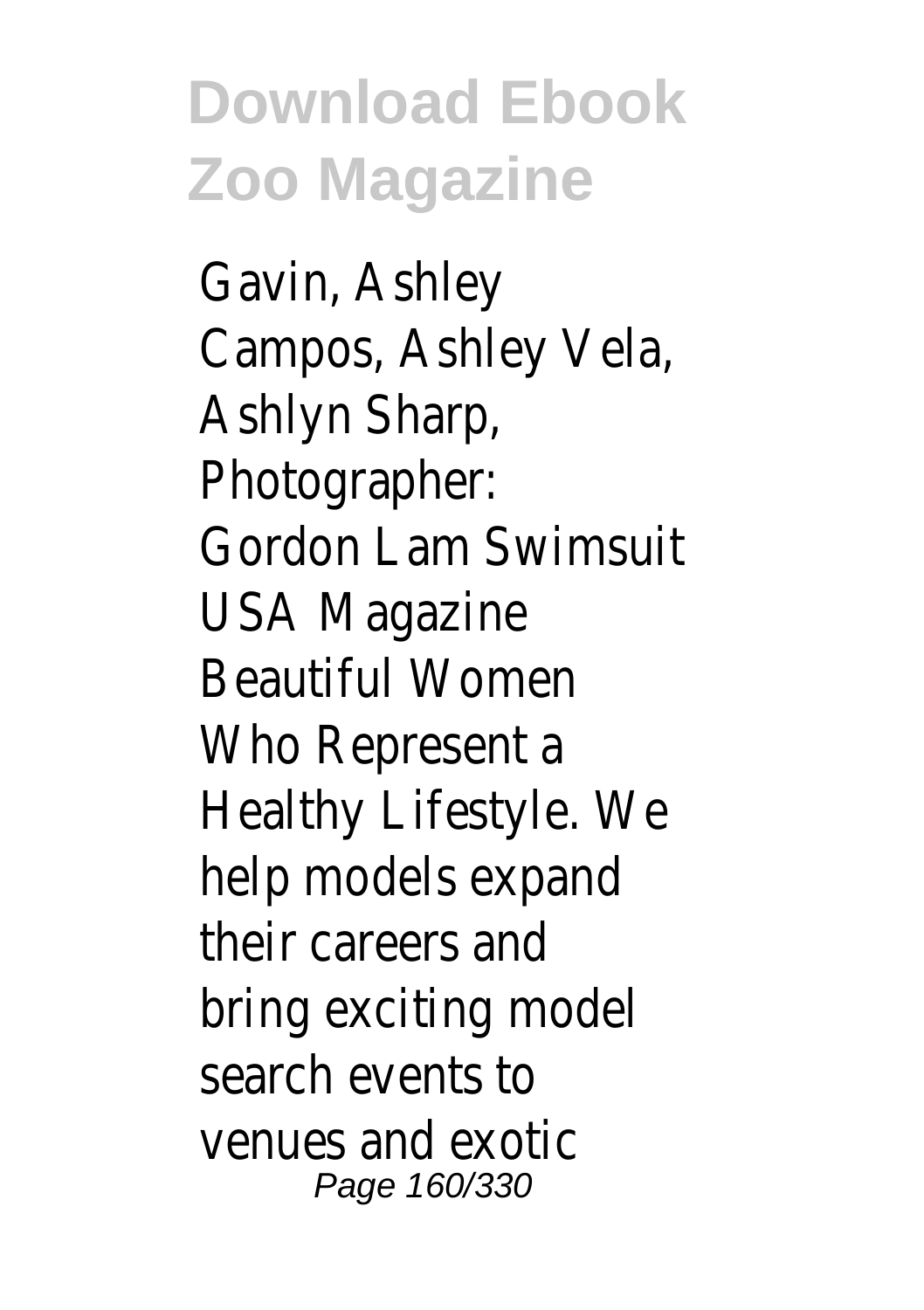locations around th world. All contestar participating in loca preliminary events \ compete in both fashion attire (cock dress) and swimwe Top placing contestants will receive cash & prize and the preliminary competition winning contestant will rece an all-expense paid Page 161/330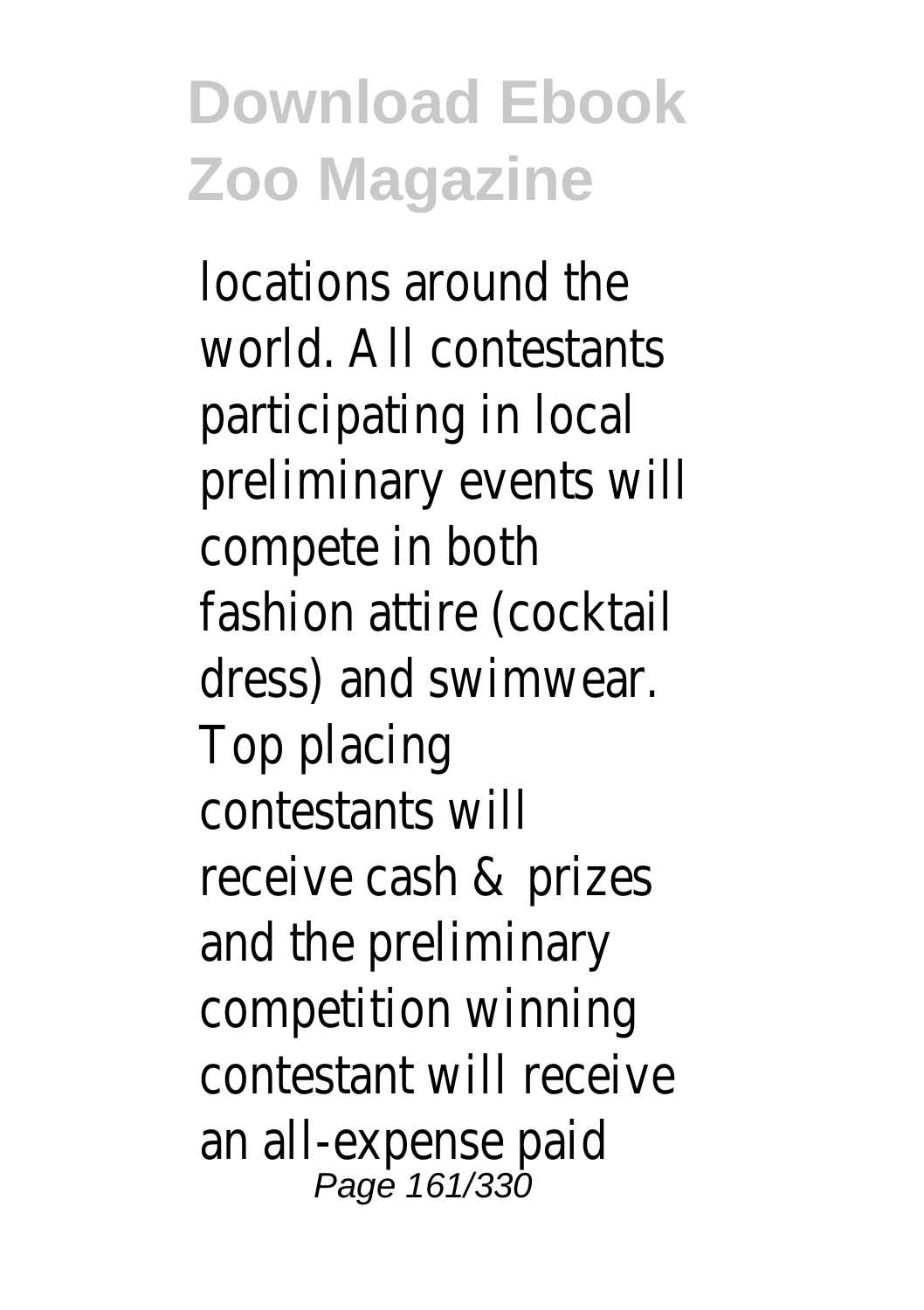trip to the Swimsui USA International Finals in beautiful Riviera Maya, Mexic at the Hard Rock Hotel. She will compete alongside other international finalist for the title Miss Swimsuit USA International. The 7 International Finalist will participate in a week filled with 'fu Page 162/330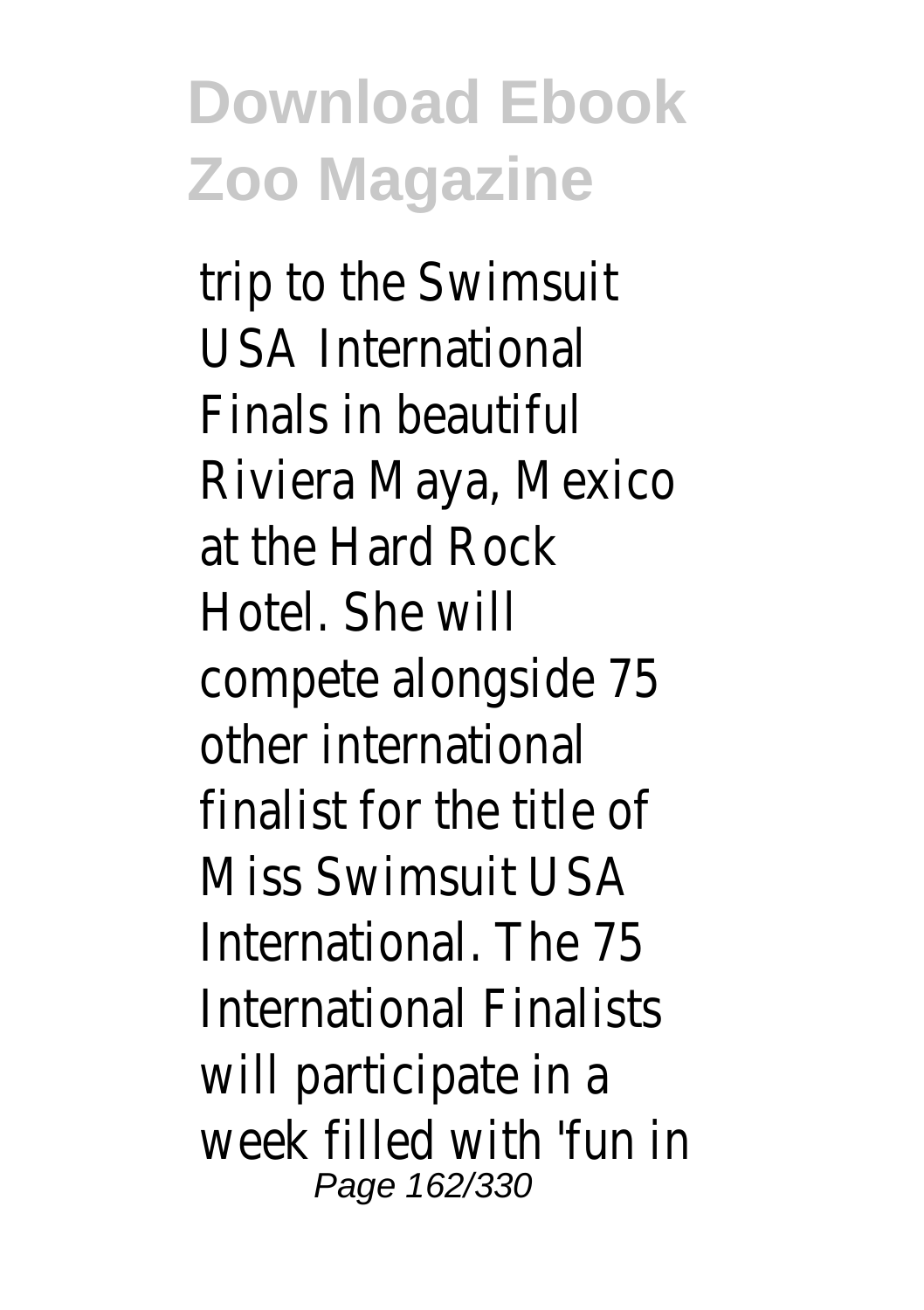the sun' excursions, such as swimming with the dolphins,  $z$ lining, and photo sessions with amazing top photographers from throughout the country. The International Finals an ideal opportunity for models to enhance their modeling careers, network w Page 163/330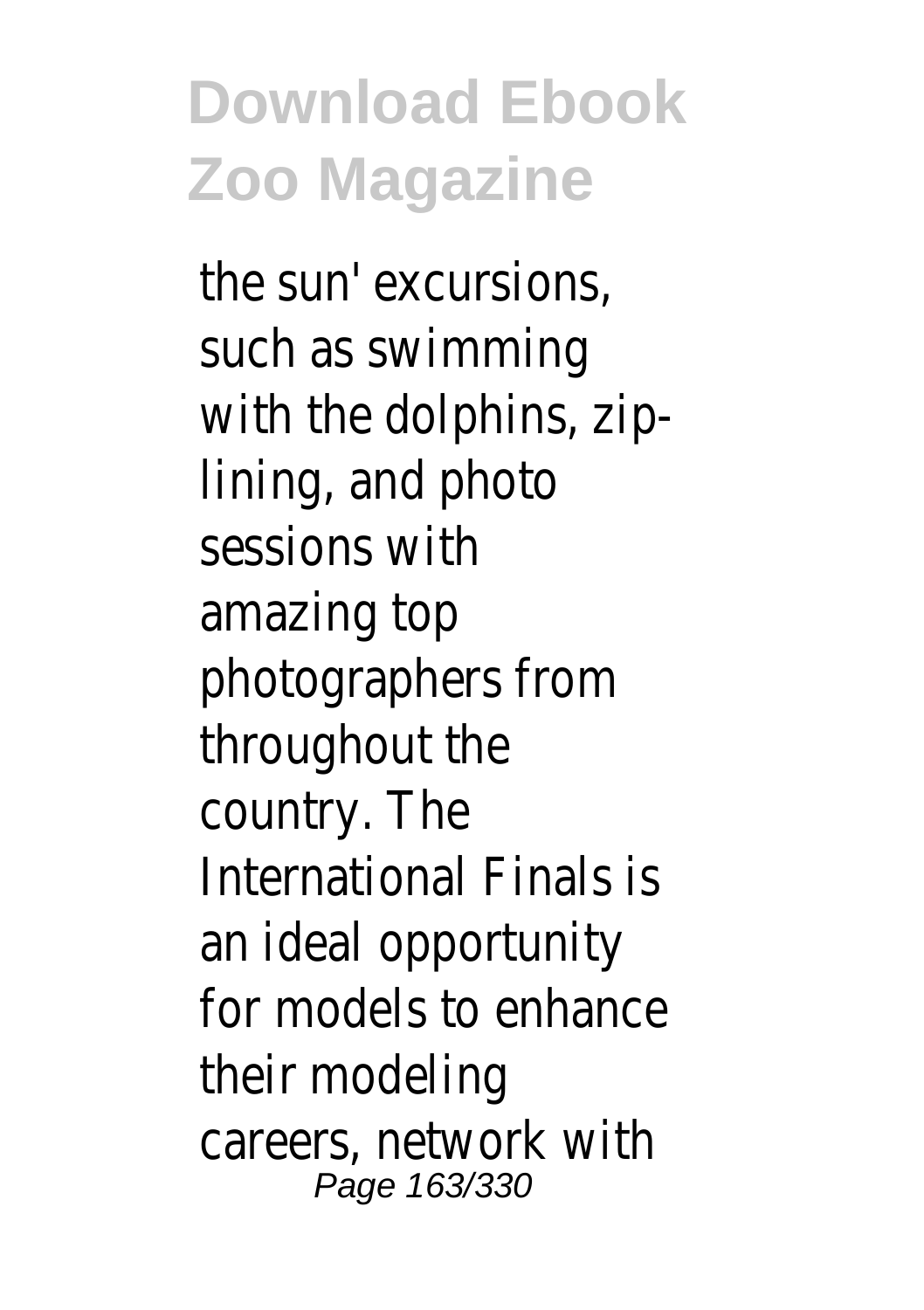other industry professionals and pursue a variety of modeling opportunities. Swimsuit USA Magazine is a Glamour Swimsuit Magazine featuring Gorgeous Models from around the world. Similar in nature to Sports Illustrated Swimsuit Page 164/330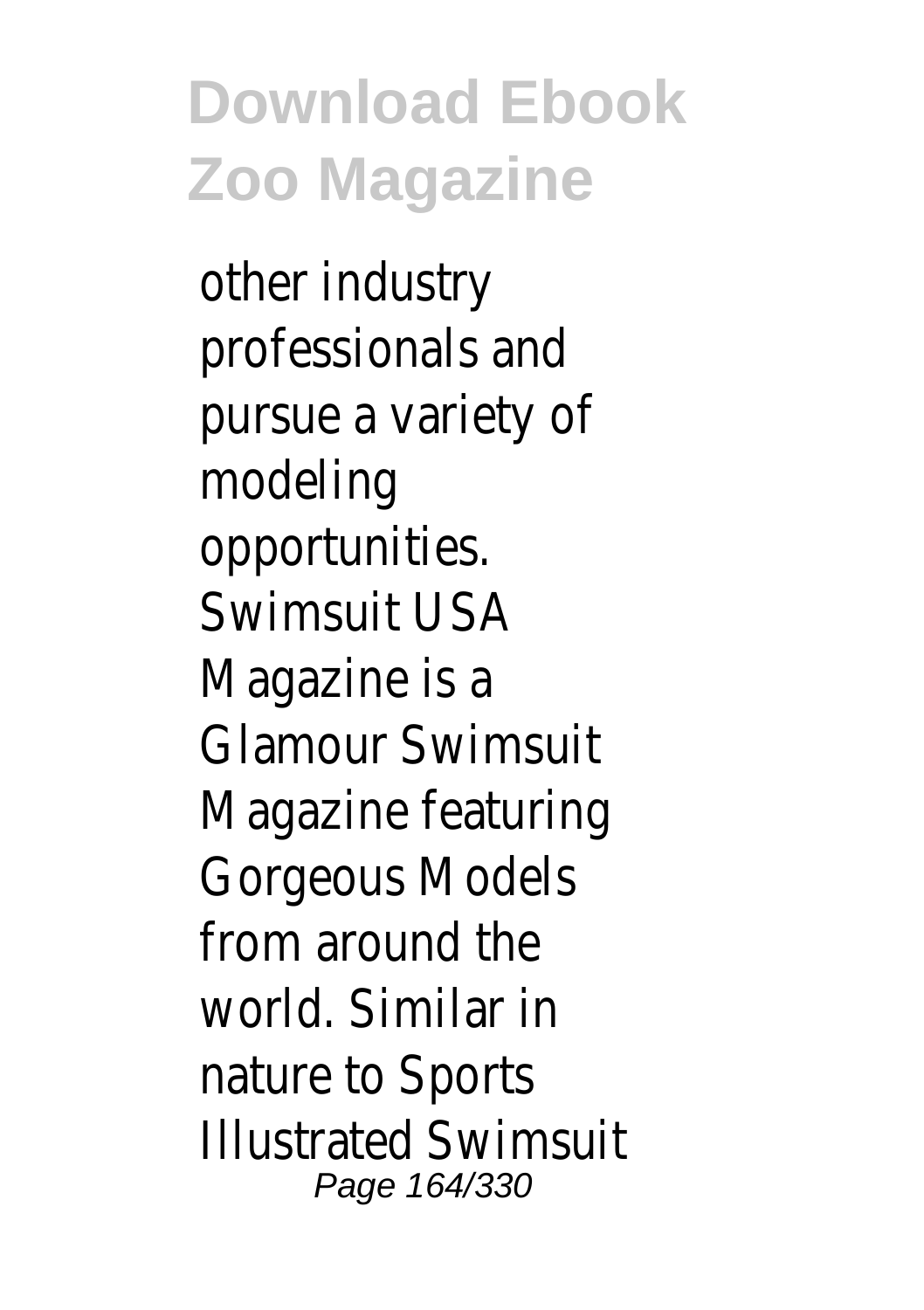Issue. Shape Magazine, Body Magazine, Inside Sports, V Magazine, Lifestyle Magazine, Bikini Magazine, FHM Magazine, Maxim Magazine. We are proud to work with leading Hotels, swimsuit and bikini brands Our top photographers include. Greg Page 165/330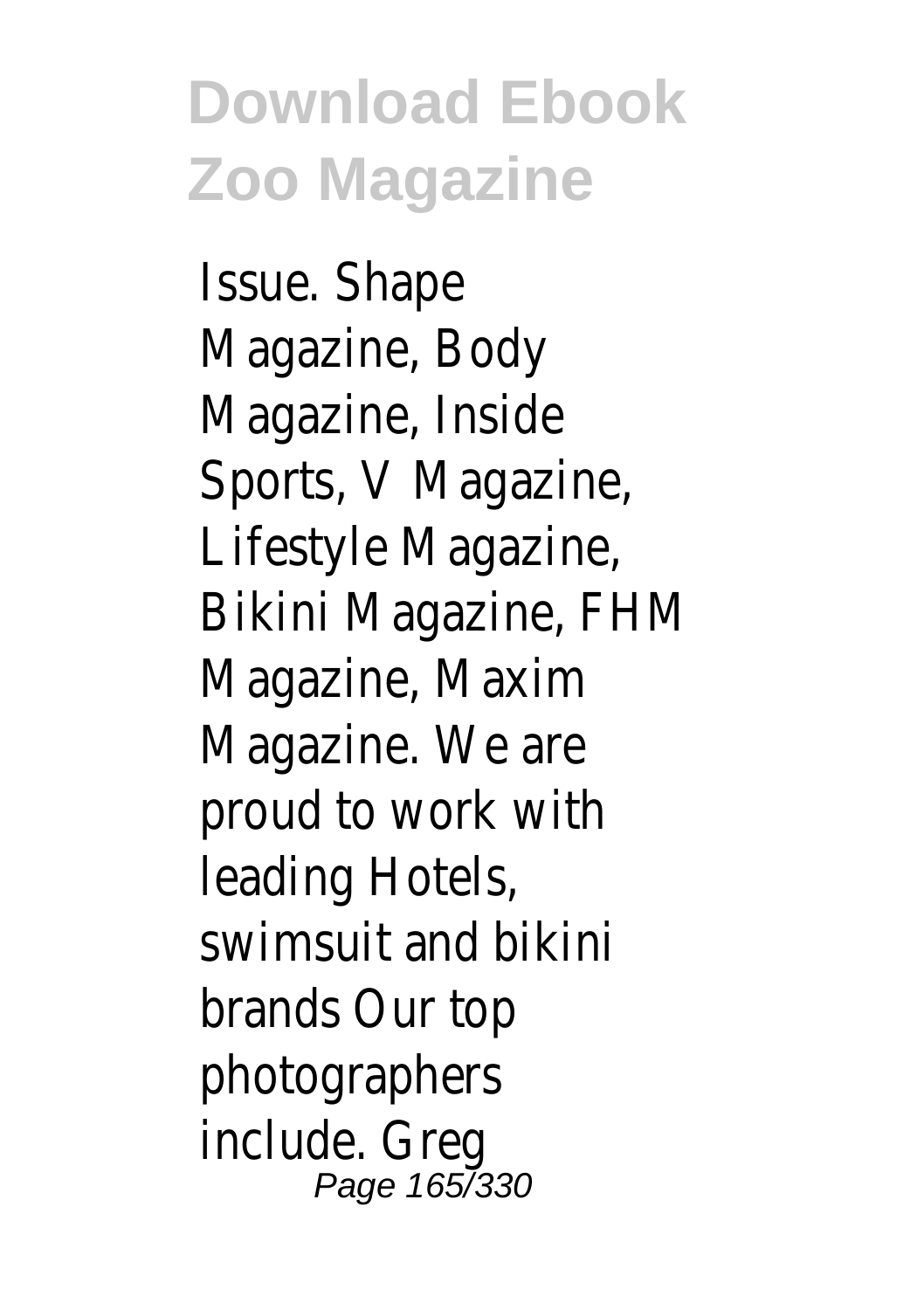Woodson, Gordon Lam, Visual Poison, Doug Carter and many more. Our Models have also been featured in Muscle & Fitness, 2 Magazine, The Blur Magazine, Vanquish Magazine, Chulo Magazine, Bikini Team, Kandy Magazine. Swimsuit USA Page 166/330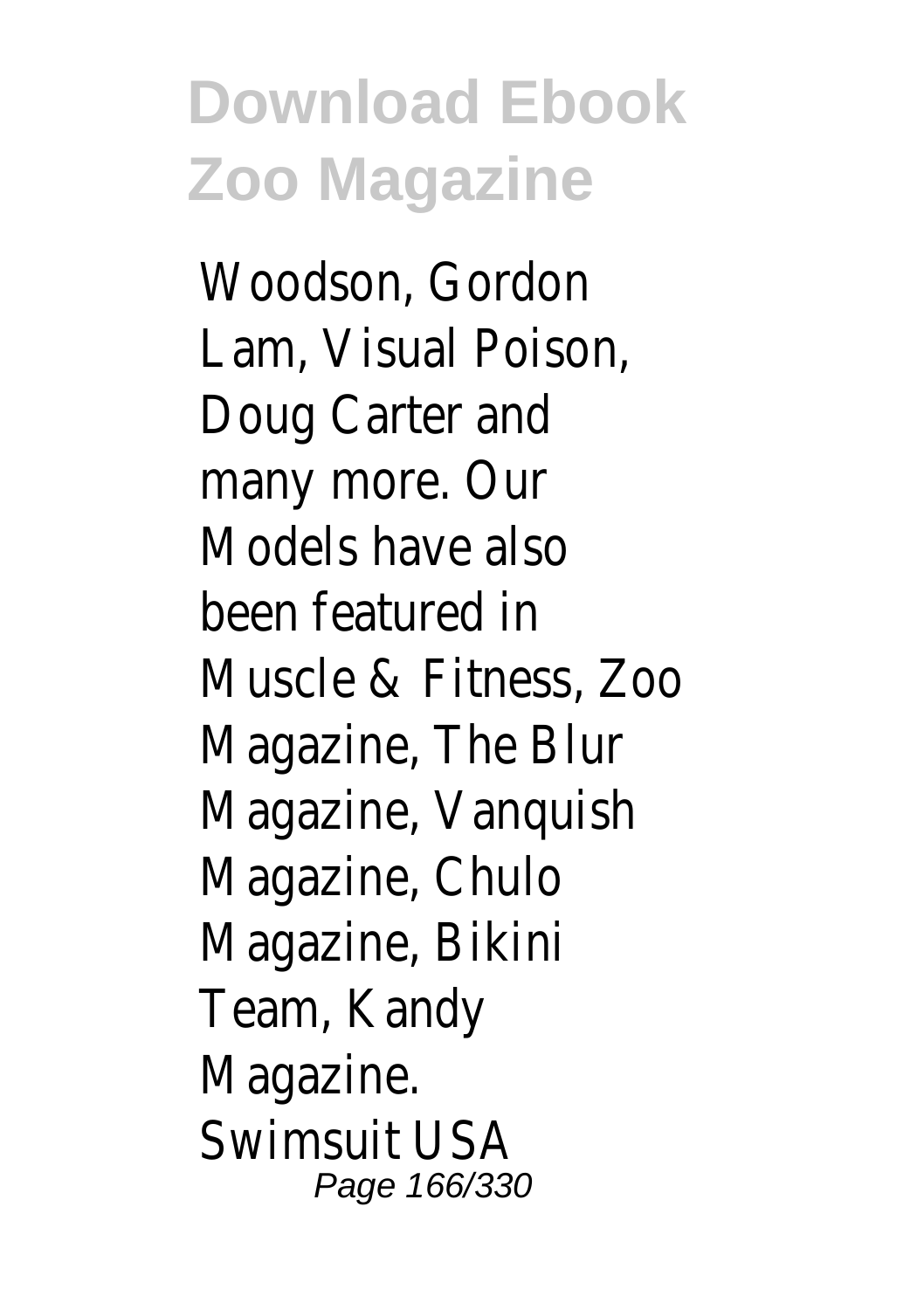Magazine – Part 11 – Monika Majgier-Sztabnik Models: Kendal O'Reilly, Kim Cote-Tremblay, Lady Cervantes, Luna Beasley, Meagan Schwaner, Melissa Garcia, Monika Majgier-Sztabnik, Photographer: Gordon Lam, Swimsuit USA Magazine Beautiful Page 167/330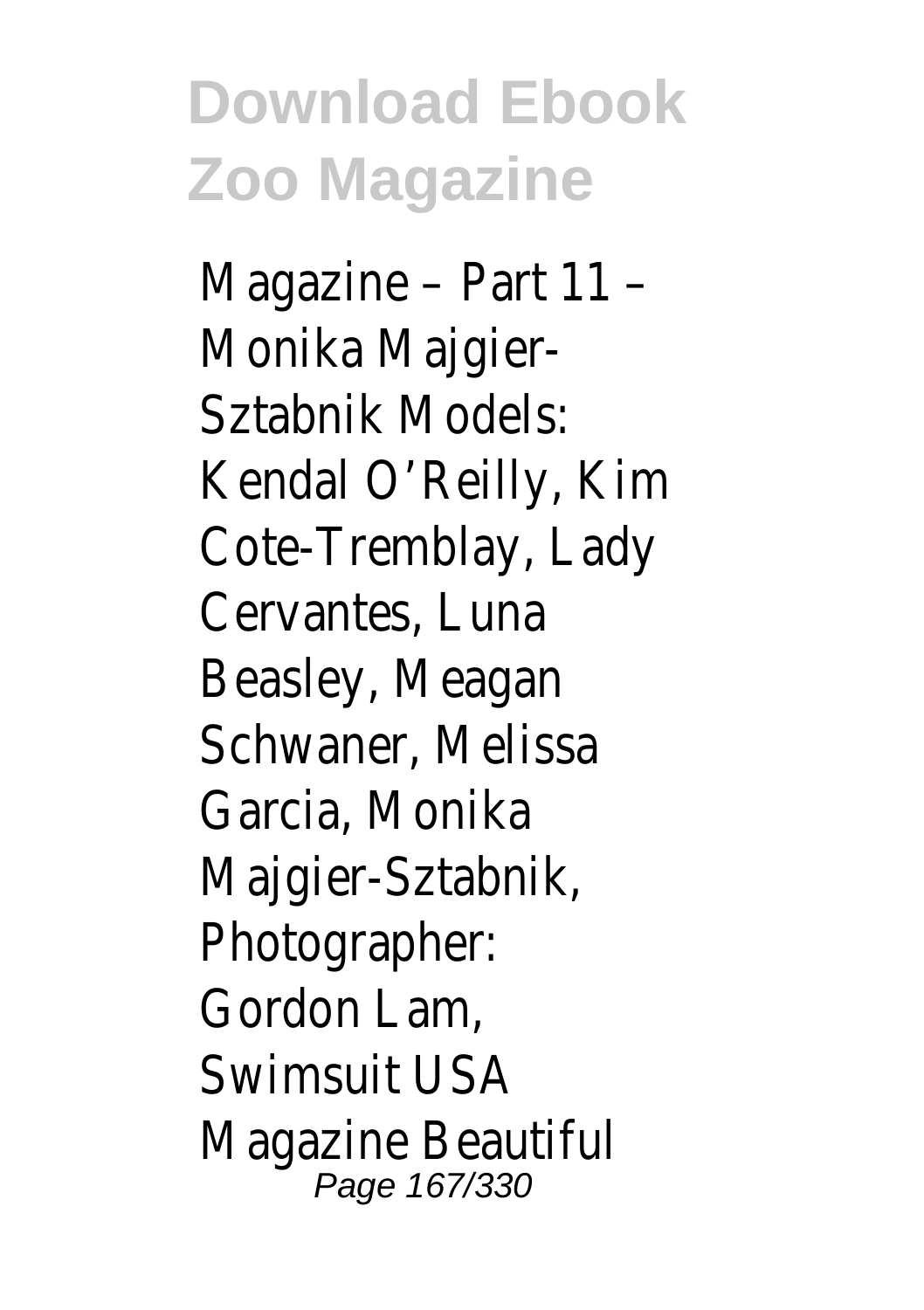Women Who Represent a Healthy Lifestyle. We help models expand their careers and bring exciting model sear events to venues a exotic locations around the world. A contestants participating in local preliminary events \ compete in both fashion attire (cock Page 168/330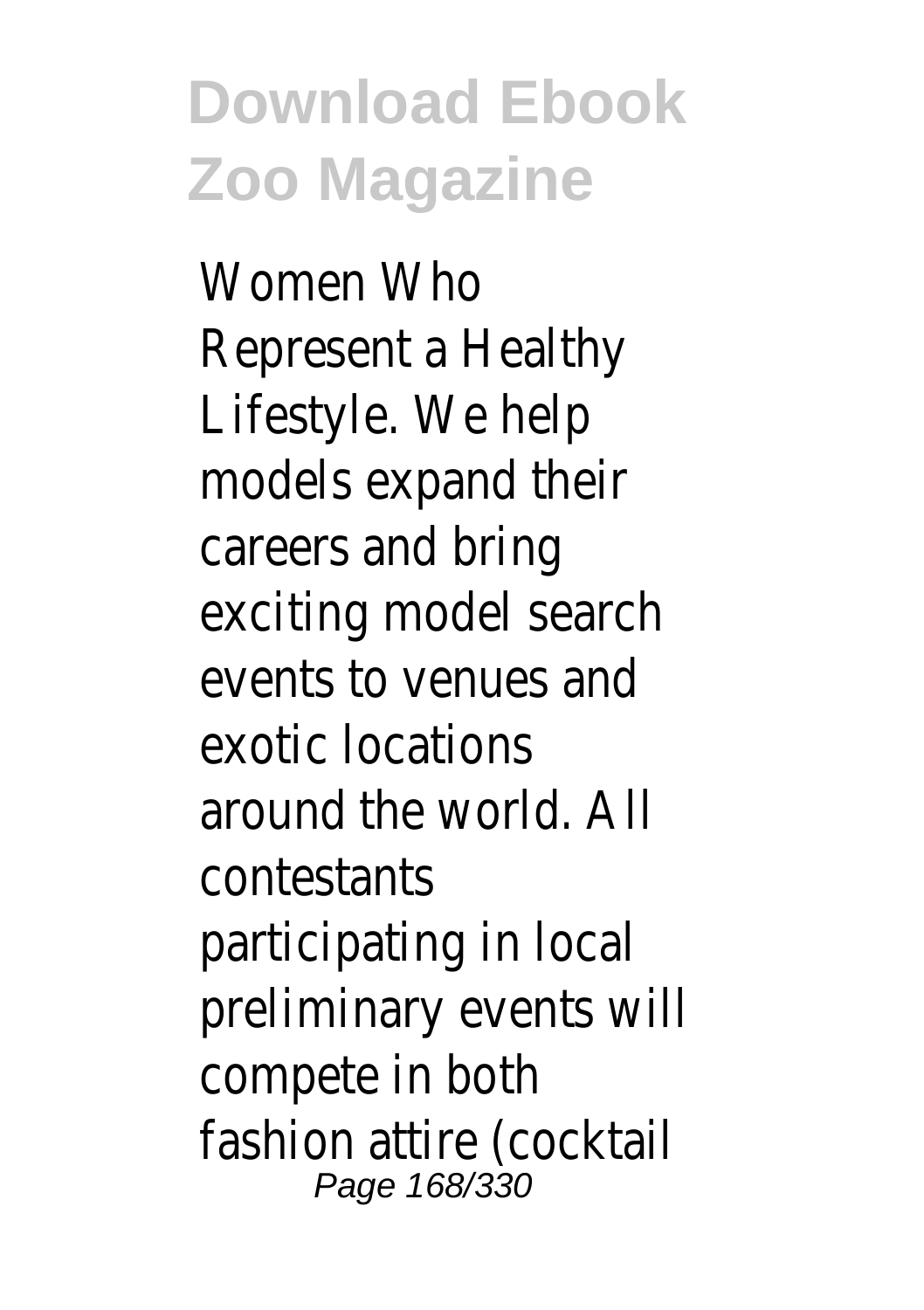dress) and swimwe Top placing contestants will receive cash & prize and the preliminary competition winning contestant will rece an all-expense paid trip to the Swimsui USA International Finals in beautiful Riviera Maya, Mexic at the Hard Rock Hotel. She will Page 169/330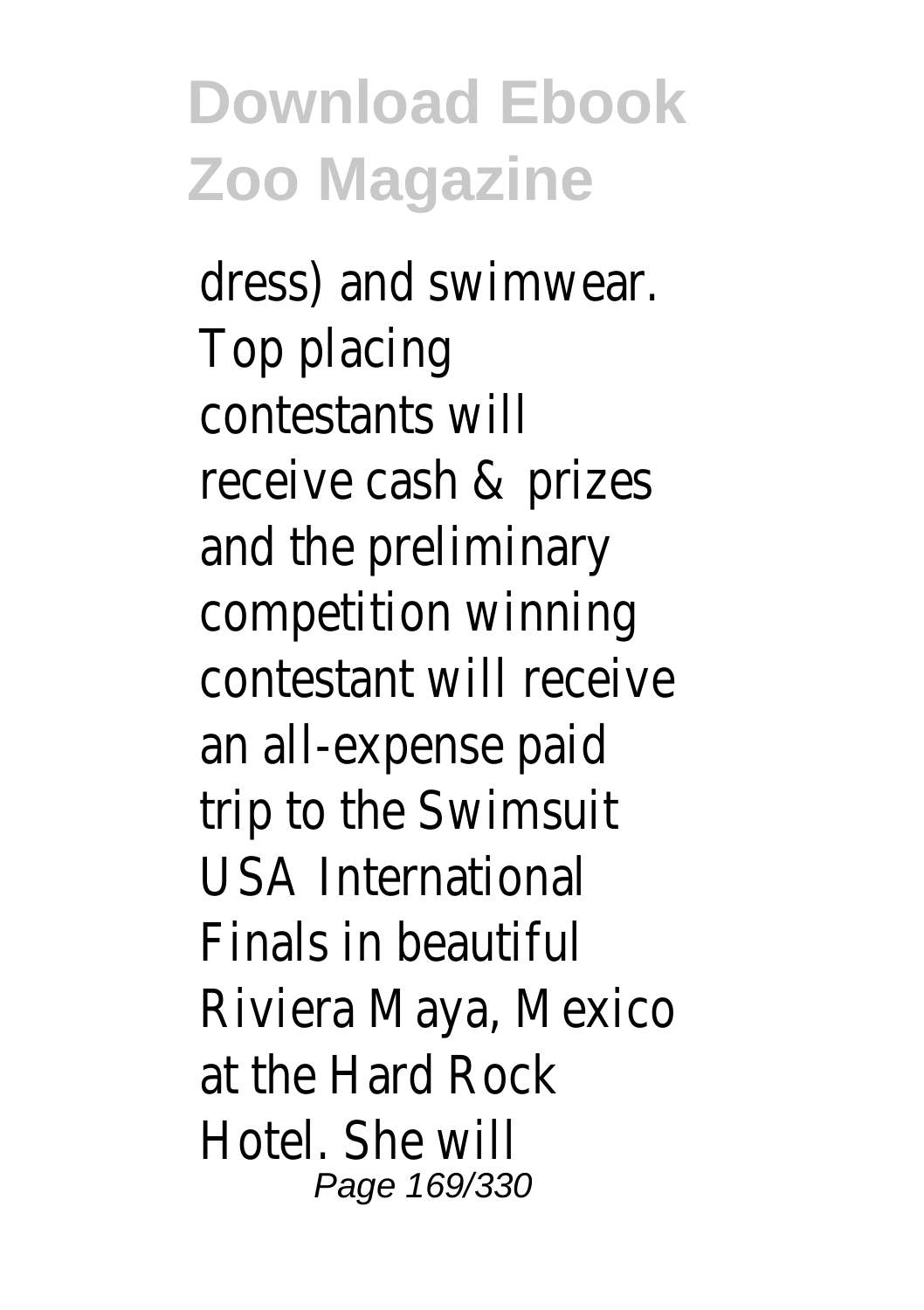compete alongside other international finalist for the title Miss Swimsuit USA International. The 7 International Finalist will participate in a week filled with 'fu the sun' excursions, such as swimming with the dolphins,  $z$ lining, and photo sessions with amazing top Page 170/330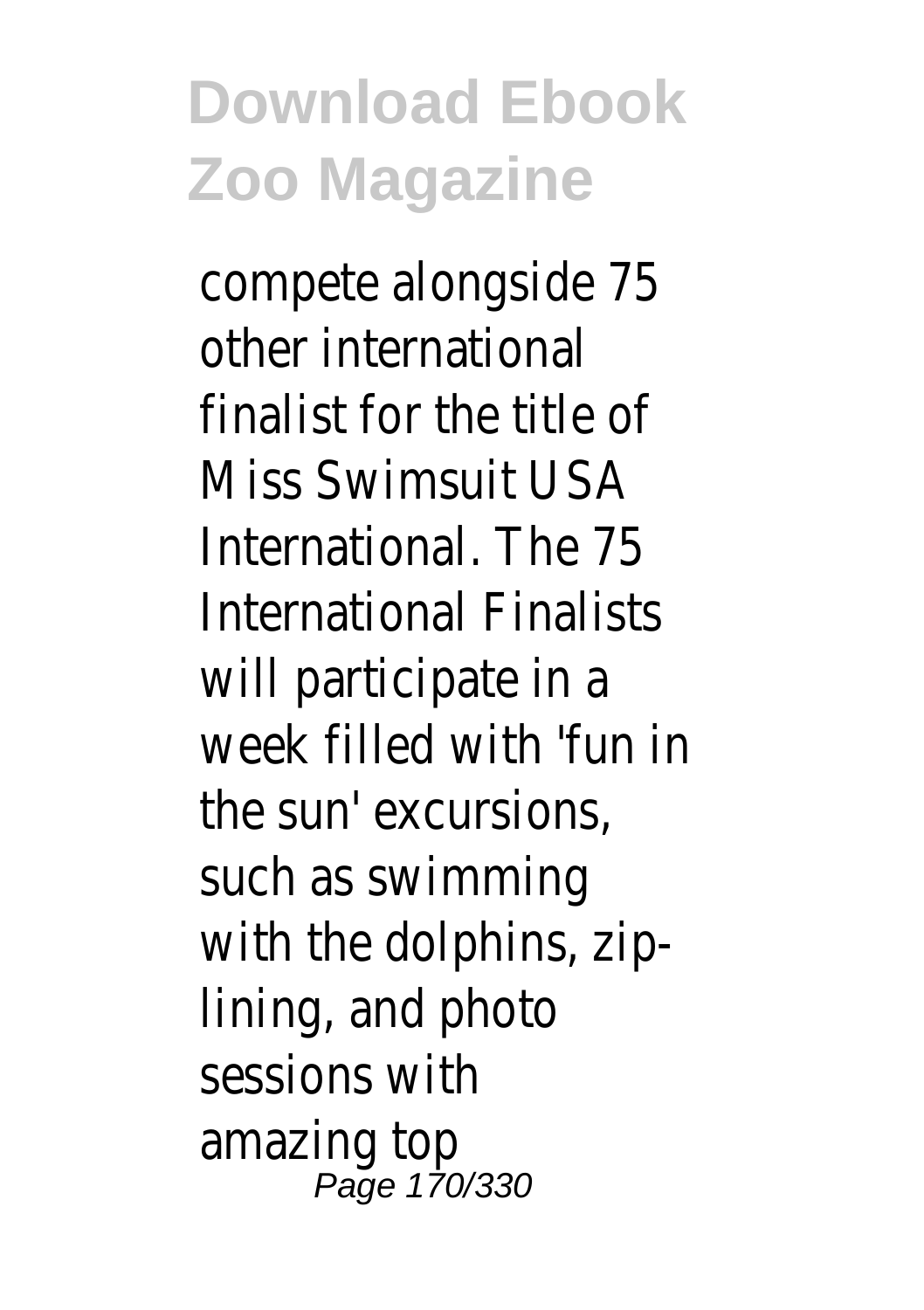photographers from throughout the country. The International Finals an ideal opportunity for models to enhar their modeling careers, network w other industry professionals and pursue a variety of modeling opportunities. Swimsuit USA Page 171/330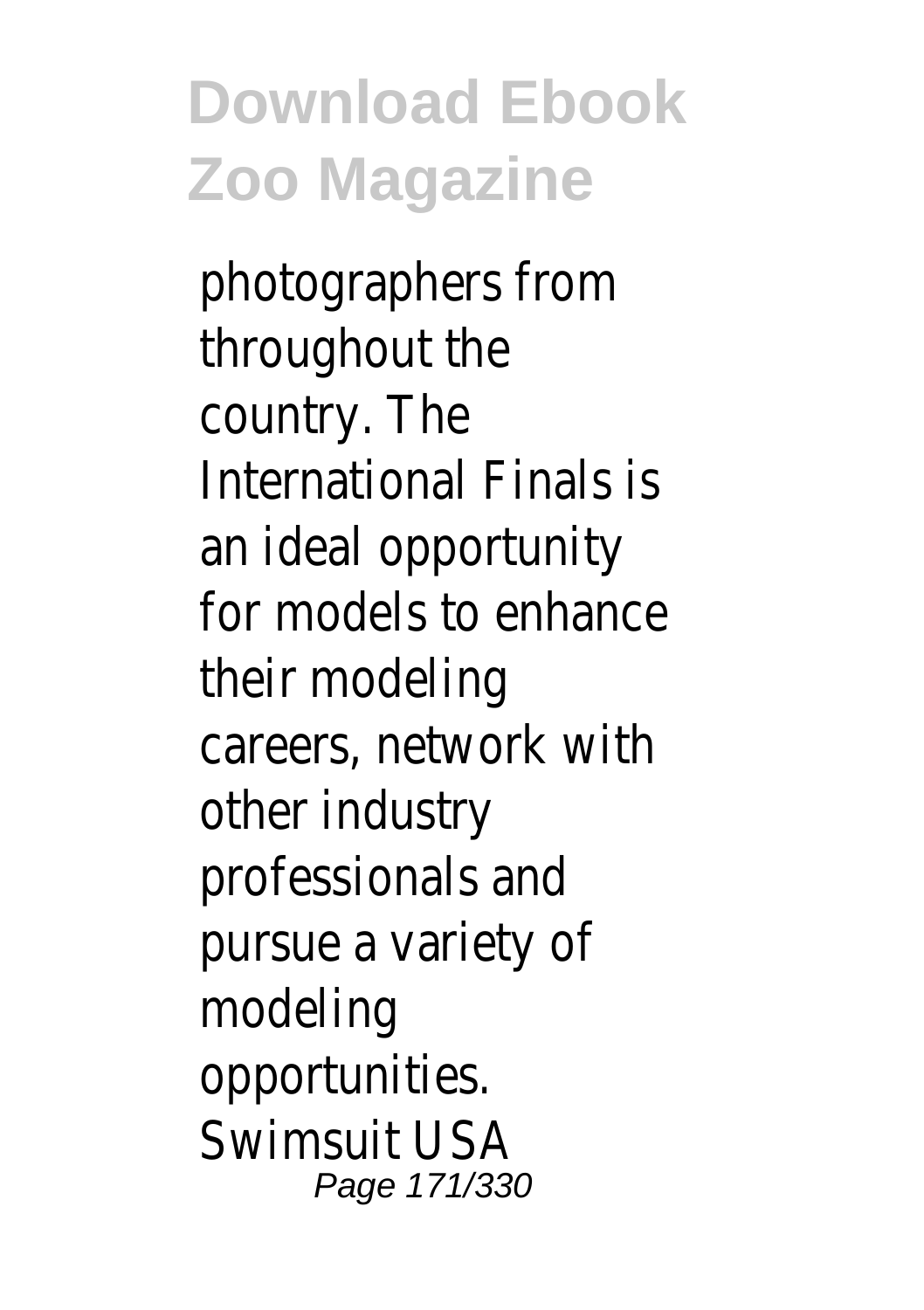Magazine is a Glamour Swimsuit Magazine featuring Gorgeous Models from around the world. Similar in nature to Sports Illustrated Swimsuit Issue. Shape Magazine, Body Magazine, Inside Sports, V Magazine, Lifestyle Magazine, Bikini Magazine, FHN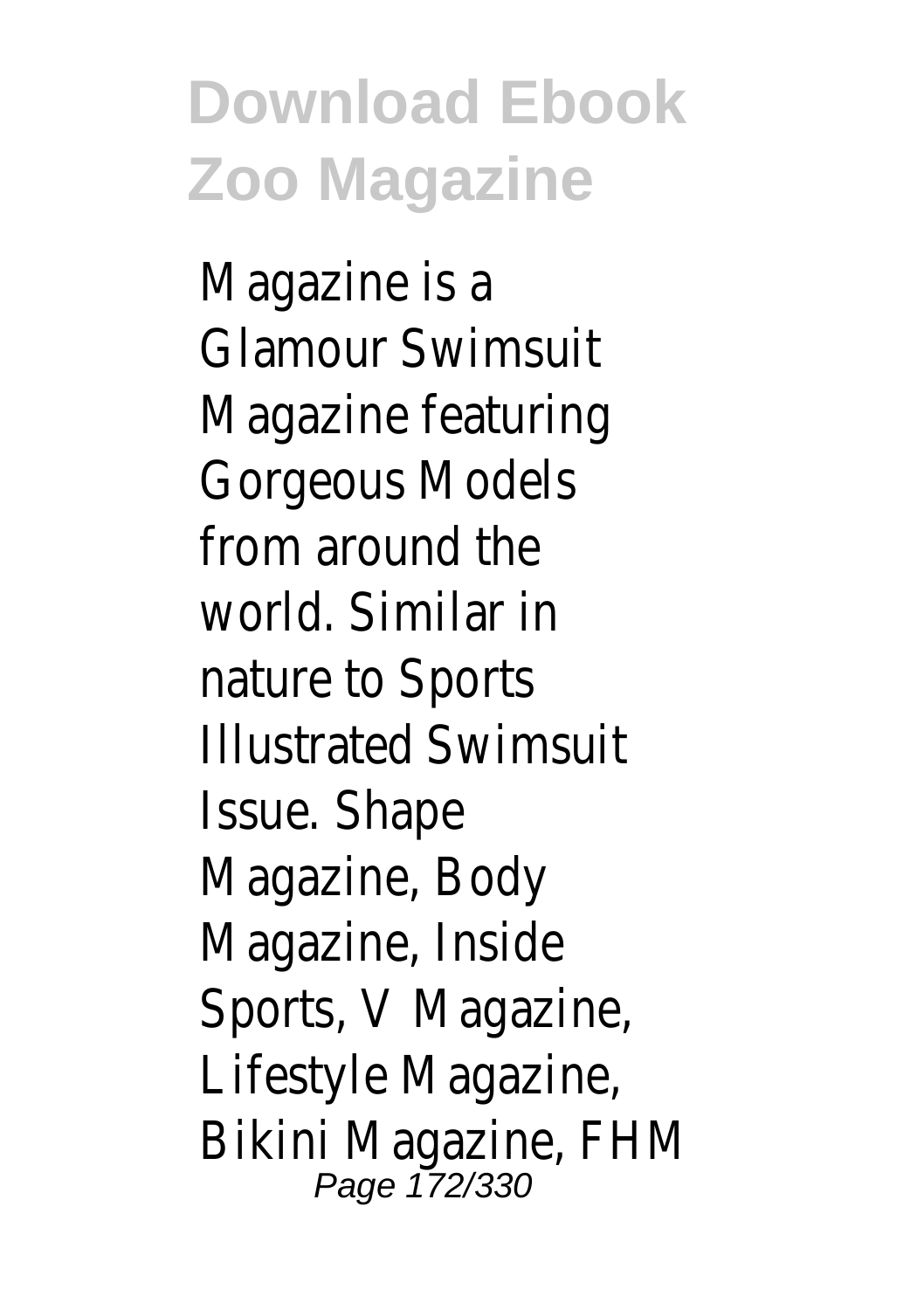Magazine, Maxim Magazine. We are proud to work with leading Hotels, swimsuit and bikini brands Our top photographers include. Greg Woodson, Gordon Lam, Visual Poison, Doug Carter and many more. Our Models have also been featured in Page 173/330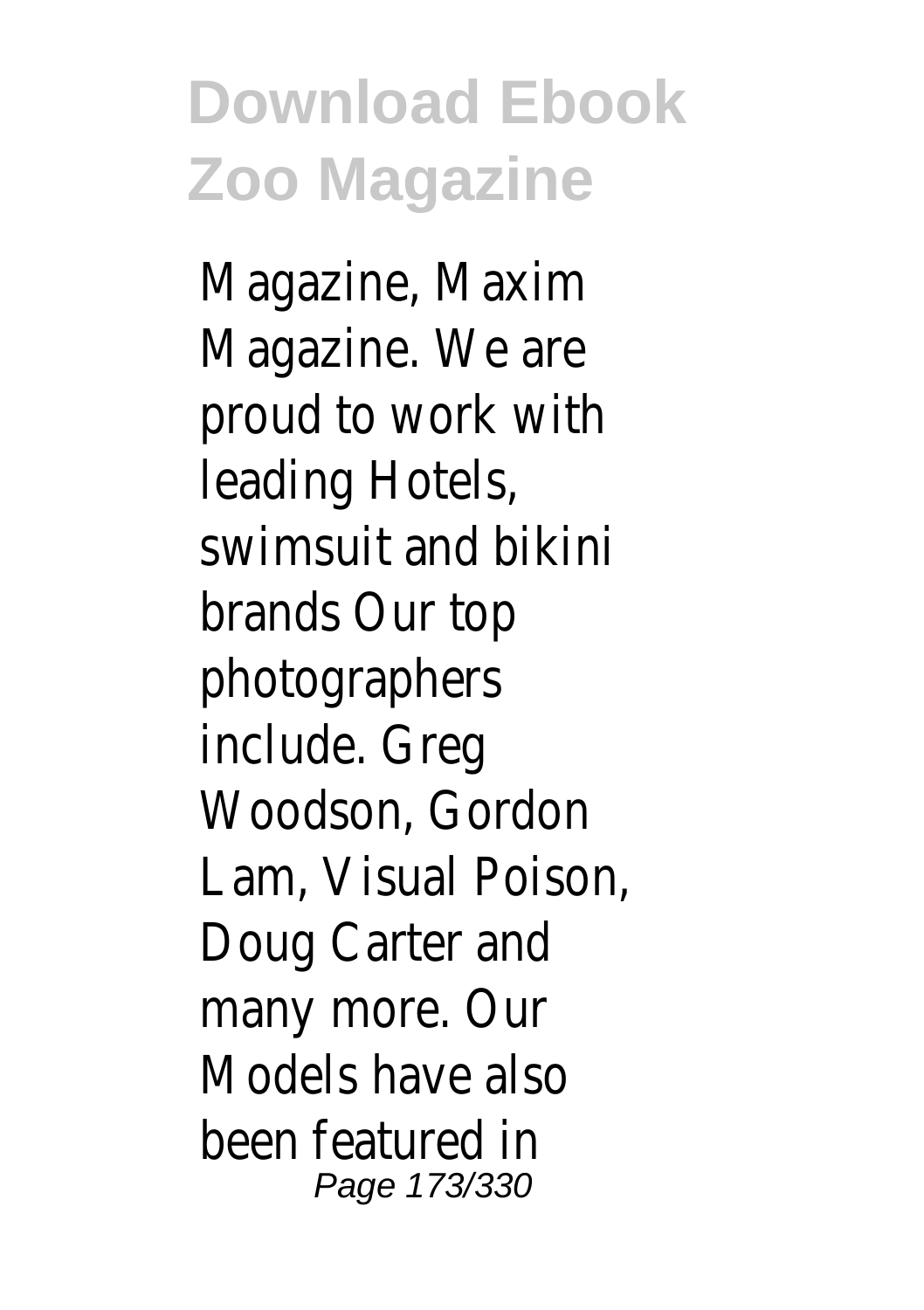Muscle & Fitness, Z Magazine, The Blur Magazine, Vanquish Magazine, Chulo Magazine, Bikini Team, Kandy Magazine. zoo magazine 3zoo magazine 1Zoo Magazine ; Winter 1999A Polar Bear A My HeadConfession of a Reluctant Lads' Mag EditorThistle Page 174/330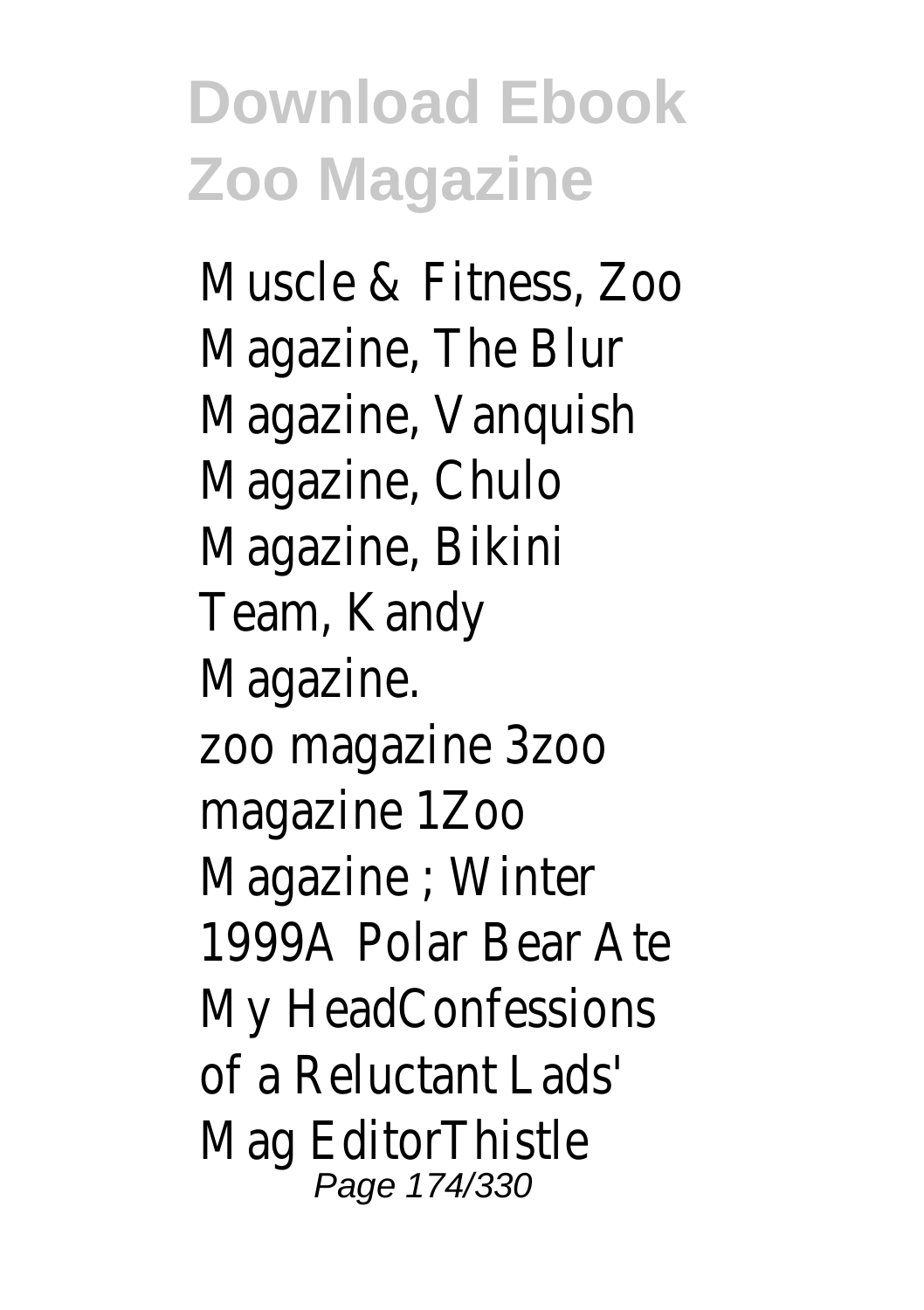Publishing Swimsuit USA Magazine – Part 15 – Natalia Janoszek Models: Natalia Janoszek, Nicole Dowling, Paige Cowell, Payton Adkins, Poppy Haskell, Rosangela Matos, Sarah Marti Sarah Mertz, Sara Long, Photographer: Gordon Lam, Page 175/330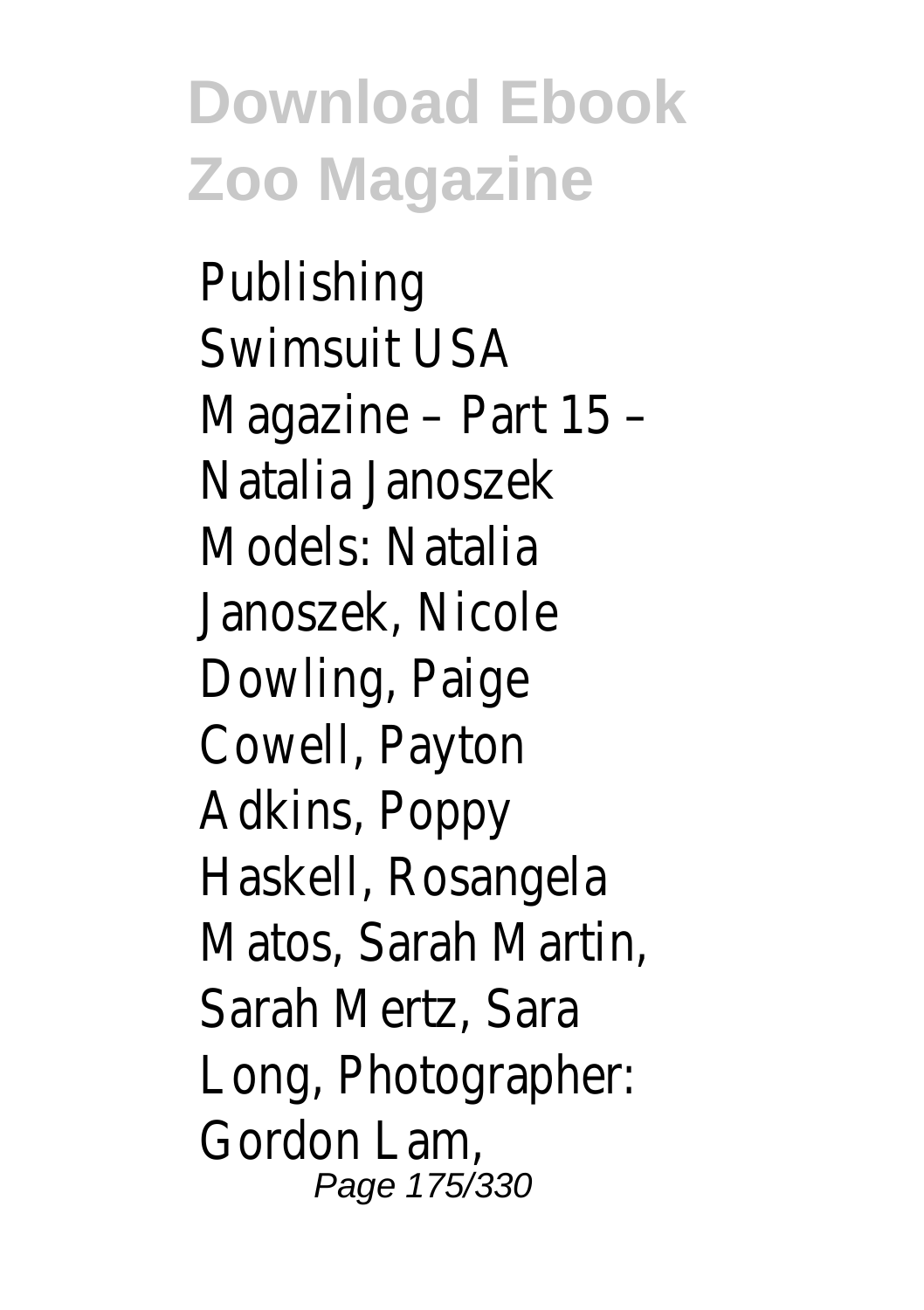Swimsuit USA Magazine Beautiful Women Who Represent a Healthy Lifestyle. We help models expand their careers and bring exciting model seare events to venues a exotic locations around the world. A contestants participating in loca preliminary events \ Page 176/330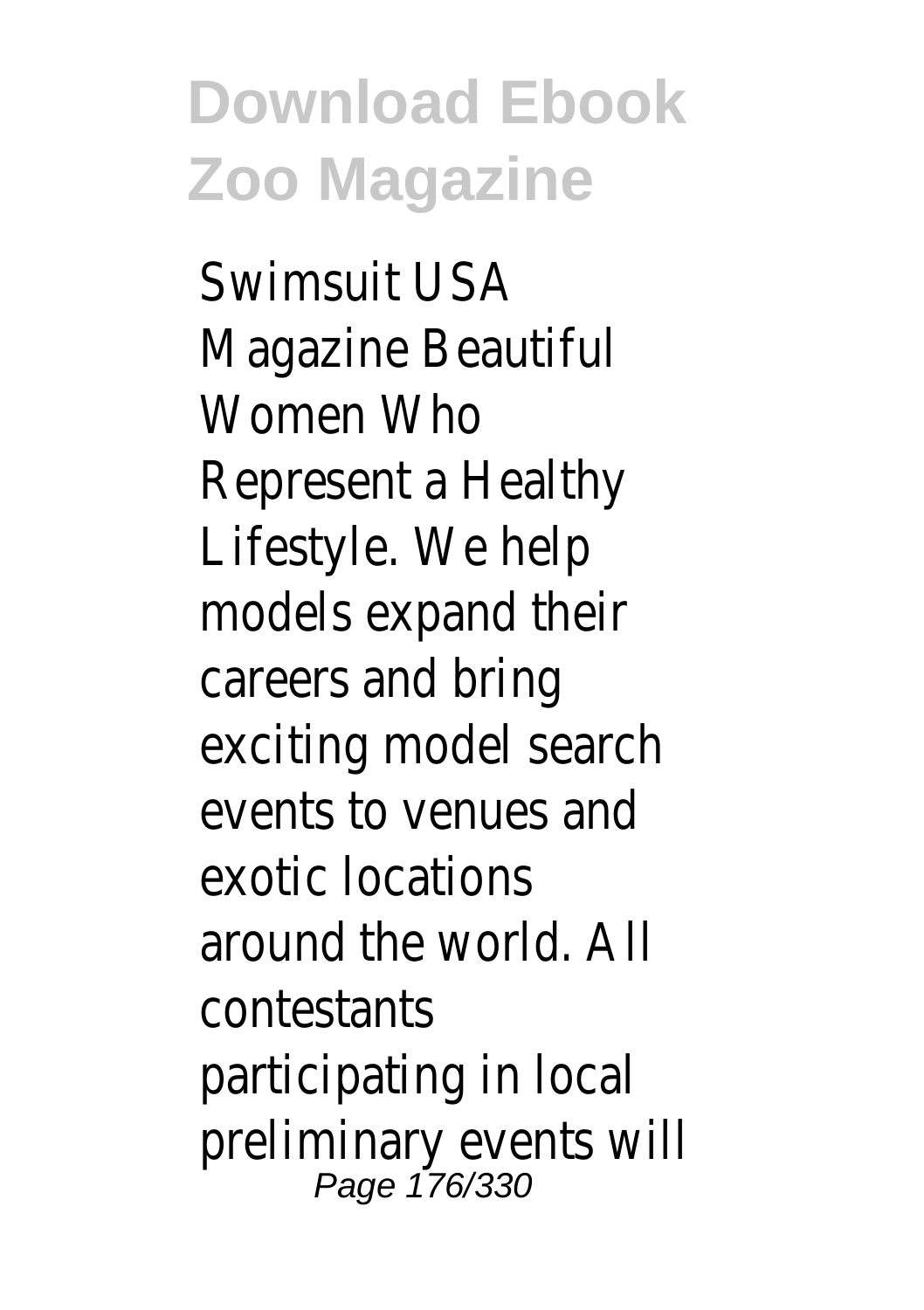compete in both fashion attire (cock dress) and swimwe Top placing contestants will receive cash & prize and the preliminary competition winning contestant will rece an all-expense paid trip to the Swimsui USA International Finals in beautiful Riviera Maya, Mexic Page 177/330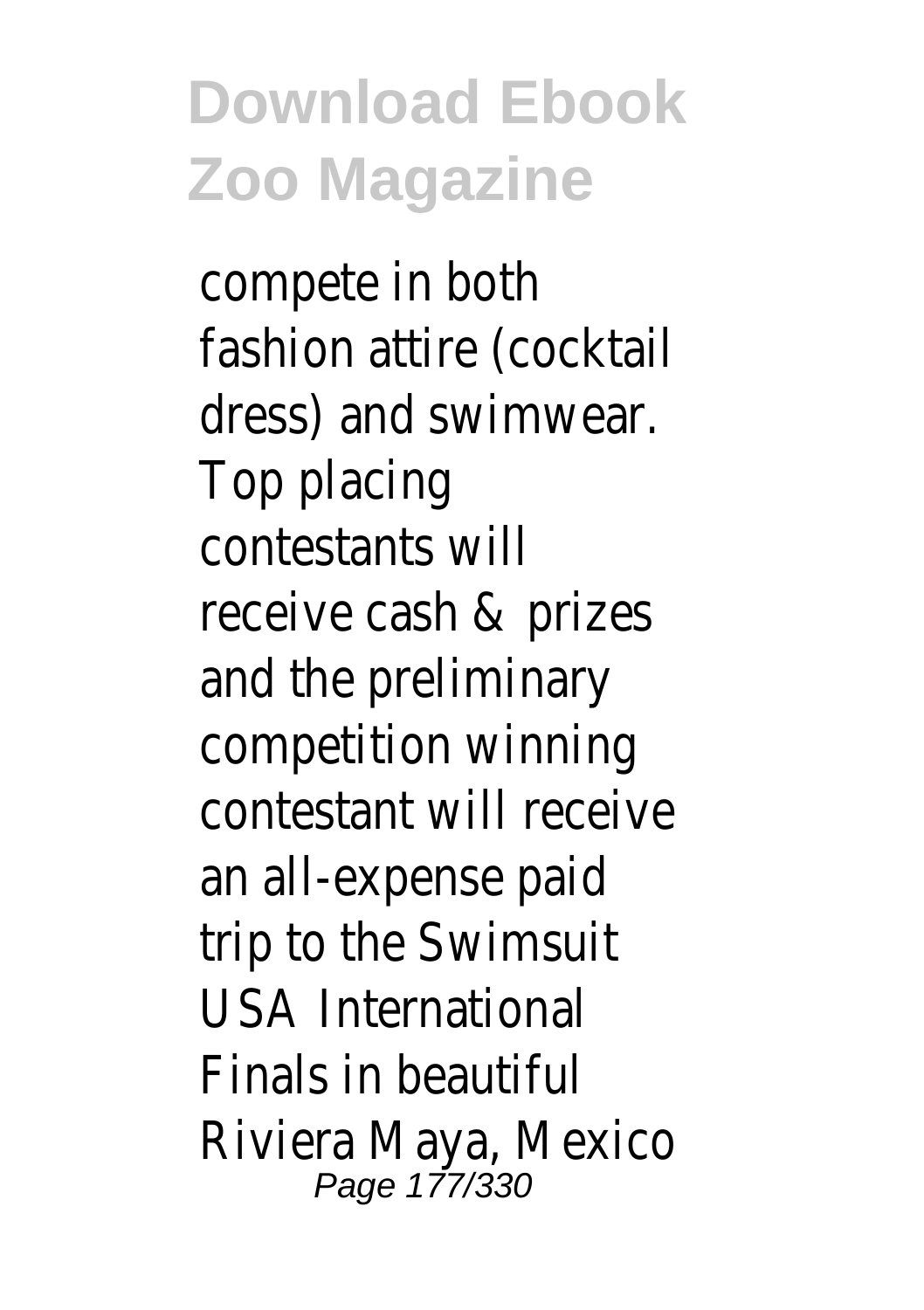at the Hard Rock Hotel. She will compete alongside other international finalist for the title Miss Swimsuit USA International. The 7 International Finalist will participate in a week filled with 'fu the sun' excursions, such as swimming with the dolphins,  $z$ lining, and photo Page 178/330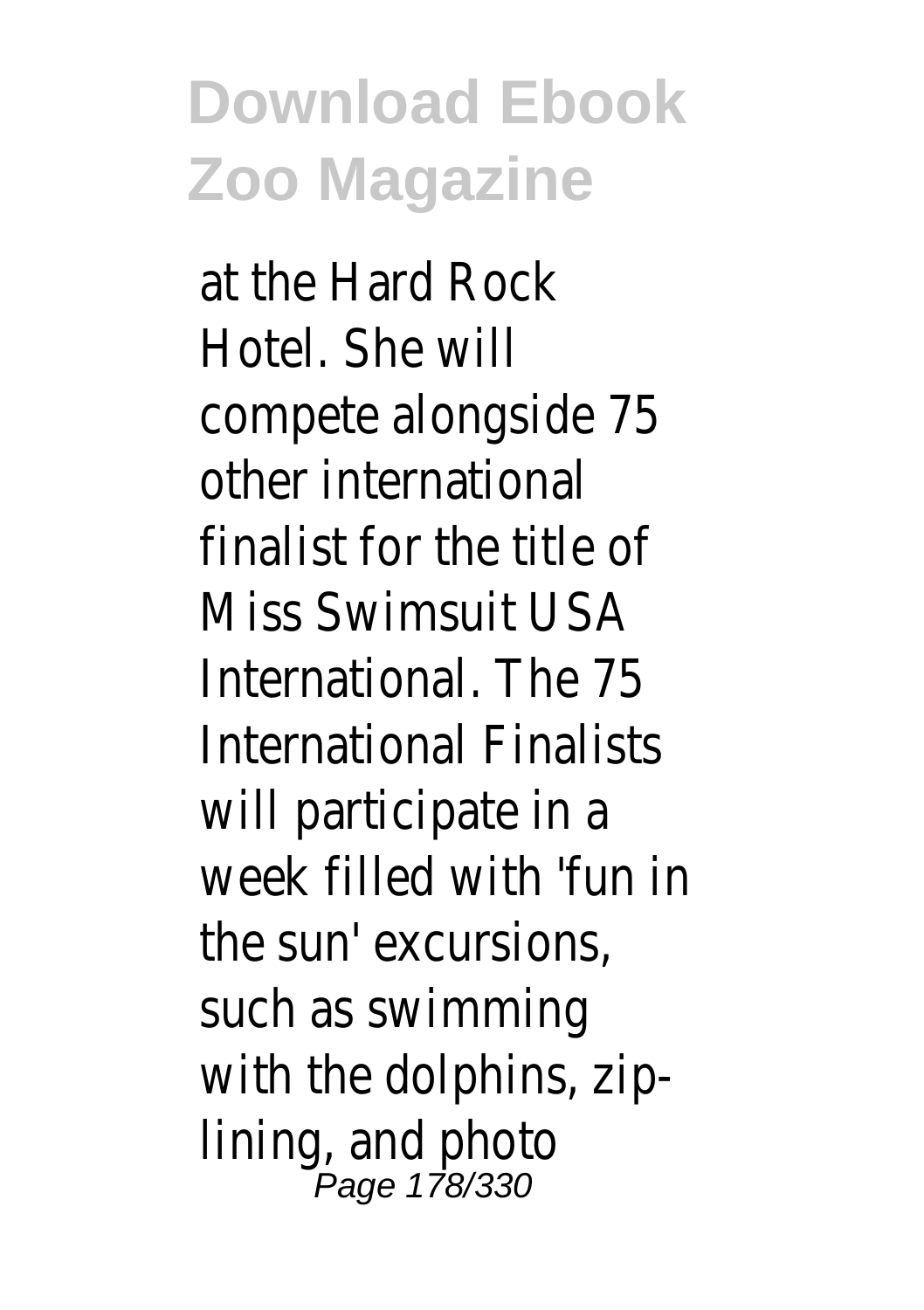sessions with amazing top photographers from throughout the country. The International Finals an ideal opportunity for models to enhance their modeling careers, network w other industry professionals and pursue a variety of modeling Page 179/330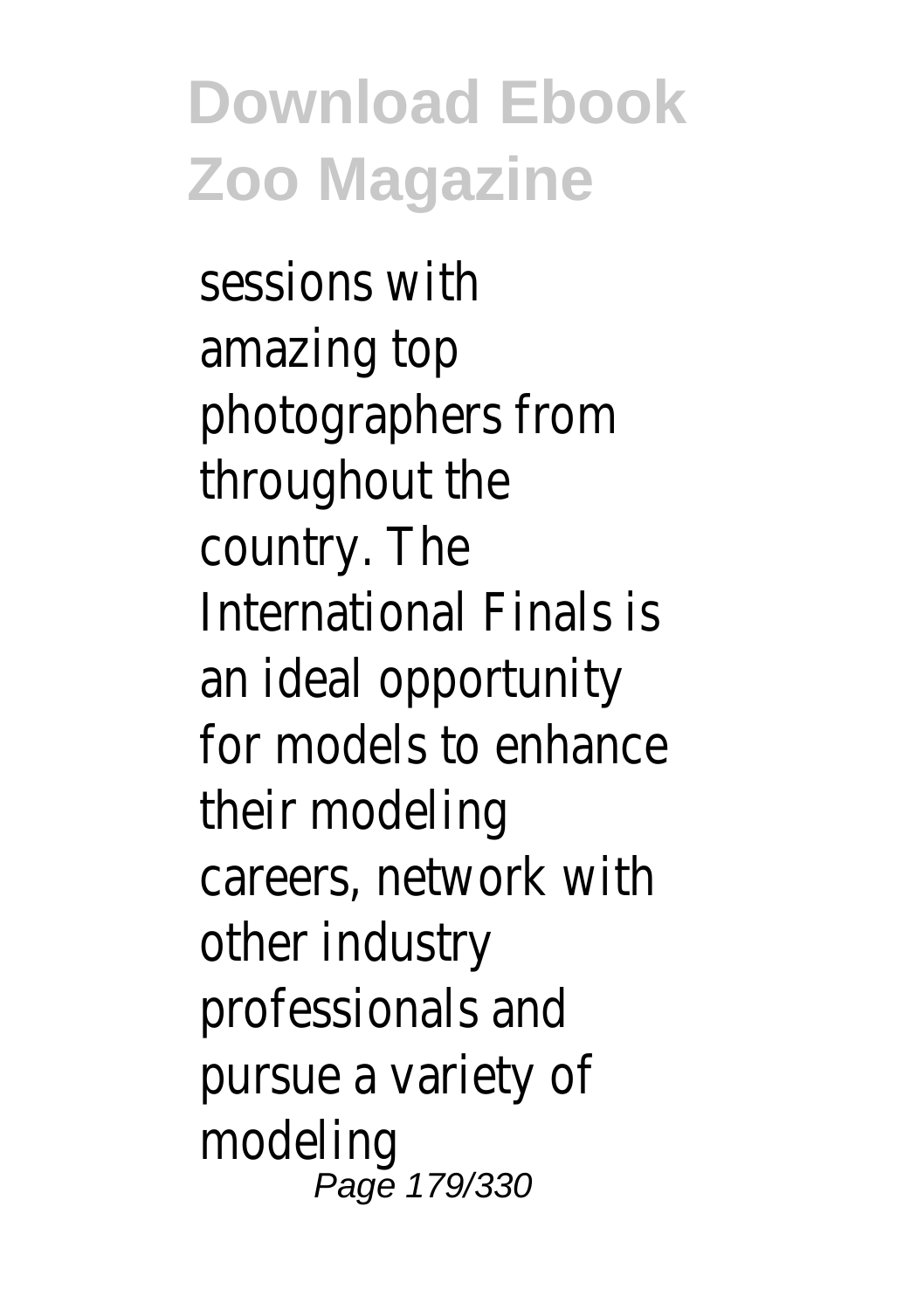opportunities. Swimsuit USA Magazine is a Glamour Swimsuit Magazine featuring Gorgeous Models from around the world. Similar in nature to Sports Illustrated Swimsuit Issue. Shape Magazine, Body Magazine, Inside Sports, V Magazine, Page 180/330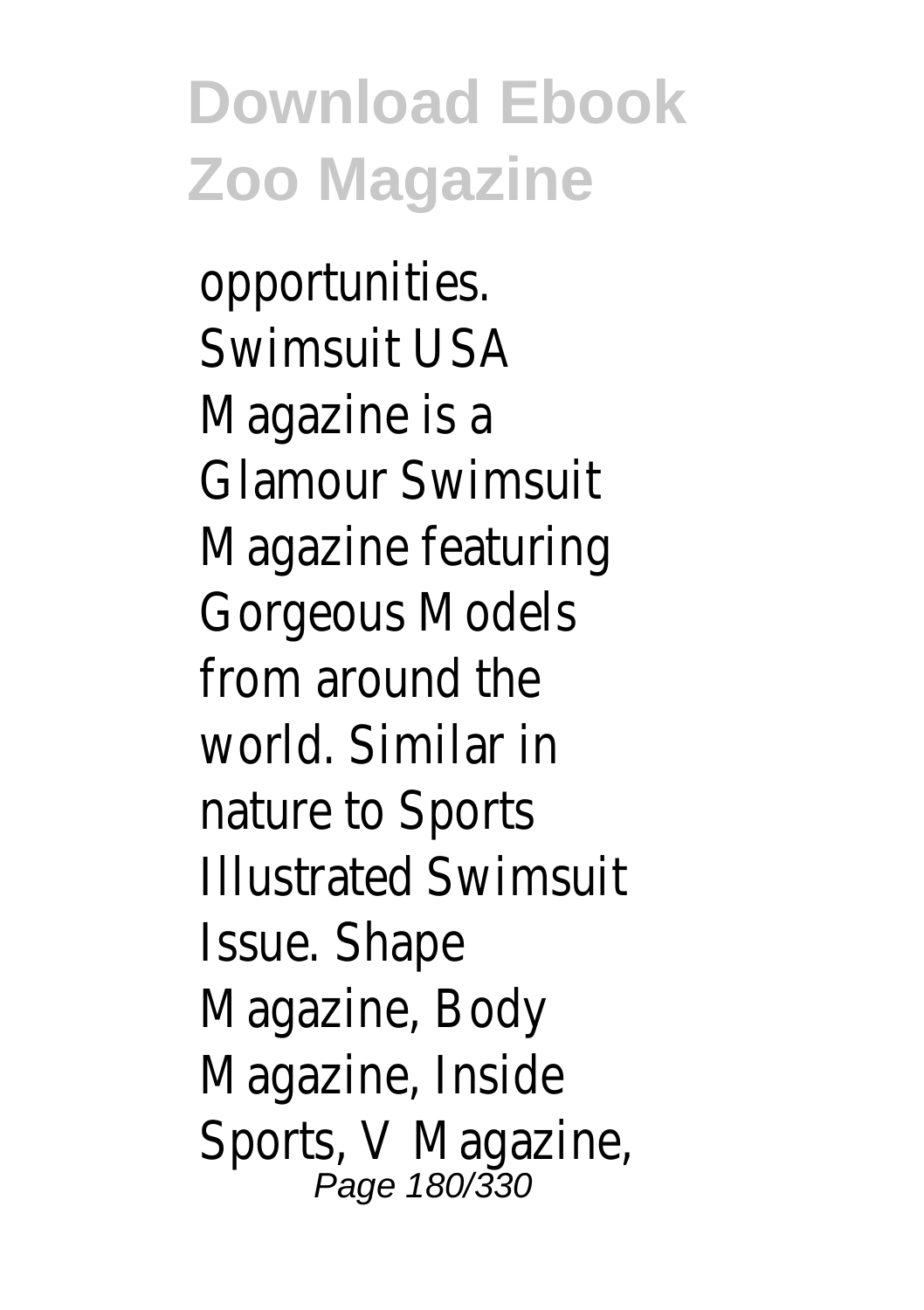Lifestyle Magazine, Bikini Magazine, FHM Magazine, Maxim Magazine. We are proud to work with leading Hotels, swimsuit and bikini brands Our top photographers include. Greg Woodson, Gordon Lam, Visual Poison, Doug Carter and many more. Our Page 181/330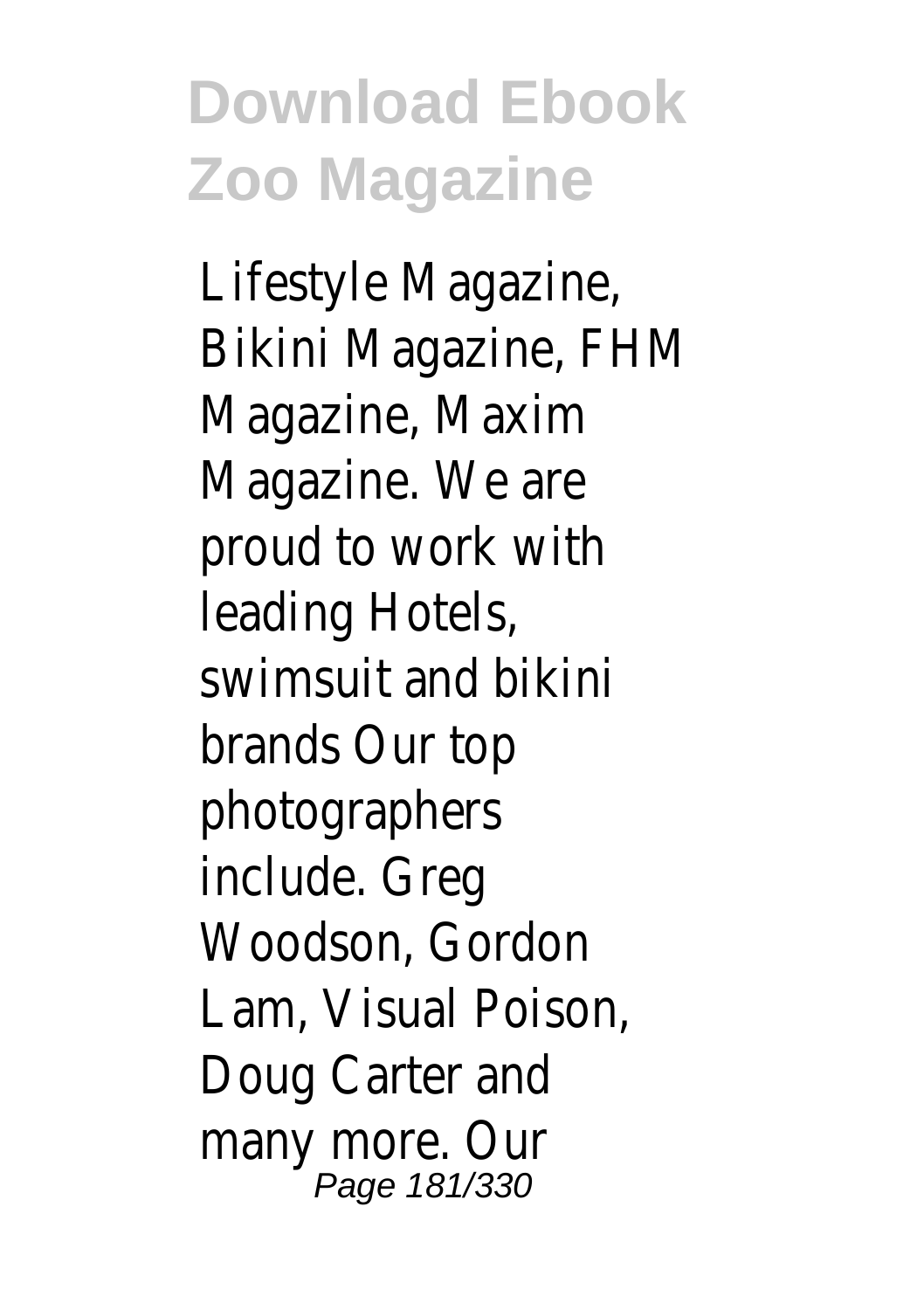Models have also been featured in Muscle & Fitness, Zoo Magazine, The Blur Magazine, Vanquish Magazine, Chulo Magazine, Bikini Team, Kandy Magazine. Swimsuit USA Magazine – Part 15 – Natalia Janoszek Swimsuit USA Magazine – Issue 28 Page 182/330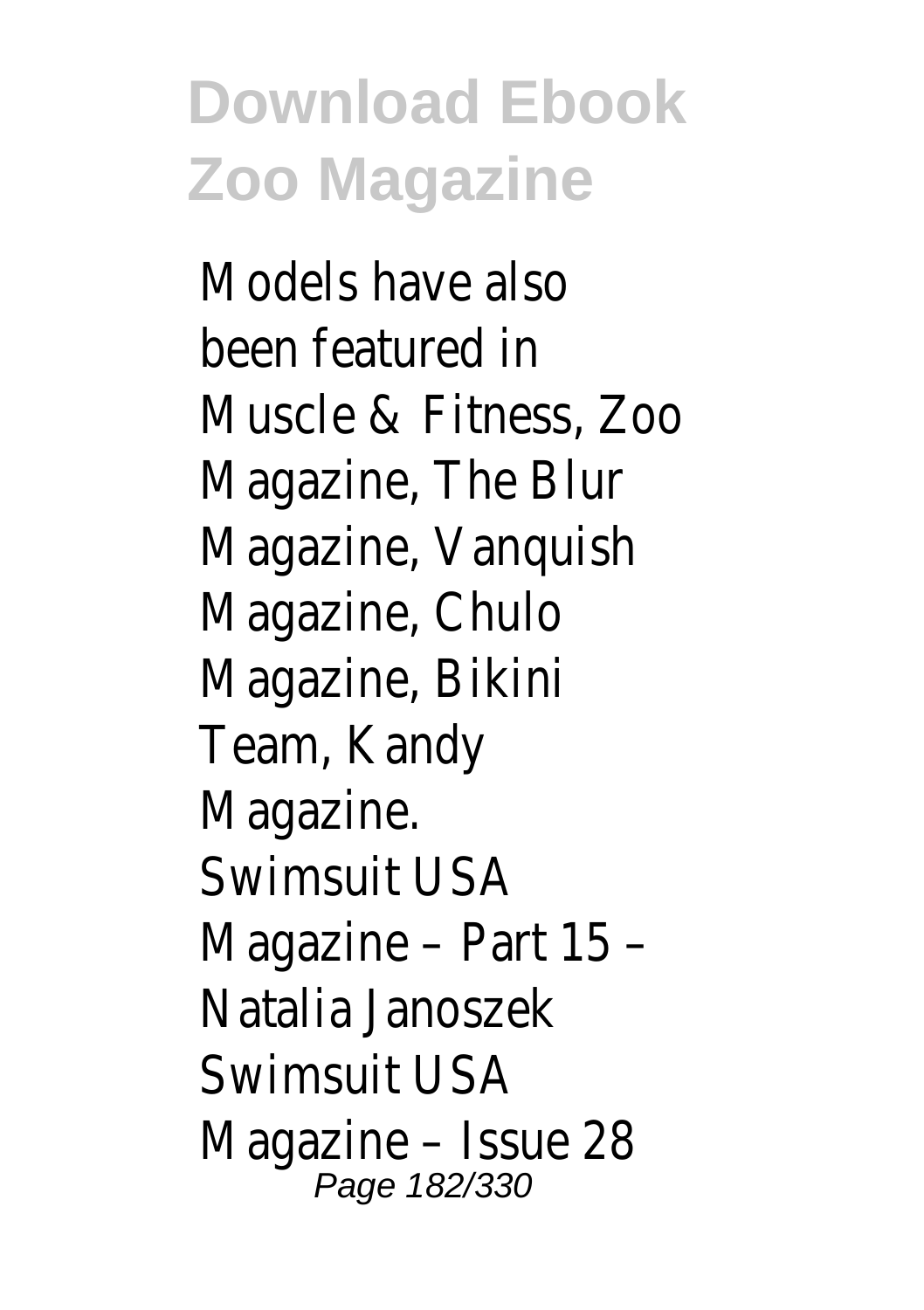– Krystal Dawson Swimsuit USA Magazine – Issue 44 – Jacqueline Rideout Swimsuit USA Magazine – Issue 53 – Clare Nixon zoo magazine 1 Swimsuit USA Magazine – Issue 30 – Sara Long Models: Kindly Myers, Kristen Page 183/330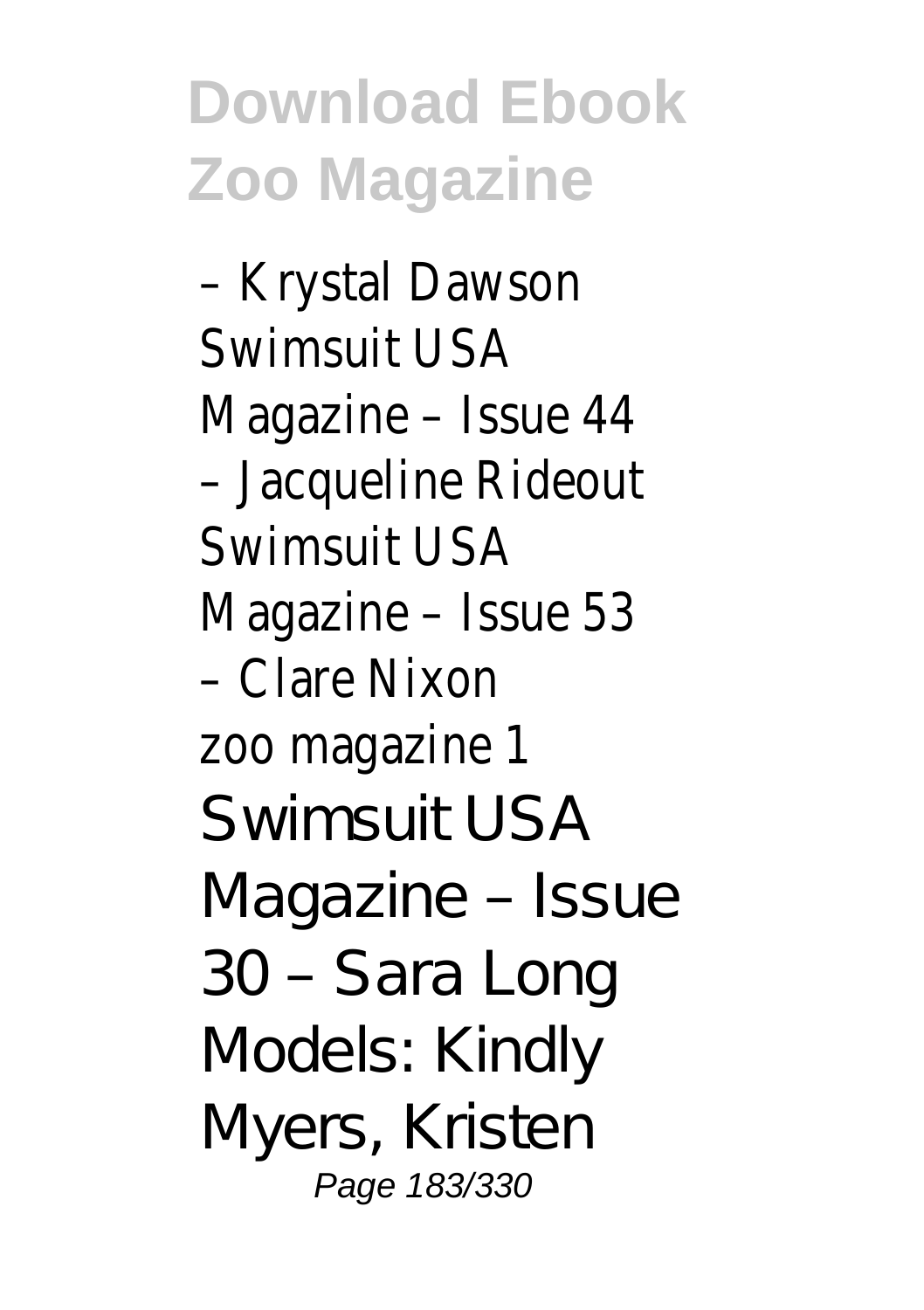Rios, Krystal Dawson, Lara Mitton, Lauren Ewashko, Lindsey Sterling, Liz Kirkness, Pamela Ryan, Sara Long, Shanel Ricci, Valerie Remillard, Photographer: Gordon Lam Swimsuit USA Page 184/330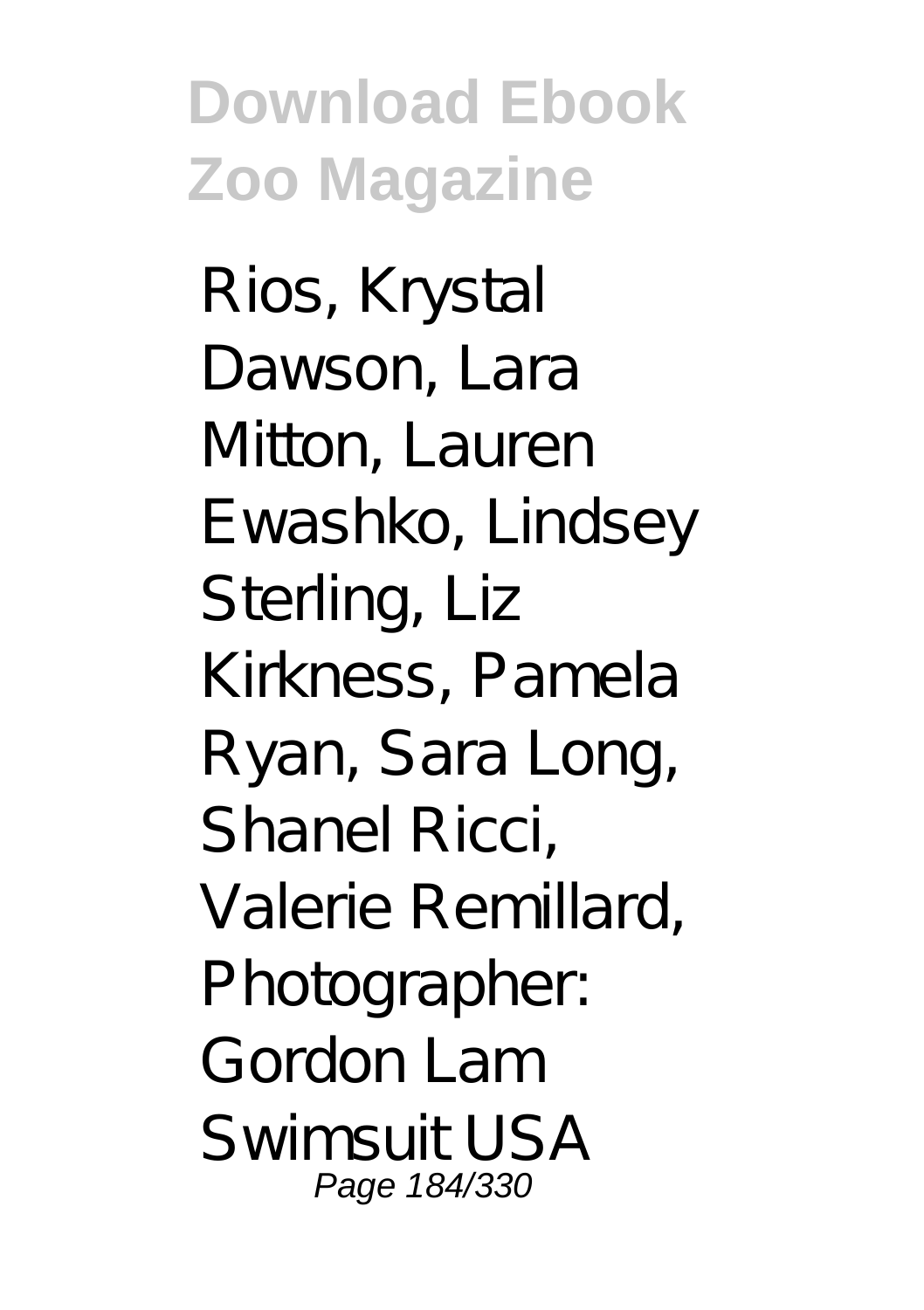Magazine Beautiful Women Who Represent a Healthy Lifestyle. We help models expand their careers and bring exciting model search events to venues and exotic locations around the world. All Page 185/330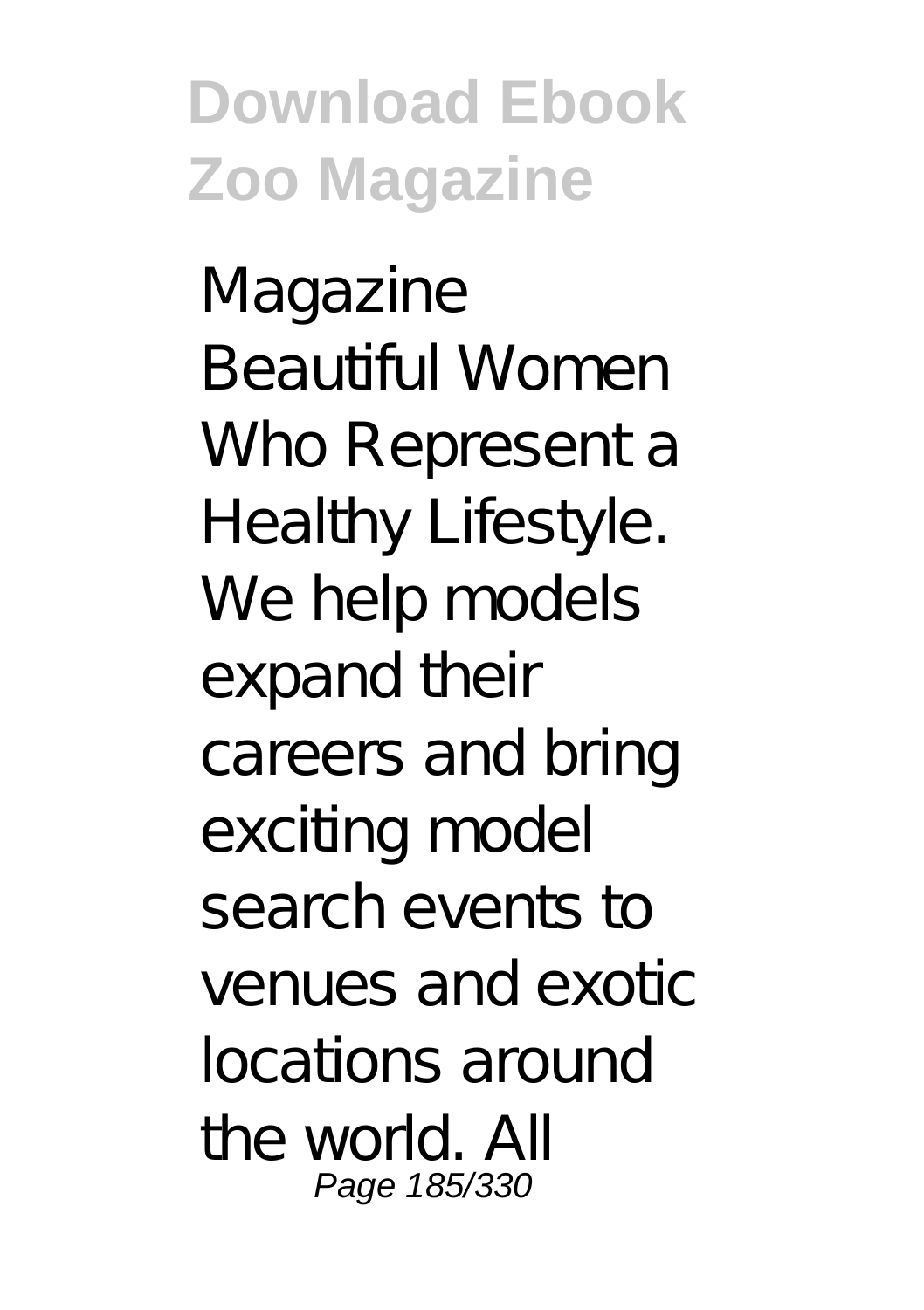contestants participating in local preliminary events will compete in both fashion attire (cocktail dress) and swimwear. Top placing contestants will receive cash & prizes and the Page 186/330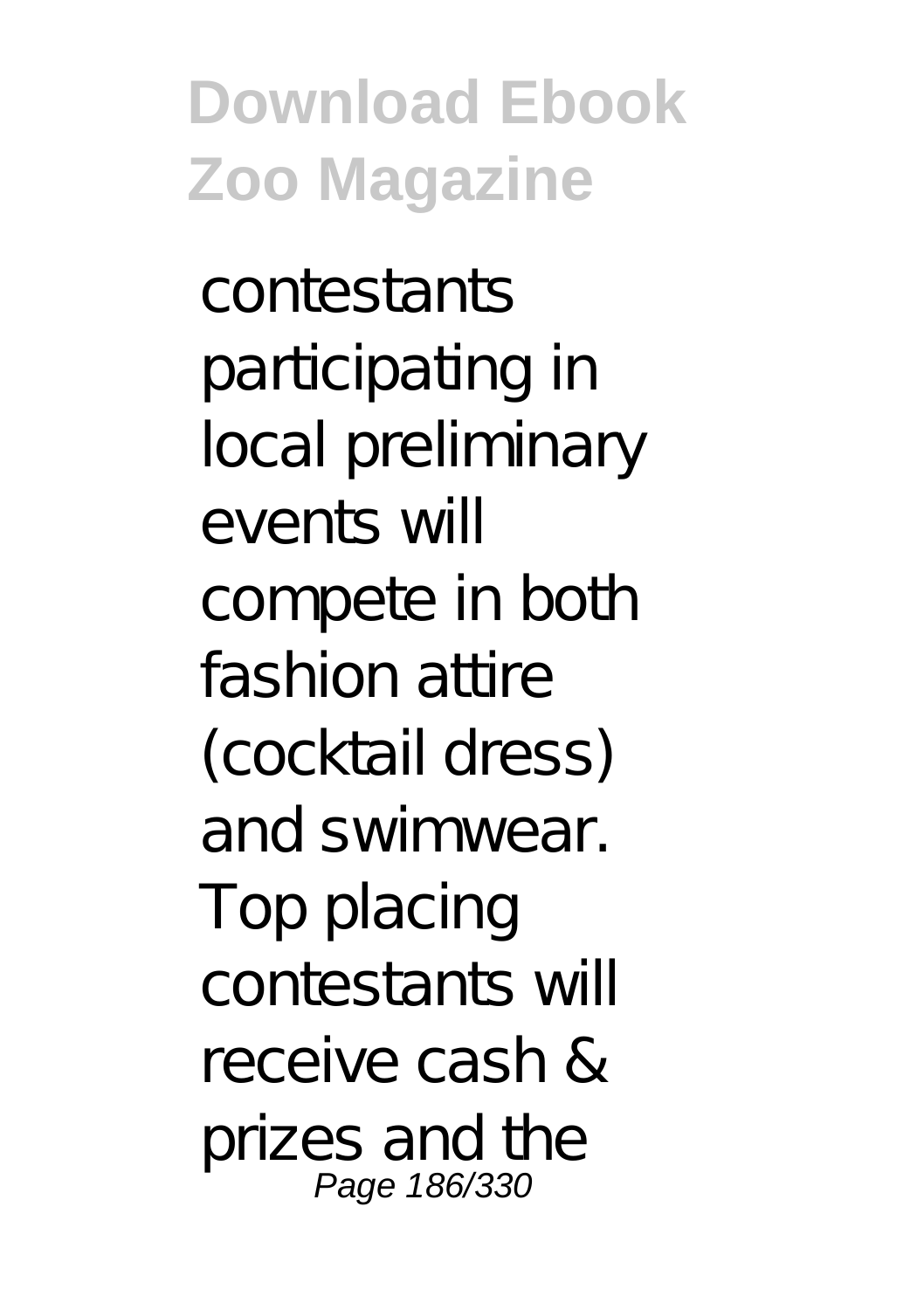preliminary competition winning contestant will receive an allexpense paid trip to the Swimsuit USA International Finals in beautiful Riviera Maya, Mexico at the Hard Rock Hotel. She will compete Page 187/330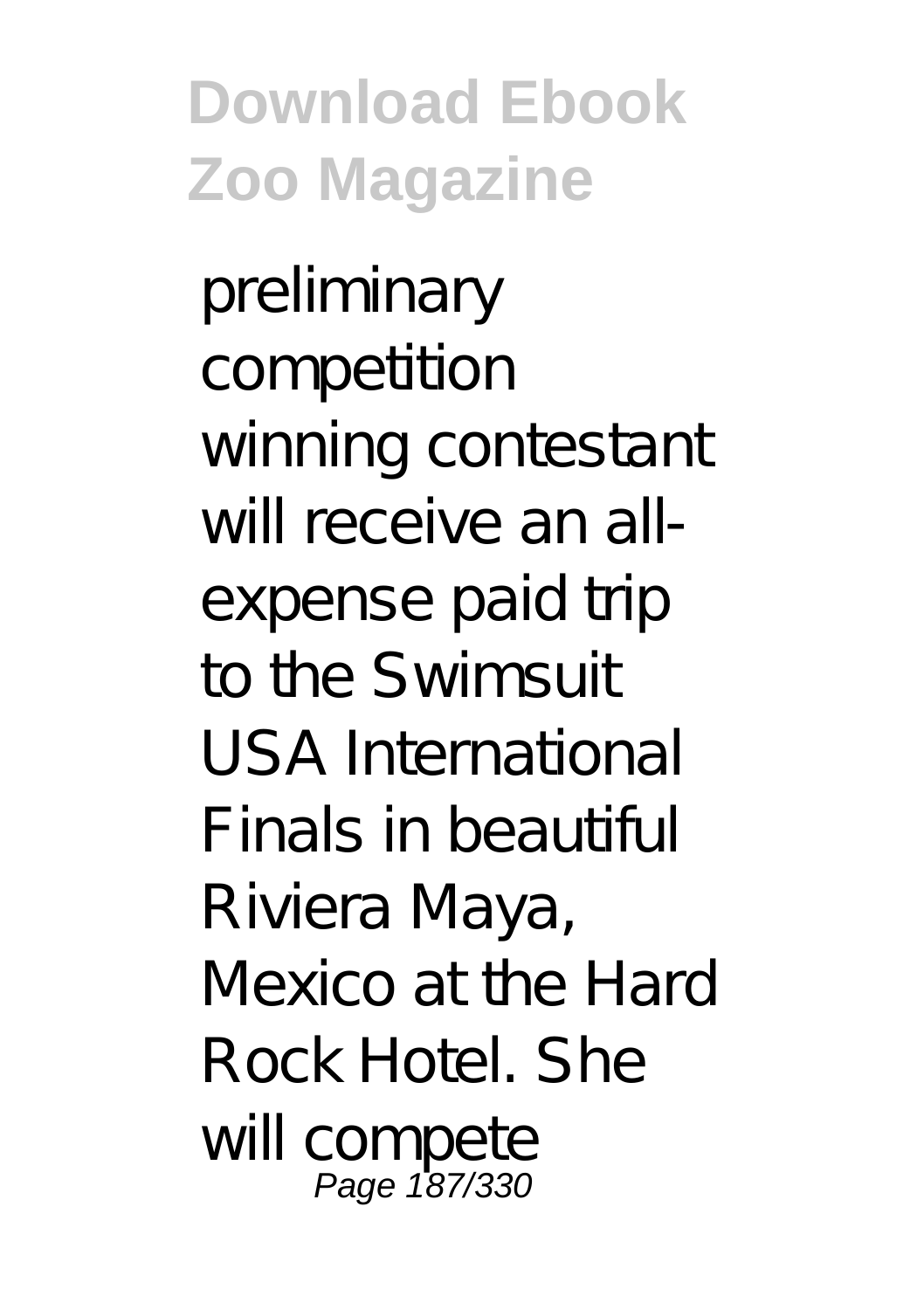alongside 75 other international finalist for the title of Miss Swimsuit USA International. The 75 International Finalists will participate in a week filled with 'fun in the sun' excursions, such Page 188/330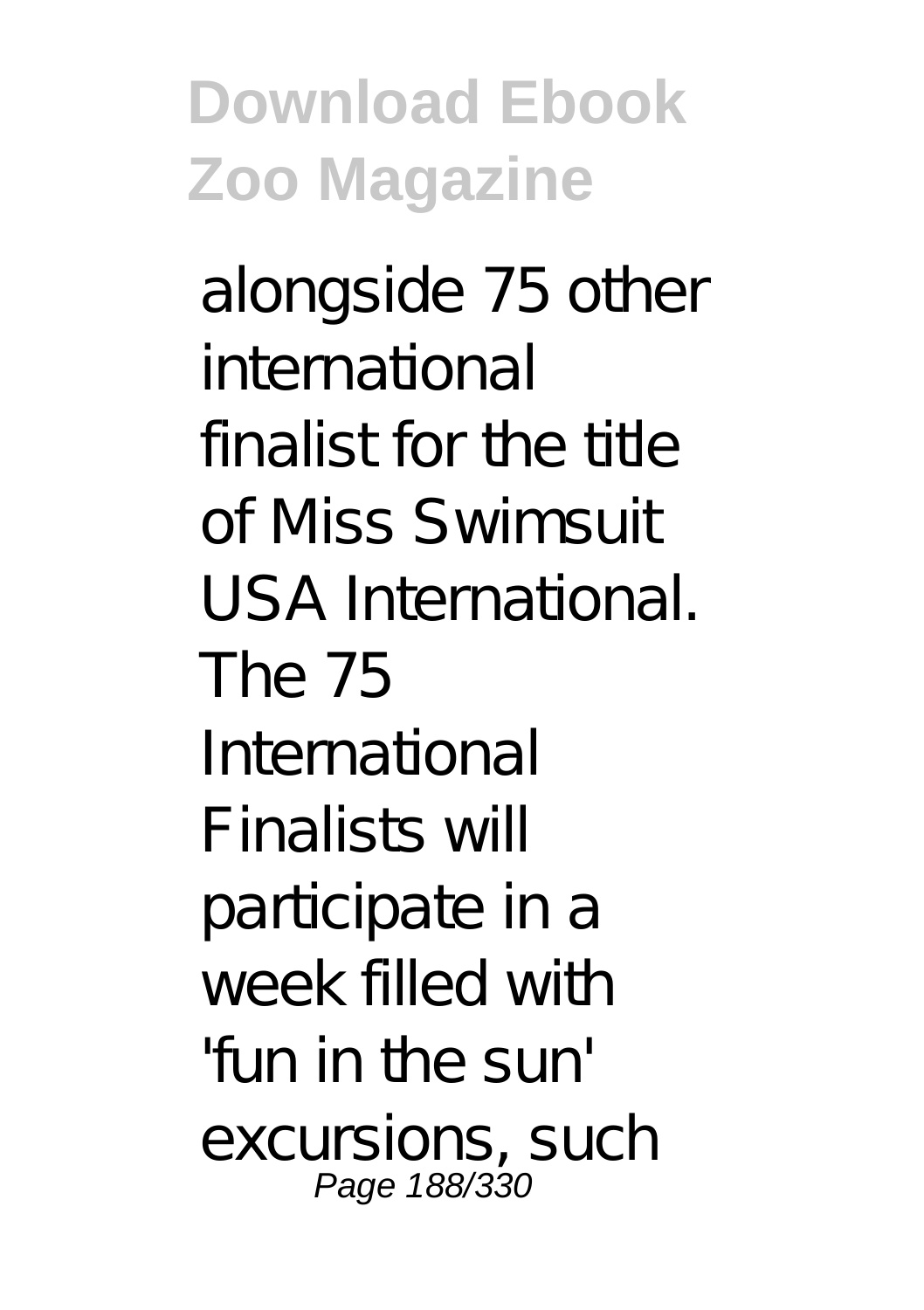as swimming with the dolphins, ziplining, and photo sessions with amazing top photographers from throughout the country. The International Finals is an ideal opportunity for models to enhance Page 189/330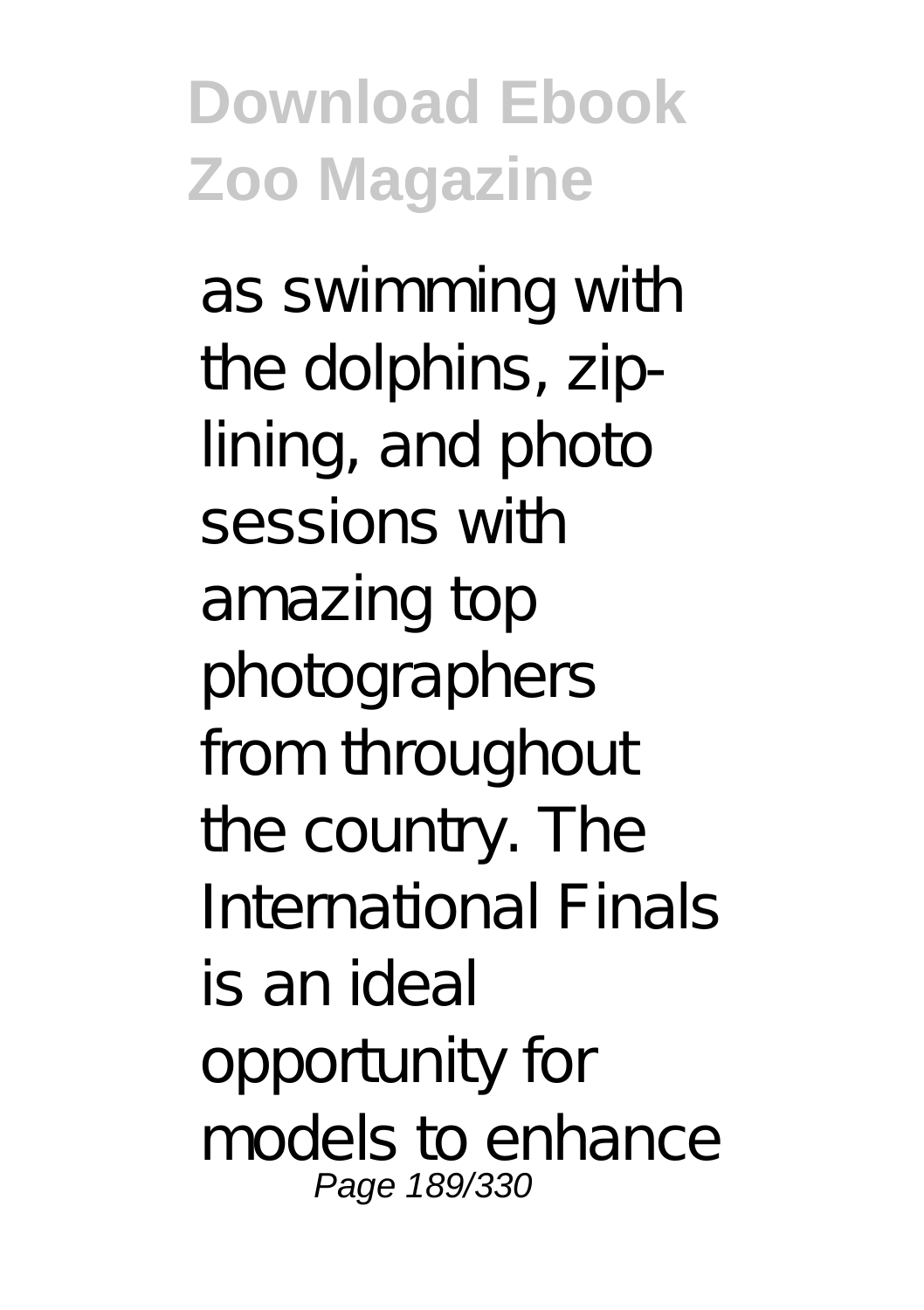their modeling careers, network with other industry professionals and pursue a variety of modeling opportunities. Swimsuit USA Magazine is a Glamour Swimsuit Magazine featuring Page 190/330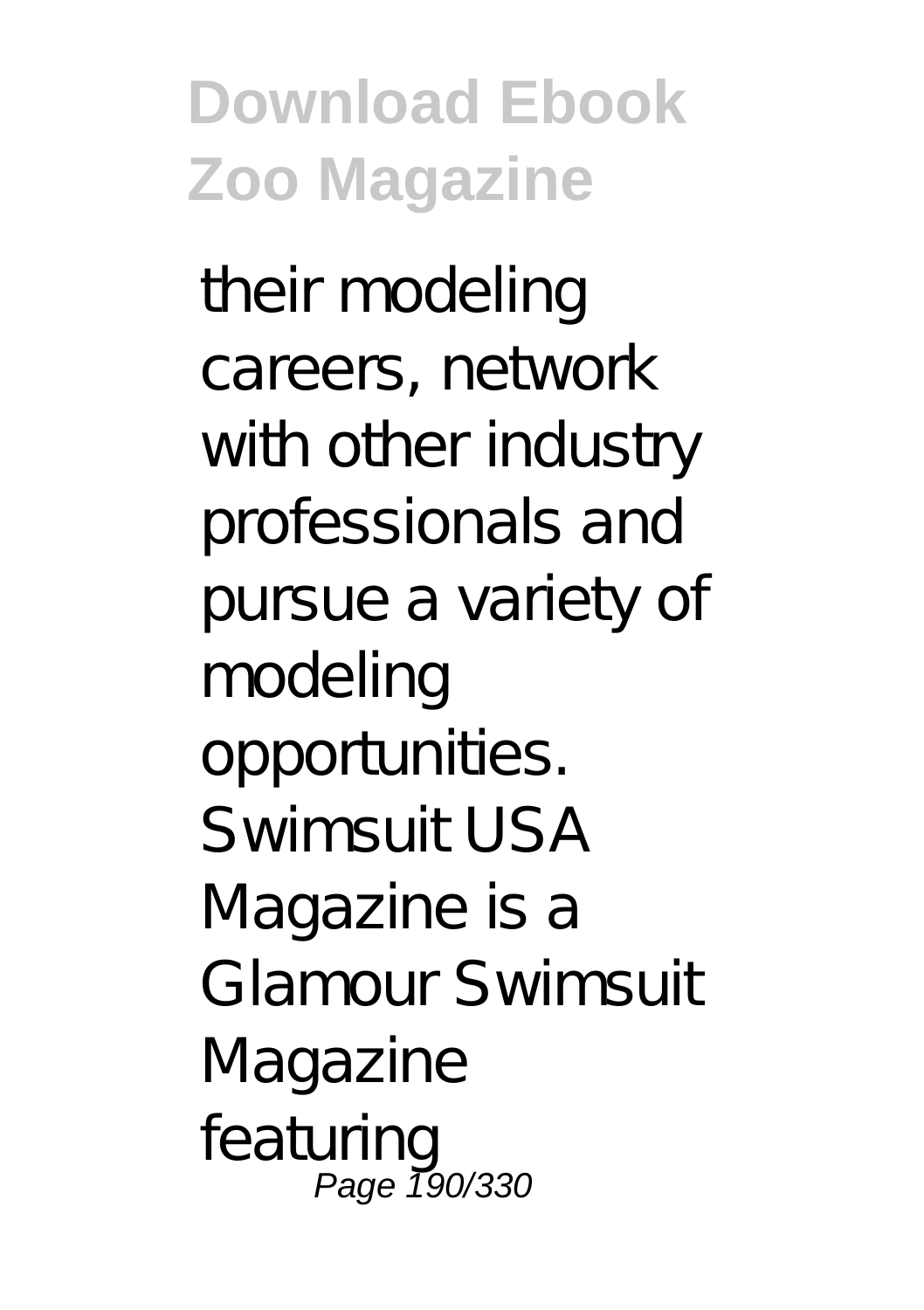Gorgeous Models from around the world. Similar in nature to Sports Illustrated Swimsuit Issue. Shape Magazine, Body Magazine, Inside Sports, V Magazine, Lifestyle Magazine, Bikini Page 191/330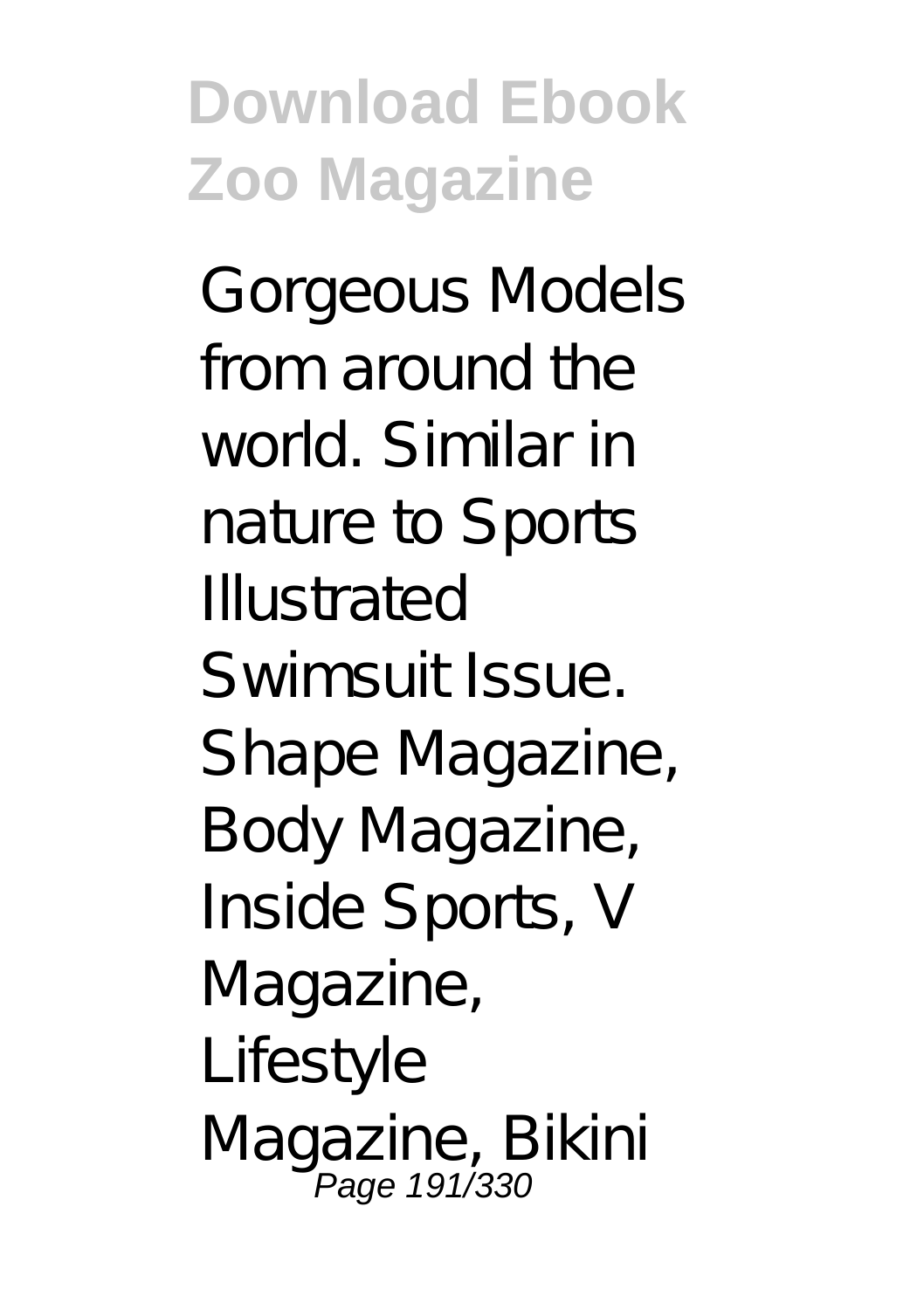Magazine, FHM Magazine, Maxim Magazine. We are proud to work with leading Hotels, swimsuit and bikini brands Our top photographers include. Greg Woodson, Gordon Lam, Visual Poison, Doug Page 192/330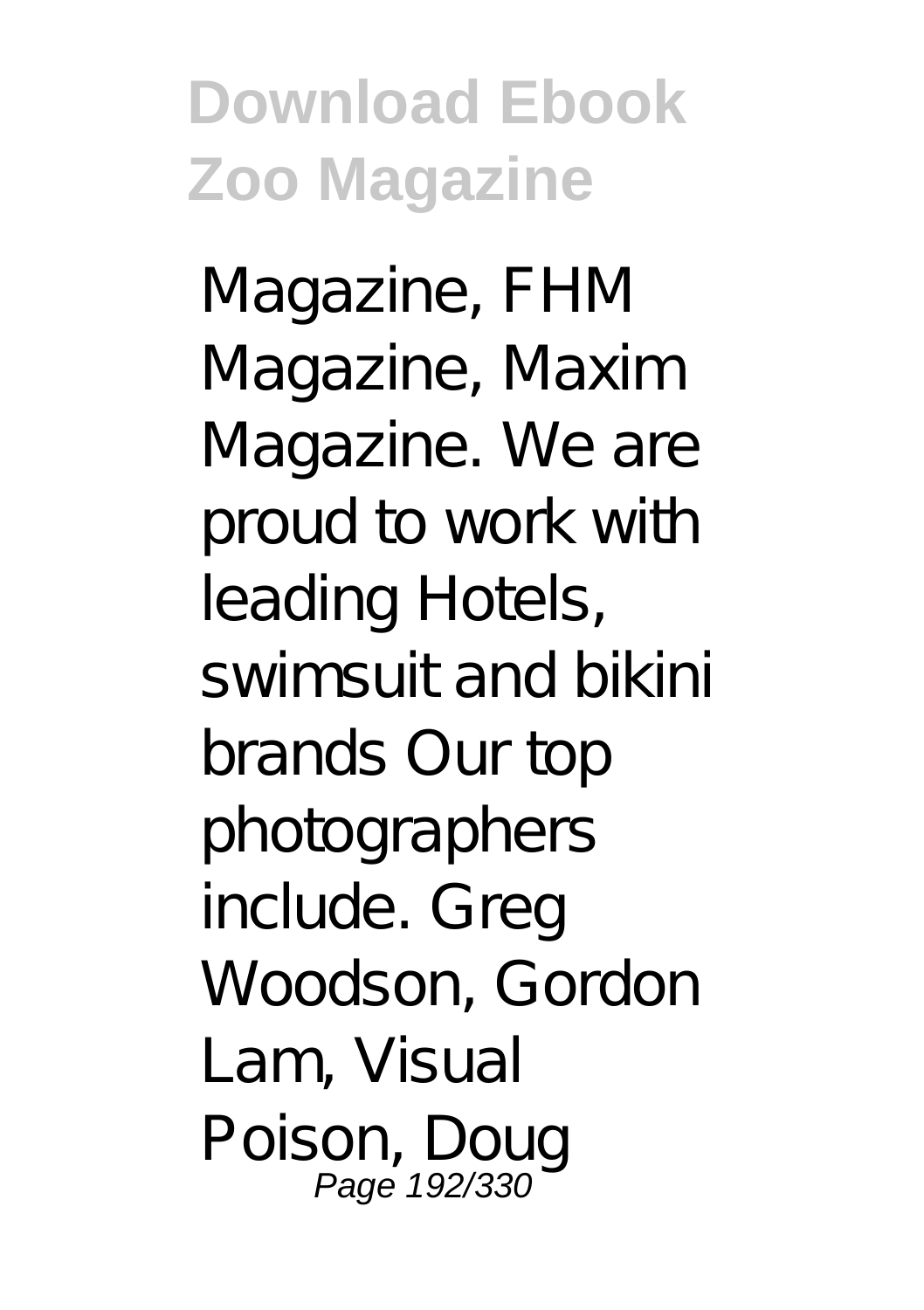Carter and many more. Our Models have also been featured in Muscle & Fitness, Zoo Magazine, The Blur Magazine, Vanquish Magazine, Chulo Magazine, Bikini Team, Kandy Magazine. Page 193/330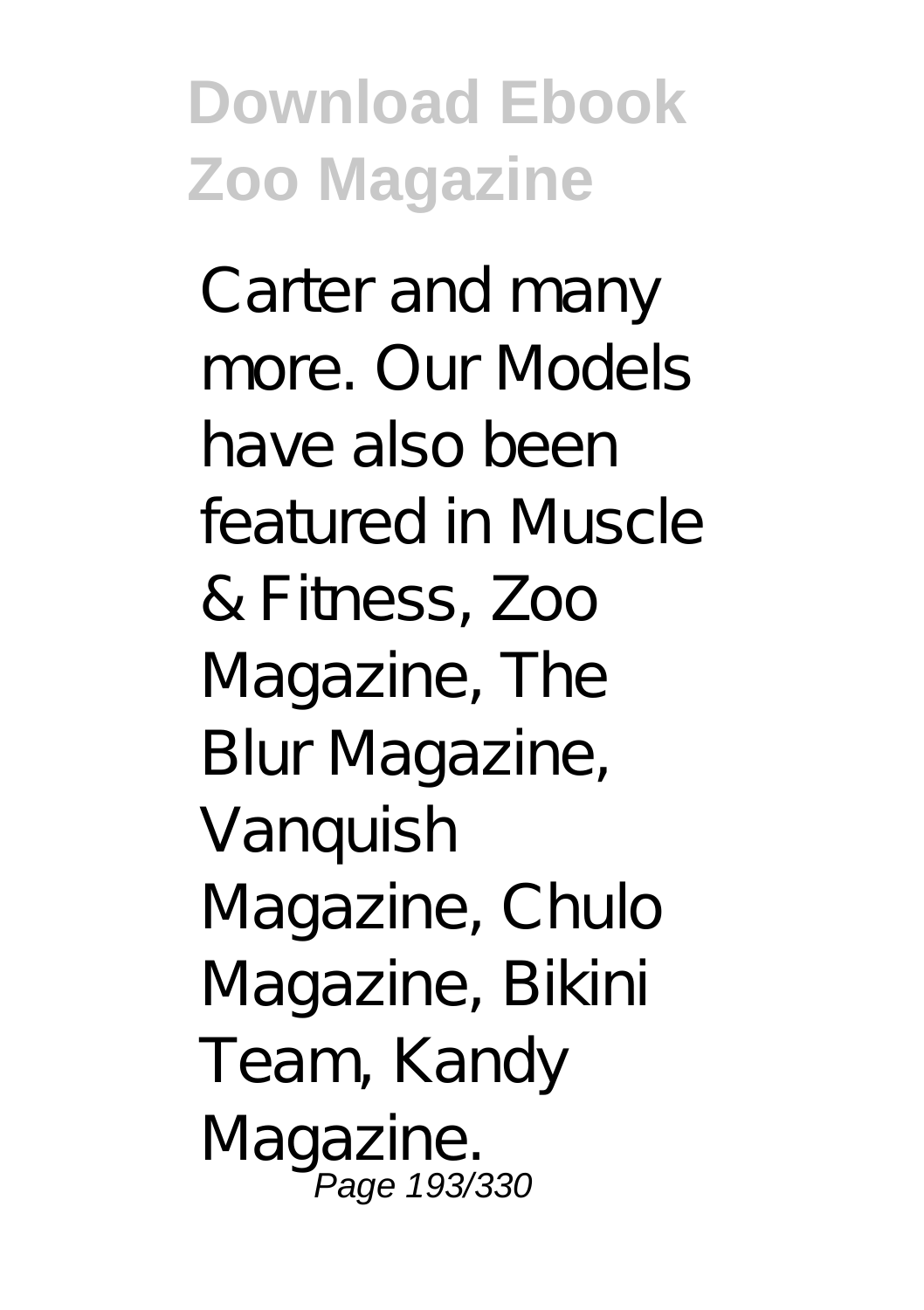Swimsuit USA Magazine – Issue 33 – Jaymi Westra Models: Emily Daffas, Jacqueline Rideout, Jade O'neill, Jasmine Archer-Jones, Jaymi Westra, Jo White, Kamilla Mihalik, Kelsey Dugas, Kerry Page 194/330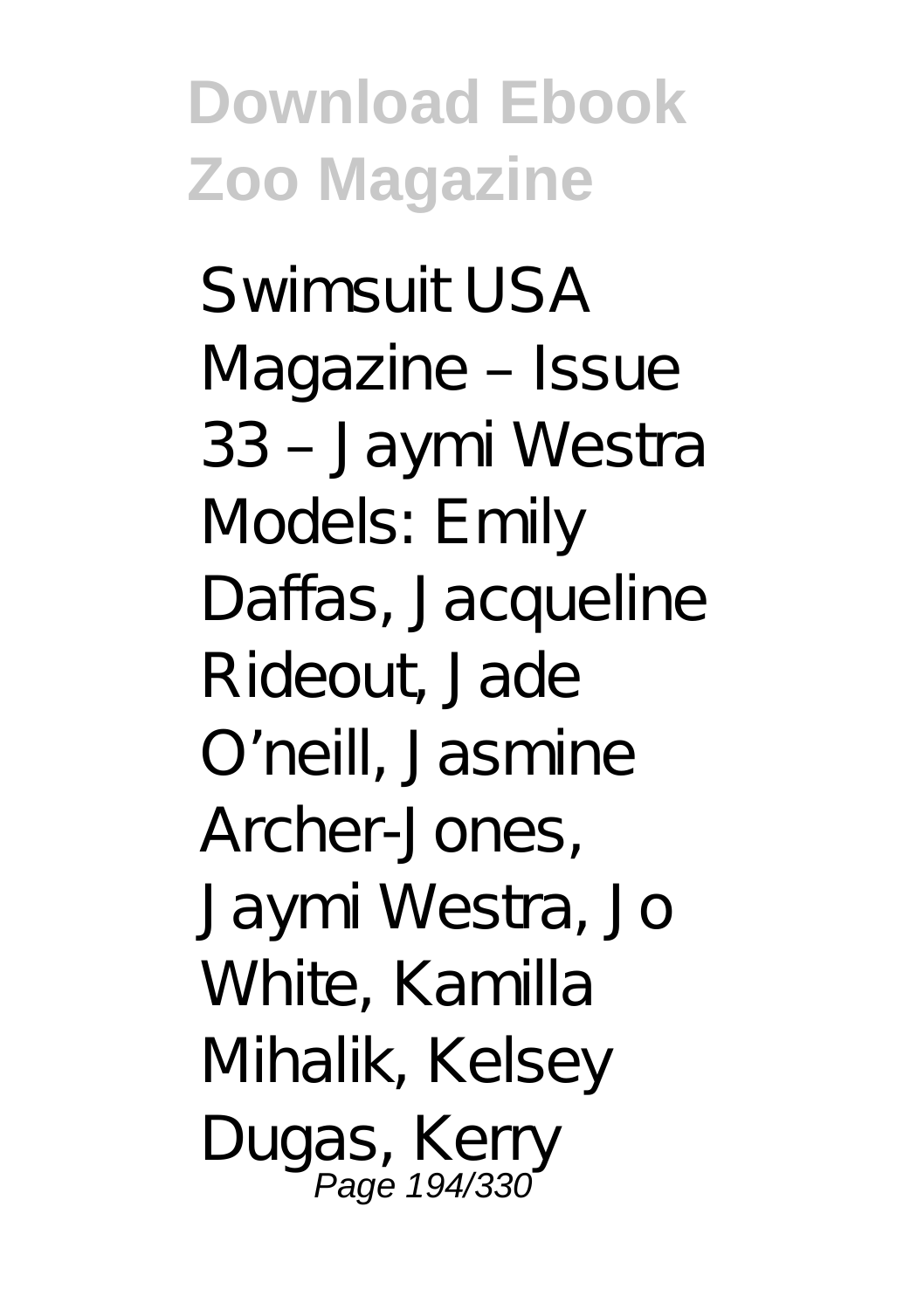Kane, Keslyn Hart, Photographer: VTX Photography Swimsuit USA Magazine Beautiful Women Who Represent a Healthy Lifestyle. We help models expand their careers and bring exciting model Page 195/330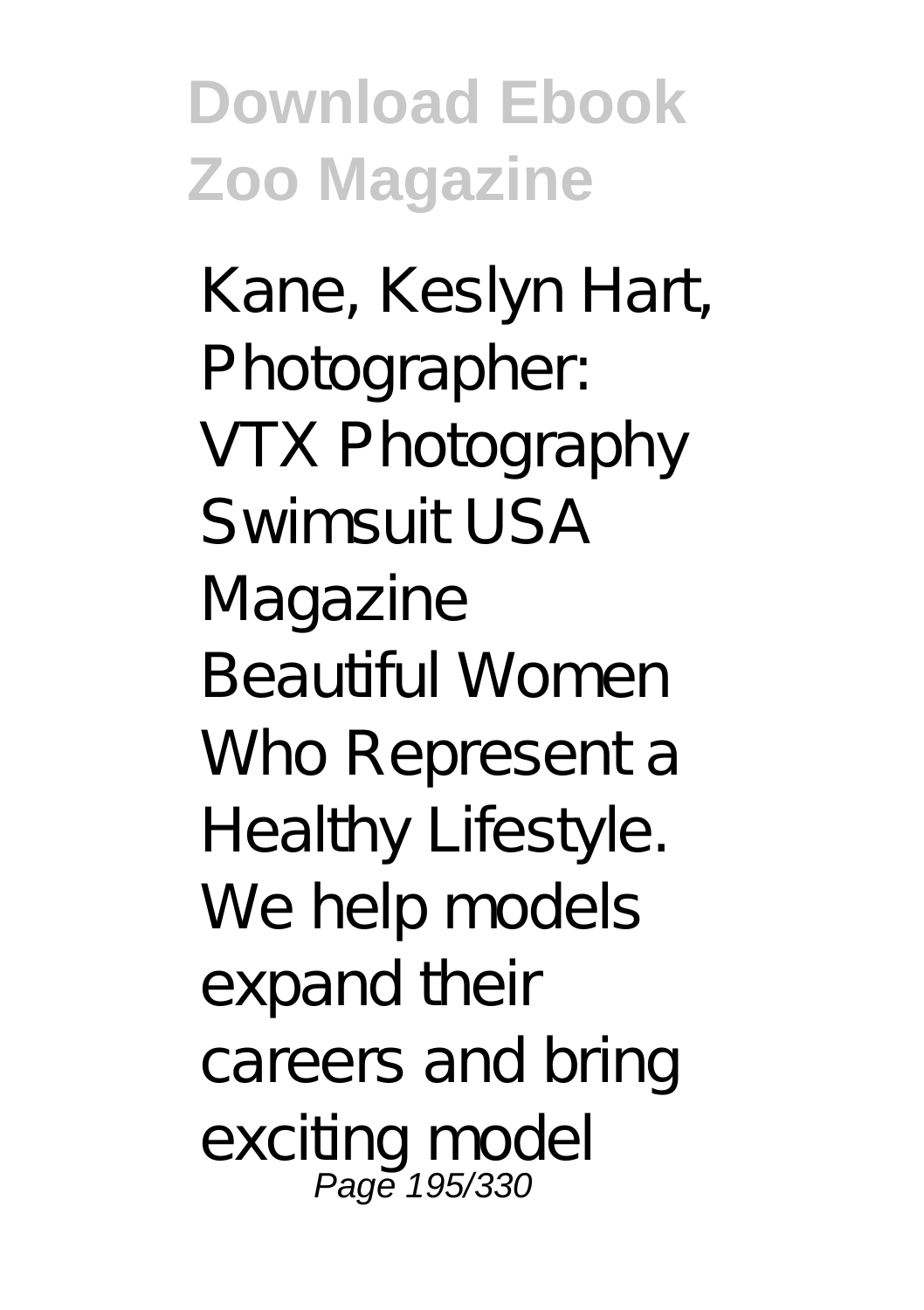search events to venues and exotic locations around the world. All contestants participating in local preliminary events will compete in both fashion attire (cocktail dress) and swimwear. Page 196/330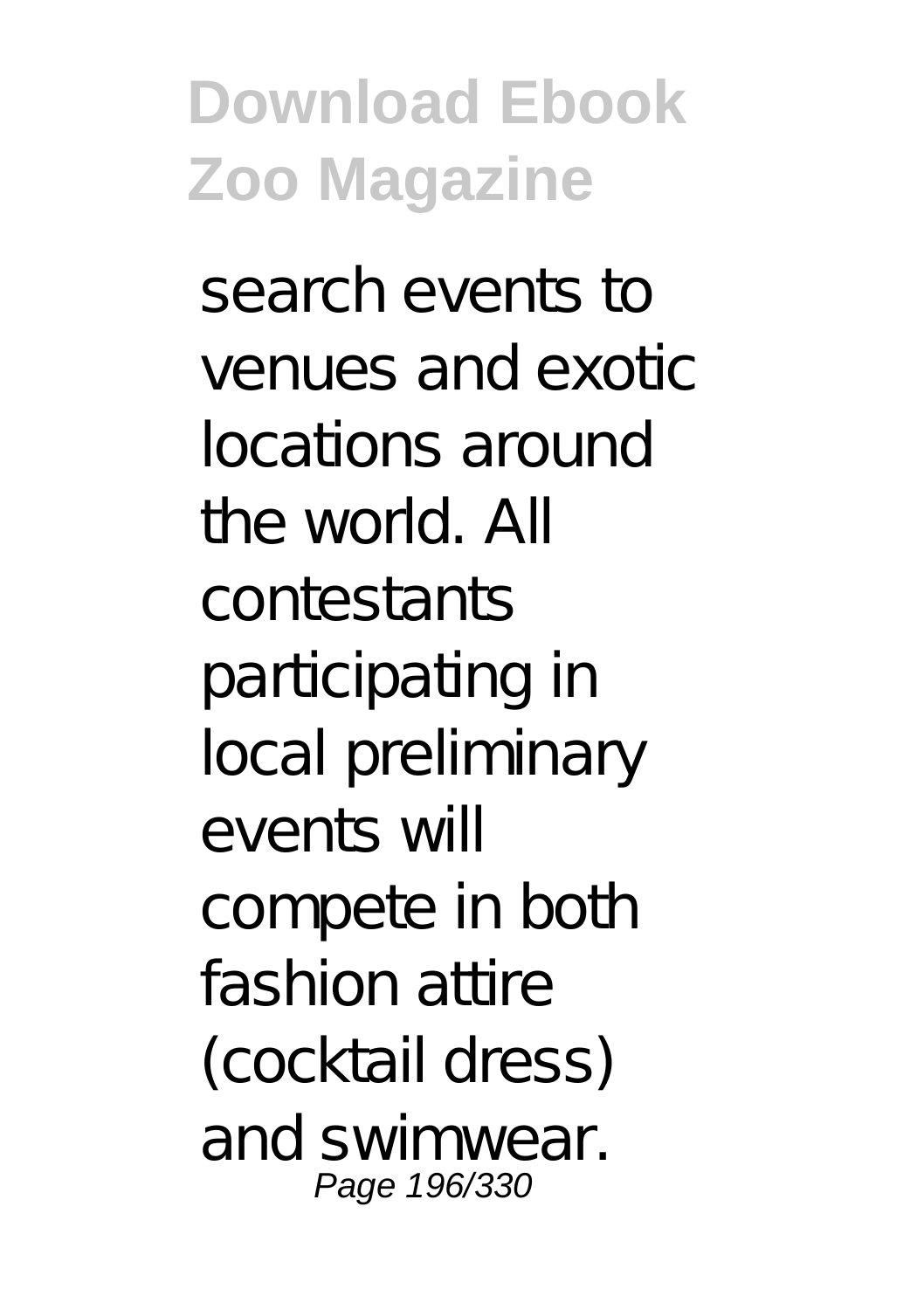Top placing contestants will receive cash & prizes and the preliminary competition winning contestant will receive an allexpense paid trip to the Swimsuit USA International Finals in beautiful Page 197/330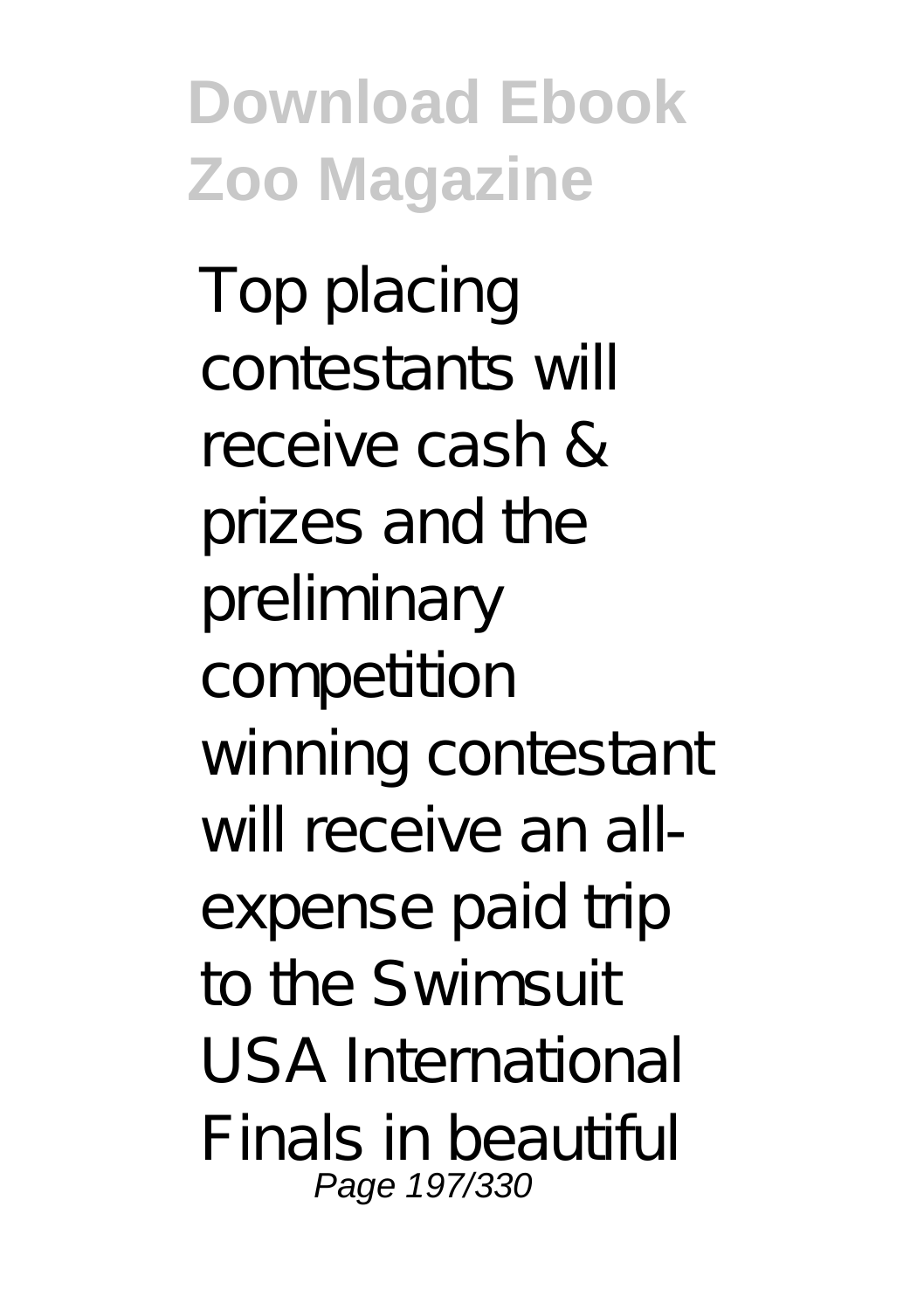Riviera Maya, Mexico at the Hard Rock Hotel. She will compete alongside 75 other international finalist for the title of Miss Swimsuit USA International. The 75 International Finalists will Page 198/330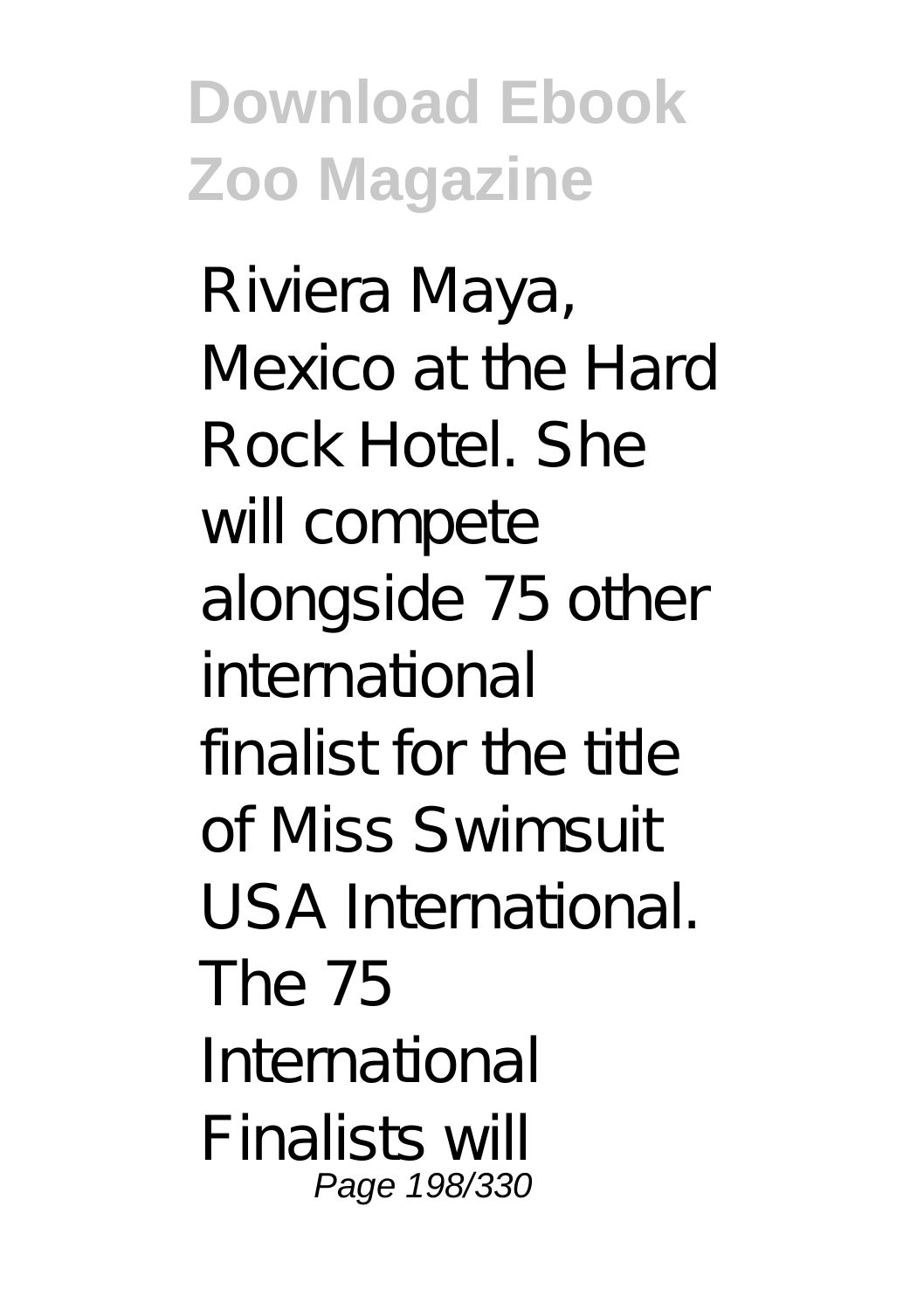participate in a week filled with 'fun in the sun' excursions, such as swimming with the dolphins, ziplining, and photo sessions with amazing top photographers from throughout the country. The<br> **Page 199/330**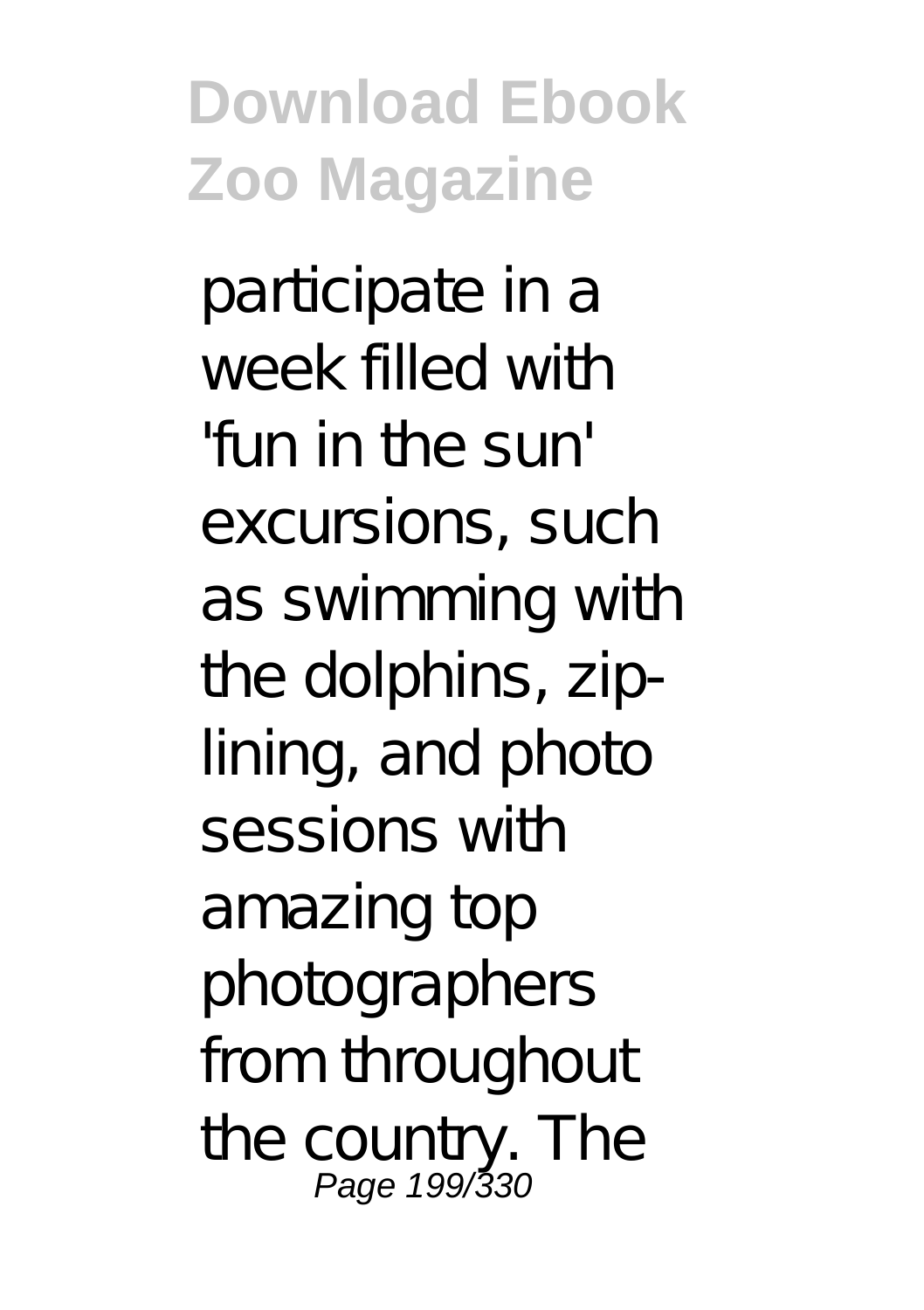International Finals is an ideal opportunity for models to enhance their modeling careers, network with other industry professionals and pursue a variety of modeling opportunities. Swimsuit USA Page 200/330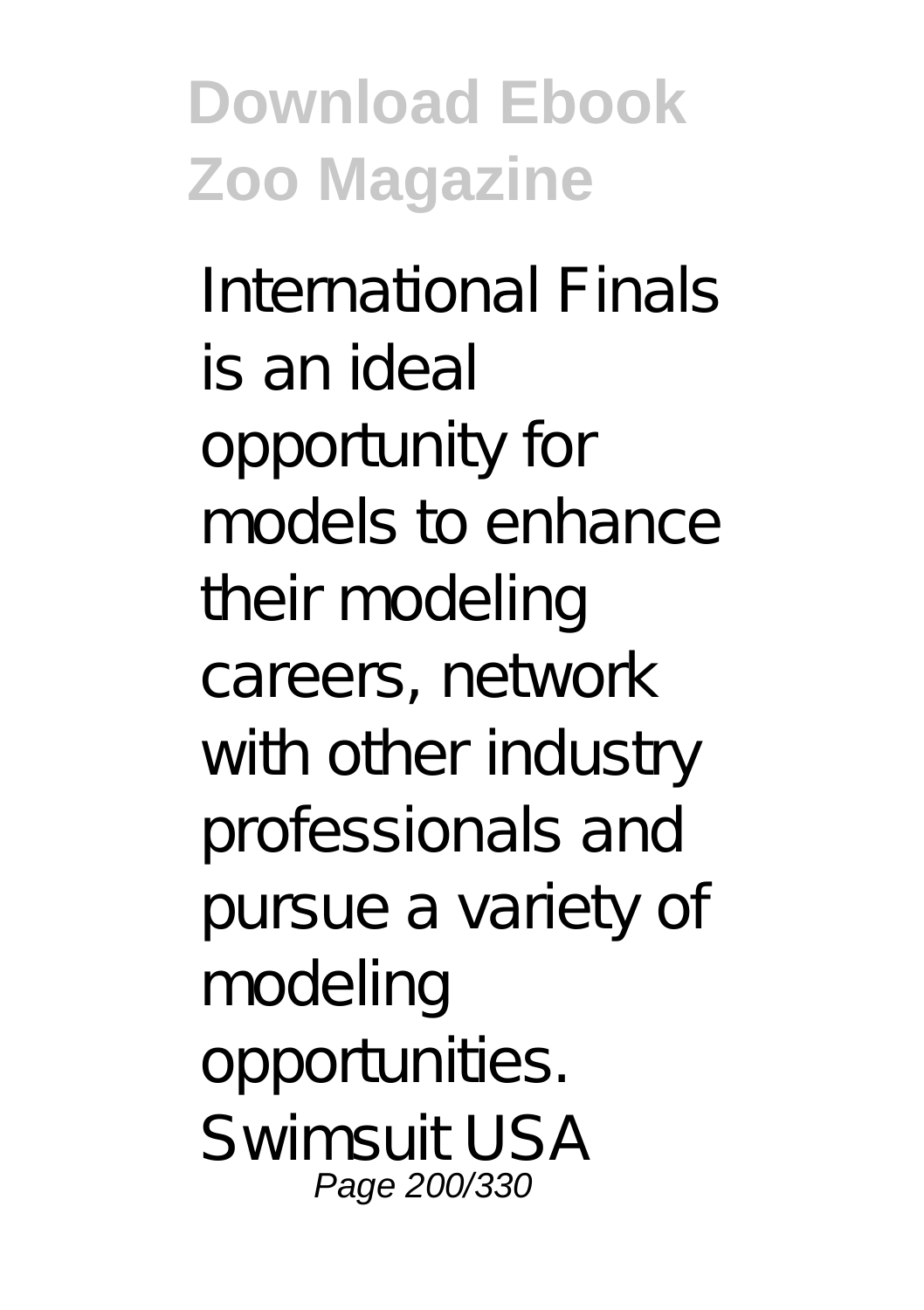Magazine is a Glamour Swimsuit Magazine featuring Gorgeous Models from around the world. Similar in nature to Sports Illustrated Swimsuit Issue. Shape Magazine, Body Magazine, Page 201/330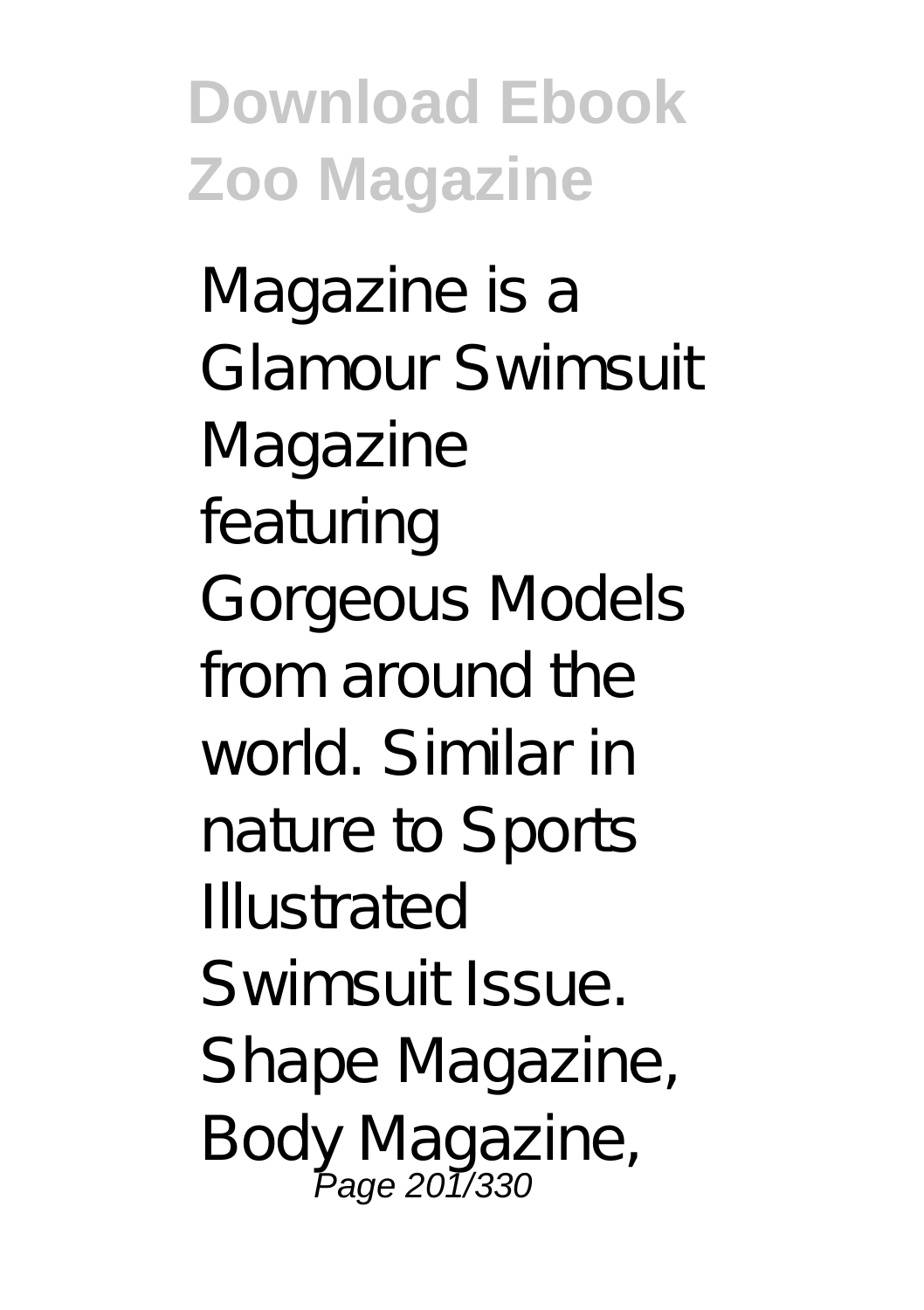Inside Sports, V Magazine, Lifestyle Magazine, Bikini Magazine, FHM Magazine, Maxim Magazine. We are proud to work with leading Hotels, swimsuit and bikini brands Our top photographers Page 202/330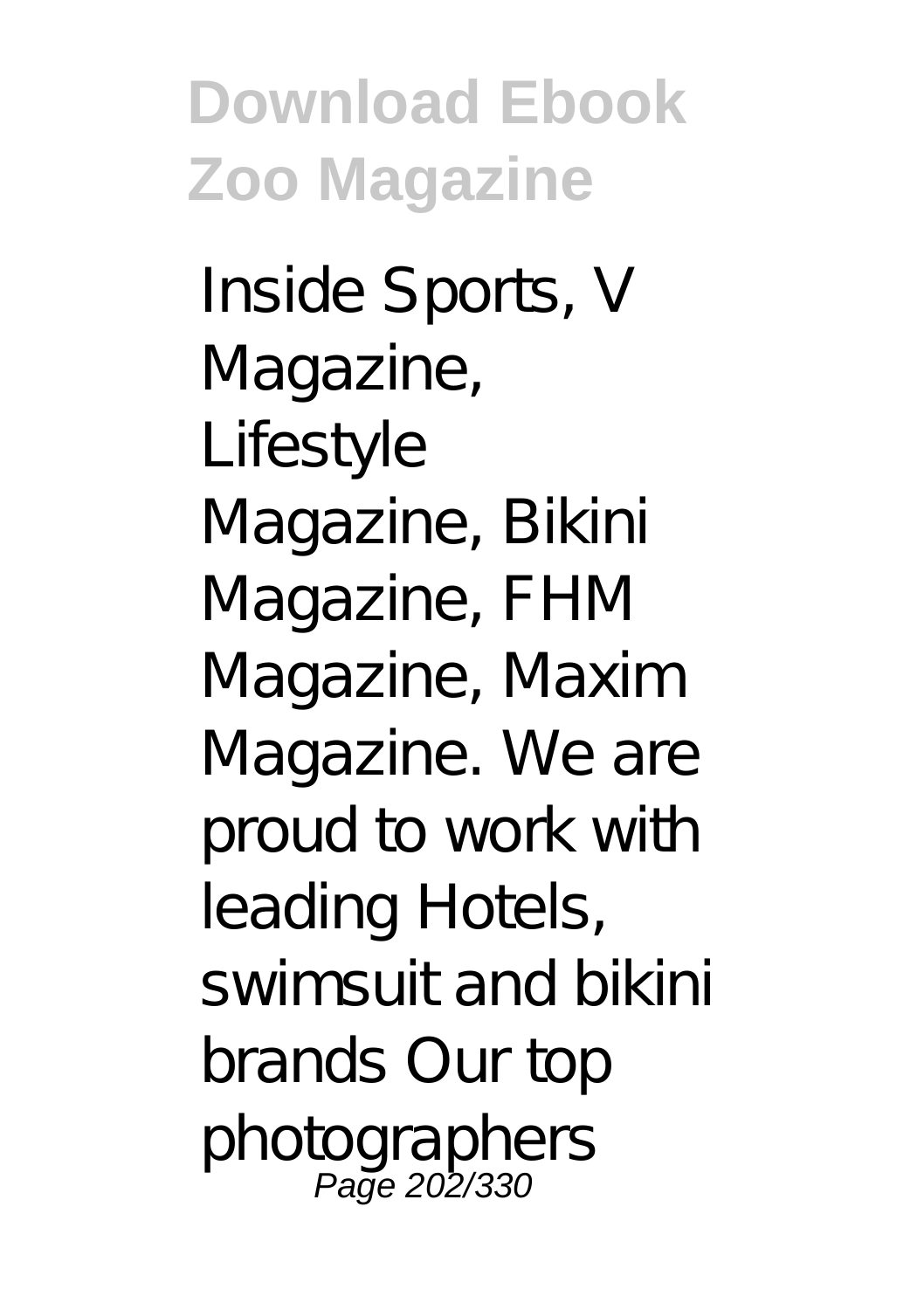include. Greg Woodson, Gordon Lam, Visual Poison, Doug Carter and many more. Our Models have also been featured in Muscle & Fitness, Zoo Magazine, The Blur Magazine, Vanquish<br>Page 203/330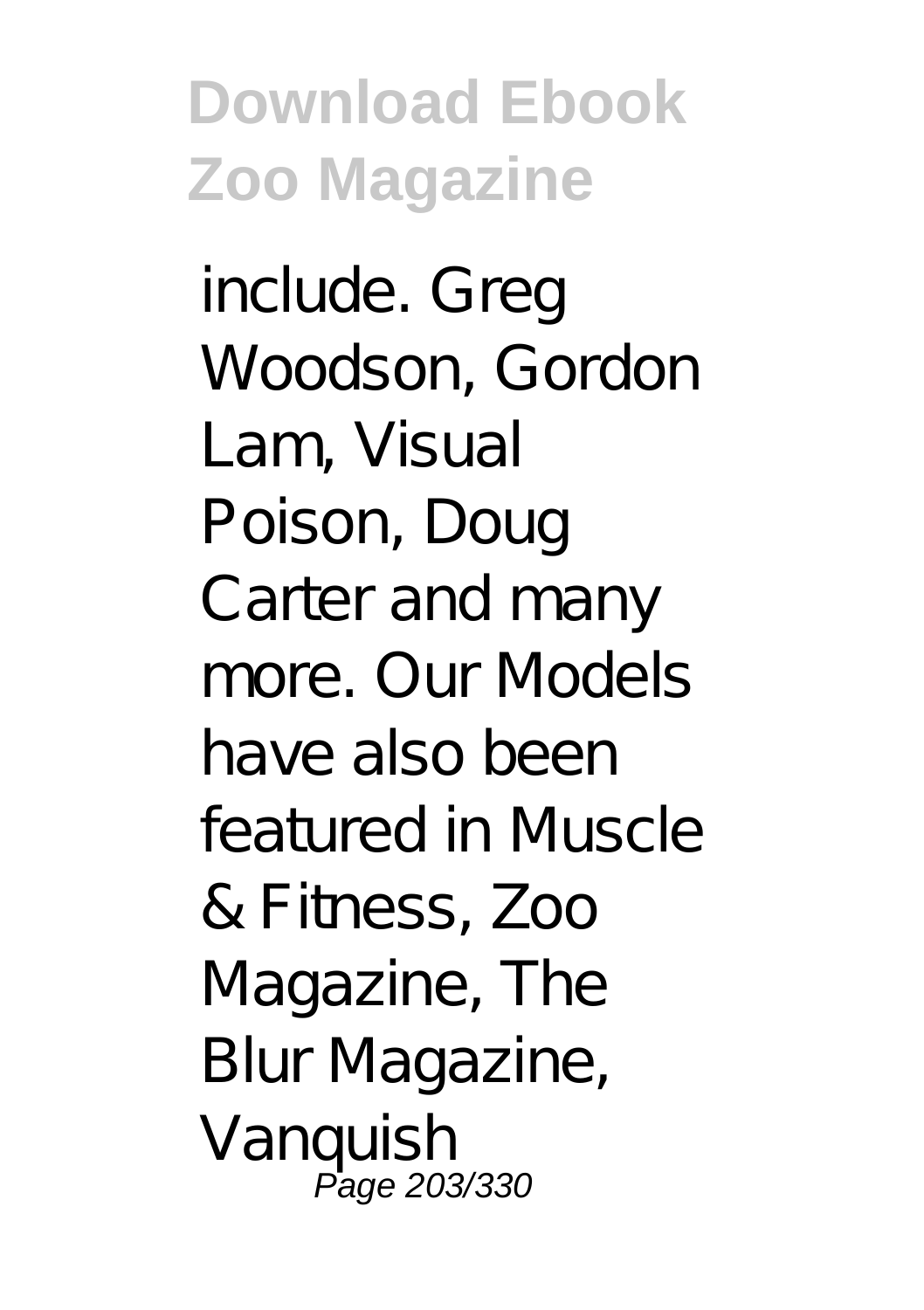Magazine, Chulo Magazine, Bikini Team, Kandy Magazine. This title takes all your favourite, funniest parts of Zoo magazine and puts them into book form. There are jokes, quotes, pub facts and Page 204/330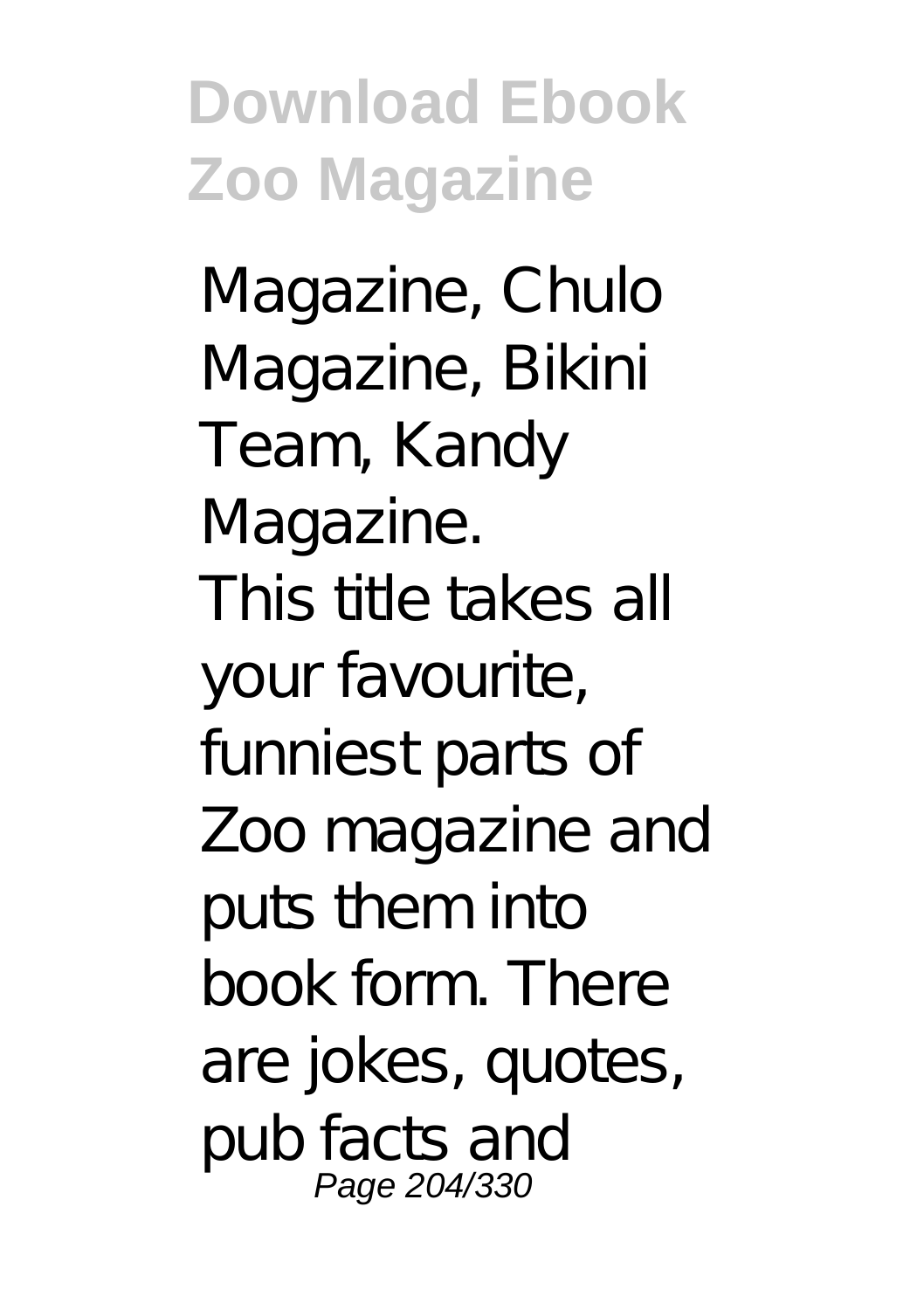loads more rude jokes that the magazine is famous for. Swimsuit USA Magazine – Issue 53 – Clare Nixon Models: Aubrey Knox, Aysia Watson, Bree Connor, Chanel Bedros, Chanelle Page 205/330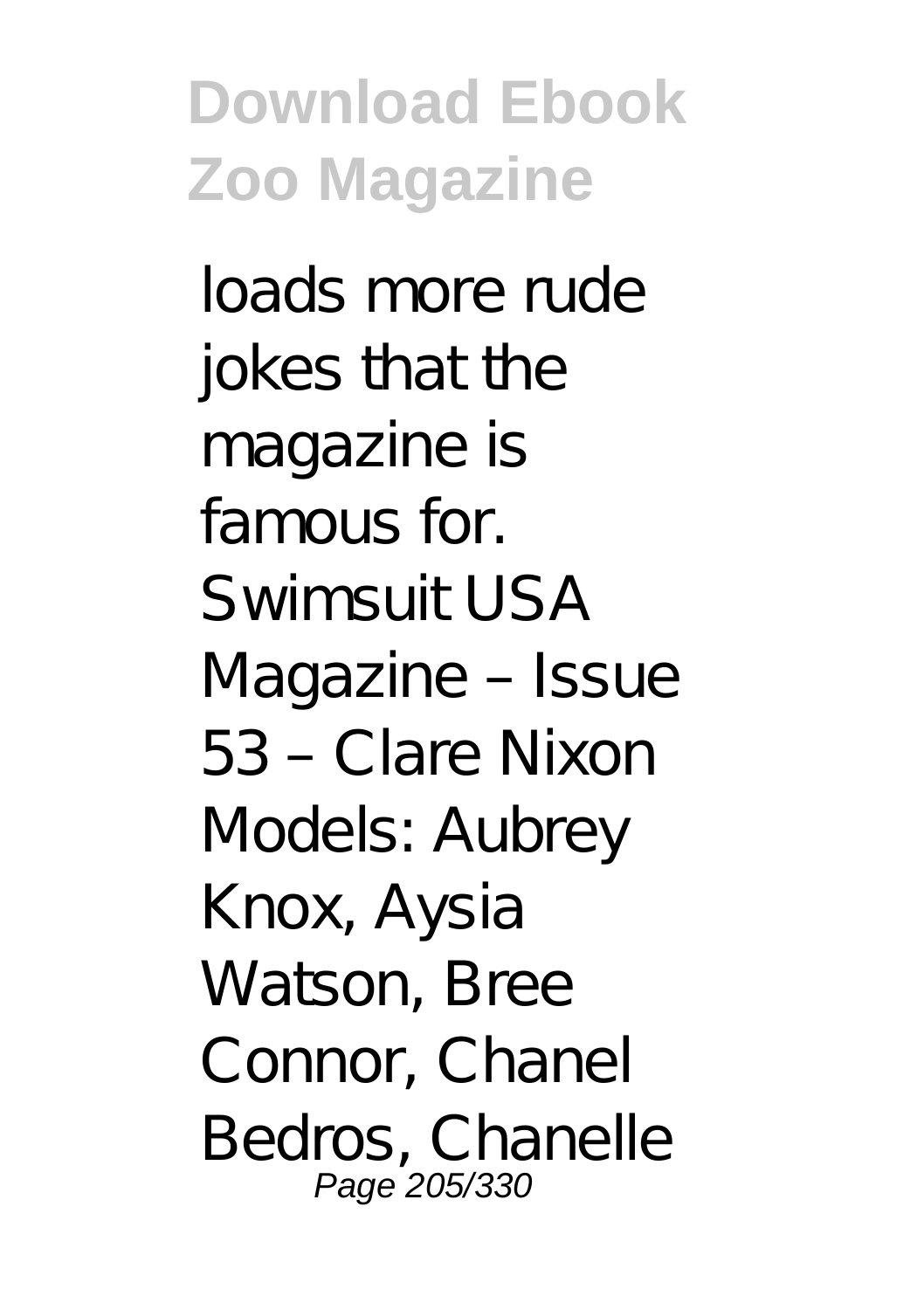Lee, Charlotte Cushing, Clare Nixon, Liz Kirkness, Loriana Moseley, Sarah Knop, Photographer: Visual Poison  $S$ *wimsuit*  $USA$ Magazine Beautiful Women Who Representa<br>Page 206/330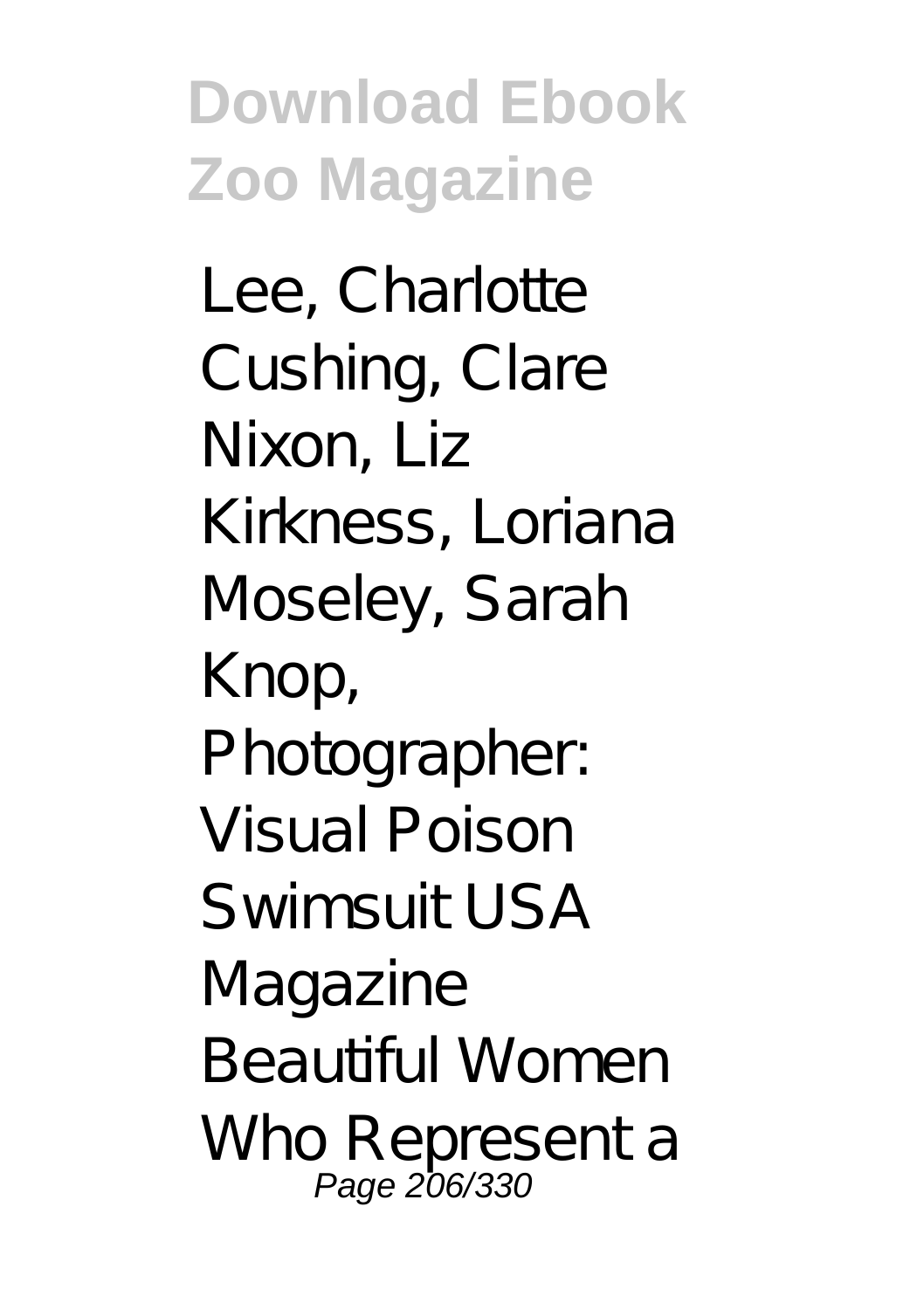Healthy Lifestyle. We help models expand their careers and bring exciting model search events to venues and exotic locations around the world. All contestants participating in local preliminary Page 207/330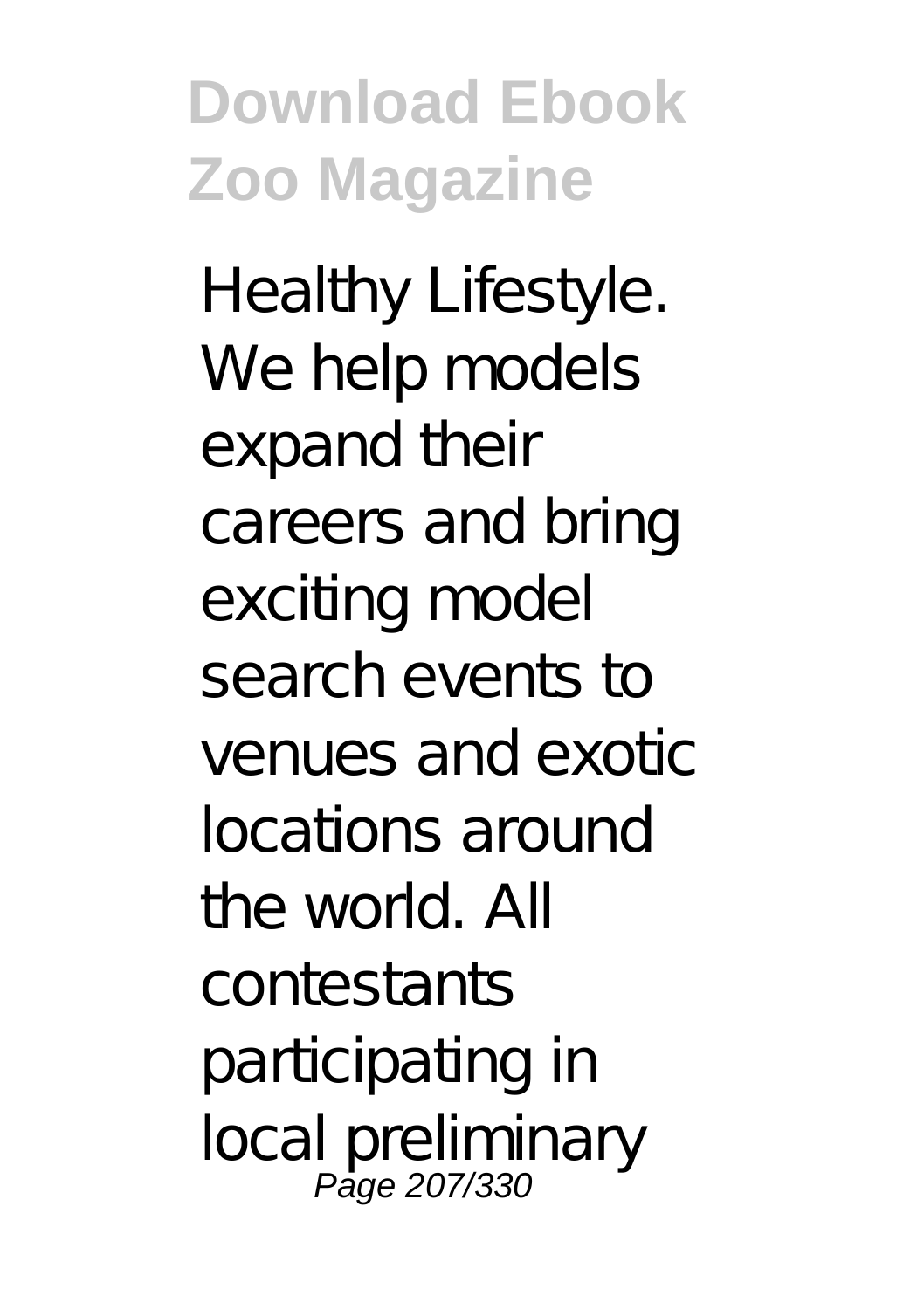events will compete in both fashion attire (cocktail dress) and swimwear. Top placing contestants will receive cash & prizes and the preliminary competition winning contestant Page 208/330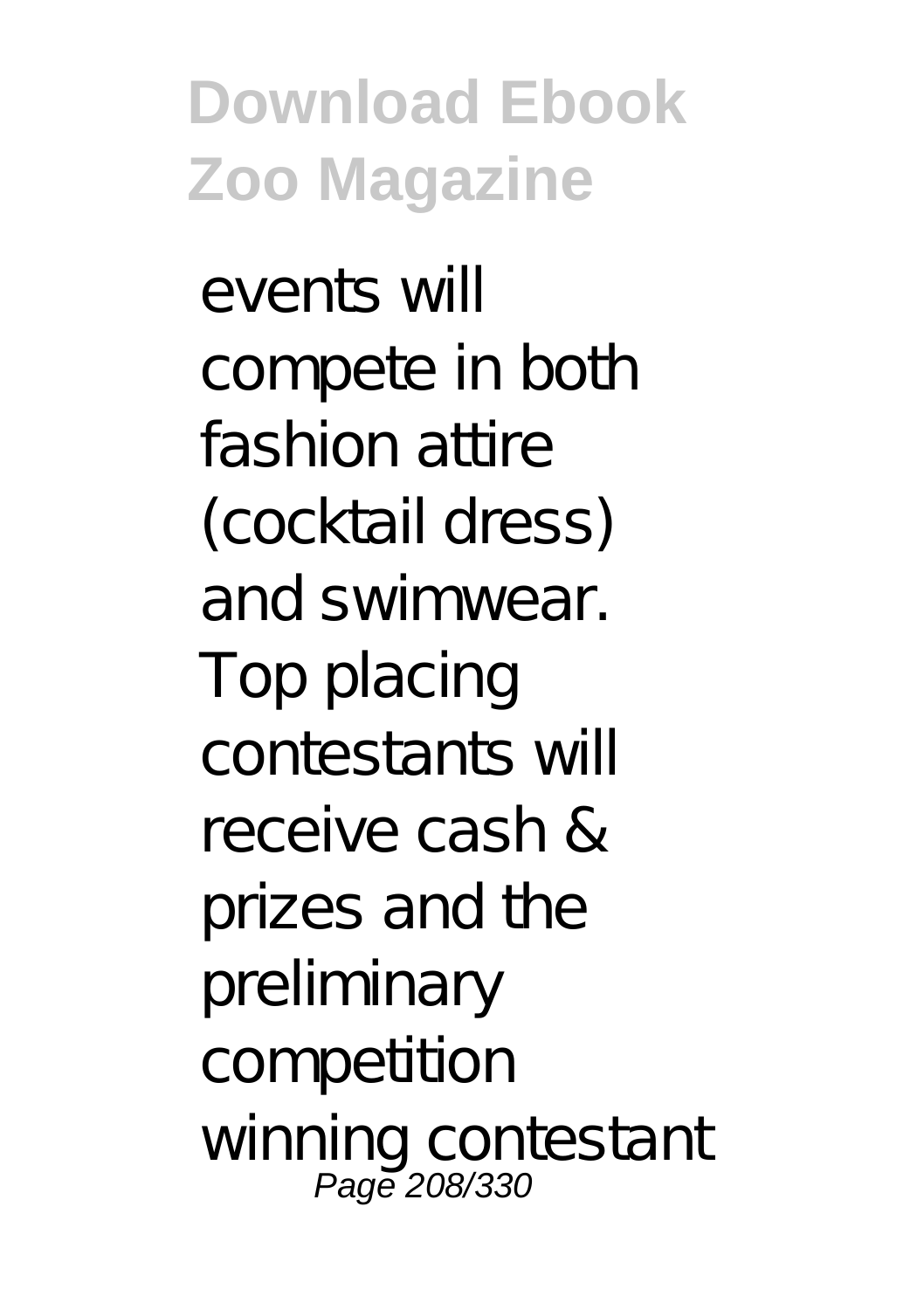will receive an allexpense paid trip to the Swimsuit USA International Finals in beautiful Riviera Maya, Mexico at the Hard Rock Hotel. She will compete alongside 75 other international finalist for the title Page 209/330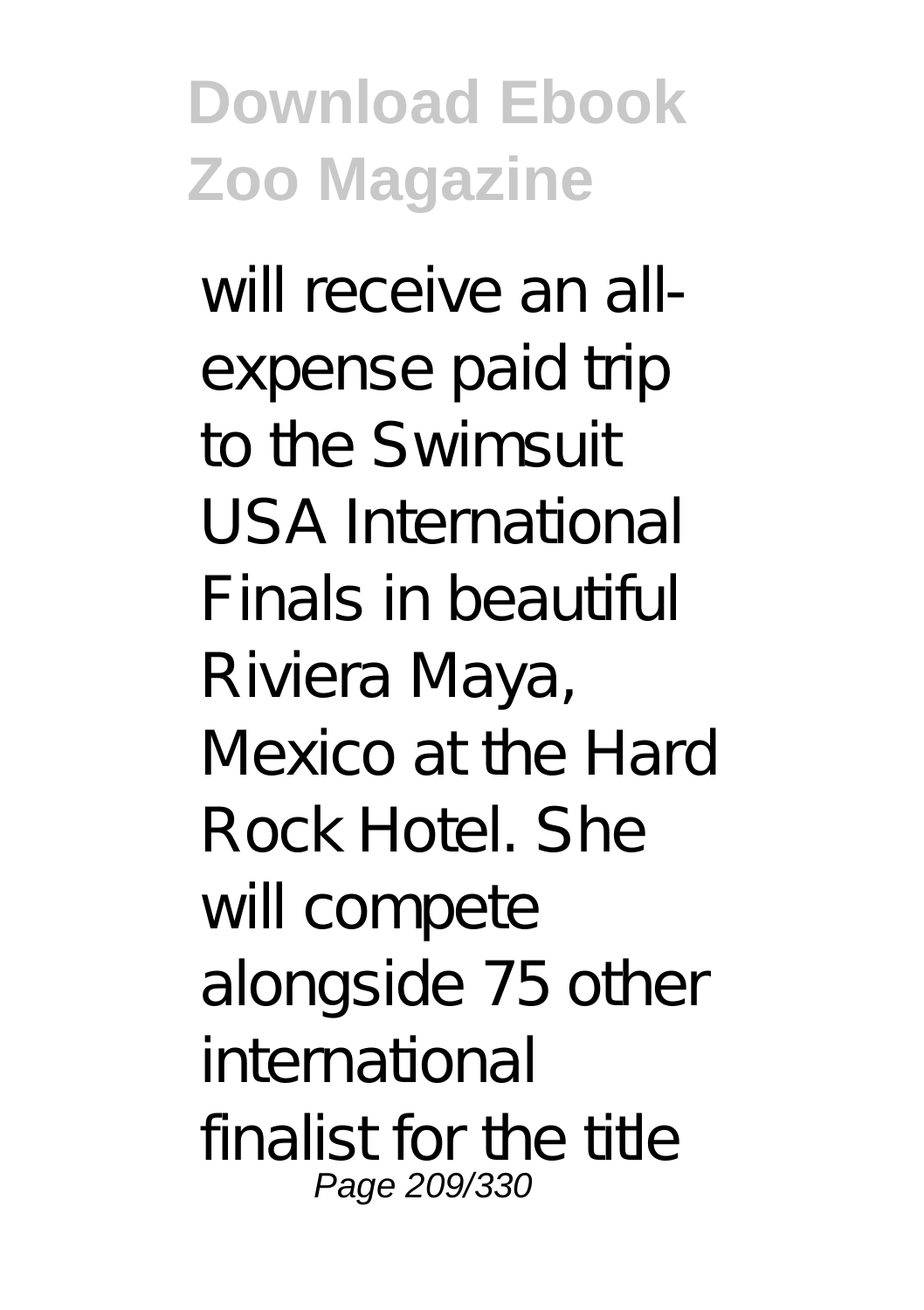of Miss Swimsuit USA International. The 75 International Finalists will participate in a week filled with 'fun in the sun' excursions, such as swimming with the dolphins, ziplining, and photo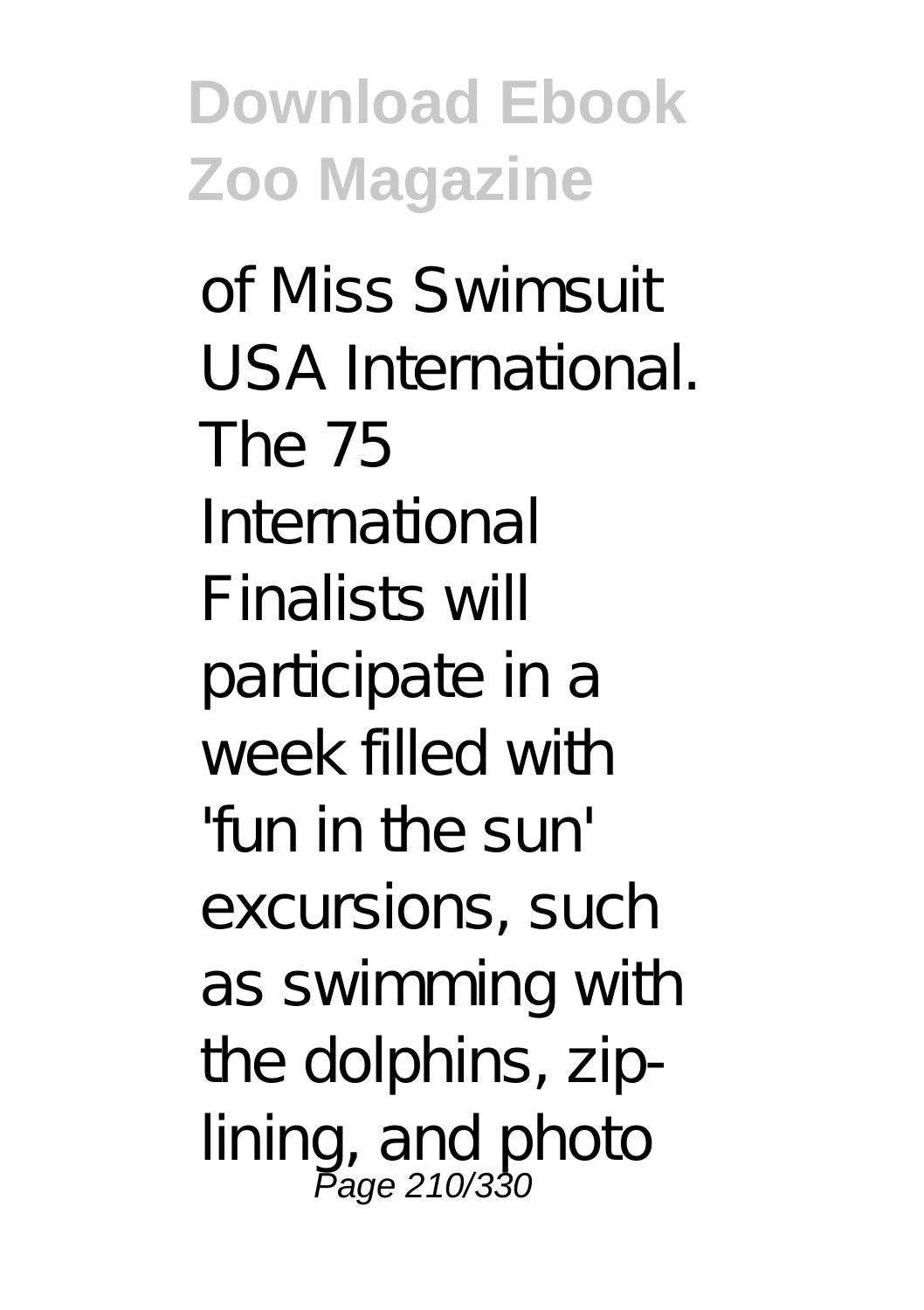sessions with amazing top photographers from throughout the country. The International Finals is an ideal opportunity for models to enhance their modeling careers, network with other industry<br>Page 211/330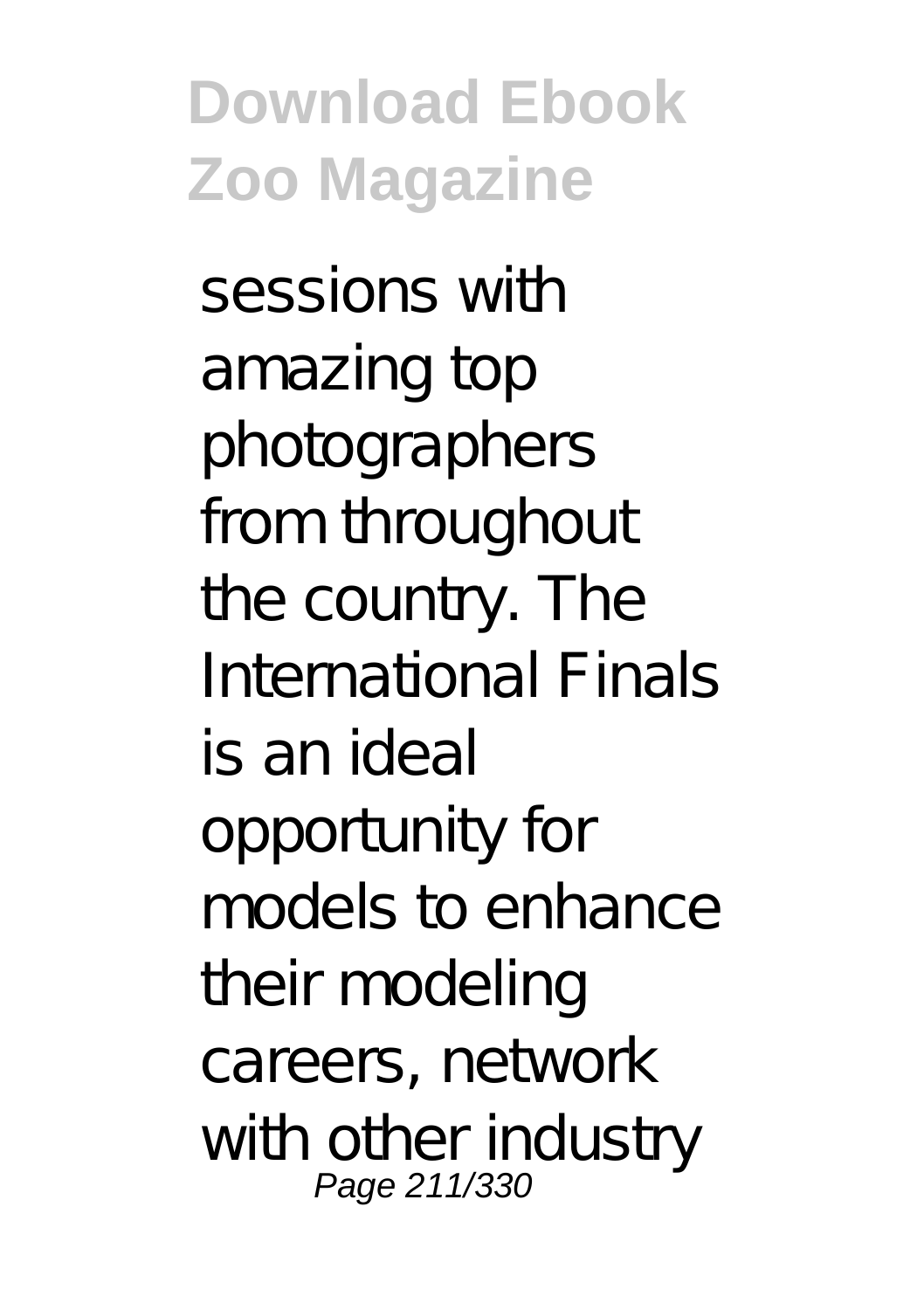professionals and pursue a variety of modeling opportunities. Swimsuit USA Magazine is a Glamour Swimsuit Magazine featuring Gorgeous Models from around the world. Similar in Page 212/330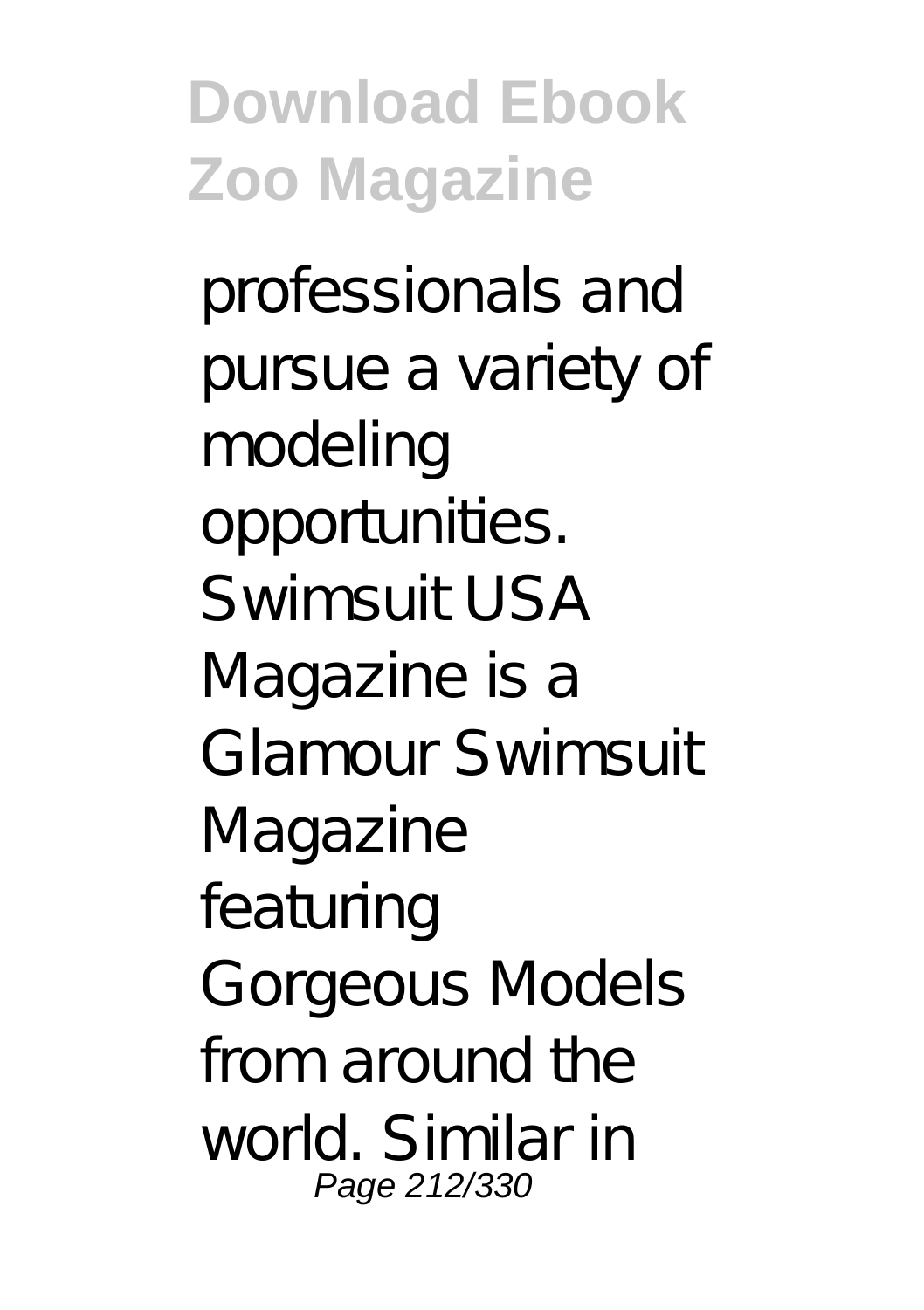nature to Sports Illustrated Swimsuit Issue. Shape Magazine, Body Magazine, Inside Sports, V Magazine, Lifestyle Magazine, Bikini Magazine, FHM Magazine, Maxim Magazine. We are<br>Page 213/330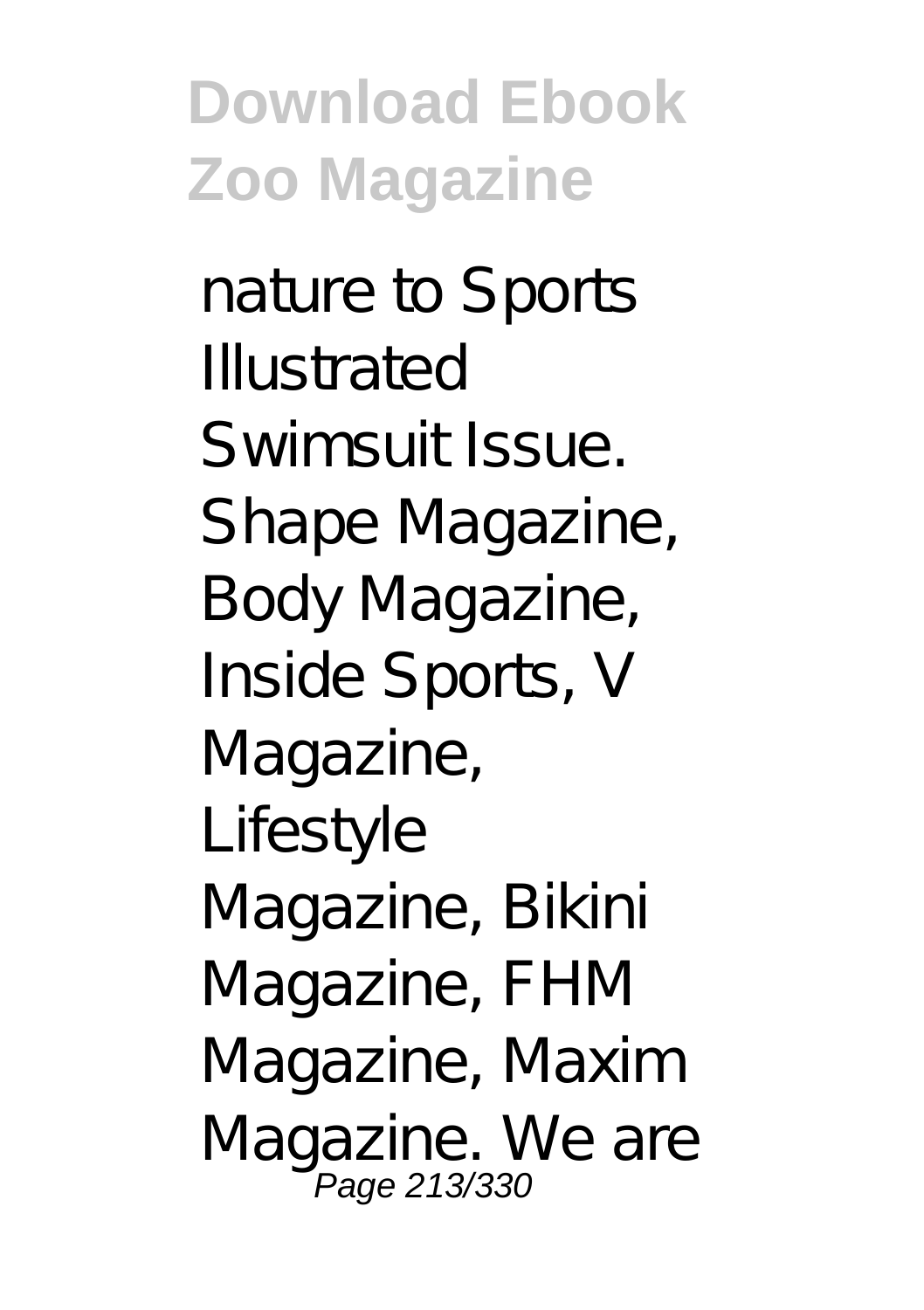proud to work with leading Hotels, swimsuit and bikini brands Our top photographers include. Greg Woodson, Gordon Lam, Visual Poison, Doug Carter and many more. Our Models have also been Page 214/330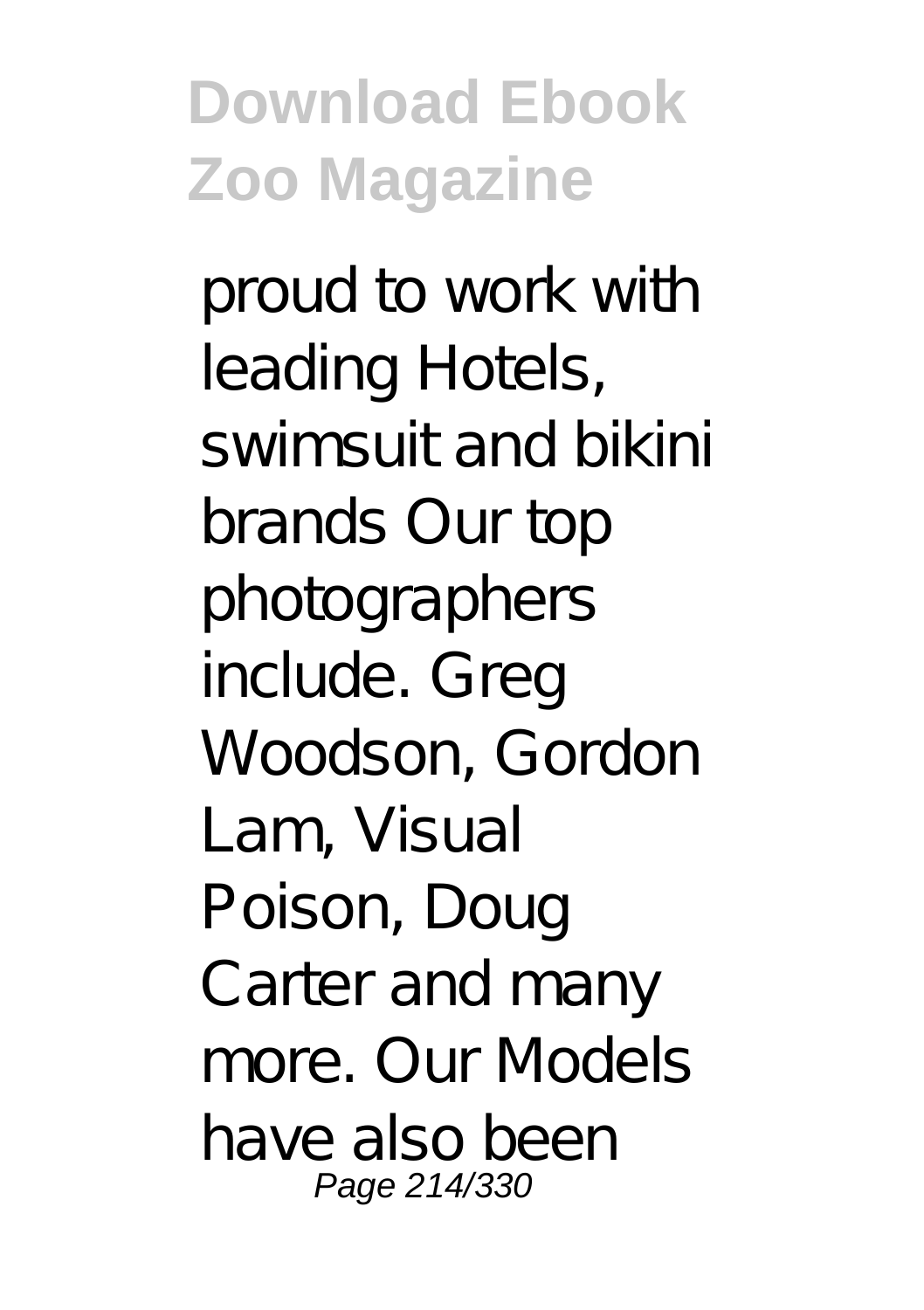featured in Muscle & Fitness, Zoo Magazine, The Blur Magazine, Vanquish Magazine, Chulo Magazine, Bikini Team, Kandy Magazine. Swimsuit USA Magazine – Part 7 – Eileen O'Donnell Page 215/330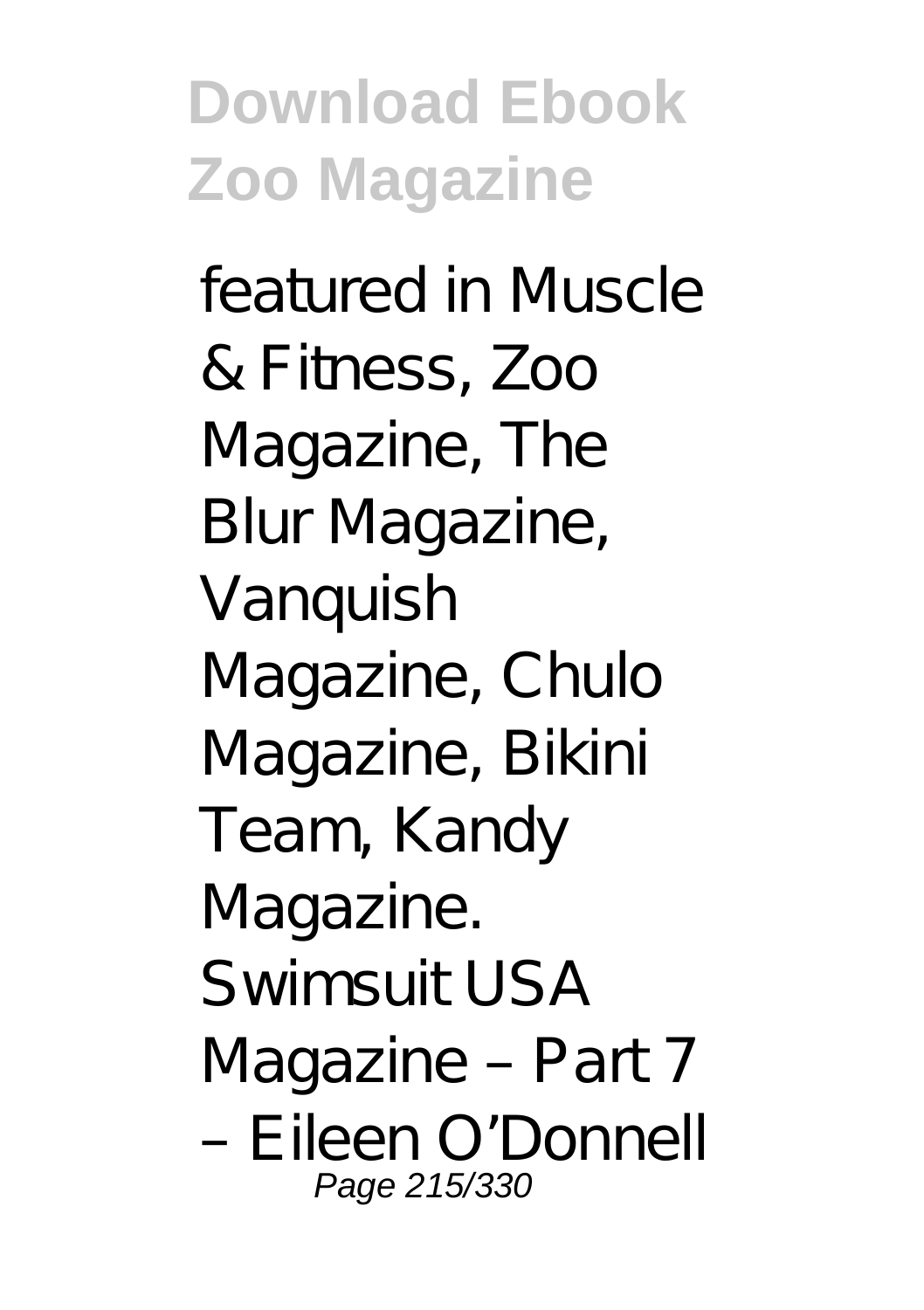Swimsuit USA Magazine – Issue 33 – Jaymi Westra Swimsuit USA Magazine – Issue 43 – Charlotte Cushing Swimsuit USA Magazine – Issue 23 – Coral Patrick Swimsuit USA Magazine – Issue 56 – Page 216/330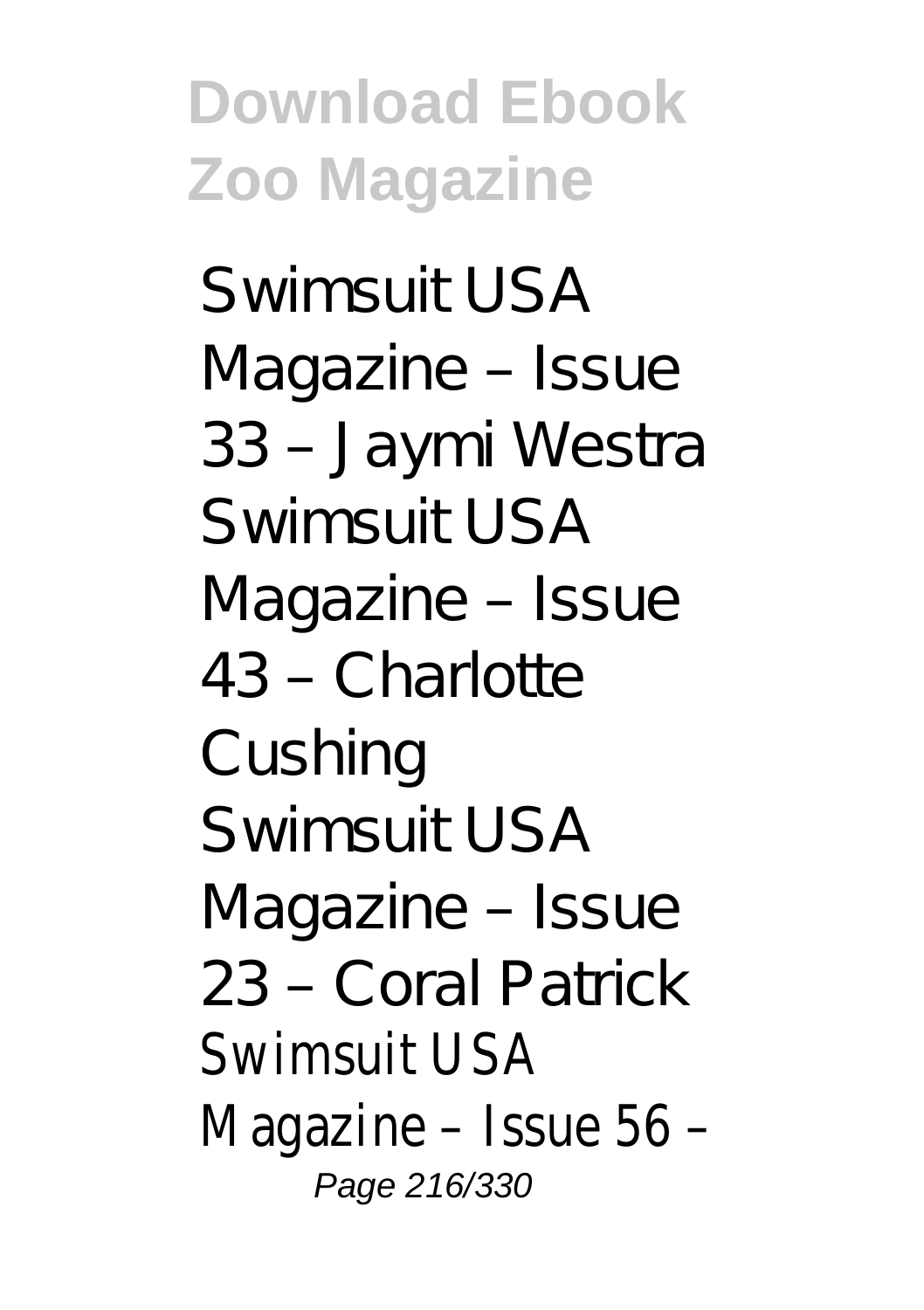Kianna Stephens Models: Ashley Vela, Kianna Stephens, Lara Zafir, Laura Odegard, Tereza Tomasova, Photographer: Visual Poison Swimsuit USA Magazine Beautiful Women Who Represent a Healthy Lifestyle. We help models expand their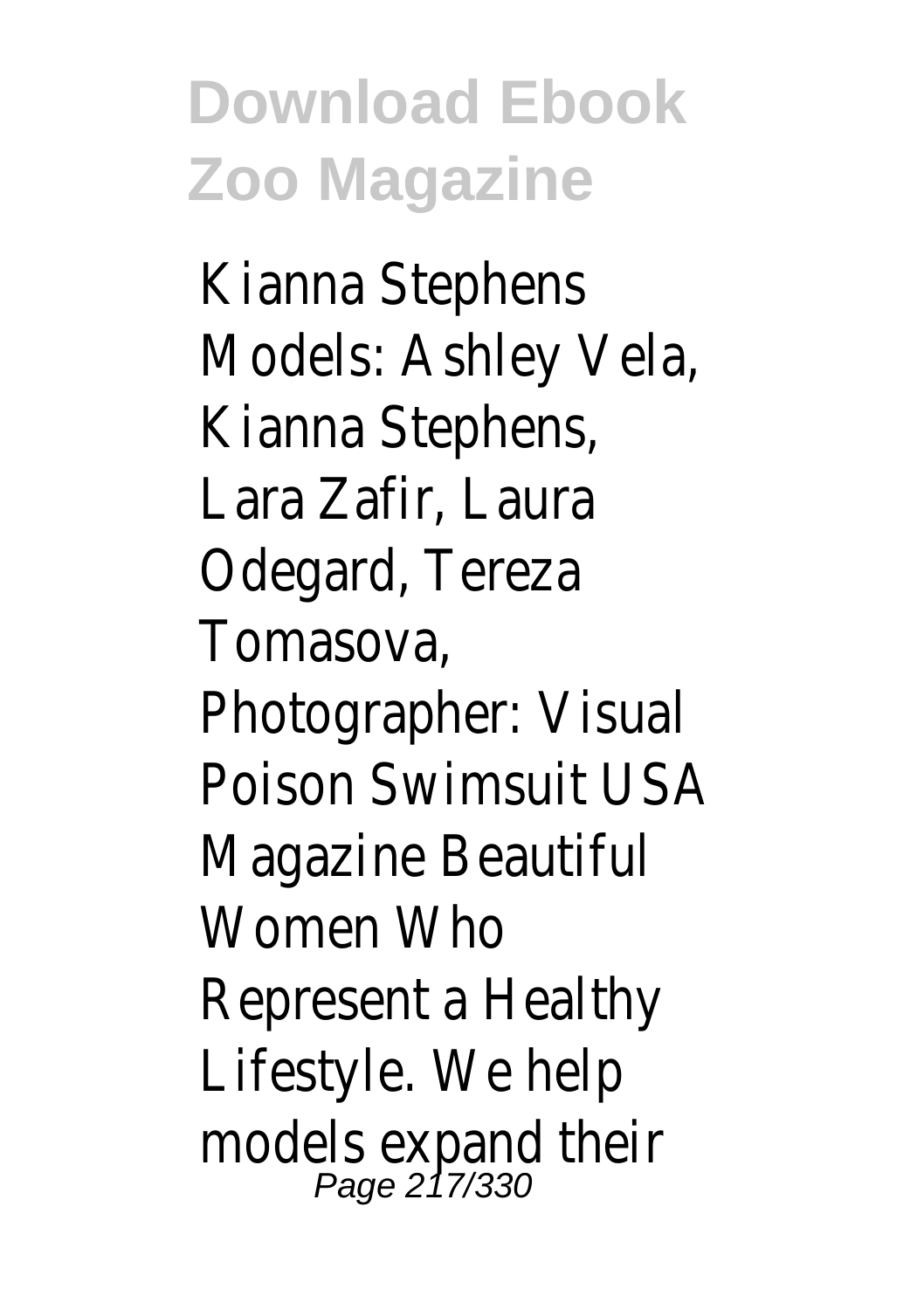careers and bring exciting model search events to venues and exotic locations around the world. All contestants participating in local preliminary events will compete in both fashion attire (cocktail dress) and swimwear. Top placing contestants will Page 218/330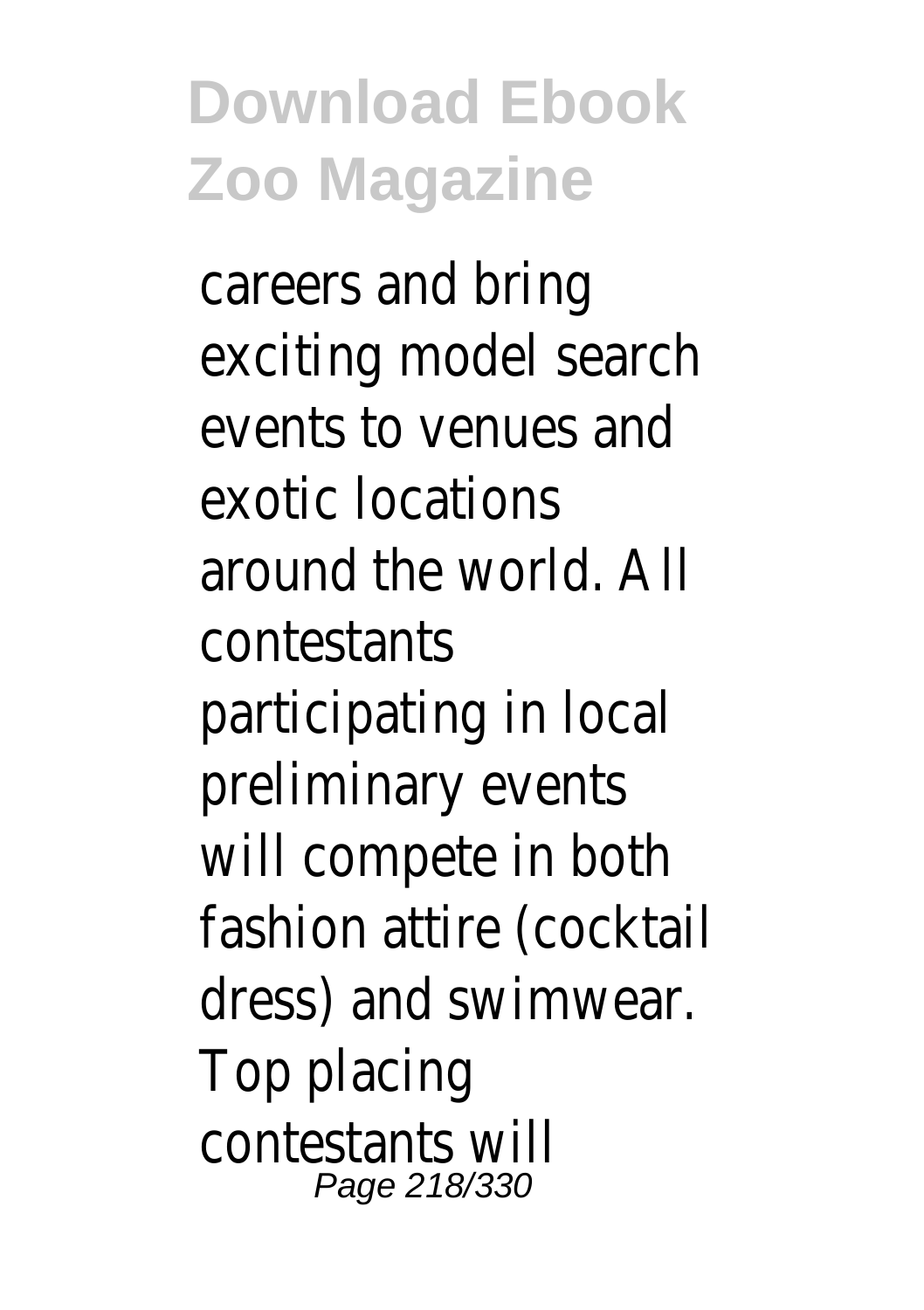receive cash & prizes and the preliminary competition winning contestant will receive an all-expense paid trip to the Swimsuit USA International Finals in beautiful Riviera Maya, Mexico at the Hard Rock Hotel. She will compete alongside 75 other international Page 219/330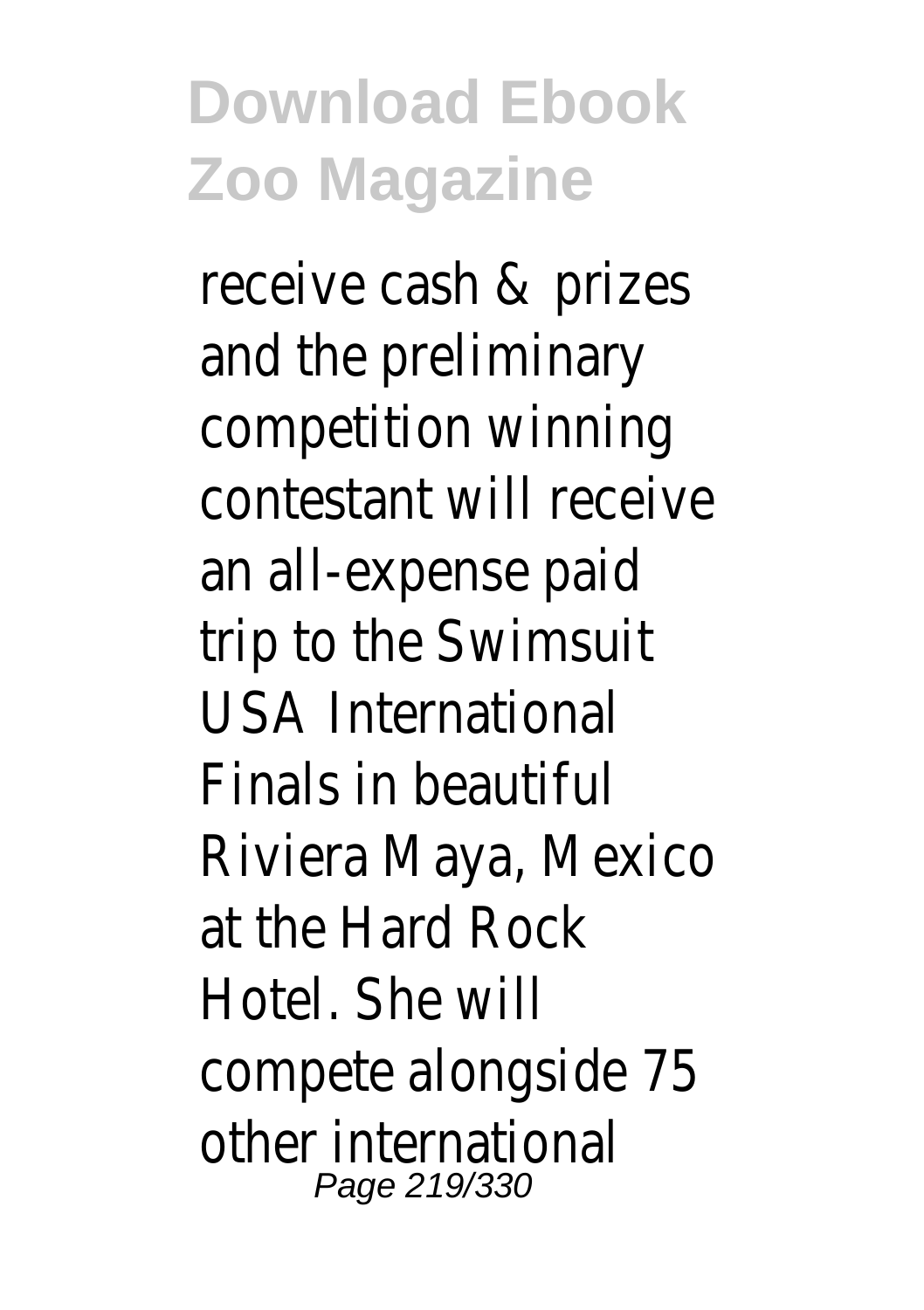finalist for the title of Miss Swimsuit USA International. The 75 International Finalists will participate in a week filled with 'fun in the sun' excursions, such as swimming with the dolphins, ziplining, and photo sessions with amazing top photographers from throughout the Page 220/330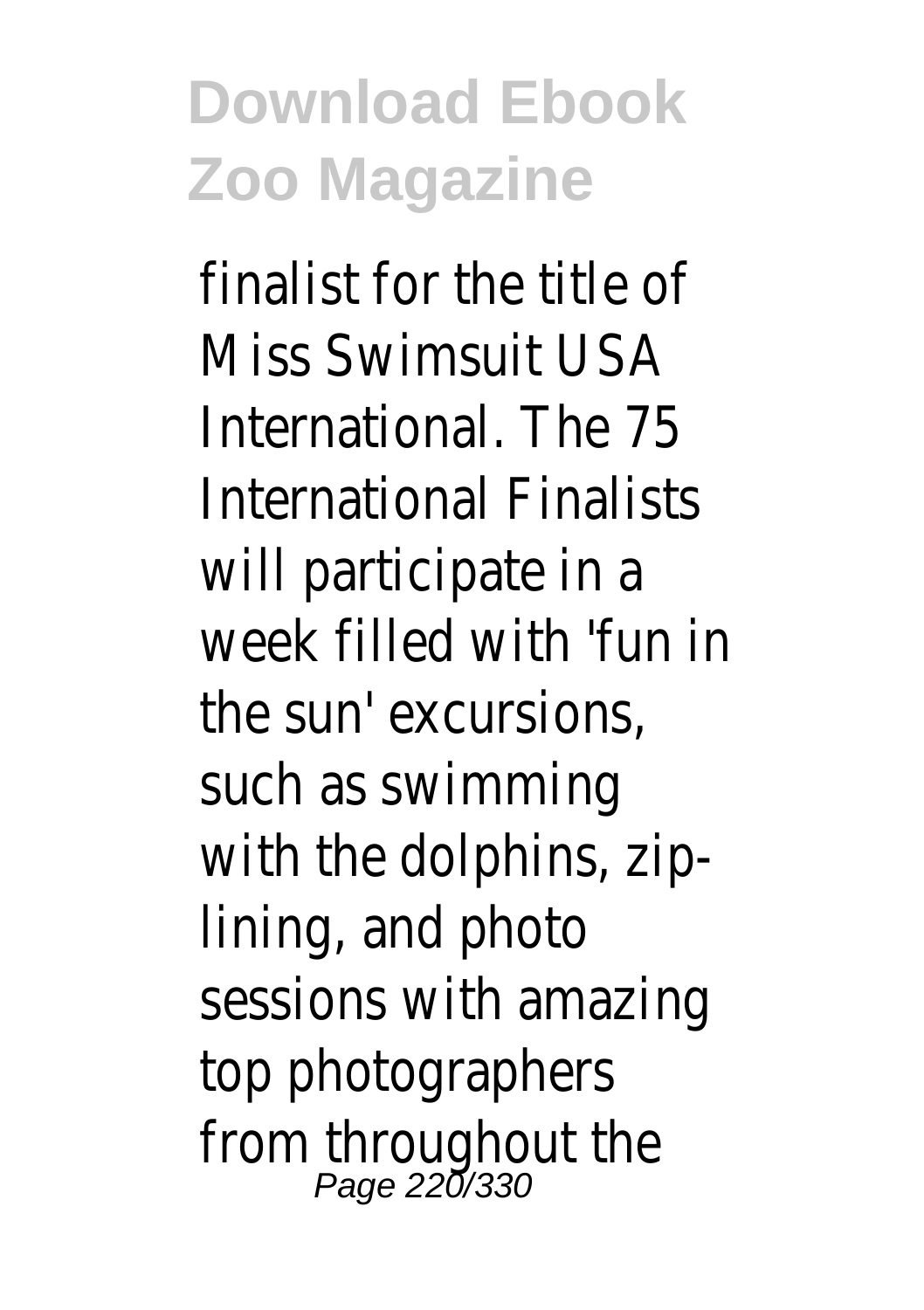country. The International Finals is an ideal opportunity for models to enhance their modeling careers, network with other industry professionals and pursue a variety of modeling opportunities. Swimsuit USA Magazine is a<br>Page 221/330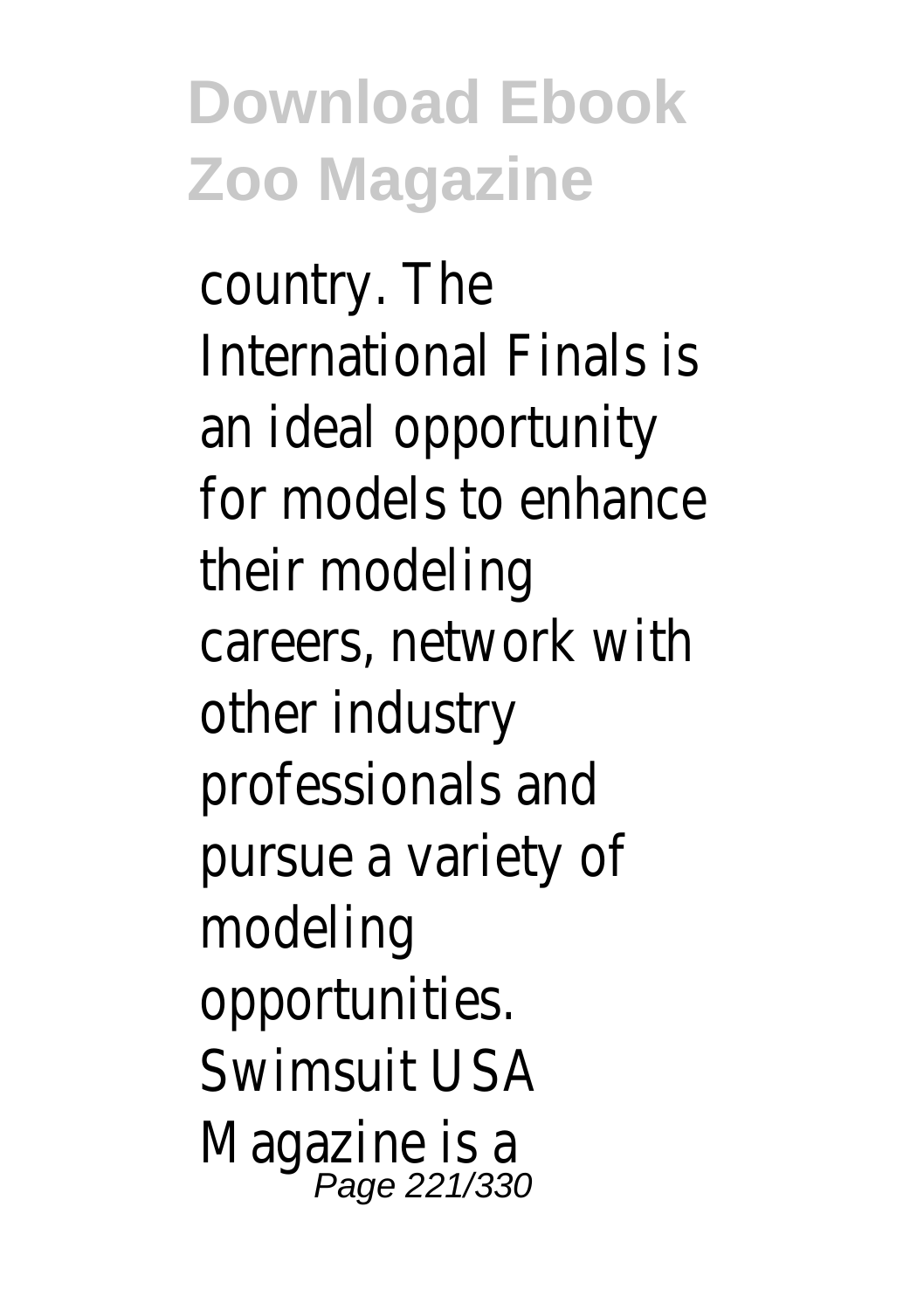Glamour Swimsuit Magazine featuring Gorgeous Models from around the world. Similar in nature to Sports Illustrated Swimsuit Issue. Shape Magazine, Body Magazine, Inside Sports, V Magazine, Lifestyle Magazine, Bikini Magazine,<br>Page 222/330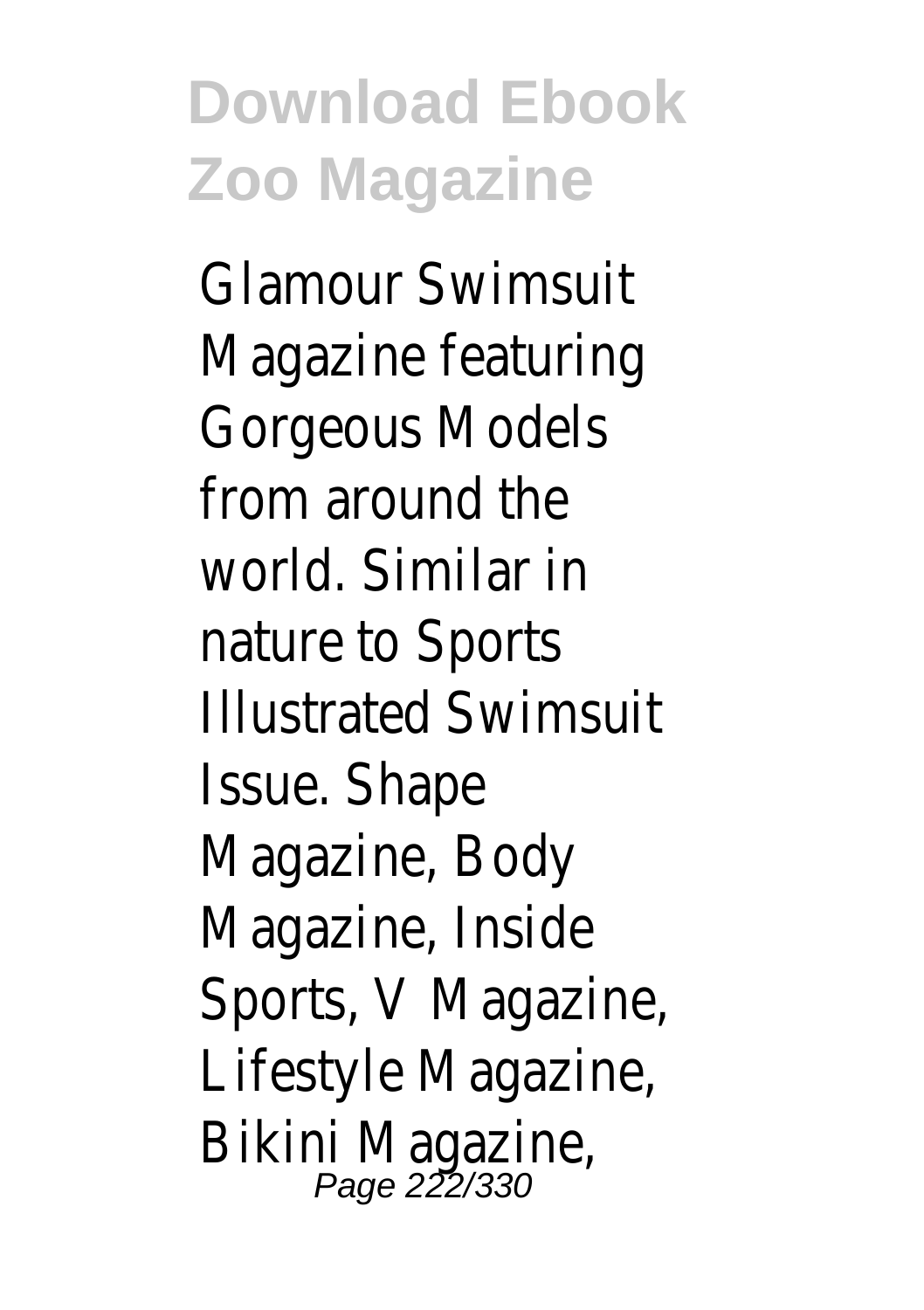FHM Magazine, Maxim Magazine. We are proud to work with leading Hotels, swimsuit and bikini brands Our top photographers include. Greg Woodson, Gordon Lam, Visual Poison, Doug Carter and many more. Our Models have also been Page 223/330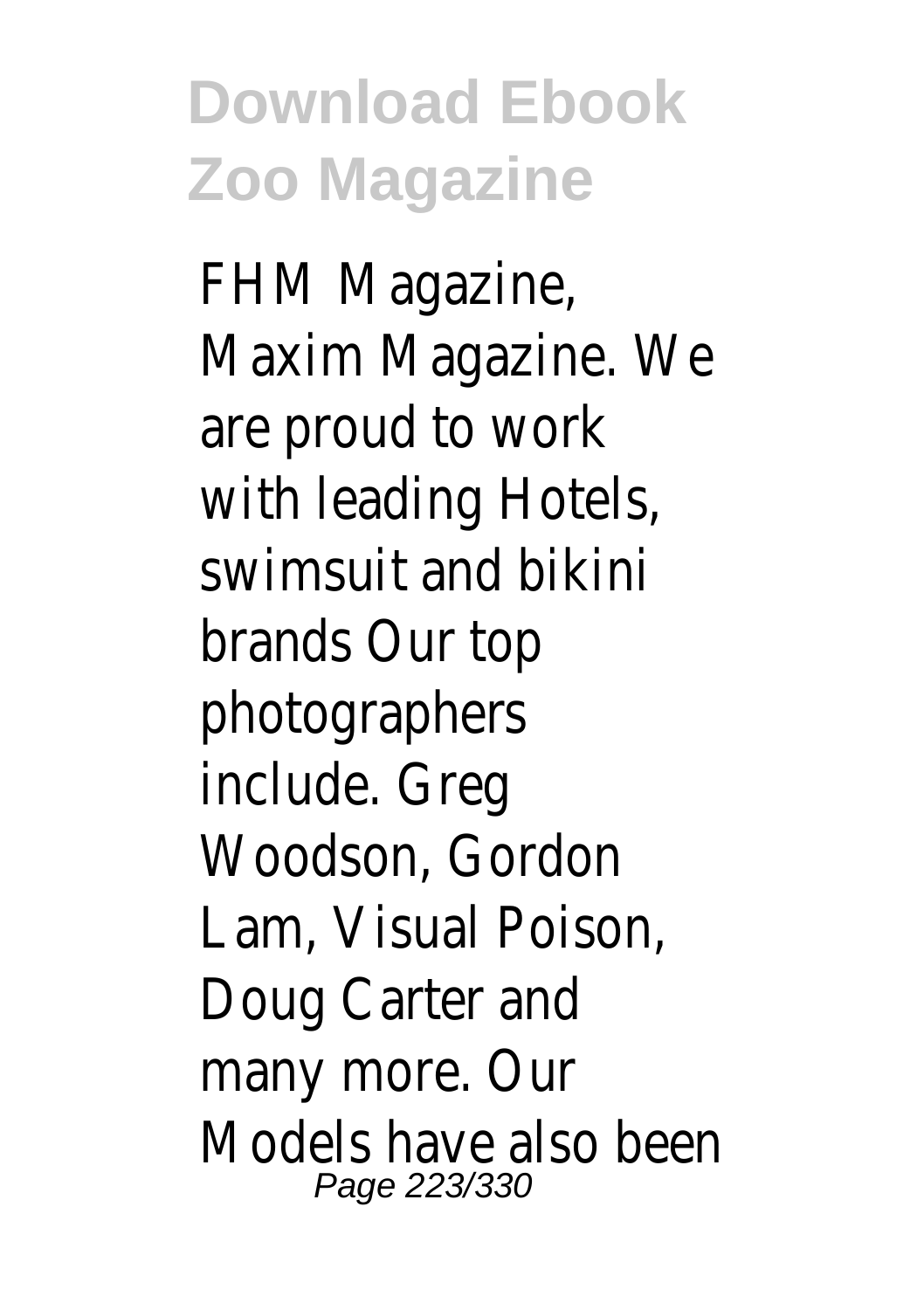featured in Muscle & Fitness, Zoo Magazine, The Blur Magazine, Vanquish Magazine, Chulo Magazine, Bikini Team, Kandy Magazine. Swimsuit USA Magazine – Issue 44 – Jacqueline Rideout Models: Emily Guglielmo, Erin Page 224/330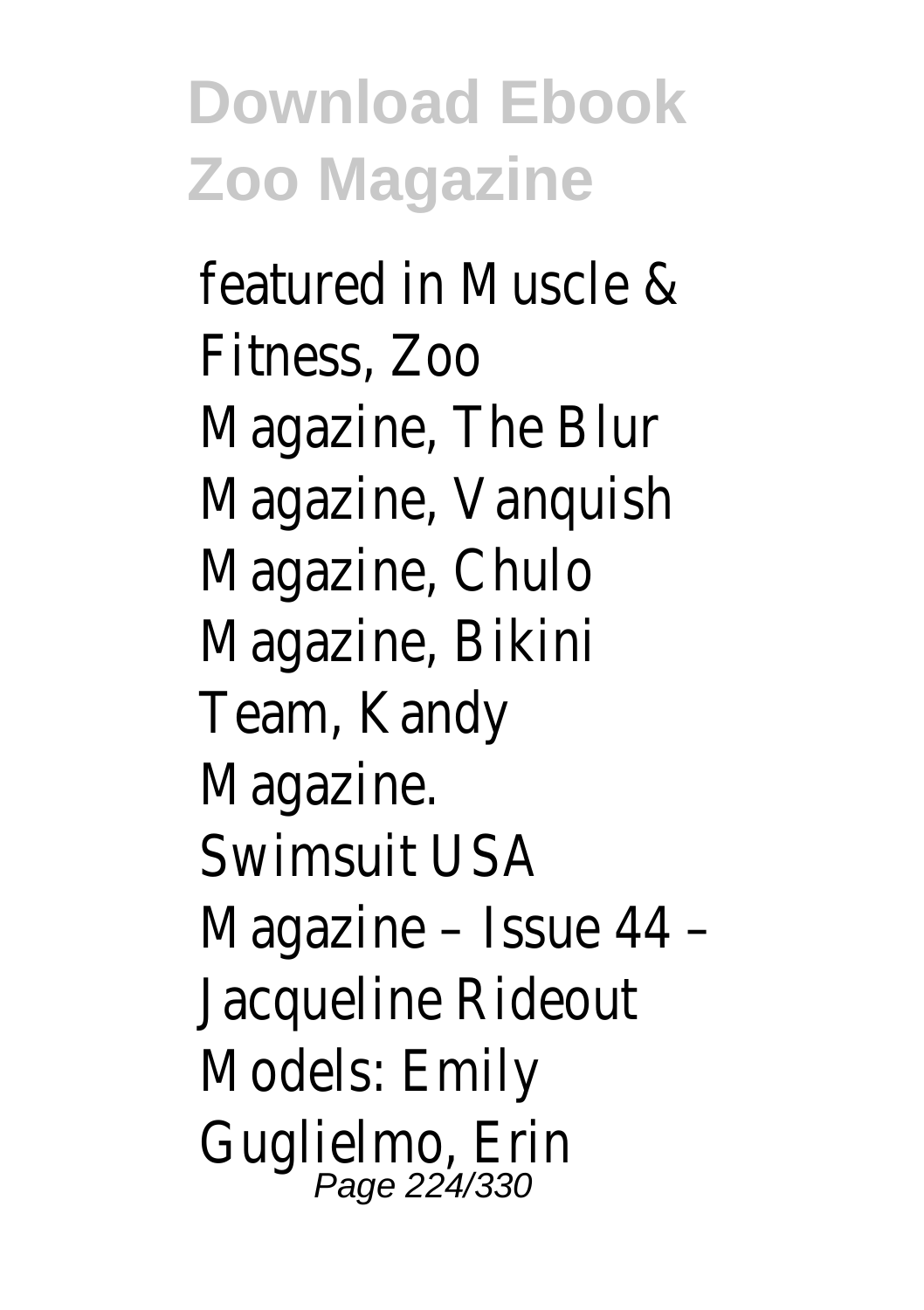Pendleton, Haley Netchaeff, Haley Sirmans, Hannah Wilcoxson, Jacqueline Rideout, Jade O'Neill, Jasmine Archer-Jones, Jaymi Westra, Jessica Eatman, Jo White, Photographer: Gordon Lam Swimsuit USA Magazine Beautiful Women Who Represent a Healthy Page 225/330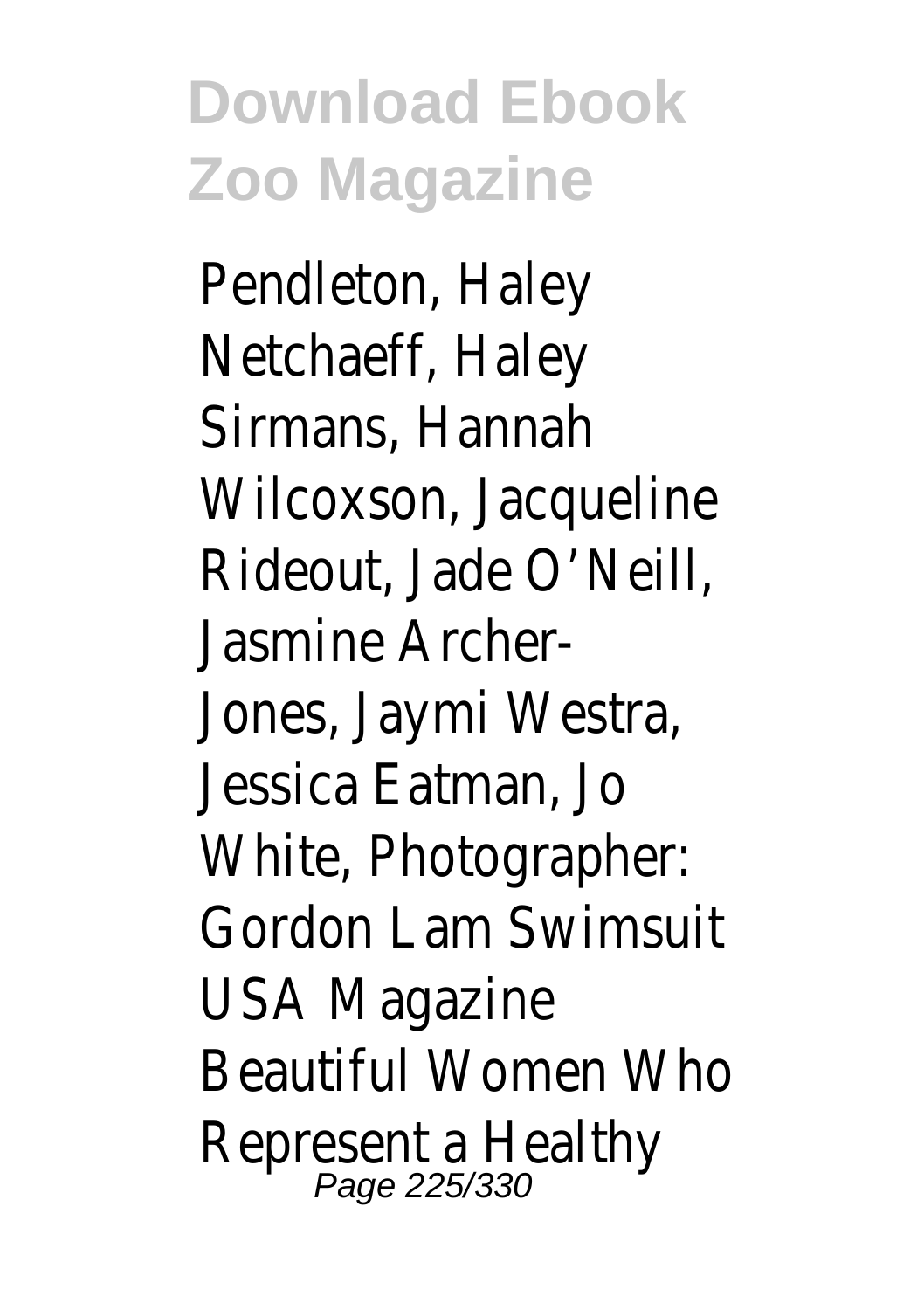Lifestyle. We help models expand their careers and bring exciting model search events to venues and exotic locations around the world. All contestants participating in local preliminary events will compete in both fashion attire (cocktail dress) and swimwear. Page 226/330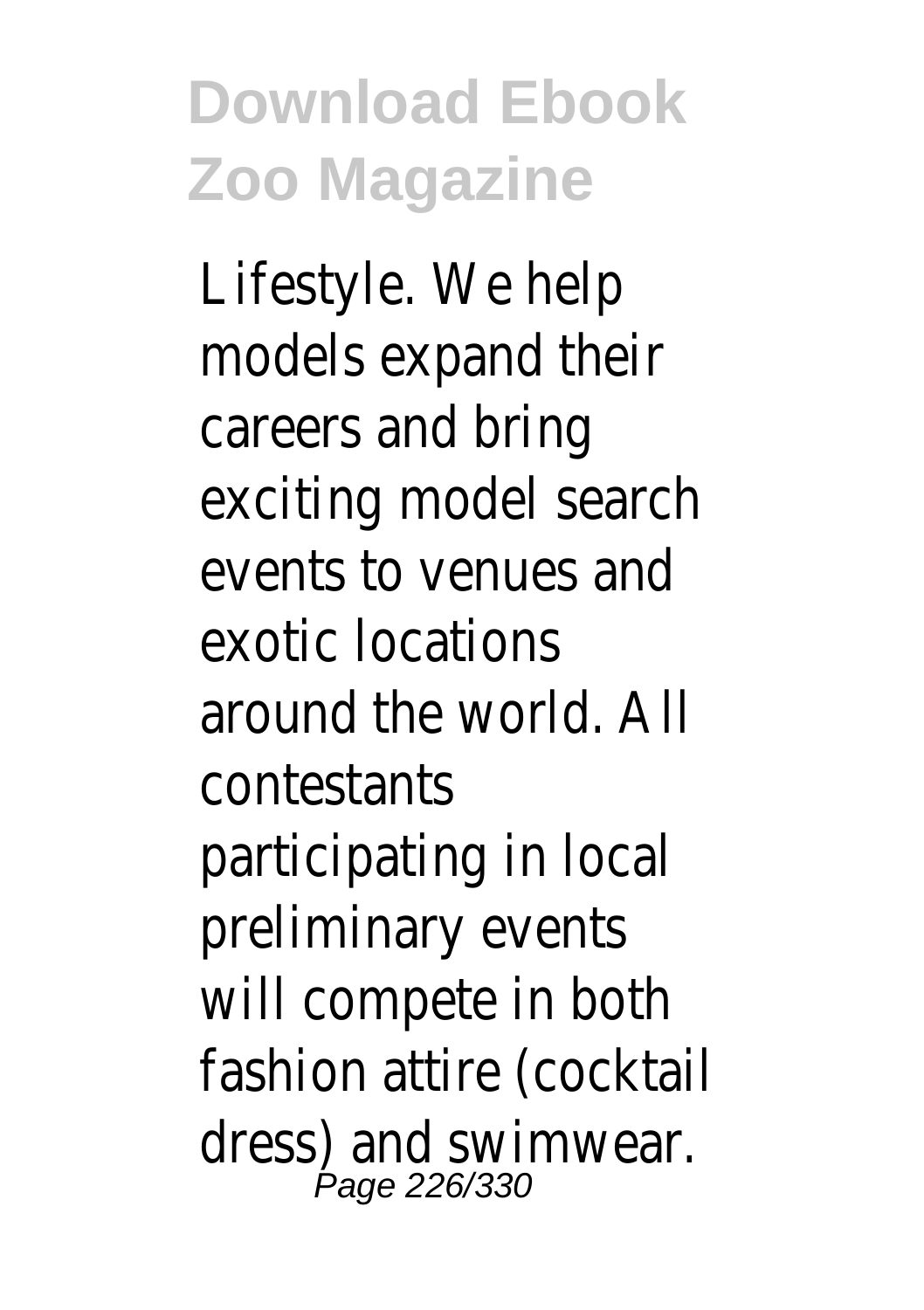Top placing contestants will receive cash & prizes and the preliminary competition winning contestant will receive an all-expense paid trip to the Swimsuit USA International Finals in beautiful Riviera Maya, Mexico at the Hard Rock Hotel. She will Page 227/330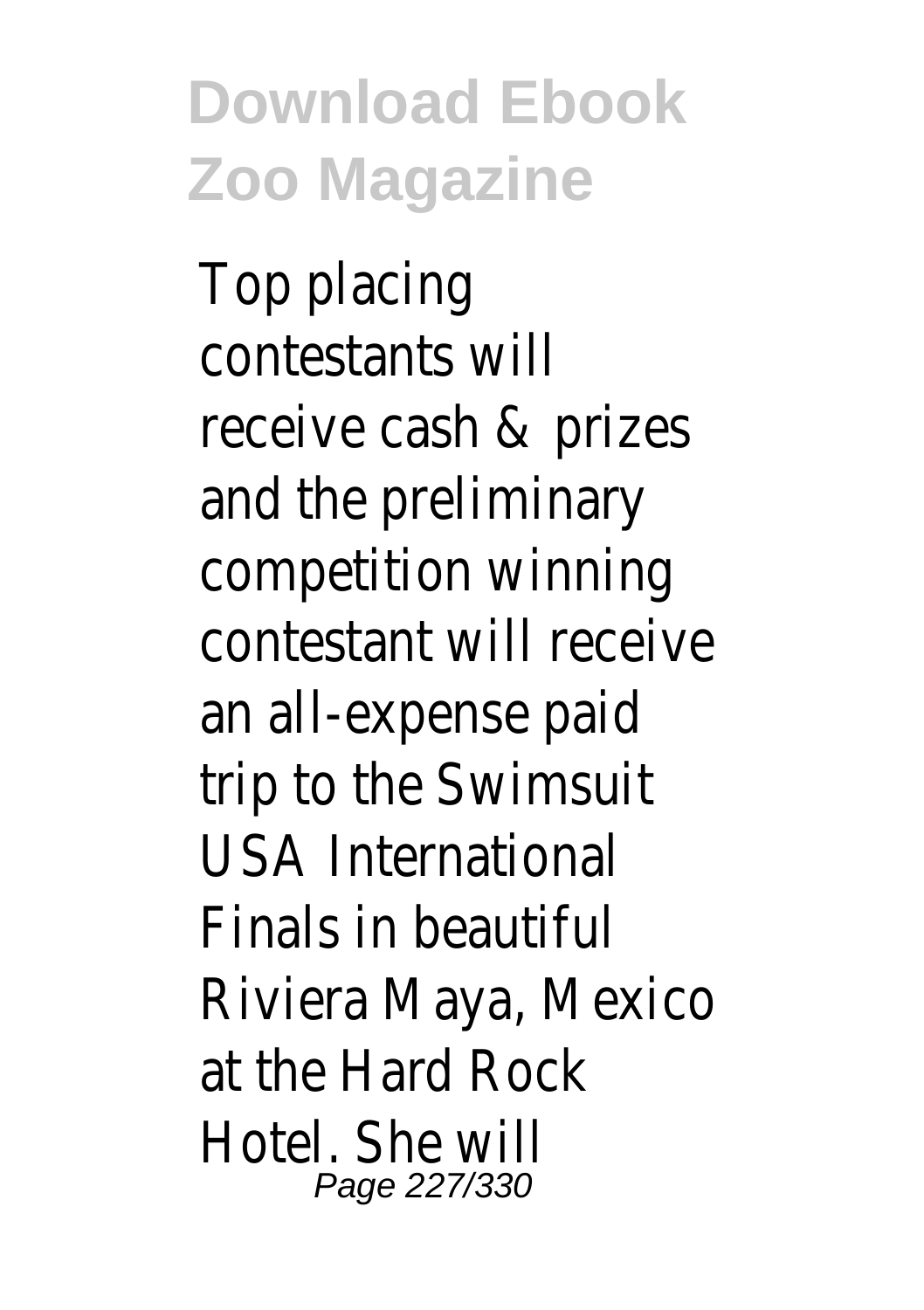compete alongside 75 other international finalist for the title of Miss Swimsuit USA International. The 75 International Finalists will participate in a week filled with 'fun in the sun' excursions, such as swimming with the dolphins, ziplining, and photo sessions with amazing Page 228/330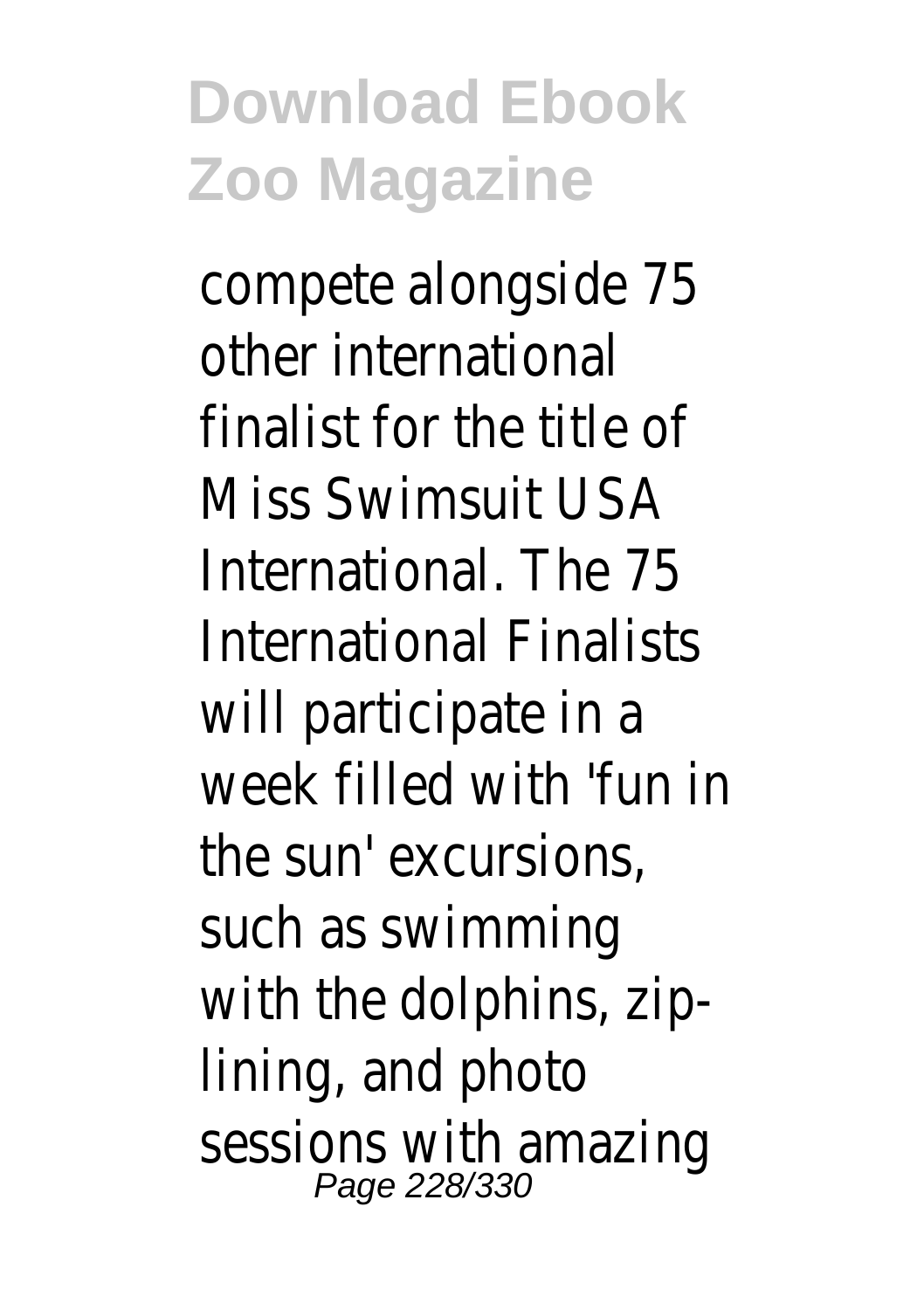top photographers from throughout the country. The International Finals is an ideal opportunity for models to enhance their modeling careers, network with other industry professionals and pursue a variety of modeling opportunities. Page 229/330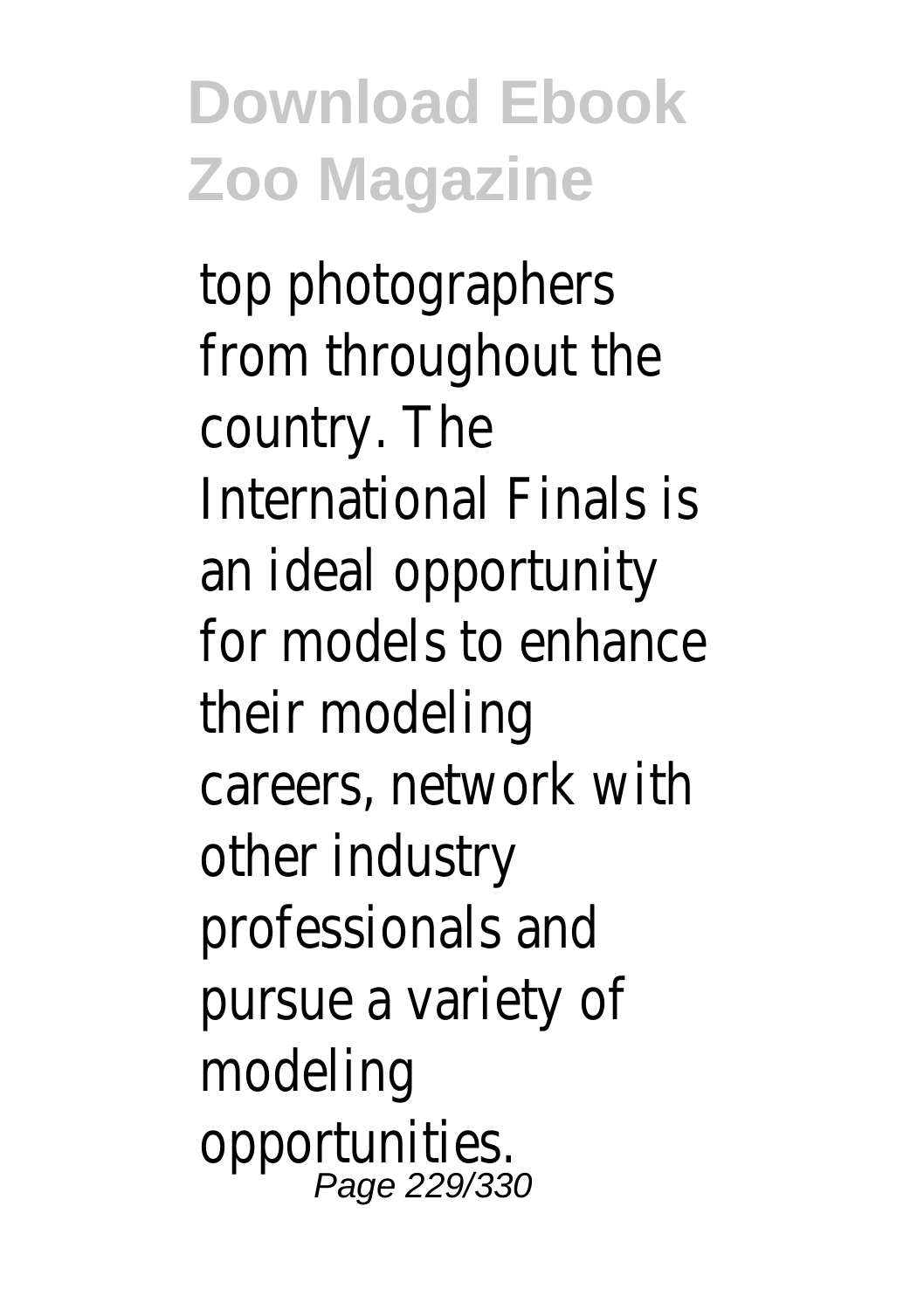Swimsuit USA Magazine is a Glamour Swimsuit Magazine featuring Gorgeous Models from around the world. Similar in nature to Sports Illustrated Swimsuit Issue. Shape Magazine, Body Magazine, Inside Sports, V Magazine,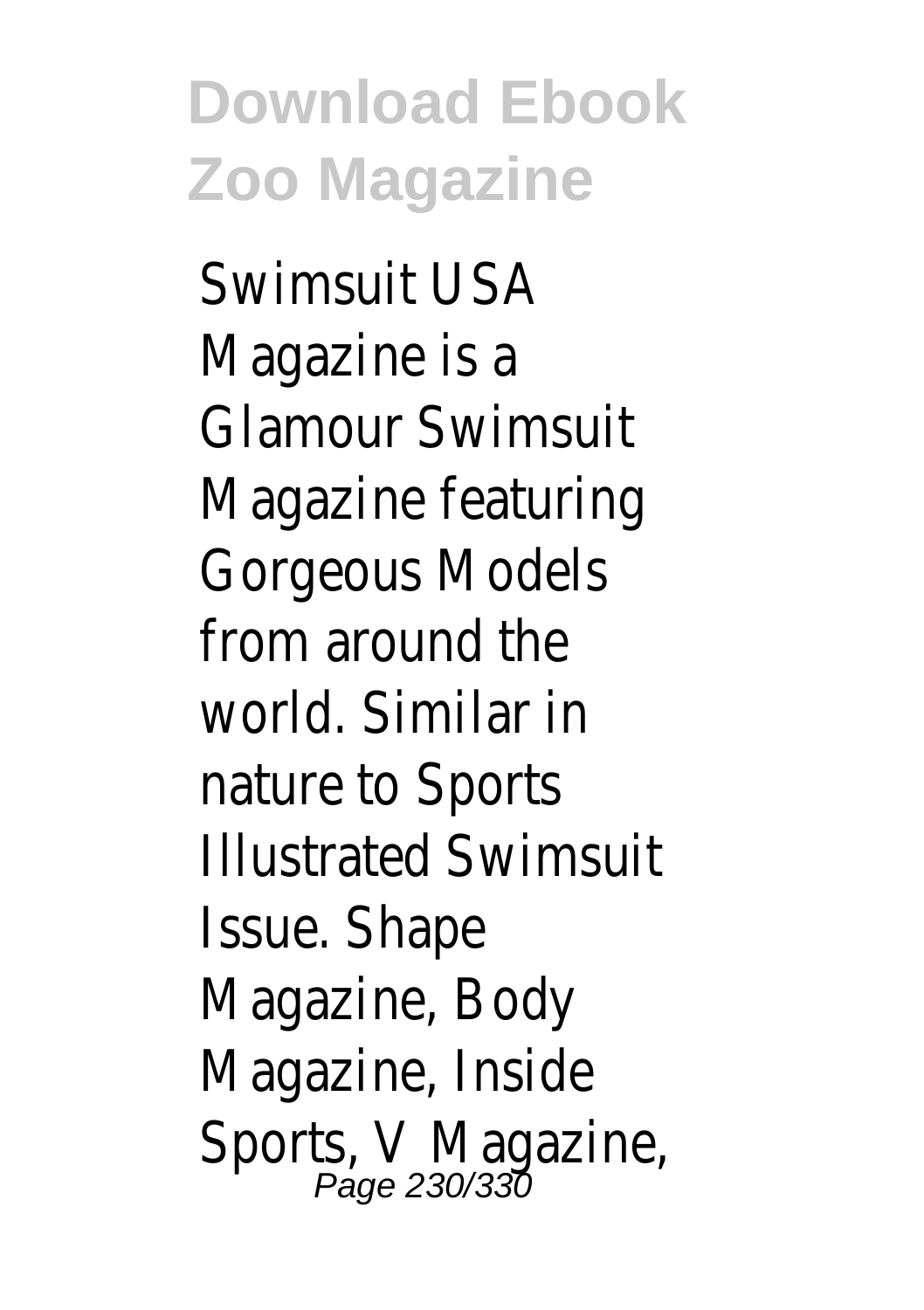Lifestyle Magazine, Bikini Magazine, FHM Magazine, Maxim Magazine. We are proud to work with leading Hotels, swimsuit and bikini brands Our top photographers include. Greg Woodson, Gordon Lam, Visual Poison, Doug Carter and<br>Page 231/330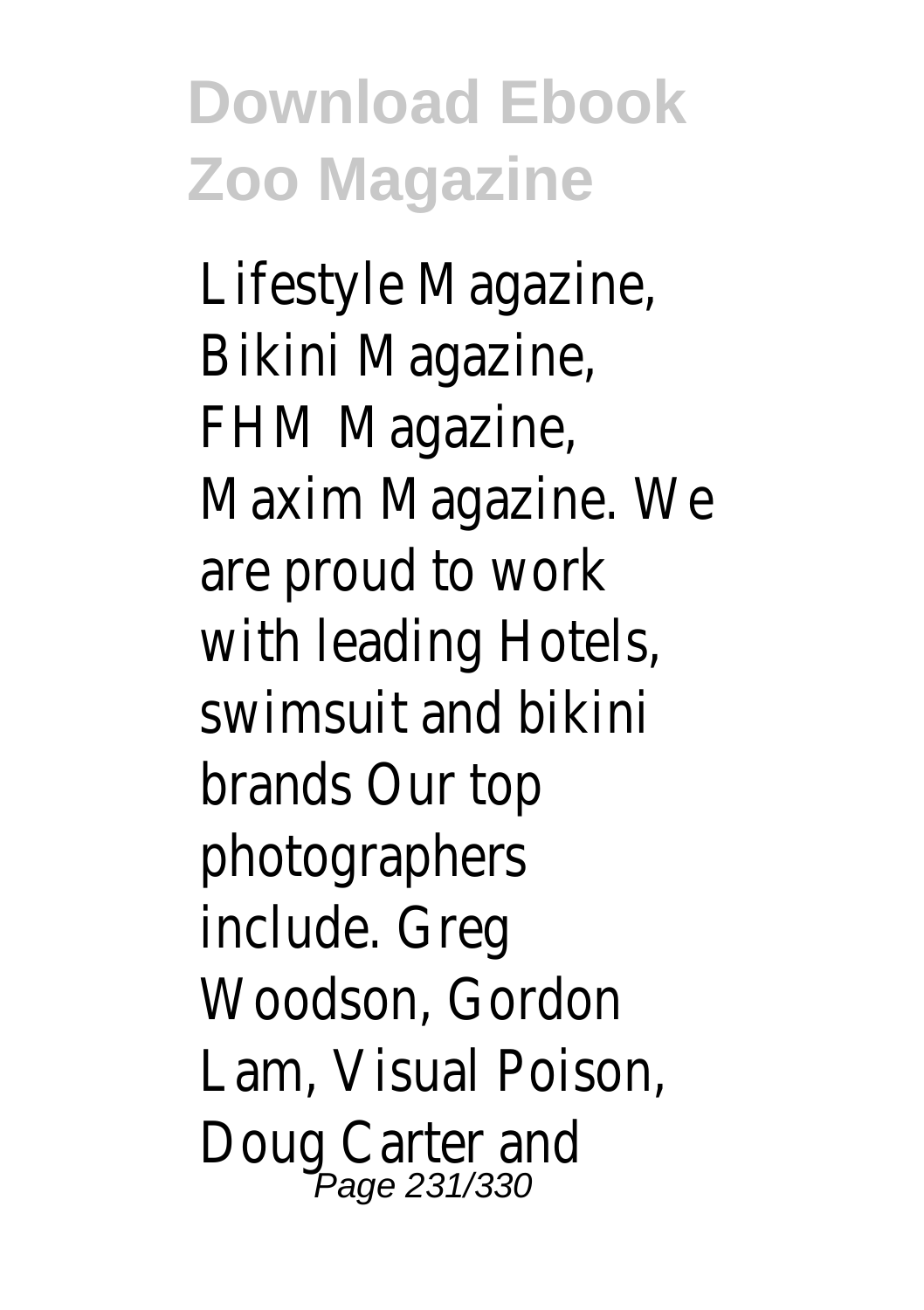many more. Our Models have also been featured in Muscle & Fitness, Zoo Magazine, The Blur Magazine, Vanquish Magazine, Chulo Magazine, Bikini Team, Kandy Magazine. Swimsuit USA Magazine – Issue 22 – Charlotte Cushing Page 232/330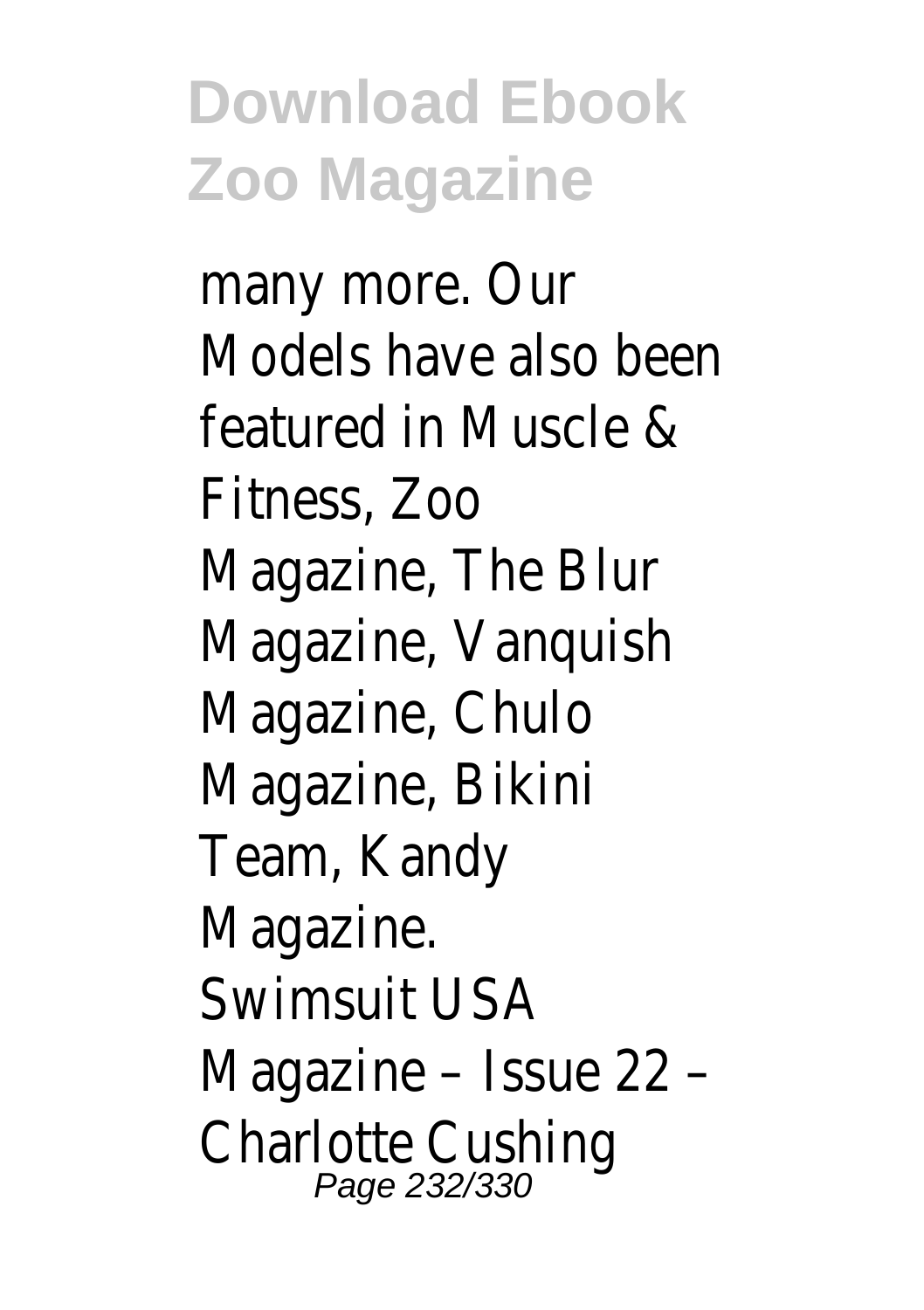Models: Alliyah Becerra, Ana Hablinski, Angela Fanelli, Anna, Anniva Carvalho, Ariel Woolsey, Aubrey Knox, Aysia Watson, Bianca Argyros, Casey Boonstra, Photographer: Gordon Lam Swimsuit USA Magazine Beautiful Women Who Page 233/330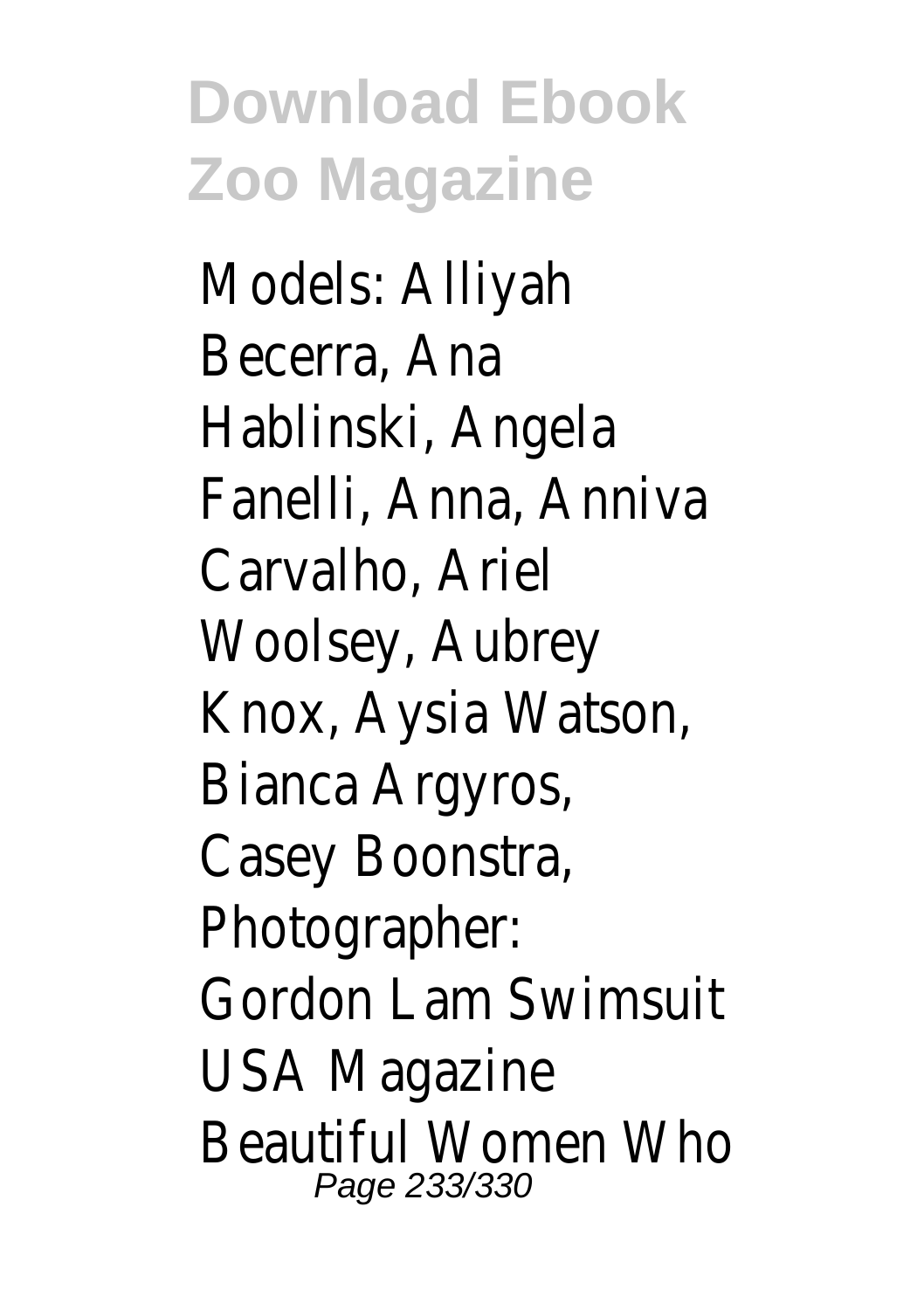Represent a Healthy Lifestyle. We help models expand their careers and bring exciting model search events to venues and exotic locations around the world. All contestants participating in local preliminary events will compete in both fashion attire (cocktail Page 234/330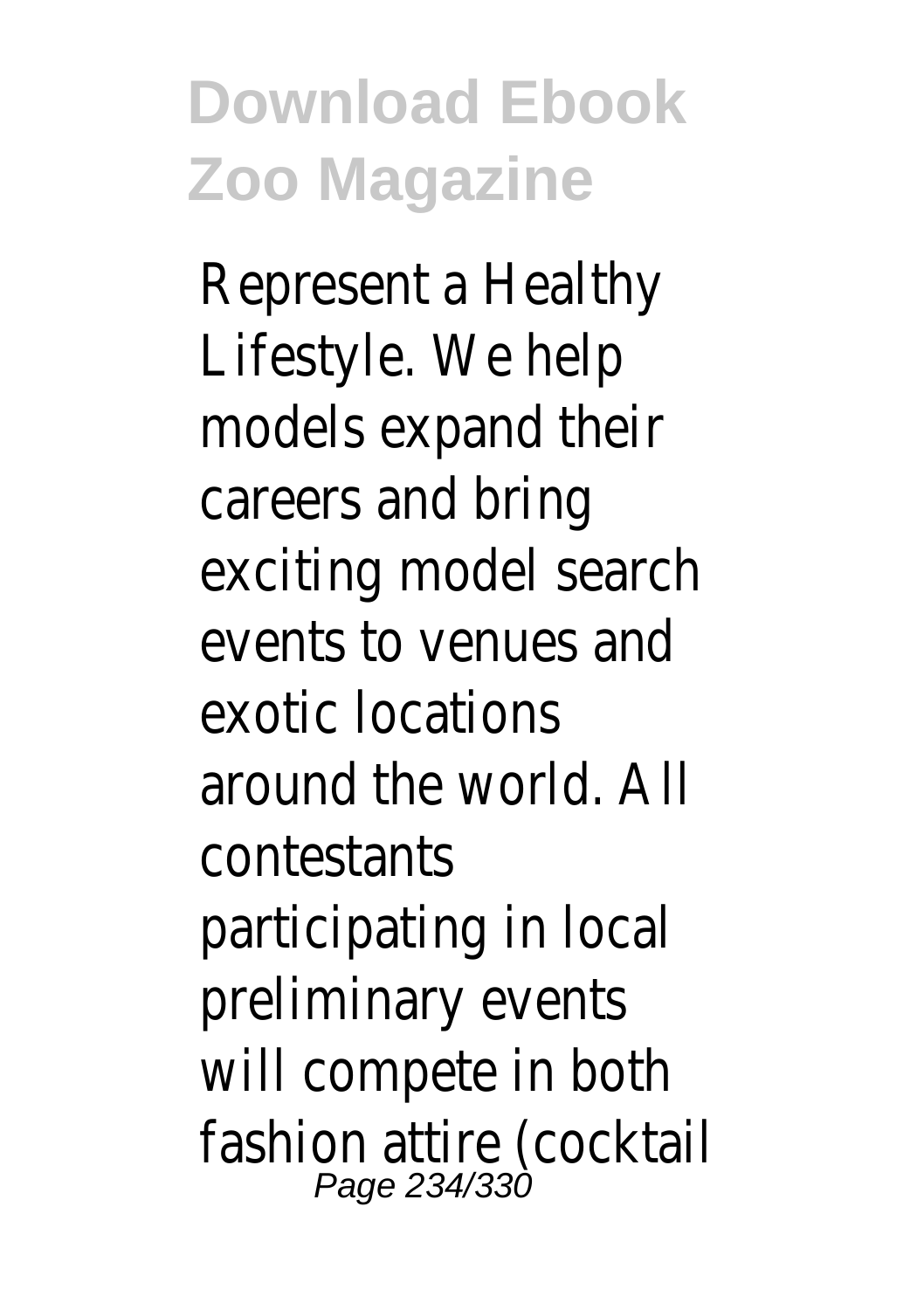dress) and swimwear. Top placing contestants will receive cash & prizes and the preliminary competition winning contestant will receive an all-expense paid trip to the Swimsuit USA International Finals in beautiful Riviera Maya, Mexico at the Hard Rock Page 235/330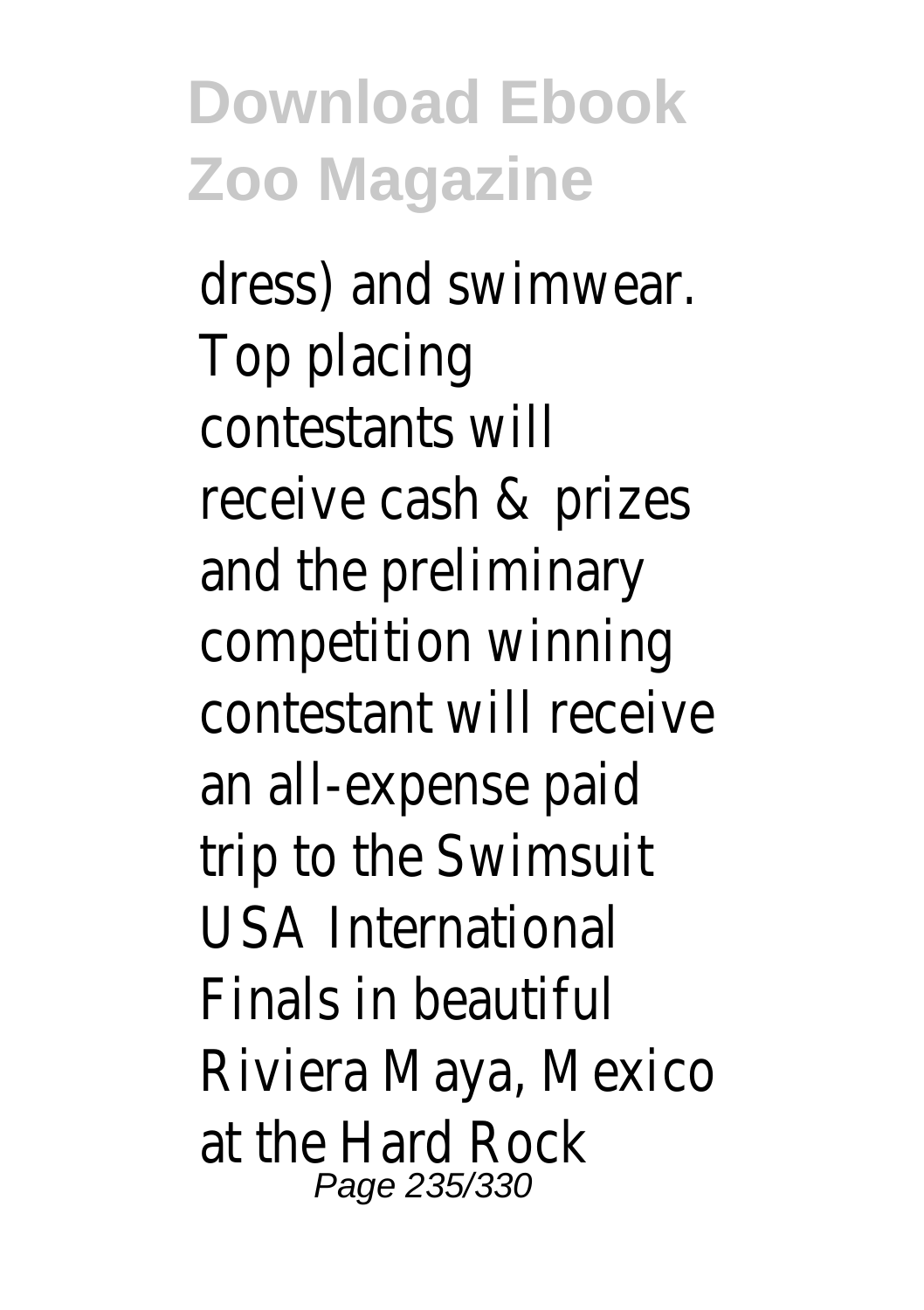Hotel. She will compete alongside 75 other international finalist for the title of Miss Swimsuit USA International. The 75 International Finalists will participate in a week filled with 'fun in the sun' excursions, such as swimming with the dolphins, ziplining, and photo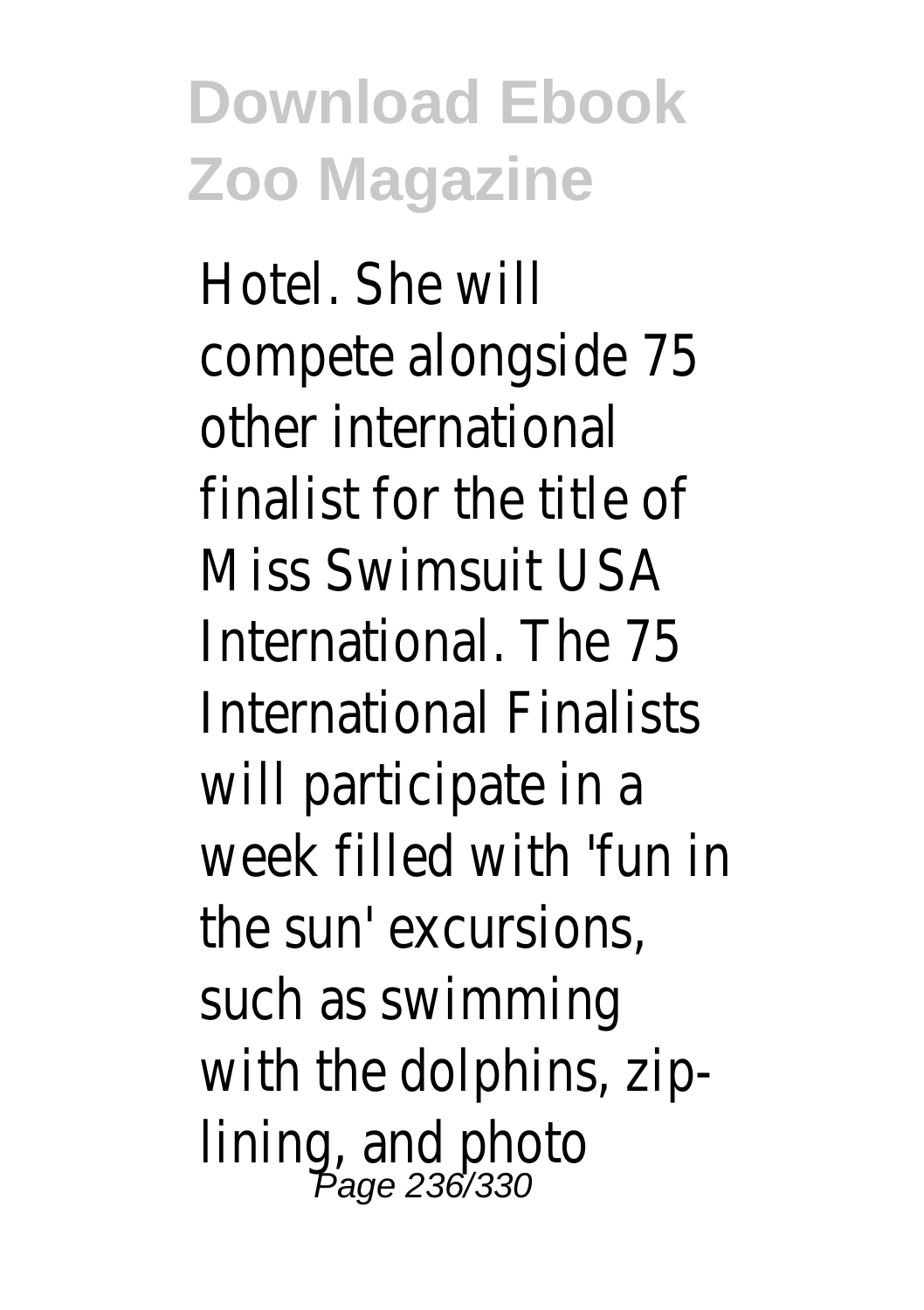sessions with amazing top photographers from throughout the country. The International Finals is an ideal opportunity for models to enhance their modeling careers, network with other industry professionals and pursue a variety of modeling Page 237/330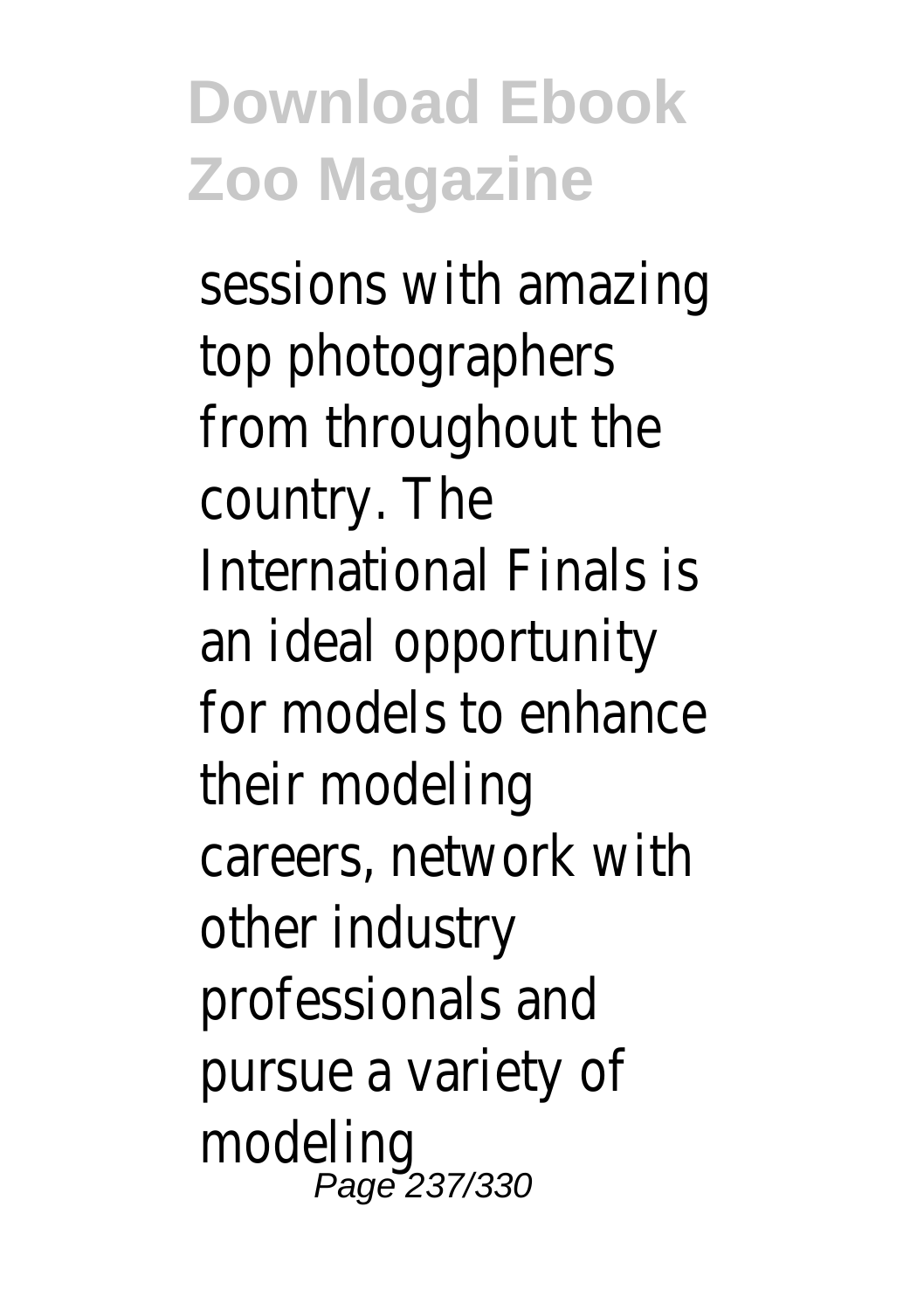opportunities. Swimsuit USA Magazine is a Glamour Swimsuit Magazine featuring Gorgeous Models from around the world. Similar in nature to Sports Illustrated Swimsuit Issue. Shape Magazine, Body Magazine, Inside<br>Page 238/330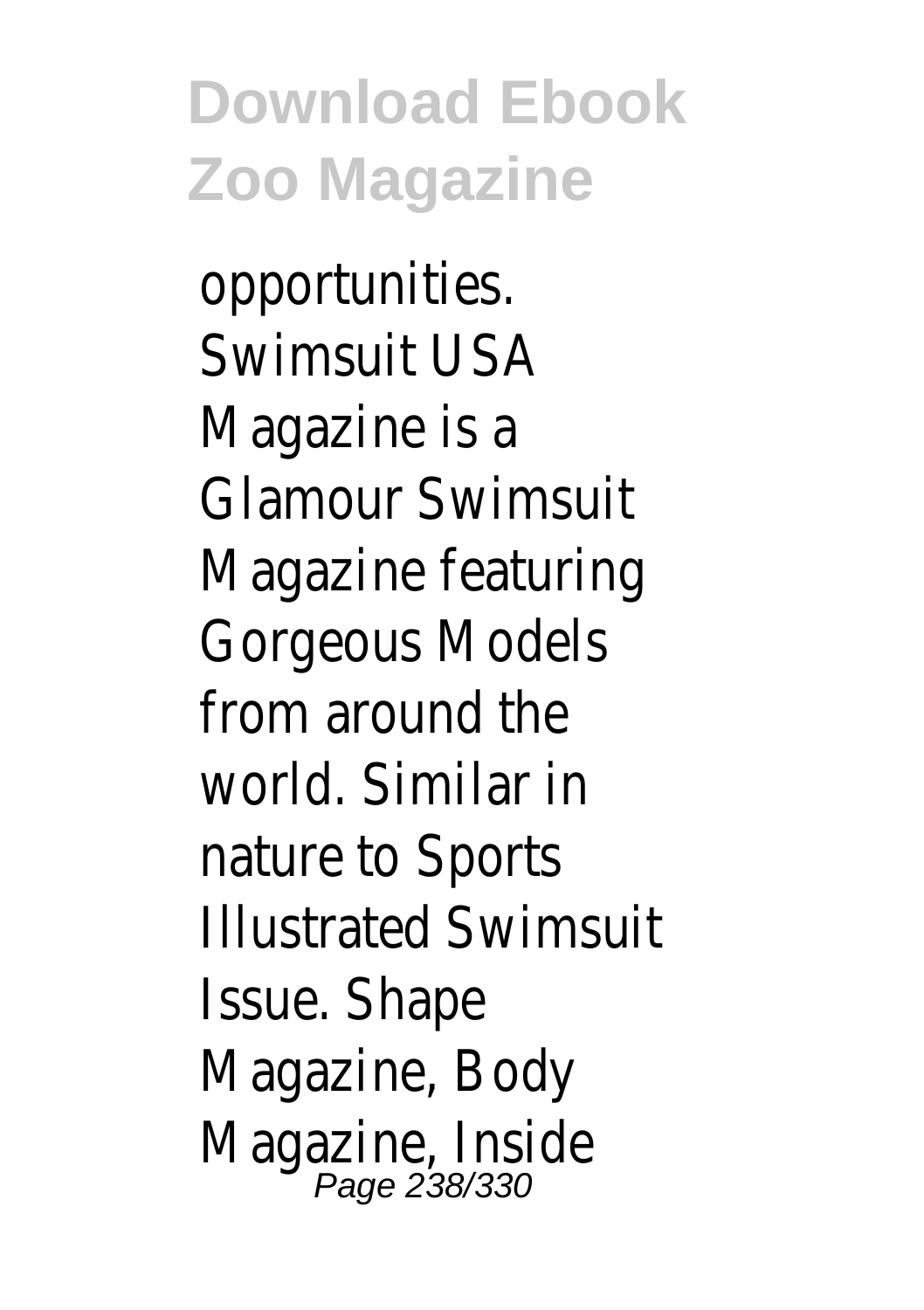Sports, V Magazine, Lifestyle Magazine, Bikini Magazine, FHM Magazine, Maxim Magazine. We are proud to work with leading Hotels, swimsuit and bikini brands Our top photographers include. Greg Woodson, Gordon Lam, Visual Poison, Page 239/330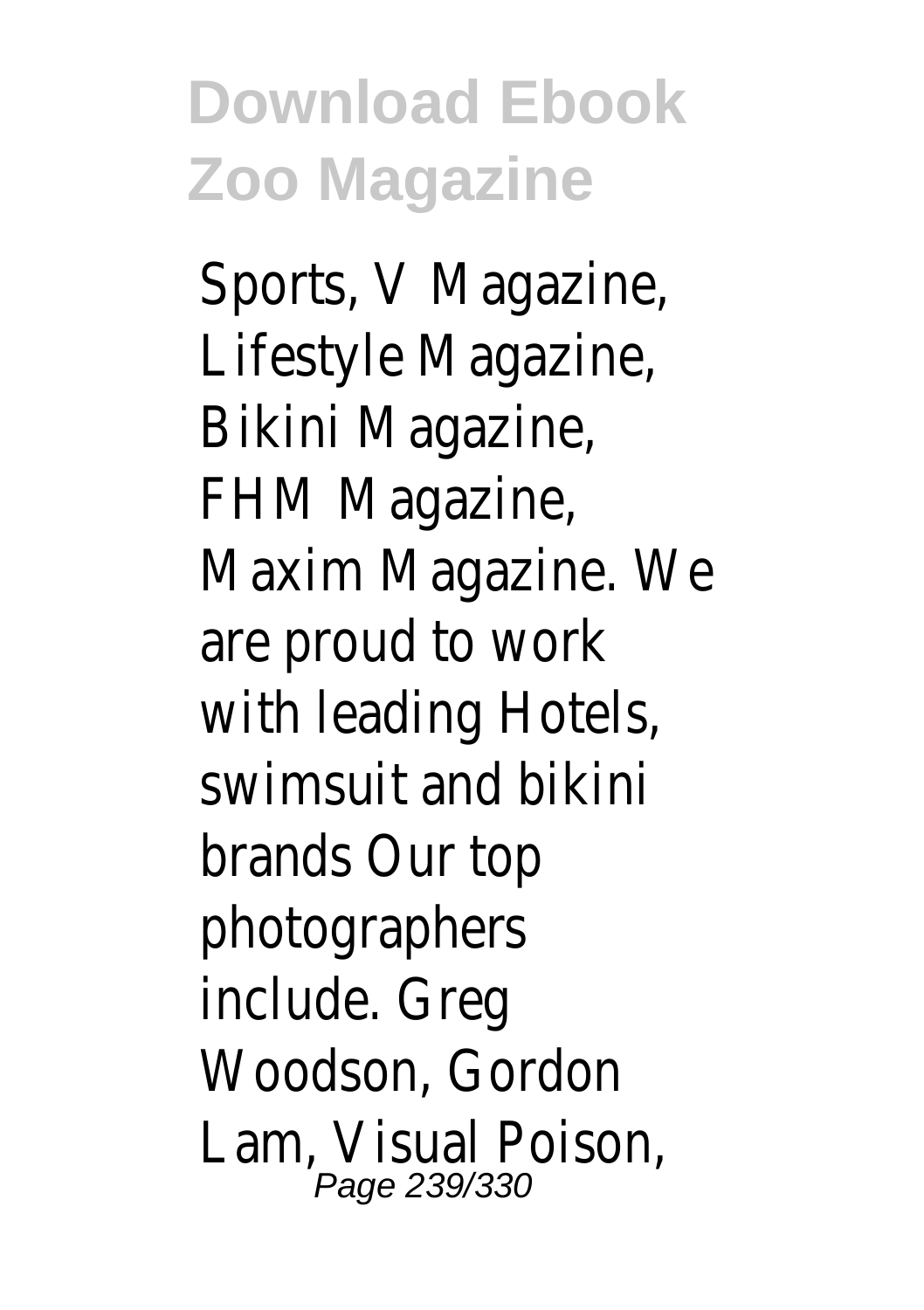Doug Carter and many more. Our Models have also been featured in Muscle & Fitness, Zoo Magazine, The Blur Magazine, Vanquish Magazine, Chulo Magazine, Bikini Team, Kandy Magazine. Swimsuit USA Magazine – Issue 32 -<br>Page 240/330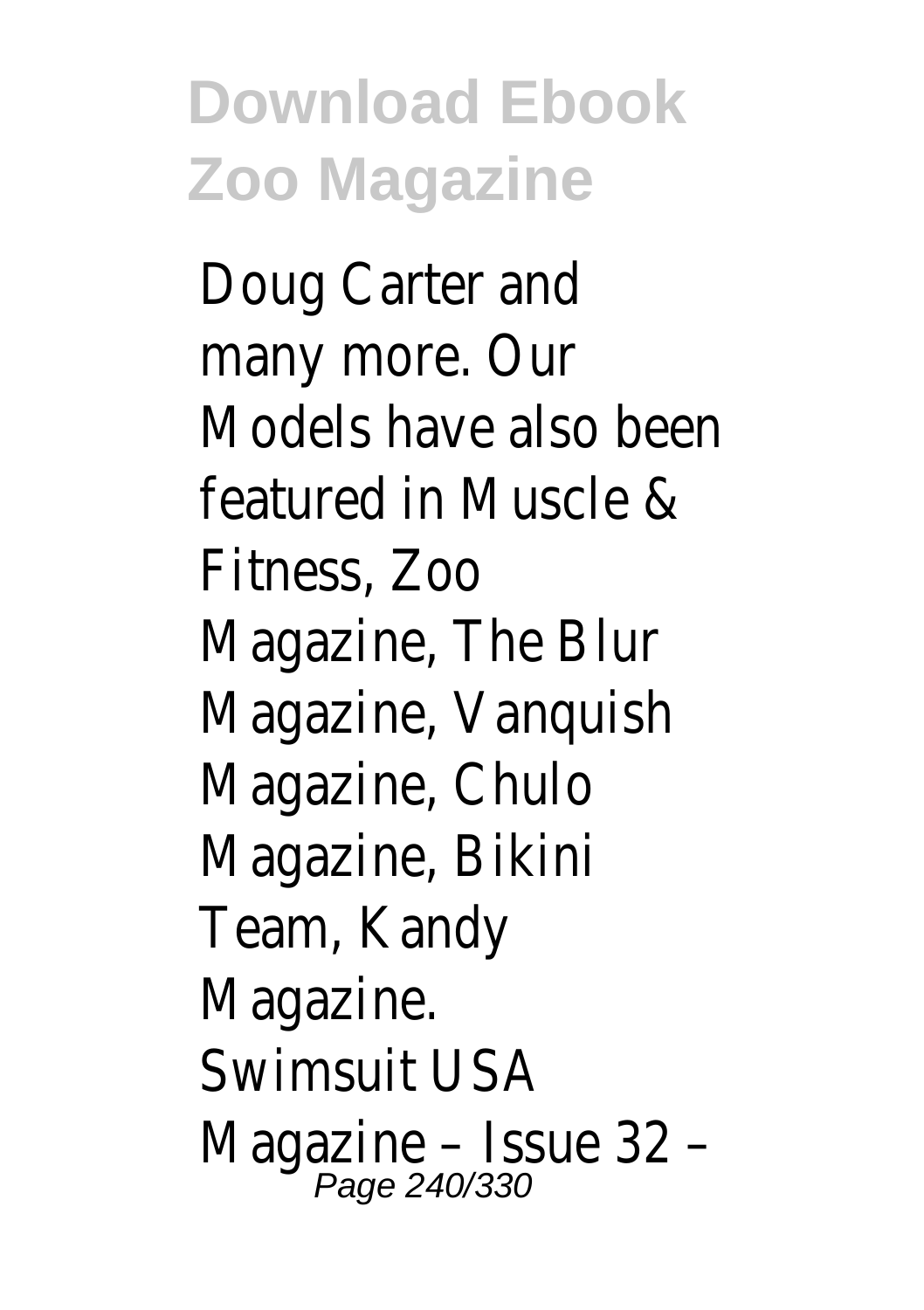Antonia Salt Models: Addie Clark, Alice Li, Amberly Williams, Ambree Dinges, Ana Hablinski, Andrada Pop, Angela Fanelli, Antonia Salt, Ashley Vela, Bree Connor, Chanel Bedros, Clare Nixon, Danielle Tabel, Demi Brady, Aussie Girls, Photographer: VTX Photography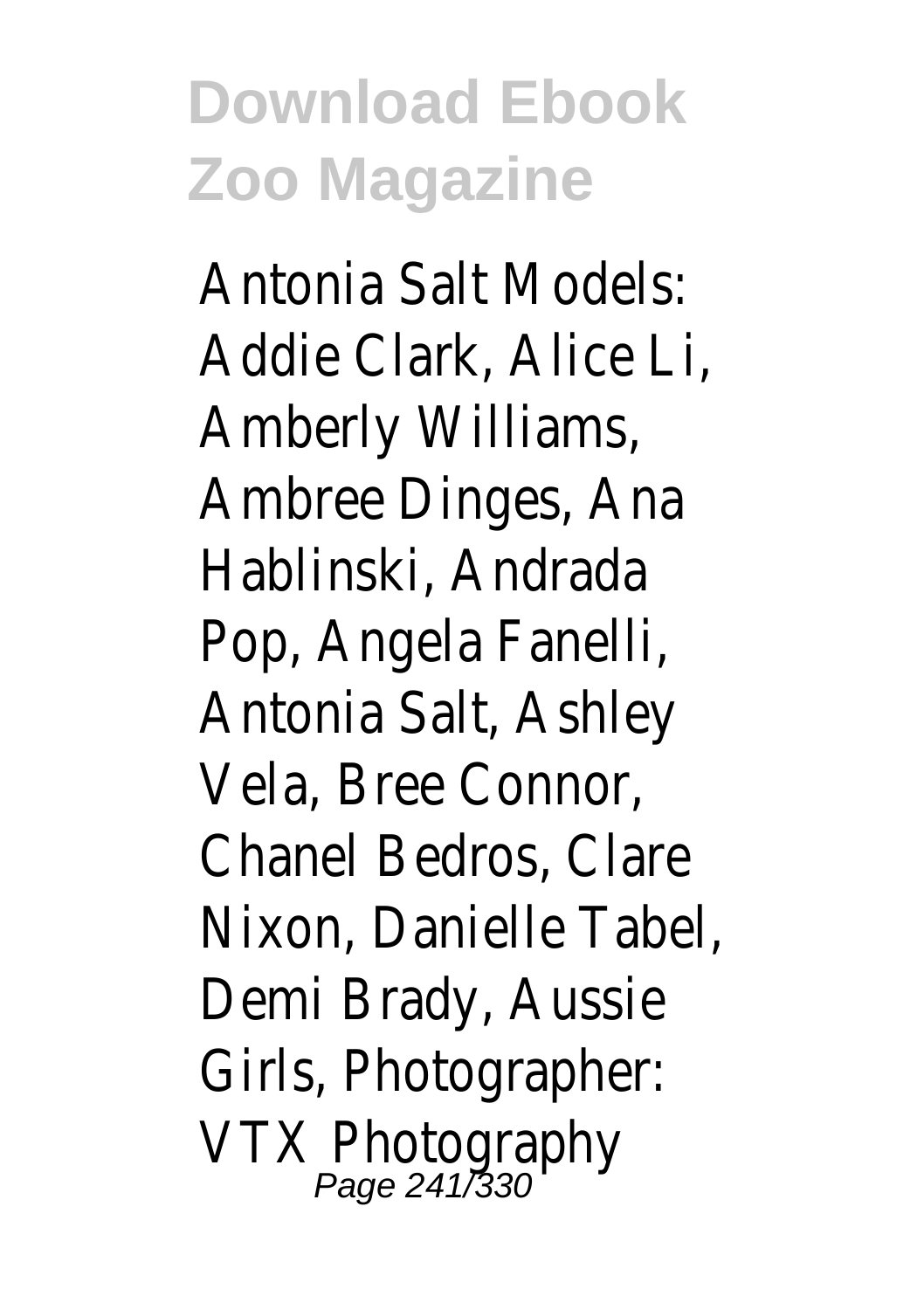Swimsuit USA Magazine Beautiful Women Who Represent a Healthy Lifestyle. We help models expand their careers and bring exciting model search events to venues and exotic locations around the world. All contestants participating in local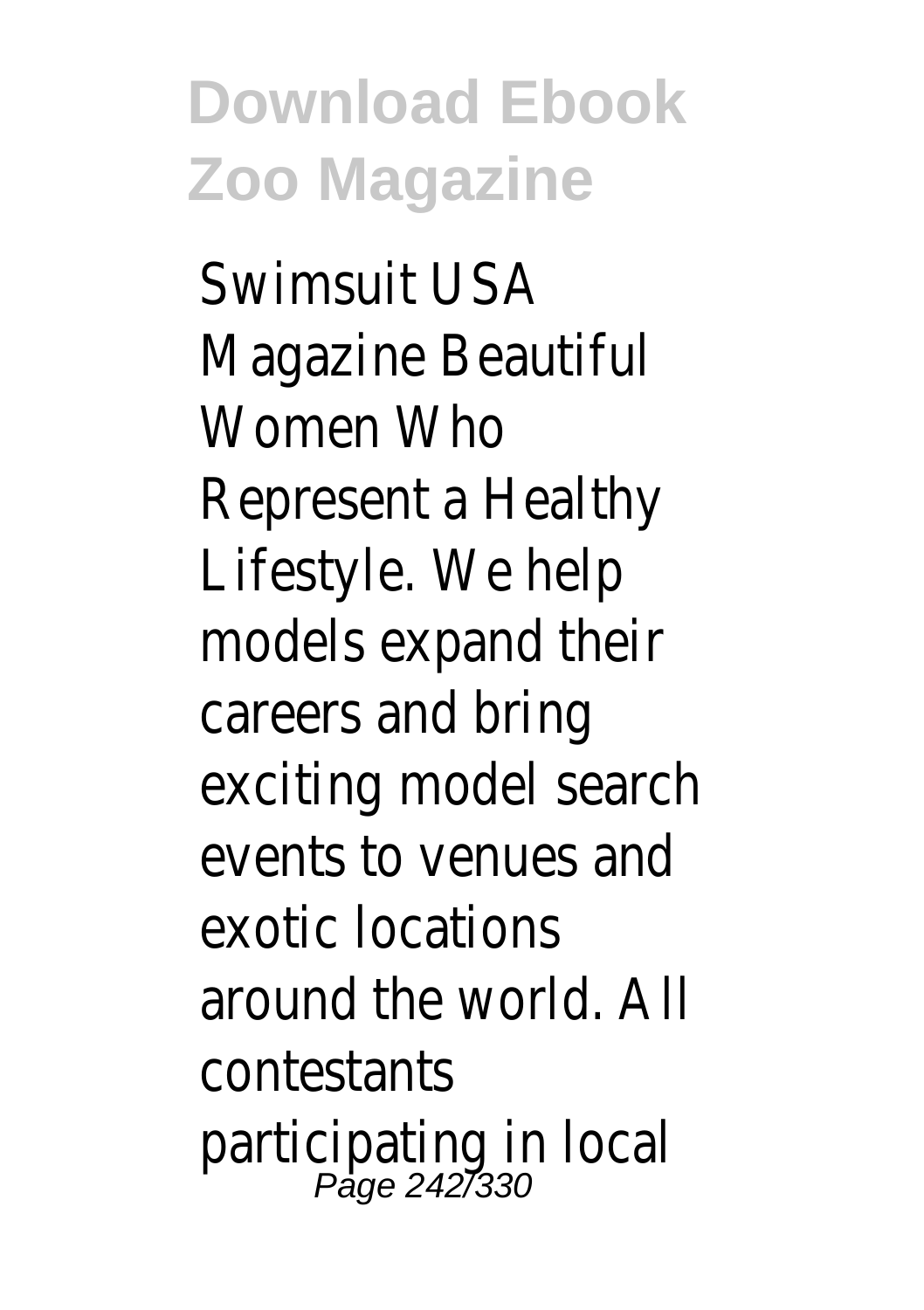preliminary events will compete in both fashion attire (cocktail dress) and swimwear. Top placing contestants will receive cash & prizes and the preliminary competition winning contestant will receive an all-expense paid trip to the Swimsuit USA International Page 243/330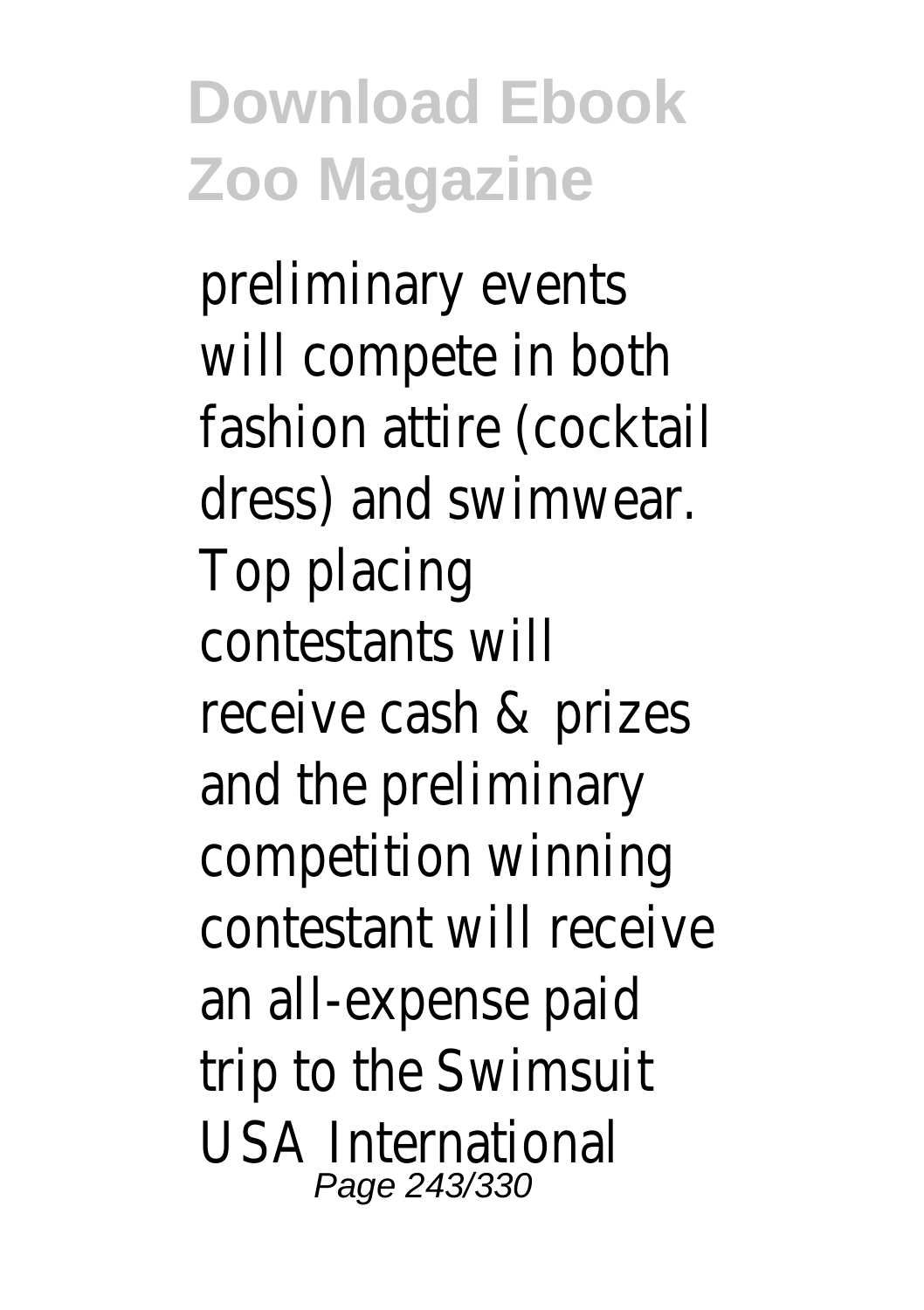Finals in beautiful Riviera Maya, Mexico at the Hard Rock Hotel. She will compete alongside 75 other international finalist for the title of Miss Swimsuit USA International. The 75 International Finalists will participate in a week filled with 'fun in the sun' excursions, Page 244/330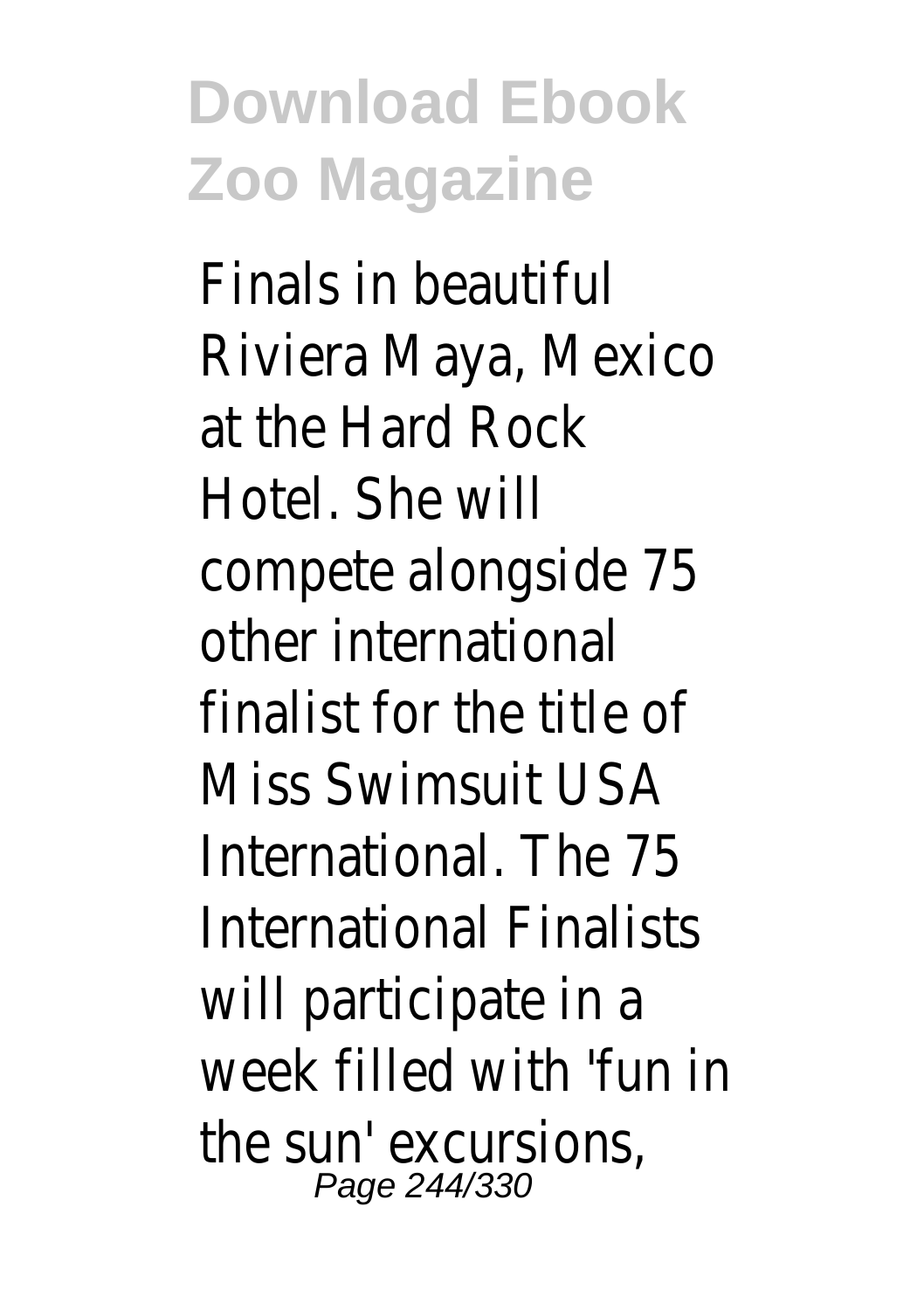such as swimming with the dolphins, ziplining, and photo sessions with amazing top photographers from throughout the country. The International Finals is an ideal opportunity for models to enhance their modeling careers, network with other industry Page 245/330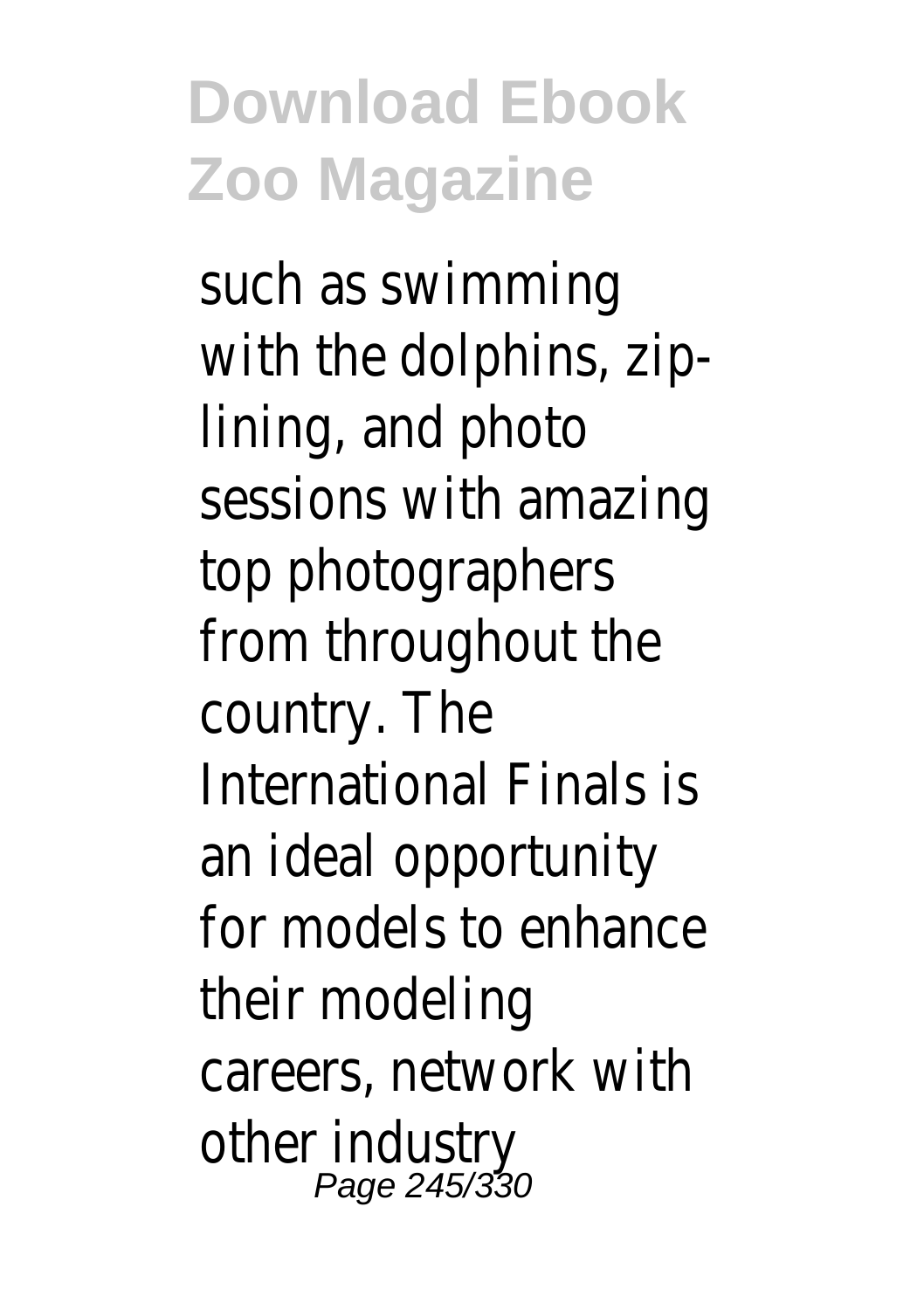professionals and pursue a variety of modeling opportunities. Swimsuit USA Magazine is a Glamour Swimsuit Magazine featuring Gorgeous Models from around the world. Similar in nature to Sports Illustrated Swimsuit Page 246/330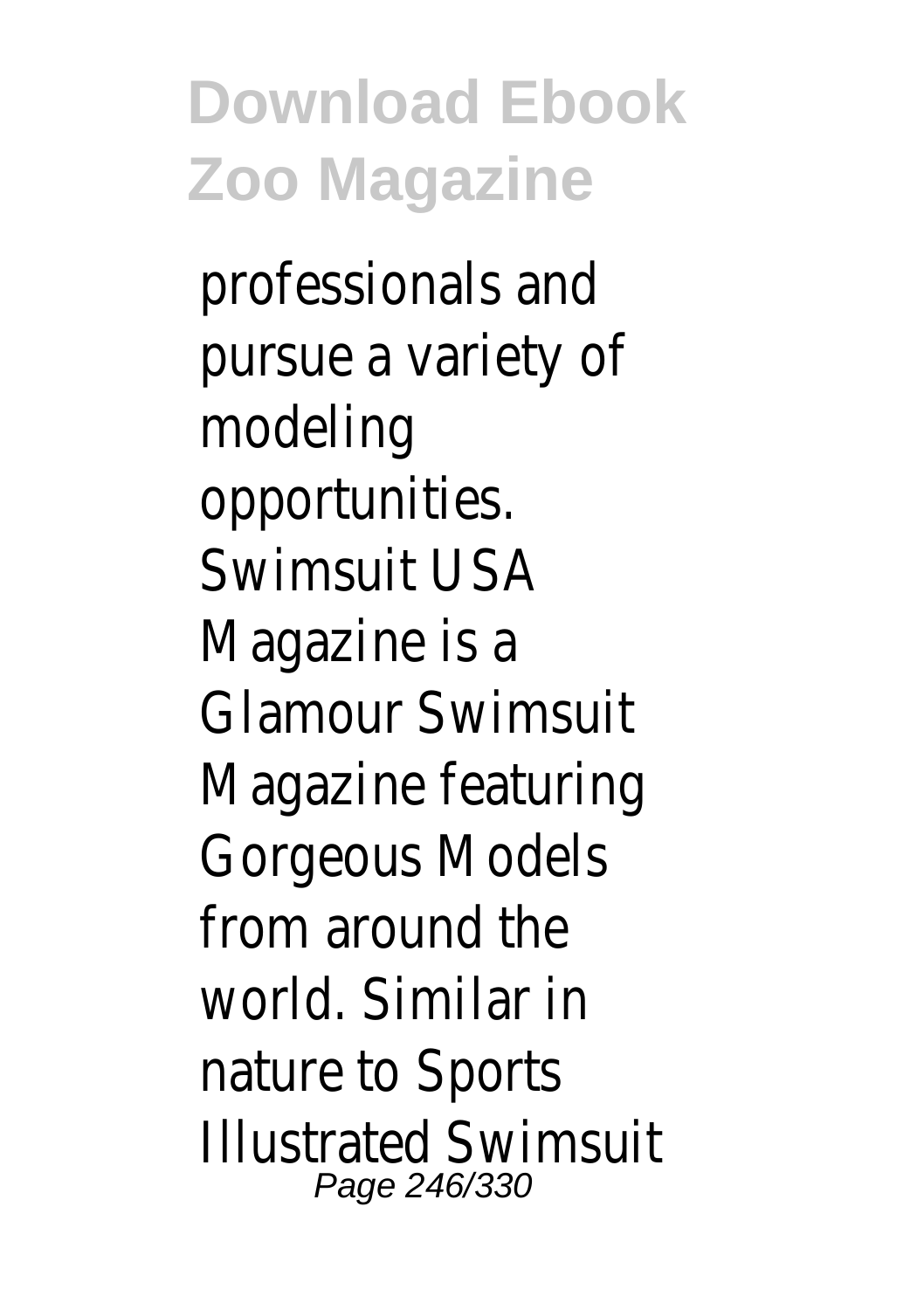Issue. Shape Magazine, Body Magazine, Inside Sports, V Magazine, Lifestyle Magazine, Bikini Magazine, FHM Magazine, Maxim Magazine. We are proud to work with leading Hotels, swimsuit and bikini brands Our top photographers Page 247/330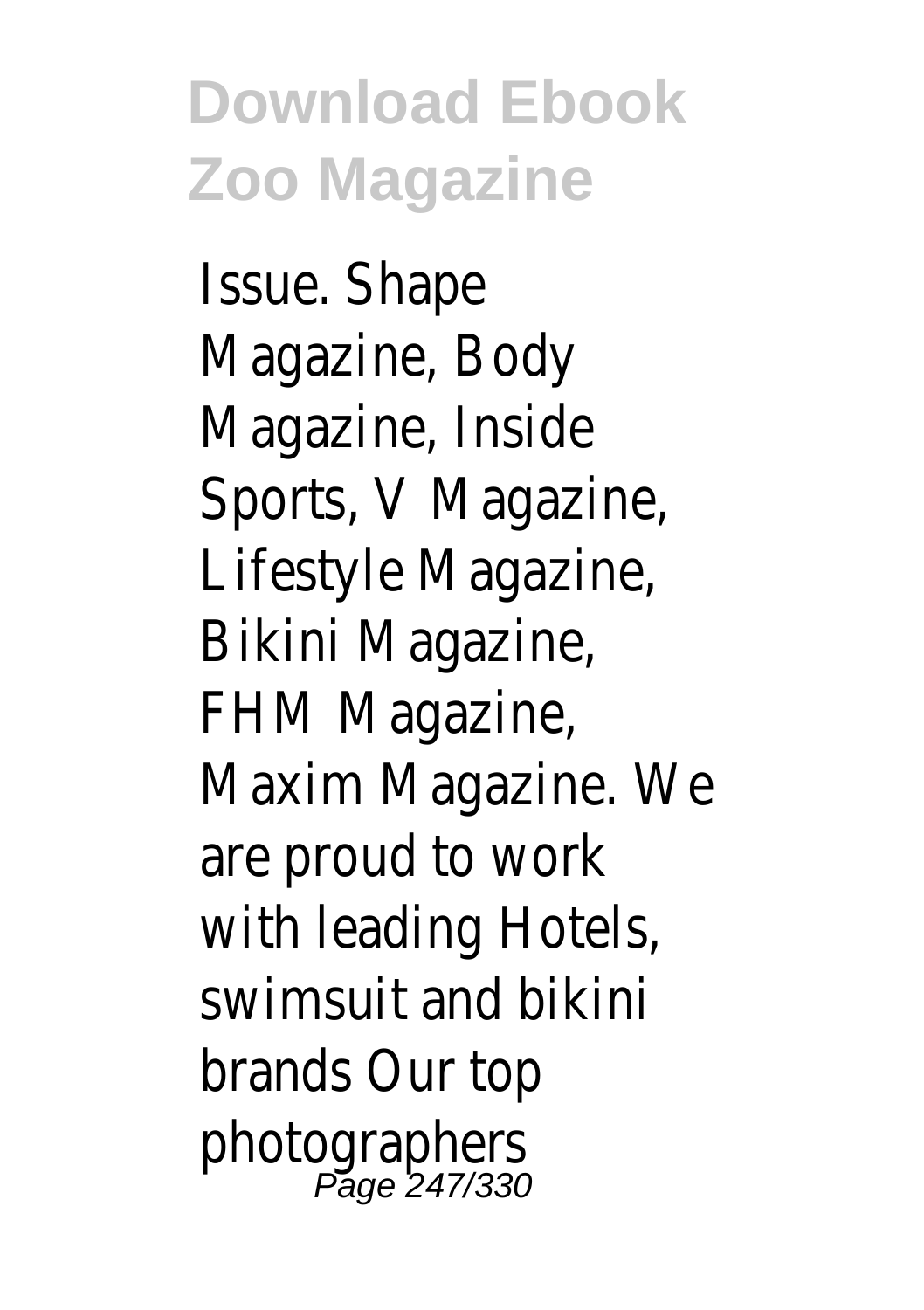include. Greg Woodson, Gordon Lam, Visual Poison, Doug Carter and many more. Our Models have also been featured in Muscle & Fitness, Zoo Magazine, The Blur Magazine, Vanquish Magazine, Chulo Magazine, Bikini Team, Kandy<br>Page 248/330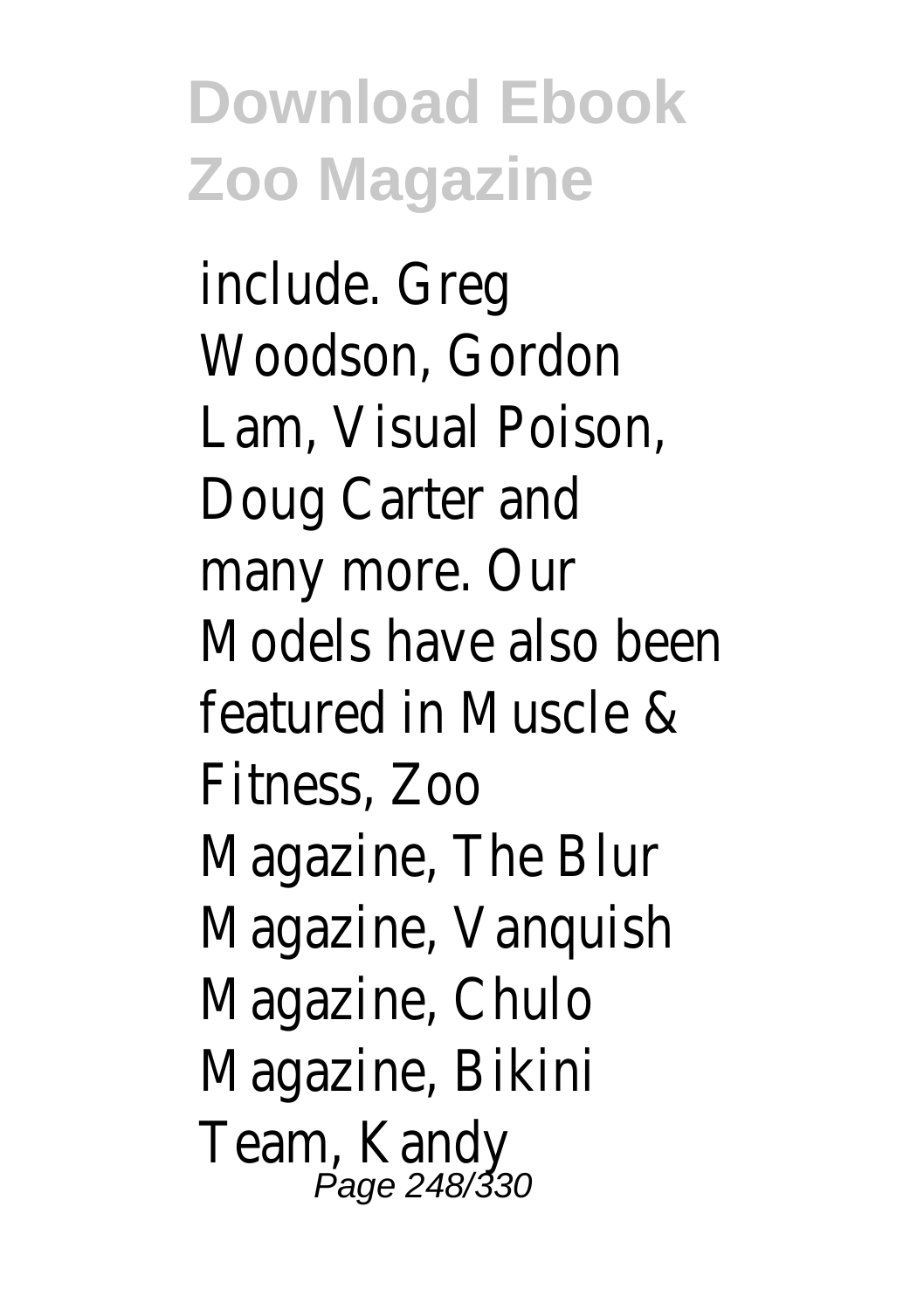Magazine. Swimsuit USA Magazine – Part 11 – Monika Maigier-Sztabnik Zoo Joke Book, **Biggest** Swimsuit USA Magazine – Part 4 – Ashleigh Munro-Smith Swimsuit USA Magazine – Issue 22 – Charlotte Cushing Page 249/330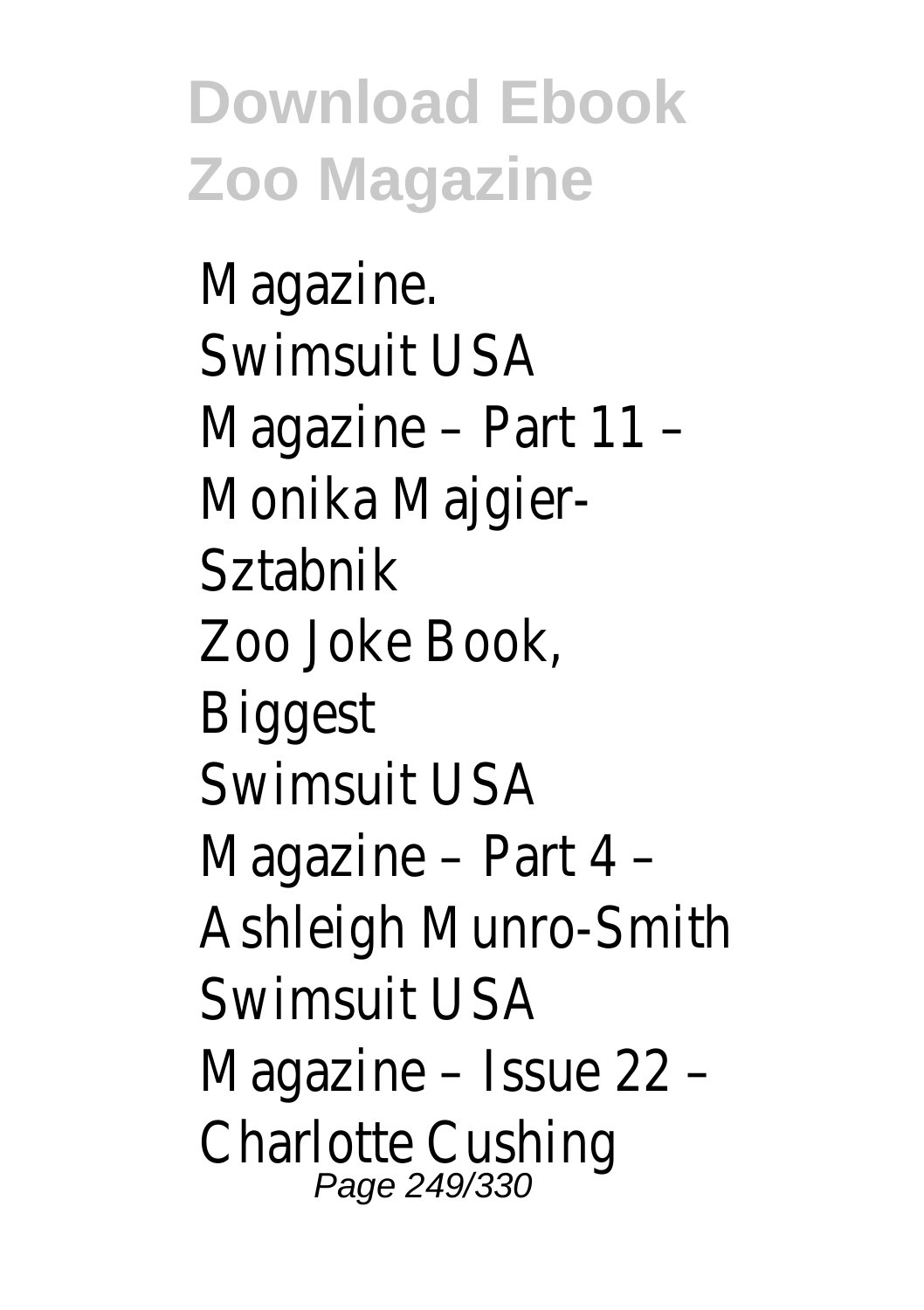Swimsuit USA Magazine – Issue 31 – Lara Mitton *Swimsuit USA Magazine – Issue 24 – Emily Daffas Models:Courtney Newman, Demi Brady, Eileen O'Donnell, Emily Daffas, Haley Sirmans,*

Page 250/330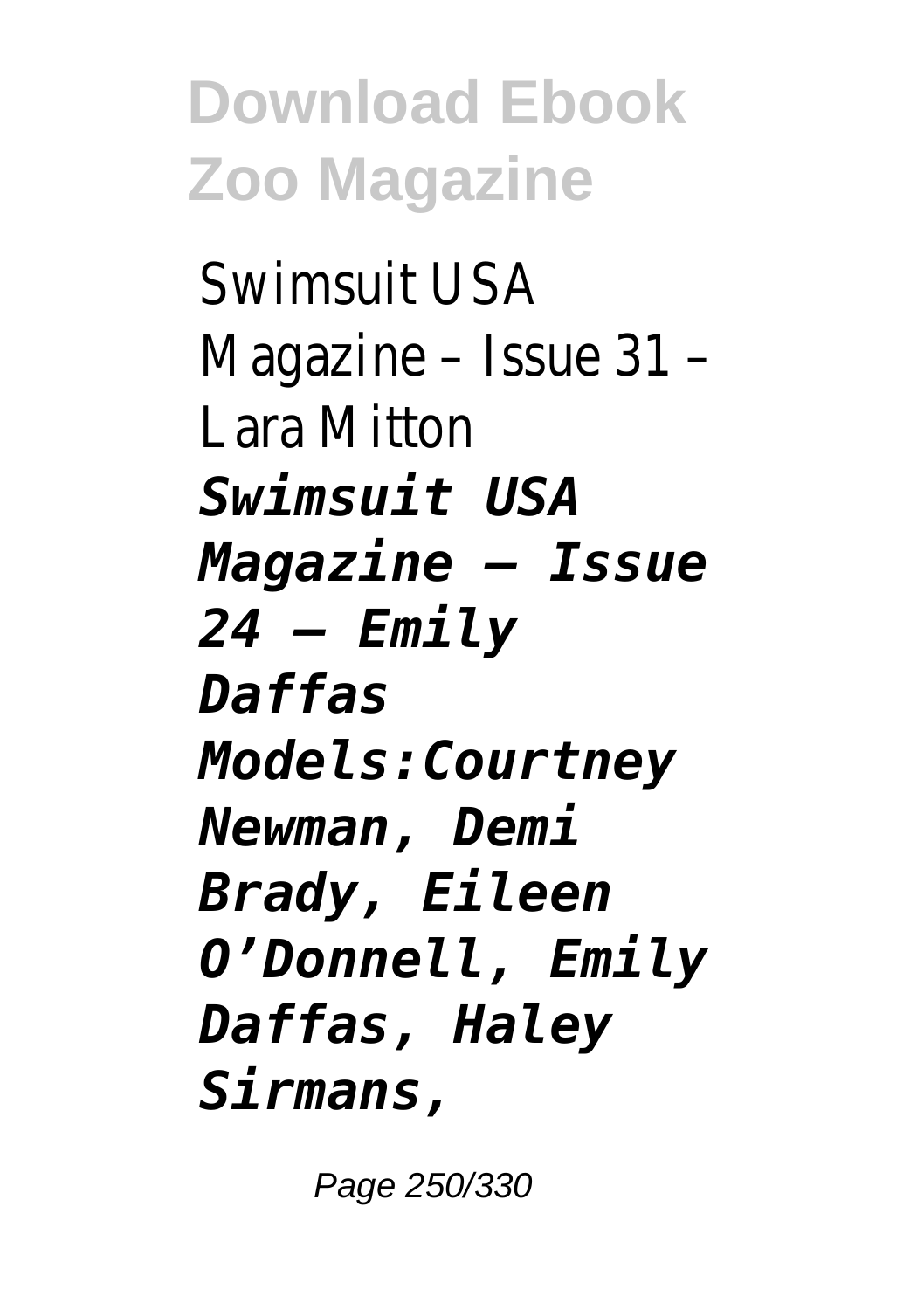*Jacqueline Rideout, Jessica Eatman, Jo White, Jordan Humphries, Karlee Muth, Photographer: Doug Carter Swimsuit USA Magazine Beautiful Women Who Represent a Healthy Lifestyle. We* Page 251/330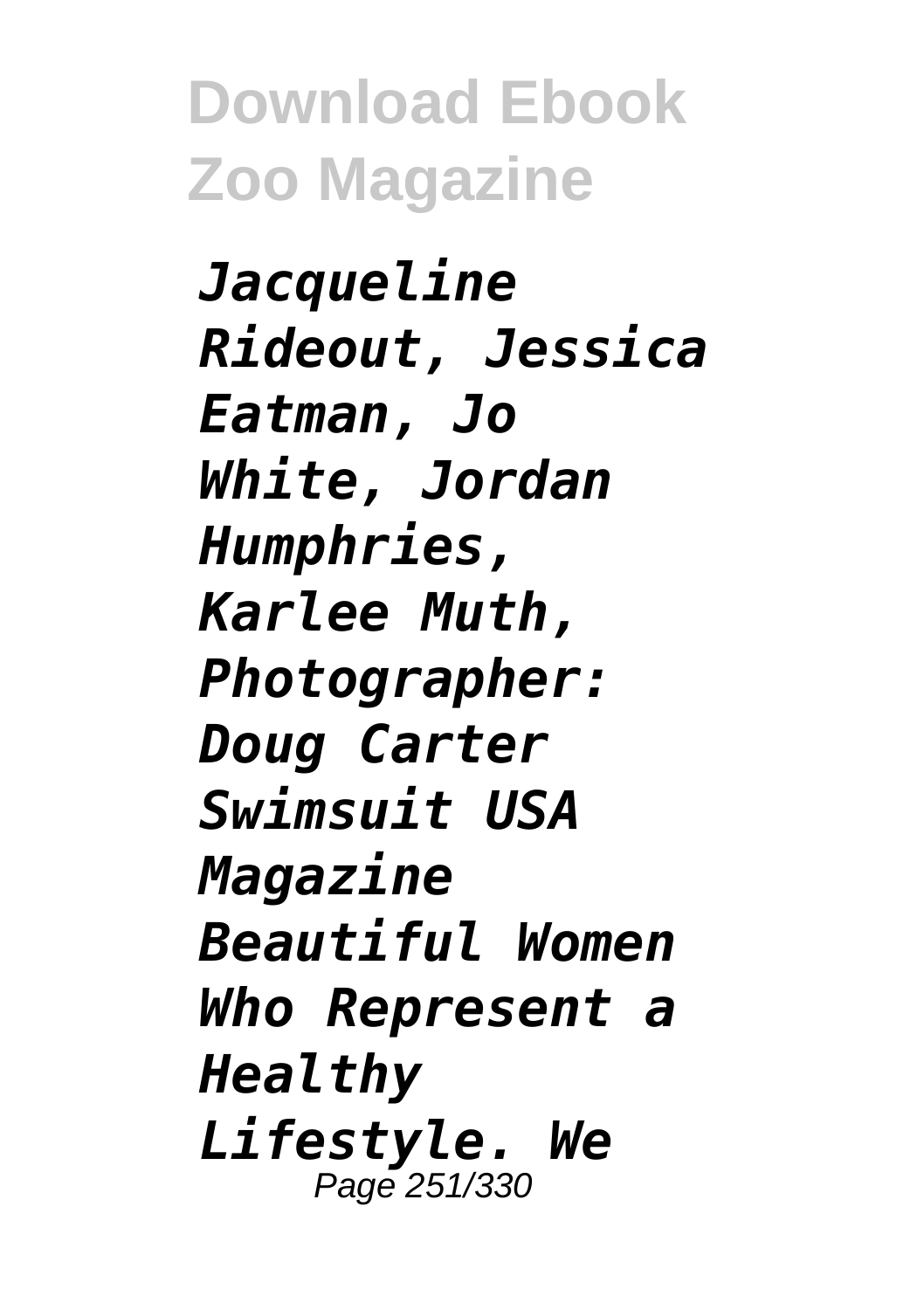*help models expand their careers and bring exciting model search events to venues and exotic locations around the world. All contestants participating in local preliminary events will* Page 252/330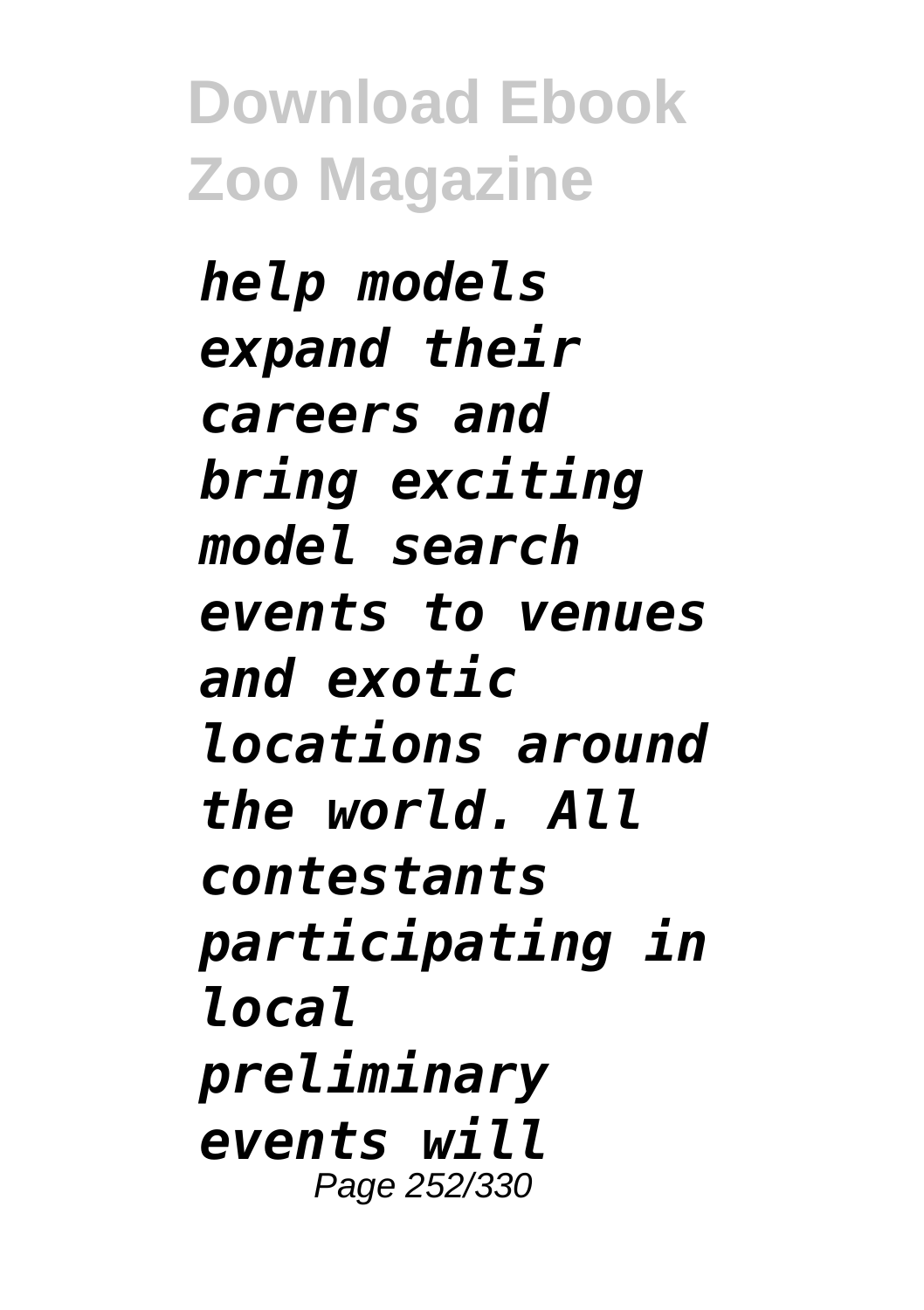*compete in both fashion attire (cocktail dress) and swimwear. Top placing contestants will receive cash & prizes and the preliminary competition winning contestant will receive an allexpense paid* Page 253/330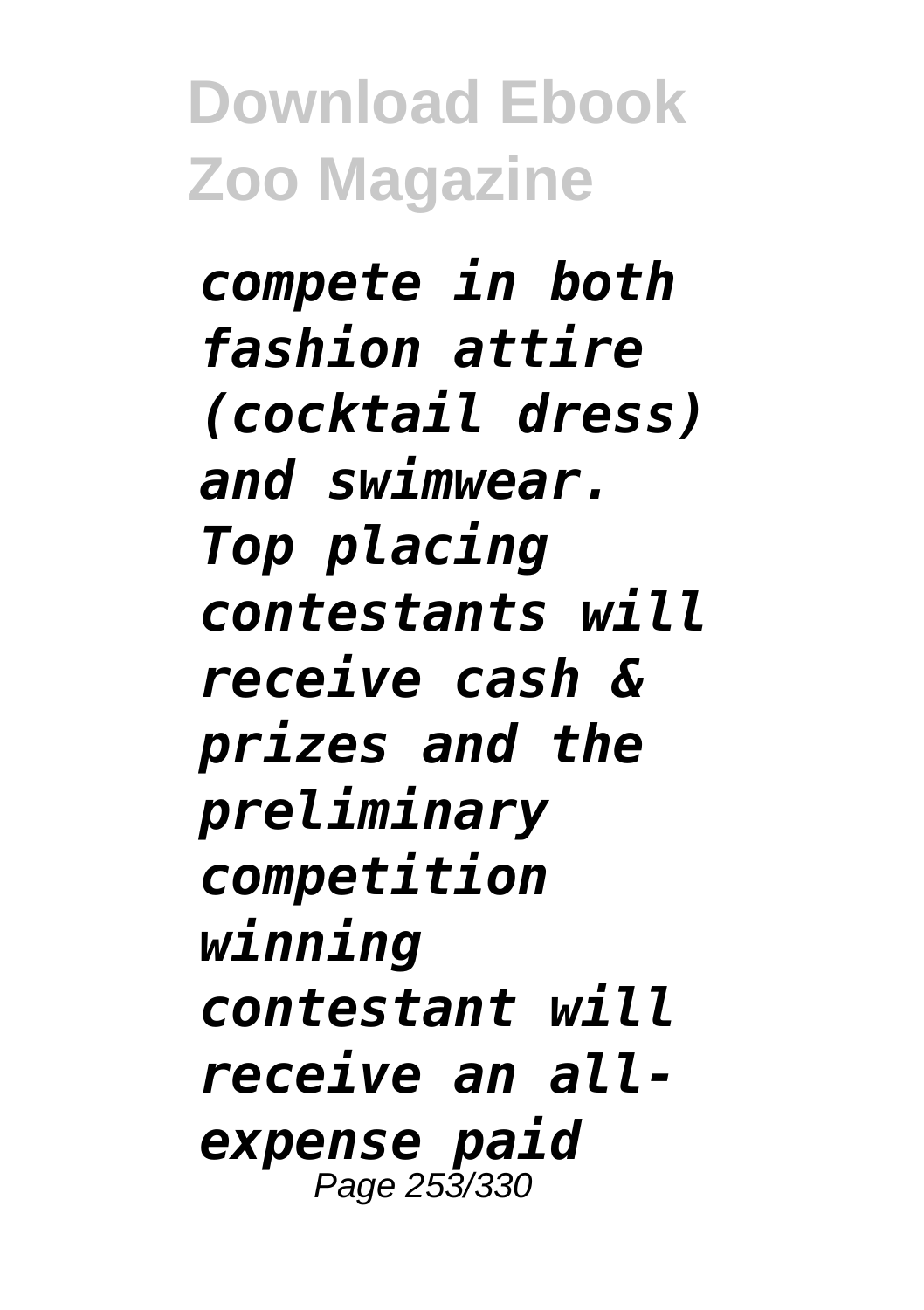*trip to the Swimsuit USA International Finals in beautiful Riviera Maya, Mexico at the Hard Rock Hotel. She will compete alongside 75 other international finalist for the title of Miss* Page 254/330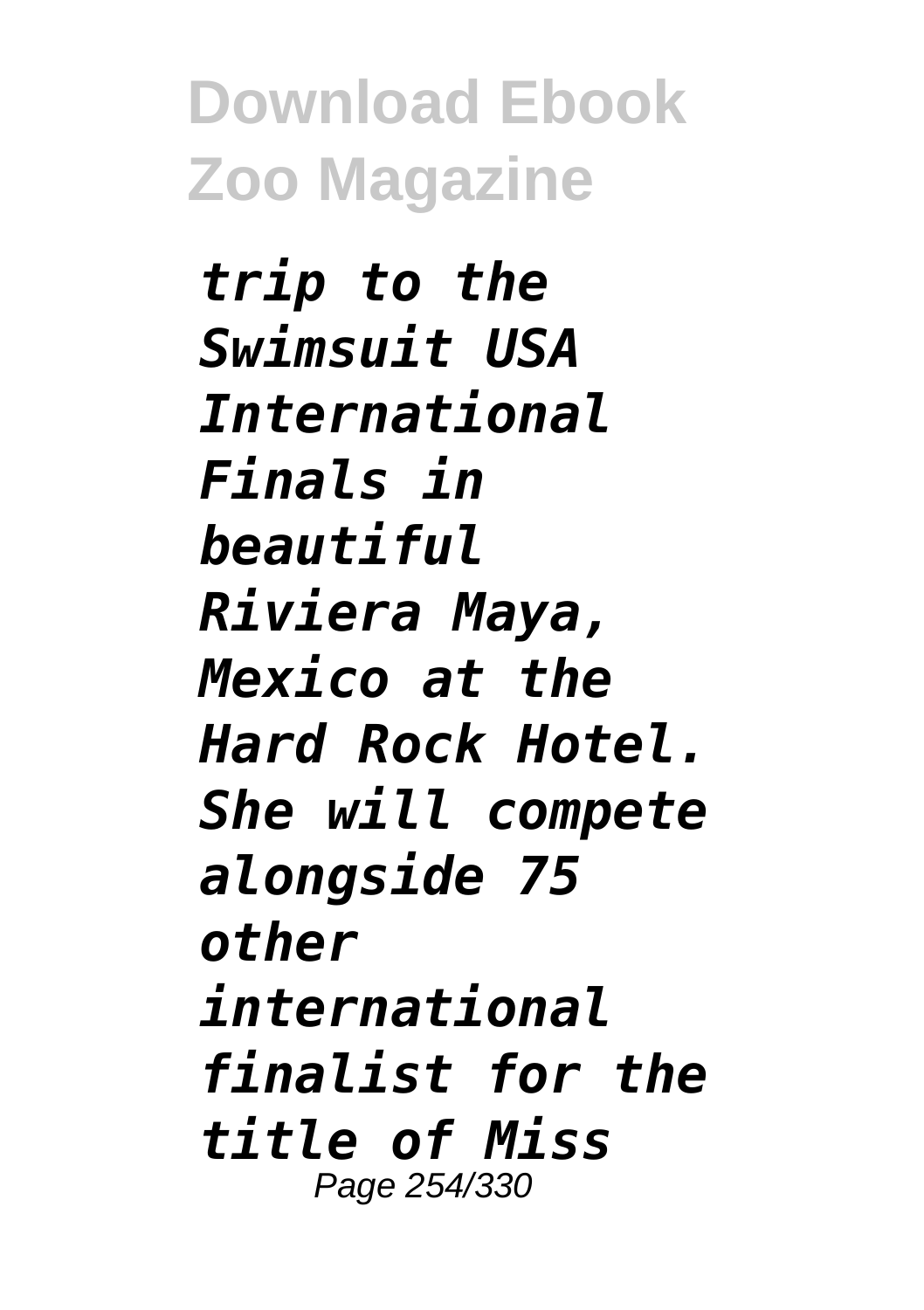*Swimsuit USA International. The 75 International Finalists will participate in a week filled with 'fun in the sun' excursions, such as swimming with the dolphins, zip-lining, and photo sessions with amazing top* Page 255/330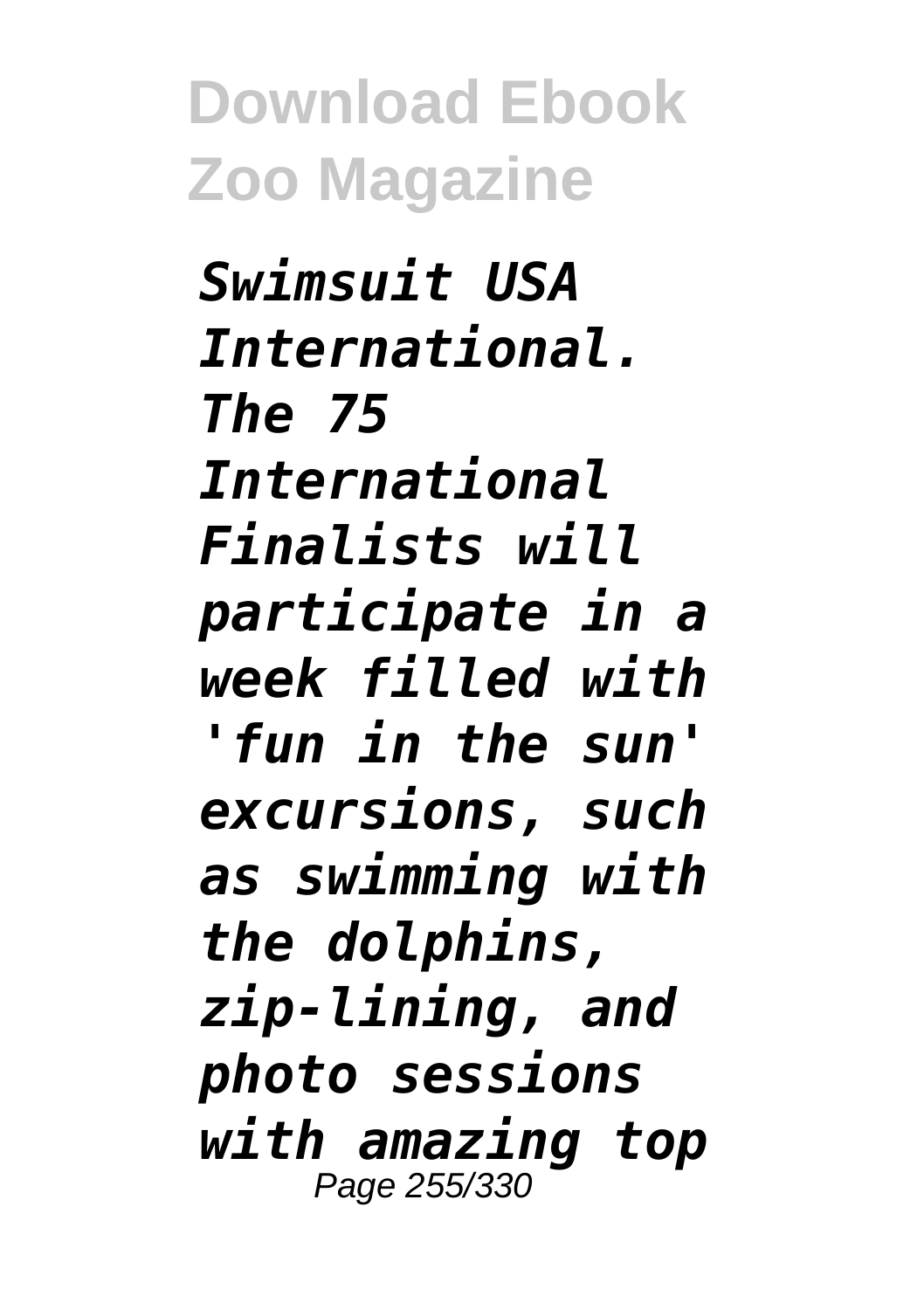*photographers from throughout the country. The International Finals is an ideal opportunity for models to enhance their modeling careers, network with other industry professionals* Page 256/330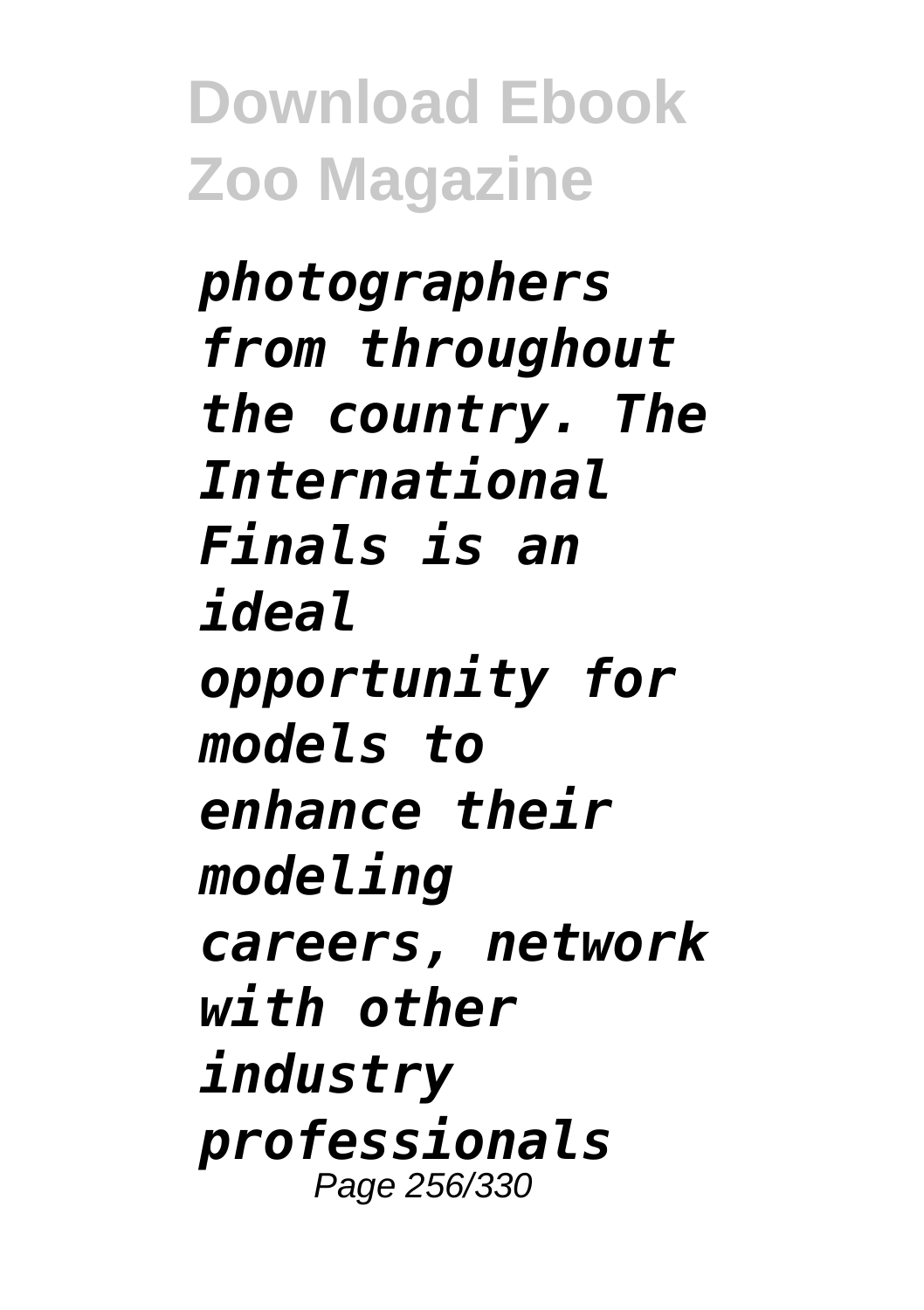*and pursue a variety of modeling opportunities. Swimsuit USA Magazine is a Glamour Swimsuit Magazine featuring Gorgeous Models from around the world. Similar in nature to Sports* Page 257/330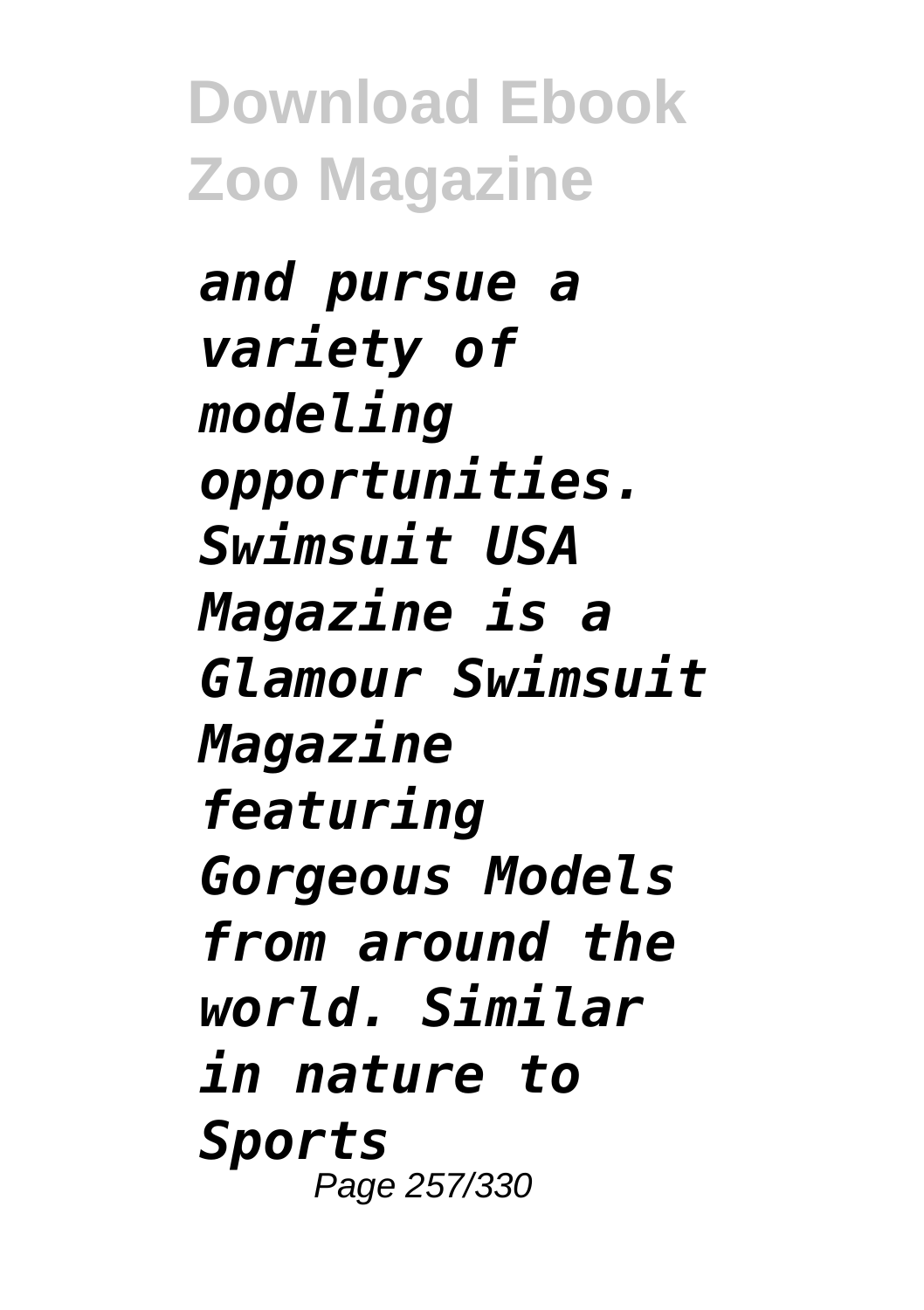*Illustrated Swimsuit Issue. Shape Magazine, Body Magazine, Inside Sports, V Magazine, Lifestyle Magazine, Bikini Magazine, FHM Magazine, Maxim Magazine. We are proud to work with leading Hotels, swimsuit* Page 258/330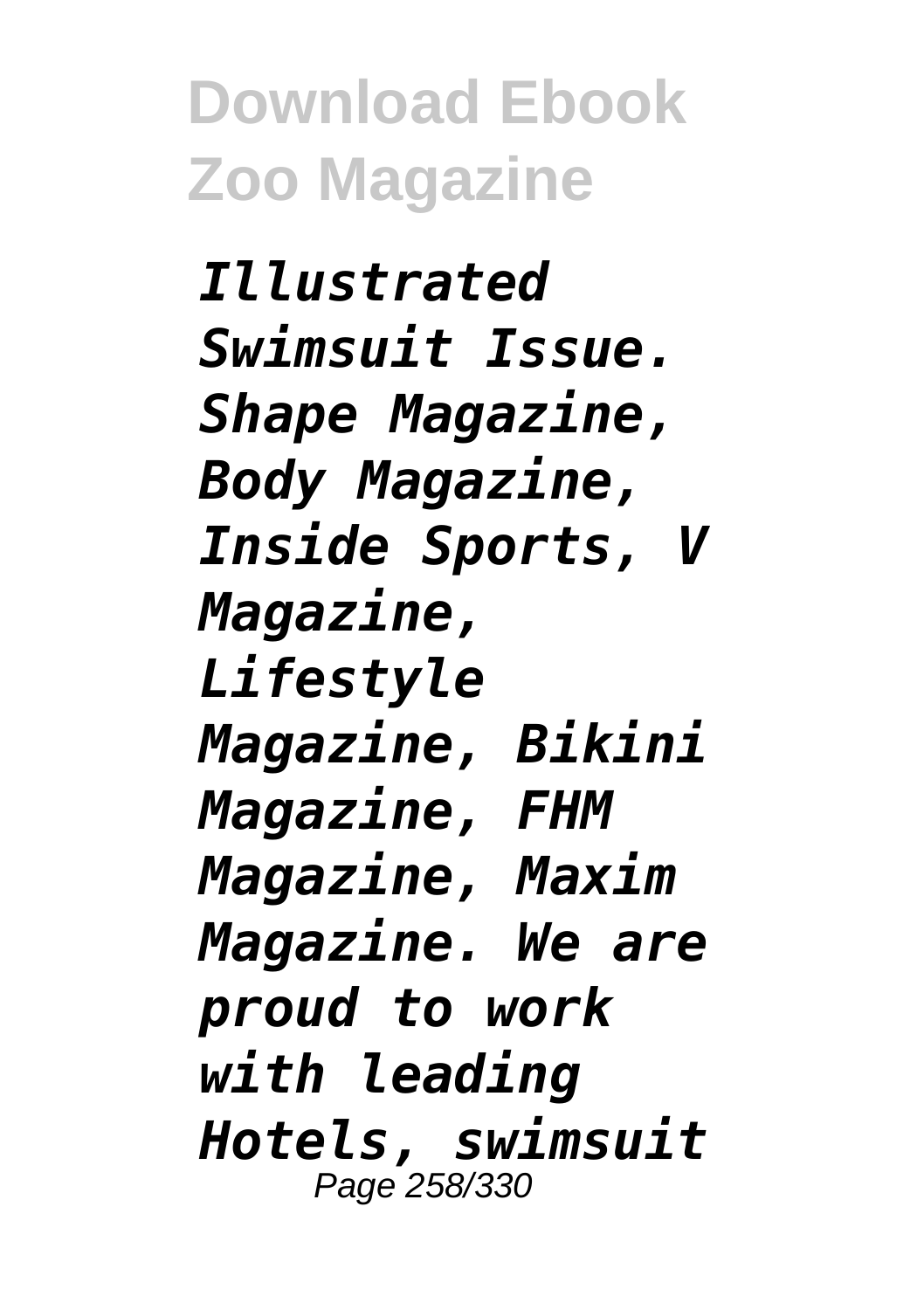*and bikini brands Our top photographers include. Greg Woodson, Gordon Lam, Visual Poison, Doug Carter and many more. Our Models have also been featured in Muscle & Fitness, Zoo Magazine, The* Page 259/330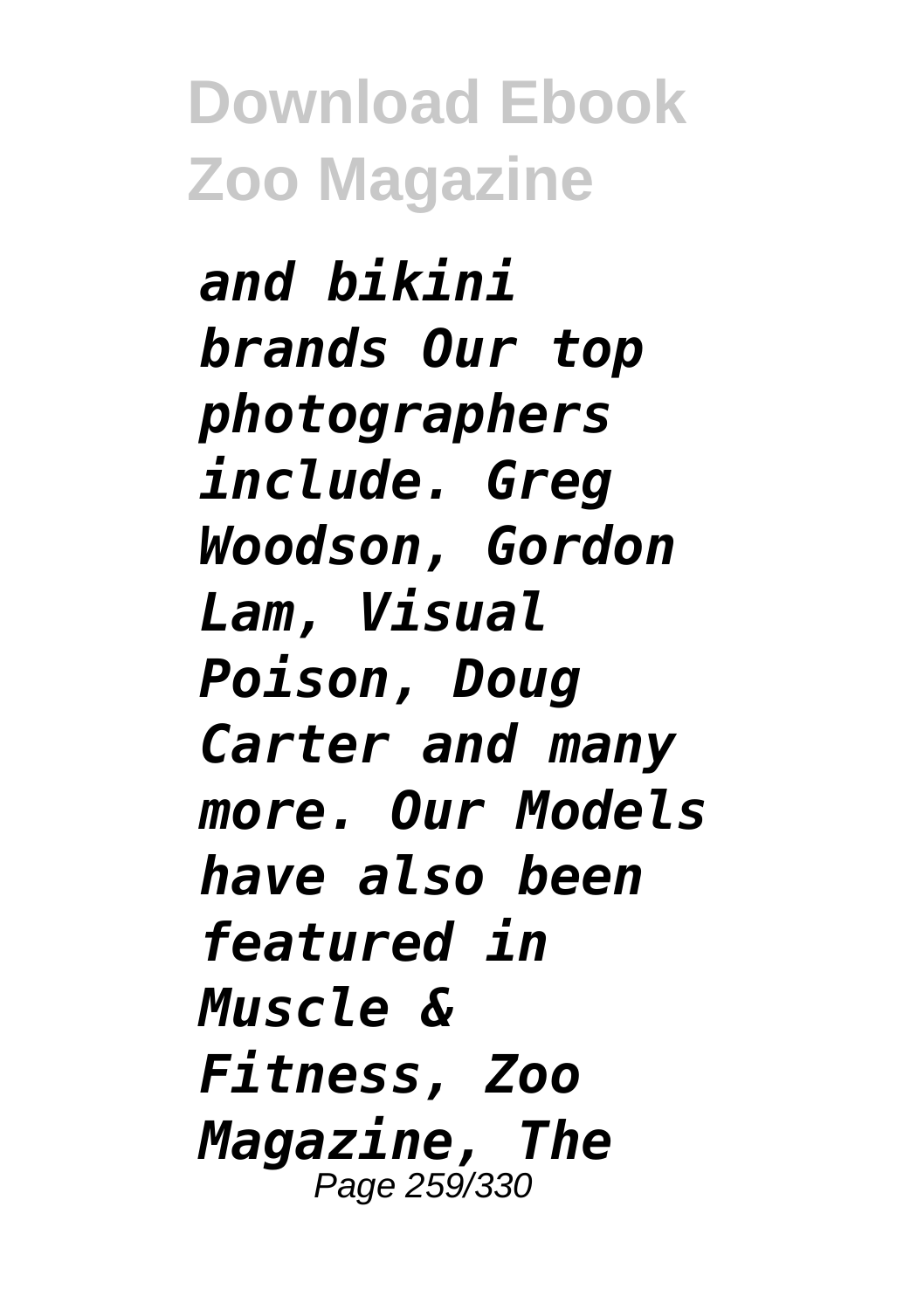*Blur Magazine, Vanquish Magazine, Chulo Magazine, Bikini Team, Kandy Magazine. Swimsuit USA Magazine – Issue 31 – Lara Mitton Models: Jo White, Jordan Humphries, Julie Gauthier, Kalista Itakuta,* Page 260/330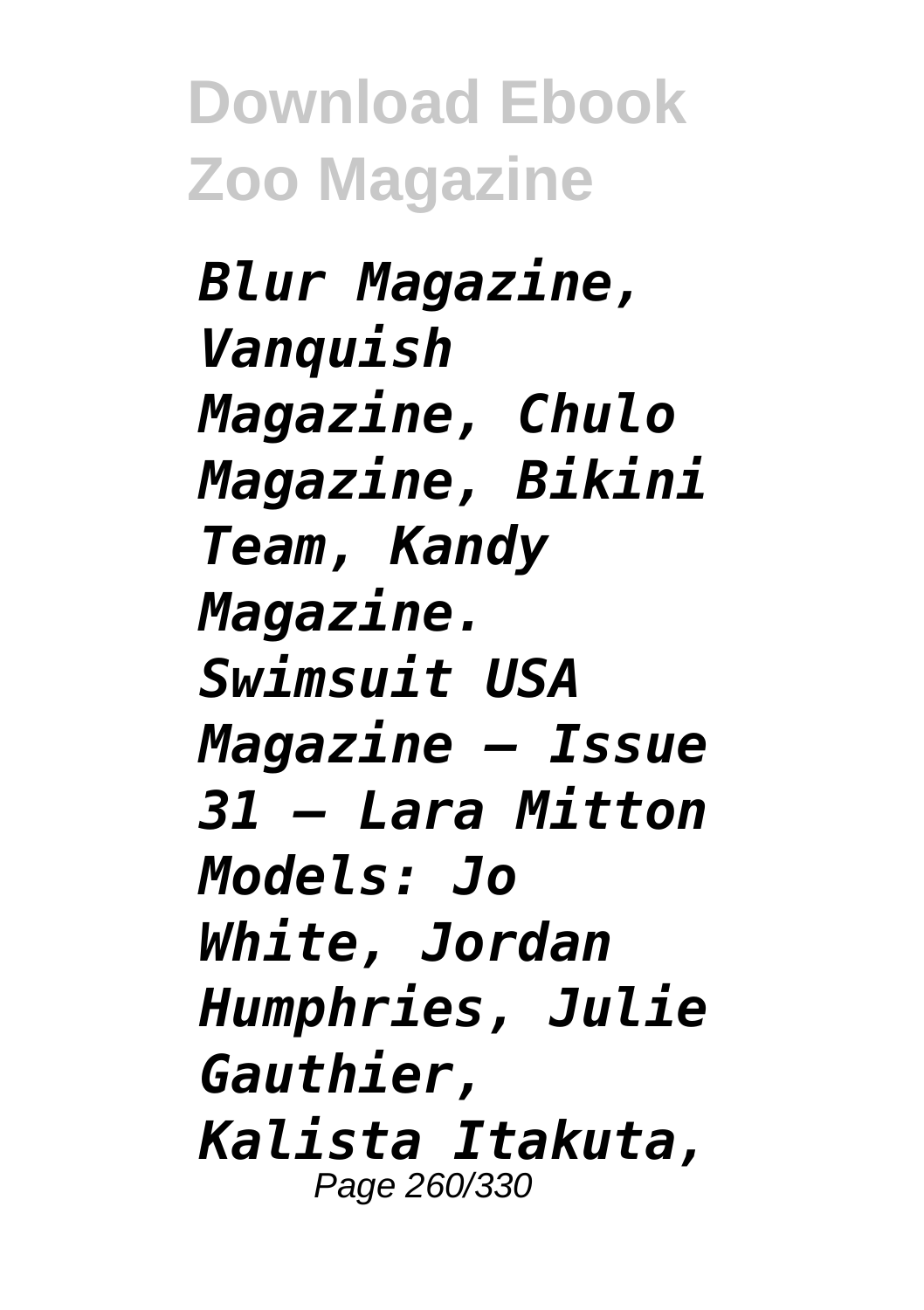*Karlee Muth, Kelsey Dugas, Kindly Myers, Kristen Rios, Krystal Dawson, Lara Mitton, Lauren Ewashko, Lindsey Sterling, Liz Kirkness, Michelle Daniels, Pamela Ryan, Sara Long, Shanel Ricci,* Page 261/330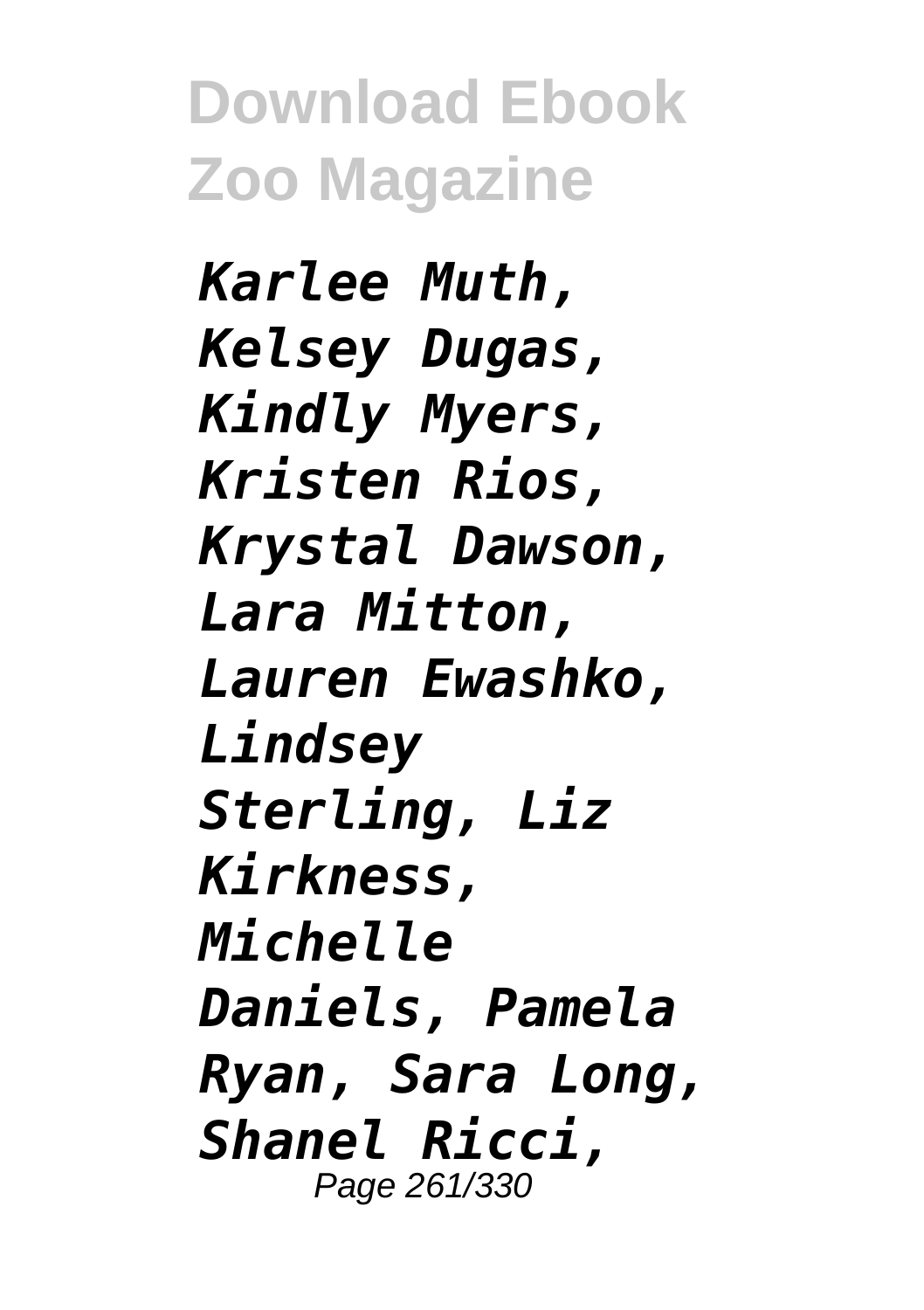*Valerie Remillard, Photographer: Visual Poison Swimsuit USA Magazine Beautiful Women Who Represent a Healthy Lifestyle. We help models expand their careers and bring exciting* Page 262/330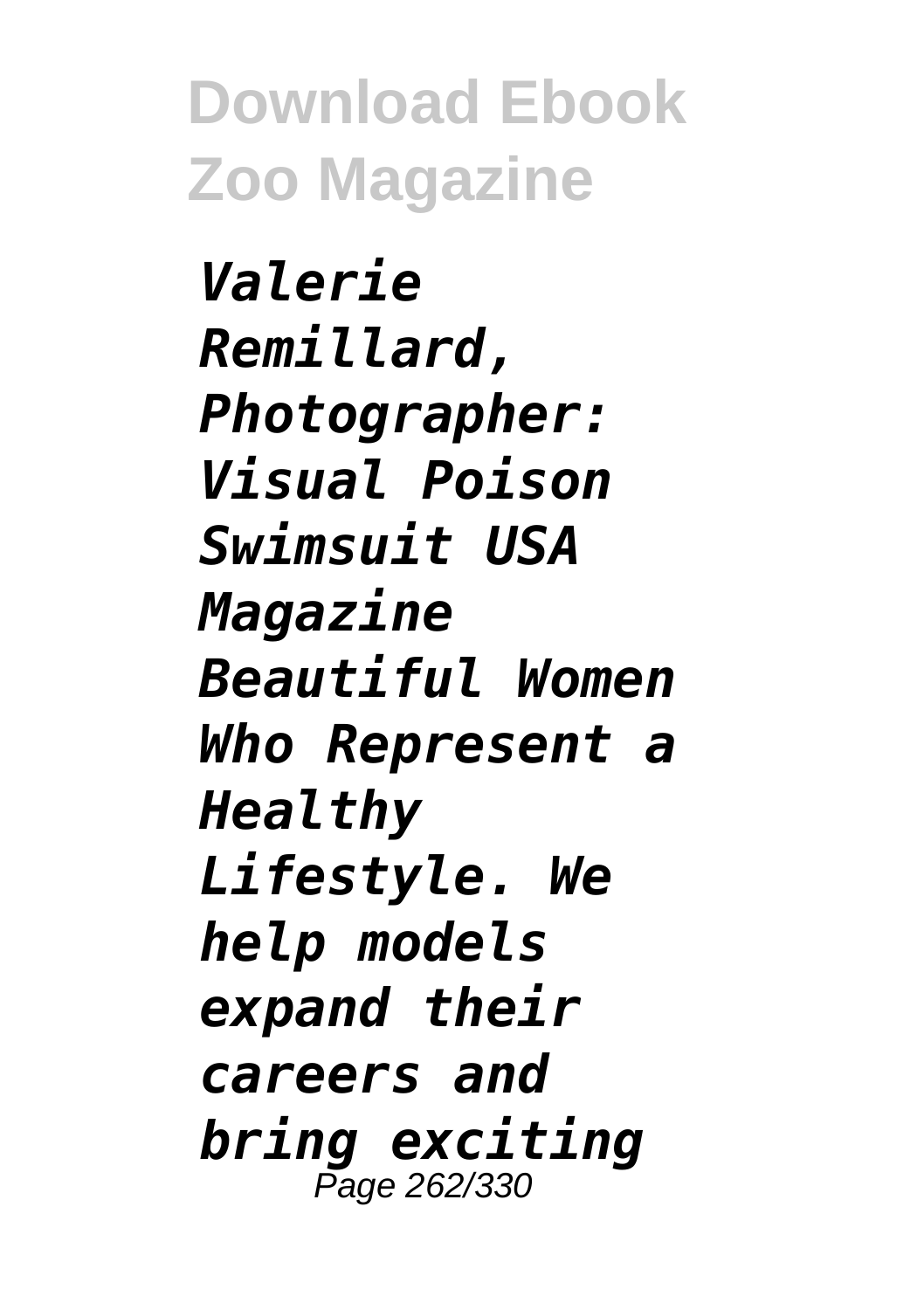*model search events to venues and exotic locations around the world. All contestants participating in local preliminary events will compete in both fashion attire (cocktail dress) and swimwear.* Page 263/330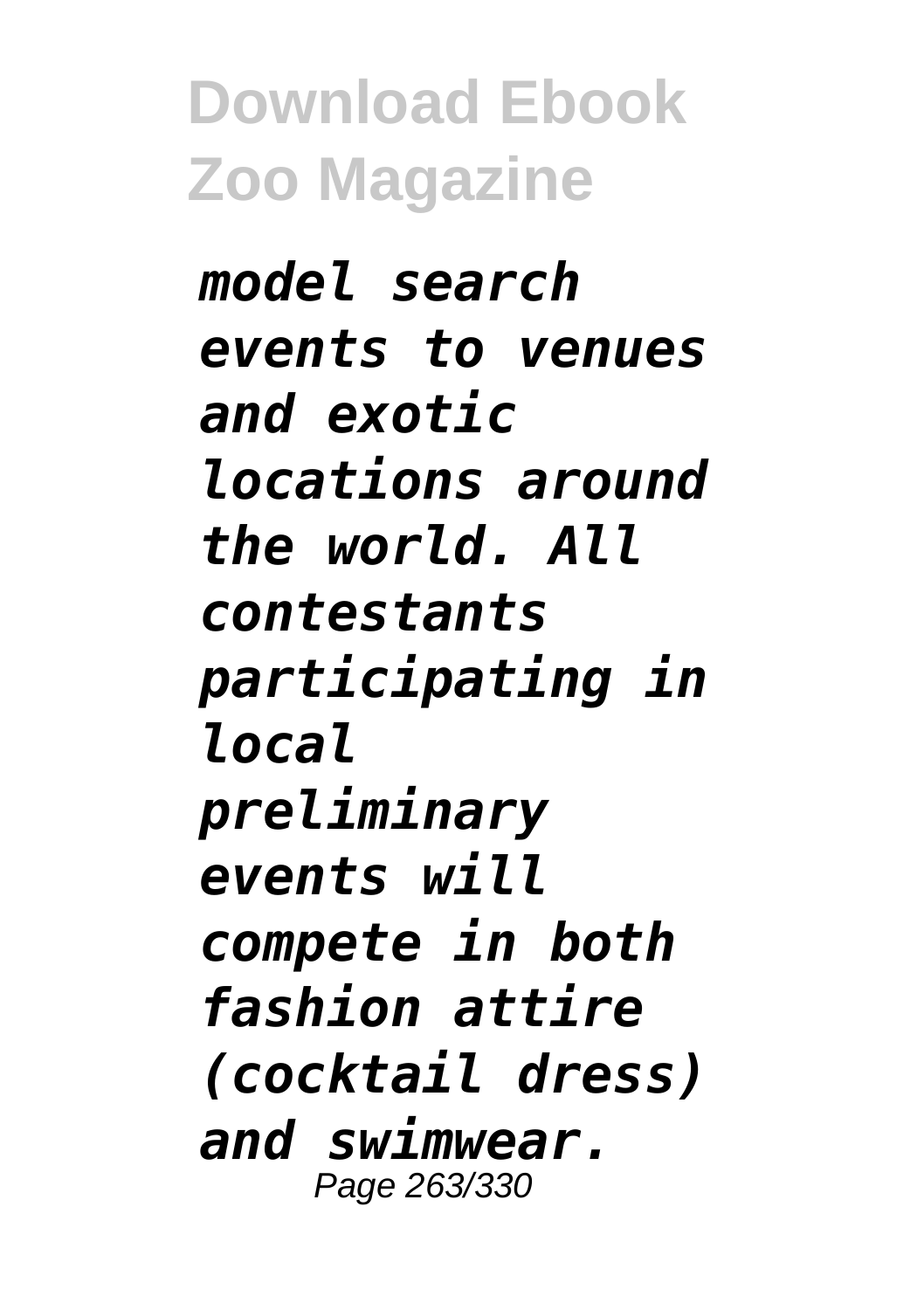*Top placing contestants will receive cash & prizes and the preliminary competition winning contestant will receive an allexpense paid trip to the Swimsuit USA International Finals in* Page 264/330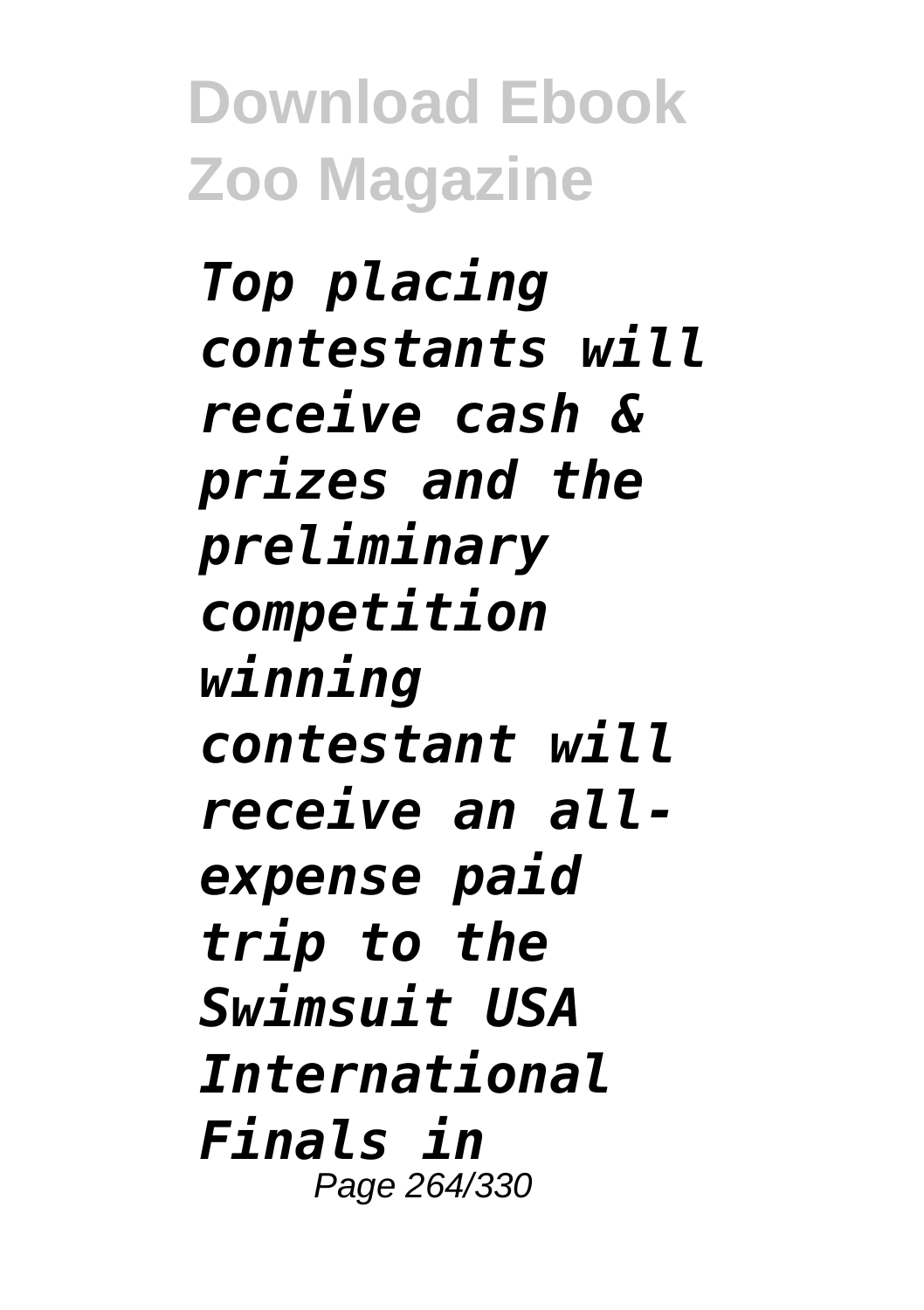*beautiful Riviera Maya, Mexico at the Hard Rock Hotel. She will compete alongside 75 other international finalist for the title of Miss Swimsuit USA International. The 75 International* Page 265/330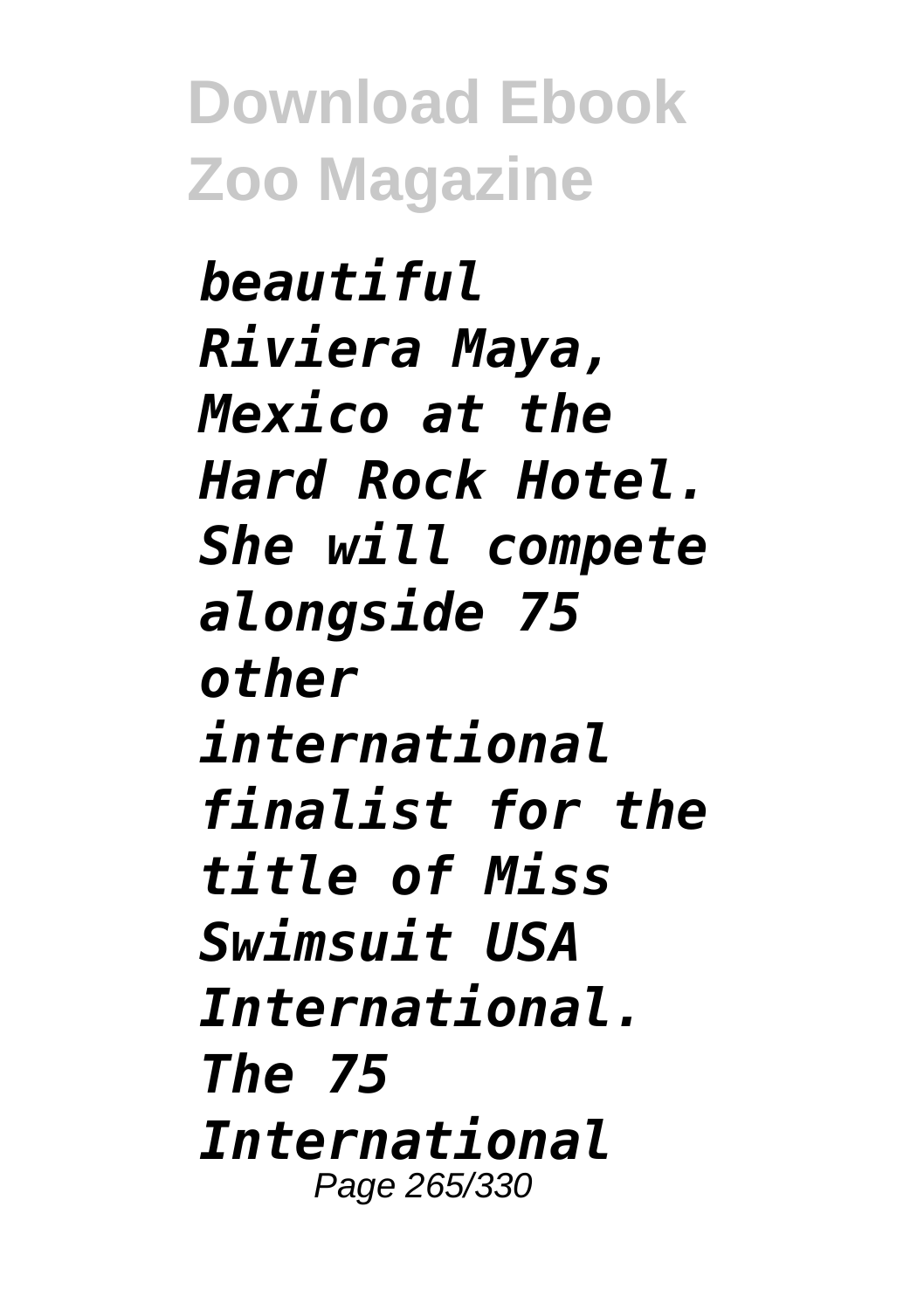*Finalists will participate in a week filled with 'fun in the sun' excursions, such as swimming with the dolphins, zip-lining, and photo sessions with amazing top photographers from throughout the country. The International* Page 266/330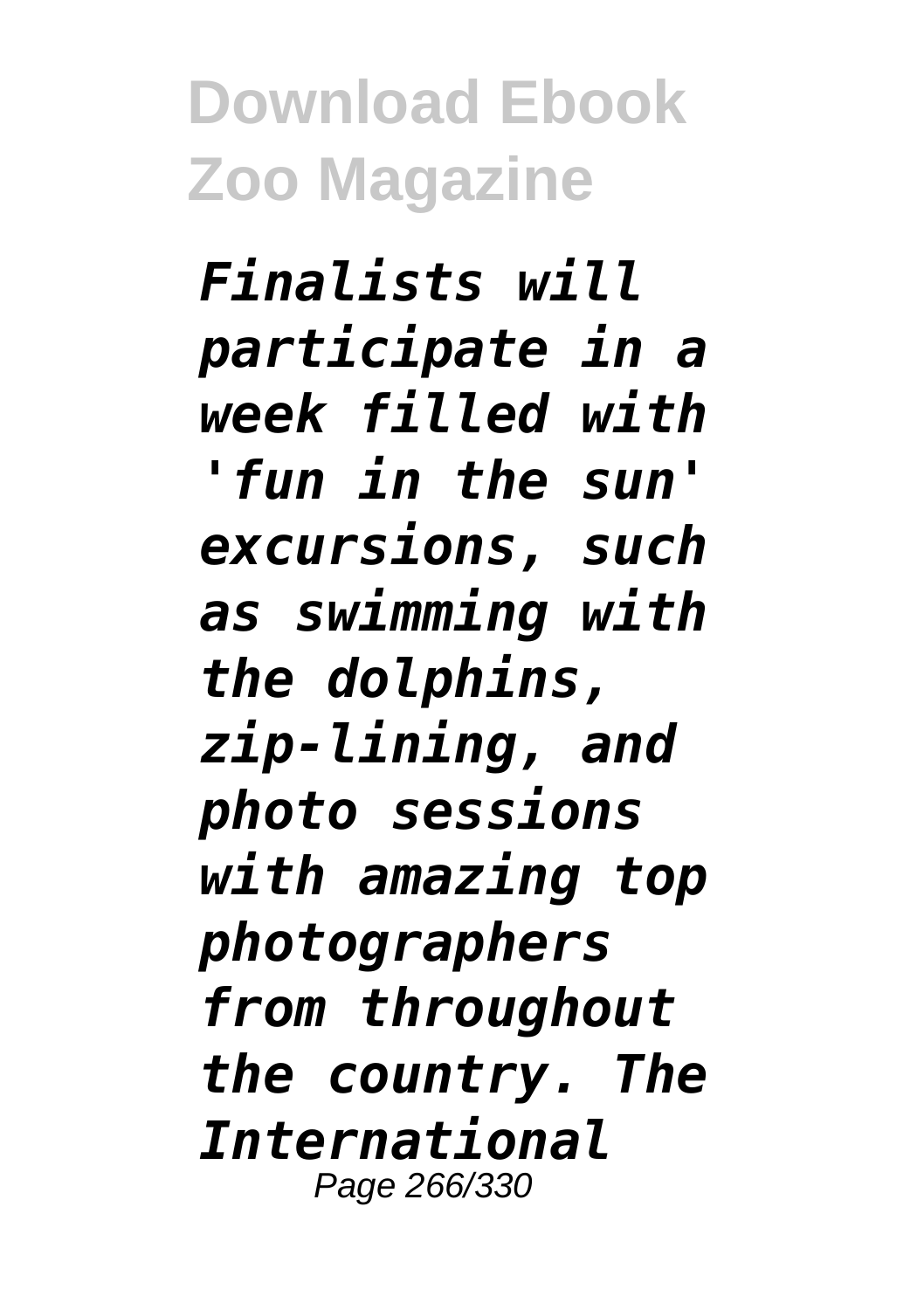*Finals is an ideal opportunity for models to enhance their modeling careers, network with other industry professionals and pursue a variety of modeling opportunities.* Page 267/330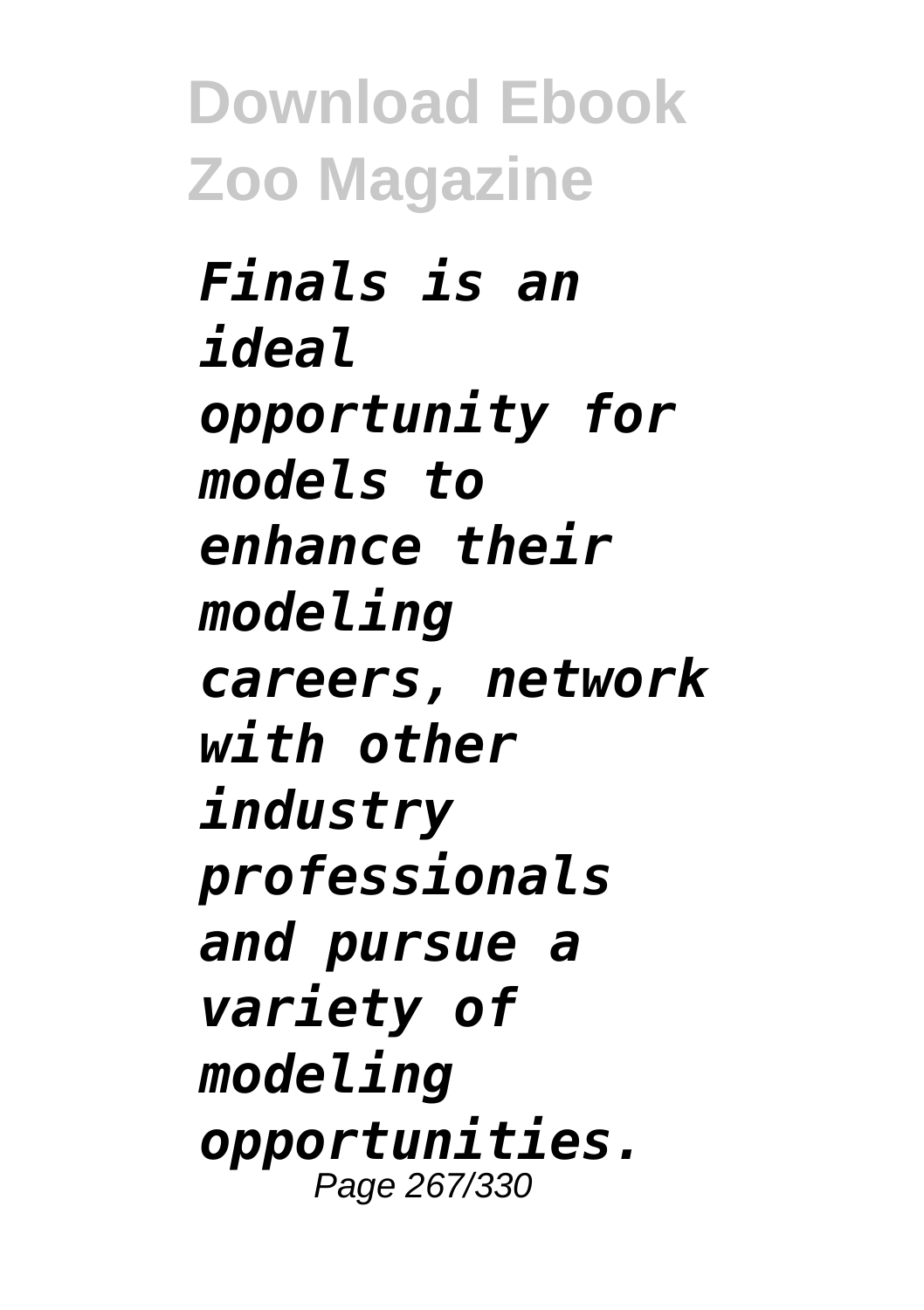*Swimsuit USA Magazine is a Glamour Swimsuit Magazine featuring Gorgeous Models from around the world. Similar in nature to Sports Illustrated Swimsuit Issue. Shape Magazine, Body Magazine,* Page 268/330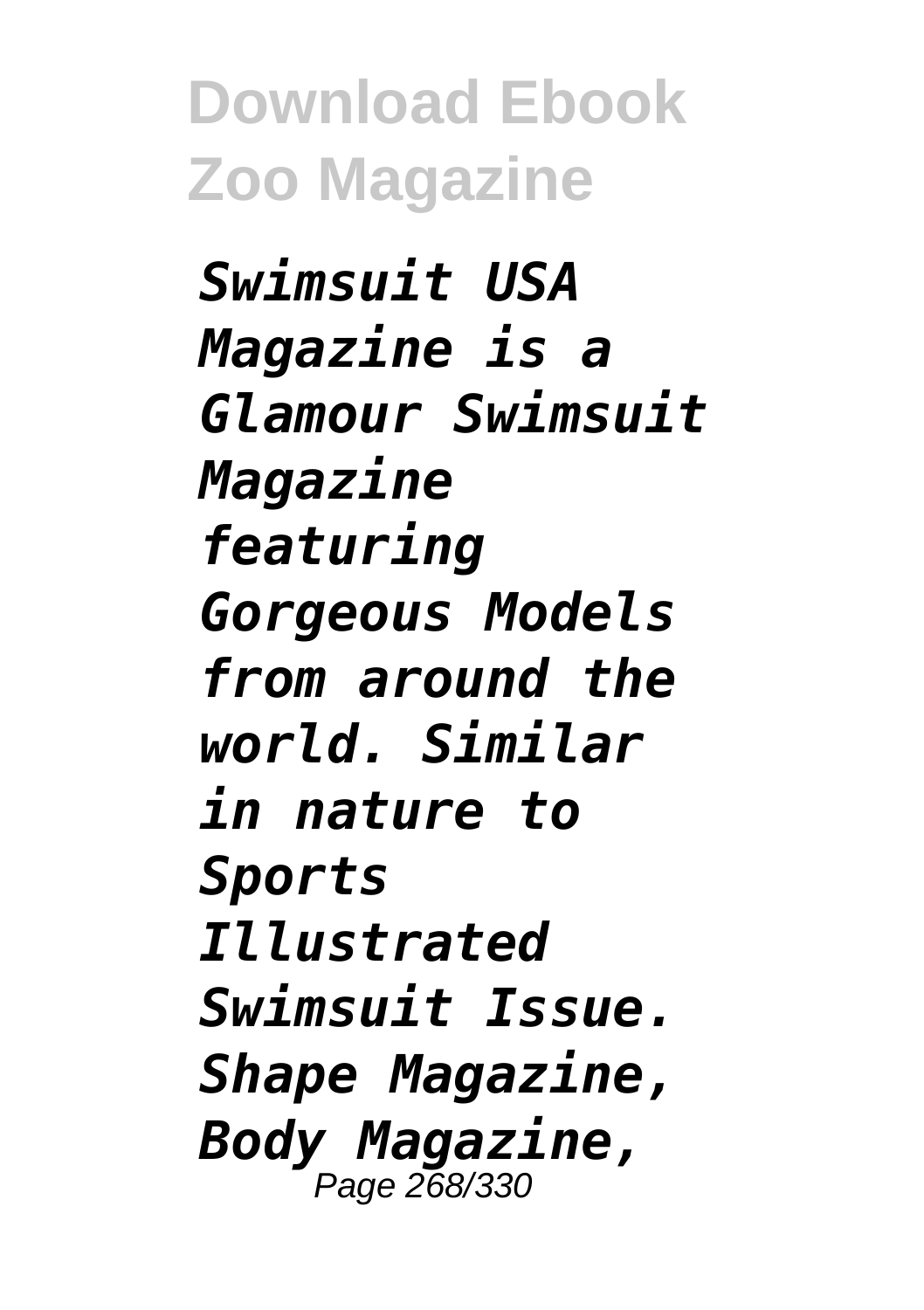*Inside Sports, V Magazine, Lifestyle Magazine, Bikini Magazine, FHM Magazine, Maxim Magazine. We are proud to work with leading Hotels, swimsuit and bikini brands Our top photographers include. Greg* Page 269/330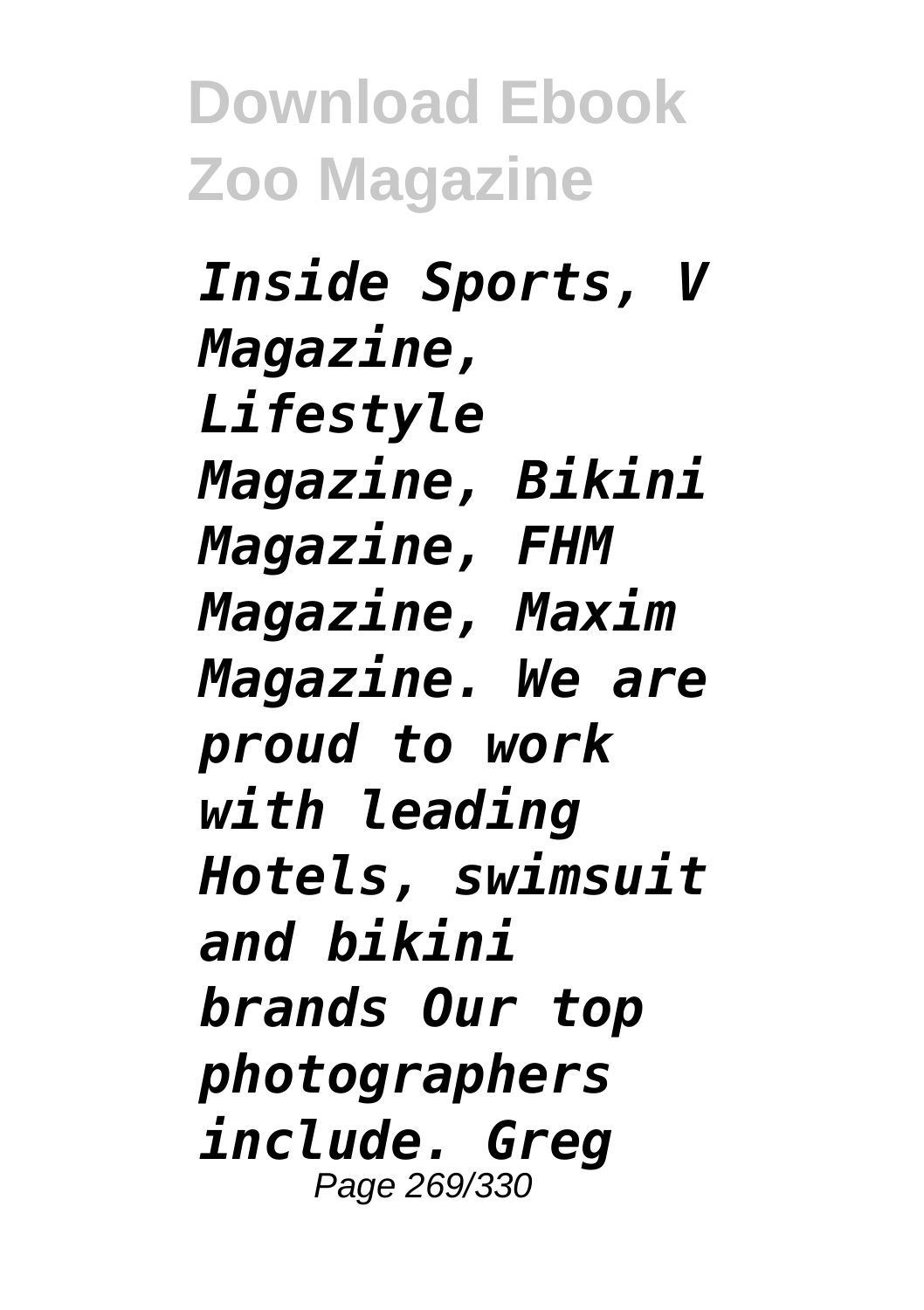*Woodson, Gordon Lam, Visual Poison, Doug Carter and many more. Our Models have also been featured in Muscle & Fitness, Zoo Magazine, The Blur Magazine, Vanquish Magazine, Chulo Magazine, Bikini* Page 270/330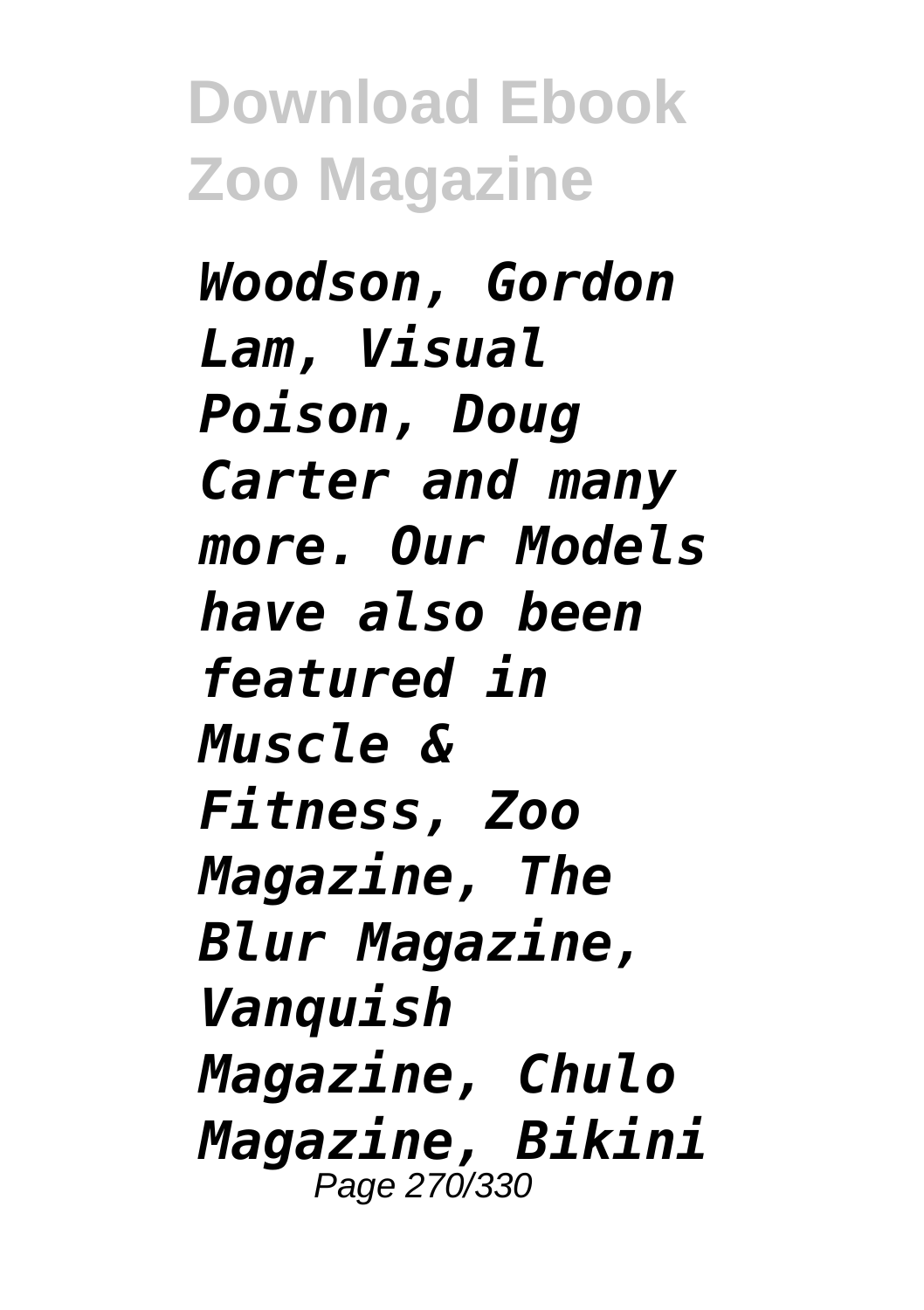*Team, Kandy Magazine. Swimsuit USA Magazine – Part 17 – Stephanie Grao Models: Sara Pizzicaroli, Shani Schutte, Shelby Leger, Sierra Nowak, Stephanie Grao, Tatiana Lebedeva, Tayler* Page 271/330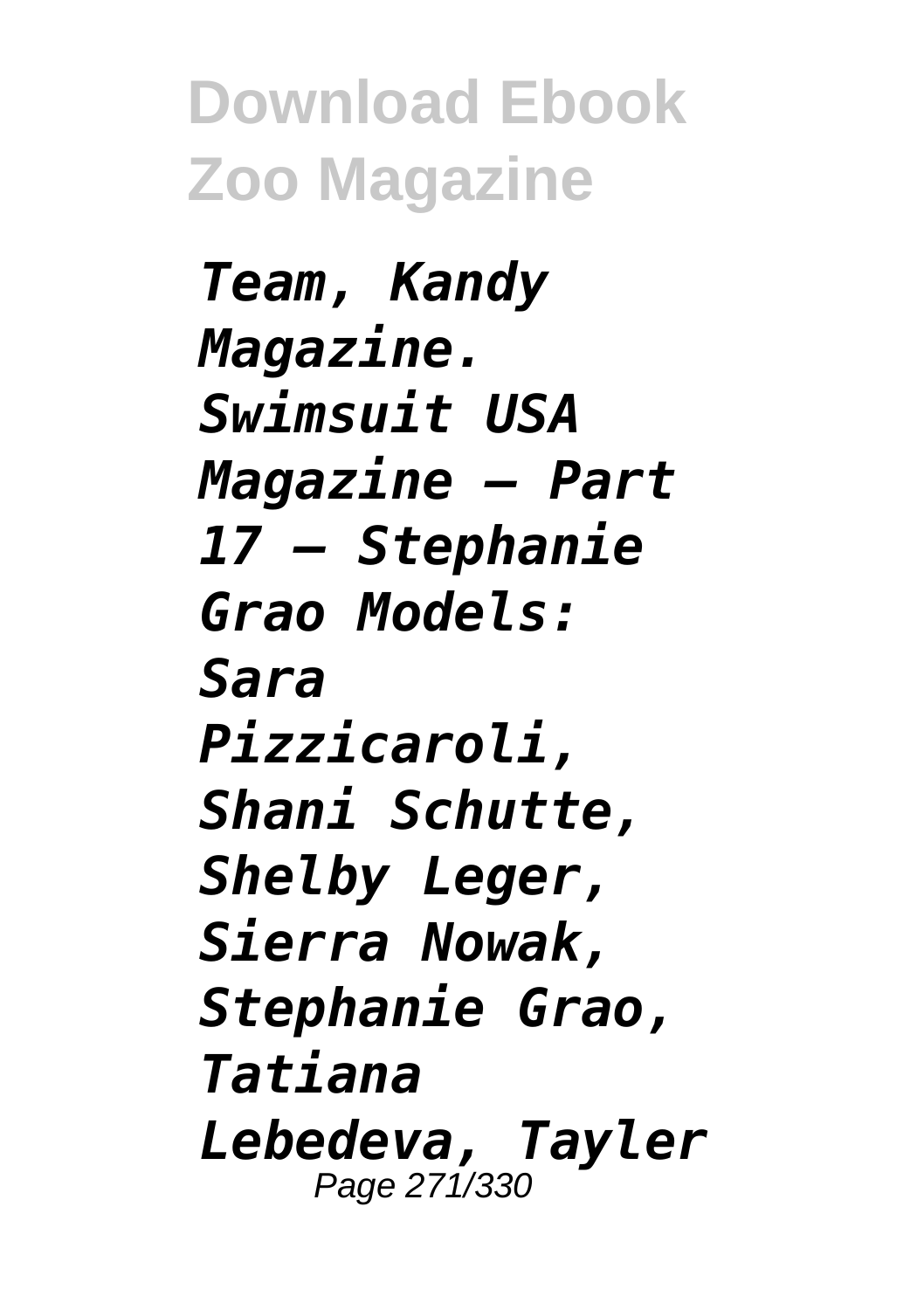*Radigan, Yoselin Rojas, Photographer: Gordon Lam Swimsuit USA Magazine Beautiful Women Who Represent a Healthy Lifestyle. We help models expand their careers and bring exciting* Page 272/330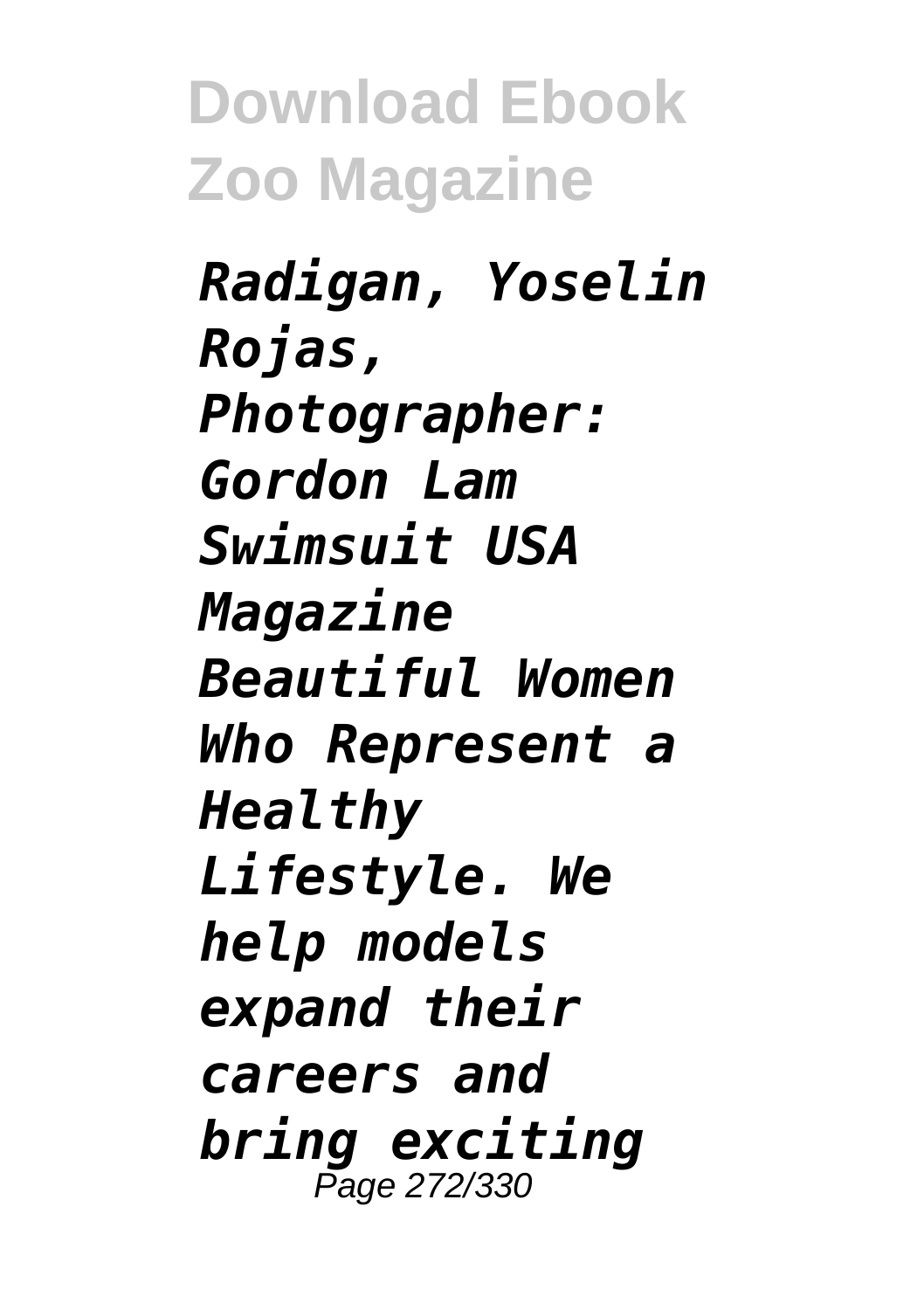*model search events to venues and exotic locations around the world. All contestants participating in local preliminary events will compete in both fashion attire (cocktail dress) and swimwear.* Page 273/330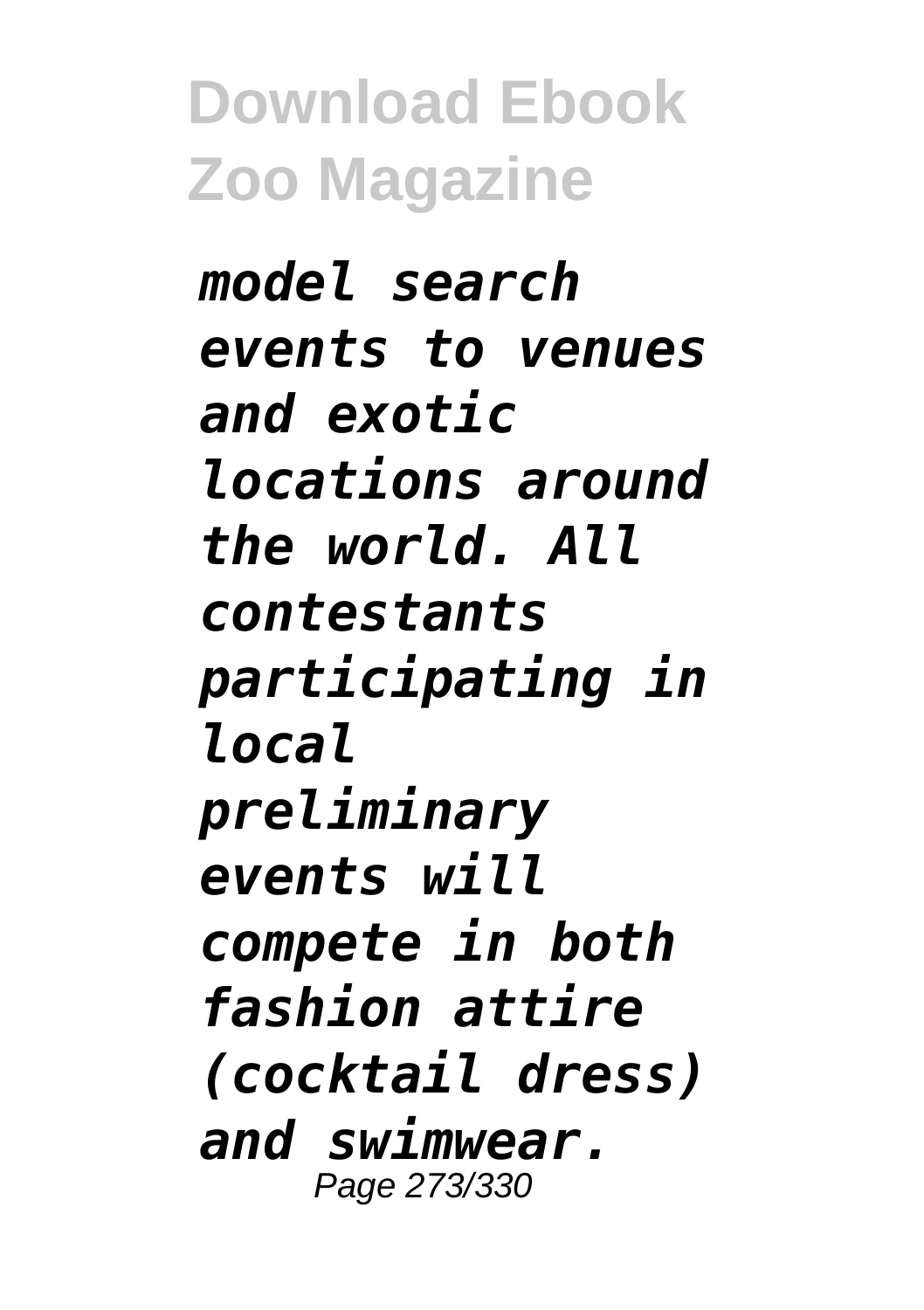*Top placing contestants will receive cash & prizes and the preliminary competition winning contestant will receive an allexpense paid trip to the Swimsuit USA International Finals in* Page 274/330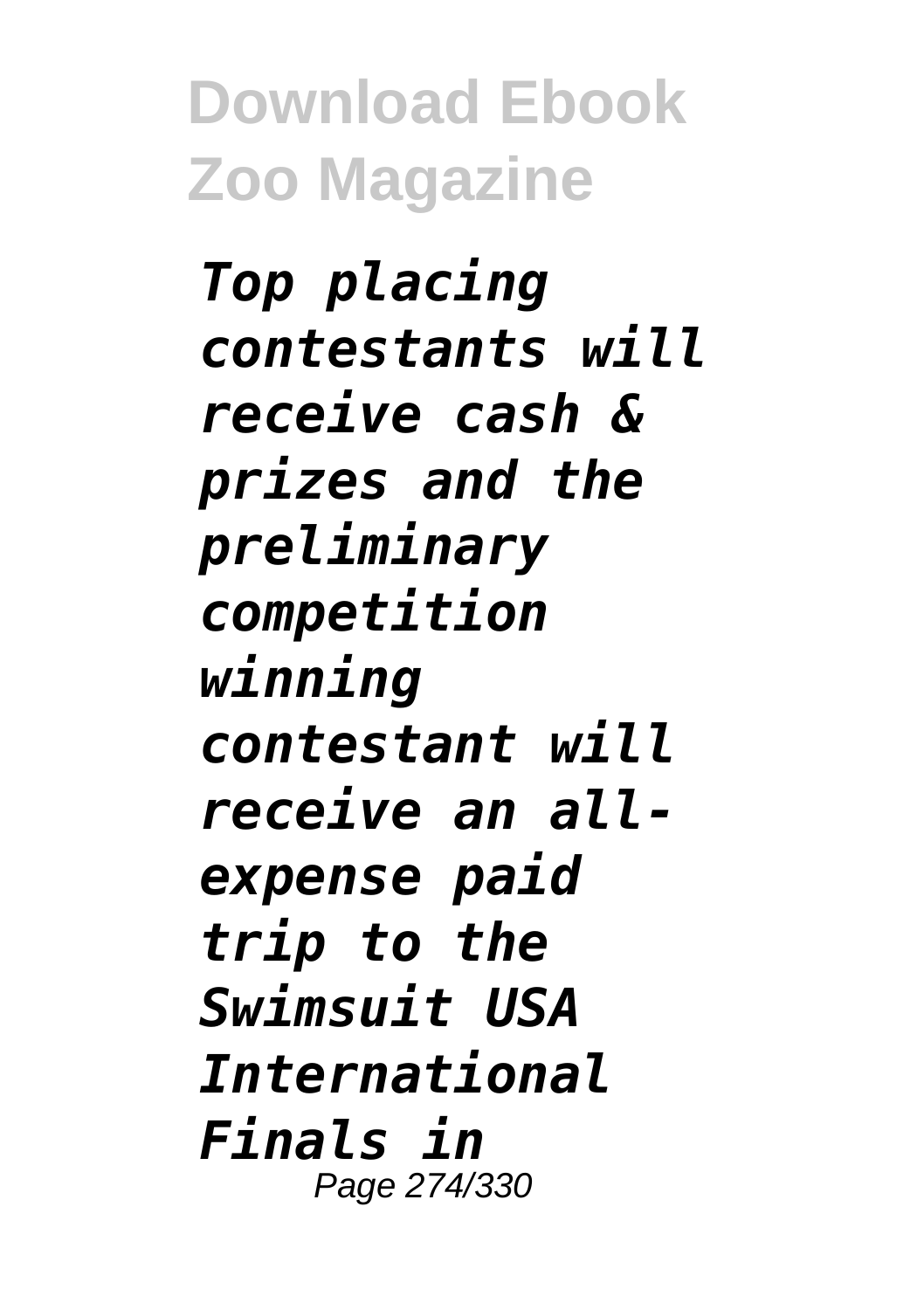*beautiful Riviera Maya, Mexico at the Hard Rock Hotel. She will compete alongside 75 other international finalist for the title of Miss Swimsuit USA International. The 75 International* Page 275/330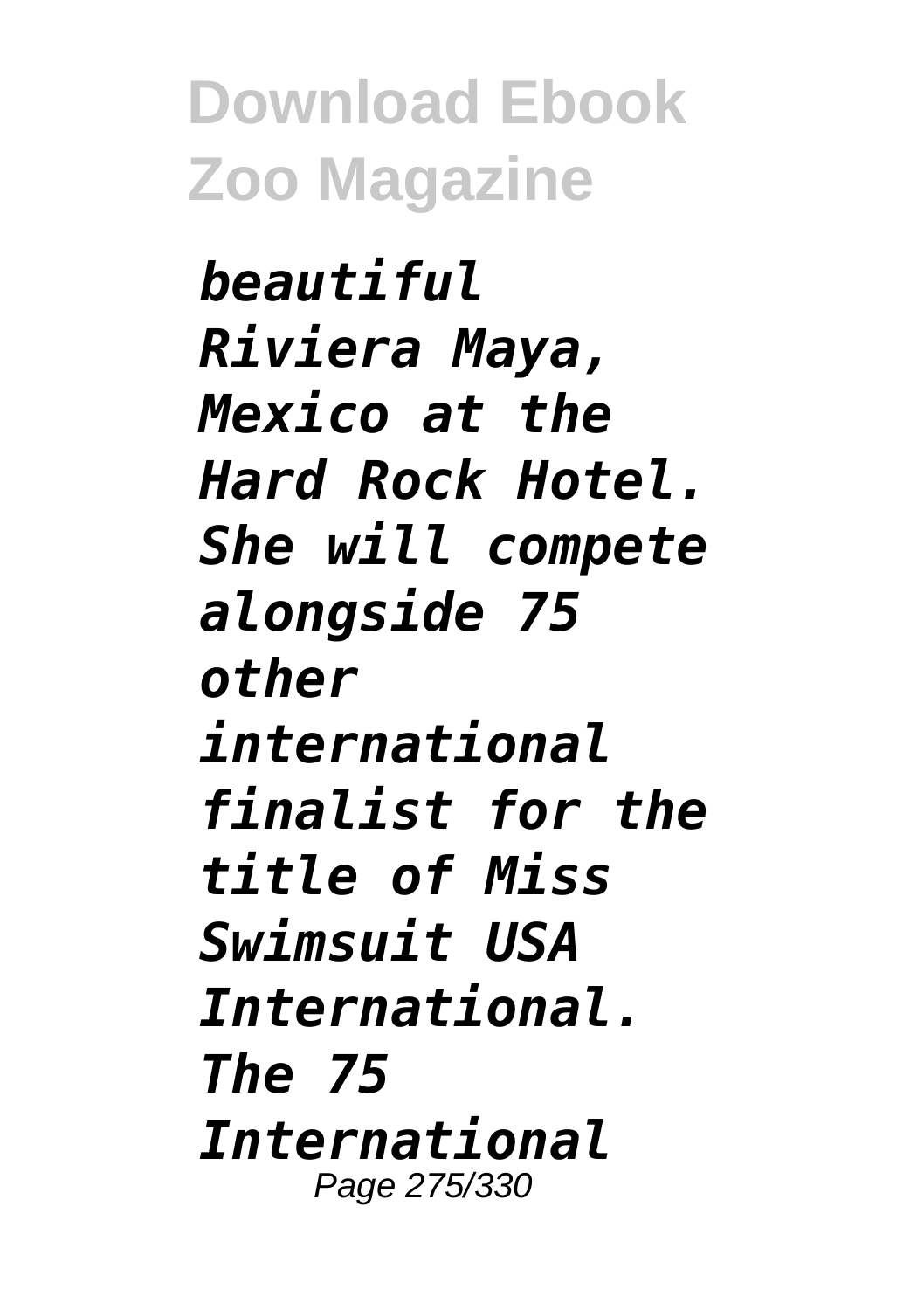*Finalists will participate in a week filled with 'fun in the sun' excursions, such as swimming with the dolphins, zip-lining, and photo sessions with amazing top photographers from throughout the country. The International* Page 276/330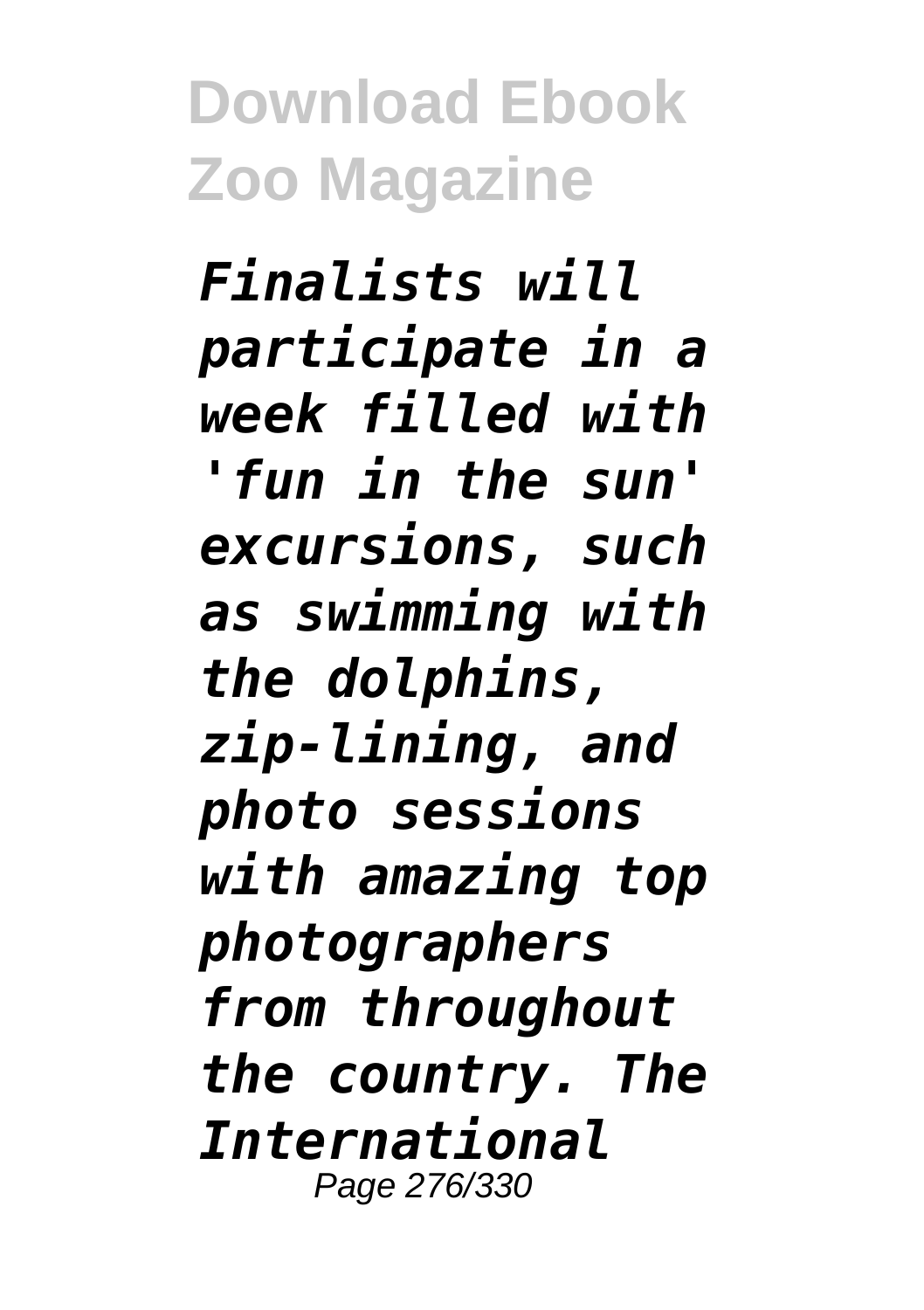*Finals is an ideal opportunity for models to enhance their modeling careers, network with other industry professionals and pursue a variety of modeling opportunities.* Page 277/330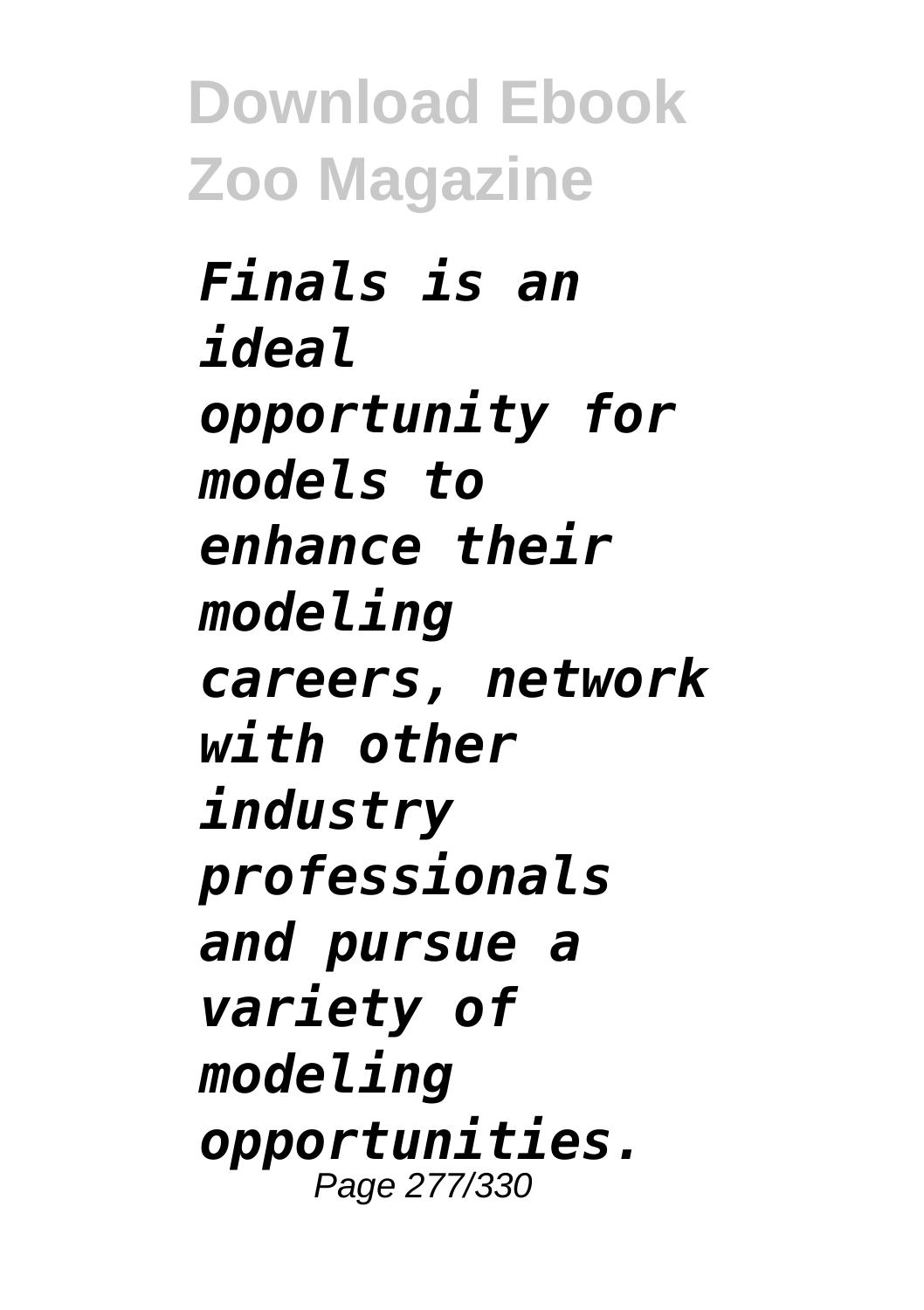*Swimsuit USA Magazine is a Glamour Swimsuit Magazine featuring Gorgeous Models from around the world. Similar in nature to Sports Illustrated Swimsuit Issue. Shape Magazine, Body Magazine,* Page 278/330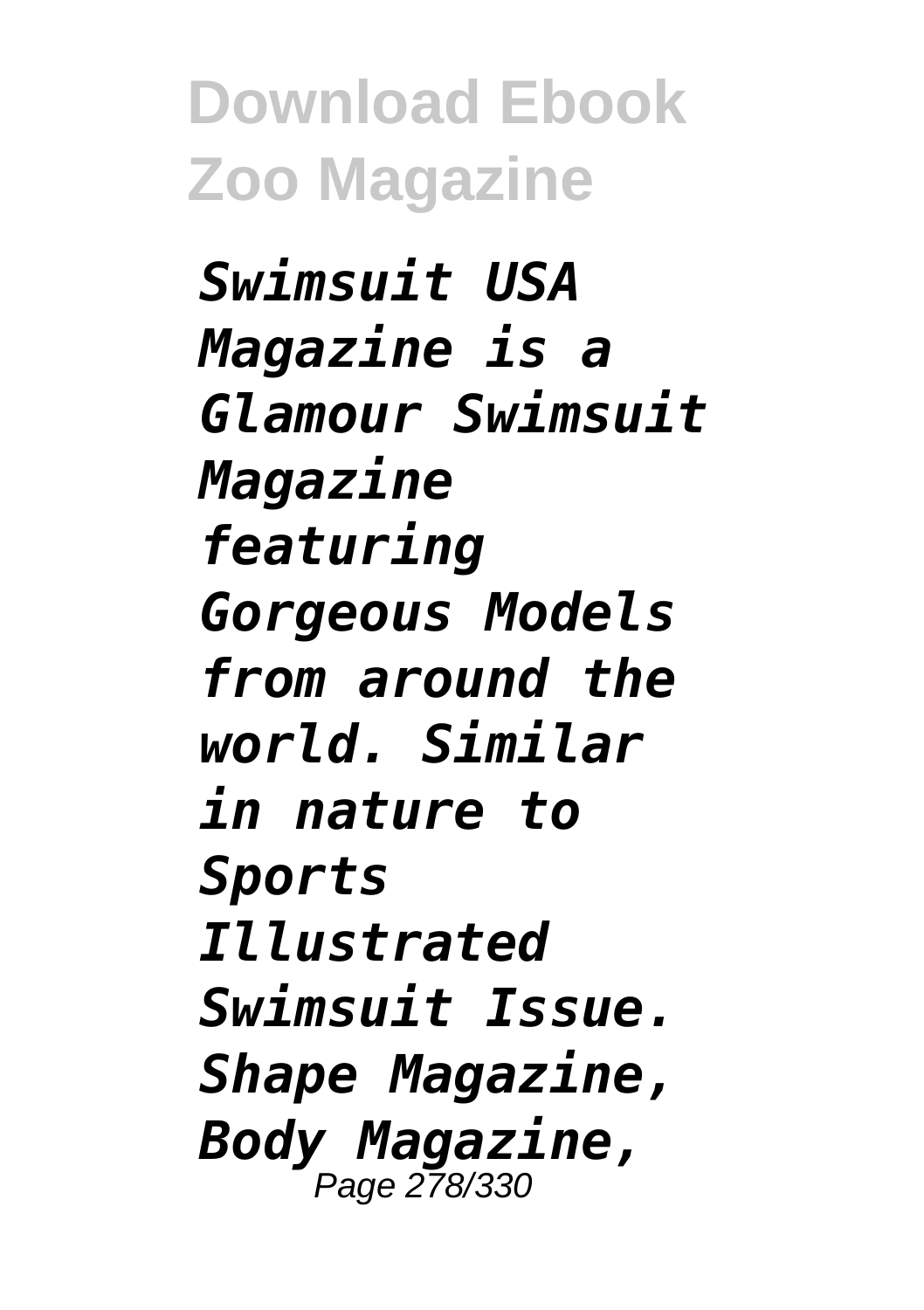*Inside Sports, V Magazine, Lifestyle Magazine, Bikini Magazine, FHM Magazine, Maxim Magazine. We are proud to work with leading Hotels, swimsuit and bikini brands Our top photographers include. Greg* Page 279/330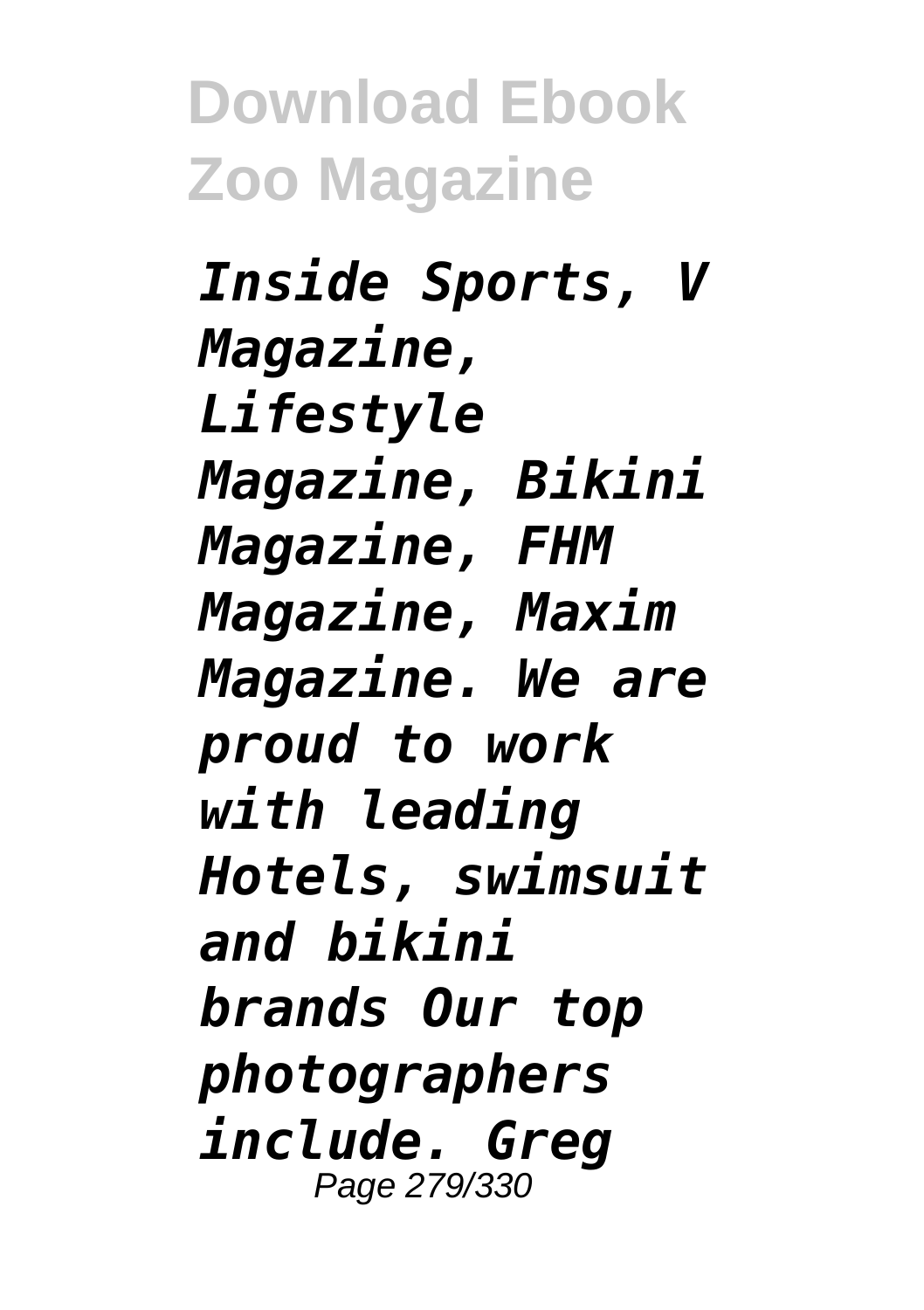*Woodson, Gordon Lam, Visual Poison, Doug Carter and many more. Our Models have also been featured in Muscle & Fitness, Zoo Magazine, The Blur Magazine, Vanquish Magazine, Chulo Magazine, Bikini* Page 280/330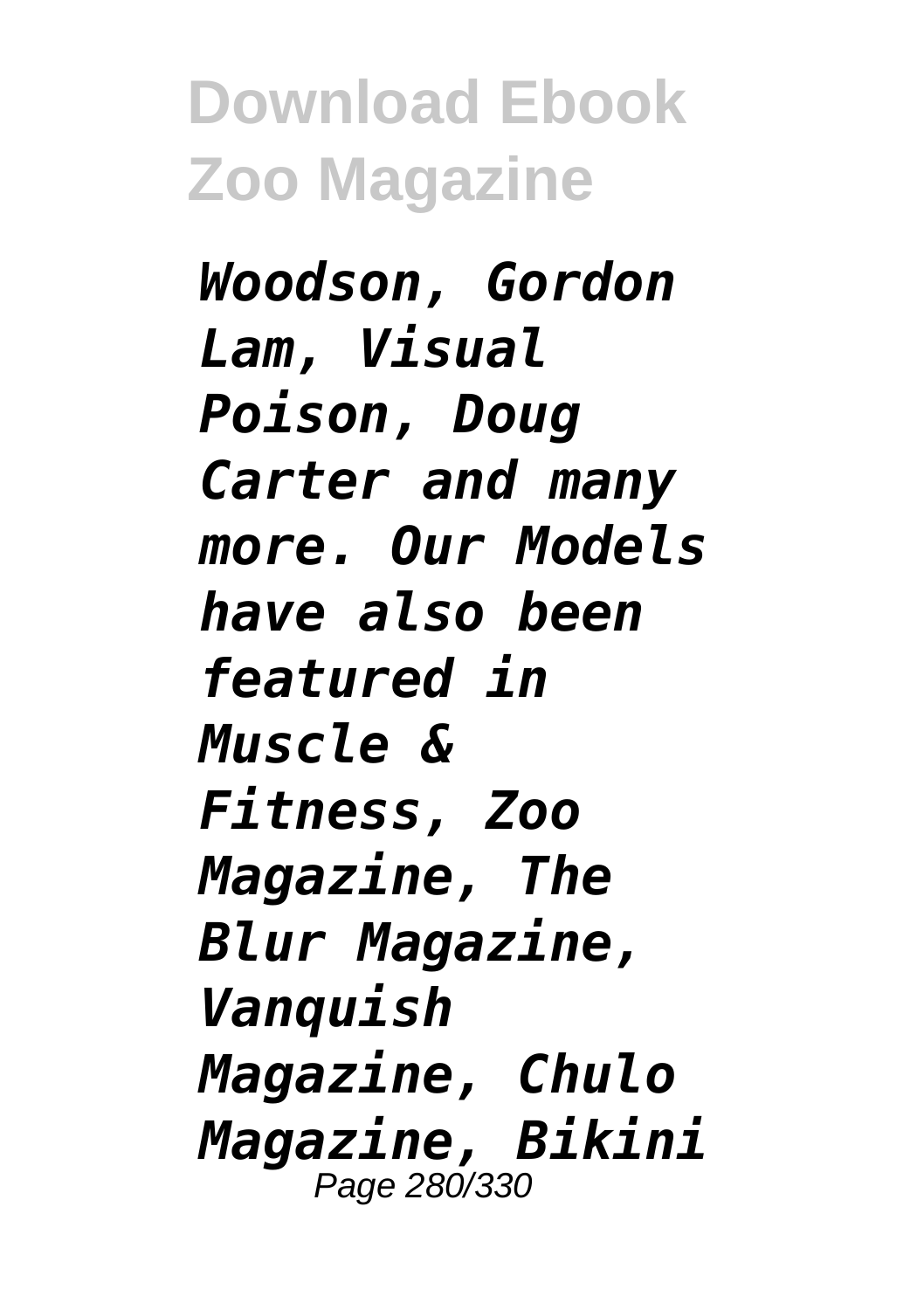*Team, Kandy Magazine. Swimsuit USA Magazine – Issue 47 – Alliyah Becerra Models: AJ Slaughter, Alliyah Becerra, Amber Stuckey, Amberly Williams, Ana Hablinski, Anniva Carvalho, Antonia Salt,* Page 281/330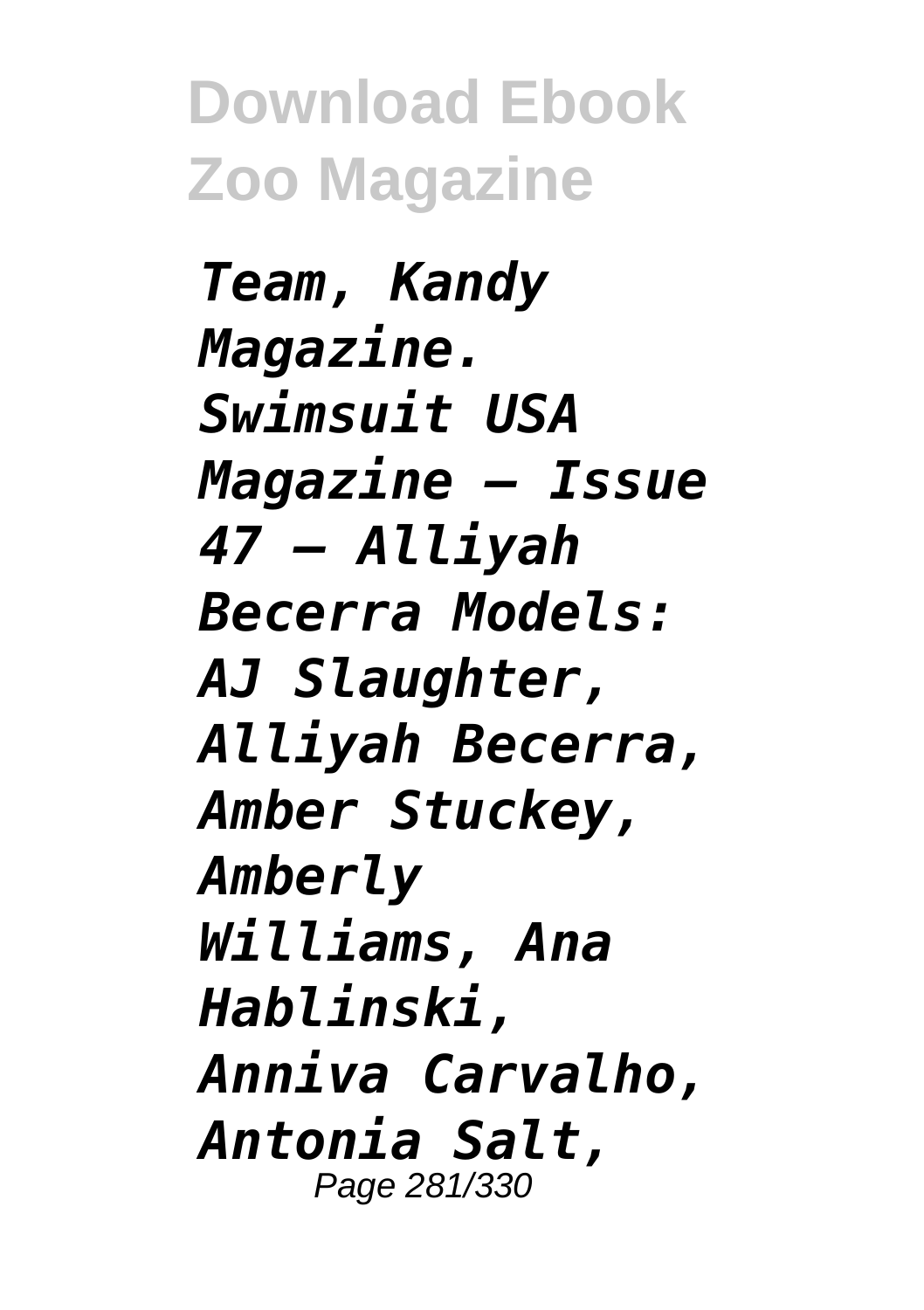*Anya Gavin, Ashley Campos, Ashley Vela, Ashlyn Sharp, Aysia Watson, Photographer: Greg Woodson Swimsuit USA Magazine Beautiful Women Who Represent a Healthy Lifestyle. We help models* Page 282/330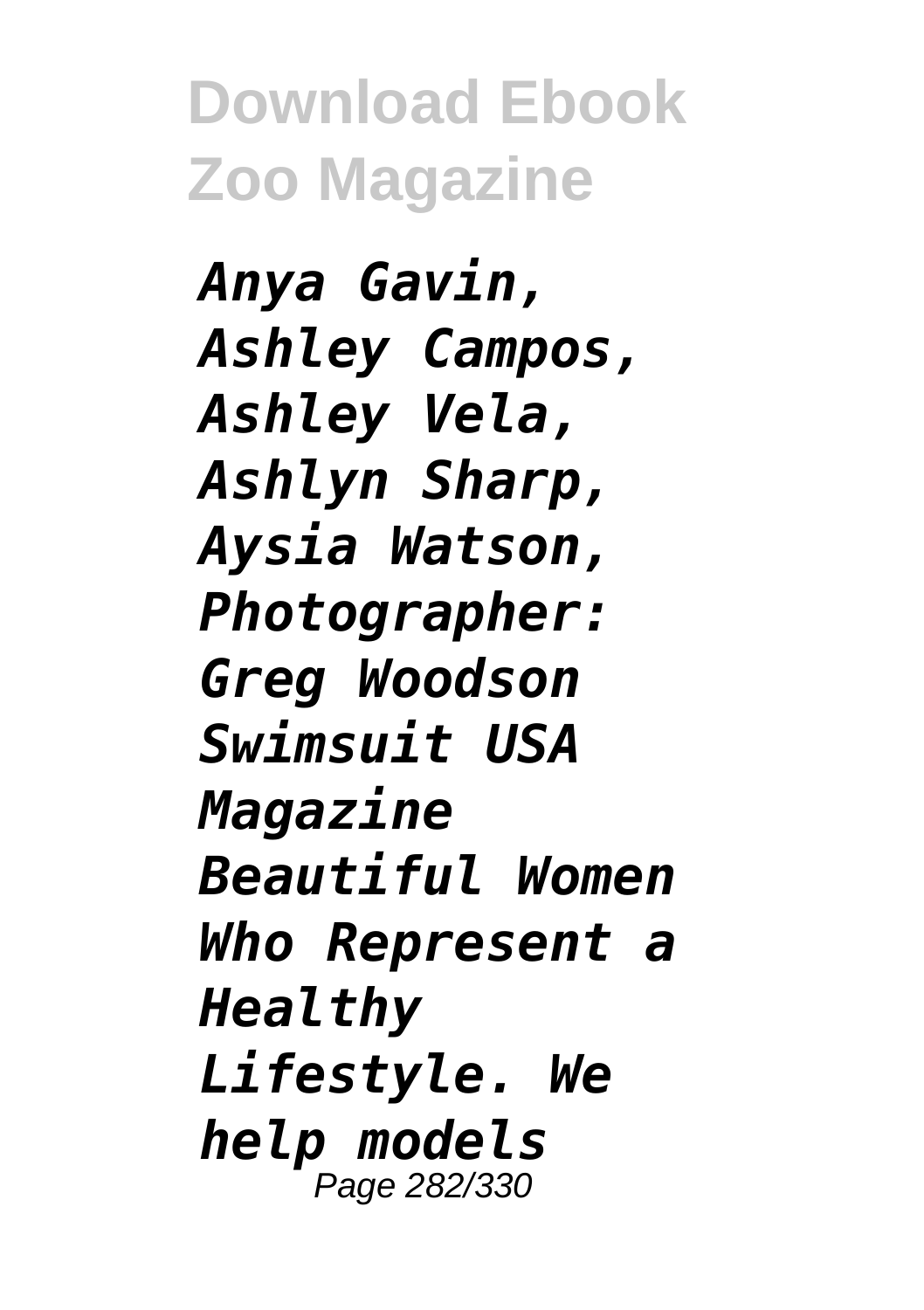*expand their careers and bring exciting model search events to venues and exotic locations around the world. All contestants participating in local preliminary events will compete in both* Page 283/330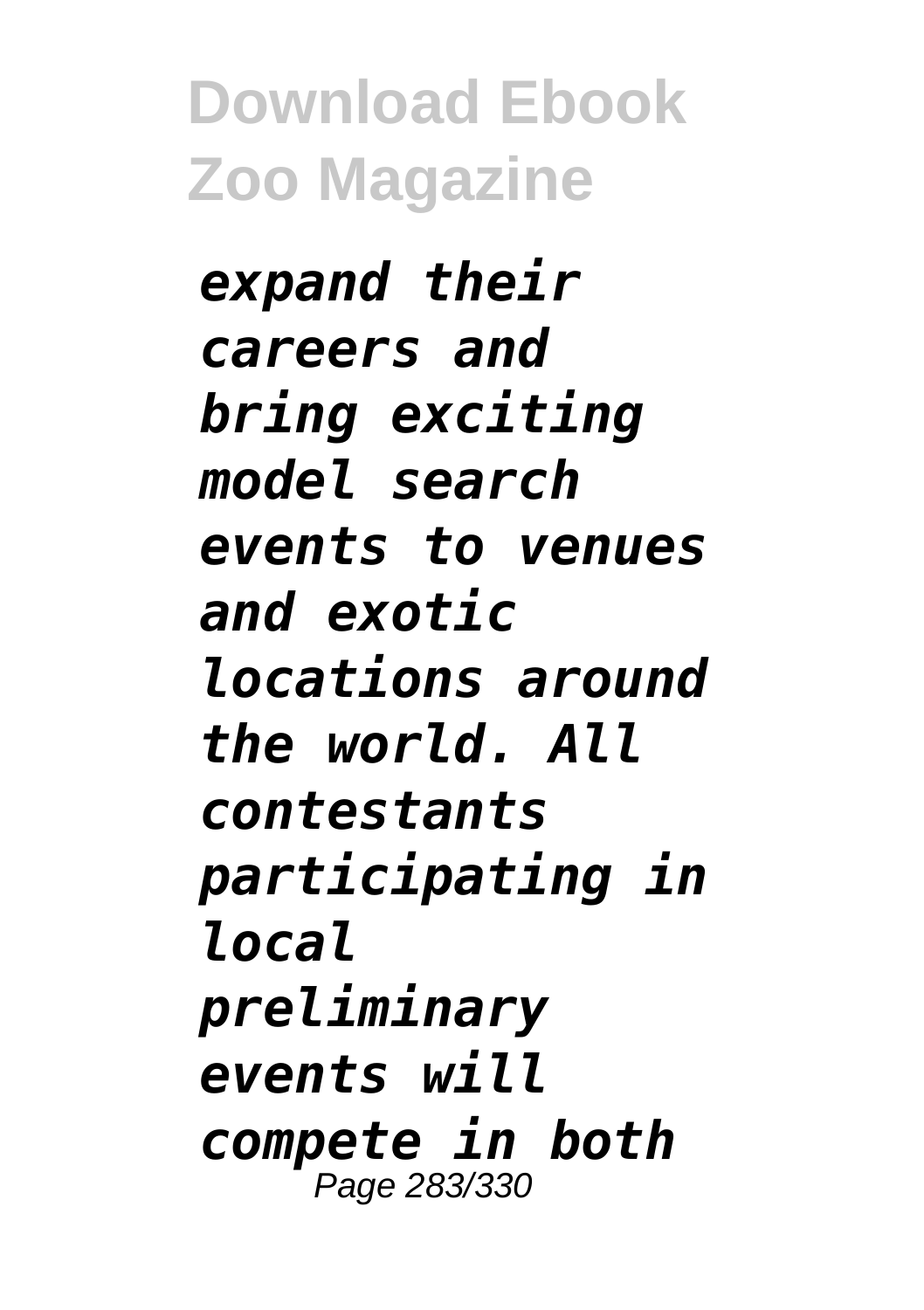*fashion attire (cocktail dress) and swimwear. Top placing contestants will receive cash & prizes and the preliminary competition winning contestant will receive an allexpense paid trip to the* Page 284/330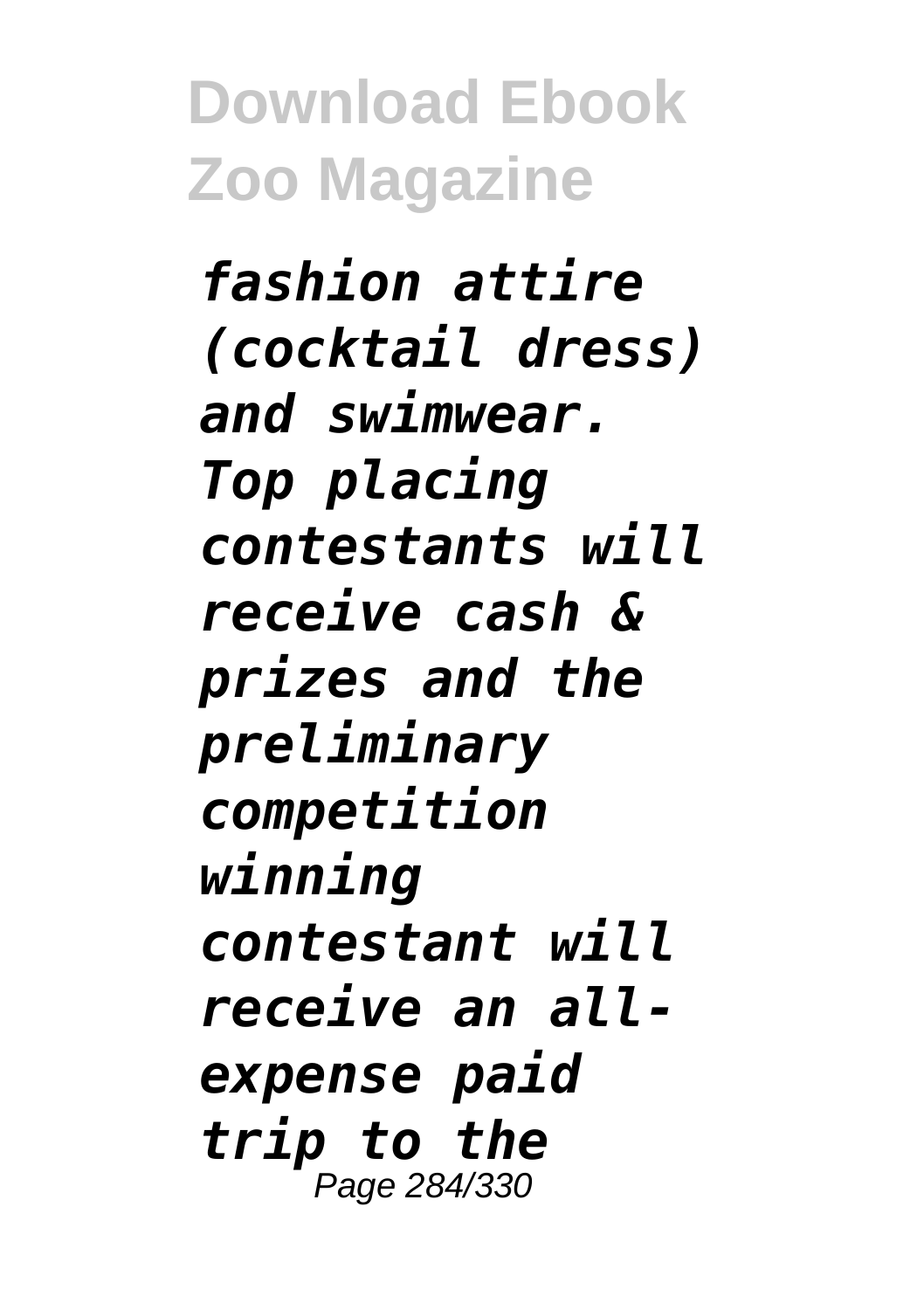*Swimsuit USA International Finals in beautiful Riviera Maya, Mexico at the Hard Rock Hotel. She will compete alongside 75 other international finalist for the title of Miss Swimsuit USA* Page 285/330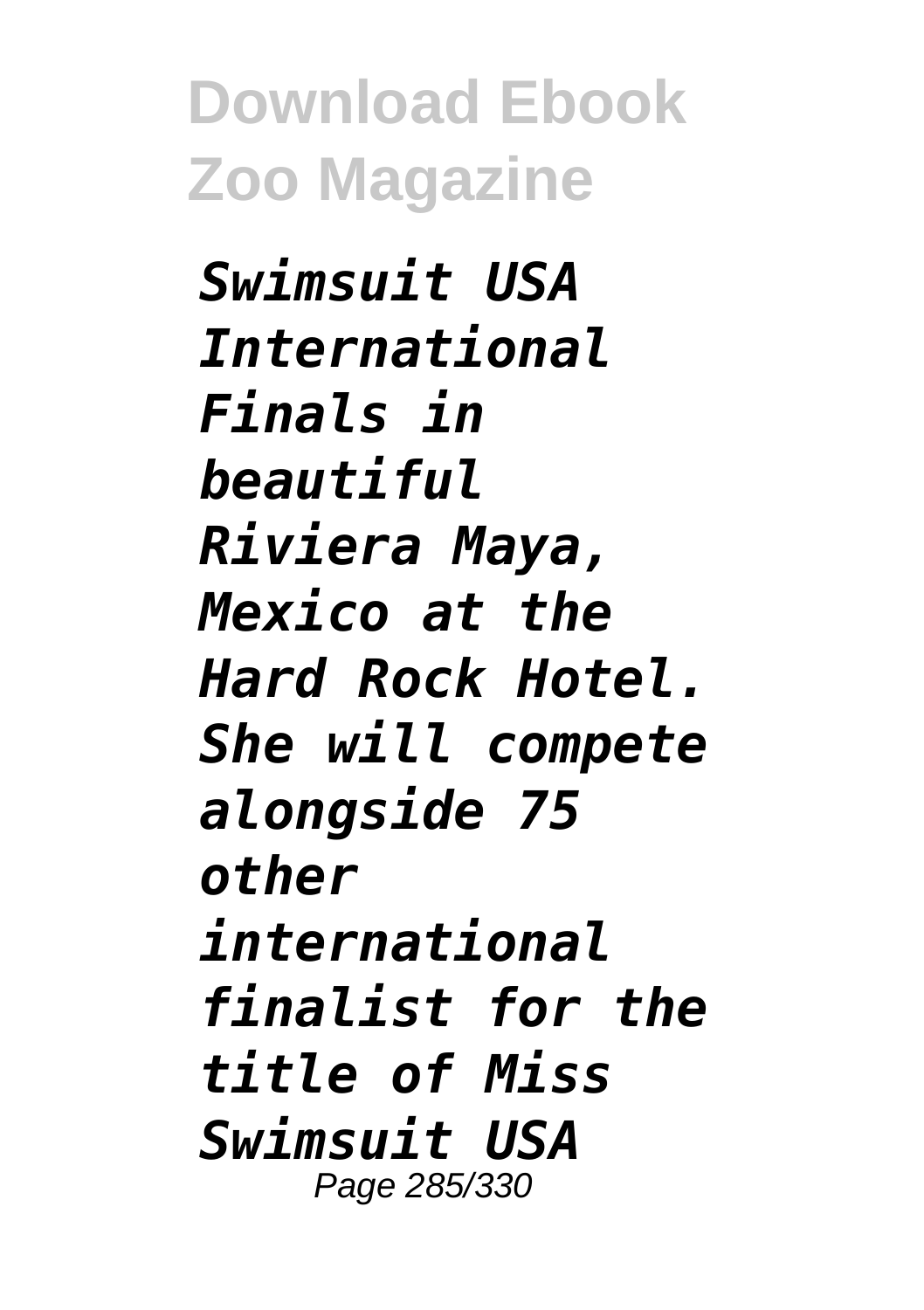*International. The 75 International Finalists will participate in a week filled with 'fun in the sun' excursions, such as swimming with the dolphins, zip-lining, and photo sessions with amazing top photographers* Page 286/330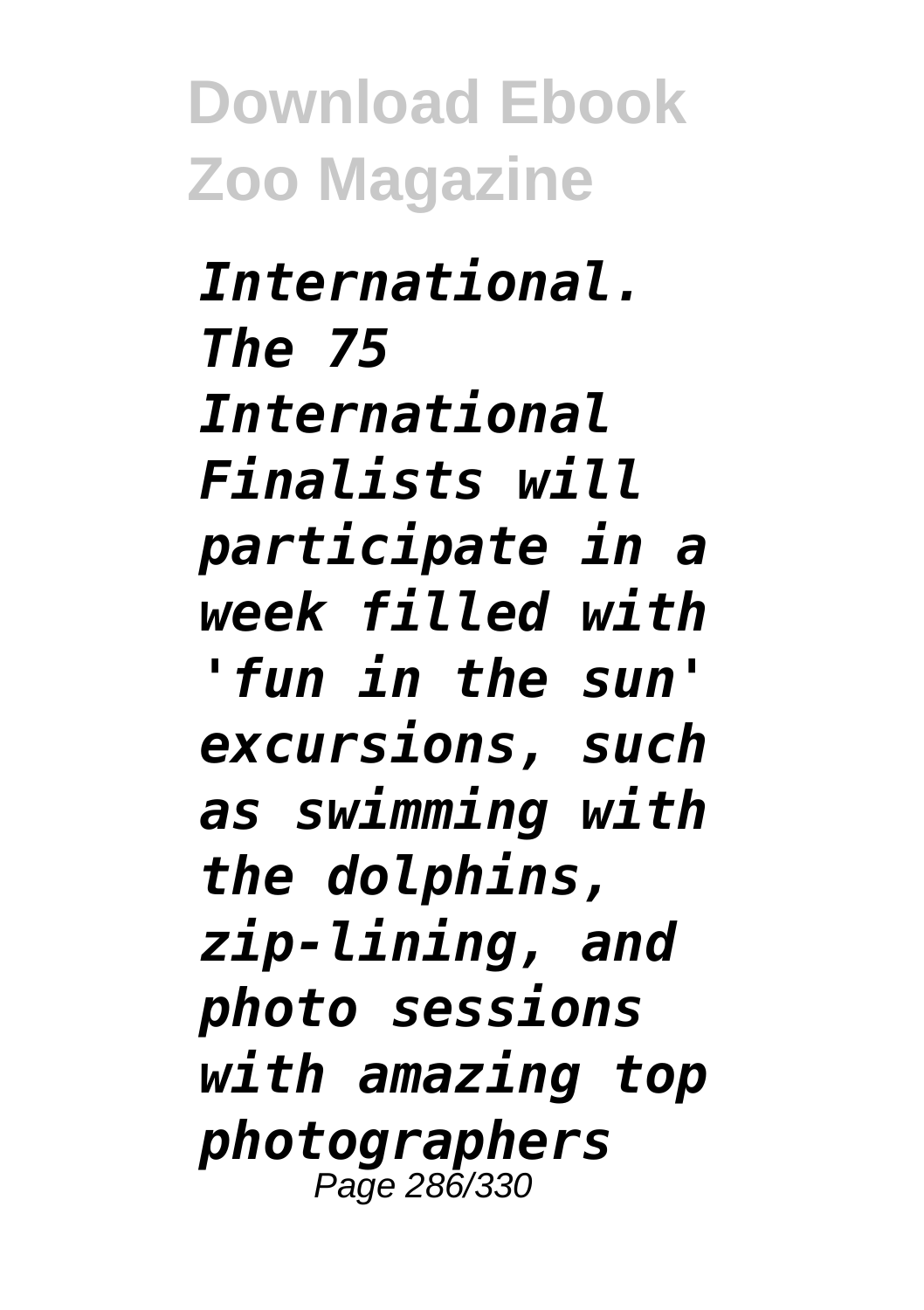*from throughout the country. The International Finals is an ideal opportunity for models to enhance their modeling careers, network with other industry professionals and pursue a* Page 287/330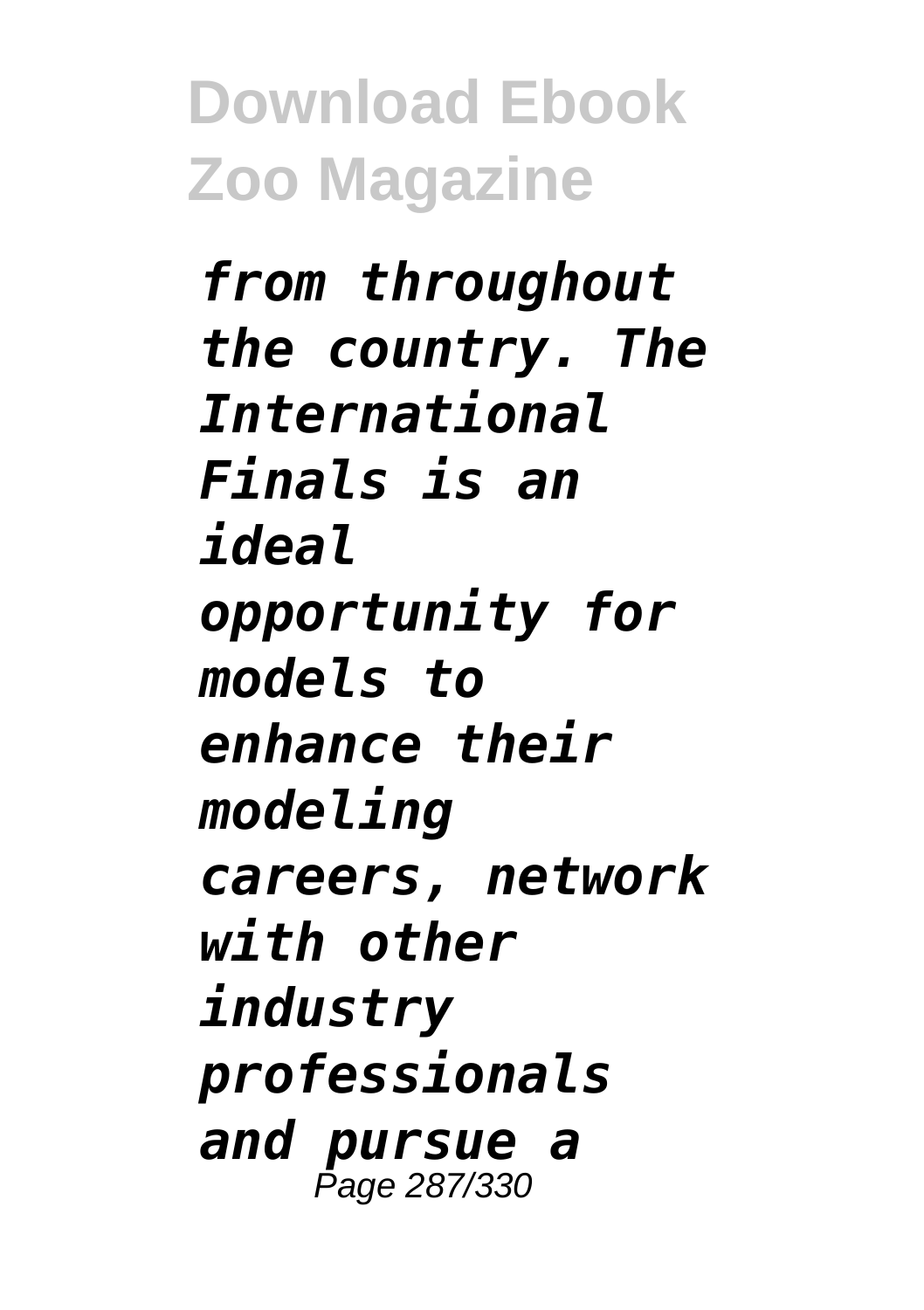*variety of modeling opportunities. Swimsuit USA Magazine is a Glamour Swimsuit Magazine featuring Gorgeous Models from around the world. Similar in nature to Sports Illustrated* Page 288/330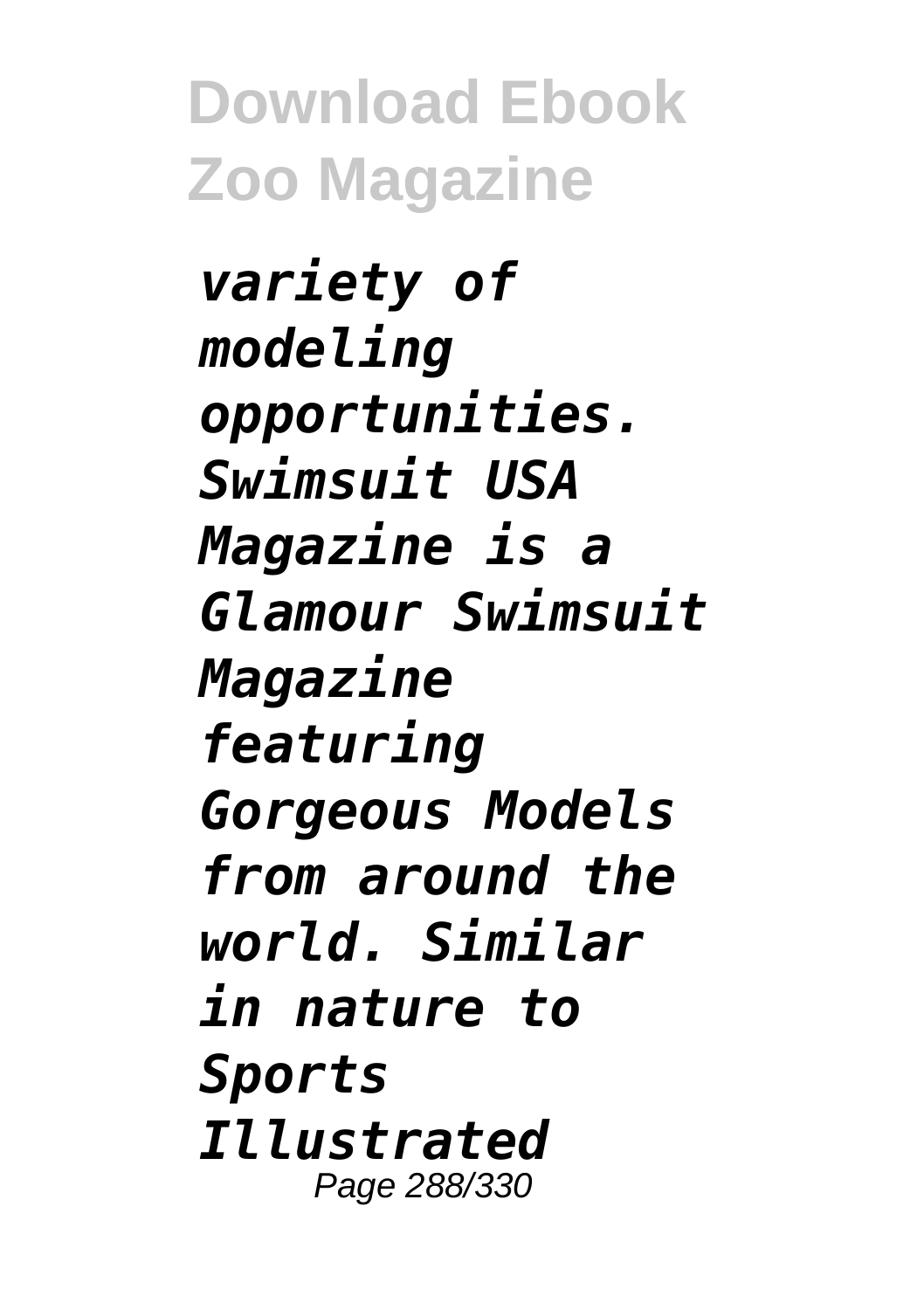*Swimsuit Issue. Shape Magazine, Body Magazine, Inside Sports, V Magazine, Lifestyle Magazine, Bikini Magazine, FHM Magazine, Maxim Magazine. We are proud to work with leading Hotels, swimsuit and bikini* Page 289/330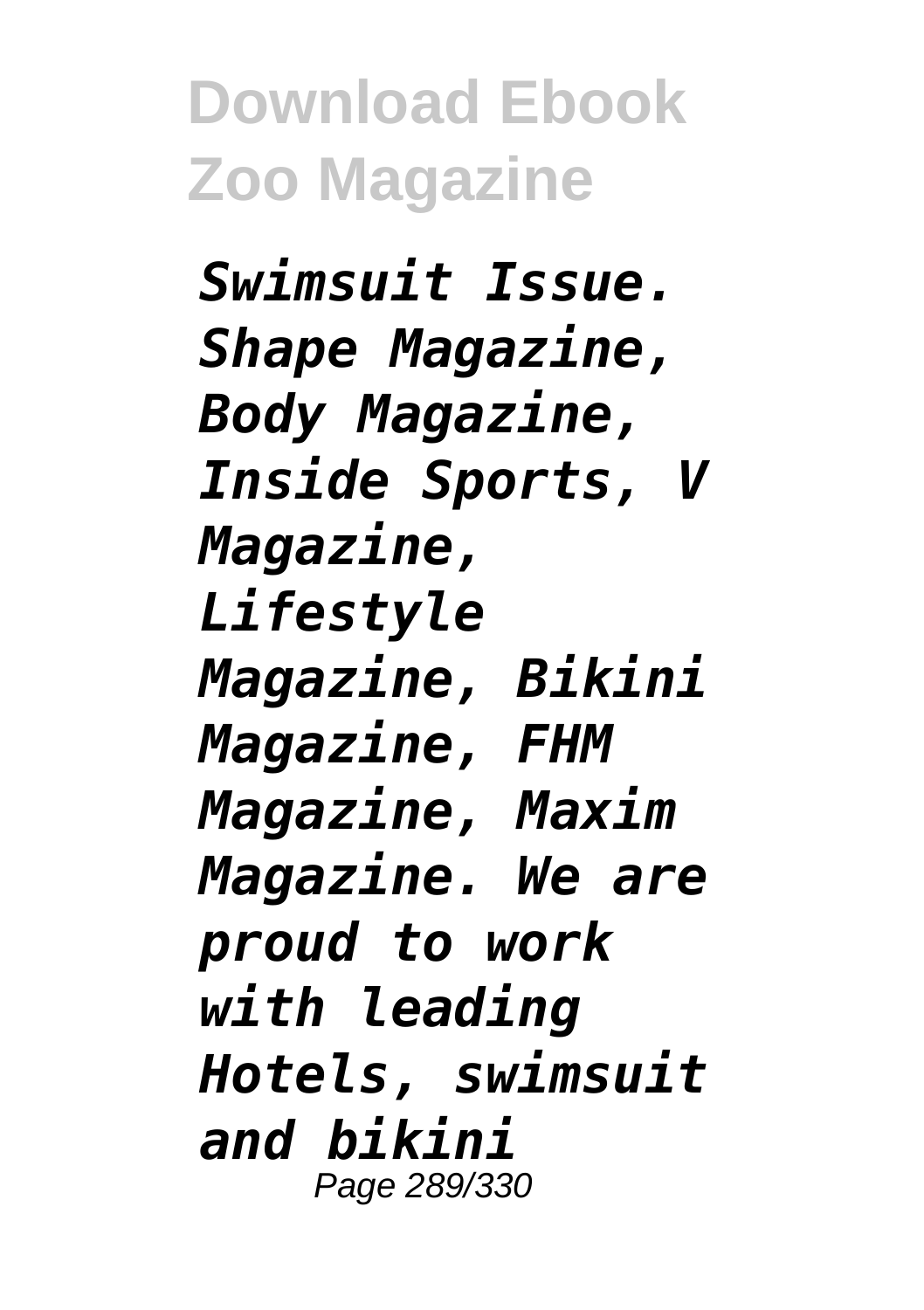*brands Our top photographers include. Greg Woodson, Gordon Lam, Visual Poison, Doug Carter and many more. Our Models have also been featured in Muscle & Fitness, Zoo Magazine, The Blur Magazine,* Page 290/330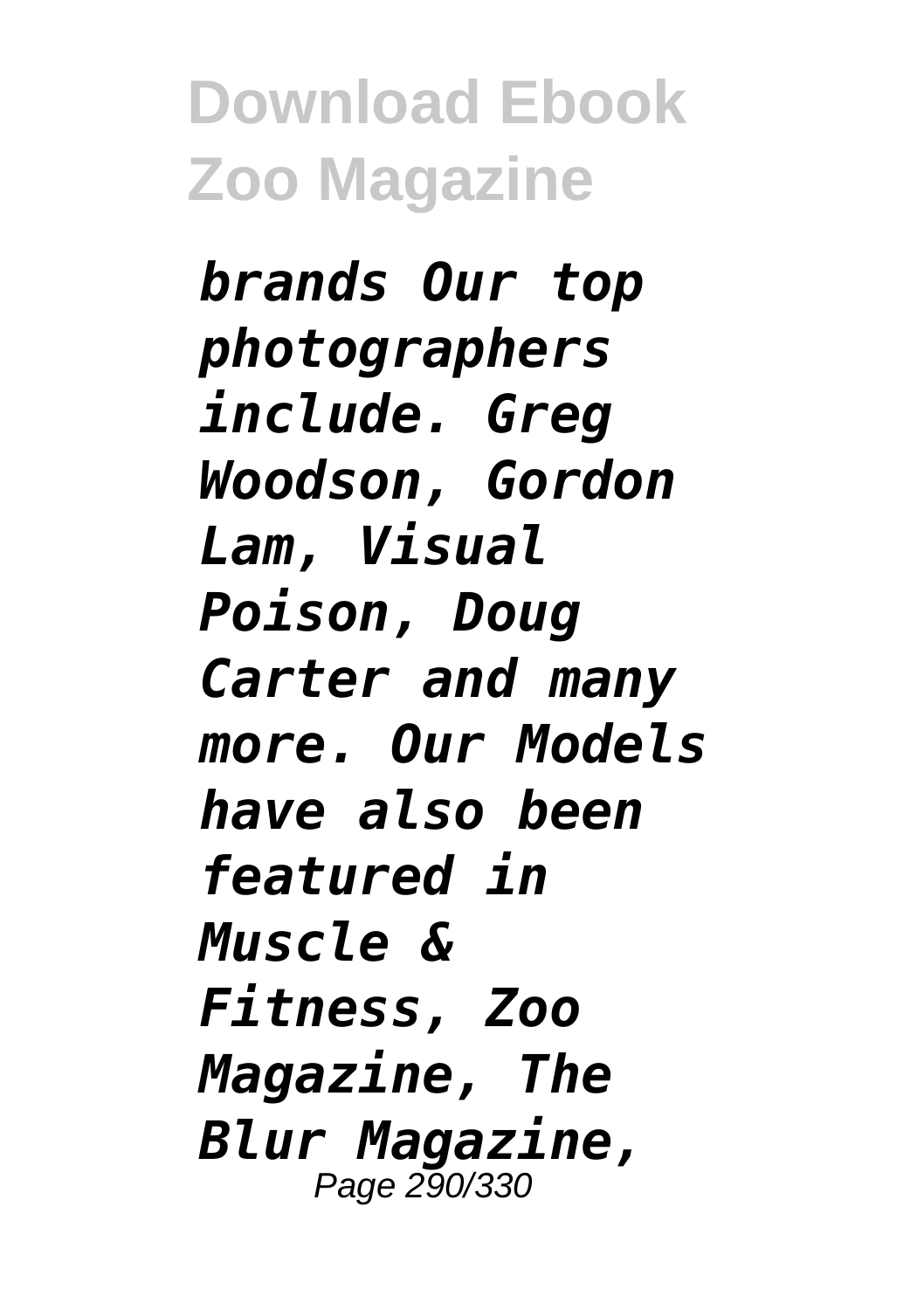*Vanquish Magazine, Chulo Magazine, Bikini Team, Kandy Magazine. Swimsuit USA Magazine – Issue 37 – Ana Hablinski Swimsuit USA Magazine – Issue 42 – AJ Slaughter zoo magazine 3* Page 291/330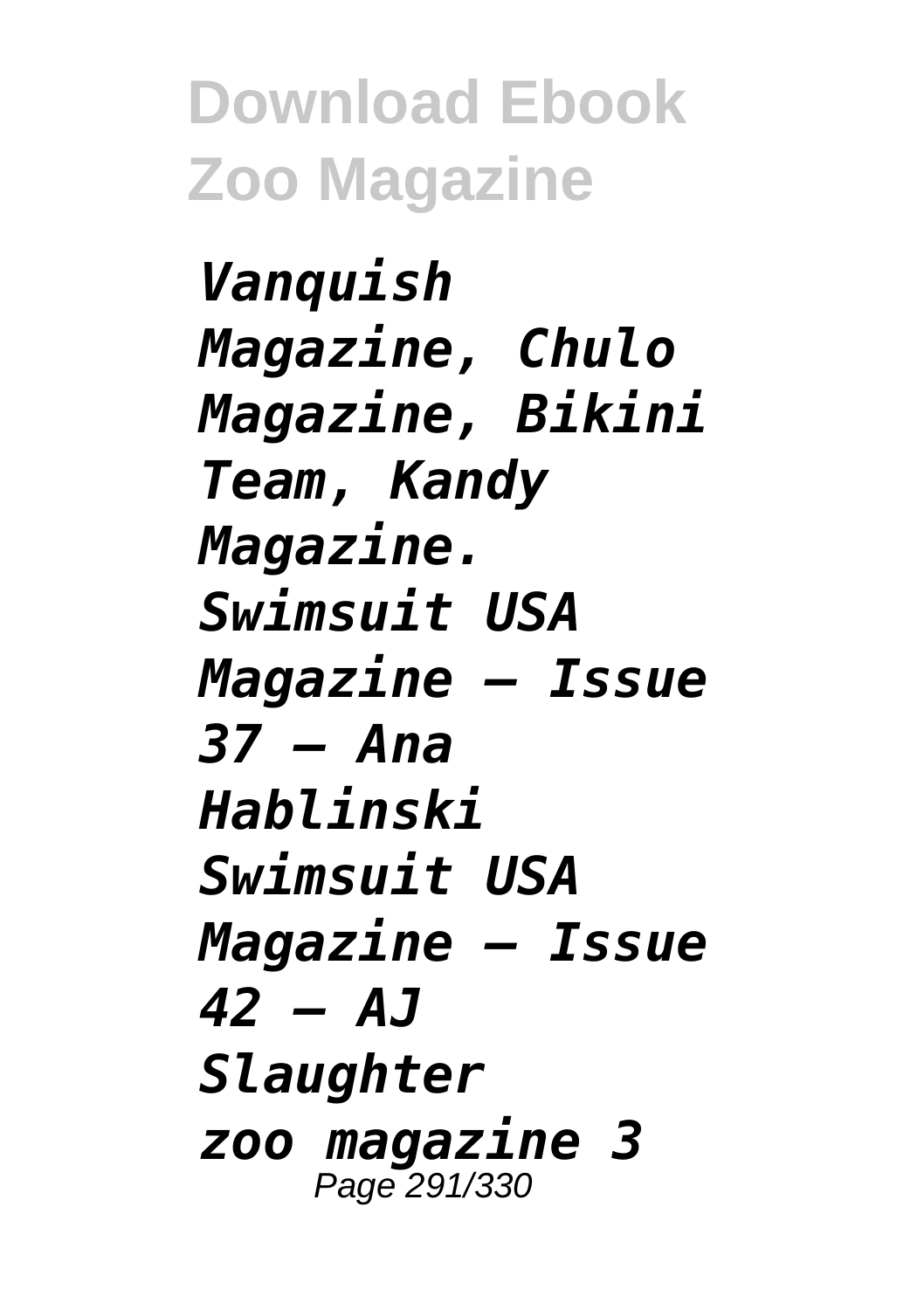*Swimsuit USA Magazine – Issue 21 – Aubrey Knox Swimsuit USA Magazine – Issue 38 – Clare Nixon* **Swimsuit USA Magazine – Issue 52 – Anya Gavin Models: AJ Slaughter, Alliyah Becerra, Amber Stuckey, Amberly Williams, Ana Hablinski, Anniva** Page 292/330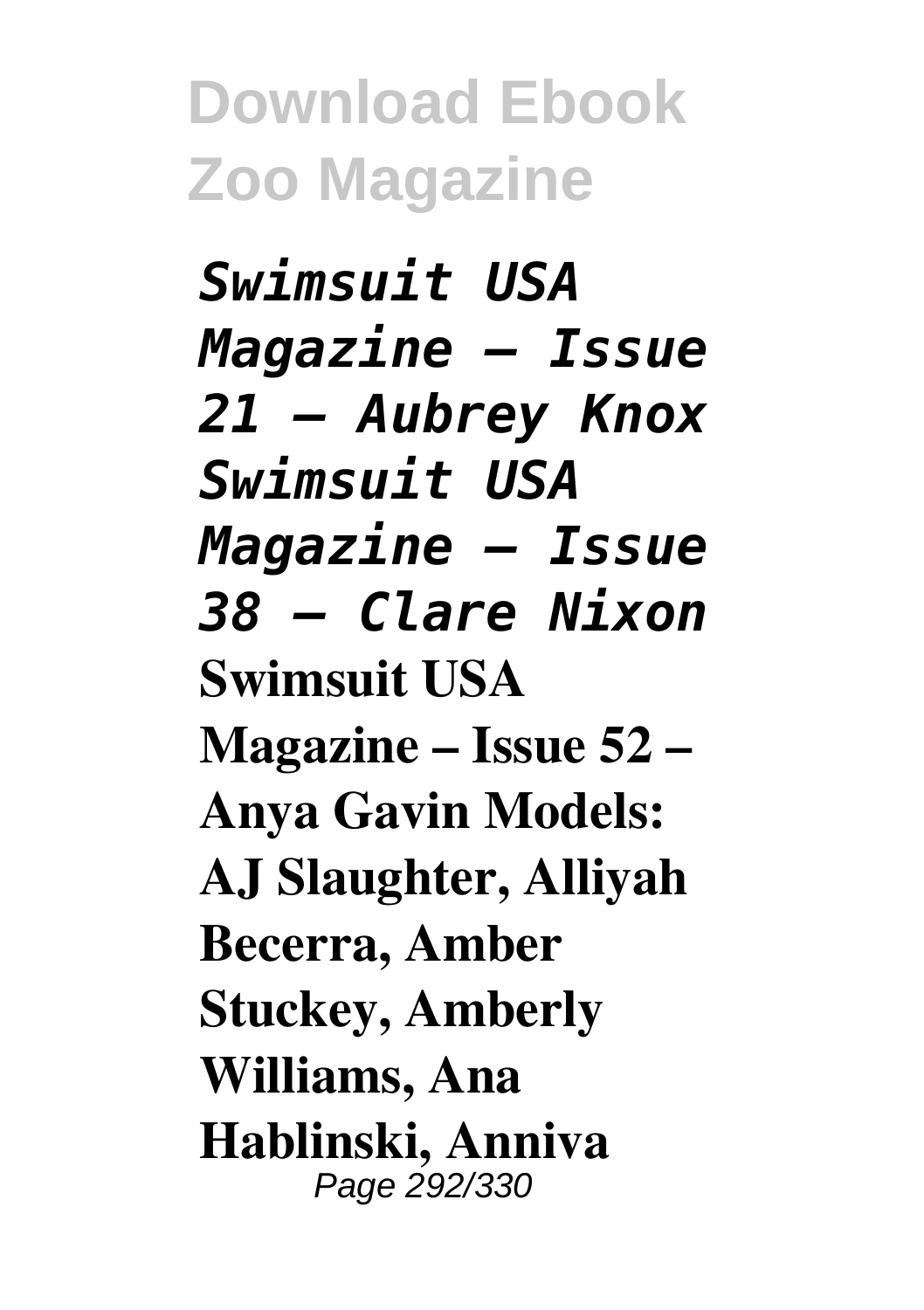**Carvalho, Anya Gavin, Ashley Campos, Ashlyn Sharp, Photographer: Visual Poison Swimsuit USA Magazine Beautiful Women Who Represent a Healthy Lifestyle. We help models expand their careers and bring exciting model search events to venues and exotic locations around** Page 293/330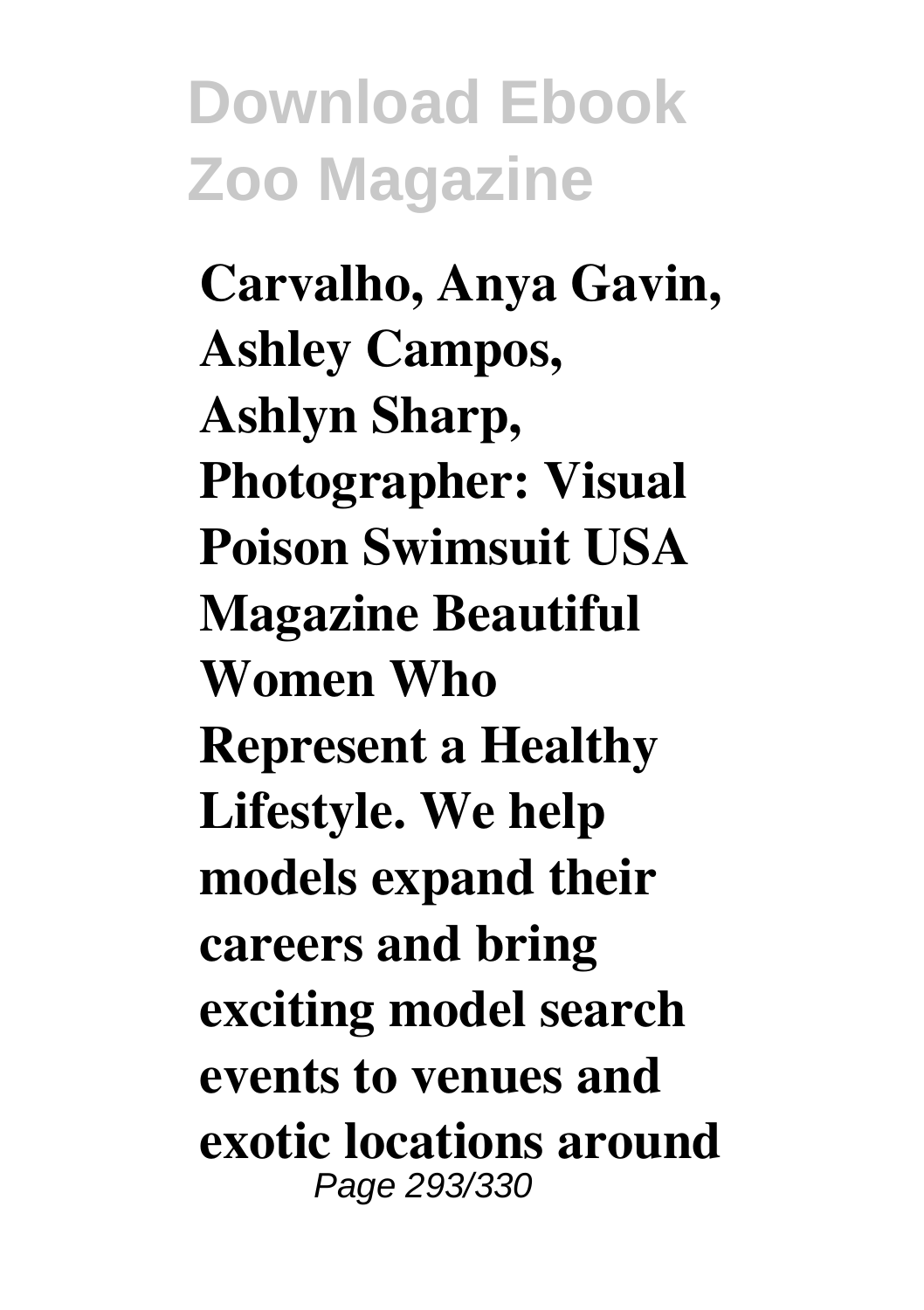**the world. All contestants participating in local preliminary events will compete in both fashion attire (cocktail dress) and swimwear. Top placing contestants will receive cash & prizes and the preliminary competition winning contestant will receive an all-expense paid** Page 294/330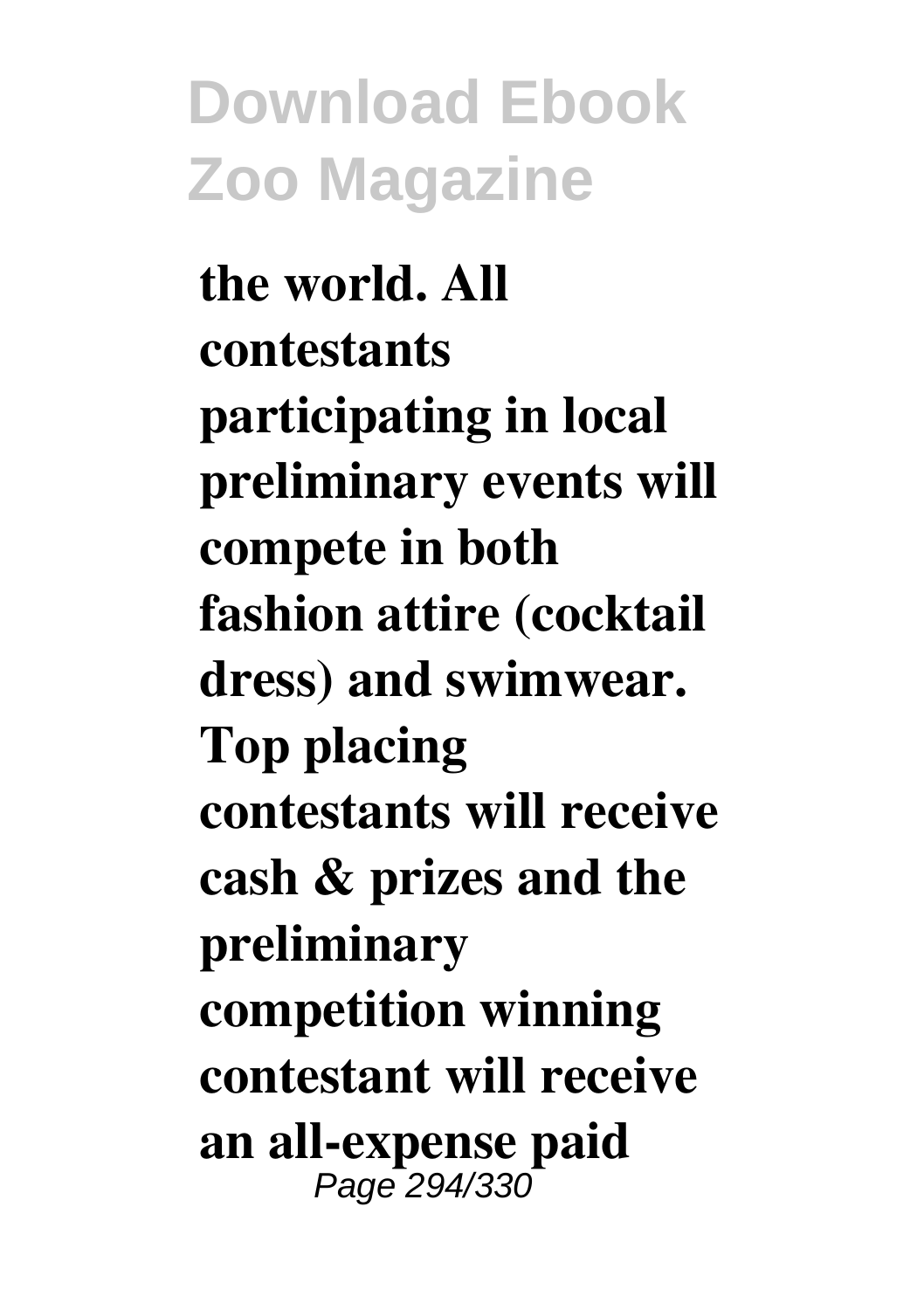**trip to the Swimsuit USA International Finals in beautiful Riviera Maya, Mexico at the Hard Rock Hotel. She will compete alongside 75 other international finalist for the title of Miss Swimsuit USA International. The 75 International Finalists will participate in a week filled with 'fun in** Page 295/330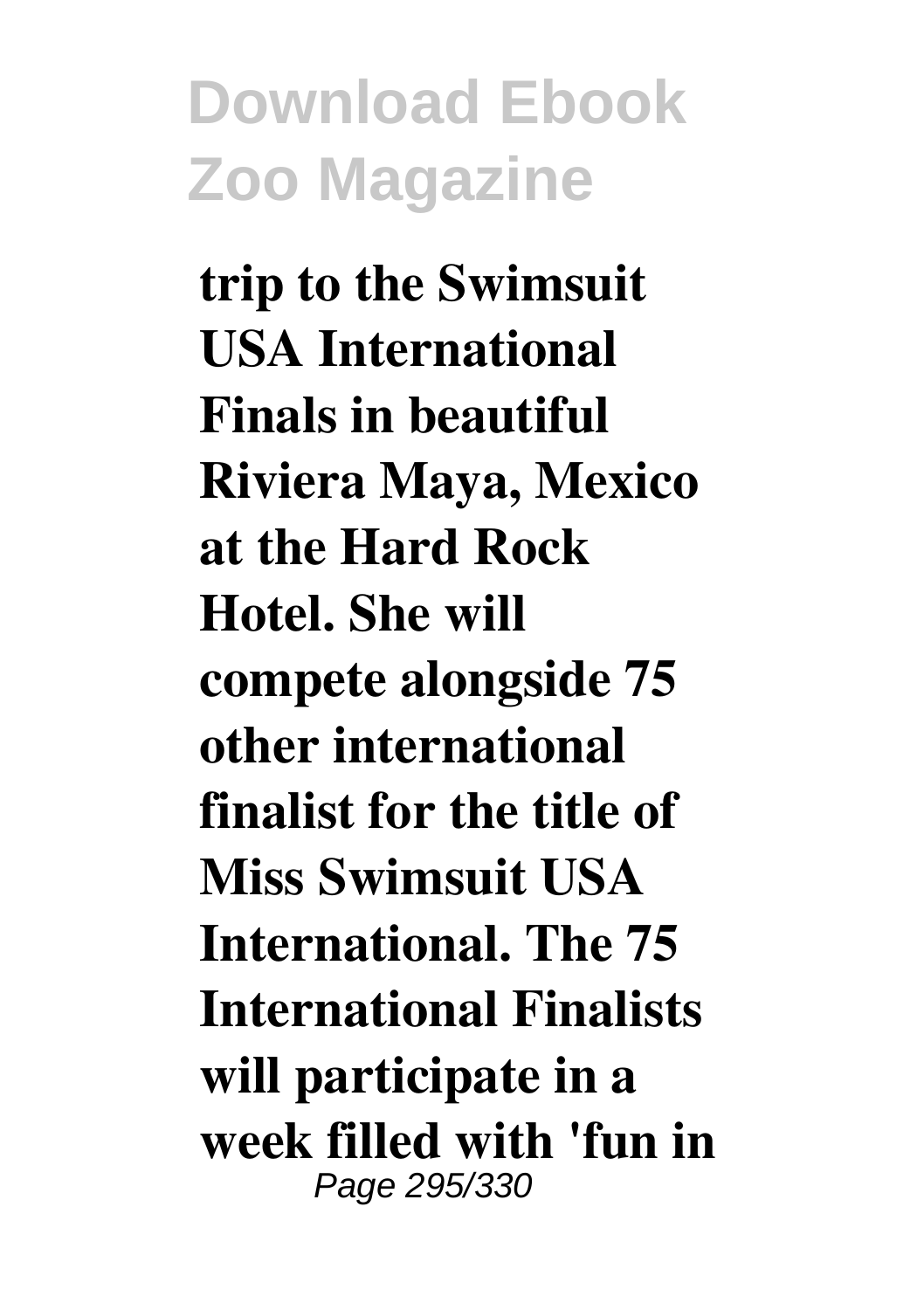**the sun' excursions, such as swimming with the dolphins, ziplining, and photo sessions with amazing top photographers from throughout the country. The International Finals is an ideal opportunity for models to enhance their modeling careers, network with other industry professionals** Page 296/330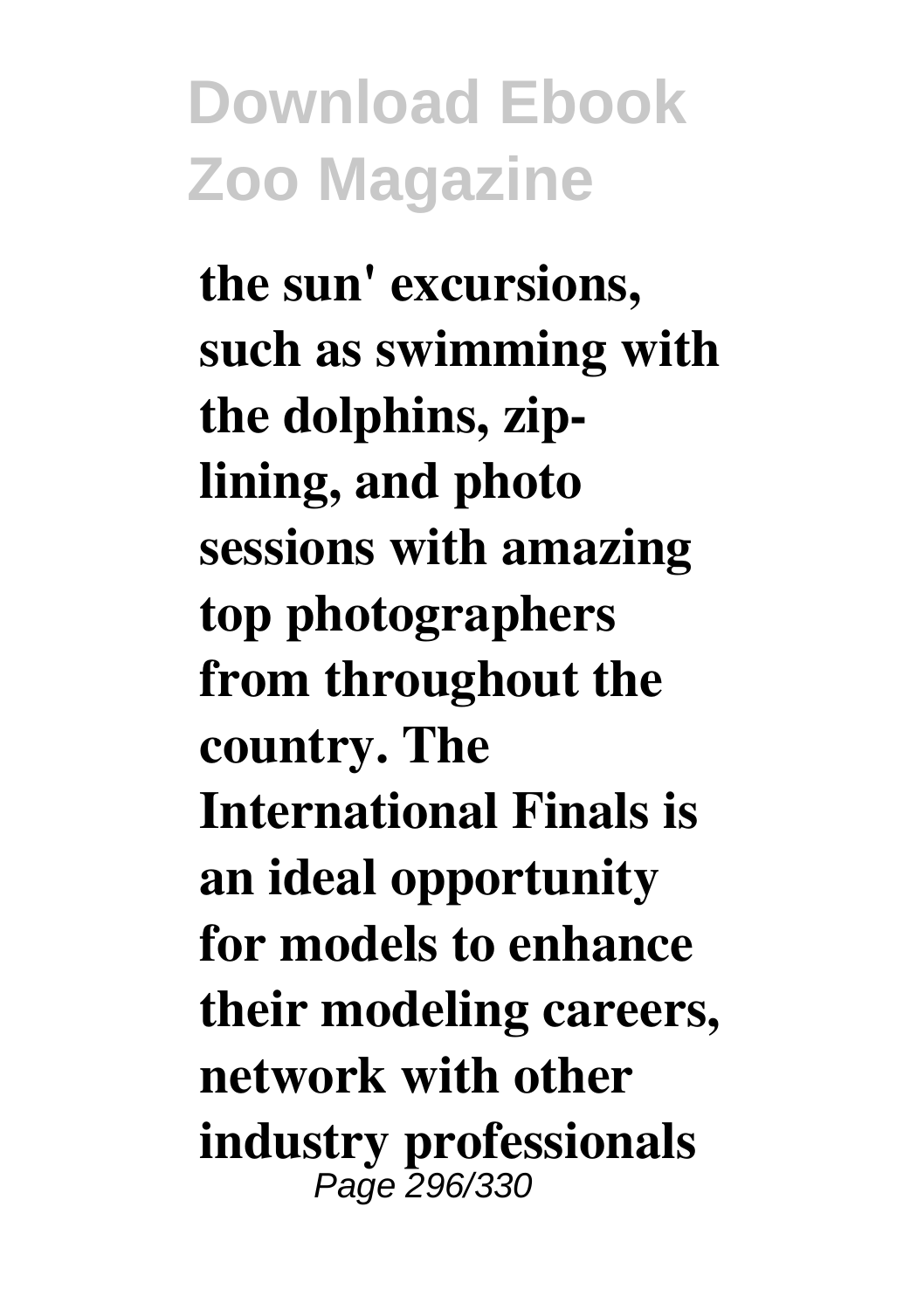**and pursue a variety of modeling opportunities. Swimsuit USA Magazine is a Glamour Swimsuit Magazine featuring Gorgeous Models from around the world. Similar in nature to Sports Illustrated Swimsuit Issue. Shape Magazine, Body Magazine, Inside** Page 297/330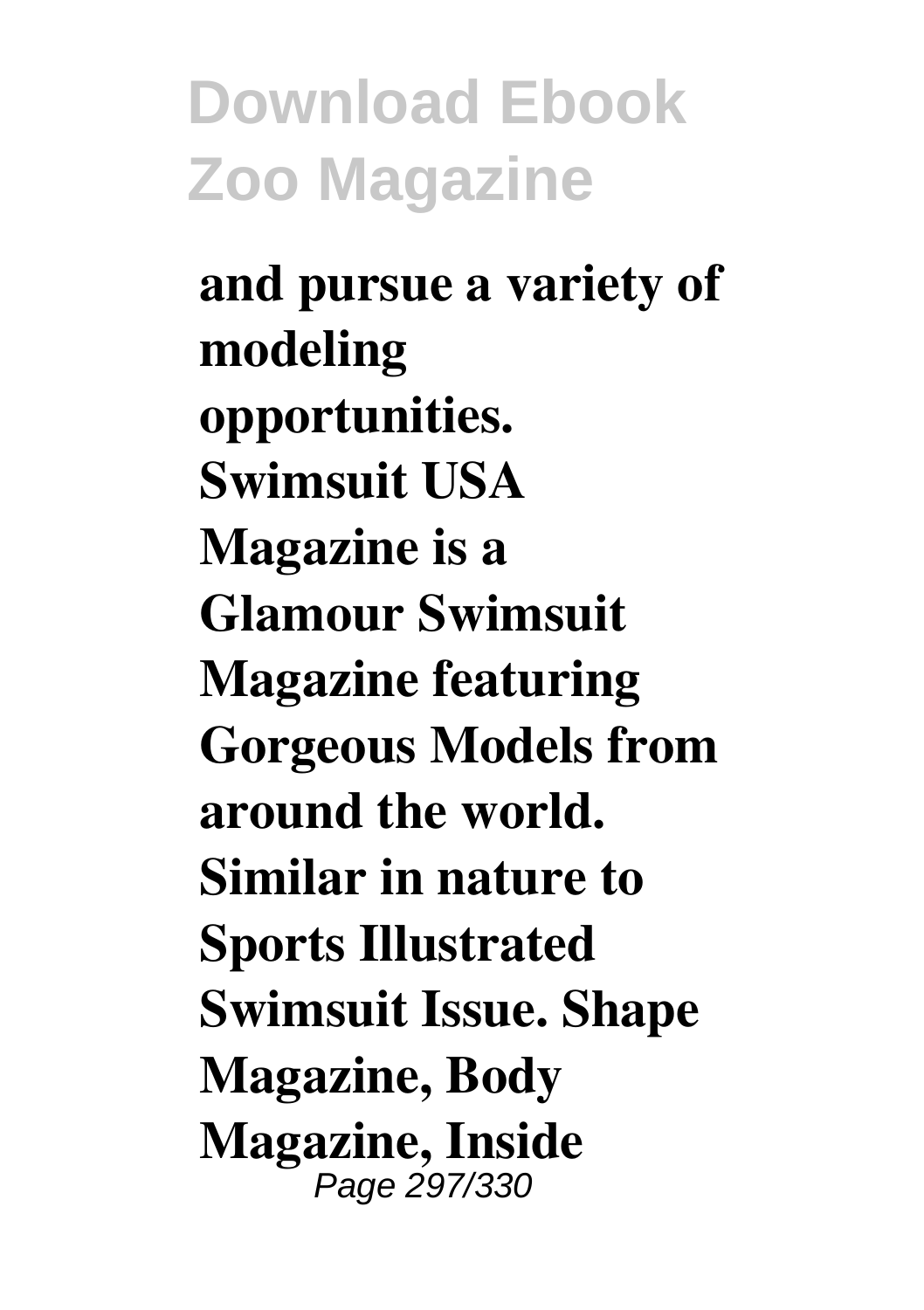**Sports, V Magazine, Lifestyle Magazine, Bikini Magazine, FHM Magazine, Maxim Magazine. We are proud to work with leading Hotels, swimsuit and bikini brands Our top photographers include. Greg Woodson, Gordon Lam, Visual Poison, Doug Carter and many more. Our** Page 298/330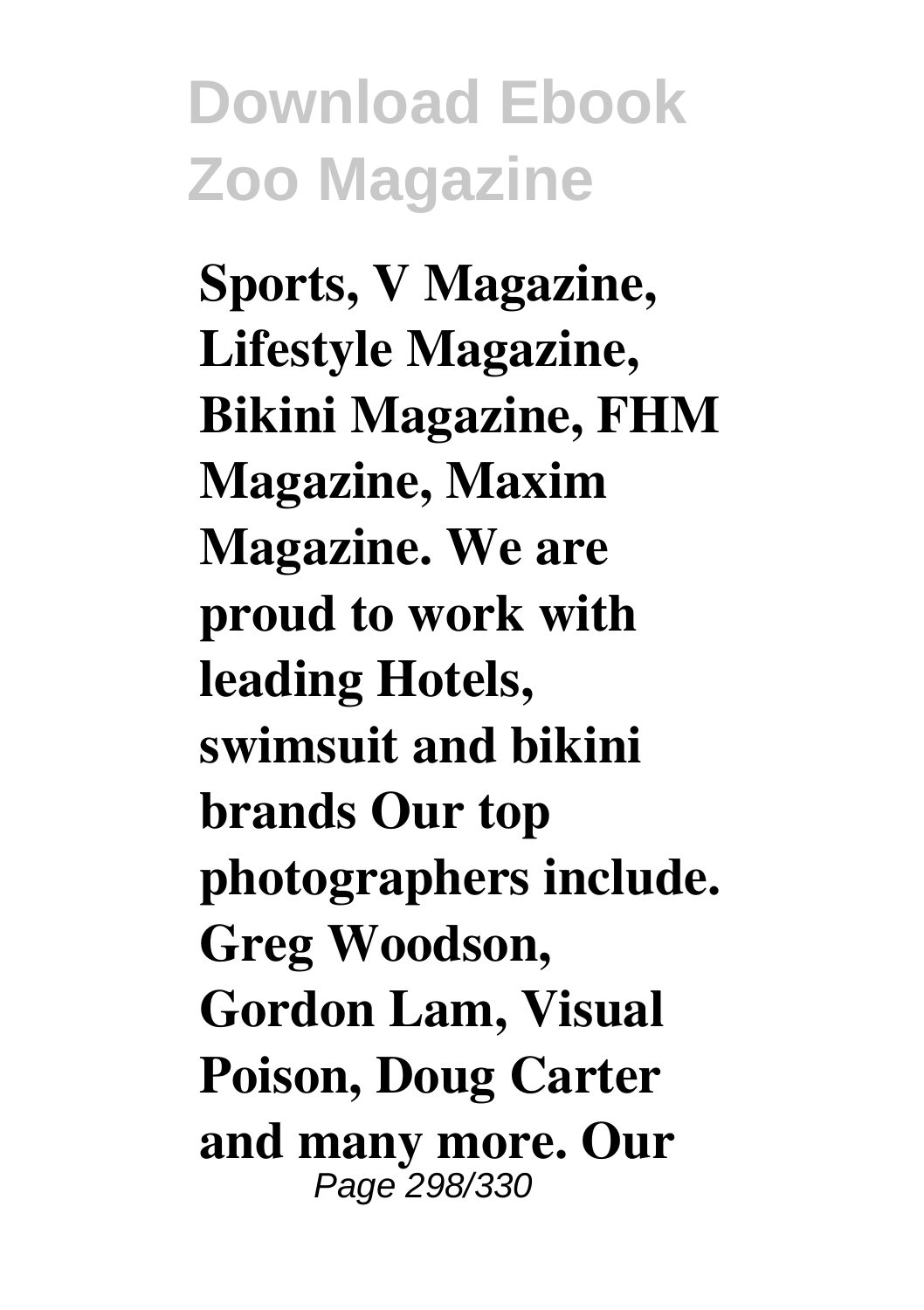**Models have also been featured in Muscle & Fitness, Zoo Magazine, The Blur Magazine, Vanquish Magazine, Chulo Magazine, Bikini Team, Kandy Magazine. Swimsuit USA Magazine – Part 7 – Eileen O'Donnell Models: Eileen O'Donnell, Emmalea Christine, Gabrielle** Page 299/330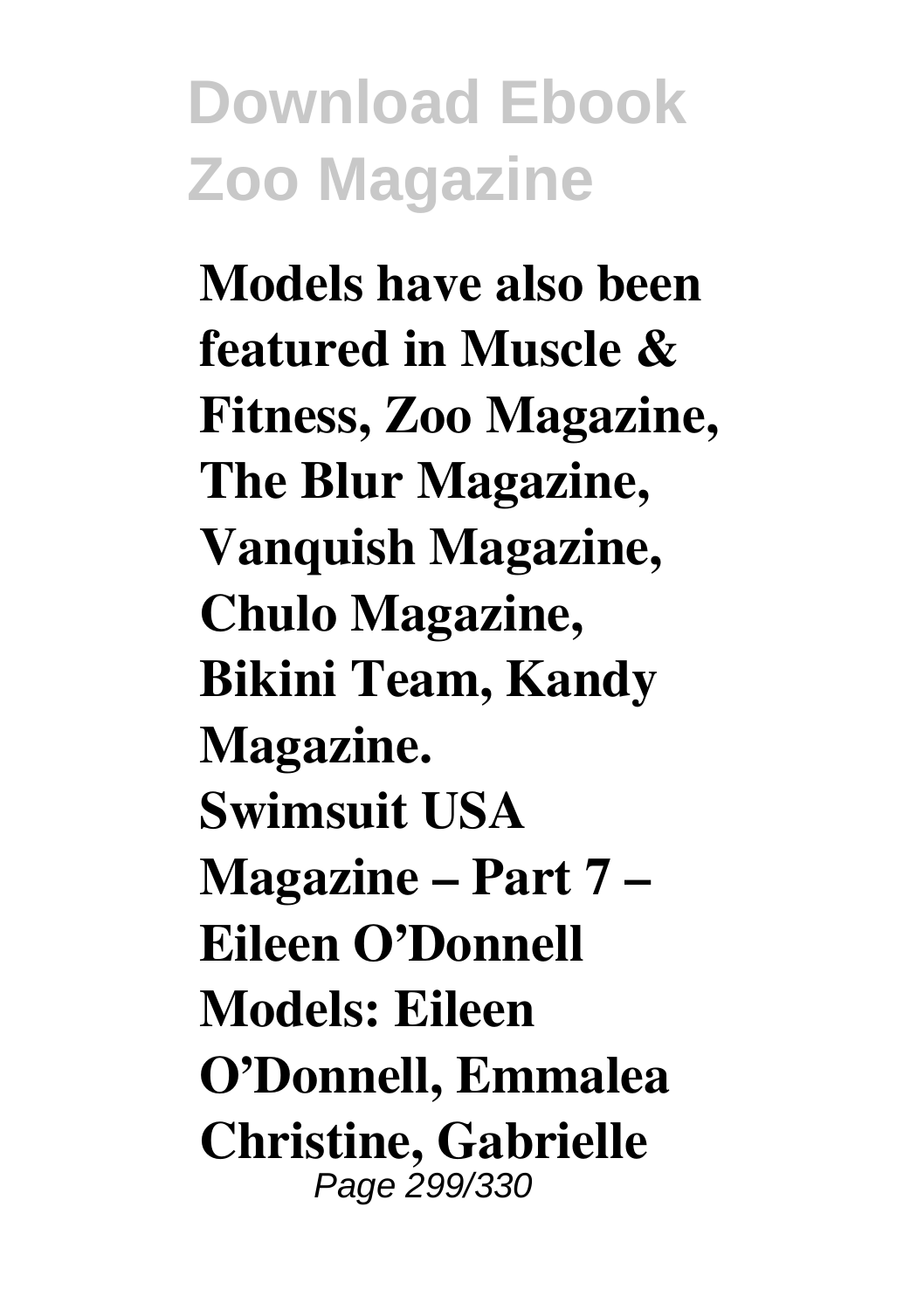**Click, Genive Trimble, Jessica Eatman, Jessika Lyn, Jordan Hairston, Kamilla Mihalik, Photographer: Gordon Lam, Swimsuit USA Magazine Beautiful Women Who Represent a Healthy Lifestyle. We help models expand their careers and bring exciting model search** Page 300/330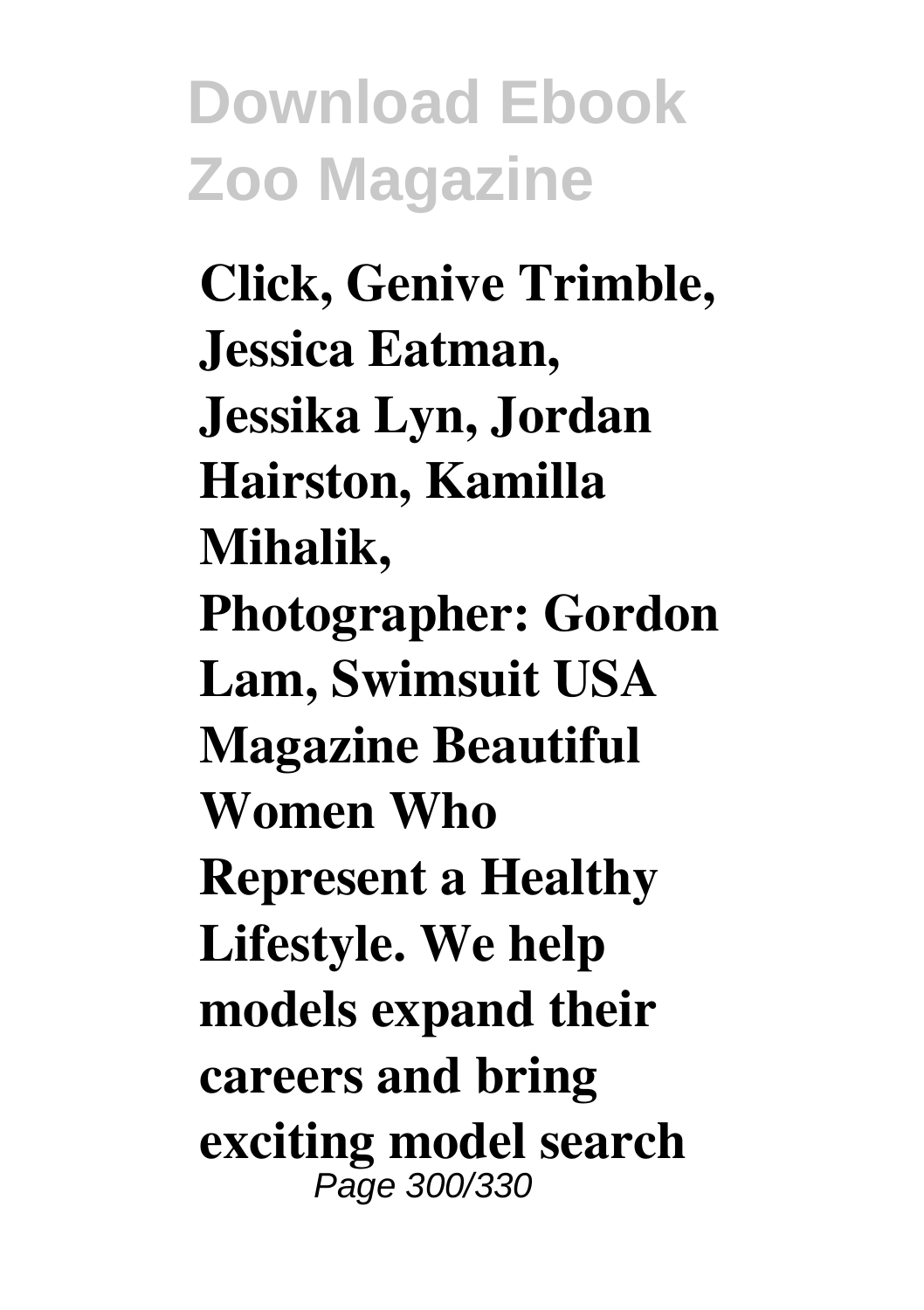**events to venues and exotic locations around the world. All contestants participating in local preliminary events will compete in both fashion attire (cocktail dress) and swimwear. Top placing contestants will receive cash & prizes and the preliminary competition winning** Page 301/330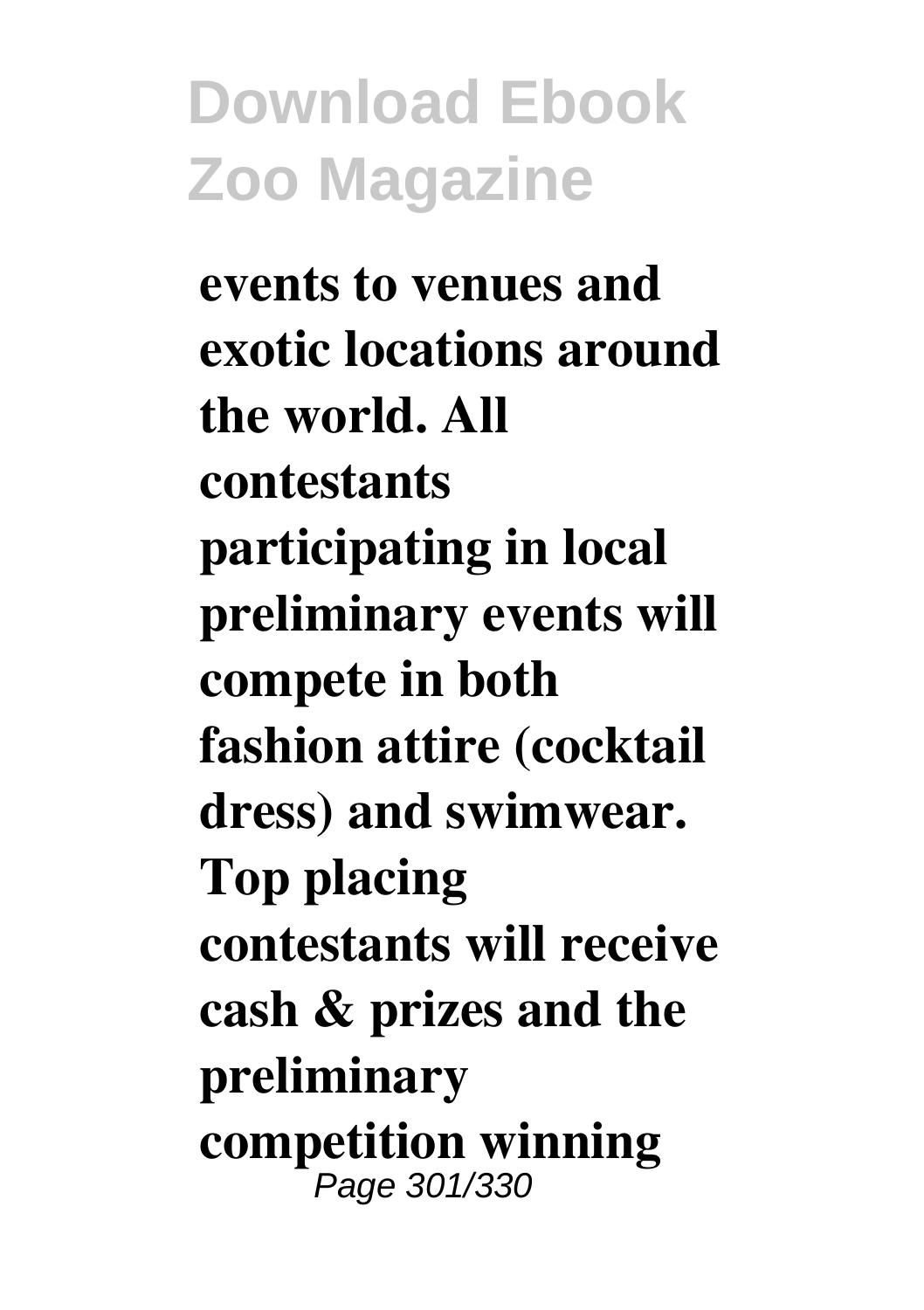**contestant will receive an all-expense paid trip to the Swimsuit USA International Finals in beautiful Riviera Maya, Mexico at the Hard Rock Hotel. She will compete alongside 75 other international finalist for the title of Miss Swimsuit USA International. The 75 International Finalists** Page 302/330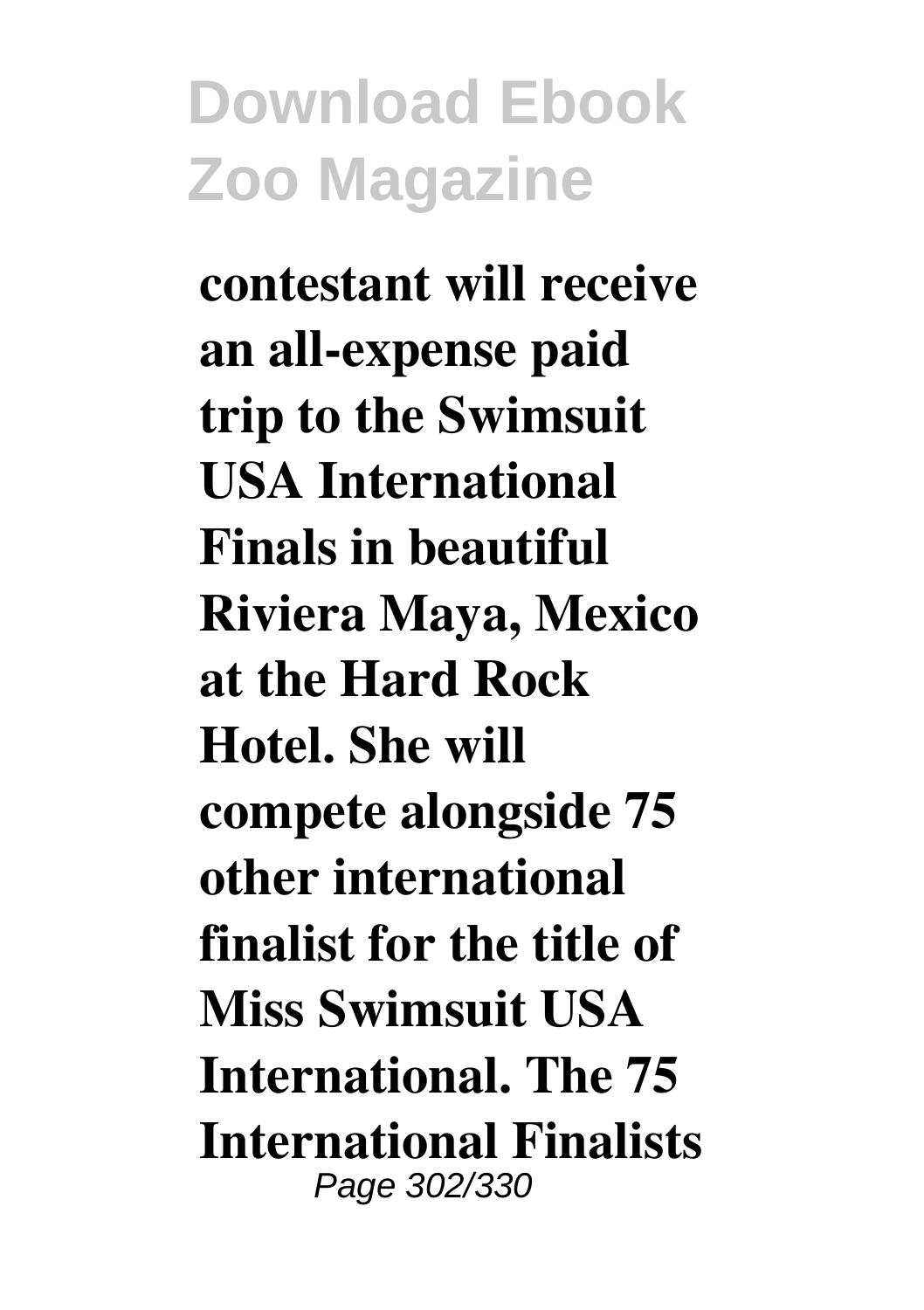**will participate in a week filled with 'fun in the sun' excursions, such as swimming with the dolphins, ziplining, and photo sessions with amazing top photographers from throughout the country. The International Finals is an ideal opportunity for models to enhance their modeling careers,** Page 303/330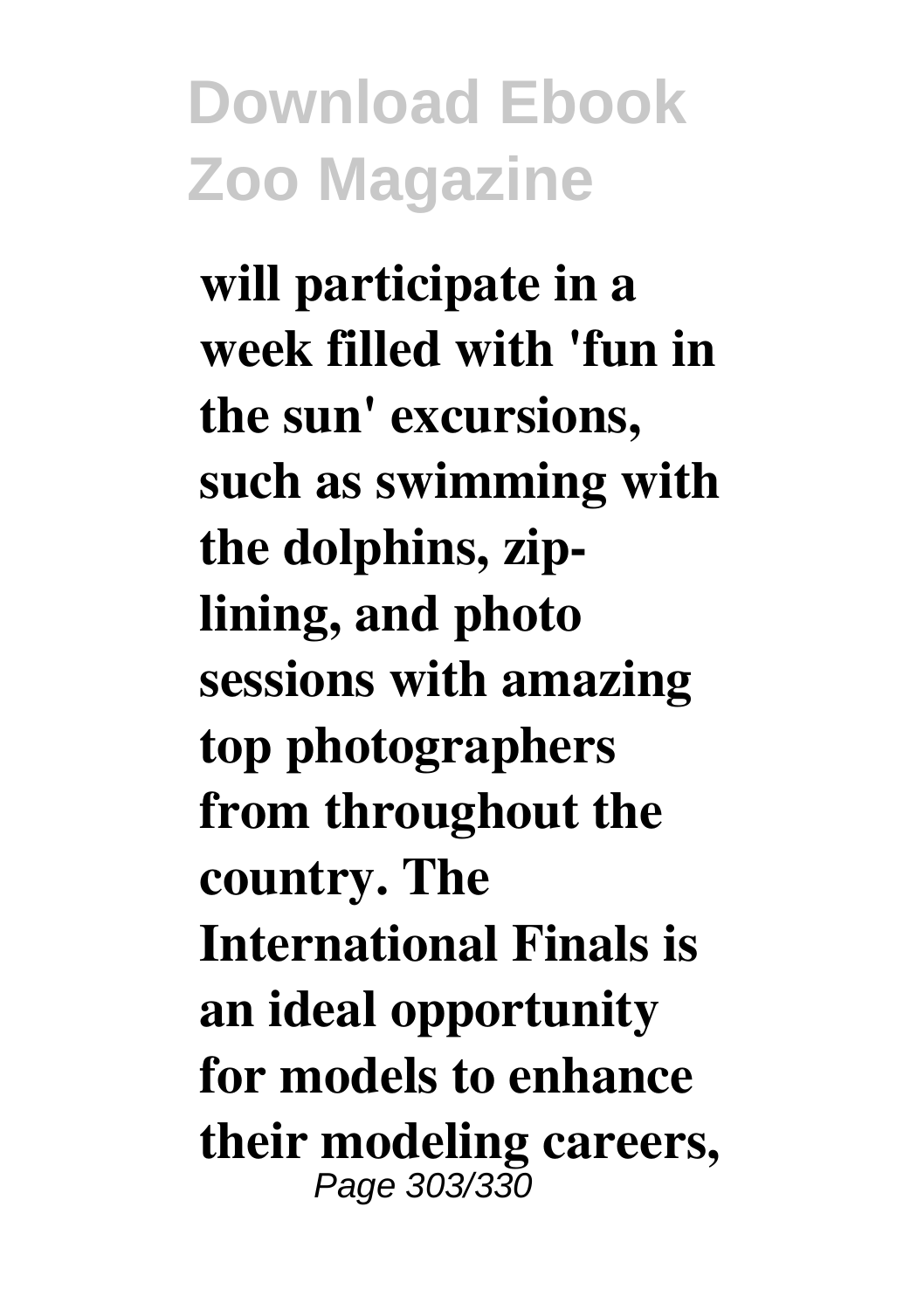**network with other industry professionals and pursue a variety of modeling opportunities. Swimsuit USA Magazine is a Glamour Swimsuit Magazine featuring Gorgeous Models from around the world. Similar in nature to Sports Illustrated Swimsuit Issue. Shape** Page 304/330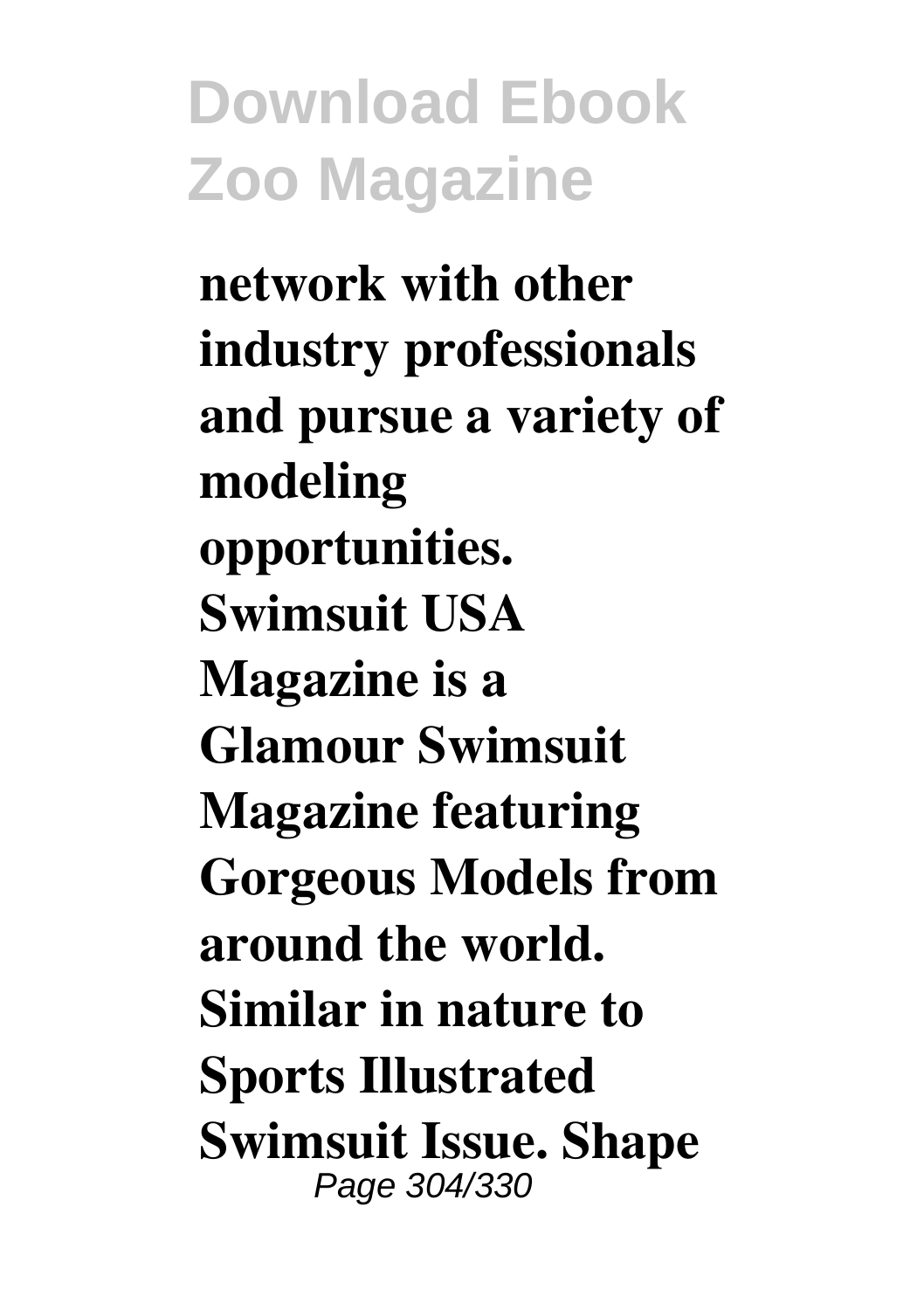**Magazine, Body Magazine, Inside Sports, V Magazine, Lifestyle Magazine, Bikini Magazine, FHM Magazine, Maxim Magazine. We are proud to work with leading Hotels, swimsuit and bikini brands Our top photographers include. Greg Woodson, Gordon Lam, Visual** Page 305/330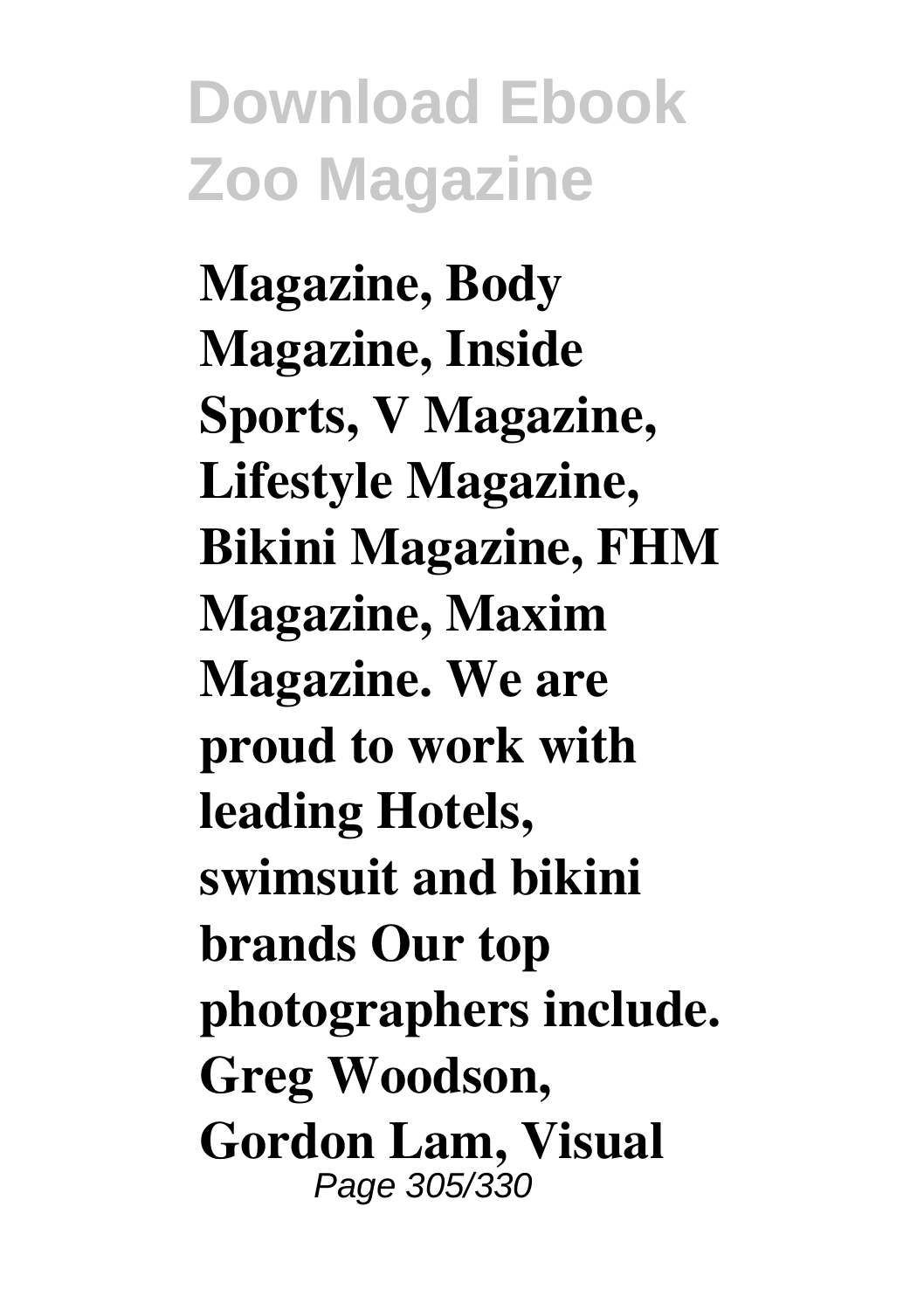**Poison, Doug Carter and many more. Our Models have also been featured in Muscle & Fitness, Zoo Magazine, The Blur Magazine, Vanquish Magazine, Chulo Magazine, Bikini Team, Kandy Magazine. Swimsuit USA Magazine – Part 1 – Courtney Newman Models: Alondra** Page 306/330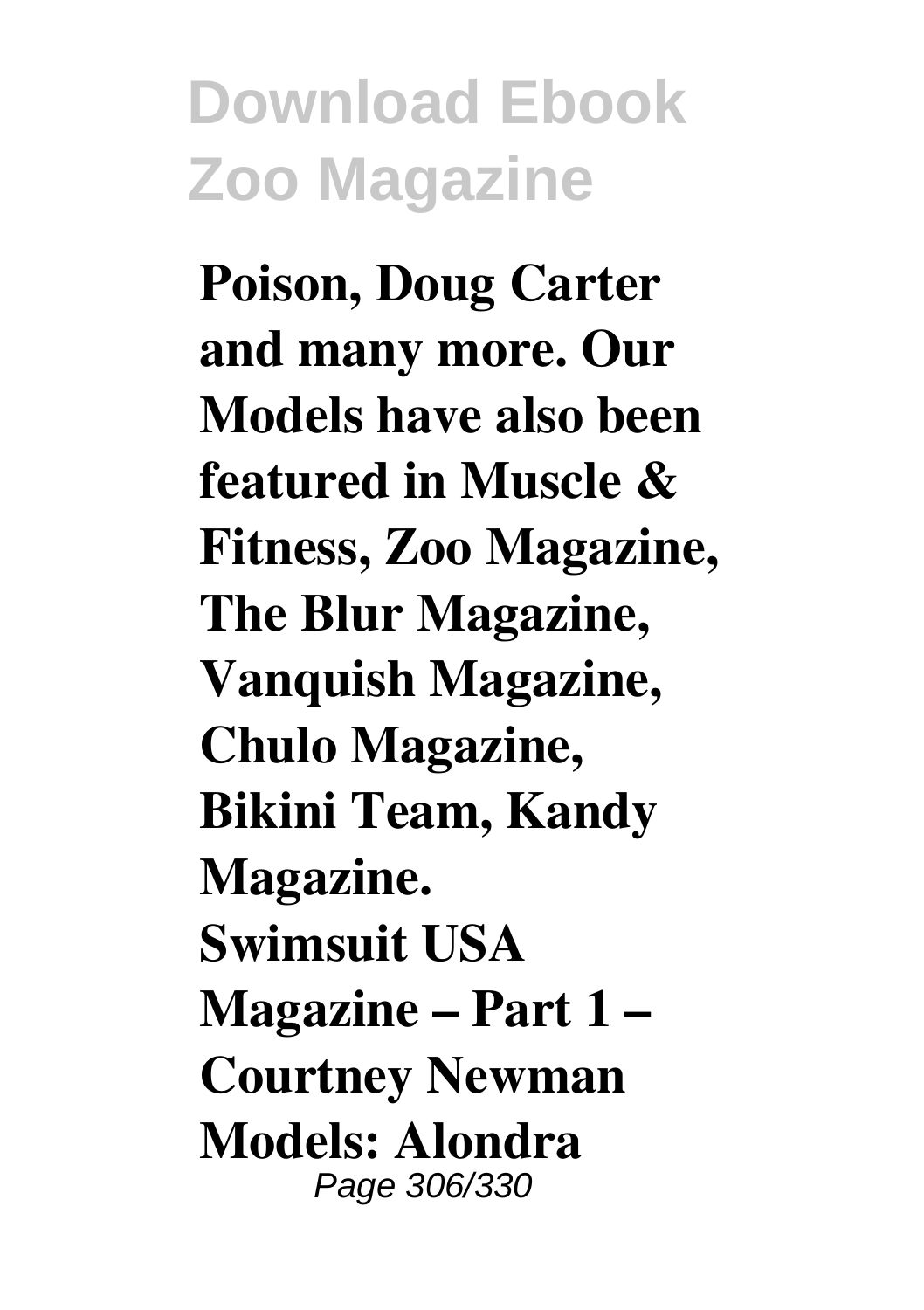**Meraz, Anna Cree, Ashleigh Munro-Smith, Ashley Bennett, Autumn Crosby, Brittany, Brooke Hensley, Casey Boonstra, Courtney Newman, Deanna Carola, Eileen O'Donnell, Emmalea Christine, Erika Sansone, Photographer: Visual Poison, Swimsuit USA** Page 307/330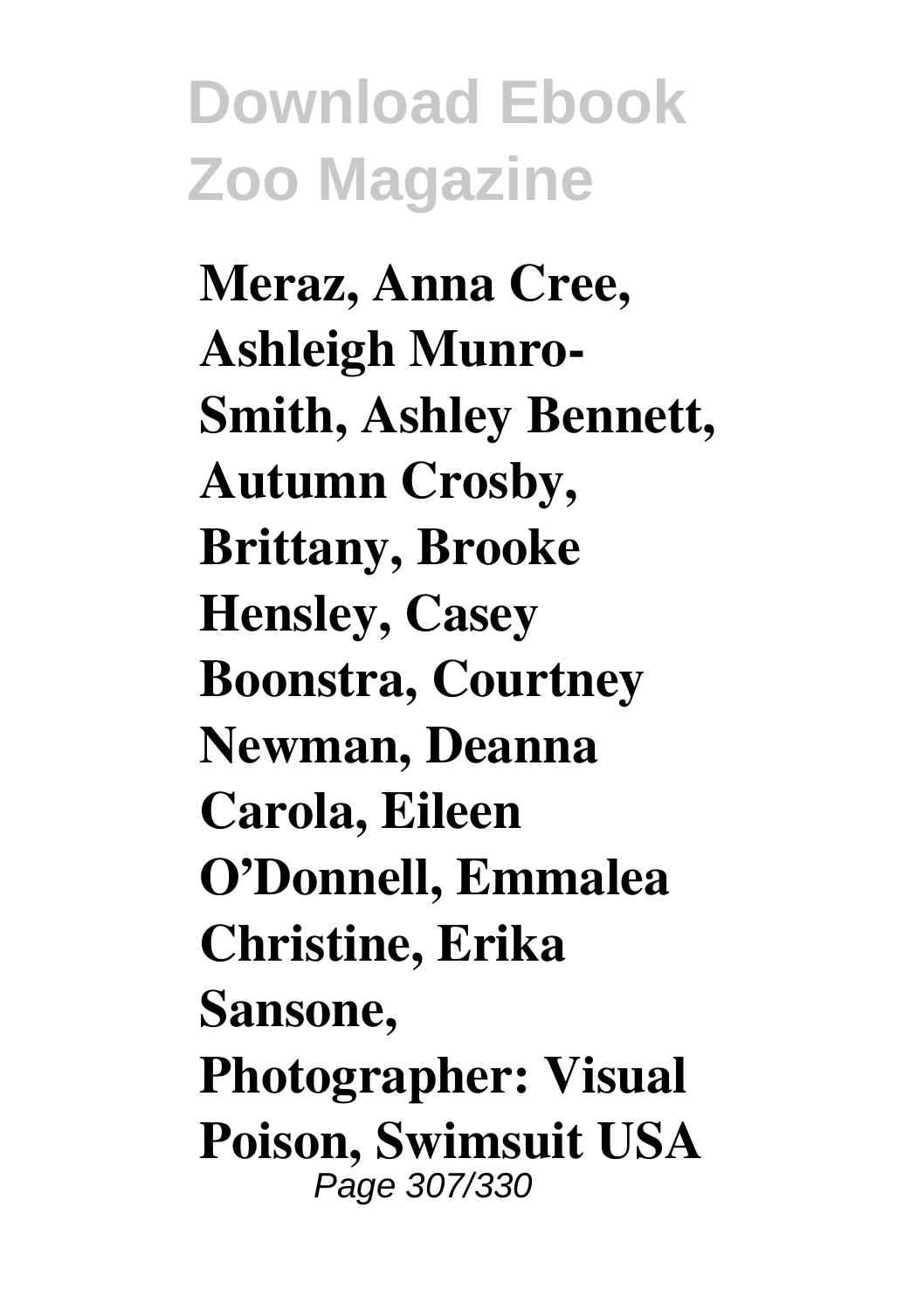**Magazine Beautiful Women Who Represent a Healthy Lifestyle. We help models expand their careers and bring exciting model search events to venues and exotic locations around the world. All contestants participating in local preliminary events will compete in both** Page 308/330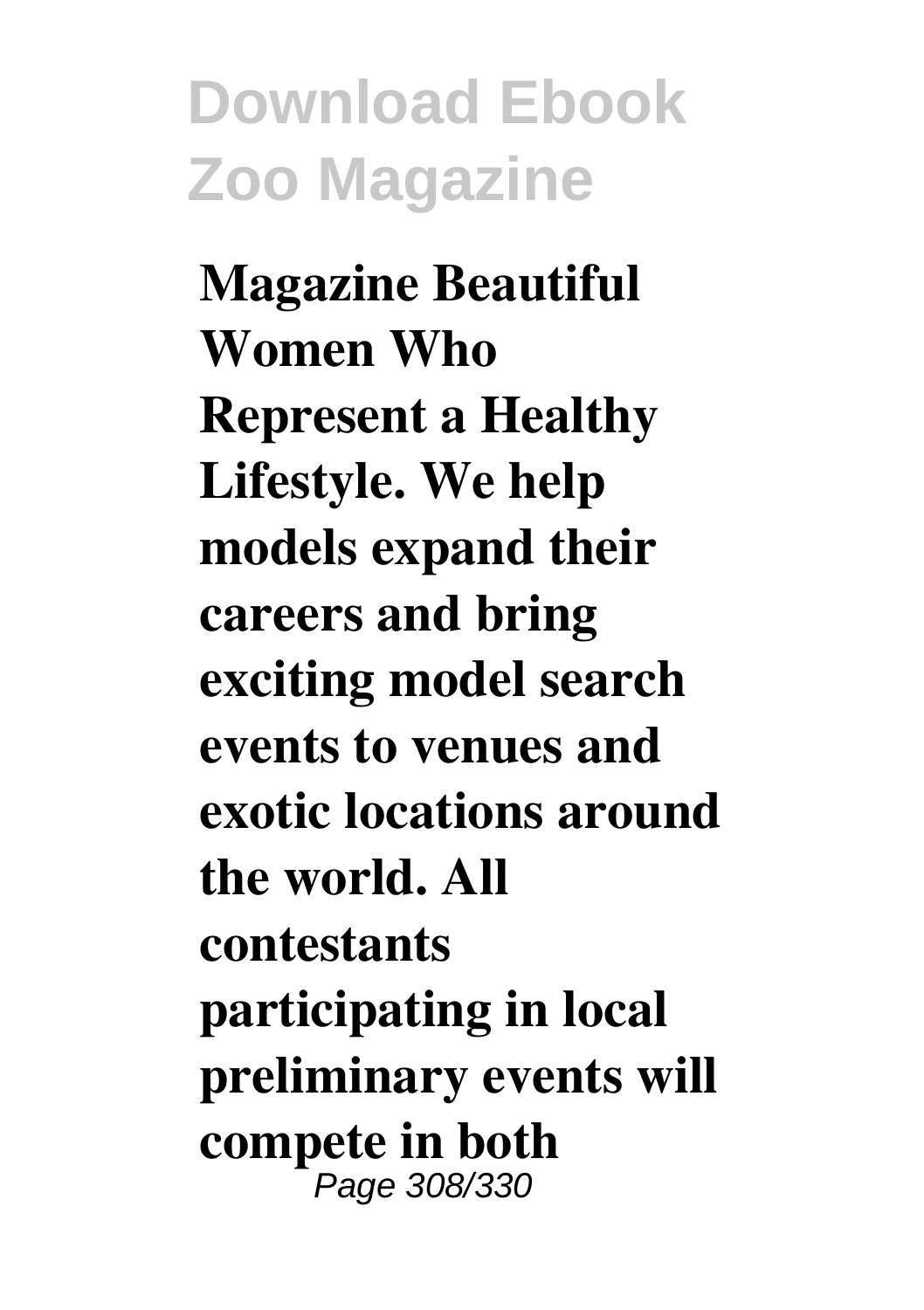**fashion attire (cocktail dress) and swimwear. Top placing contestants will receive cash & prizes and the preliminary competition winning contestant will receive an all-expense paid trip to the Swimsuit USA International Finals in beautiful Riviera Maya, Mexico at the Hard Rock** Page 309/330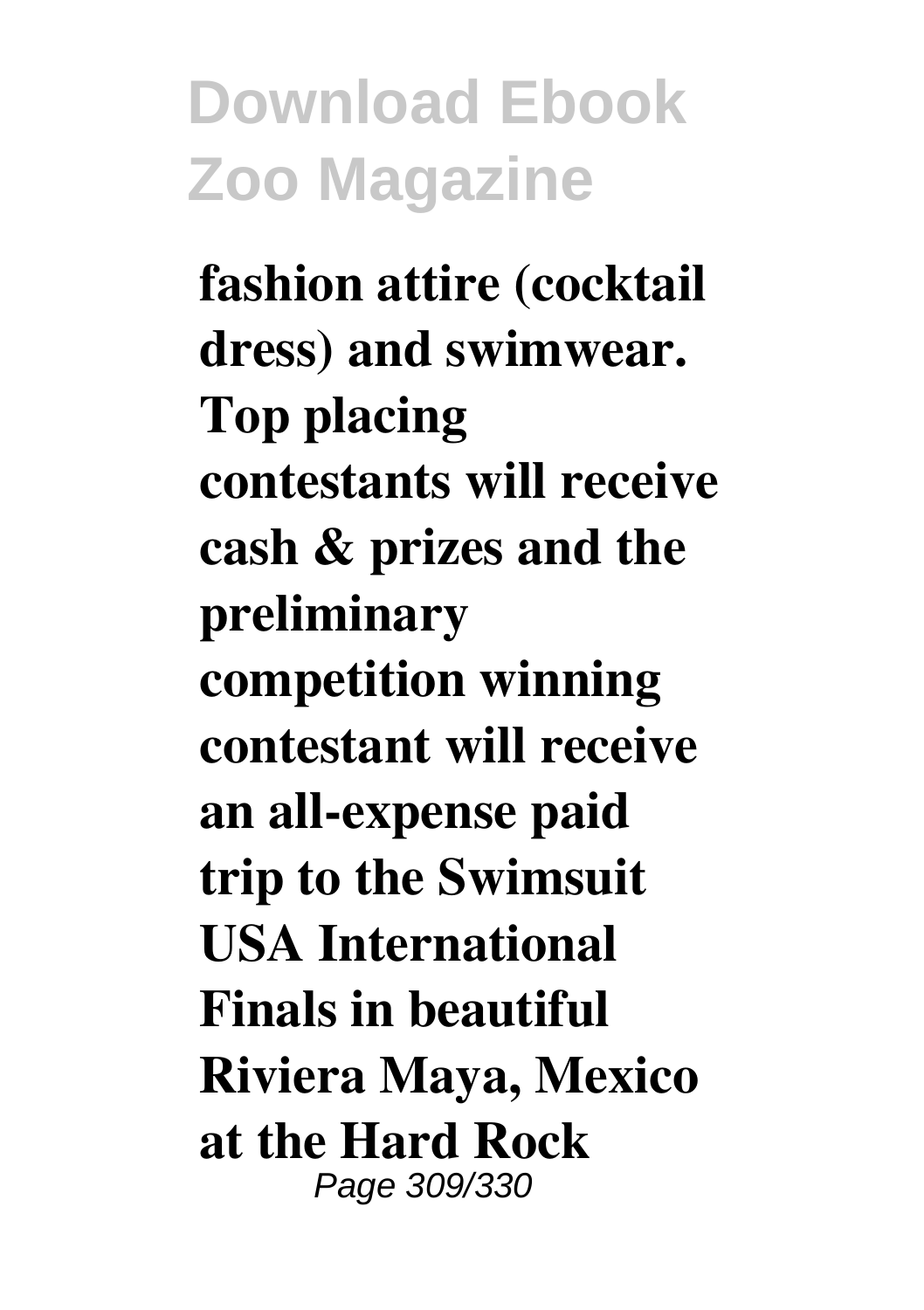**Hotel. She will compete alongside 75 other international finalist for the title of Miss Swimsuit USA International. The 75 International Finalists will participate in a week filled with 'fun in the sun' excursions, such as swimming with the dolphins, ziplining, and photo sessions with amazing** Page 310/330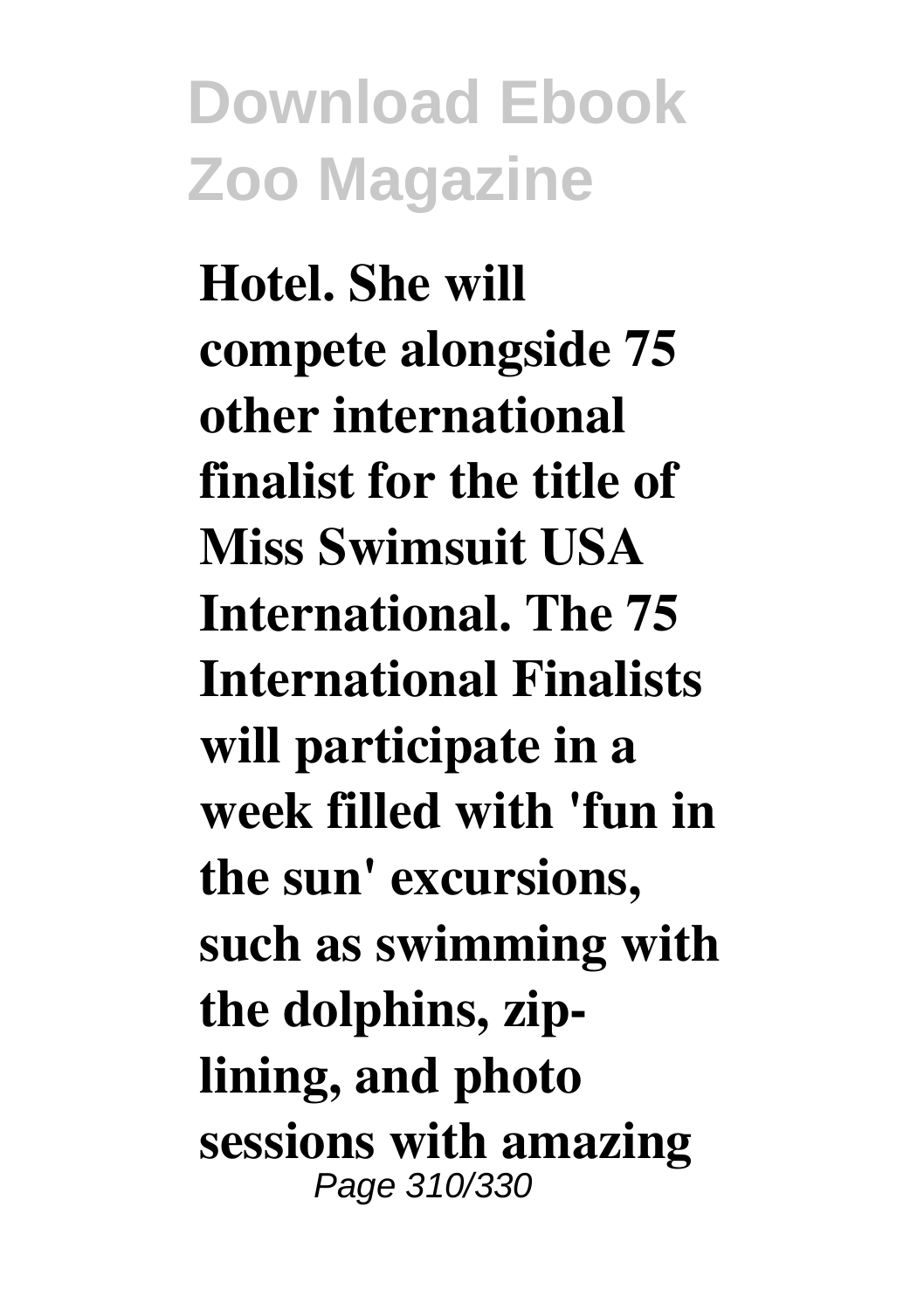**top photographers from throughout the country. The International Finals is an ideal opportunity for models to enhance their modeling careers, network with other industry professionals and pursue a variety of modeling opportunities. Swimsuit USA Magazine is a** Page 311/330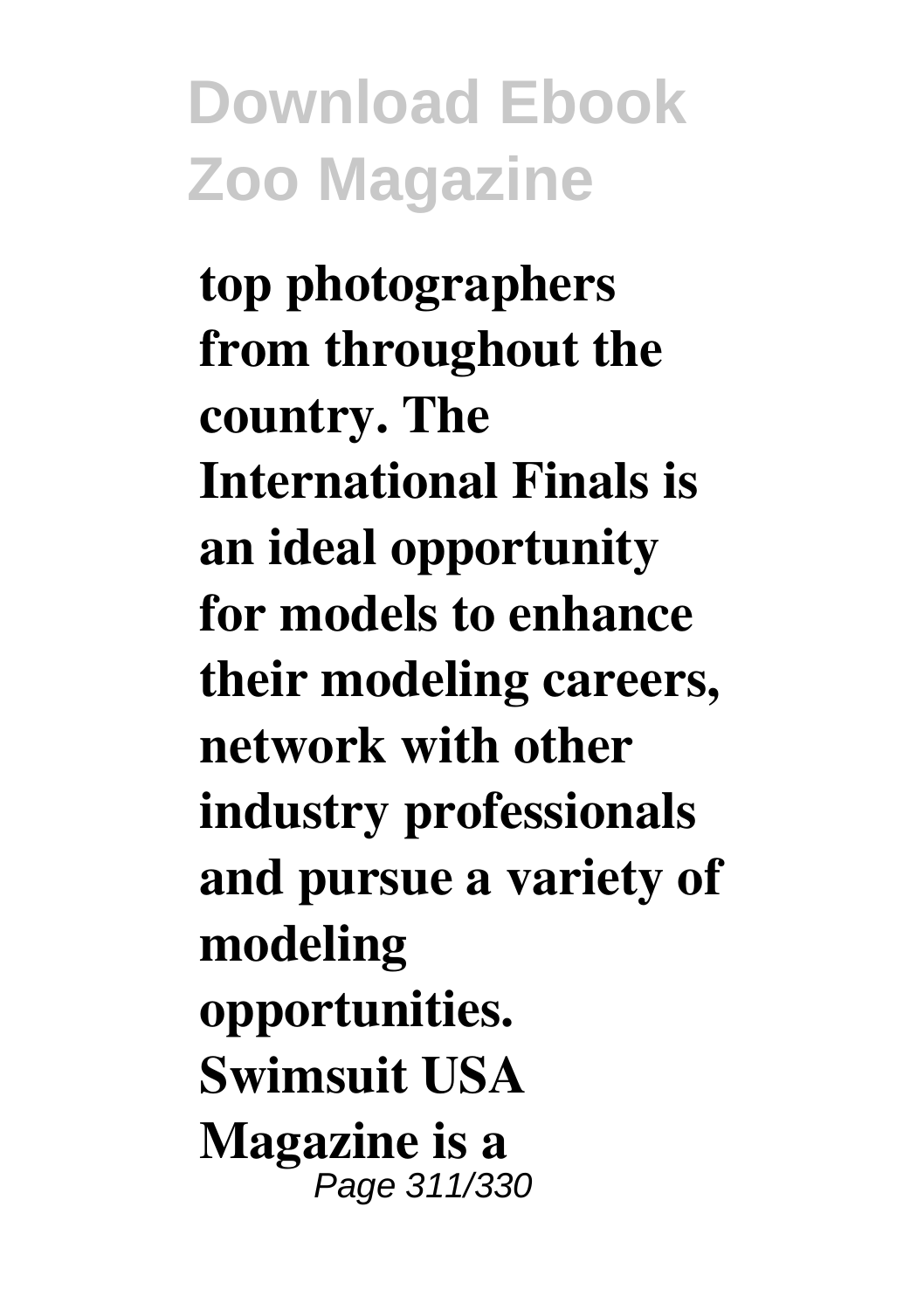**Glamour Swimsuit Magazine featuring Gorgeous Models from around the world. Similar in nature to Sports Illustrated Swimsuit Issue. Shape Magazine, Body Magazine, Inside Sports, V Magazine, Lifestyle Magazine, Bikini Magazine, FHM Magazine, Maxim Magazine. We are** Page 312/330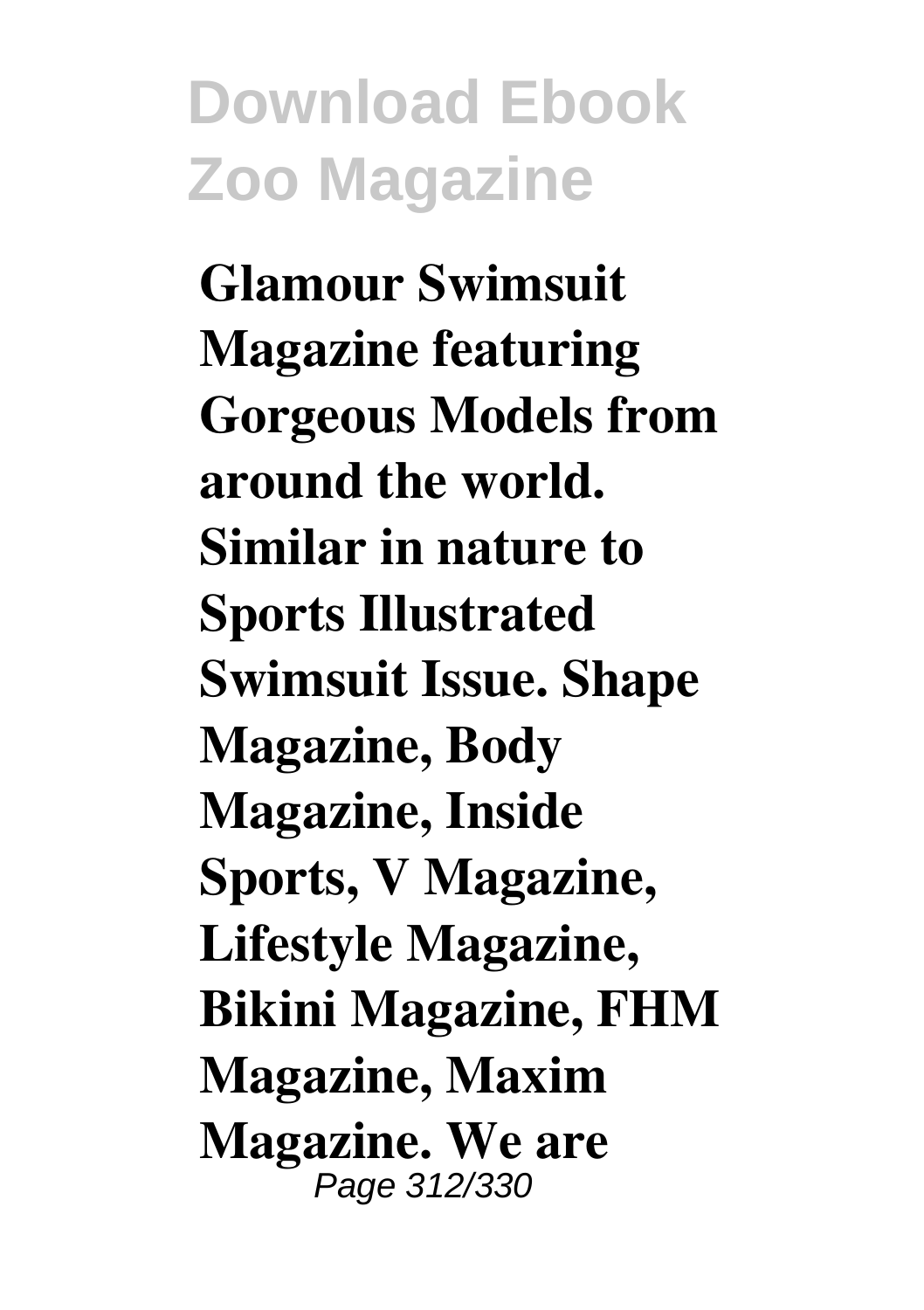**proud to work with leading Hotels, swimsuit and bikini brands Our top photographers include. Greg Woodson, Gordon Lam, Visual Poison, Doug Carter and many more. Our Models have also been featured in Muscle & Fitness, Zoo Magazine, The Blur Magazine, Vanquish Magazine,** Page 313/330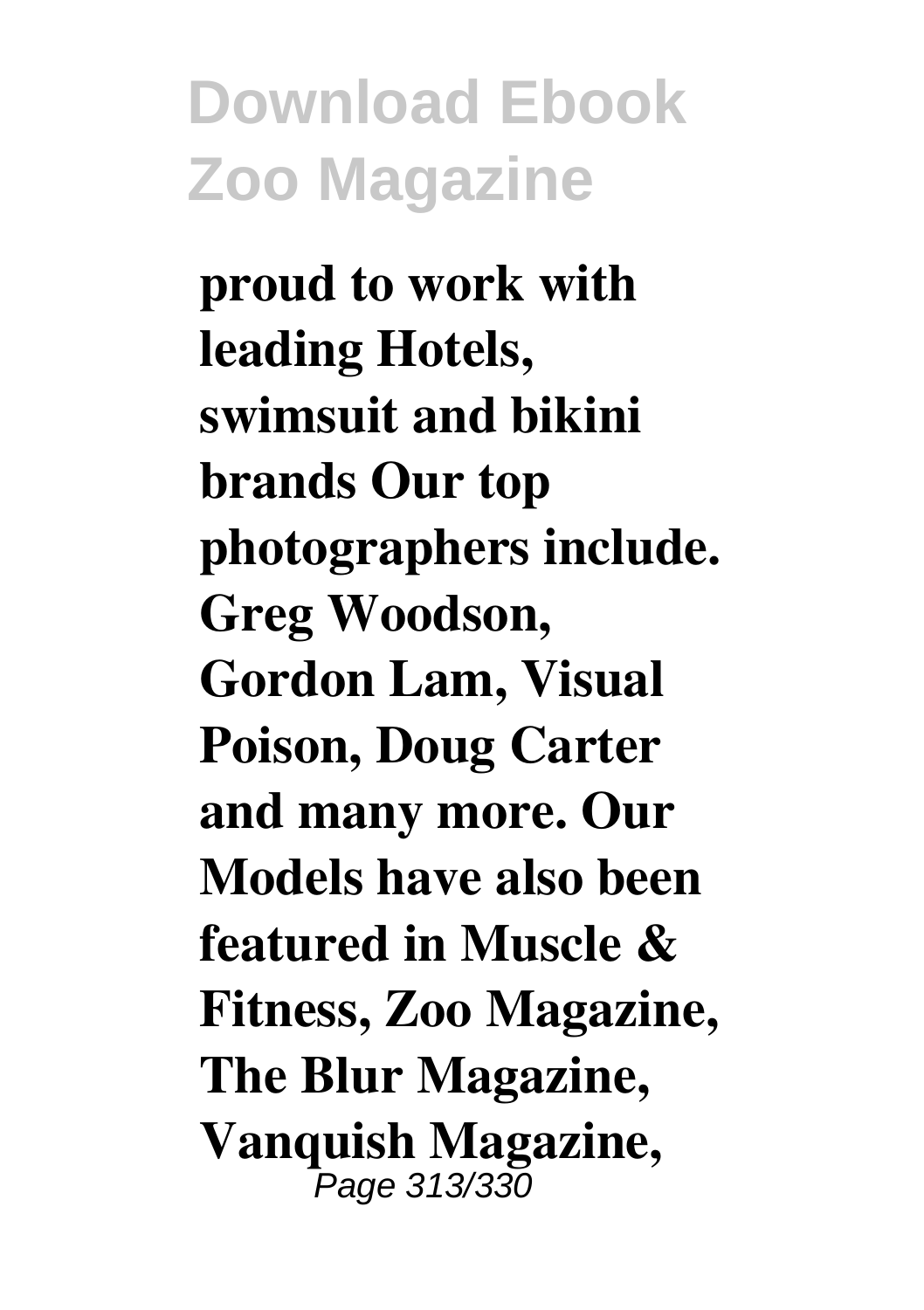**Chulo Magazine, Bikini Team, Kandy Magazine. Swimsuit USA Magazine – Issue 48 – Bree and Tereza Models: Aubrey Knox, Bree Connor, Chanel Bedros, Chanelle Lee, Charlotte Cushing, Clare Nixon, Demi Brady, Photographer: Greg Woodson Swimsuit USA** Page 314/330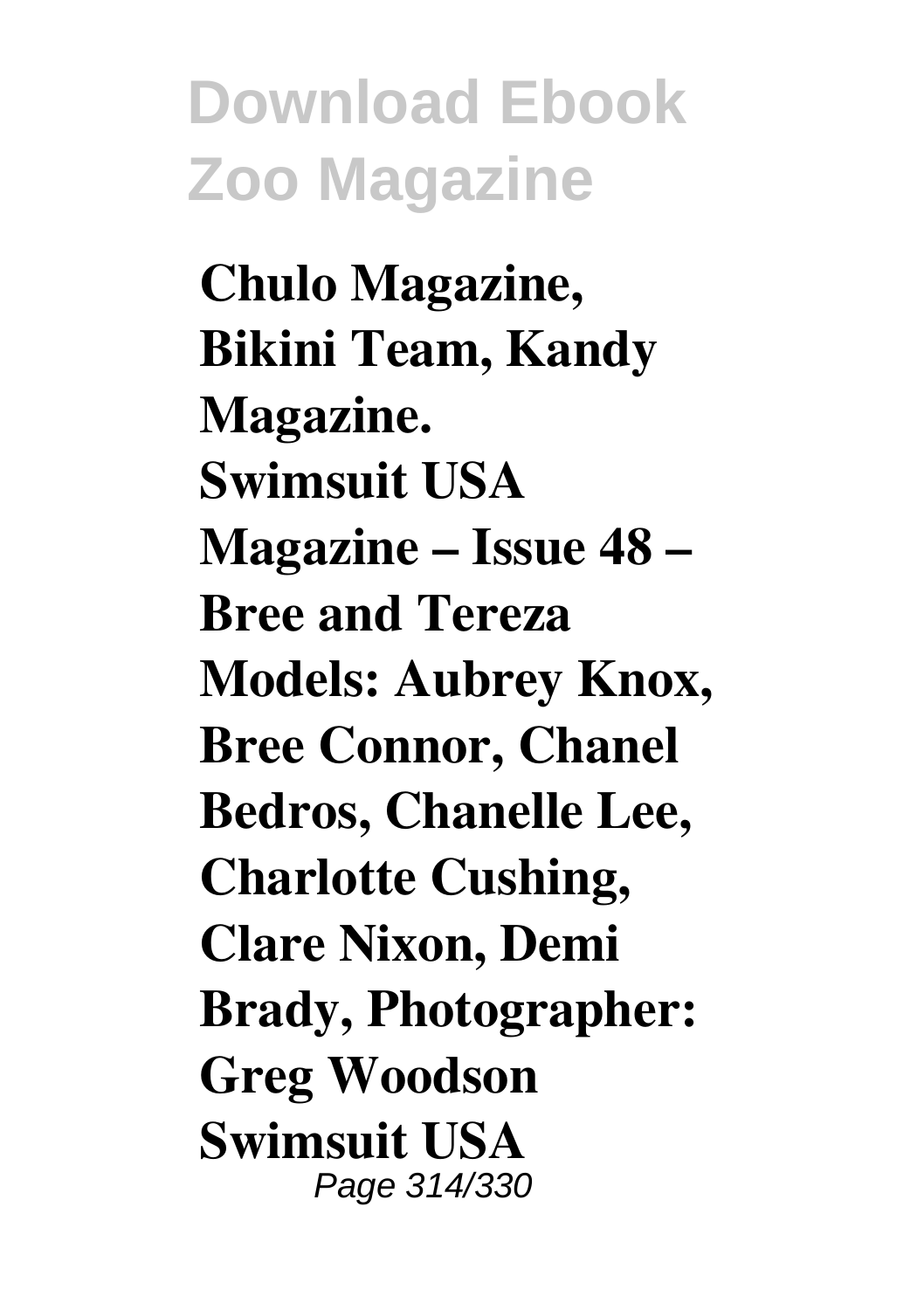**Magazine Beautiful Women Who Represent a Healthy Lifestyle. We help models expand their careers and bring exciting model search events to venues and exotic locations around the world. All contestants participating in local preliminary events will compete in both** Page 315/330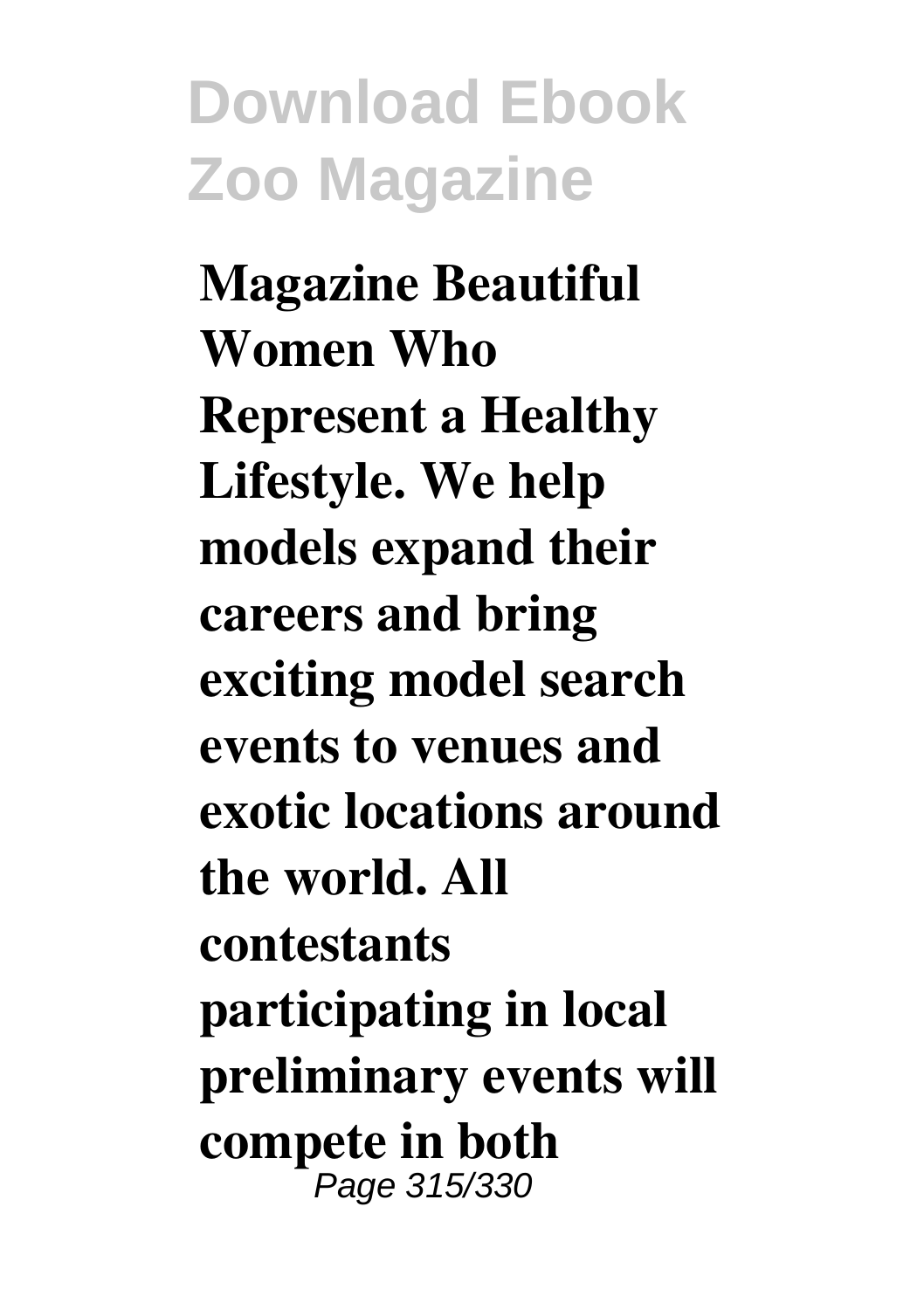**fashion attire (cocktail dress) and swimwear. Top placing contestants will receive cash & prizes and the preliminary competition winning contestant will receive an all-expense paid trip to the Swimsuit USA International Finals in beautiful Riviera Maya, Mexico at the Hard Rock** Page 316/330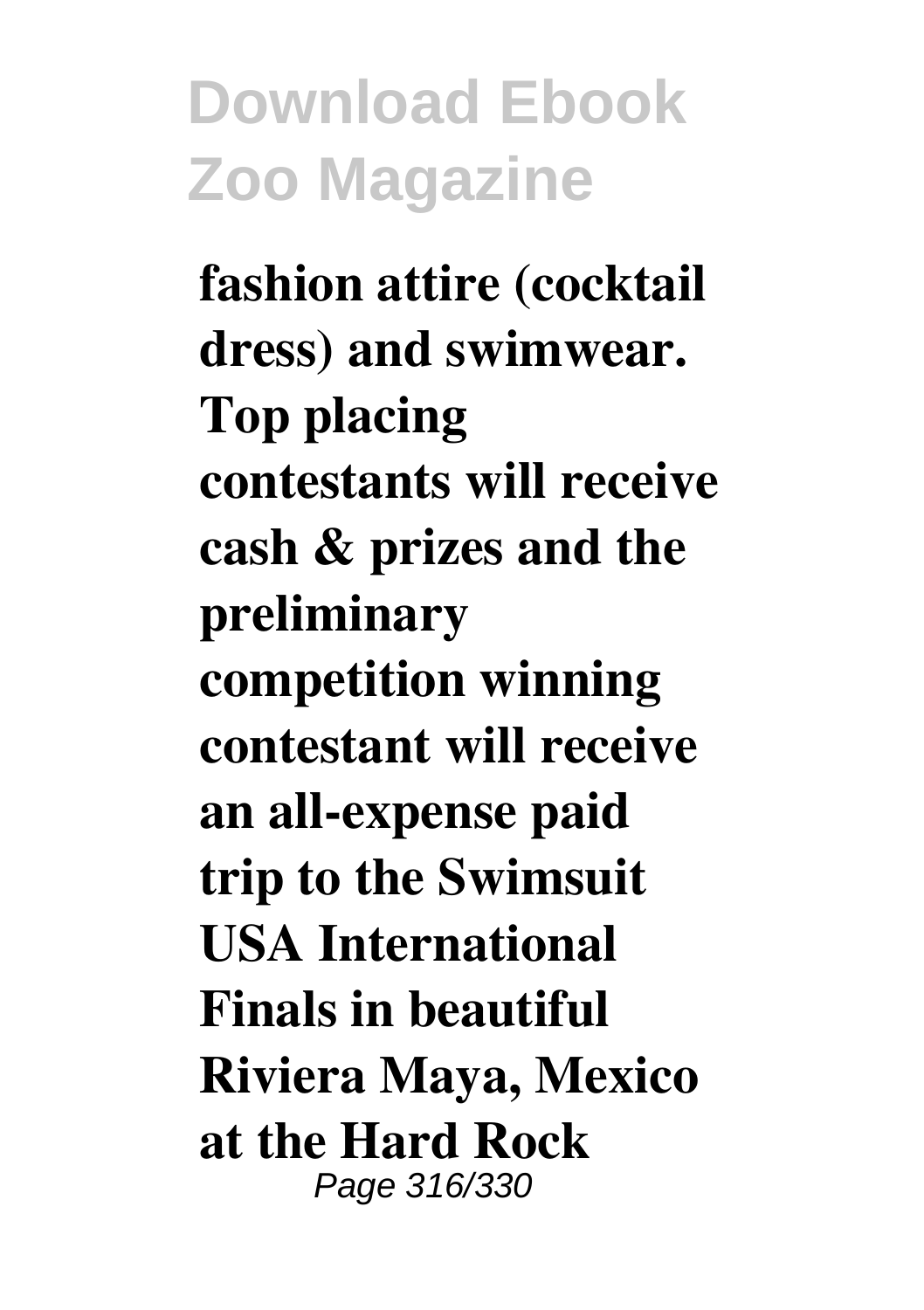**Hotel. She will compete alongside 75 other international finalist for the title of Miss Swimsuit USA International. The 75 International Finalists will participate in a week filled with 'fun in the sun' excursions, such as swimming with the dolphins, ziplining, and photo sessions with amazing** Page 317/330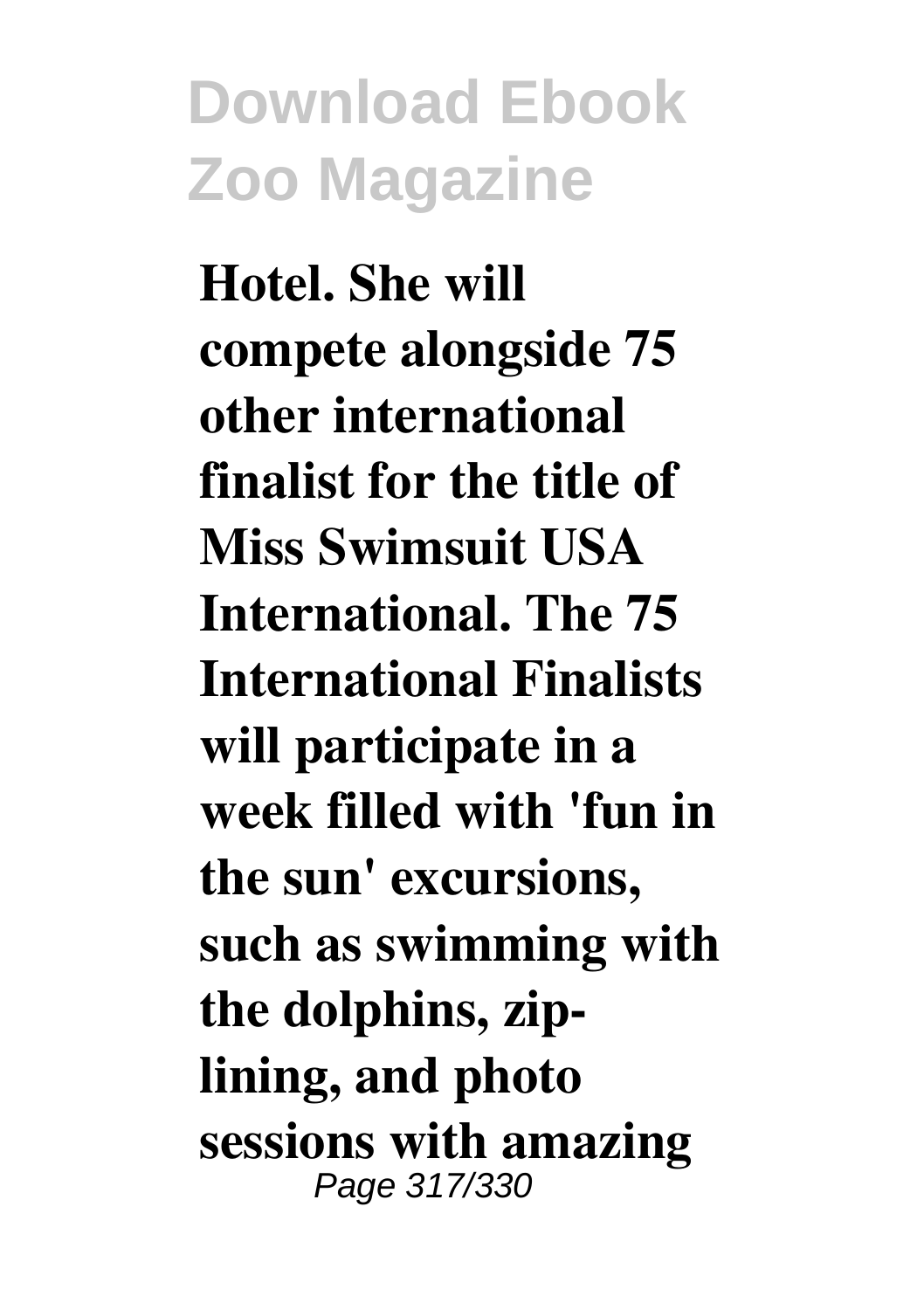**top photographers from throughout the country. The International Finals is an ideal opportunity for models to enhance their modeling careers, network with other industry professionals and pursue a variety of modeling opportunities. Swimsuit USA Magazine is a** Page 318/330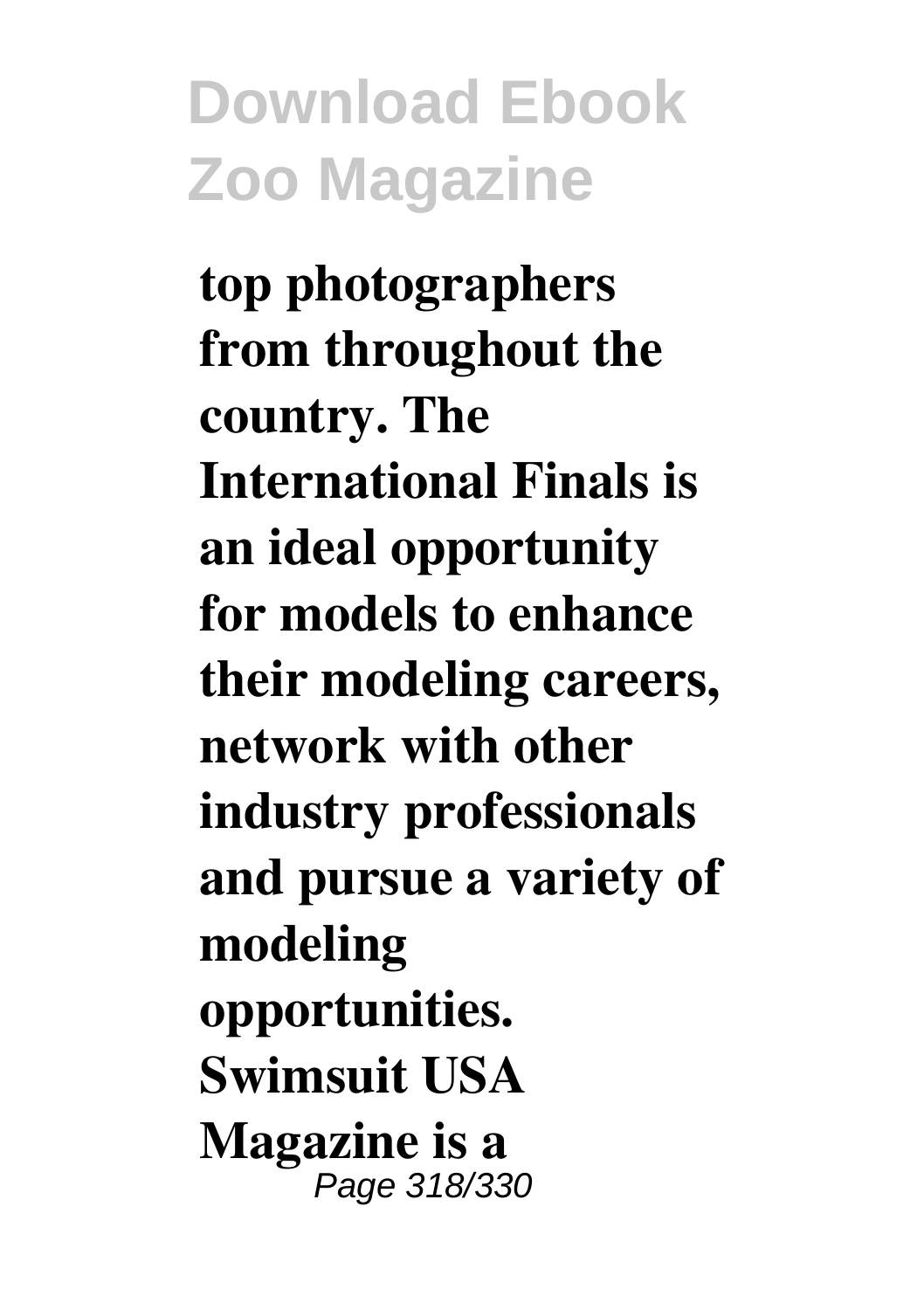**Glamour Swimsuit Magazine featuring Gorgeous Models from around the world. Similar in nature to Sports Illustrated Swimsuit Issue. Shape Magazine, Body Magazine, Inside Sports, V Magazine, Lifestyle Magazine, Bikini Magazine, FHM Magazine, Maxim Magazine. We are** Page 319/330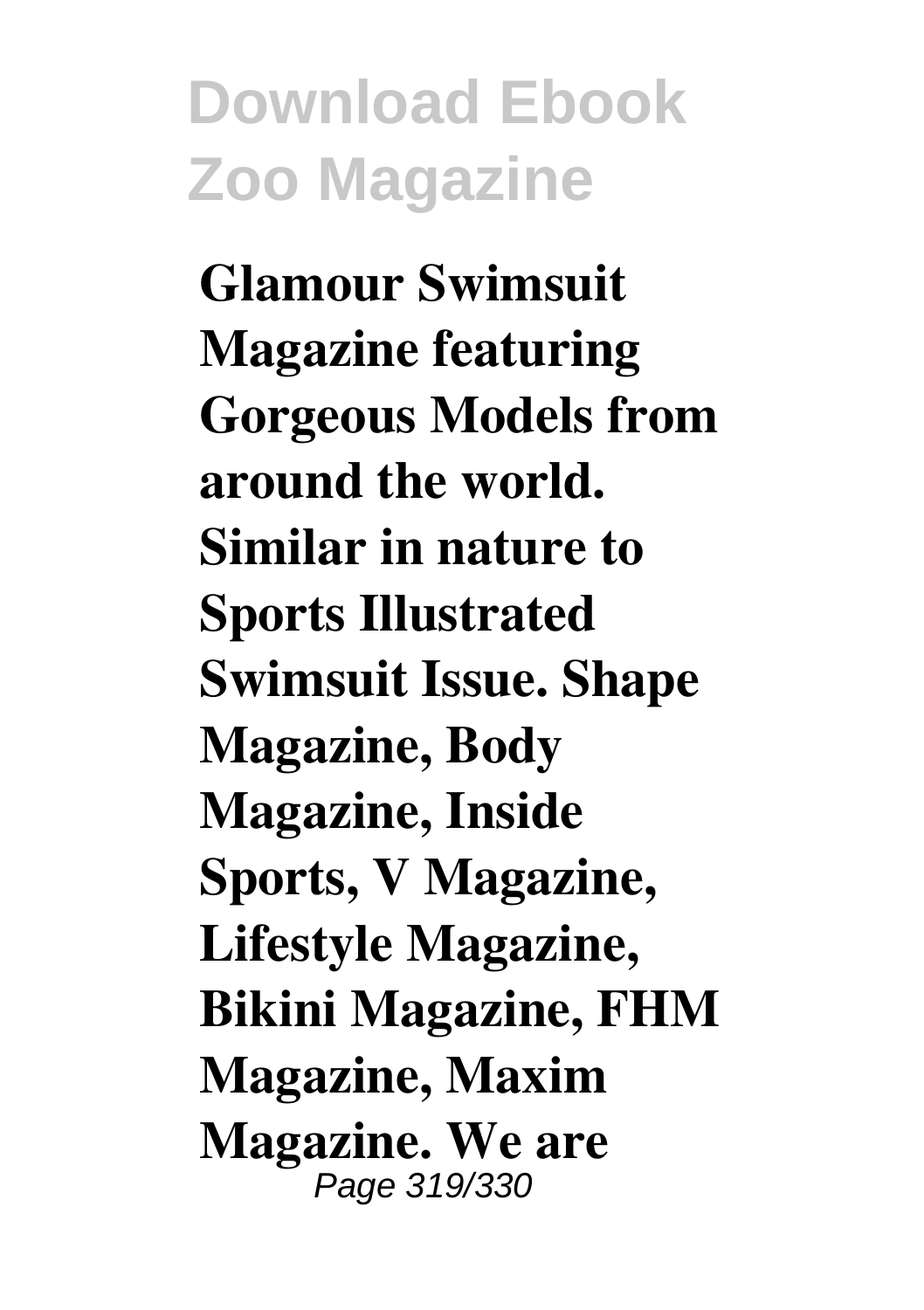**proud to work with leading Hotels, swimsuit and bikini brands Our top photographers include. Greg Woodson, Gordon Lam, Visual Poison, Doug Carter and many more. Our Models have also been featured in Muscle & Fitness, Zoo Magazine, The Blur Magazine, Vanquish Magazine,** Page 320/330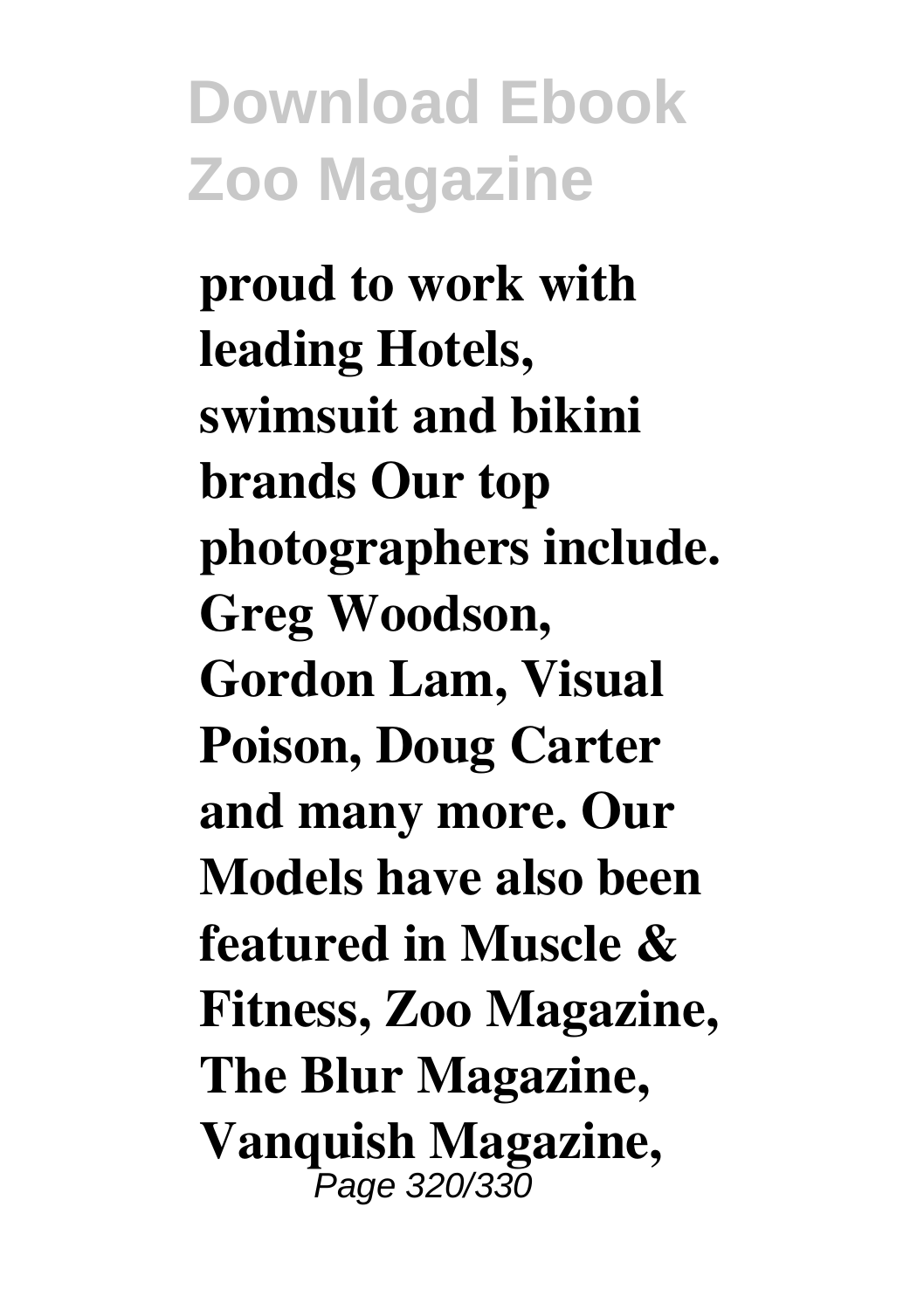**Chulo Magazine, Bikini Team, Kandy Magazine. Swimsuit USA Magazine – Issue 36 – Emily Daffas Swimsuit USA Magazine – Issue 30 – Sara Long** Swimsuit USA Magazine – Part 12 – Kendal O'Reilly Models: Katie Ellis,

Page 321/330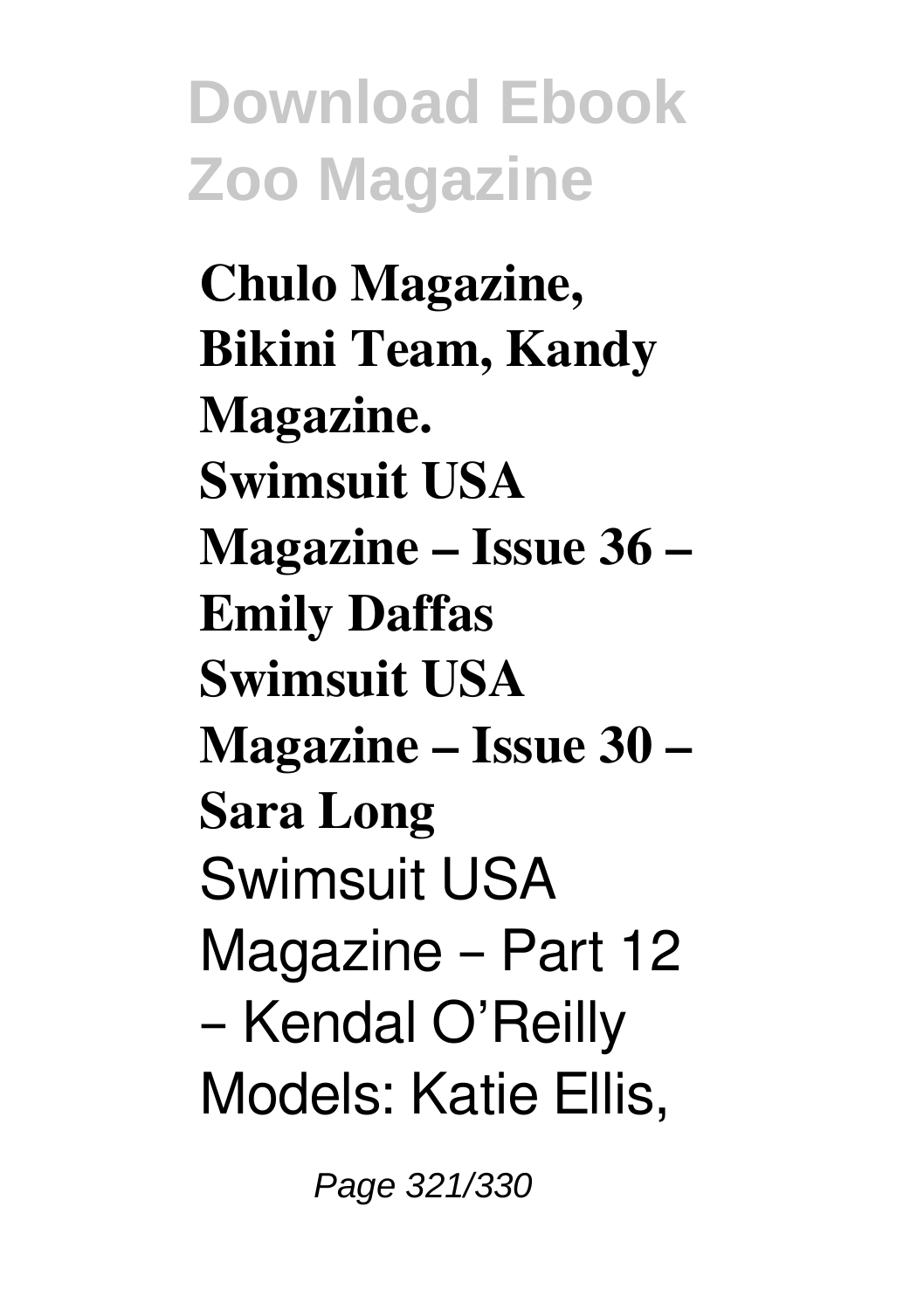Kendal O'Reilly, Kim Cote-Tremblay, Kimberley Hartnett, Kimberly Grovak, Lady Cervantes, Luna Beasley, Photographer: Doug Carter, Swimsuit USA Magazine Beautiful Women Who Represent a Healthy Lifestyle. We help models expand<br>Page 322/330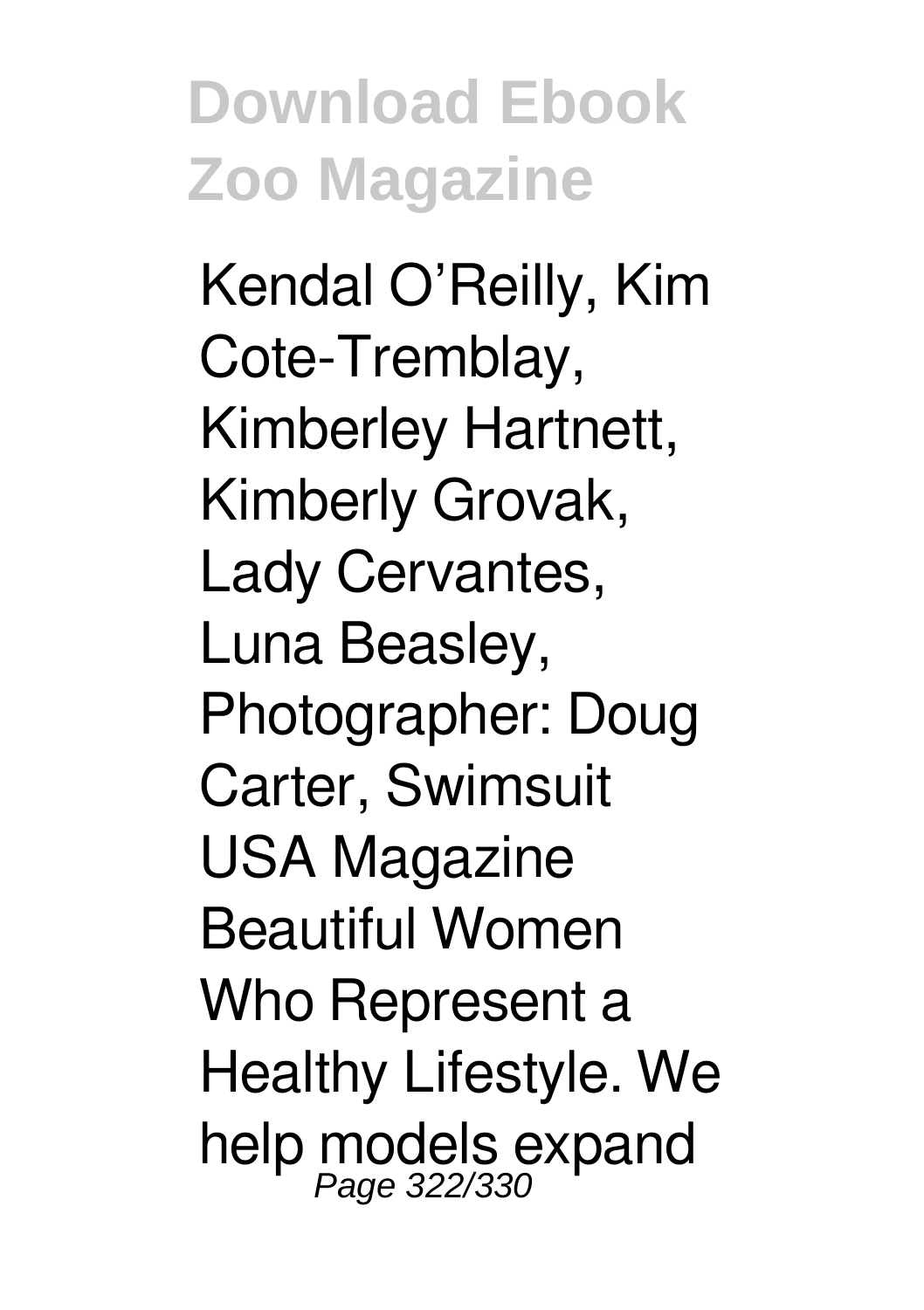their careers and bring exciting model search events to venues and exotic locations around the world. All contestants participating in local preliminary events will compete in both fashion attire (cocktail dress) and swimwear. Top<br>Page 323/330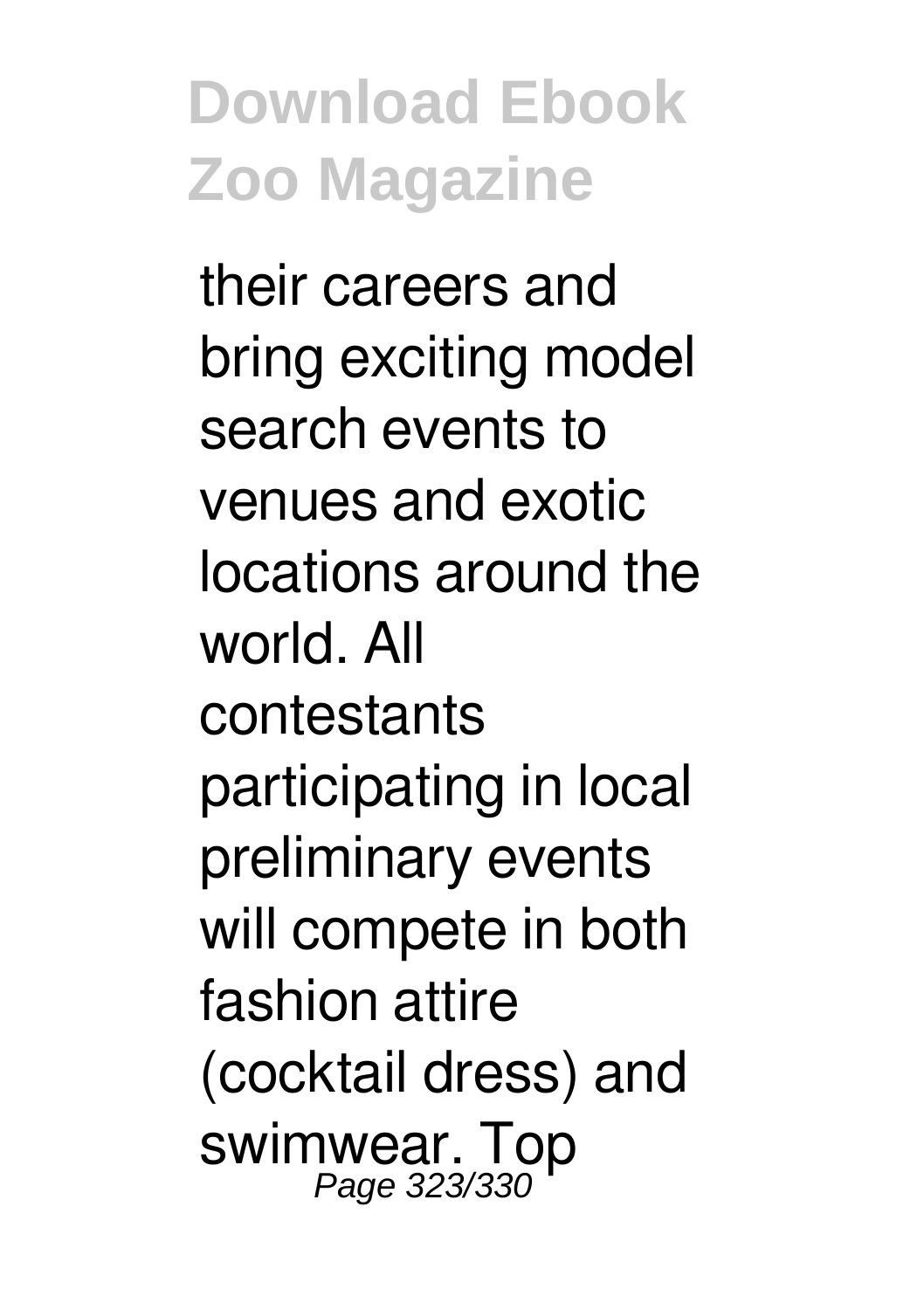placing contestants will receive cash & prizes and the preliminary competition winning contestant will receive an allexpense paid trip to the Swimsuit USA International Finals in beautiful Riviera Maya, Mexico at the Hard Rock Hotel. Page 324/330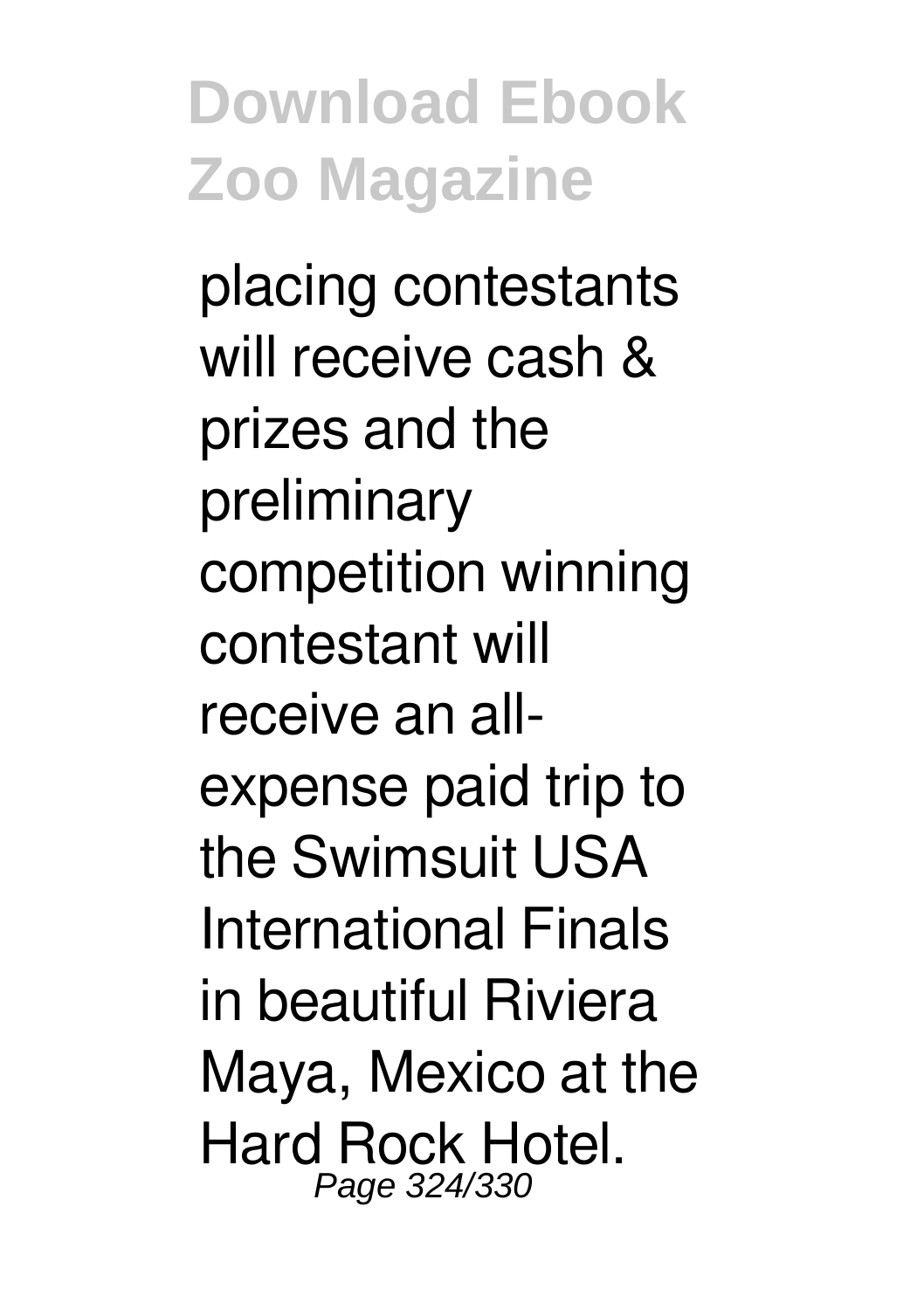She will compete alongside 75 other international finalist for the title of Miss Swimsuit USA International. The 75 International Finalists will participate in a week filled with 'fun in the sun' excursions, such as swimming with the dolphins, zip-<br>Page 325/330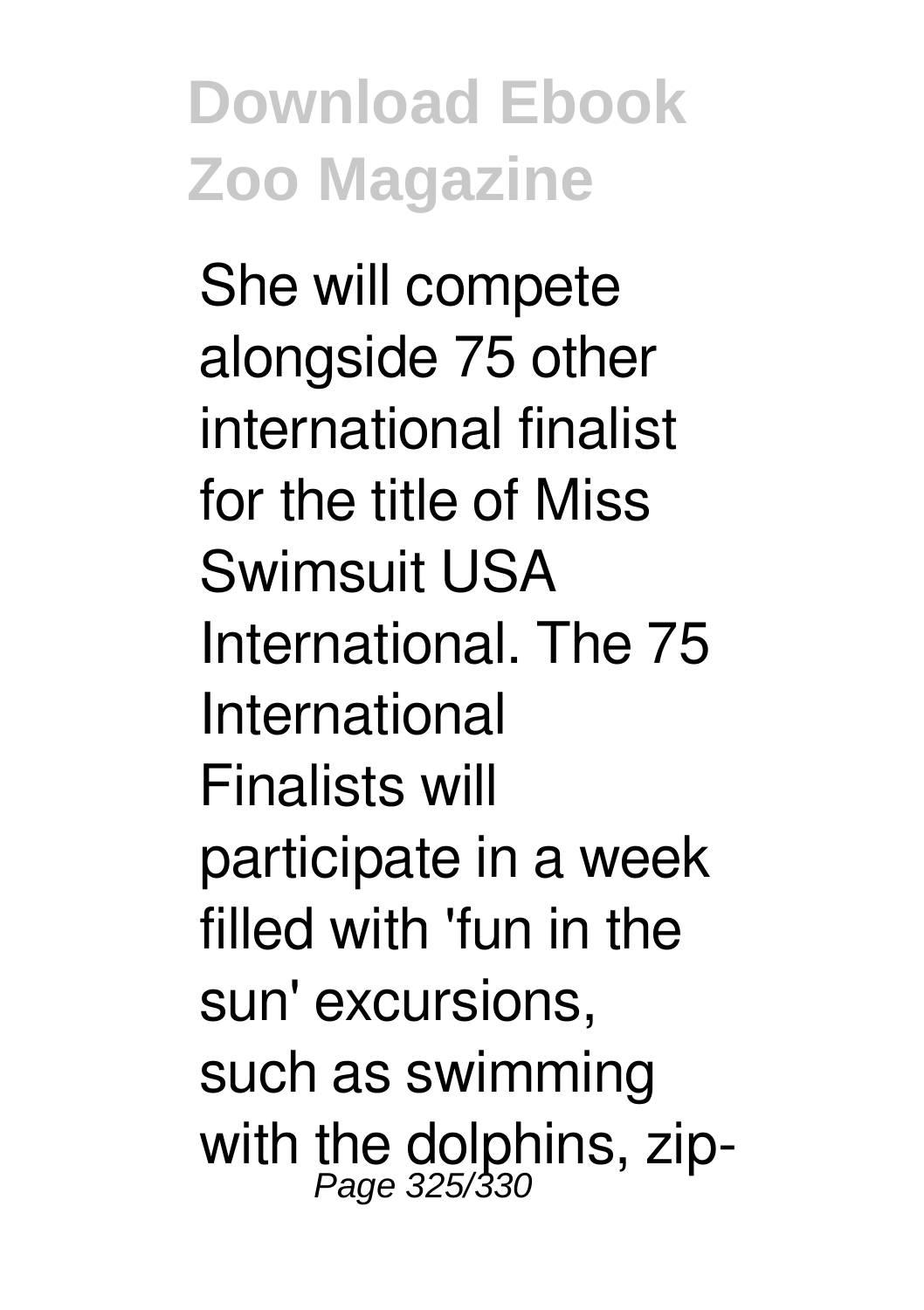lining, and photo sessions with amazing top photographers from throughout the country. The International Finals is an ideal opportunity for models to enhance their modeling careers, network with other industry<br>Page 326/330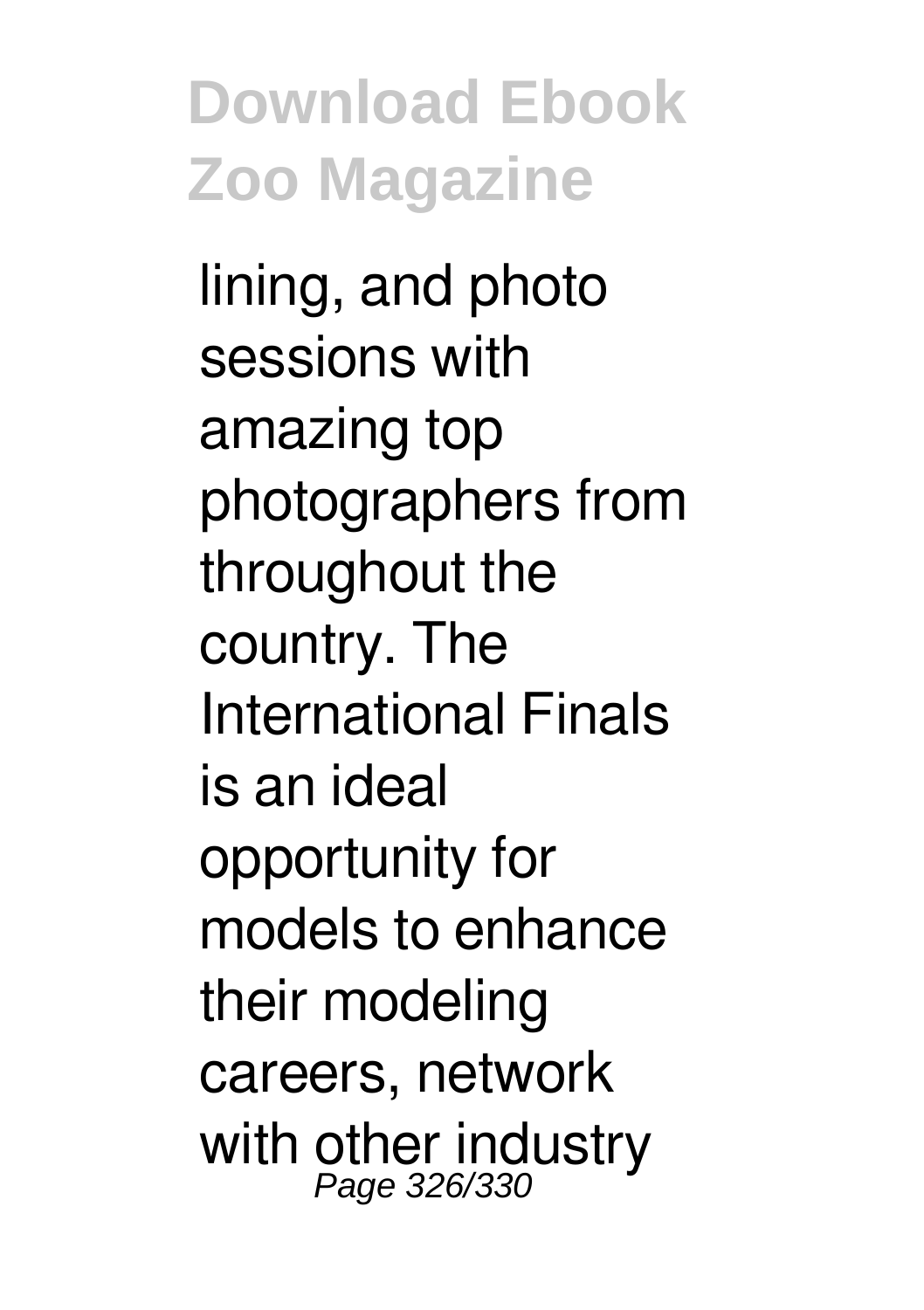professionals and pursue a variety of modeling opportunities. Swimsuit USA Magazine is a Glamour Swimsuit Magazine featuring Gorgeous Models from around the world. Similar in nature to Sports Illustrated Swimsuit Page 327/330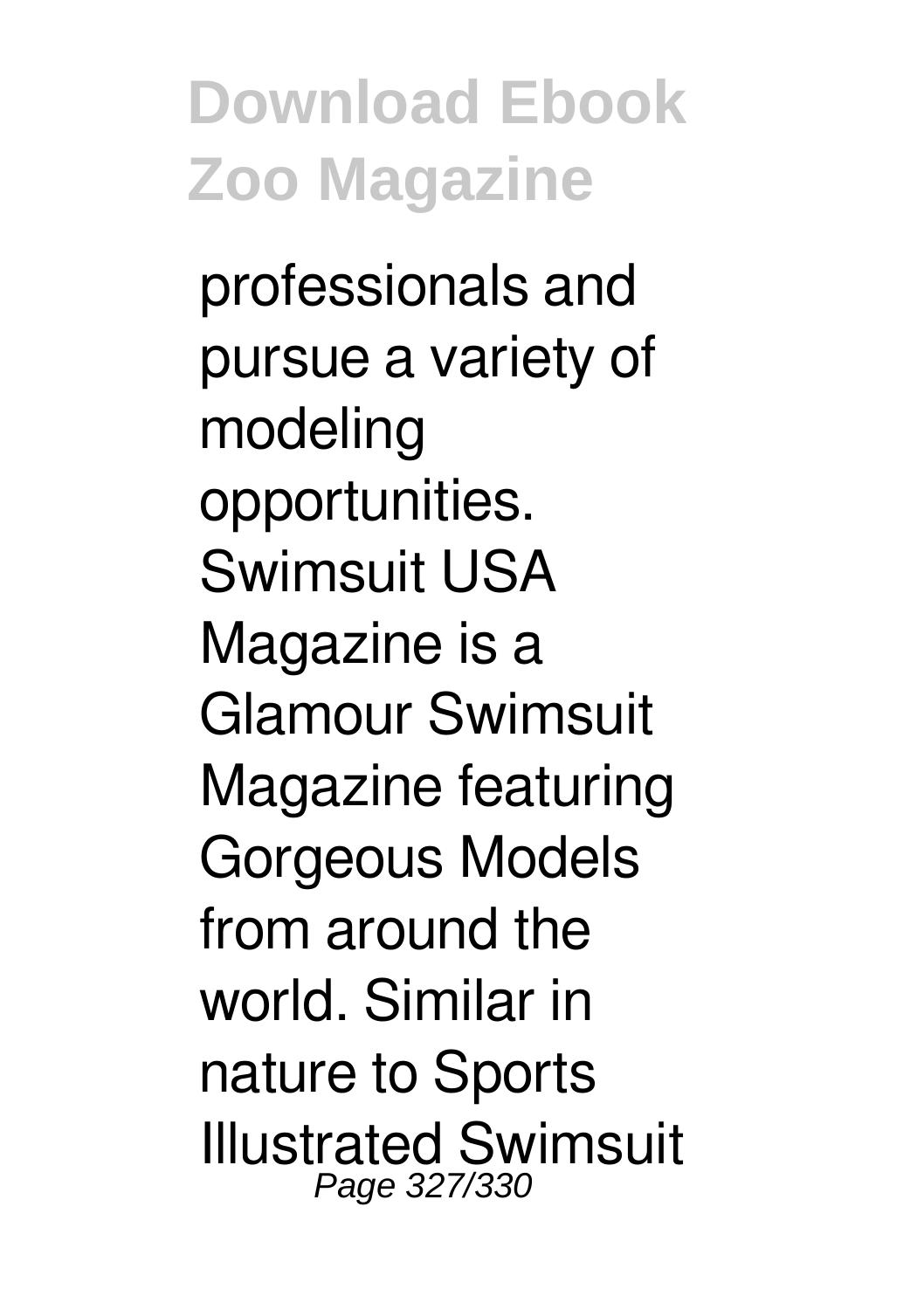Issue. Shape Magazine, Body Magazine, Inside Sports, V Magazine, Lifestyle Magazine, Bikini Magazine, FHM Magazine, Maxim Magazine. We are proud to work with leading Hotels, swimsuit and bikini brands Our top photographers Page 328/330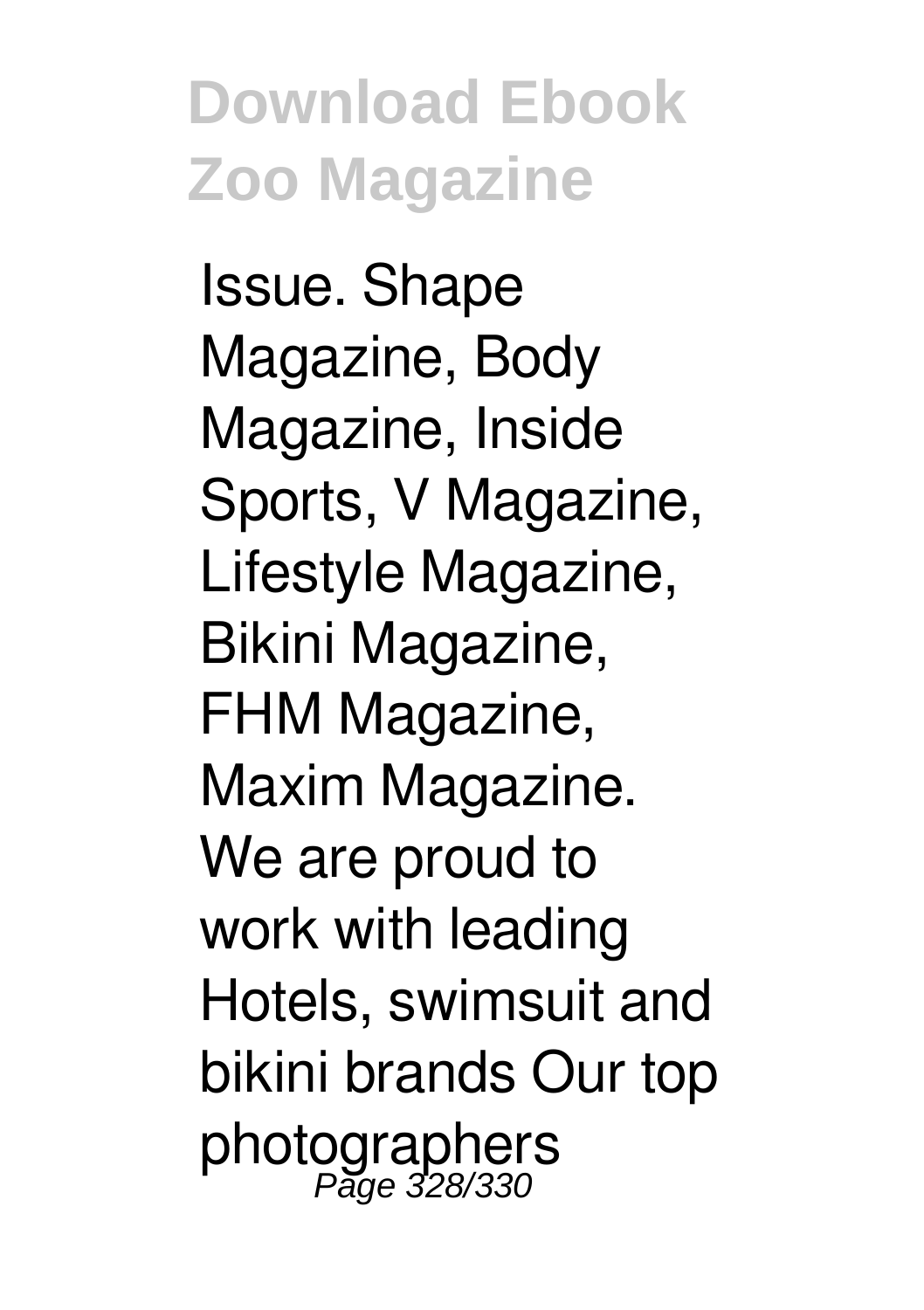include. Greg Woodson, Gordon Lam, Visual Poison, Doug Carter and many more. Our Models have also been featured in Muscle & Fitness, Zoo Magazine, The Blur Magazine, Vanquish Magazine, Chulo Magazine, Bikini Team, Kandy<br>Page 329/330